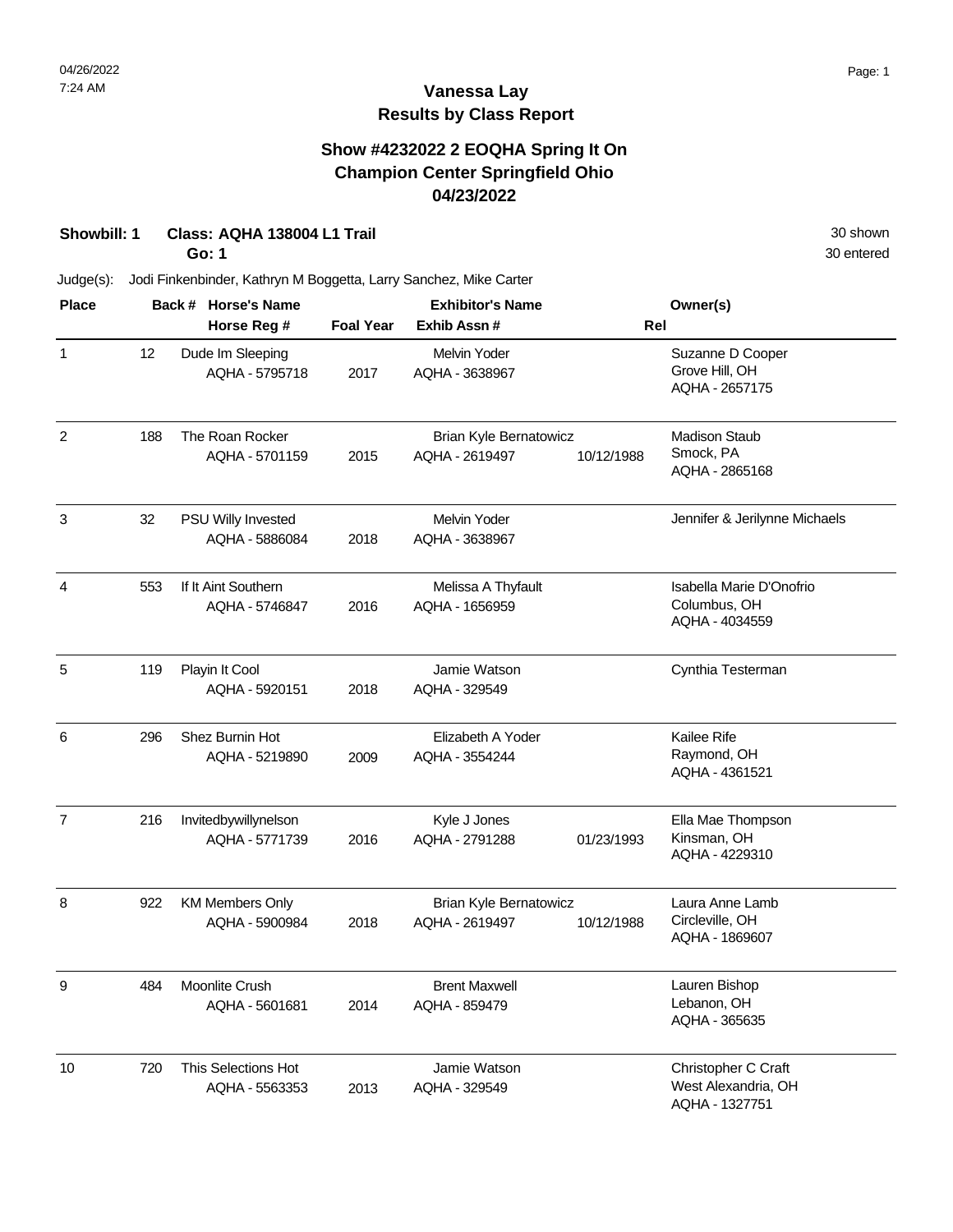# **Show #4232022 2 EOQHA Spring It On Champion Center Springfield Ohio**

## **04/23/2022**

| 11        | 314 | Willys Goodride<br>AQHA - 5881608            | 2018 | <b>Brent Maxwell</b><br>AQHA - 859479  |            | Sarah Lebsock<br>Hilliard, OH<br>AQHA - 3518837                 |
|-----------|-----|----------------------------------------------|------|----------------------------------------|------------|-----------------------------------------------------------------|
| 12        | 290 | Movin On Up<br>AQHA - 5832972                | 2017 | Marion E Troyer<br>AQHA - 3312006      |            | Amanda Moore<br>Norwalk, OH<br>AQHA - 2522181                   |
| 12        | 706 | Willy Smokin<br>AQHA - 5893350               | 2018 | <b>Brian Bennett</b><br>AQHA - 2440577 |            | Adrianna Weygandt<br>Galena, OH<br>AQHA - 4129818               |
| 14        | 941 | <b>VS Fatal Attraction</b><br>AQHA - 5704085 | 2015 | Marion E Troyer<br>AQHA - 3312006      |            | Rebecca Hazek                                                   |
| NP        | 131 | My Good Machine<br>AQHA - 5334359            | 2010 | Spencer Zimmerman<br>AQHA - 3538983    |            | Mikayla Heintschel<br>Metamora, OH<br>AQHA - 4206530            |
| <b>NP</b> | 150 | Rockmelikeyameanit<br>AQHA - 5880156         | 2016 | Lynne M Puthoff<br>AQHA - 505844       |            | Lauren N Brown<br>Springfield, OH<br>AQHA - 2923332             |
| NP        | 316 | Krymsun Minute<br>AQHA - X0730581            | 2017 | Kyle R Flatter<br>AQHA - 2883634       |            | Sue Ann Hartzell<br>Greenville, OH<br>AQHA - 1407858            |
| <b>NP</b> | 385 | Gimme Somethin Good<br>AQHA - 5750854        | 2015 | Matthew Claypool<br>AQHA - 1018647     |            | Amanda Hitt<br>Peebles, OH<br>AQHA - 4153775                    |
| <b>NP</b> | 441 | A Cool Lazy<br>AQHA - 5917703                | 2018 | Spencer Zimmerman<br>AQHA - 3538983    |            | Sara Oler<br>Findlay, OH<br>AQHA - 3302363                      |
| NP        | 500 | Chips Favorite Invit<br>AQHA - 5768474       | 2016 | Jamie Watson<br>AQHA - 329549          |            | Amy Hoover<br>Goshen, OH                                        |
| NP        | 528 | Sport Mode<br>AQHA - 5796372                 | 2015 | Kyle J Jones<br>AQHA - 2791288         | 01/23/1993 | <b>Emma Nicole Evitts</b><br>Garretsville, OH<br>AQHA - 4130833 |
| <b>NP</b> | 601 | Hezwillyexpensive<br>AQHA - 5824274          | 2017 | Renee Eier<br>AQHA - 4169430           | 12/09/1964 | Renee Eier<br>Z New Carlisle, OH<br>AQHA - 4169430              |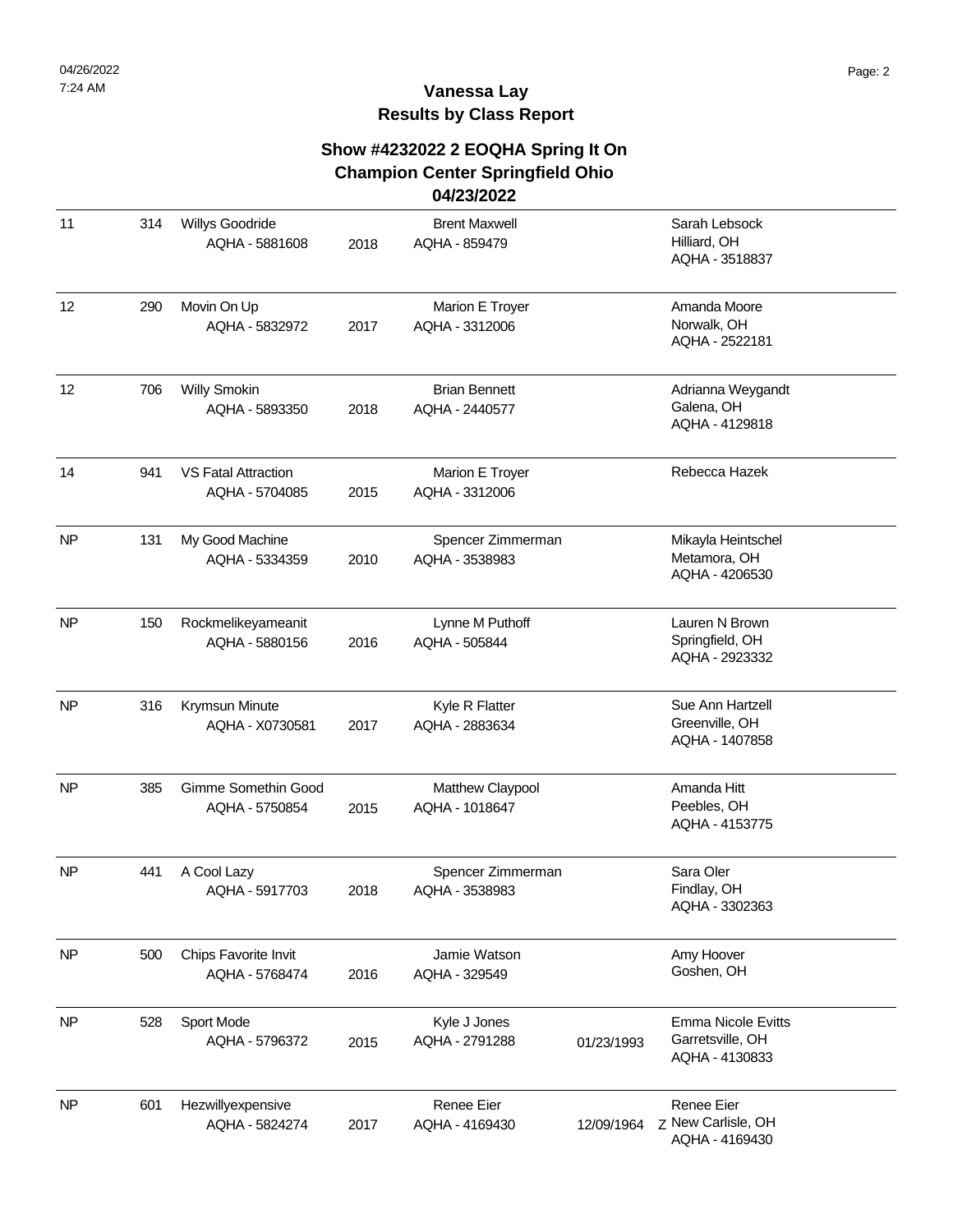| <b>NP</b> | 627  | A Good Cash Deal<br>AQHA - 5715018            | 2015 | Matthew Claypool<br>AQHA - 1018647          |                                                        | <b>Christine Abrahamsen</b><br>Lakewood, OH<br>AQHA - 4385859 |
|-----------|------|-----------------------------------------------|------|---------------------------------------------|--------------------------------------------------------|---------------------------------------------------------------|
| <b>NP</b> | 711  | <b>Blow The World Akiss</b><br>AQHA - 5872717 | 2017 | Marion E Troyer<br>AQHA - 3312006           |                                                        | Anna Minich<br>Laporte, IN<br>AQHA - 4426011                  |
| <b>NP</b> | 798  | <b>Brock Lesnar</b><br>AQHA - X0731389        | 2017 | Lynne M Puthoff<br>AQHA - 505844            | <b>Helenn Voss</b><br>Germantown, OH<br>AQHA - 3270870 |                                                               |
| <b>NP</b> | 837  | <b>GTG Southern Comfort</b><br>AQHA - 5796269 | 2017 | Kyle R Flatter<br>AQHA - 2883634            |                                                        | Angela Dahse                                                  |
| <b>NP</b> | 860  | Abattasticinvestment<br>AQHA - 5918472        | 2018 | <b>Steve R Martin</b><br>AQHA - 2945774     |                                                        | Samantha Nyweide<br>Panama, NY<br>AQHA - 4033225              |
| <b>NP</b> | 975  | LS Im Chippin Good<br>AQHA - 5491119          | 2011 | <b>Brent Maxwell</b><br>AQHA - 859479       |                                                        | <b>Michele Roberts</b>                                        |
| <b>NP</b> |      | 1013 RR Rufle My Feathers<br>AQHA - 5530356   | 2013 | Jamie Watson<br>AQHA - 329549               |                                                        | Christopher C Craft<br>West Alexandria, OH<br>AQHA - 1327751  |
| <b>NP</b> | 2549 | My Invitation N Gold<br>AQHA - 5510479        | 2012 | <b>Bailey N Vandriest</b><br>AQHA - 4267973 | 05/19/2000                                             | Pam And Bailey Vandriest<br>A<br>AQHA - 4022603               |

|              |            | 1st Judge: 2nd Judge: | 3rd Judge: | 4th Judge:  |
|--------------|------------|-----------------------|------------|-------------|
|              | Jodi       | Kathryn M             | Larry      | Mike Carter |
| <b>Place</b> | Finkenbind | Boggetta              | Sanchez    |             |
|              | er         |                       |            |             |
| 1            | 12         | 12                    | 32         | 119         |
| 2            | 188        | 296                   | 12         | 12          |
| 3            | 553        | 188                   | 553        | 188         |
| 4            | 32         | 216                   | 188        | 32          |
| 5            | 314        | 553                   | 484        | 553         |
| 6            | 119        | 32                    | 119        | 922         |
| 7            | 216        | 290                   | 720        | 706         |
| 8            | 296        | 720                   | 922        | 484         |
| 9            | 922        | 941                   | 216        | 296         |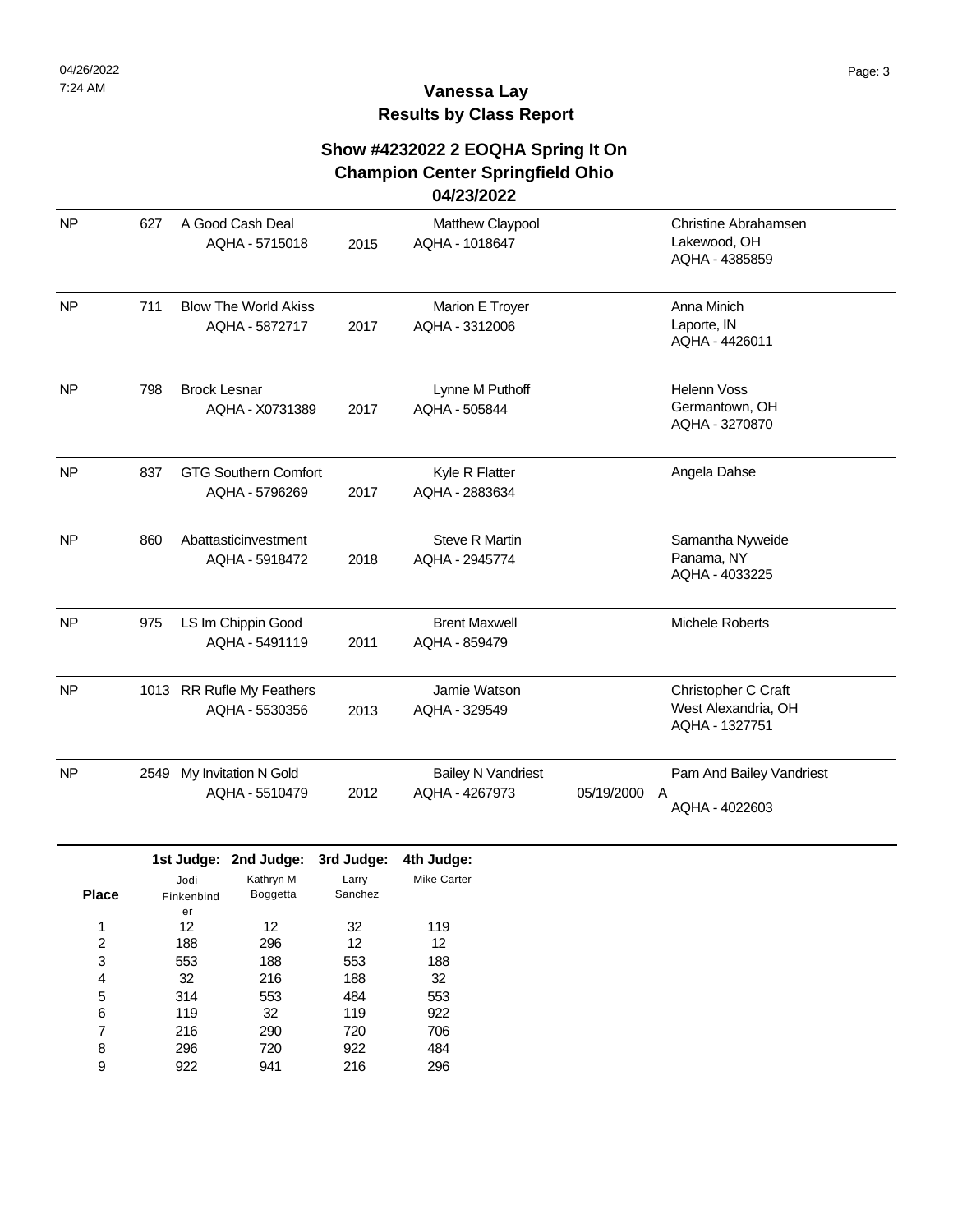#### **Show #4232022 2 EOQHA Spring It On Champion Center Springfield Ohio 04/23/2022**

### **Showbill: 2 Class: AQHA 438002 L1 Youth Trail 16 Shown 16 Shown 16 Shown 16 Shown**

**Go: 1**

16 entered

| <b>Place</b> |     | Back # Horse's Name                         |                  | <b>Exhibitor's Name</b>                     |                  | Owner(s)                                                          |
|--------------|-----|---------------------------------------------|------------------|---------------------------------------------|------------------|-------------------------------------------------------------------|
|              |     | Horse Reg #                                 | <b>Foal Year</b> | Exhib Assn#                                 | <b>Birthdate</b> | Rel                                                               |
| 1            | 368 | Dontkissthismachine<br>AQHA - 5528541       | 2012             | Serrin A Whitt<br>AQHA - 4319959            | 05/29/2004       | Serrin A Whitt<br>Z Pickerington, OH<br>AQHA - 4319959            |
| 2            | 296 | Shez Burnin Hot<br>AQHA - 5219890           | 2009             | Kailee Rife<br>AQHA - 4361521               | 12/11/2006       | Kailee Rife<br>Z Raymond, OH<br>AQHA - 4361521                    |
| 3            |     | 4246 Afraid Inthedark Too<br>AQHA - 5503435 | 2012             | <b>Grace Rollins</b><br>AQHA - 4142560      | 04/24/2006       | <b>Grace Rollins</b><br>Z Russiaville, IN<br>AQHA - 4142560       |
| 4            | 717 | IE Beagoodone<br>AQHA - 5166921             | 2009             | Cheyenne Lane Brand<br>AQHA - 4157954       | 05/22/2007       | Cheyenne Lane Brand<br>z North Olmsted, OH<br>AQHA - 4157954      |
| 5            | 720 | This Selections Hot<br>AQHA - 5563353       | 2013             | Caden Craft<br>AQHA - 4261408               | 07/20/2006       | Christopher C Craft<br>A West Alexandria, OH<br>AQHA - 1327751    |
| 5            |     | 7016 A Sudden Extreme<br>AQHA - 5671672     | 2104             | Natalie Riegsecker<br>AQHA - 4204429        | 02/21/2006       | Natalie Riegsecker<br>Z Middlebury, IN<br>AQHA - 4204429          |
| 7            | 528 | Sport Mode<br>AQHA - 5796372                | 2015             | <b>Emma Nicole Evitts</b><br>AQHA - 4130833 | 05/28/2003       | <b>Emma Nicole Evitts</b><br>Z Garretsville, OH<br>AQHA - 4130833 |
| 8            | 269 | <b>TNTs Valentine</b><br>AQHA - 3909926     | 2000             | Sadie Rose Ross<br>AQHA - 4002705           | 09/11/2007       | Sadie Rose Ross<br>Z Orient, OH<br>AQHA - 4002705                 |
| 9            | 500 | Chips Favorite Invit<br>AQHA - 5768474      | 2016             | Lauren Hoover<br>AQHA - 4182922             | 06/13/2008       | Amy Hoover<br>A Goshen, OH                                        |
| 9            | 716 | Code Complete<br>AQHA - 5478309             | 2012             | Unie Brechbuhler<br>AQHA - 4321663          | 12/14/2009       | Unie Brechbuhler<br>z Delaware, OH<br>AQHA - 4321663              |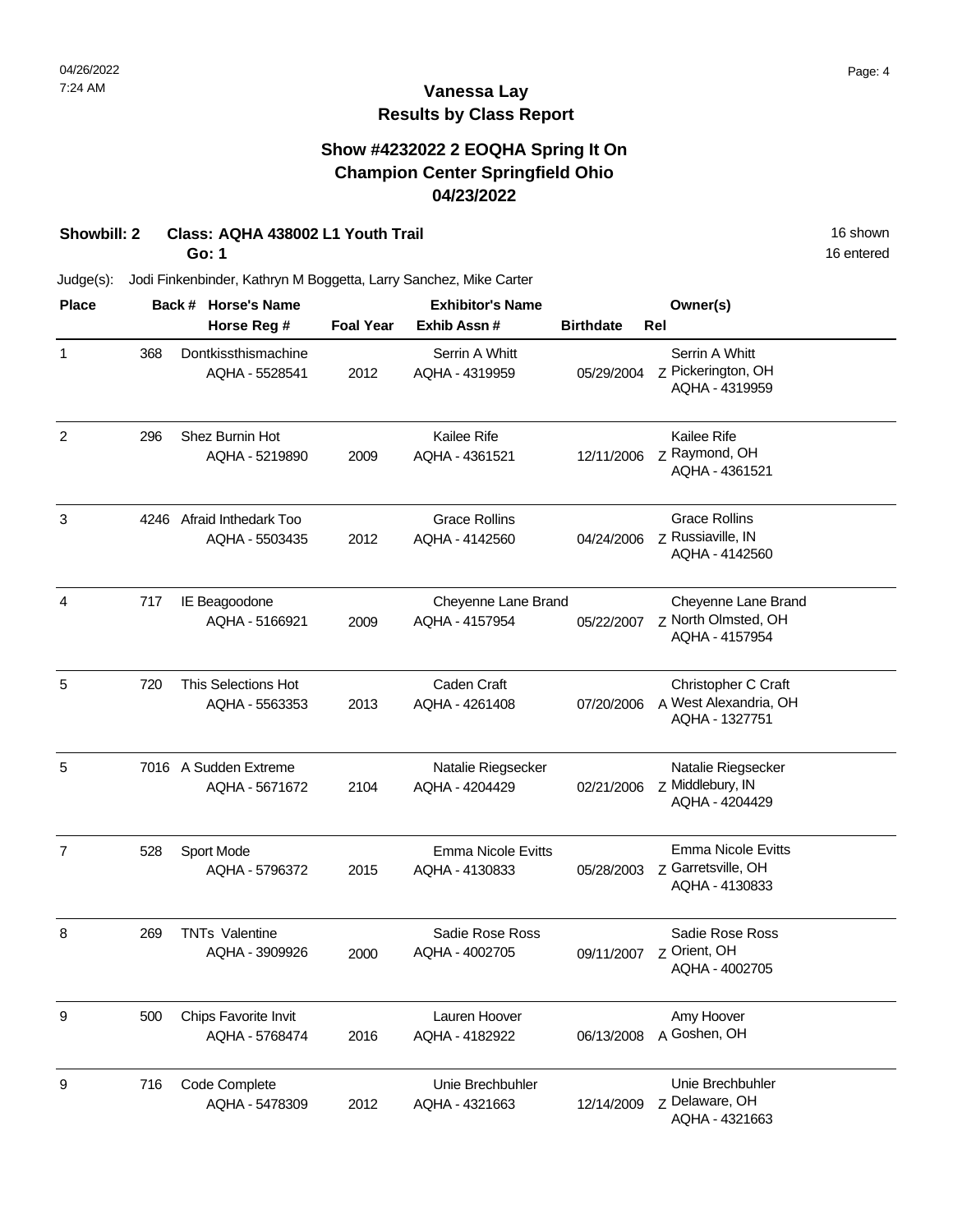| <b>NP</b> | 383  | Good To Bea Red Rock<br>AQHA - 5517122   | 2012 | Abby Lynn Mehl<br>AQHA - 4218839       | 12/20/2005 | Cyndi Mehl<br>C Oxford, OH                                |  |
|-----------|------|------------------------------------------|------|----------------------------------------|------------|-----------------------------------------------------------|--|
| NP        | 385  | Gimme Somethin Good<br>AQHA - 5750854    | 2015 | Amanda Hitt<br>AQHA - 4153775          | 11/15/2004 | Amanda Hitt<br>Z Peebles, OH<br>AQHA - 4153775            |  |
| <b>NP</b> | 519  | Shes N Control<br>AQHA - 5580210         | 2013 | <b>Chloe Roberts</b><br>AQHA - 4392703 | 05/18/2010 | Jody L Roberts<br>A Warsaw, IN<br>AQHA - 1494656          |  |
| <b>NP</b> | 999  | Get Down Swayze<br>AQHA - 5326358        | 2010 | <b>Riley Kehrer</b><br>AQHA - 4090664  | 02/14/2008 | <b>Riley Kehrer</b><br>Z South Bend, IN<br>AQHA - 4090664 |  |
| <b>NP</b> | 2816 | Red E When You Are<br>AQHA - 5784743     | 2016 | Sarah Trick<br>AQHA - 4138063          | 09/02/2005 | Sarah Trick<br>Z Middlebury, IN<br>AQHA - 4138063         |  |
| <b>NP</b> | 4202 | <b>Bettr Than Most</b><br>AQHA - 5754943 | 2016 | Christina M Senn<br>AQHA - 4294748     | 09/12/2006 | Christina M Senn<br>Z New Paris, IN<br>AQHA - 4294748     |  |

|              |            | 1st Judge: 2nd Judge: | 3rd Judge: | 4th Judge:  |
|--------------|------------|-----------------------|------------|-------------|
|              | Jodi       | Kathryn M             | Larry      | Mike Carter |
| <b>Place</b> | Finkenbind | Boggetta              | Sanchez    |             |
|              | er         |                       |            |             |
| 1            | 368        | 296                   | 368        | 368         |
| 2            | 296        | 4246                  | 296        | 4246        |
| 3            | 4246       | 368                   | 717        | 296         |
| 4            | 717        | 7016                  | 720        | 7016        |
| 5            | 720        | 717                   | 4246       | 717         |
| 6            | 7016       | 720                   | 528        | 720         |
| 7            | 528        | 528                   | 7016       | 528         |
| 8            | 269        | 269                   | 269        | 269         |
| 9            | 716        | 500                   | 716        | 500         |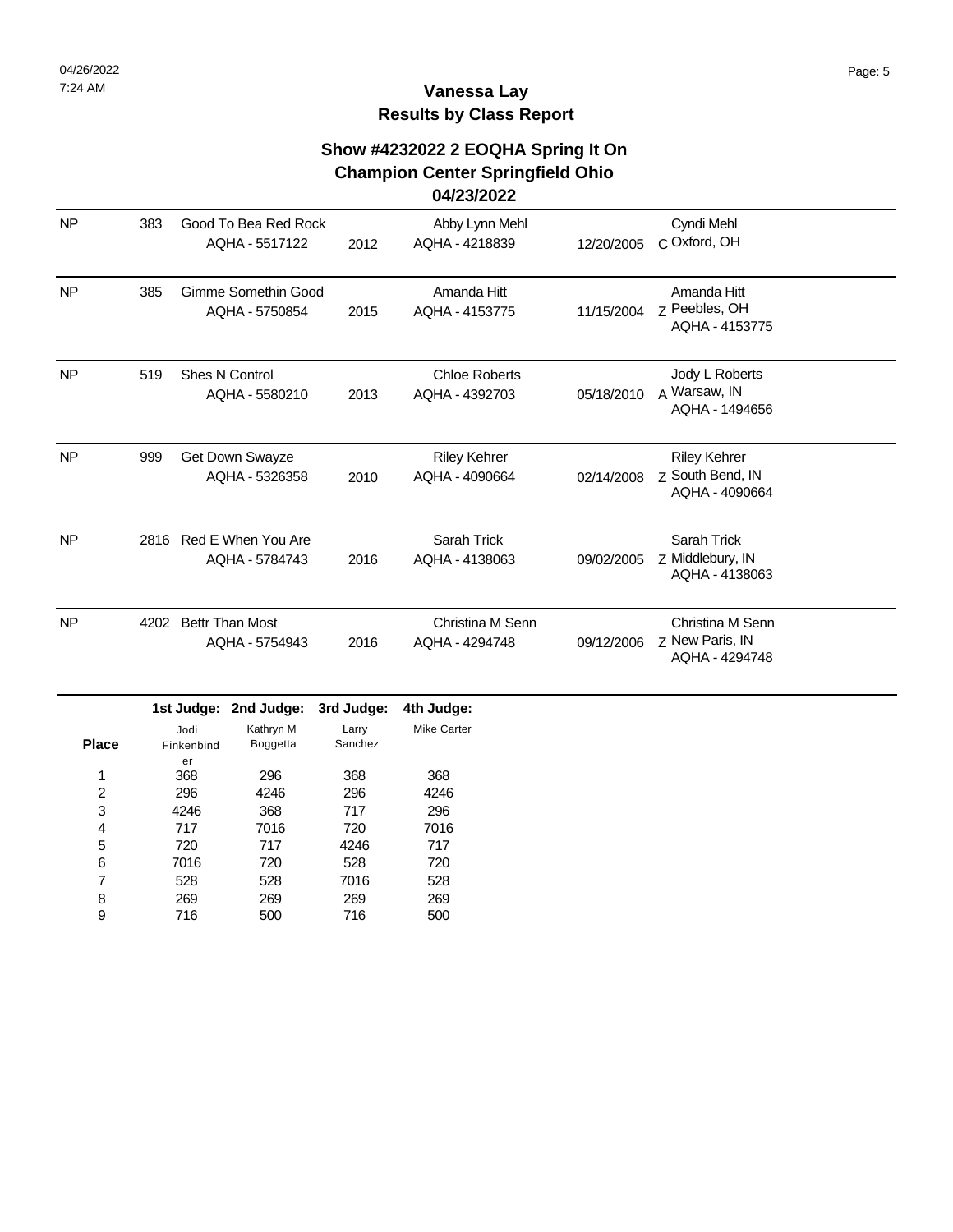#### **Show #4232022 2 EOQHA Spring It On Champion Center Springfield Ohio 04/23/2022**

## **Showbill: 3 Class: AQHA 438000 Youth Trail 22 shown 22 shown 22 shown**

**Go: 1**

22 entered

| <b>Place</b>   |     | Back # Horse's Name                           |                  | <b>Exhibitor's Name</b>                    |                  | Owner(s)                                                     |
|----------------|-----|-----------------------------------------------|------------------|--------------------------------------------|------------------|--------------------------------------------------------------|
|                |     | Horse Reg #                                   | <b>Foal Year</b> | Exhib Assn#                                | <b>Birthdate</b> | Rel                                                          |
| $\mathbf{1}$   | 511 | Whata Moonlite Ride<br>AQHA - 5712464         | 2015             | Isabella Marie D'Onofrio<br>AQHA - 4034559 | 05/11/2004       | Isabella Marie D'Onofrio<br>Z Columbus, OH<br>AQHA - 4034559 |
| 2              | 383 | Good To Bea Red Rock<br>AQHA - 5517122        | 2012             | Abby Lynn Mehl<br>AQHA - 4218839           | 12/20/2005       | Cyndi Mehl<br>C Oxford, OH                                   |
| 3              | 6   | Sleepnmarriedwhoknew<br>AQHA - 5778564        | 2016             | Tianna S Cooper<br>AQHA - 3629987          | 07/15/2004       | Suzanne D Cooper<br>A Grove Hill, OH<br>AQHA - 2657175       |
| 4              |     | 8305 Full Code<br>AQHA - 5759539              | 2015             | Taylor Erin Schroeder<br>AQHA - 3730039    | 08/03/2005       | Taylor Erin Schroeder<br>Z Reynolds, IN<br>AQHA - 3730039    |
| 5              | 368 | Dontkissthismachine<br>AQHA - 5528541         | 2012             | Serrin A Whitt<br>AQHA - 4319959           | 05/29/2004       | Serrin A Whitt<br>Z Pickerington, OH<br>AQHA - 4319959       |
| 6              |     | 7016 A Sudden Extreme<br>AQHA - 5671672       | 2104             | Natalie Riegsecker<br>AQHA - 4204429       | 02/21/2006       | Natalie Riegsecker<br>Z Middlebury, IN<br>AQHA - 4204429     |
| $\overline{7}$ | 120 | Man Im Sassy<br>AQHA - X0655630               | 2006             | Isabella Hamilton<br>AQHA - 4239978        | 04/30/2009       | Isabella Hamilton<br>Z Eaton, OH<br>AQHA - 4239978           |
| 8              | 818 | <b>Gettin Rich N Famous</b><br>AQHA - 5657090 | 2014             | Maegan E Pearson<br>AQHA - 3740866         | 08/18/2004       | Maegan E Pearson<br>Z Laurel, IN<br>AQHA - 3740866           |
| 9              | 717 | IE Beagoodone<br>AQHA - 5166921               | 2009             | Cheyenne Lane Brand<br>AQHA - 4157954      | 05/22/2007       | Cheyenne Lane Brand<br>Z North Olmsted, OH<br>AQHA - 4157954 |
| 10             | 264 | Mr Slo Mo Amegio<br>AQHA - 4508963            | 2004             | Shelby Dale<br>AQHA - 4168209              | 01/19/2005       | Shelby Dale<br>Z Findlay, OH<br>AQHA - 4168209               |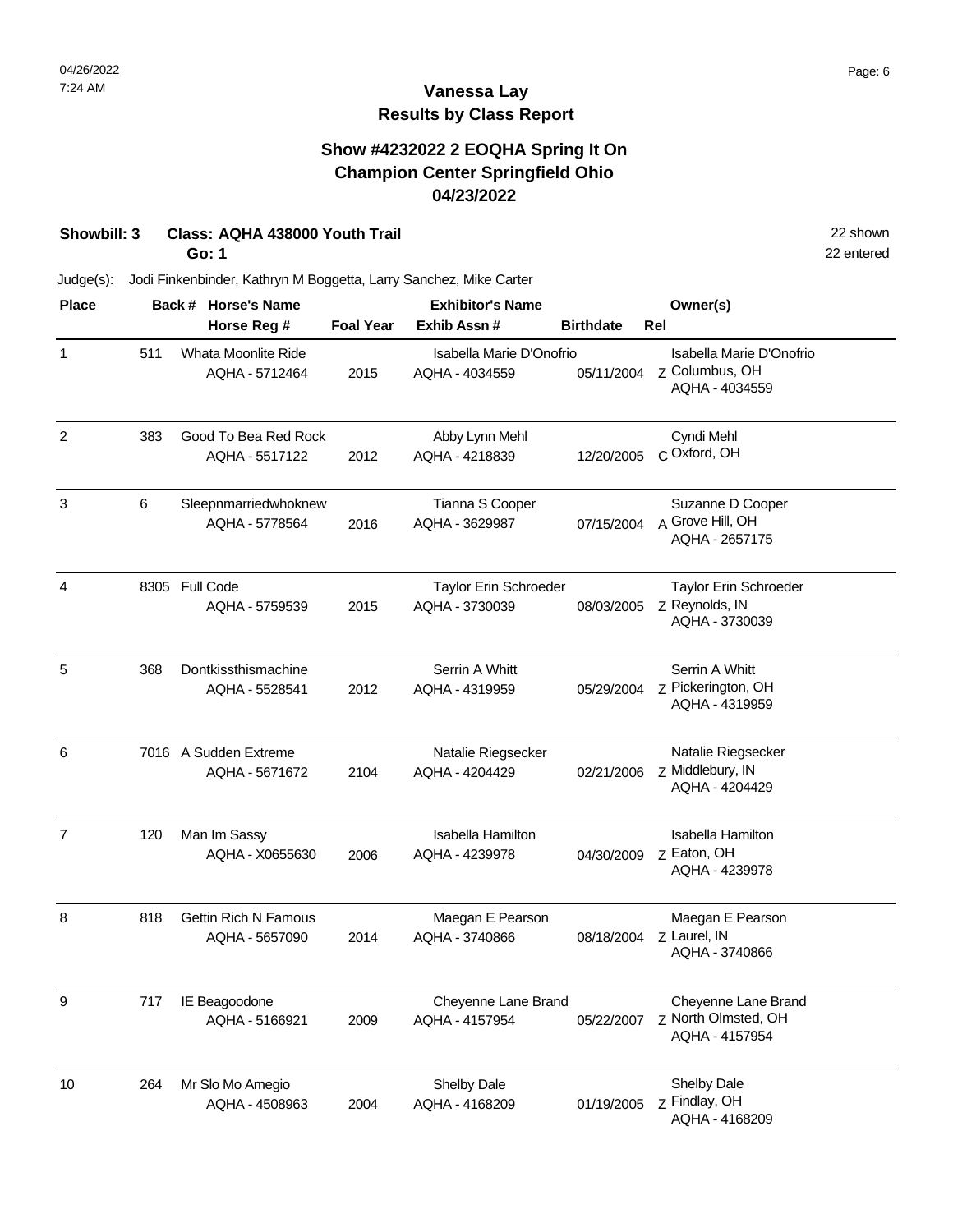## **Show #4232022 2 EOQHA Spring It On Champion Center Springfield Ohio**

#### **04/23/2022**

| 11        | 65  | How Bout At Midnight<br>AQHA - 5459313      | 2012 | <b>Kylie Davis</b><br>AQHA - 4182062        | 04/19/2008 | <b>Kylie Davis</b><br>Z Grove City, OH<br>AQHA - 4182062          |
|-----------|-----|---------------------------------------------|------|---------------------------------------------|------------|-------------------------------------------------------------------|
| 12        | 528 | Sport Mode<br>AQHA - 5796372                | 2015 | <b>Emma Nicole Evitts</b><br>AQHA - 4130833 | 05/28/2003 | <b>Emma Nicole Evitts</b><br>Z Garretsville, OH<br>AQHA - 4130833 |
| <b>NP</b> | 12  | Dude Im Sleeping<br>AQHA - 5795718          | 2017 | Tianna S Cooper<br>AQHA - 3629987           | 07/15/2004 | Suzanne D Cooper<br>A Grove Hill, OH<br>AQHA - 2657175            |
| <b>NP</b> | 296 | Shez Burnin Hot<br>AQHA - 5219890           | 2009 | Kailee Rife<br>AQHA - 4361521               | 12/11/2006 | Kailee Rife<br>z Raymond, OH<br>AQHA - 4361521                    |
| NP        | 500 | Chips Favorite Invit<br>AQHA - 5768474      | 2016 | Lauren Hoover<br>AQHA - 4182922             | 06/13/2008 | Amy Hoover<br>A Goshen, OH                                        |
| <b>NP</b> | 519 | Shes N Control<br>AQHA - 5580210            | 2013 | <b>Chloe Roberts</b><br>AQHA - 4392703      | 05/18/2010 | Jody L Roberts<br>A Warsaw, IN<br>AQHA - 1494656                  |
| NP        | 716 | Code Complete<br>AQHA - 5478309             | 2012 | Unie Brechbuhler<br>AQHA - 4321663          | 12/14/2009 | Unie Brechbuhler<br>Z Delaware, OH<br>AQHA - 4321663              |
| <b>NP</b> | 720 | This Selections Hot<br>AQHA - 5563353       | 2013 | Caden Craft<br>AQHA - 4261408               | 07/20/2006 | Christopher C Craft<br>A West Alexandria, OH<br>AQHA - 1327751    |
| <b>NP</b> | 999 | Get Down Swayze<br>AQHA - 5326358           | 2010 | <b>Riley Kehrer</b><br>AQHA - 4090664       | 02/14/2008 | <b>Riley Kehrer</b><br>Z South Bend, IN<br>AQHA - 4090664         |
| <b>NP</b> |     | 2816 Red E When You Are<br>AQHA - 5784743   | 2016 | Sarah Trick<br>AQHA - 4138063               | 09/02/2005 | Sarah Trick<br>Z Middlebury, IN<br>AQHA - 4138063                 |
| <b>NP</b> |     | 4202 Bettr Than Most<br>AQHA - 5754943      | 2016 | Christina M Senn<br>AQHA - 4294748          | 09/12/2006 | Christina M Senn<br>Z New Paris, IN<br>AQHA - 4294748             |
| <b>NP</b> |     | 4246 Afraid Inthedark Too<br>AQHA - 5503435 | 2012 | <b>Grace Rollins</b><br>AQHA - 4142560      | 04/24/2006 | <b>Grace Rollins</b><br>z Russiaville, IN<br>AQHA - 4142560       |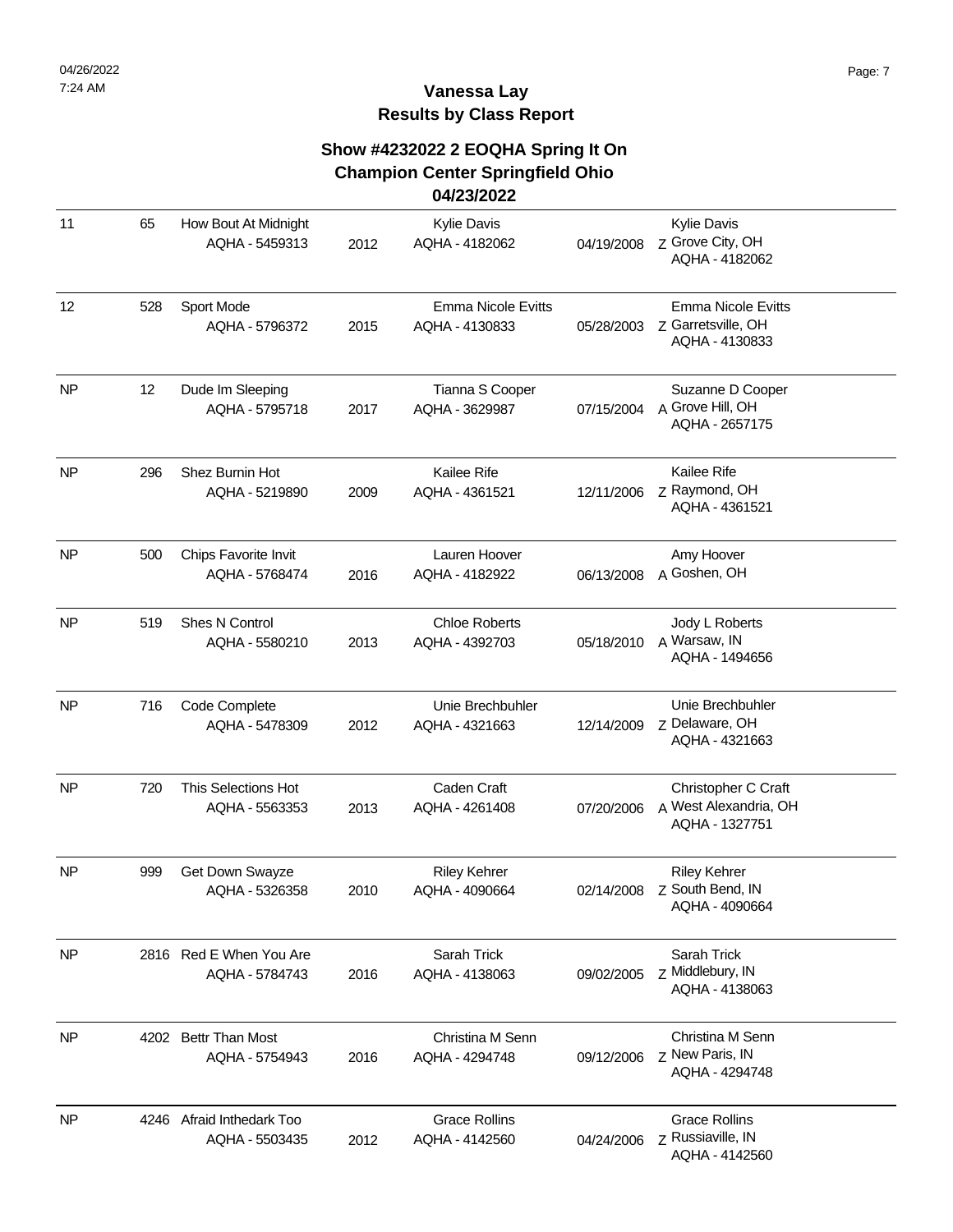|              |            | 1st Judge: 2nd Judge: | 3rd Judge: | 4th Judge:  |
|--------------|------------|-----------------------|------------|-------------|
|              | Jodi       | Kathryn M             | Larry      | Mike Carter |
| <b>Place</b> | Finkenbind | <b>Boggetta</b>       | Sanchez    |             |
|              | er         |                       |            |             |
| 1            | 511        | 511                   | 511        | 511         |
| 2            | 383        | 8305                  | 383        | 6           |
| 3            | 8305       | 6                     | 6          | 383         |
| 4            | 6          | 383                   | 8305       | 8305        |
| 5            | 818        | 120                   | 7016       | 368         |
| 6            | 368        | 368                   | 368        | 264         |
| 7            | 65         | 7016                  | 120        | 818         |
| 8            | 717        | 717                   | 717        | 7016        |
| 9            | 7016       | 818                   | 528        | 120         |
| 10           | 120        |                       |            |             |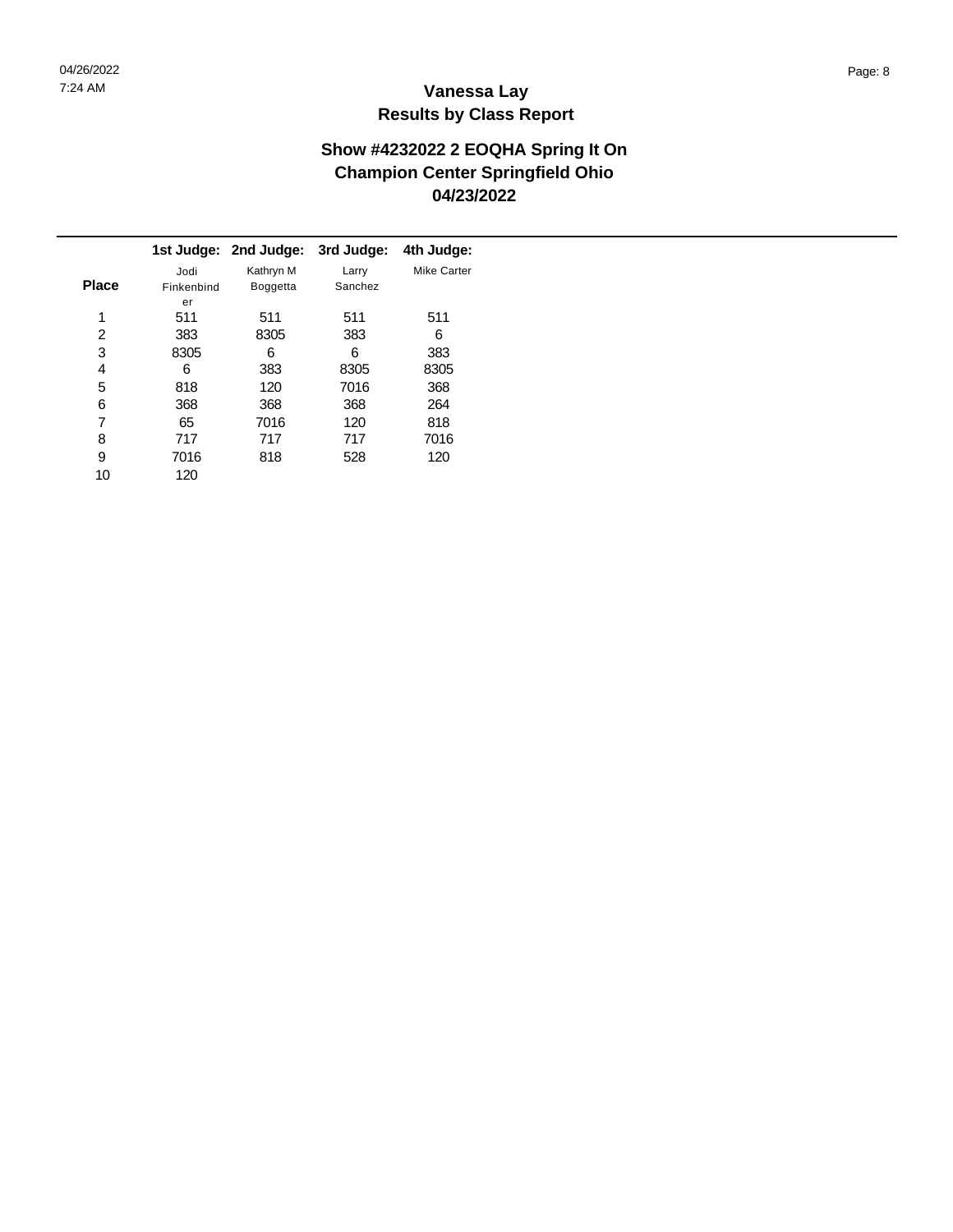#### **Show #4232022 2 EOQHA Spring It On Champion Center Springfield Ohio 04/23/2022**

#### **Showbill: 4 Class: AQHA 238002 L1 Amt Trail 16 Shown 16 Shown 16 Shown 16 Shown**

**Go: 1**

16 entered

| <b>Place</b>   |      | Back # Horse's Name                     |                  | <b>Exhibitor's Name</b>                     |            | Owner(s)                                                 |  |
|----------------|------|-----------------------------------------|------------------|---------------------------------------------|------------|----------------------------------------------------------|--|
|                |      | Horse Reg #                             | <b>Foal Year</b> | Exhib Assn#                                 | Rel        |                                                          |  |
| $\mathbf{1}$   | 575  | Simply One Hot<br>AQHA - 5305284        | 2010             | <b>Grace Philpot</b><br>AQHA - 4191238      | 02/17/2002 | Keri Philpot<br>A Kearney, NE                            |  |
| 2              | 2549 | My Invitation N Gold<br>AQHA - 5510479  | 2012             | <b>Bailey N Vandriest</b><br>AQHA - 4267973 | 05/19/2000 | Pam And Bailey Vandriest<br>A<br>AQHA - 4022603          |  |
| 3              | 256  | Beyond My Machine<br>AQHA - 5626728     | 2014             | Pamela M Jones<br>AQHA - 1118044            | 09/27/1961 | Pamela M Jones<br>Z Circleville, OH<br>AQHA - 1118044    |  |
| 4              | 150  | Rockmelikeyameanit<br>AQHA - 5880156    | 2016             | Lauren N Brown<br>AQHA - 2923332            | 06/30/1988 | Lauren N Brown<br>Z Springfield, OH<br>AQHA - 2923332    |  |
| 5              | 261  | Carageous<br>AQHA - 4643511             | 2004             | <b>Brianne Urwin</b><br>AQHA - 3489633      | 02/06/2001 | <b>Brianne Urwin</b><br>A St Henry, OH<br>AQHA - 3489633 |  |
| 6              |      | 4342 Ima Good Cowgirl<br>AQHA - 5382947 | 2011             | Kimberly A Riviello<br>AQHA - 1929157       | 04/06/1960 | Kimberly A Riviello<br>Z Tipp City, OH<br>AQHA - 1929157 |  |
| $\overline{7}$ | 188  | The Roan Rocker<br>AQHA - 5701159       | 2015             | <b>Madison Staub</b><br>AQHA - 2865168      | 02/24/1996 | <b>Madison Staub</b><br>Z Smock, PA<br>AQHA - 2865168    |  |
| 8              | 290  | Movin On Up<br>AQHA - 5832972           | 2017             | Amanda Moore<br>AQHA - 2522181              | 01/24/1981 | Amanda Moore<br>Z Norwalk, OH<br>AQHA - 2522181          |  |
| 9              | 343  | Southern Dreamin<br>AQHA - 5753991      | 2016             | Regina Lykins<br>AQHA - 2948164             | 07/01/1964 | Regina Lykins<br>Z Batavia, OH<br>AQHA - 2948164         |  |
| 10             | 458  | Hello Itz Me<br>AQHA - 5689304          | 2015             | Lauren Hissam<br>AQHA - 3607040             | 04/19/1993 | Lauren Hissam<br>Z Mentor, OH<br>AQHA - 3607040          |  |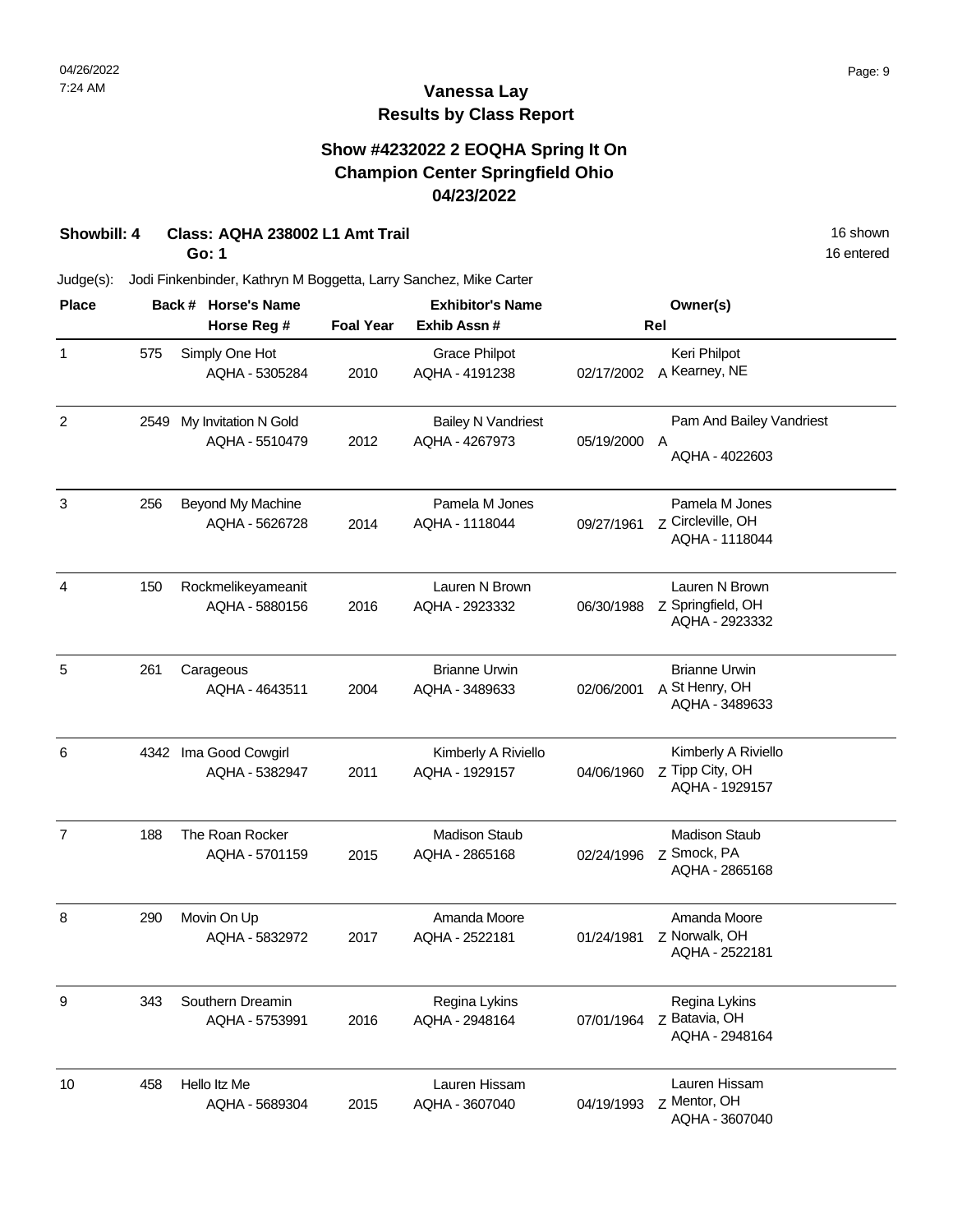## **Show #4232022 2 EOQHA Spring It On Champion Center Springfield Ohio**

#### **04/23/2022**

| 11        | 484  | <b>Moonlite Crush</b><br>AQHA - 5601681   | 2014 | Lauren Bishop<br>AQHA - 365635             | 05/12/2000 | Lauren Bishop<br>Z Lebanon, OH<br>AQHA - 365635            |
|-----------|------|-------------------------------------------|------|--------------------------------------------|------------|------------------------------------------------------------|
| <b>NP</b> | 131  | My Good Machine<br>AQHA - 5334359         | 2010 | Mikayla Heintschel<br>AQHA - 4206530       | 10/19/2001 | Mikayla Heintschel<br>Z Metamora, OH<br>AQHA - 4206530     |
| <b>NP</b> | 403  | Talkinboutonite<br>AQHA - 5716356         | 2015 | Antoinette Colleen Bloom<br>AQHA - 2059451 | 04/22/1964 | Antoinette Colleen Bloom<br>Z Moscow, OH<br>AQHA - 2059451 |
| <b>NP</b> | 604  | <b>SL Just One Look</b><br>AQHA - 5677783 | 2015 | <b>Tamra Sisk</b><br>AQHA - 295444         | 06/04/1958 | <b>Tamra Sisk</b><br>Z Bremen, IN<br>AQHA - 295444         |
| <b>NP</b> | 2319 | Sumdiscretionadvised<br>AQHA - X0718258   | 2015 | Kelsey Guadarrama<br>AQHA - 2445991        | 07/21/1992 | Kelsey Guadarrama<br>Z Merrillville, IN<br>AQHA - 2445991  |
| <b>NP</b> | 8166 | One Hot Bay B<br>AQHA - 5646341           | 2014 | Jessica J Conley<br>AQHA - 3537148         | 10/08/1984 | Jessica J Conley<br>Z Warsaw, IN<br>AQHA - 3537148         |

|              |            | 1st Judge: 2nd Judge: | 3rd Judge: | 4th Judge:  |
|--------------|------------|-----------------------|------------|-------------|
|              | Jodi       | Kathryn M             | Larry      | Mike Carter |
| <b>Place</b> | Finkenbind | <b>Boggetta</b>       | Sanchez    |             |
|              | er         |                       |            |             |
| 1            | 575        | 2549                  | 575        | 575         |
| 2            | 256        | 256                   | 150        | 2549        |
| 3            | 2549       | 261                   | 188        | 150         |
| 4            | 4342       | 458                   | 2549       | 256         |
| 5            | 290        | 575                   | 261        | 261         |
| 6            | 188        | 150                   | 290        | 4342        |
| 7            | 261        | 4342                  | 4342       | 343         |
| 8            | 150        | 188                   | 256        | 188         |
| 9            | 484        | 290                   | 343        | 290         |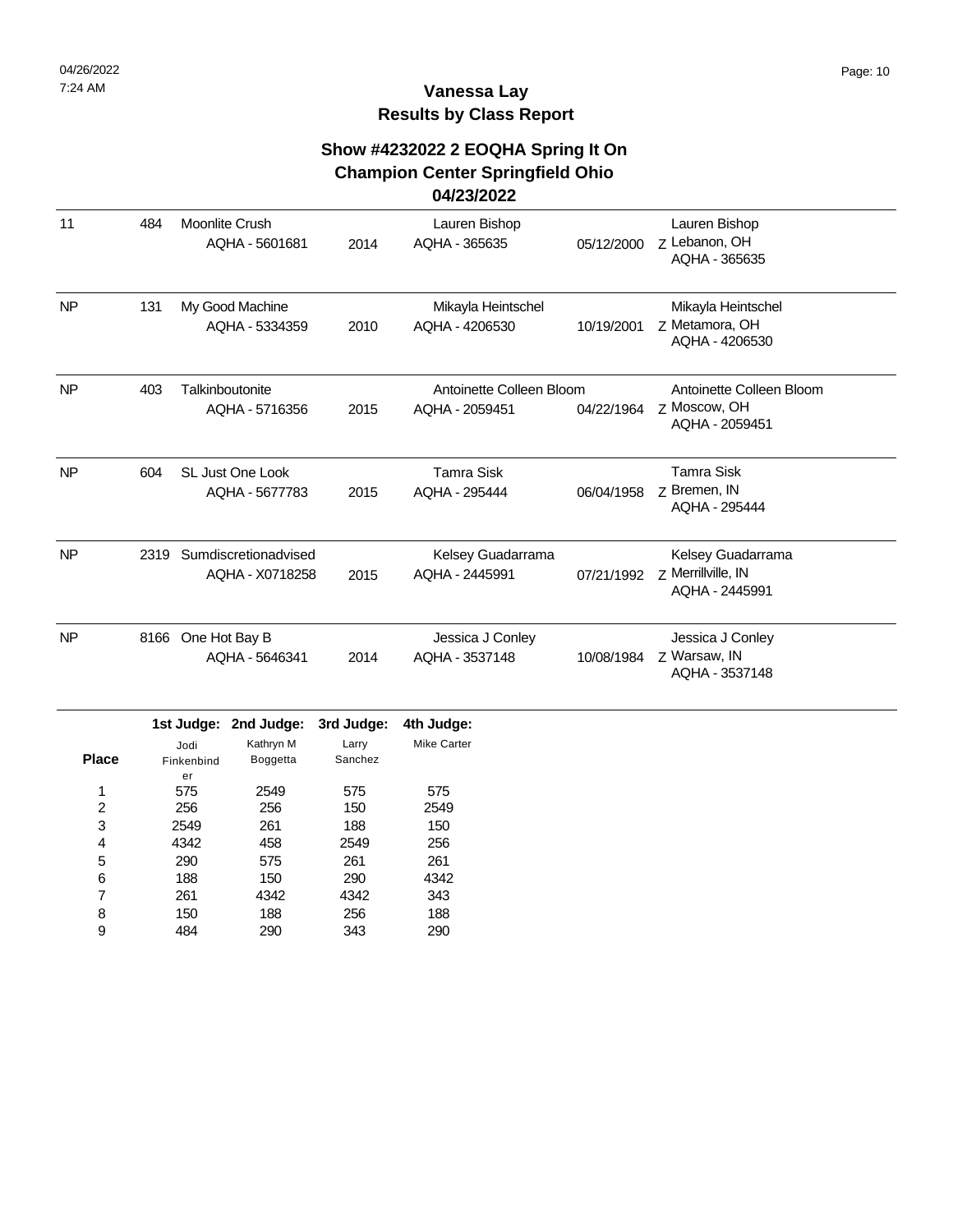## **Vanessa Lay Results by Class Report**

#### **Show #4232022 2 EOQHA Spring It On Champion Center Springfield Ohio 04/23/2022**

## **Showbill: 5 Class: AQHA 238800 Amt Select Trail** 5 shown

**Go: 1**

er

| <b>Place</b> | <b>Horse's Name</b><br>Back # |                    |                                             | <b>Exhibitor's Name</b> |                                    |            | Owner(s)                                              |
|--------------|-------------------------------|--------------------|---------------------------------------------|-------------------------|------------------------------------|------------|-------------------------------------------------------|
|              |                               | Horse Reg #        |                                             |                         | Exhib Assn#                        | Rel        |                                                       |
| $\mathbf{1}$ | 721                           |                    | <b>Check This Machine</b><br>AQHA - 4460181 | 2003                    | Kimberly A Best<br>AQHA - 2688898  | 06/18/1957 | Kimberly A Best<br>Z Salem, OH<br>AQHA - 2688898      |
| 2            | 256                           |                    | <b>Beyond My Machine</b><br>AQHA - 5626728  | 2014                    | Pamela M Jones<br>AQHA - 1118044   | 09/27/1961 | Pamela M Jones<br>Z Circleville, OH<br>AQHA - 1118044 |
| 2            | 323                           |                    | Lopen Assets<br>AQHA - 5368066              | 2011                    | Martha A Fabry<br>AQHA - 662683    | 03/12/1954 | Martha A Fabry<br>7 Uniontown, PA<br>AQHA - 662683    |
| 4            | 403                           |                    | Talkinboutonite                             |                         | Antoinette Colleen Bloom           |            | Antoinette Colleen Bloom                              |
|              |                               |                    | AQHA - 5716356                              | 2015                    | AQHA - 2059451                     | 04/22/1964 | 7 Moscow, OH<br>AQHA - 2059451                        |
| 5            | 604                           |                    | SL Just One Look<br>AQHA - 5677783          | 2015                    | <b>Tamra Sisk</b><br>AQHA - 295444 | 06/04/1958 | <b>Tamra Sisk</b><br>Z Bremen, IN<br>AQHA - 295444    |
|              |                               | 1st Judge:         | 2nd Judge:                                  | 3rd Judge:              | 4th Judge:                         |            |                                                       |
| <b>Place</b> |                               | Jodi<br>Finkenbind | Kathryn M<br>Boggetta                       | Larry<br>Sanchez        | <b>Mike Carter</b>                 |            |                                                       |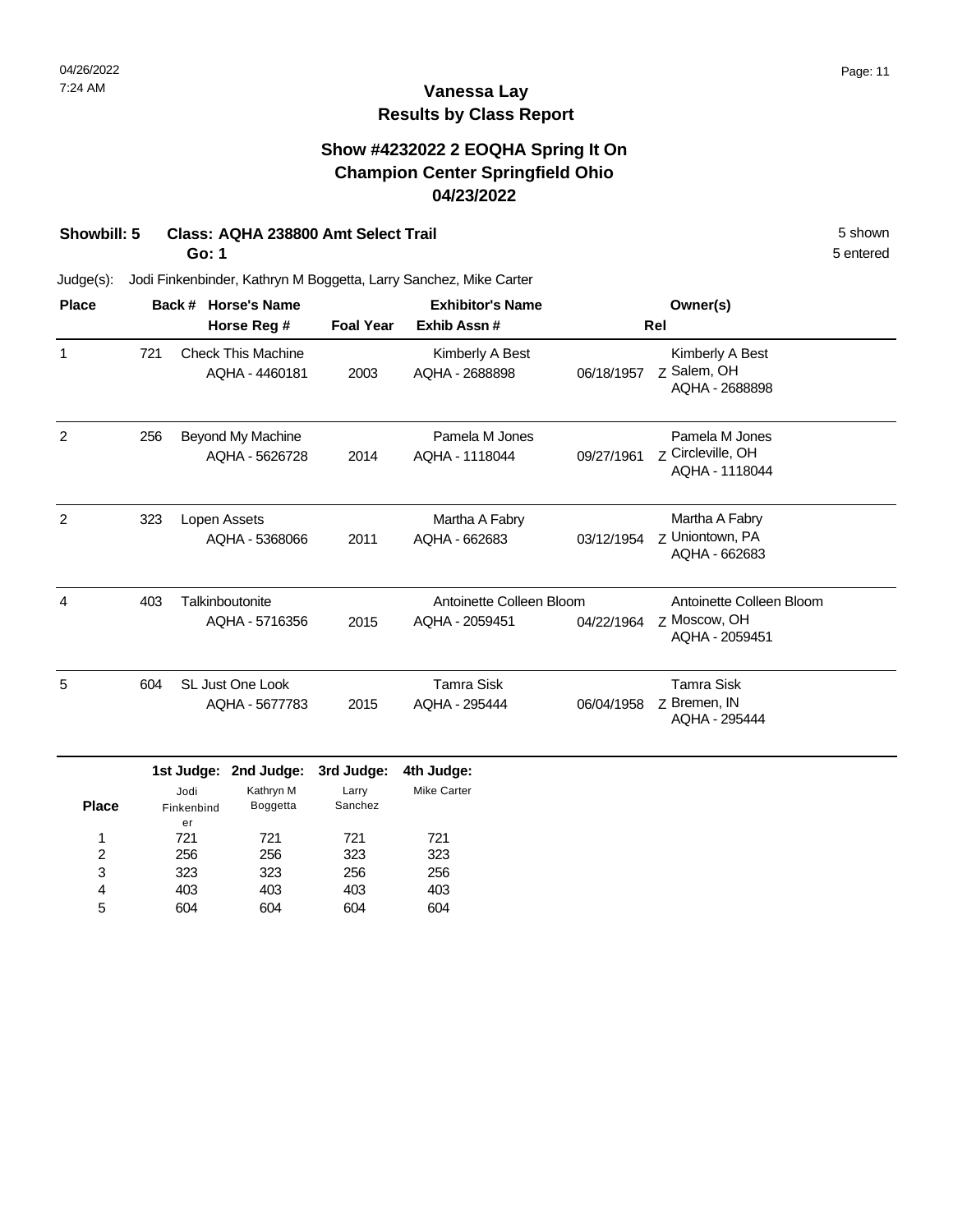#### **Show #4232022 2 EOQHA Spring It On Champion Center Springfield Ohio 04/23/2022**

**Showbill: 6 Class: AQHA 238000 Amt Trail 10 shown** 10 shown

| Go: 1          |      |  |                                               |                  |                                                                   | 10 entered |                                                           |  |
|----------------|------|--|-----------------------------------------------|------------------|-------------------------------------------------------------------|------------|-----------------------------------------------------------|--|
| Judge(s):      |      |  |                                               |                  | Jodi Finkenbinder, Kathryn M Boggetta, Larry Sanchez, Mike Carter |            |                                                           |  |
| <b>Place</b>   |      |  | Back # Horse's Name                           |                  | <b>Exhibitor's Name</b>                                           |            | Owner(s)                                                  |  |
|                |      |  | Horse Reg #                                   | <b>Foal Year</b> | Exhib Assn#                                                       |            | Rel                                                       |  |
| 1              | 787  |  | <b>Really Sudden</b><br>AQHA - 5404654        | 2011             | Kelly A Rauschenbach<br>AQHA - 2850343                            | 10/19/1989 | Kelly A Rauschenbach<br>Z Canfield, OH<br>AQHA - 2850343  |  |
| $\overline{c}$ | 188  |  | The Roan Rocker<br>AQHA - 5701159             | 2015             | <b>Madison Staub</b><br>AQHA - 2865168                            | 02/24/1996 | <b>Madison Staub</b><br>Z Smock, PA<br>AQHA - 2865168     |  |
| 2              | 985  |  | <b>Extremely Hot Rodder</b><br>AQHA - 5477169 | 2012             | Leah Ruth Stites<br>AQHA - 2490361                                | 02/18/1989 | Leah Ruth Stites<br>Z Mt Sterling, OH<br>AQHA - 2490361   |  |
| 4              | 913  |  | Only Lazy Lopin<br>AQHA - 5367279             | 2010             | Lynette Depalma<br>AQHA - 2845123                                 | 05/17/1990 | Lynette Depalma<br>Z St Clairsville, OH<br>AQHA - 2845123 |  |
| 5              | 359  |  | Sompin Nthemoonlight<br>AQHA - 5844798        | 2017             | Janet Kolk<br>AQHA - 3263279                                      | 01/31/1997 | Janet Kolk<br>Z Findlay, OH<br>AQHA - 3263279             |  |
| 6              | 261  |  | Carageous<br>AQHA - 4643511                   | 2004             | <b>Brianne Urwin</b><br>AQHA - 3489633                            | 02/06/2001 | <b>Brianne Urwin</b><br>A St Henry, OH<br>AQHA - 3489633  |  |
| $\overline{7}$ | 2319 |  | Sumdiscretionadvised<br>AQHA - X0718258       | 2015             | Kelsey Guadarrama<br>AQHA - 2445991                               | 07/21/1992 | Kelsey Guadarrama<br>Z Merrillville, IN<br>AQHA - 2445991 |  |
| 7              |      |  | 8166 One Hot Bay B<br>AQHA - 5646341          | 2014             | Jessica J Conley<br>AQHA - 3537148                                | 10/08/1984 | Jessica J Conley<br>z Warsaw, IN<br>AQHA - 3537148        |  |
| 9              | 150  |  | Rockmelikeyameanit<br>AQHA - 5880156          | 2016             | Lauren N Brown<br>AQHA - 2923332                                  | 06/30/1988 | Lauren N Brown<br>Z Springfield, OH<br>AQHA - 2923332     |  |
| <b>NP</b>      | 314  |  | Willys Goodride<br>AQHA - 5881608             | 2018             | Sarah Lebsock<br>AQHA - 3518837                                   | 11/07/1994 | Sarah Lebsock<br>Z Hilliard, OH<br>AQHA - 3518837         |  |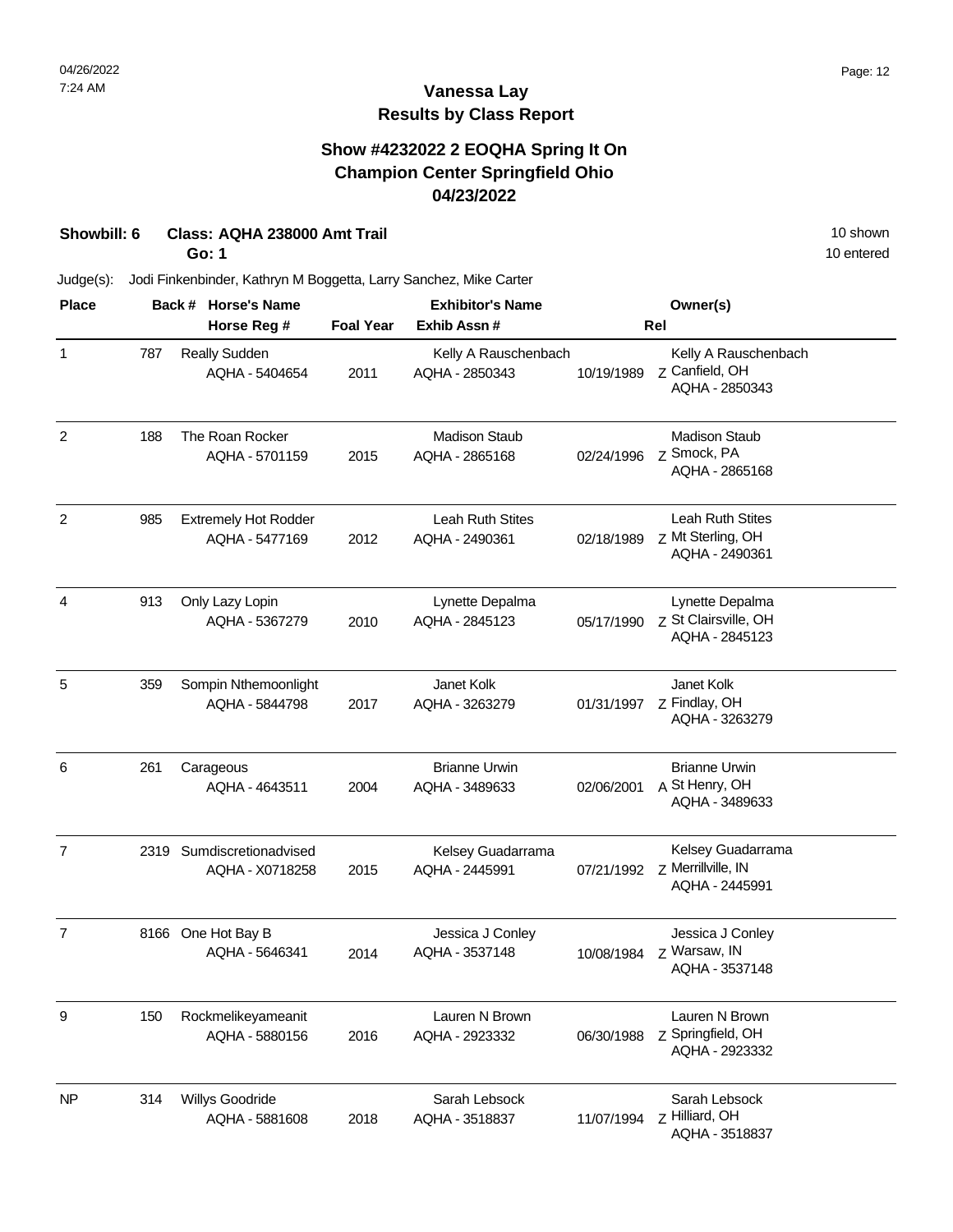|              |            | 1st Judge: 2nd Judge: | 3rd Judge: | 4th Judge:  |
|--------------|------------|-----------------------|------------|-------------|
|              | Jodi       | Kathryn M             | Larry      | Mike Carter |
| <b>Place</b> | Finkenbind | <b>Boggetta</b>       | Sanchez    |             |
|              | er         |                       |            |             |
| 1            | 913        | 787                   | 188        | 985         |
| 2            | 787        | 913                   | 787        | 787         |
| 3            | 188        | 8166                  | 985        | 188         |
| 4            | 985        | 985                   | 359        | 359         |
| 5            | 261        | 188                   | 913        | 261         |
| 6            | 359        | 2319                  | 2319       | 913         |
| 7            | 8166       | 261                   | 261        | 150         |
| 8            | 2319       | 359                   | 150        | 2319        |
| 9            | 150        | 150                   | 8166       | 8166        |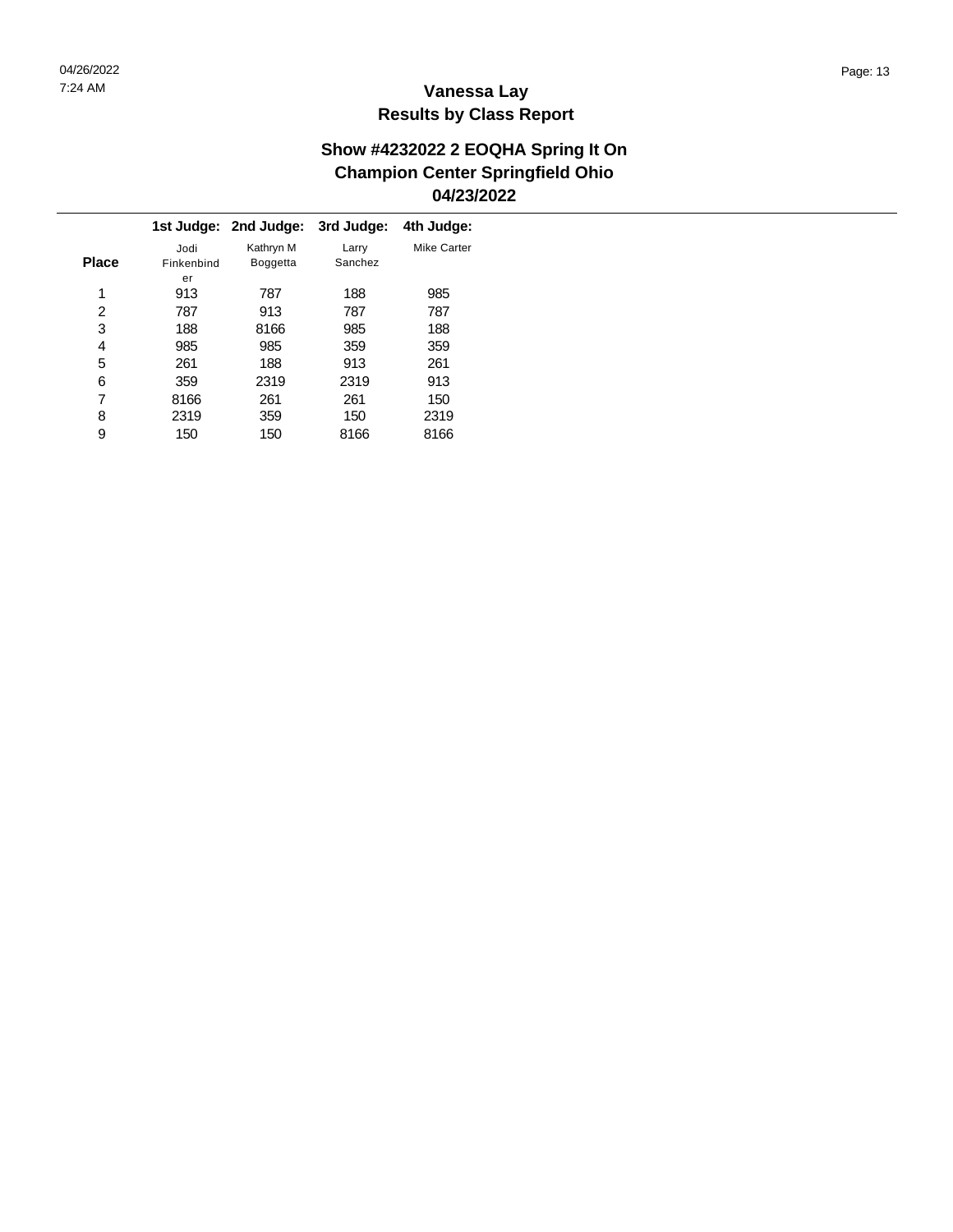## **Vanessa Lay Results by Class Report**

#### **Show #4232022 2 EOQHA Spring It On Champion Center Springfield Ohio 04/23/2022**

## **Showbill: 7 Class: AQHA 138100 Junior Trail** 7 shown

**Go: 1**

837

2

837

837

837

| <b>Place</b>   |     | Back # Horse's Name      |                                                |                                | <b>Exhibitor's Name</b>                         |            | Owner(s)                                               |  |
|----------------|-----|--------------------------|------------------------------------------------|--------------------------------|-------------------------------------------------|------------|--------------------------------------------------------|--|
|                |     | Horse Reg #              |                                                | <b>Foal Year</b>               | Exhib Assn#                                     |            | Rel                                                    |  |
| $\mathbf{1}$   | 922 |                          | <b>KM Members Only</b><br>AQHA - 5900984       | 2018                           | <b>Brian Kyle Bernatowicz</b><br>AQHA - 2619497 | 10/12/1988 | Laura Anne Lamb<br>Circleville, OH<br>AQHA - 1869607   |  |
| $\overline{c}$ | 837 |                          | <b>GTG Southern Comfort</b><br>AQHA - 5796269  | 2017                           | Kyle R Flatter<br>AQHA - 2883634                |            | Angela Dahse                                           |  |
| DQ.            | 119 | Playin It Cool           | AQHA - 5920151                                 | 2018                           | Jamie Watson<br>AQHA - 329549                   |            | Cynthia Testerman                                      |  |
| DQ             | 314 |                          | Willys Goodride<br>AQHA - 5881608              | 2018                           | Sarah Lebsock<br>AQHA - 3518837                 | 11/07/1994 | Sarah Lebsock<br>Z Hilliard, OH<br>AQHA - 3518837      |  |
| DQ             | 316 |                          | Krymsun Minute<br>AQHA - X0730581              | 2017                           | Kyle R Flatter<br>AQHA - 2883634                |            | Sue Ann Hartzell<br>Greenville, OH<br>AQHA - 1407858   |  |
| DQ             | 601 |                          | Hezwillyexpensive<br>AQHA - 5824274            | 2017                           | Renee Eier<br>AQHA - 4169430                    | 12/09/1964 | Renee Eier<br>Z New Carlisle, OH<br>AQHA - 4169430     |  |
| DQ             | 798 | <b>Brock Lesnar</b>      | AQHA - X0731389                                | 2017                           | Lynne M Puthoff<br>AQHA - 505844                |            | <b>Helenn Voss</b><br>Germantown, OH<br>AQHA - 3270870 |  |
| <b>Place</b>   |     | Jodi<br>Finkenbind<br>er | 1st Judge: 2nd Judge:<br>Kathryn M<br>Boggetta | 3rd Judge:<br>Larry<br>Sanchez | 4th Judge:<br><b>Mike Carter</b>                |            |                                                        |  |
| 1              |     | 922                      | 922                                            | 922                            | 922                                             |            |                                                        |  |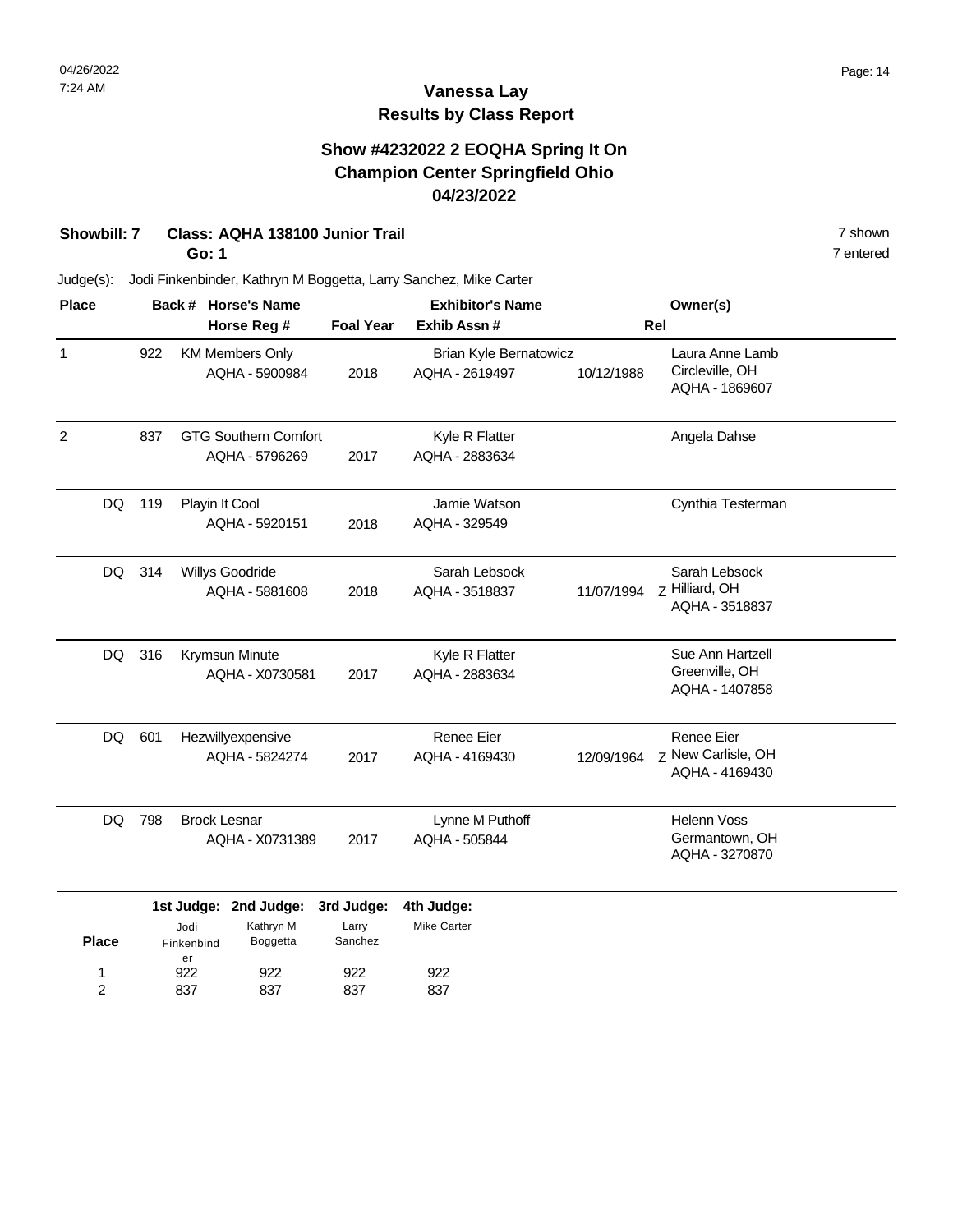#### **Show #4232022 2 EOQHA Spring It On Champion Center Springfield Ohio 04/23/2022**

| Showbill: 8 | Class: AQHA 138200 Senior Trail | 21 shown |
|-------------|---------------------------------|----------|
|             |                                 |          |

**Go: 1**

21 entered

| <b>Place</b>   |       | Back # Horse's Name                           |                  | <b>Exhibitor's Name</b>                         |            | Owner(s)                                                     |
|----------------|-------|-----------------------------------------------|------------------|-------------------------------------------------|------------|--------------------------------------------------------------|
|                |       | Horse Reg #                                   | <b>Foal Year</b> | Exhib Assn#                                     |            | Rel                                                          |
| $\mathbf 1$    | 264   | Mr Slo Mo Amegio<br>AQHA - 4508963            | 2004             | Spencer Zimmerman<br>AQHA - 3538983             |            | Shelby Dale<br>Findlay, OH<br>AQHA - 4168209                 |
| $\overline{c}$ | $\,6$ | Sleepnmarriedwhoknew<br>AQHA - 5778564        | 2016             | Melvin Yoder<br>AQHA - 3638967                  |            | Suzanne D Cooper<br>Grove Hill, OH<br>AQHA - 2657175         |
| 3              | 368   | Dontkissthismachine<br>AQHA - 5528541         | 2012             | <b>Brian Kyle Bernatowicz</b><br>AQHA - 2619497 | 10/12/1988 | Serrin A Whitt<br>Pickerington, OH<br>AQHA - 4319959         |
| 4              | 323   | Lopen Assets<br>AQHA - 5368066                | 2011             | Kyle J Jones<br>AQHA - 2791288                  | 01/23/1993 | Martha A Fabry<br>Uniontown, PA<br>AQHA - 662683             |
| 4              | 787   | Really Sudden<br>AQHA - 5404654               | 2011             | <b>Brian Kyle Bernatowicz</b><br>AQHA - 2619497 | 10/12/1988 | Kelly A Rauschenbach<br>Canfield, OH<br>AQHA - 2850343       |
| 6              |       | 4342 Ima Good Cowgirl<br>AQHA - 5382947       | 2011             | <b>Brian Bennett</b><br>AQHA - 2440577          |            | Kimberly A Riviello<br>Tipp City, OH<br>AQHA - 1929157       |
| 7              | 511   | Whata Moonlite Ride<br>AQHA - 5712464         | 2015             | Isabella Marie D'Onofrio<br>AQHA - 4034559      | 05/11/2004 | Isabella Marie D'Onofrio<br>Z Columbus, OH<br>AQHA - 4034559 |
| 8              | 818   | <b>Gettin Rich N Famous</b><br>AQHA - 5657090 | 2014             | <b>Brent Maxwell</b><br>AQHA - 859479           |            | Maegan E Pearson<br>Laurel, IN<br>AQHA - 3740866             |
| 9              | 721   | <b>Check This Machine</b><br>AQHA - 4460181   | 2003             | Sarah J Bernatowicz<br>AQHA - 3172805           |            | Kimberly A Best<br>Salem, OH<br>AQHA - 2688898               |
| 10             | 65    | How Bout At Midnight<br>AQHA - 5459313        | 2012             | <b>Kylie Davis</b><br>AQHA - 4182062            | 04/19/2008 | <b>Kylie Davis</b><br>Z Grove City, OH<br>AQHA - 4182062     |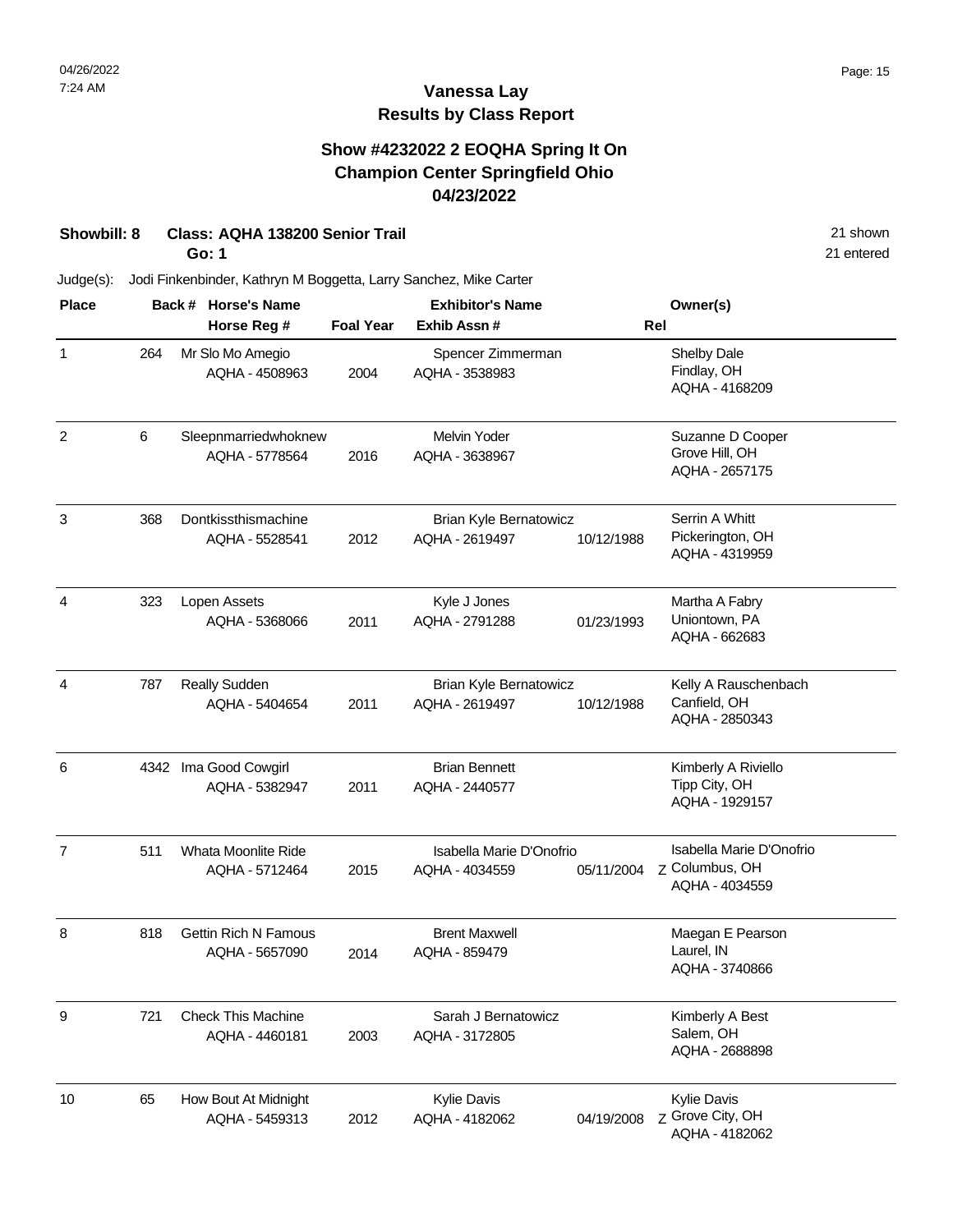| 11        | 413 | Icecream<br>AQHA - 5705513             | 2015 | Spencer Zimmerman<br>AQHA - 3538983                           | Hanna Hedderick<br>Hudson, OH<br>AQHA - 4111792         |
|-----------|-----|----------------------------------------|------|---------------------------------------------------------------|---------------------------------------------------------|
| 11        | 458 | Hello Itz Me<br>AQHA - 5689304         | 2015 | <b>Steve R Martin</b><br>AQHA - 2945774                       | Lauren Hissam<br>Mentor, OH<br>AQHA - 3607040           |
| <b>NP</b> | 120 | Man Im Sassy<br>AQHA - X0655630        | 2006 | Lynne M Puthoff<br>AQHA - 505844                              | <b>Isabella Hamilton</b><br>Eaton, OH<br>AQHA - 4239978 |
| <b>NP</b> | 150 | Rockmelikeyameanit<br>AQHA - 5880156   | 2016 | Lynne M Puthoff<br>AQHA - 505844                              | Lauren N Brown<br>Springfield, OH<br>AQHA - 2923332     |
| <b>NP</b> | 256 | Beyond My Machine<br>AQHA - 5626728    | 2014 | <b>Brian Kyle Bernatowicz</b><br>AQHA - 2619497<br>10/12/1988 | Pamela M Jones<br>Circleville, OH<br>AQHA - 1118044     |
| <b>NP</b> | 343 | Southern Dreamin<br>AQHA - 5753991     | 2016 | Matthew Claypool<br>AQHA - 1018647                            | Regina Lykins<br>Batavia, OH<br>AQHA - 2948164          |
| <b>NP</b> | 575 | Simply One Hot<br>AQHA - 5305284       | 2010 | <b>Charity Nicole Thacker</b><br>AQHA - 3699029               | Keri Philpot<br>Kearney, NE                             |
| <b>NP</b> | 620 | Kruzin In Style<br>AQHA - 5694716      | 2015 | Melissa A Thyfault<br>AQHA - 1656959                          | Adeline P Gabor<br>Madison, OH<br>AQHA - 4207723        |
| <b>NP</b> | 697 | Certain Cookie<br>AQHA - 5154000       | 2008 | Matthew Claypool<br>AQHA - 1018647                            | Millie Marshall<br>Lexington, KY<br>AQHA - 615603       |
| <b>NP</b> | 913 | Only Lazy Lopin<br>AQHA - 5367279      | 2010 | <b>Brent Maxwell</b><br>AQHA - 859479                         | Lynette Depalma<br>St Clairsville, OH<br>AQHA - 2845123 |
| <b>NP</b> | 925 | Onlythebestchocolate<br>AQHA - 5058407 | 2007 | Sarah J Bernatowicz<br>AQHA - 3172805                         | Laura Anne Lamb<br>Circleville, OH<br>AQHA - 1869607    |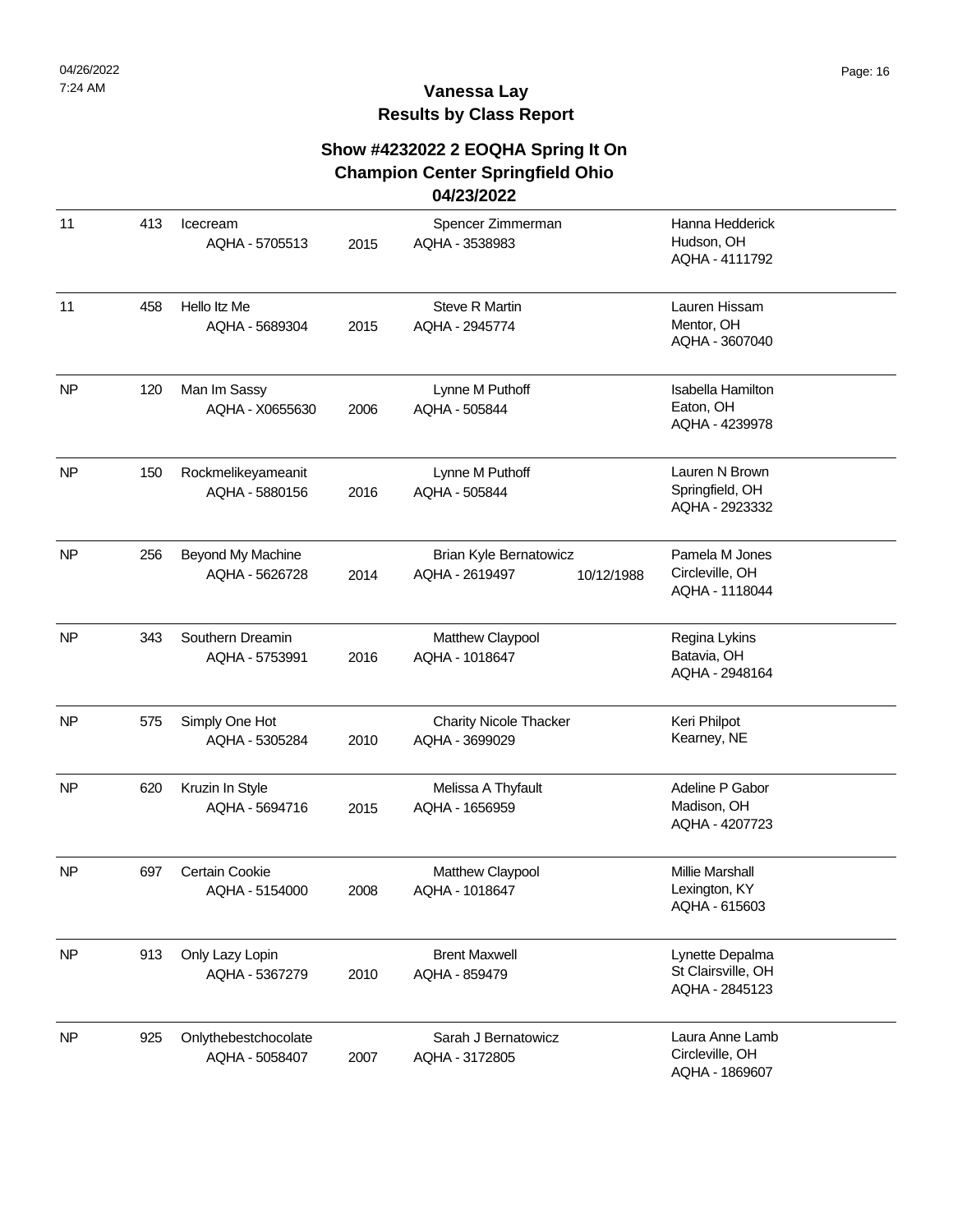|              |            | 1st Judge: 2nd Judge: | 3rd Judge: | 4th Judge:         |
|--------------|------------|-----------------------|------------|--------------------|
|              | Jodi       | Kathryn M             | Larry      | <b>Mike Carter</b> |
| <b>Place</b> | Finkenbind | <b>Boggetta</b>       | Sanchez    |                    |
|              | er         |                       |            |                    |
| 1            | 6          | 368                   | 6          | 264                |
| 2            | 264        | 264                   | 323        | 787                |
| 3            | 511        | 6                     | 264        | 368                |
| 4            | 65         | 323                   | 787        | 6                  |
| 5            | 368        | 511                   | 721        | 323                |
| 6            | 4342       | 787                   | 368        | 721                |
| 7            | 787        | 4342                  | 818        | 4342               |
| 8            | 323        | 818                   | 511        | 65                 |
| 9            | 818        | 458                   | 4342       | 413                |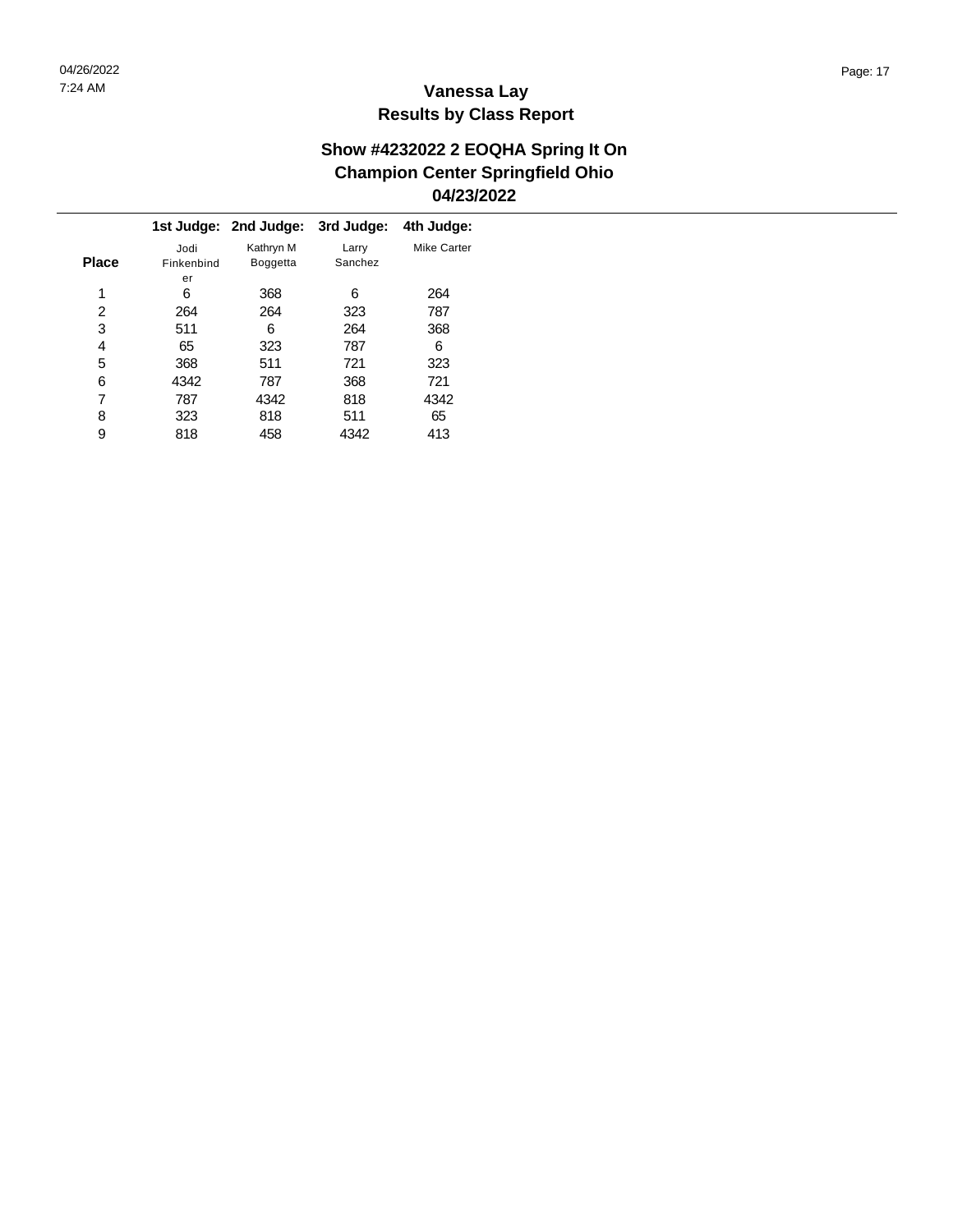#### **Show #4232022 2 EOQHA Spring It On Champion Center Springfield Ohio 04/23/2022**

| Showbill: 9 | <b>Class: NAQHA 8805 Small Fry Trail</b> | 3 shown |
|-------------|------------------------------------------|---------|
|-------------|------------------------------------------|---------|

**Go: 1**

3 entered

| <b>Place</b>   | Back # |                  | <b>Horse's Name</b>     |                  | <b>Exhibitor's Name</b> |            | Owner(s)              |  |
|----------------|--------|------------------|-------------------------|------------------|-------------------------|------------|-----------------------|--|
|                |        |                  | Horse Reg #             | <b>Foal Year</b> | Exhib Assn#             |            | Rel                   |  |
| 1              | 411    |                  | The Roan Show           |                  | <b>Molly Mullady</b>    |            | <b>Molly Mullady</b>  |  |
|                |        |                  |                         | 2015             |                         | 04/11/2012 | Z Dublin, OH          |  |
| $\overline{2}$ | 129    |                  | <b>Starched Rockies</b> |                  | Gwen Toth               |            | <b>Emily Toth</b>     |  |
|                |        |                  |                         | 2003             |                         | 09/13/2012 | A Litchfield, OH      |  |
| 3              | 4183   | All Jacked Up    |                         |                  | Kaylynn McKeague        |            | <b>Ashley Newbury</b> |  |
|                |        |                  |                         | 2006             |                         |            |                       |  |
|                |        |                  | 1st Judge: 2nd Judge:   | 3rd Judge:       | 4th Judge:              |            |                       |  |
|                |        | Jodi             | Kathryn M               | Larry            | Mike Carter             |            |                       |  |
| <b>Place</b>   |        | Finkenbind<br>er | Boggetta                | Sanchez          |                         |            |                       |  |
| 1              |        | 411              | 411                     | 129              | 411                     |            |                       |  |
| $\overline{c}$ |        | 129              | 129                     | 411              | 129                     |            |                       |  |
| 3              |        | 4183             | 4183                    | 4183             | 4183                    |            |                       |  |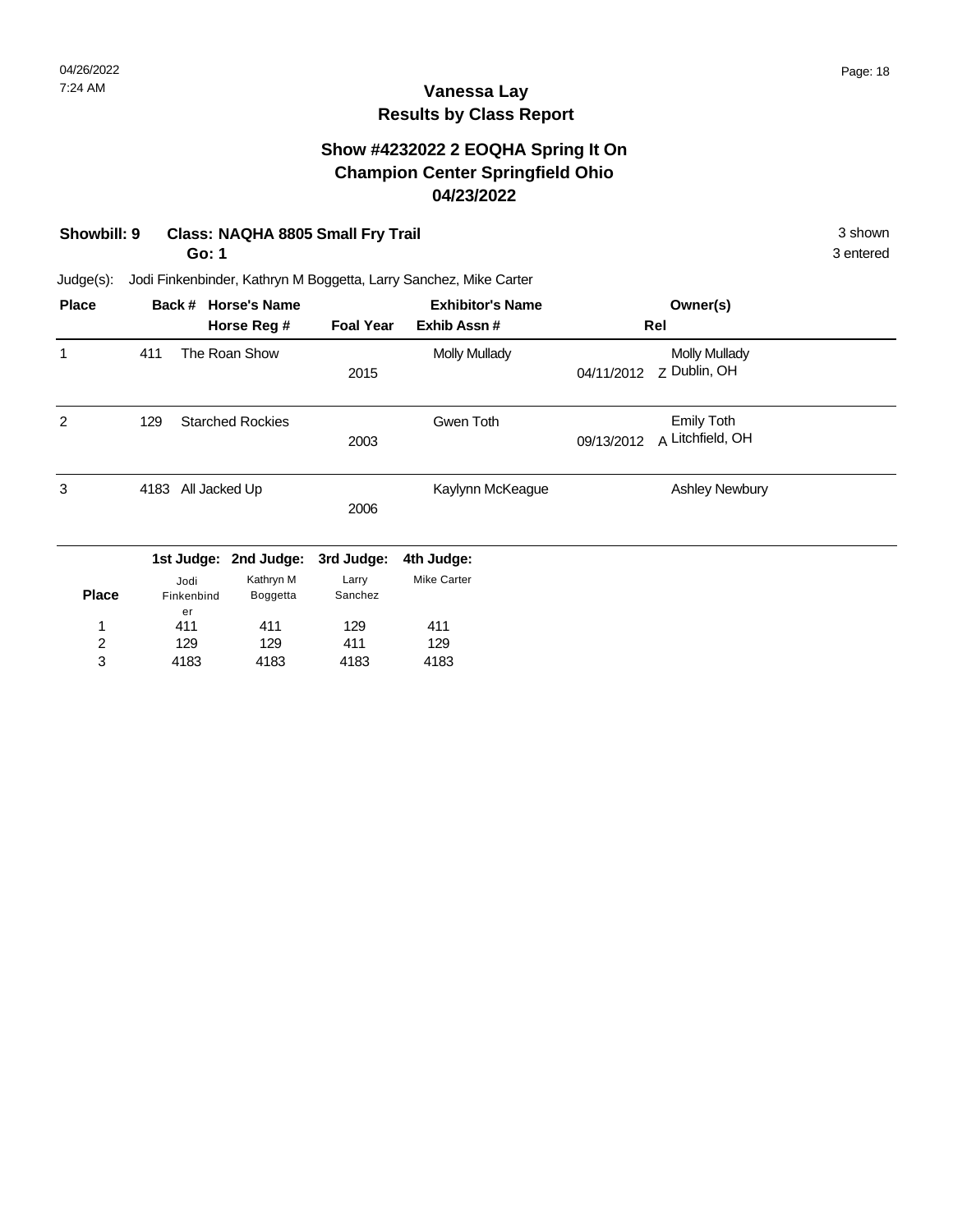#### **Show #4232022 2 EOQHA Spring It On Champion Center Springfield Ohio 04/23/2022**

#### **Showbill: 10 Class: AQHA 438102 L1 Youth Walk Trot Trail** 6 shown **Go: 1**

Judge(s): Jodi Finkenbinder, Kathryn M Boggetta, Larry Sanchez, Mike Carter

| <b>Place</b>   |     | <b>Horse's Name</b><br>Back #                 |                  | <b>Exhibitor's Name</b>                 |                  | Owner(s)                                                       |
|----------------|-----|-----------------------------------------------|------------------|-----------------------------------------|------------------|----------------------------------------------------------------|
|                |     | Horse Reg #                                   | <b>Foal Year</b> | Exhib Assn#                             | <b>Birthdate</b> | Rel                                                            |
| 1              | 411 | The Roan Show<br>AQHA - 5721381               | 2015             | <b>Molly Mullady</b><br>AQHA - 4267713  | 04/11/2012       | <b>Molly Mullady</b><br>Z Dublin, OH<br>AQHA - 4267713         |
| 2              | 558 | <b>KM Justa Little Bit</b><br>AQHA - 5745024  | 2016             | <b>Kambrie Atkins</b><br>AQHA - 4378179 | 05/29/2010       | Kambrie Atkins<br>7 Hilliard, OH<br>AQHA - 4378179             |
| 2              | 985 | <b>Extremely Hot Rodder</b><br>AQHA - 5477169 | 2012             | Jacey Pierson<br>AQHA - 4309613         | 01/10/2011       | <b>Leah Ruth Stites</b><br>Mt Sterling, OH<br>AQHA - 2490361   |
| $\overline{4}$ | 199 | I Know Best<br>AQHA - 5791448                 | 2017             | Skylar Herrnstein<br>AQHA - 4129835     | 02/28/2010       | <b>Brittanie Herrnstein</b><br>A Shelby, OH<br>AQHA - 2269019  |
| 5              | 129 | <b>Starched Rockies</b><br>AQHA - 4497451     | 2003             | Gwen Toth<br>AQHA - 4389409             | 09/13/2012       | <b>Emily Toth</b><br>A Litchfield, OH<br>AQHA - 2499800        |
| 6              |     | 1013 RR Rufle My Feathers<br>AQHA - 5530356   | 2013             | <b>Emily Craft</b><br>AQHA - 4261409    | 10/13/2008       | Christopher C Craft<br>A West Alexandria, OH<br>AQHA - 1327751 |

|              |            | 1st Judge: 2nd Judge: 3rd Judge: |         | 4th Judge:  |
|--------------|------------|----------------------------------|---------|-------------|
|              | Jodi       | Kathryn M                        | Larry   | Mike Carter |
| <b>Place</b> | Finkenbind | <b>Boggetta</b>                  | Sanchez |             |
|              | er         |                                  |         |             |
| 1            | 411        | 129                              | 411     | 985         |
| 2            | 558        | 411                              | 199     | 199         |
| 3            | 985        | 558                              | 558     | 411         |
| 4            | 199        | 985                              | 985     | 558         |
| 5            | 1013       | 1013                             | 1013    | 1013        |
| 6            | 129        | 199                              | 129     | 129         |

6 entered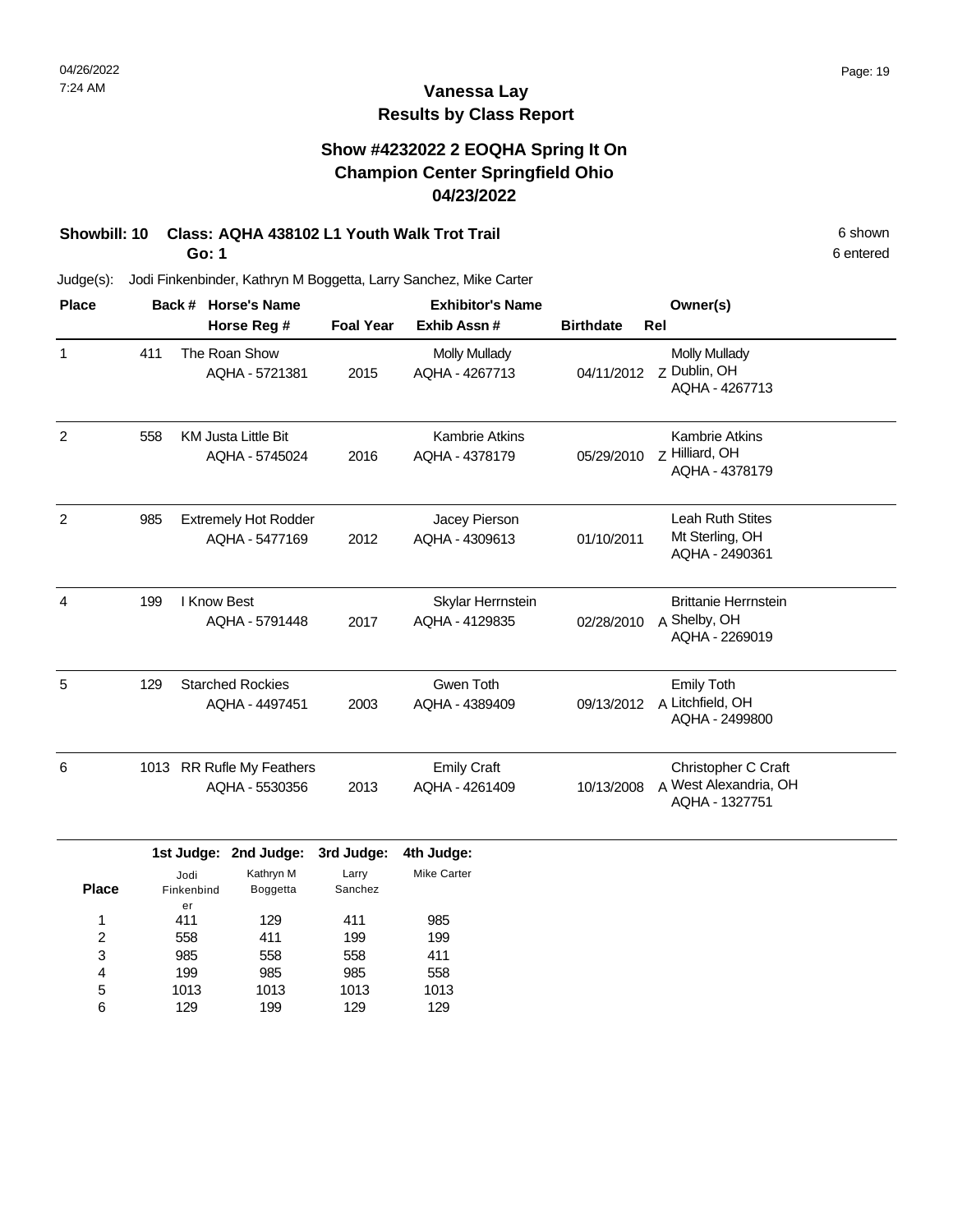#### **Show #4232022 2 EOQHA Spring It On Champion Center Springfield Ohio 04/23/2022**

# **Showbill: 11 Class: AQHA 238102 L1 Amt Walk Trot Trail** 6 shown

**Go: 1**

Judge(s): Jodi Finkenbinder, Kathryn M Boggetta, Larry Sanchez, Mike Carter

| <b>Place</b> |     | <b>Horse's Name</b><br>Back #          |                  | <b>Exhibitor's Name</b>                 |            | Owner(s)                                                 |
|--------------|-----|----------------------------------------|------------------|-----------------------------------------|------------|----------------------------------------------------------|
|              |     | Horse Reg #                            | <b>Foal Year</b> | Exhib Assn#                             |            | Rel                                                      |
| 1            | 424 | My Chex Is Good<br>AQHA - 5888912      | 2018             | Chloe M Larson<br>AQHA - 4087154        | 03/12/2000 | Chloe M Larson<br>Z Lebanon, OH<br>AQHA - 4087154        |
| 1            | 798 | <b>Brock Lesnar</b><br>AQHA - X0731389 | 2017             | <b>Helenn Voss</b><br>AQHA - 3270870    | 12/06/1962 | <b>Helenn Voss</b><br>7 Germantown, OH<br>AQHA - 3270870 |
| 3            | 627 | A Good Cash Deal<br>AQHA - 5715018     | 2015             | Christine Abrahamsen<br>AQHA - 4385859  | 01/08/1956 | Christine Abrahamsen<br>z Lakewood, OH<br>AQHA - 4385859 |
| 4            | 494 | Always Hottish<br>AQHA - 5520399       | 2012             | Karen Elicker Crowell<br>AQHA - 1176957 | 06/07/1948 | Karen Elicker Crowell<br>7 Piqua, OH<br>AQHA - 1176957   |
| 5            | 595 | Ajwhatdoesthefoxsay<br>AQHA - 5573485  | 2013             | Jennifer A Rabe<br>AQHA - 1065986       | 08/08/2002 | Jennifer A Rabe<br>Z Marysville, OH<br>AQHA - 1065986    |
| 6            | 789 | Shes Blue N The Face<br>AQHA - 5786202 | 2016             | <b>Tracy Bishop</b><br>AQHA - 3710584   | 08/15/1965 | Clara Brandenburg<br>E Botavia, OH<br>AQHA - 4320403     |

|              |            | 1st Judge: 2nd Judge: 3rd Judge: |         | 4th Judge:         |
|--------------|------------|----------------------------------|---------|--------------------|
|              | Jodi       | Kathryn M                        | Larry   | <b>Mike Carter</b> |
| <b>Place</b> | Finkenbind | <b>Boggetta</b>                  | Sanchez |                    |
|              | er         |                                  |         |                    |
| 1            | 798        | 798                              | 424     | 424                |
| 2            | 424        | 424                              | 798     | 798                |
| 3            | 627        | 627                              | 627     | 627                |
| 4            | 494        | 494                              | 494     | 494                |
| 5            | 595        | 595                              | 595     | 595                |
| 6            | 789        | 789                              | 789     | 789                |

6 entered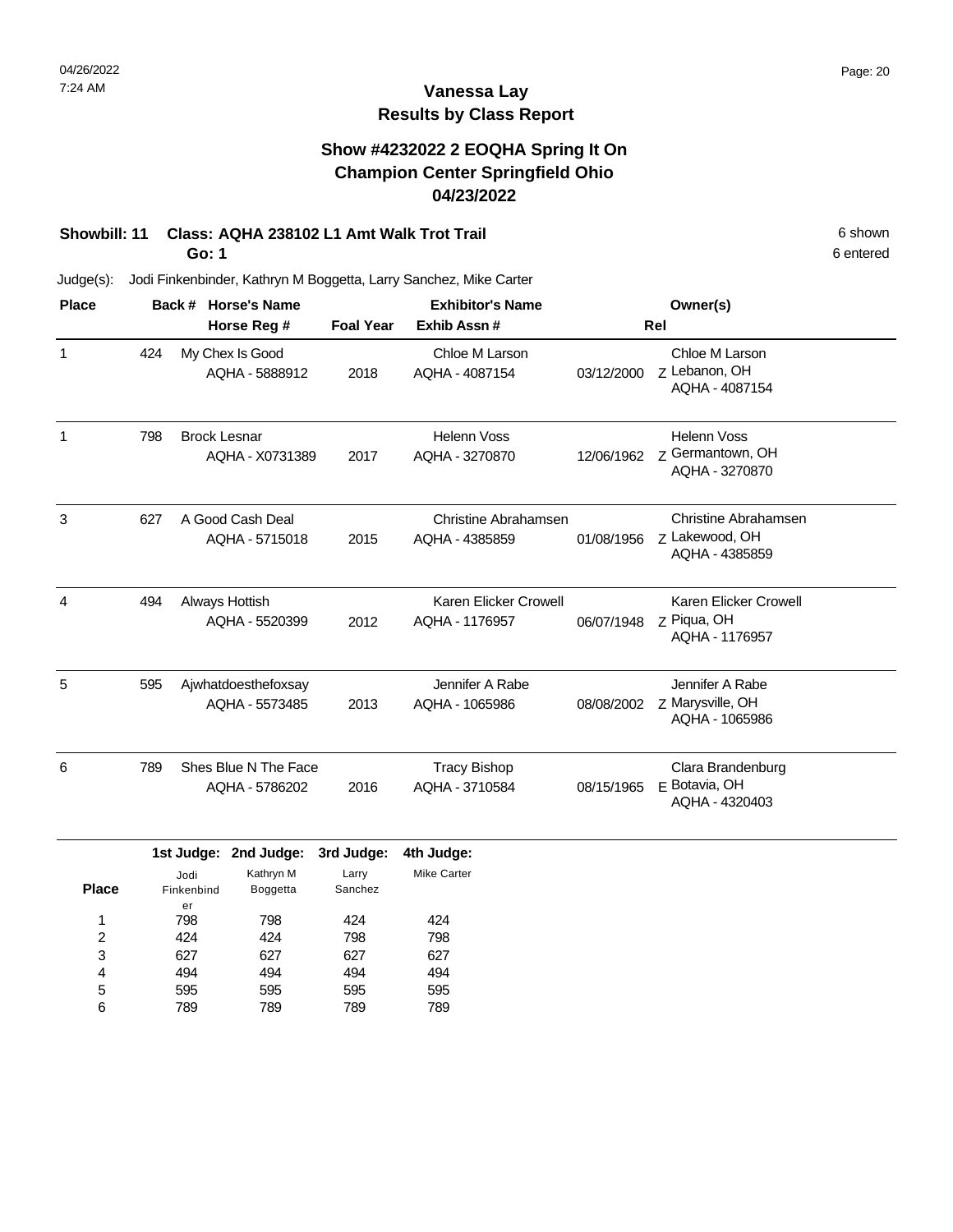### **Vanessa Lay Results by Class Report**

#### **Show #4232022 2 EOQHA Spring It On Champion Center Springfield Ohio 04/23/2022**

#### **Showbill: 12 Class: NAQHA 8850 Small Fry Lead Line 6 & Under** 4 shown 4 shown **Go: 1**

441 557

3 4

557 4183 4183 557

441 557

| <b>Place</b>   |      | Back #                   | <b>Horse's Name</b>      |                  | <b>Exhibitor's Name</b> |            | Owner(s)                       |  |
|----------------|------|--------------------------|--------------------------|------------------|-------------------------|------------|--------------------------------|--|
|                |      |                          | Horse Reg #              | <b>Foal Year</b> | Exhib Assn#             |            | Rel                            |  |
| 1              | 129  |                          | <b>Starched Rockies</b>  | 2003             | Ellie Toth              | 05/07/2015 | Emily Toth<br>A Litchfield, OH |  |
| 2              | 441  | A Cool Lazy              |                          | 2018             | Kolbi Zimmerman         | 09/07/2019 | Sara Oler<br>Findlay, OH       |  |
| 3              | 4183 | All Jacked Up            |                          | 2006             | Leigha McKeague         |            | Ashley Newbury                 |  |
| 4              | 557  |                          | <b>Hot Little Desire</b> | 2010             | <b>Charlotte Yoder</b>  | 09/12/2019 | Kailee Rife<br>Raymond, OH     |  |
|                |      | 1st Judge:               | 2nd Judge:               | 3rd Judge:       | 4th Judge:              |            |                                |  |
| <b>Place</b>   |      | Jodi<br>Finkenbind<br>er | Kathryn M<br>Boggetta    | Larry<br>Sanchez | <b>Mike Carter</b>      |            |                                |  |
| 1              |      | 129                      | 129                      | 441              | 4183                    |            |                                |  |
| $\overline{2}$ |      | 4183                     | 441                      | 129              | 129                     |            |                                |  |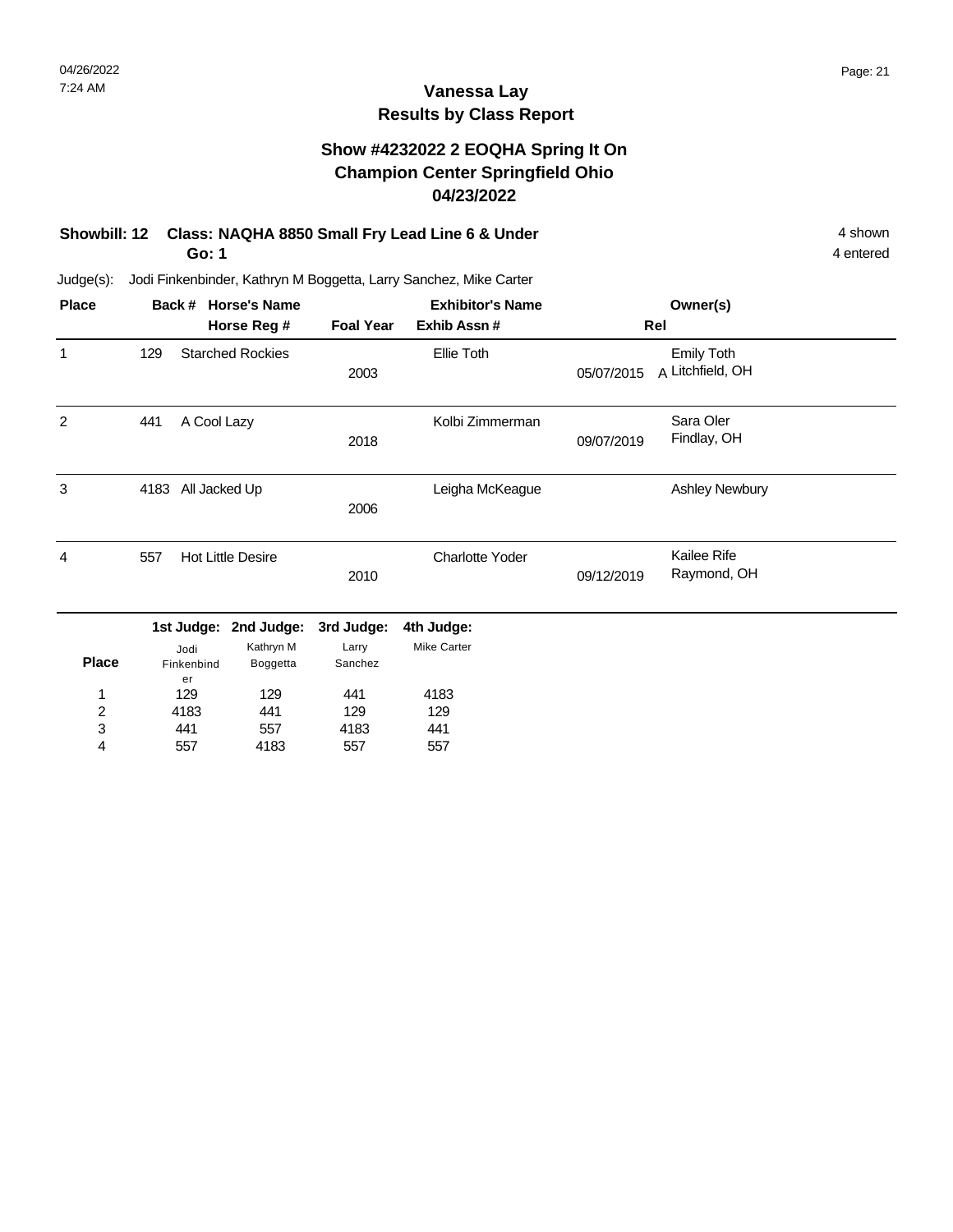## **Vanessa Lay Results by Class Report**

#### **Show #4232022 2 EOQHA Spring It On Champion Center Springfield Ohio 04/23/2022**

## **Showbill: 13 Class: AQHA 142004 L1 Western Pleasure** 10 Shown 10 shown

**Go: 1**

| <b>Place</b>   |     | Back # Horse's Name                           |                  | <b>Exhibitor's Name</b>                 |            | Owner(s)                                                   |
|----------------|-----|-----------------------------------------------|------------------|-----------------------------------------|------------|------------------------------------------------------------|
|                |     | Horse Reg #                                   | <b>Foal Year</b> | Exhib Assn#                             |            | Rel                                                        |
| $\mathbf{1}$   | 599 | Absolutely A Krymsun<br>AQHA - 5895364        | 2018             | Melissa A Thyfault<br>AQHA - 1656959    |            | Jessica M Balo<br>Blacklick, OH<br>AQHA - 2651344          |
| $\overline{c}$ | 484 | Moonlite Crush<br>AQHA - 5601681              | 2014             | <b>Brent Maxwell</b><br>AQHA - 859479   |            | Lauren Bishop<br>Lebanon, OH<br>AQHA - 365635              |
| 3              | 661 | Sherlock Undercover<br>AQHA - 5908011         | 2018             | Katie Piper<br>AQHA - 3592588           |            | J Jonard<br>Galena, OH<br>AQHA - 1380668                   |
| 3              | 682 | Its Ur Thing<br>AQHA - 5955548                | 2019             | Melvin Yoder<br>AQHA - 3638967          |            | <b>Madison Hallas</b><br>Bucyrus, OH<br>AQHA - 3247737     |
| 5              | 741 | He Made My Day<br>AQHA - 5840277              | 2017             | Ryan C Strunk<br>AQHA - 2736963         |            | Tammi lams<br>West Alexander, PA                           |
| 6              | 296 | Shez Burnin Hot<br>AQHA - 5219890             | 2009             | Elizabeth A Yoder<br>AQHA - 3554244     |            | Kailee Rife<br>Raymond, OH<br>AQHA - 4361521               |
| $\overline{7}$ | 85  | Good Signs Are Vital<br>AQHA - 5595648        | 2014             | Nicole L Rice<br>AQHA - 2961641         | 02/09/6164 | Diana L Conrad<br>Sunbury, OH<br>AQHA - 1512342            |
| $\overline{7}$ | 102 | Certainly Lazy<br>AQHA - 5809433              | 2017             | Matthew Claypool<br>AQHA - 1018647      |            | Melissa Noble<br>Cincinnati, OH<br>AQHA - 4445266          |
| 9              | 711 | <b>Blow The World Akiss</b><br>AQHA - 5872717 | 2017             | Marion E Troyer<br>AQHA - 3312006       |            | Anna Minich<br>Laporte, IN<br>AQHA - 4426011               |
| 10             | 712 | Forget Mee Never<br>AQHA - 5986544            | 2019             | <b>Tyler Hultberg</b><br>AQHA - 4114075 | 07/12/1999 | <b>Tyler Hultberg</b><br>Z Frewsburg, NY<br>AQHA - 4114075 |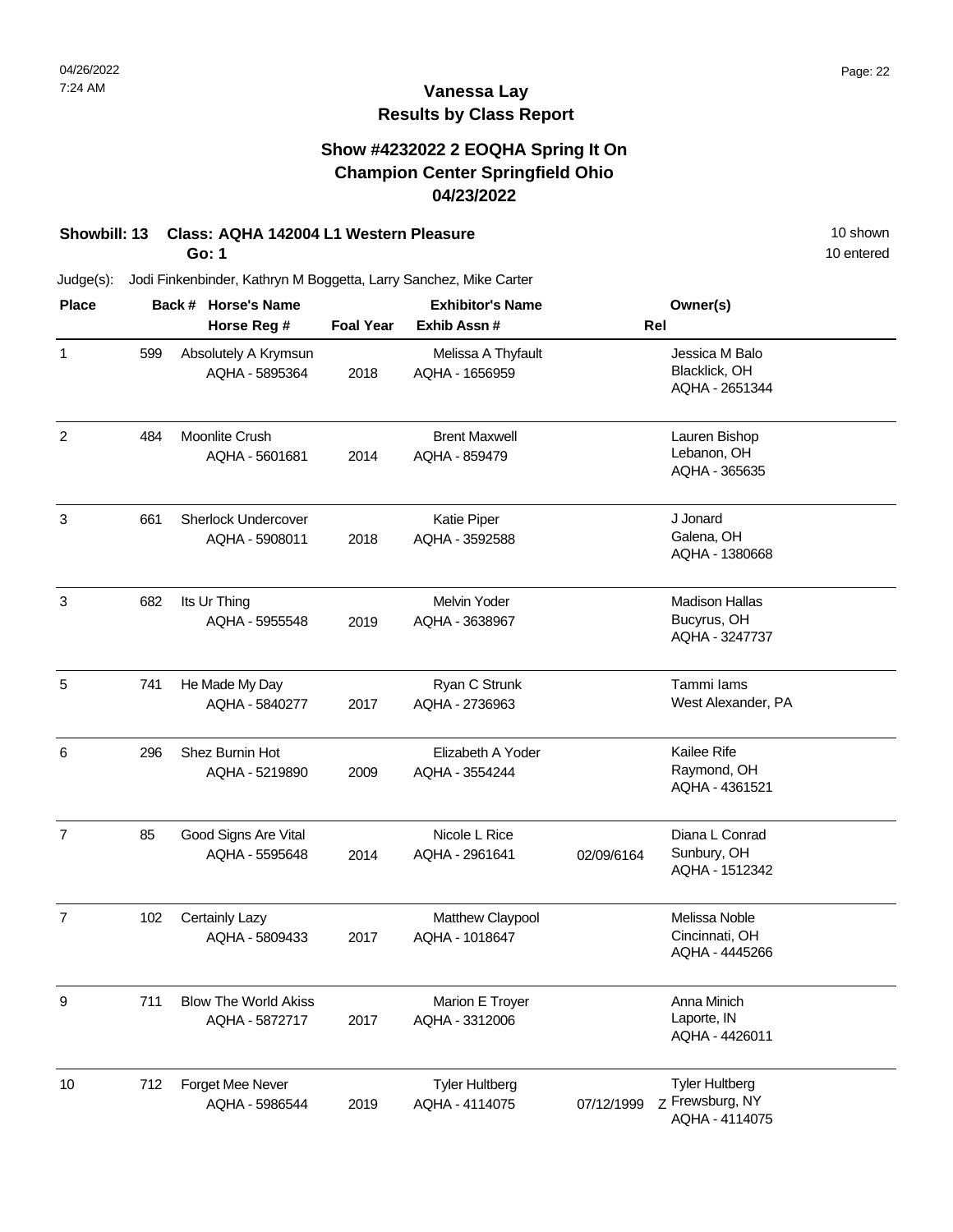|              |            | 1st Judge: 2nd Judge: | 3rd Judge: | 4th Judge:  |
|--------------|------------|-----------------------|------------|-------------|
|              | Jodi       | Kathryn M             | Larry      | Mike Carter |
| <b>Place</b> | Finkenbind | <b>Boggetta</b>       | Sanchez    |             |
|              | er         |                       |            |             |
| 1            | 682        | 661                   | 599        | 599         |
| 2            | 599        | 599                   | 484        | 661         |
| 3            | 484        | 682                   | 296        | 296         |
| 4            | 741        | 484                   | 741        | 484         |
| 5            | 661        | 741                   | 682        | 682         |
| 6            | 85         | 711                   | 661        | 741         |
| 7            | 102        | 296                   | 85         | 102         |
| 8            | 712        | 102                   | 712        | 711         |
| 9            | 711        | 712                   |            | 85          |
| 10           | 296        |                       |            |             |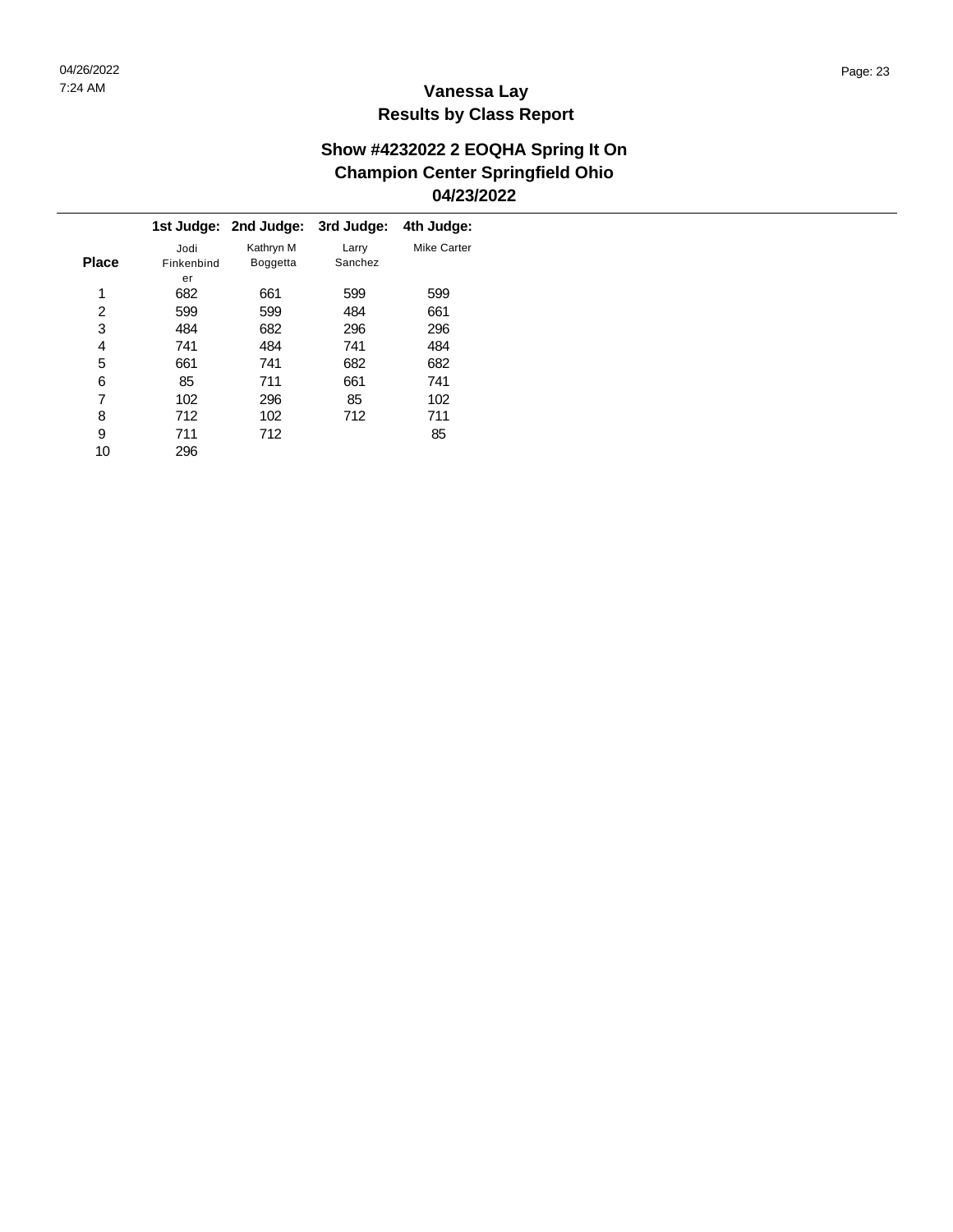#### **Vanessa Lay Results by Class Report**

#### **Show #4232022 2 EOQHA Spring It On Champion Center Springfield Ohio 04/23/2022**

#### **Showbill: 14 Class: AQHA 442102 L1 Youth Walk Trot Western Pleasure** 8 Shown **Go: 1**

| <b>Place</b>                           |     |                          | Back # Horse's Name                    |                         | <b>Exhibitor's Name</b>                |                  | Owner(s)                                                   |
|----------------------------------------|-----|--------------------------|----------------------------------------|-------------------------|----------------------------------------|------------------|------------------------------------------------------------|
|                                        |     |                          | Horse Reg #                            | <b>Foal Year</b>        | Exhib Assn#                            | <b>Birthdate</b> | Rel                                                        |
| $\mathbf{1}$                           | 43  |                          | <b>Rcees Version</b><br>AQHA - 4625585 | 2003                    | Jaxson Pierson<br>AQHA - 912844        | 03/05/2013       | Jacey Pierson<br>A Sabina, OH<br>AQHA - 4309613            |
| $\overline{c}$                         | 411 |                          | The Roan Show<br>AQHA - 5721381        | 2015                    | <b>Molly Mullady</b><br>AQHA - 4267713 | 04/11/2012       | <b>Molly Mullady</b><br>Z Dublin, OH<br>AQHA - 4267713     |
| 3                                      | 163 |                          | Impulsed By Flash<br>AQHA - 5562893    | 2013                    | Mary Caroline Minich<br>AQHA - 4491731 | 01/31/2009       | Mary Caroline Minich<br>Z Laporte, IN<br>AQHA - 4491731    |
| 3                                      | 984 |                          | Im So Gorgeous<br>AQHA - 5708935       | 2015                    | Jacey Pierson<br>AQHA - 4309613        | 01/10/2011       | Leah Ruth Stites<br>Mt Sterling, OH<br>AQHA - 2490361      |
| 5                                      | 403 |                          | Talkinboutonite<br>AQHA - 5716356      | 2015                    | Sierra Mueller<br>AQHA - 438817        | 06/07/2012       | Antoinette Colleen Bloom<br>A Moscow, OH<br>AQHA - 2059451 |
| 6                                      | 534 |                          | Im Gonna Be Lazy<br>AQHA - 5597713     | 2014                    | Lilianna Sanna<br>AQHA - 4438801       | 04/02/2015       | Addison Leonard<br>A Hilliard, OH<br>AQHA - 4423730        |
| 7                                      | 104 | One Hot Doll             | AQHA - 5096490                         | 2008                    | Kinlie Smith<br>AQHA - 4327872         | 06/30/2012       | Kevin J Earl<br>Tiffin, OH<br>AQHA - 1704862               |
| $\overline{7}$                         | 762 |                          | Lion Tiger N Zziple<br>AQHA - 4900198  | 2006                    | Jocelyn Wyatt<br>AQHA - 4450550        | 11/30/2007       | Jennifer Dalton<br>C Huron, OH                             |
|                                        |     |                          | 1st Judge: 2nd Judge:                  | 3rd Judge:              | 4th Judge:                             |                  |                                                            |
| <b>Place</b>                           |     | Jodi<br>Finkenbind<br>er | Kathryn M<br>Boggetta                  | Larry<br>Sanchez        | Mike Carter                            |                  |                                                            |
| 1<br>$\overline{\mathbf{c}}$<br>3<br>4 |     | 43<br>411<br>163<br>984  | 163<br>43<br>984<br>411                | 43<br>411<br>984<br>403 | 43<br>411<br>984<br>163                |                  |                                                            |
| 5<br>6                                 |     | 534<br>403               | 403<br>534                             | 163<br>534              | 534<br>403                             |                  |                                                            |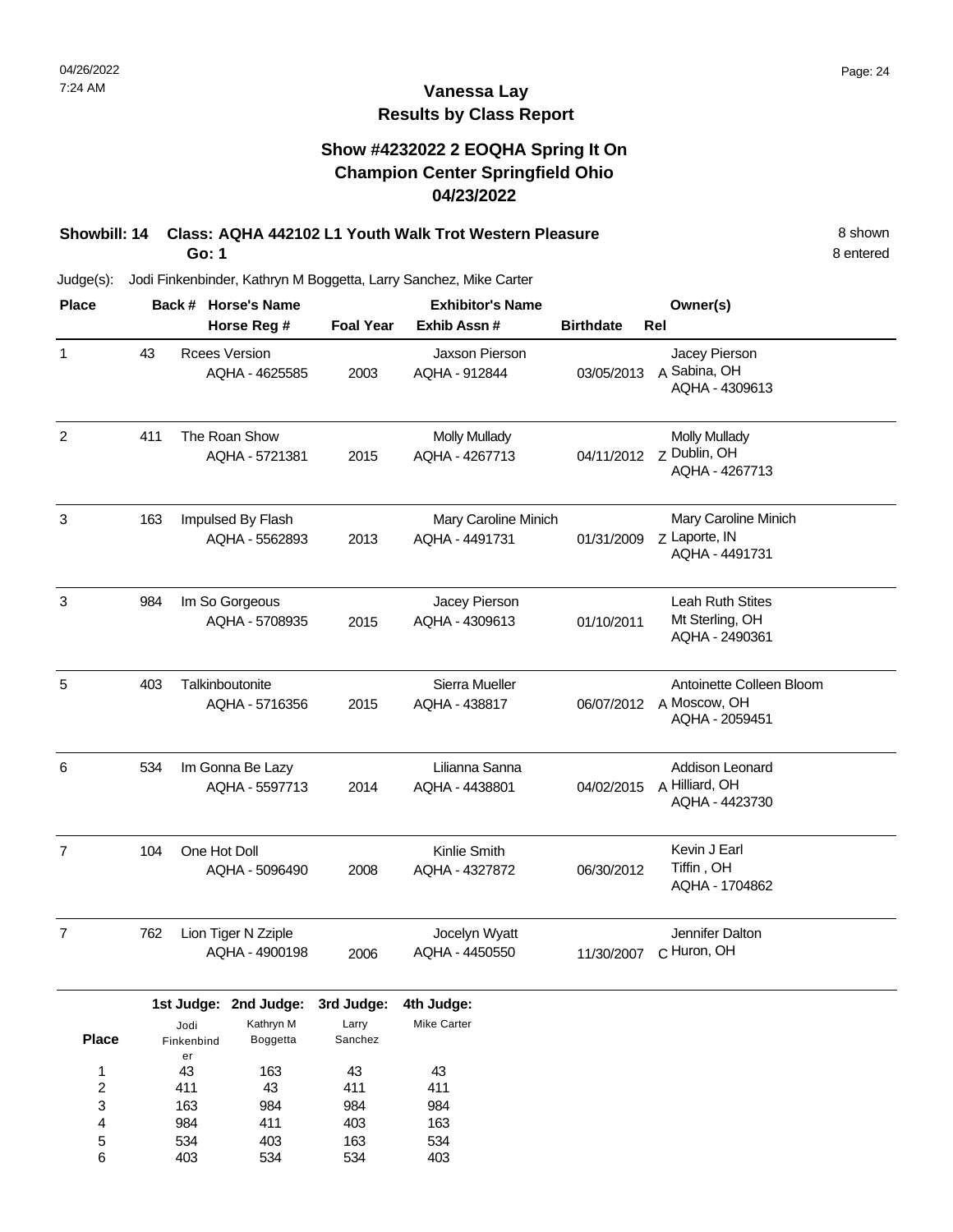| $\overline{ }$ | 762 | 104 | 104 | 762 |
|----------------|-----|-----|-----|-----|
| -8             | 104 | 762 | 762 | 104 |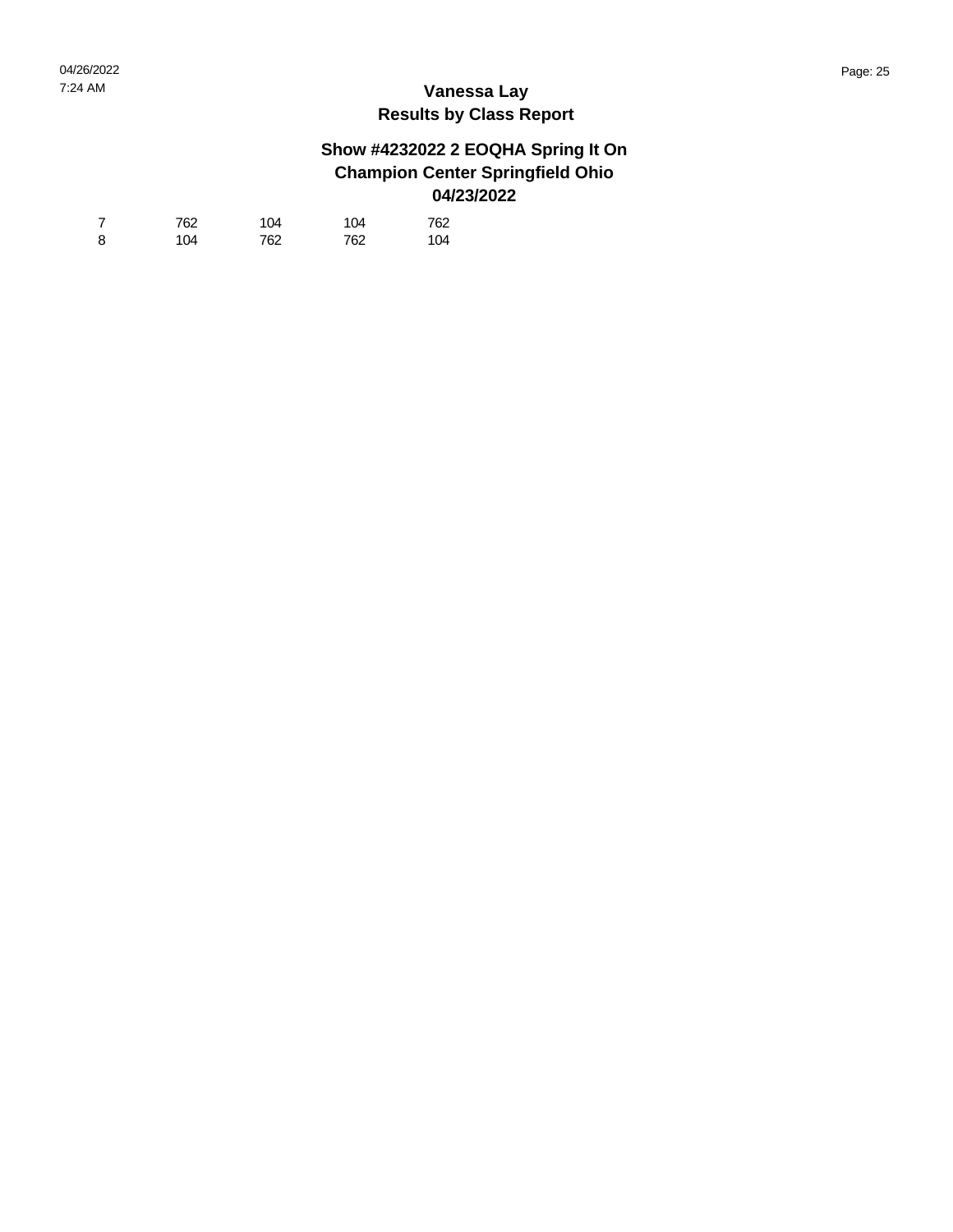## **Vanessa Lay Results by Class Report**

#### **Show #4232022 2 EOQHA Spring It On Champion Center Springfield Ohio 04/23/2022**

**Showbill: 15 Class: AQHA 440102 L1 Youth Walk Trot Horsemanship** 7 shown 7 shown **Go: 1**

|     |                             |                  |                      |                  | Owner(s)                                                     |
|-----|-----------------------------|------------------|----------------------|------------------|--------------------------------------------------------------|
|     | Horse Reg #                 | <b>Foal Year</b> | Exhib Assn #         | <b>Birthdate</b> | Rel                                                          |
| 620 | Kruzin In Style             |                  | Adeline P Gabor      |                  | Adeline P Gabor                                              |
|     |                             |                  |                      |                  | Z Madison, OH<br>AQHA - 4207723                              |
| 403 | Talkinboutonite             |                  | Sierra Mueller       |                  | Antoinette Colleen Bloom                                     |
|     | AQHA - 5716356              | 2015             | AQHA - 438817        | 06/07/2012       | A Moscow, OH<br>AQHA - 2059451                               |
| 163 | Impulsed By Flash           |                  |                      |                  | Mary Caroline Minich                                         |
|     | AQHA - 5562893              | 2013             | AQHA - 4491731       | 01/31/2009       | z Laporte, IN<br>AQHA - 4491731                              |
| 762 | Lion Tiger N Zziple         |                  | Jocelyn Wyatt        |                  | Jennifer Dalton                                              |
|     | AQHA - 4900198              | 2006             | AQHA - 4450550       | 11/30/2007       | C Huron, OH                                                  |
| 534 | Im Gonna Be Lazy            |                  | Lilianna Sanna       |                  | Addison Leonard                                              |
|     | AQHA - 5597713              | 2014             | AQHA - 4438801       | 04/02/2015       | A Hilliard, OH<br>AQHA - 4423730                             |
| 411 | The Roan Show               |                  | <b>Molly Mullady</b> |                  | <b>Molly Mullady</b>                                         |
|     | AQHA - 5721381              | 2015             | AQHA - 4267713       | 04/11/2012       | z Dublin, OH<br>AQHA - 4267713                               |
| 593 | <b>BMQ Genuine Solution</b> |                  |                      |                  | McKenna Kaser                                                |
|     | AQHA - 3619638              | 1997             | AQHA - 4010598       | 10/29/2010       | A Johnstown, OH<br>AQHA - 4380600                            |
|     |                             | AQHA - 5694716   | 2015                 | AQHA - 4207723   | 12/12/2009<br>Mary Caroline Minich<br>Meghan Elizabeth Kaser |

|              |            | 1st Judge: 2nd Judge: | sra Juage: | 4th Judge:  |
|--------------|------------|-----------------------|------------|-------------|
|              | Jodi       | Kathryn M             | Larry      | Mike Carter |
| <b>Place</b> | Finkenbind | <b>Boggetta</b>       | Sanchez    |             |
|              | er         |                       |            |             |
| 1            | 620        | 620                   | 620        | 620         |
| 2            | 403        | 403                   | 403        | 403         |
| 3            | 163        | 163                   | 163        | 163         |
| 4            | 762        | 762                   | 762        | 762         |
| 5            | 534        | 534                   | 534        | 534         |
| 6            | 411        | 411                   | 411        | 411         |
|              | 593        | 593                   | 593        | 593         |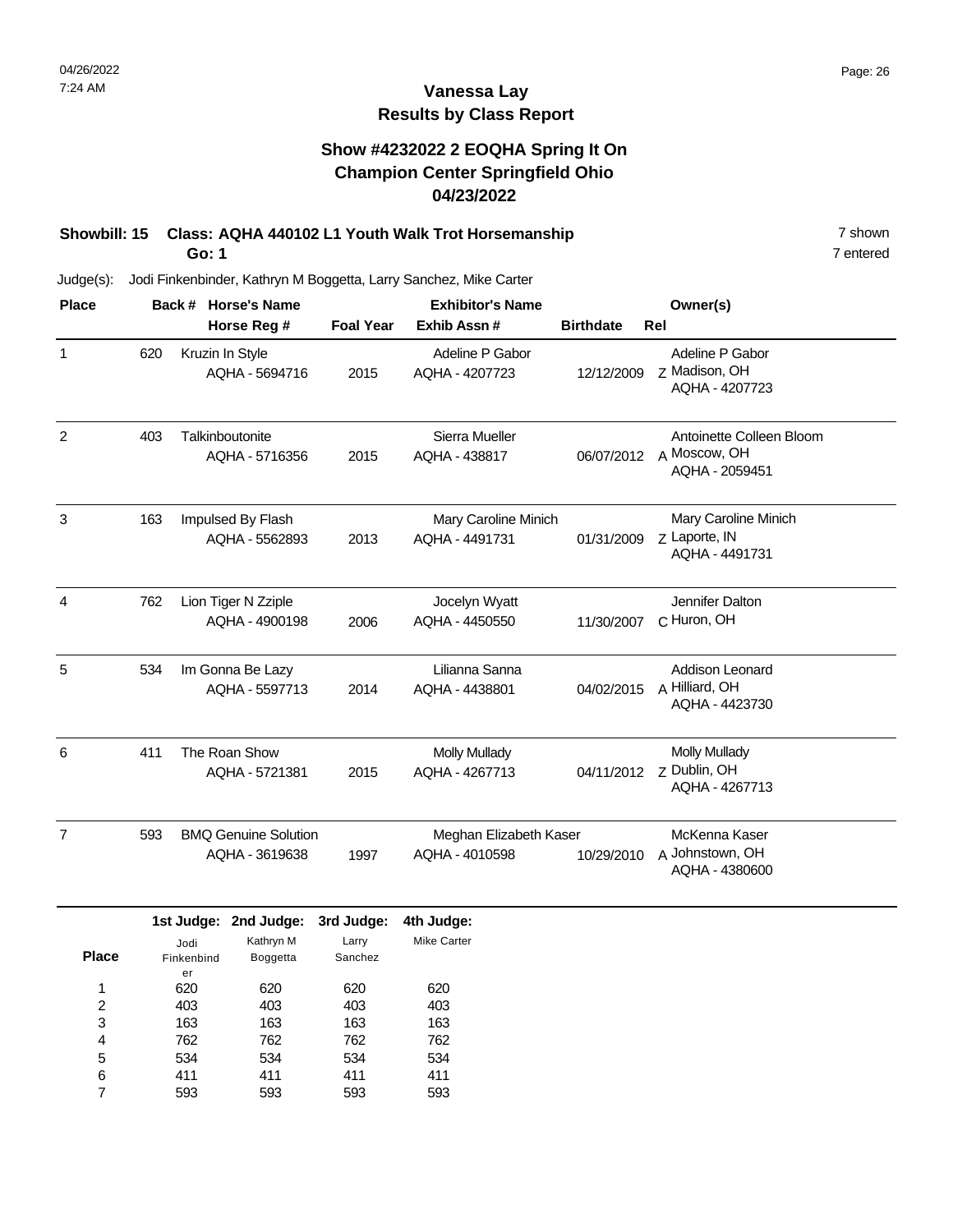#### **Show #4232022 2 EOQHA Spring It On Champion Center Springfield Ohio 04/23/2022**

#### **Showbill: 16 Class: NAQHA 8815 Small Fry Western Pleasure 9 & Under** 10 Shown **Go: 1**

Judge(s): Jodi Finkenbinder, Kathryn M Boggetta, Larry Sanchez, Mike Carter

| <b>Place</b>   |     | Back # Horse's Name                                           |                                  | <b>Exhibitor's Name</b>   |            | Owner(s)                                            |  |
|----------------|-----|---------------------------------------------------------------|----------------------------------|---------------------------|------------|-----------------------------------------------------|--|
|                |     | Horse Reg #                                                   | <b>Foal Year</b><br>Exhib Assn # |                           | Rel        |                                                     |  |
| $\mathbf{1}$   | 43  | Rcees Version                                                 | 2003                             | Jaxson Pierson            | 03/05/2013 | Jacey Pierson<br>A Sabina, OH                       |  |
| $\overline{2}$ | 628 | <b>Get Her Vitals</b>                                         | 2010                             | McKenna Kaser             | 02/07/2014 | Ila Williams<br>Croton, OH                          |  |
| 3              | 411 | The Roan Show                                                 | 2015                             | <b>Molly Mullady</b>      |            | <b>Molly Mullady</b>                                |  |
| 4              | 403 | Talkinboutonite                                               | 2015                             | Sierra Mueller            |            | Antoinette Colleen Bloom<br>06/07/2012 A Moscow, OH |  |
| 5              | 104 | One Hot Doll                                                  | 2008                             | Kinlie Smith              | 06/30/2012 | Kevin J Earl<br>Tiffin, OH                          |  |
| 5              | 150 | Rockmelikeyameanit                                            | 2016                             | Carlee Brown              | 02/03/2014 | Lauren N Brown<br>A Springfield, OH                 |  |
| $\overline{7}$ | 949 | Swiss Miss Cocoa                                              | 2006                             | Evelyn Balderaz           |            | Christina Balderaz<br>11/28/2012 A Columbus, OH     |  |
| 8              | 129 | <b>Starched Rockies</b>                                       | 2003                             | Gwen Toth                 |            | <b>Emily Toth</b><br>09/13/2012 A Litchfield, OH    |  |
| 8              | 534 | Im Gonna Be Lazy                                              | 2014                             | Lilianna Sanna            | 04/02/2015 | Addison Leonard<br>A Hilliard, OH                   |  |
| 10             |     | 4183 All Jacked Up                                            | 2006                             | Kaylynn McKeague          |            | <b>Ashley Newbury</b>                               |  |
|                |     | 1st Judge: 2nd Judge: 3rd Judge:<br>Kathryn M<br>$I \cap A$ i | l arrv                           | 4th Judge:<br>Mike Carter |            |                                                     |  |

|              | Jodi       | Kathryn M       | Larry   | <b>Mike Carter</b> |  |
|--------------|------------|-----------------|---------|--------------------|--|
| <b>Place</b> | Finkenbind | <b>Boggetta</b> | Sanchez |                    |  |
|              | er         |                 |         |                    |  |
| 1            | 43         | 628             | 43      | 628                |  |
| 2            | 628        | 403             | 411     | 43                 |  |
| 3            | 411        | 43              | 150     | 104                |  |
| 4            | 534        | 411             | 403     | 411                |  |

10 entered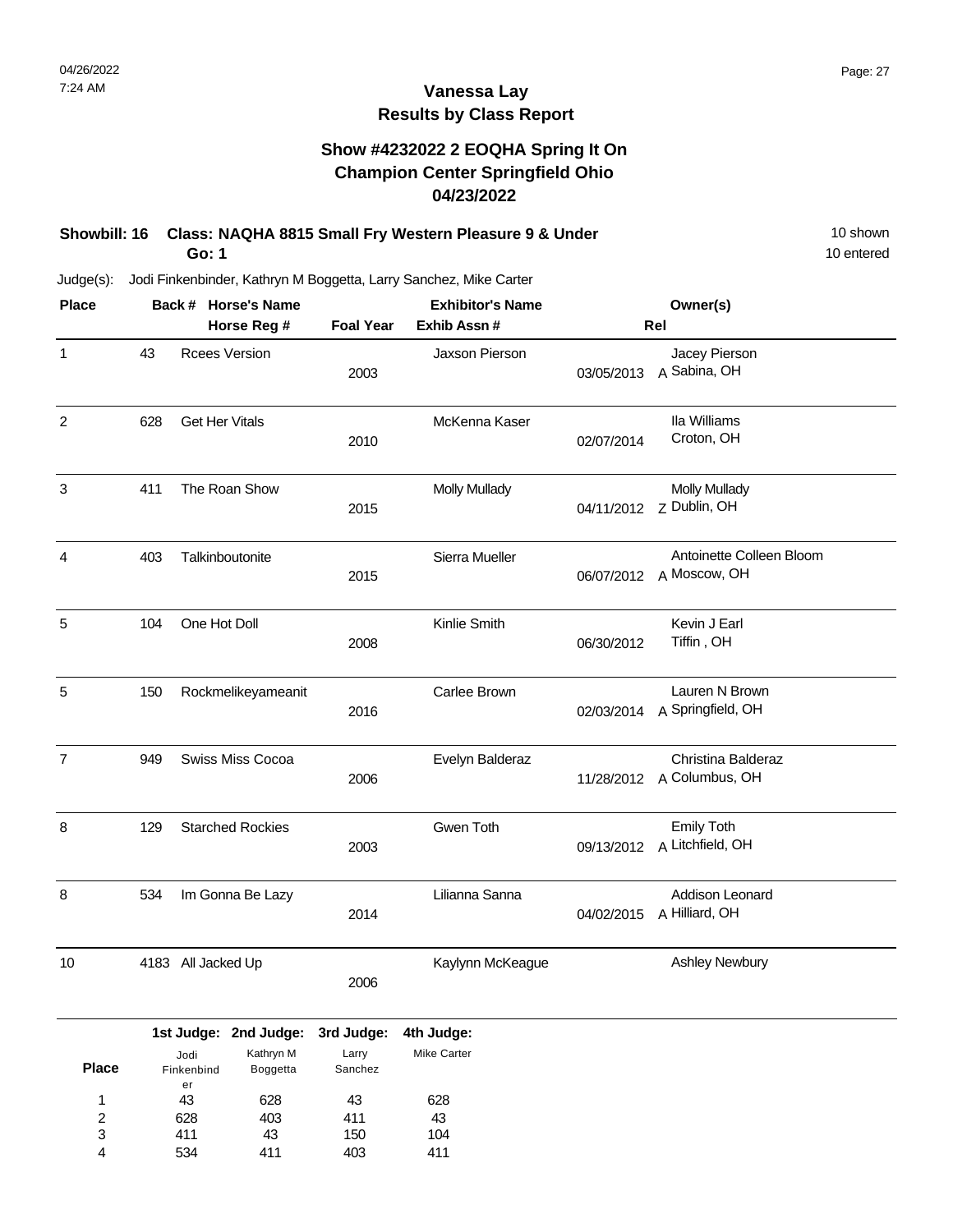| 5  | 403  | 949  | 949 | 403 |
|----|------|------|-----|-----|
| 6  | 150  | 129  | 628 | 129 |
| 7  | 949  | 104  | 104 | 534 |
| 8  | 104  | 150  | 129 | 150 |
| 9  | 129  | 534  | 534 | 949 |
| 10 | 4183 | 4183 |     |     |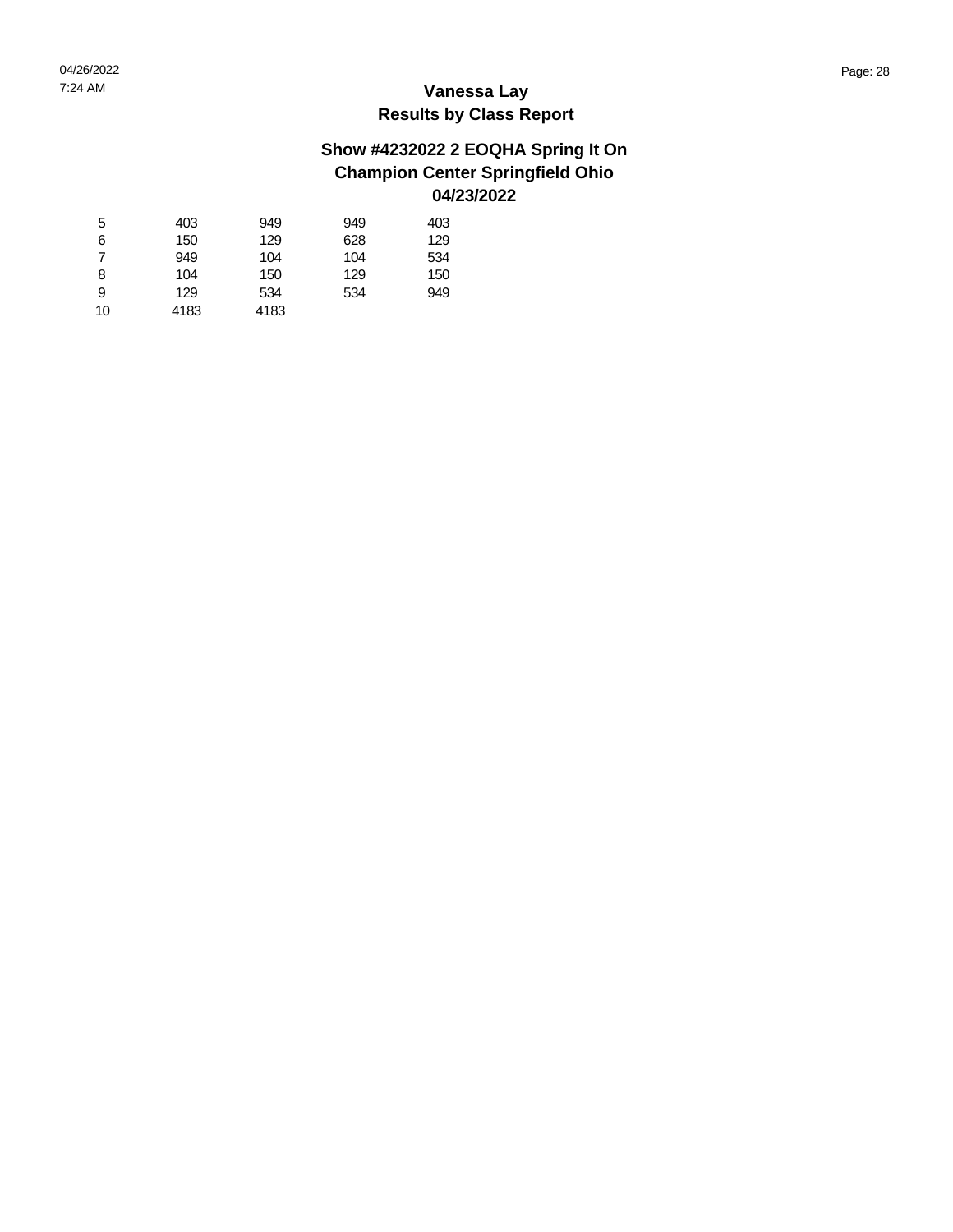#### **Show #4232022 2 EOQHA Spring It On Champion Center Springfield Ohio 04/23/2022**

#### **Showbill: 17 Class: NAQHA 8810 Small Fry Horsemanship 9 & Under** 6 Shown 6 shown **Go: 1**

6 entered

| <b>Place</b>   |      | <b>Horse's Name</b><br>Back #<br>Horse Reg # | <b>Foal Year</b> | <b>Exhibitor's Name</b><br>Exhib Assn# |            | Owner(s)<br>Rel                          |
|----------------|------|----------------------------------------------|------------------|----------------------------------------|------------|------------------------------------------|
| 1              | 411  | The Roan Show                                | 2015             | <b>Molly Mullady</b>                   | 04/11/2012 | <b>Molly Mullady</b><br>Z Dublin, OH     |
| $\overline{2}$ | 129  | <b>Starched Rockies</b>                      | 2003             | Gwen Toth                              | 09/13/2012 | <b>Emily Toth</b><br>A Litchfield, OH    |
| 3              | 403  | Talkinboutonite                              | 2015             | Sierra Mueller                         | 06/07/2012 | Antoinette Colleen Bloom<br>A Moscow, OH |
| 4              | 949  | Swiss Miss Cocoa                             | 2006             | Evelyn Balderaz                        | 11/28/2012 | Christina Balderaz<br>A Columbus, OH     |
| 5              | 534  | Im Gonna Be Lazy                             | 2014             | Lilianna Sanna                         | 04/02/2015 | Addison Leonard<br>A Hilliard, OH        |
| 6              | 4183 | All Jacked Up                                | 2006             | Kaylynn McKeague                       |            | <b>Ashley Newbury</b>                    |

|              |            | 1st Judge: 2nd Judge: 3rd Judge: |         | 4th Judge:  |
|--------------|------------|----------------------------------|---------|-------------|
|              | Jodi       | Kathryn M                        | Larry   | Mike Carter |
| <b>Place</b> | Finkenbind | Boggetta                         | Sanchez |             |
|              | er         |                                  |         |             |
|              | 411        | 411                              | 411     | 411         |
| 2            | 129        | 129                              | 129     | 129         |
| 3            | 949        | 403                              | 403     | 403         |
| 4            | 403        | 949                              | 949     | 949         |
| 5            | 534        | 534                              | 534     | 534         |
| 6            | 4183       | 4183                             | 4183    | 4183        |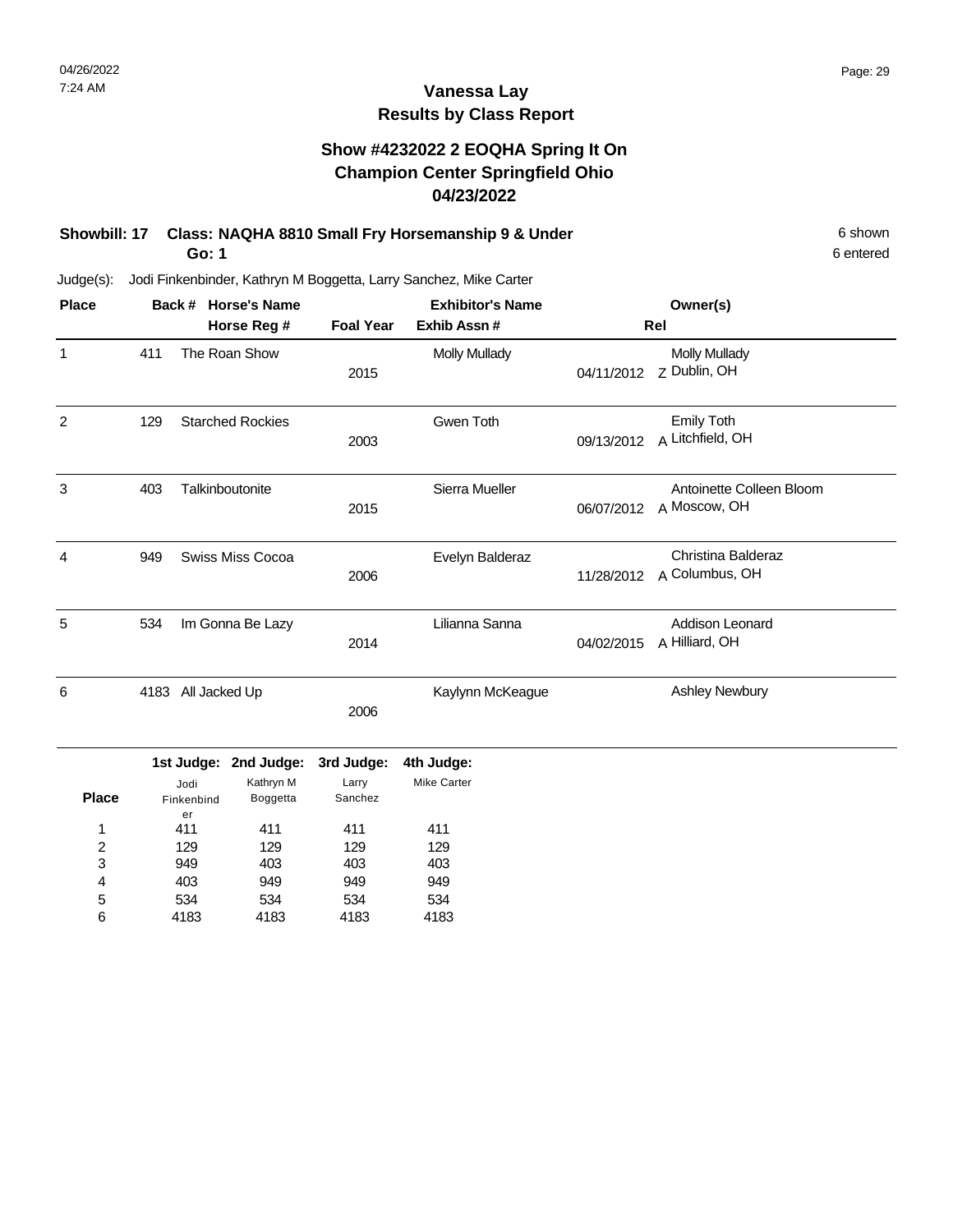## **Vanessa Lay Results by Class Report**

#### **Show #4232022 2 EOQHA Spring It On Champion Center Springfield Ohio 04/23/2022**

**Showbill: 18 Class: AQHA 242102 L1 Amt Walk Trot Western Pleasure** 9 Shown **Go: 1**

| <b>Place</b>   |     | Back # Horse's Name                    |                  | <b>Exhibitor's Name</b>                  |            | Owner(s)                                                     |
|----------------|-----|----------------------------------------|------------------|------------------------------------------|------------|--------------------------------------------------------------|
|                |     | Horse Reg #                            | <b>Foal Year</b> | Exhib Assn#                              |            | Rel                                                          |
| 1              | 599 | Absolutely A Krymsun<br>AQHA - 5895364 | 2018             | Jessica M Balo<br>AQHA - 2651344         | 09/10/1988 | Jessica M Balo<br>Z Blacklick, OH<br>AQHA - 2651344          |
| $\overline{2}$ | 798 | <b>Brock Lesnar</b><br>AQHA - X0731389 | 2017             | <b>Helenn Voss</b><br>AQHA - 3270870     | 12/06/1962 | <b>Helenn Voss</b><br>Z Germantown, OH<br>AQHA - 3270870     |
| 3              | 556 | Hidden Agenda<br>AQHA - 5866339        | 2017             | <b>Jackie Davis</b><br>AQHA - 4249028    | 01/04/1965 | Jackie Davis<br>z Lebanon, OH<br>AQHA - 4249028              |
| 4              | 761 | Sheza Total Diva<br>AQHA - 5904611     | 2018             | Tim Voris<br>AQHA - 1671926              | 02/16/1963 | <b>Tim Voris</b><br>z Lancaster, OH<br>AQHA - 1671926        |
| 5              | 534 | Im Gonna Be Lazy<br>AQHA - 5597713     | 2014             | Katrina McClain<br>AQHA - 4477059        | 04/06/1978 | Addison Leonard<br>Hilliard, OH<br>AQHA - 4423730            |
| 6              |     | 1952 Im In Slow Moe<br>AQHA - X0708956 | 2013             | Bonnie Jeanne Richards<br>AQHA - 1327433 | 02/26/1952 | Bonnie Jeanne Richards<br>Z Wakeman, OH<br>AQHA - 1327433    |
| $\overline{7}$ | 819 | Gorgeous In Gray<br>AQHA - 4126991     | 2001             | Amy Lynne Firgau<br>AQHA - 2207098       | 06/06/1964 | Linda S Thornsley<br>E Canal Winchester, OH<br>AQHA - 861028 |
| 8              | 102 | Certainly Lazy<br>AQHA - 5809433       | 2017             | Melissa Noble<br>AQHA - 4445266          | 01/04/1968 | Melissa Noble<br>Z Cincinnati, OH<br>AQHA - 4445266          |
| 9              | 789 | Shes Blue N The Face<br>AQHA - 5786202 | 2016             | <b>Tracy Bishop</b><br>AQHA - 3710584    | 08/15/1965 | Clara Brandenburg<br>E Botavia, OH<br>AQHA - 4320403         |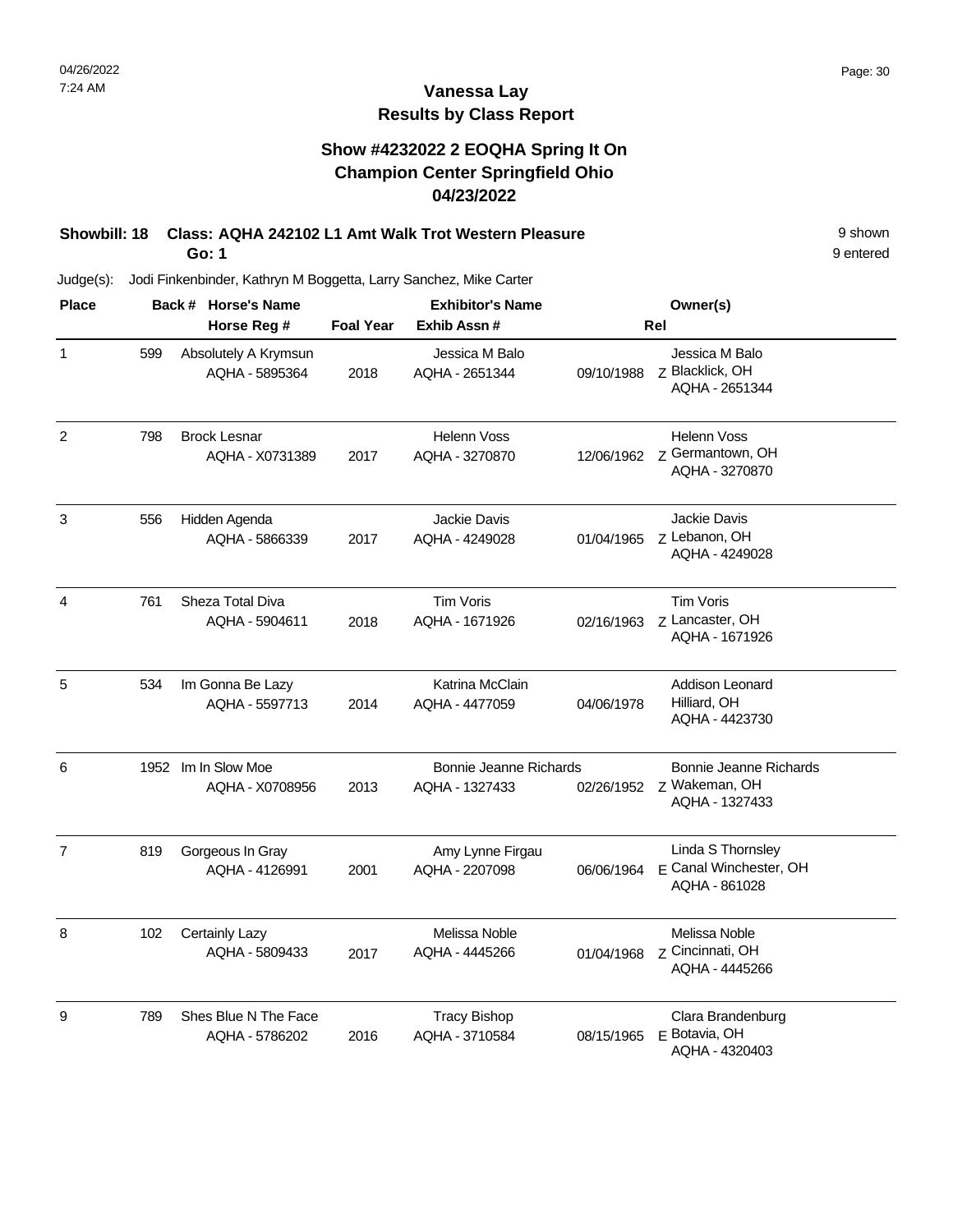$\overline{\phantom{a}}$ 

## **Vanessa Lay Results by Class Report**

|              |            | 1st Judge: 2nd Judge: | 3rd Judge: | 4th Judge:  |
|--------------|------------|-----------------------|------------|-------------|
|              | Jodi       | Kathryn M             | Larry      | Mike Carter |
| <b>Place</b> | Finkenbind | <b>Boggetta</b>       | Sanchez    |             |
|              | er         |                       |            |             |
| 1            | 599        | 599                   | 599        | 798         |
| 2            | 556        | 798                   | 556        | 761         |
| 3            | 798        | 556                   | 798        | 599         |
| 4            | 761        | 1952                  | 1952       | 556         |
| 5            | 534        | 534                   | 534        | 819         |
| 6            | 102        | 761                   | 761        | 534         |
| 7            | 789        | 819                   | 102        | 1952        |
| 8            | 819        | 789                   | 789        | 102         |
| 9            | 1952       | 102                   | 819        | 789         |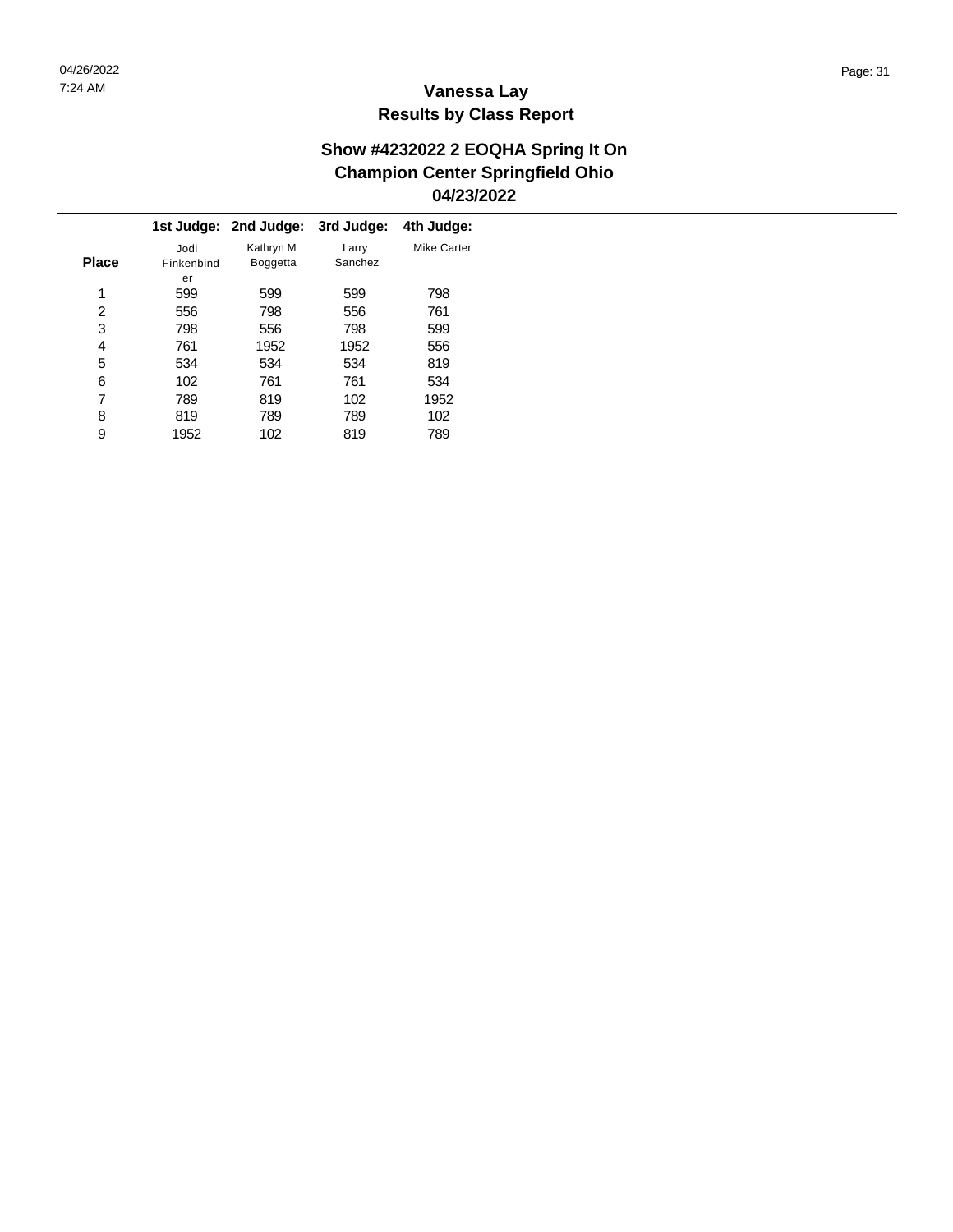## **Vanessa Lay Results by Class Report**

#### **Show #4232022 2 EOQHA Spring It On Champion Center Springfield Ohio 04/23/2022**

#### **Showbill: 19 Class: AQHA 240102 L1 Amt Walk Trot Horsemanship** 8 Shown 8 shown **Go: 1**

| <b>Place</b>   |     |                          | Back # Horse's Name                    |                  | <b>Exhibitor's Name</b>                         |            | Owner(s)                                                     |
|----------------|-----|--------------------------|----------------------------------------|------------------|-------------------------------------------------|------------|--------------------------------------------------------------|
|                |     |                          | Horse Reg #                            | <b>Foal Year</b> | Exhib Assn#                                     |            | Rel                                                          |
| 1              | 534 |                          | Im Gonna Be Lazy<br>AQHA - 5597713     | 2014             | Katrina McClain<br>AQHA - 4477059               | 04/06/1978 | Addison Leonard<br>Hilliard, OH<br>AQHA - 4423730            |
| $\overline{c}$ | 595 |                          | Ajwhatdoesthefoxsay<br>AQHA - 5573485  | 2013             | Jennifer A Rabe<br>AQHA - 1065986               | 08/08/2002 | Jennifer A Rabe<br>Z Marysville, OH<br>AQHA - 1065986        |
| 3              | 556 |                          | Hidden Agenda<br>AQHA - 5866339        | 2017             | Jackie Davis<br>AQHA - 4249028                  | 01/04/1965 | Jackie Davis<br>z Lebanon, OH<br>AQHA - 4249028              |
| $\overline{4}$ | 789 |                          | Shes Blue N The Face<br>AQHA - 5786202 | 2016             | <b>Tracy Bishop</b><br>AQHA - 3710584           | 08/15/1965 | Clara Brandenburg<br>F Botavia, OH<br>AQHA - 4320403         |
| 5              | 627 |                          | A Good Cash Deal<br>AQHA - 5715018     | 2015             | Christine Abrahamsen<br>AQHA - 4385859          | 01/08/1956 | Christine Abrahamsen<br>Z Lakewood, OH<br>AQHA - 4385859     |
| 6              | 340 |                          | Howboutanotherstory<br>AQHA - 5812821  | 2017             | Cara Womack<br>AQHA - 4429976                   | 11/05/2002 | Cara Womack<br>Z Englewood, OH<br>AQHA - 4429976             |
| $\overline{7}$ | 819 |                          | Gorgeous In Gray<br>AQHA - 4126991     | 2001             | Amy Lynne Firgau<br>AQHA - 2207098              | 06/06/1964 | Linda S Thornsley<br>E Canal Winchester, OH<br>AQHA - 861028 |
| 8              |     | 1952 Im In Slow Moe      | AQHA - X0708956                        | 2013             | <b>Bonnie Jeanne Richards</b><br>AQHA - 1327433 | 02/26/1952 | Bonnie Jeanne Richards<br>z Wakeman, OH<br>AQHA - 1327433    |
|                |     |                          | 1st Judge: 2nd Judge:                  | 3rd Judge:       | 4th Judge:                                      |            |                                                              |
| <b>Place</b>   |     | Jodi<br>Finkenbind<br>er | Kathryn M<br>Boggetta                  | Larry<br>Sanchez | Mike Carter                                     |            |                                                              |
| 1              |     | 595                      | 534                                    | 534              | 534                                             |            |                                                              |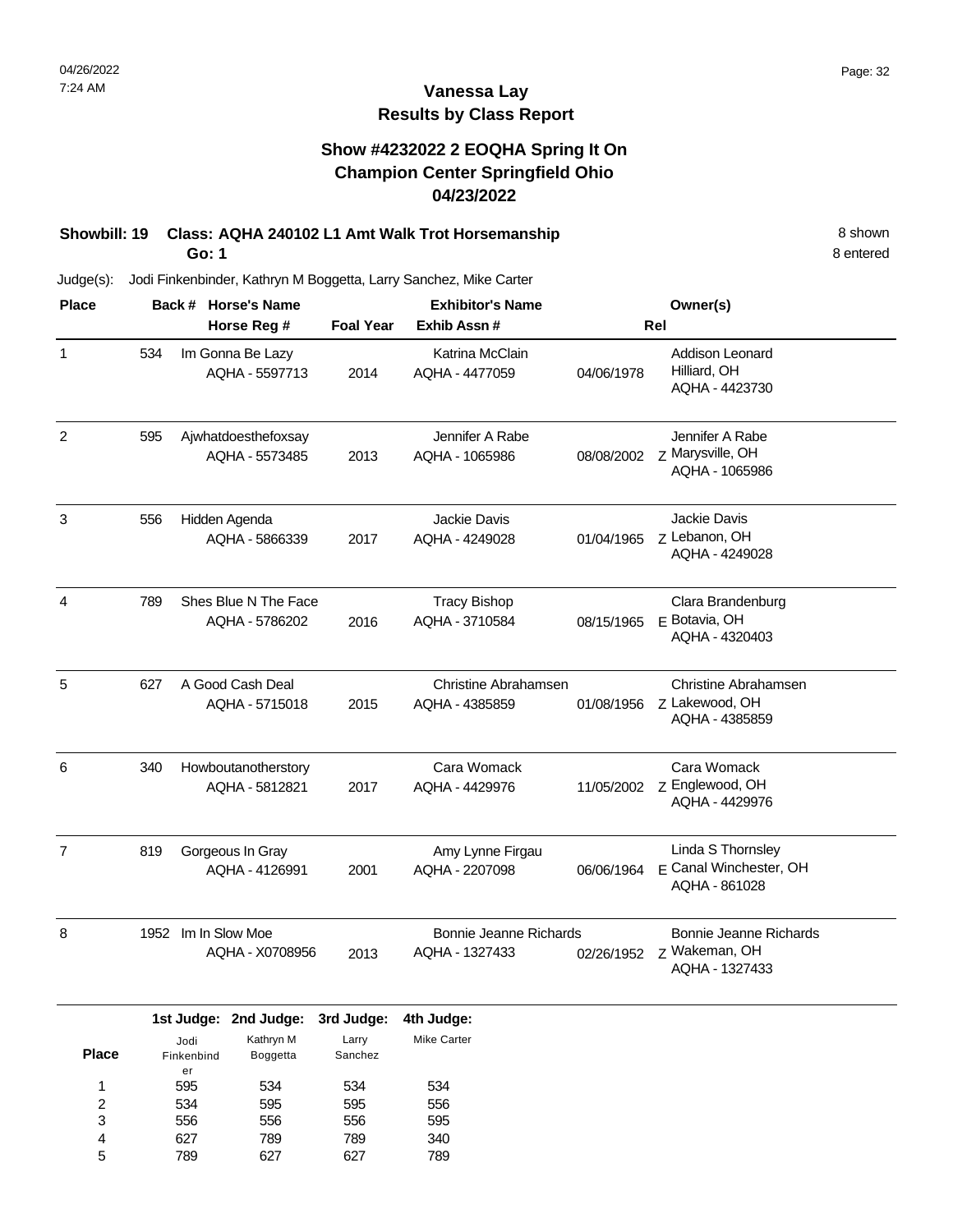| 6 | 1952 | 819  | 340  | 627  |
|---|------|------|------|------|
|   | 819  | 340  | 819  | 1952 |
| 8 | 340  | 1952 | 1952 | 819  |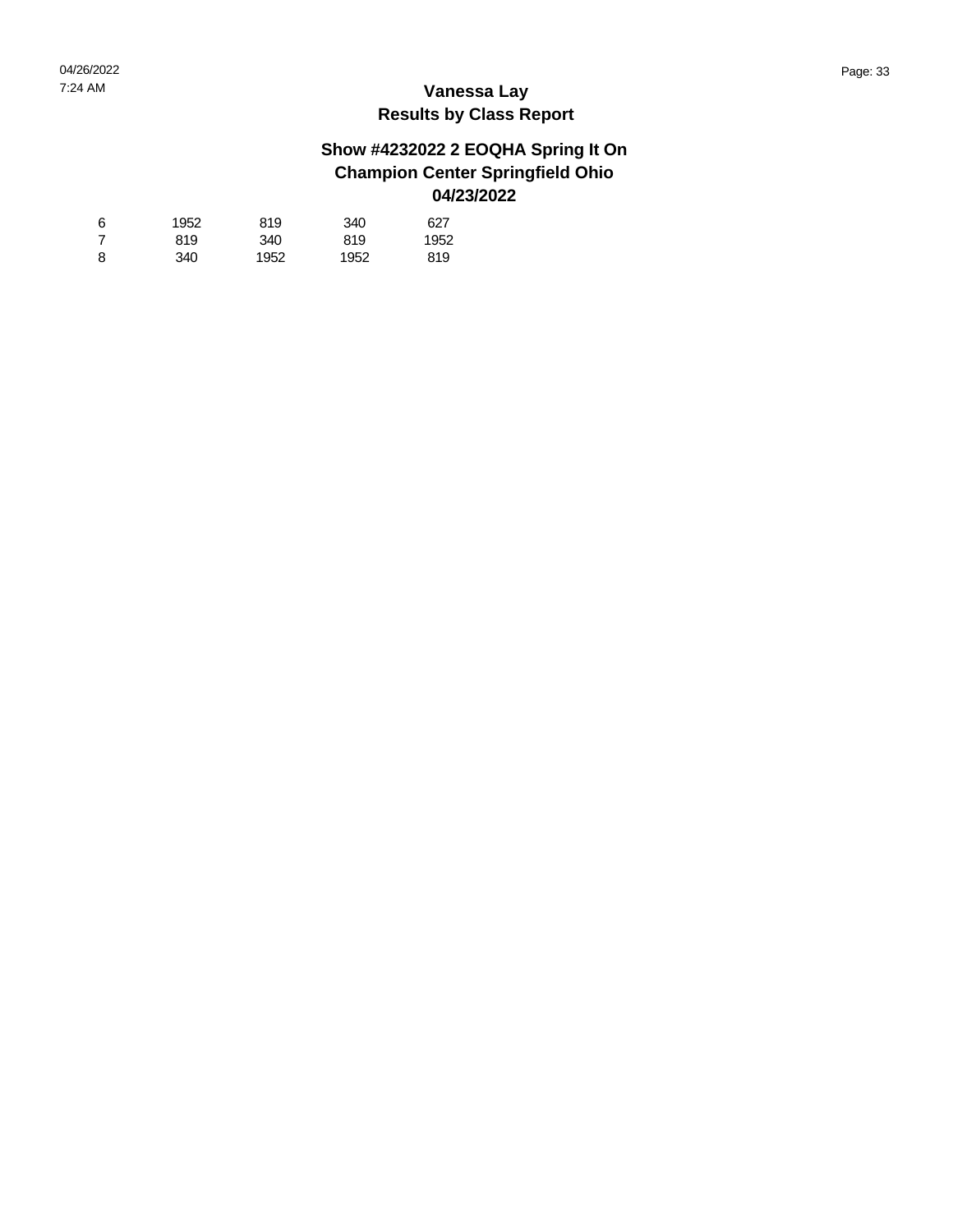#### **Vanessa Lay Results by Class Report**

#### **Show #4232022 2 EOQHA Spring It On Champion Center Springfield Ohio 04/23/2022**

# **Showbill: 21 Class: AQHA 442002 L1 Youth Western Pleasure** 21 Shown 21 shown

**Go: 1**

| <b>Place</b>   |     |  | Back # Horse's Name                     |                  | <b>Exhibitor's Name</b>                |                  | Owner(s)                                                      |
|----------------|-----|--|-----------------------------------------|------------------|----------------------------------------|------------------|---------------------------------------------------------------|
|                |     |  | Horse Reg #                             | <b>Foal Year</b> | Exhib Assn#                            | <b>Birthdate</b> | Rel                                                           |
| $\mathbf{1}$   | 620 |  | Kruzin In Style<br>AQHA - 5694716       | 2015             | Adeline P Gabor<br>AQHA - 4207723      | 12/12/2009       | Adeline P Gabor<br>Z Madison, OH<br>AQHA - 4207723            |
| $\overline{c}$ | 628 |  | <b>Get Her Vitals</b><br>AQHA - 5292840 | 2010             | Ila Williams<br>AQHA - 4312397         | 04/13/2010       | Ila Williams<br>Z Croton, OH<br>AQHA - 4312397                |
| $\overline{c}$ | 911 |  | Looking Willy Good<br>AQHA - 5639307    | 2014             | Kaylee Grace Olds<br>AQHA - 4138071    | 04/28/2011       | Jennifer K Olds<br>A Lebanon, OH<br>AQHA - 1899152            |
| 4              | 363 |  | Ima Hot Time<br>AQHA - 4972140          | 2007             | <b>Mallory Kirby</b><br>AQHA - 4371869 | 03/31/2009       | <b>Mallory Kirby</b><br>7 Hilliard, OH<br>AQHA - 4371869      |
| 5              | 120 |  | Man Im Sassy<br>AQHA - X0655630         | 2006             | Isabella Hamilton<br>AQHA - 4239978    | 04/30/2009       | <b>Isabella Hamilton</b><br>Z Eaton, OH<br>AQHA - 4239978     |
| 6              | 368 |  | Dontkissthismachine<br>AQHA - 5528541   | 2012             | Serrin A Whitt<br>AQHA - 4319959       | 05/29/2004       | Serrin A Whitt<br>Z Pickerington, OH<br>AQHA - 4319959        |
| $\overline{7}$ | 12  |  | Dude Im Sleeping<br>AQHA - 5795718      | 2017             | Tianna S Cooper<br>AQHA - 3629987      | 07/15/2004       | Suzanne D Cooper<br>A Grove Hill, OH<br>AQHA - 2657175        |
| 8              | 199 |  | I Know Best<br>AQHA - 5791448           | 2017             | Skylar Herrnstein<br>AQHA - 4129835    | 02/28/2010       | <b>Brittanie Herrnstein</b><br>A Shelby, OH<br>AQHA - 2269019 |
| 9              | 296 |  | Shez Burnin Hot<br>AQHA - 5219890       | 2009             | Kailee Rife<br>AQHA - 4361521          | 12/11/2006       | Kailee Rife<br>Z Raymond, OH<br>AQHA - 4361521                |
| 10             | 519 |  | Shes N Control<br>AQHA - 5580210        | 2013             | <b>Chloe Roberts</b><br>AQHA - 4392703 | 05/18/2010       | Jody L Roberts<br>A Warsaw, IN<br>AQHA - 1494656              |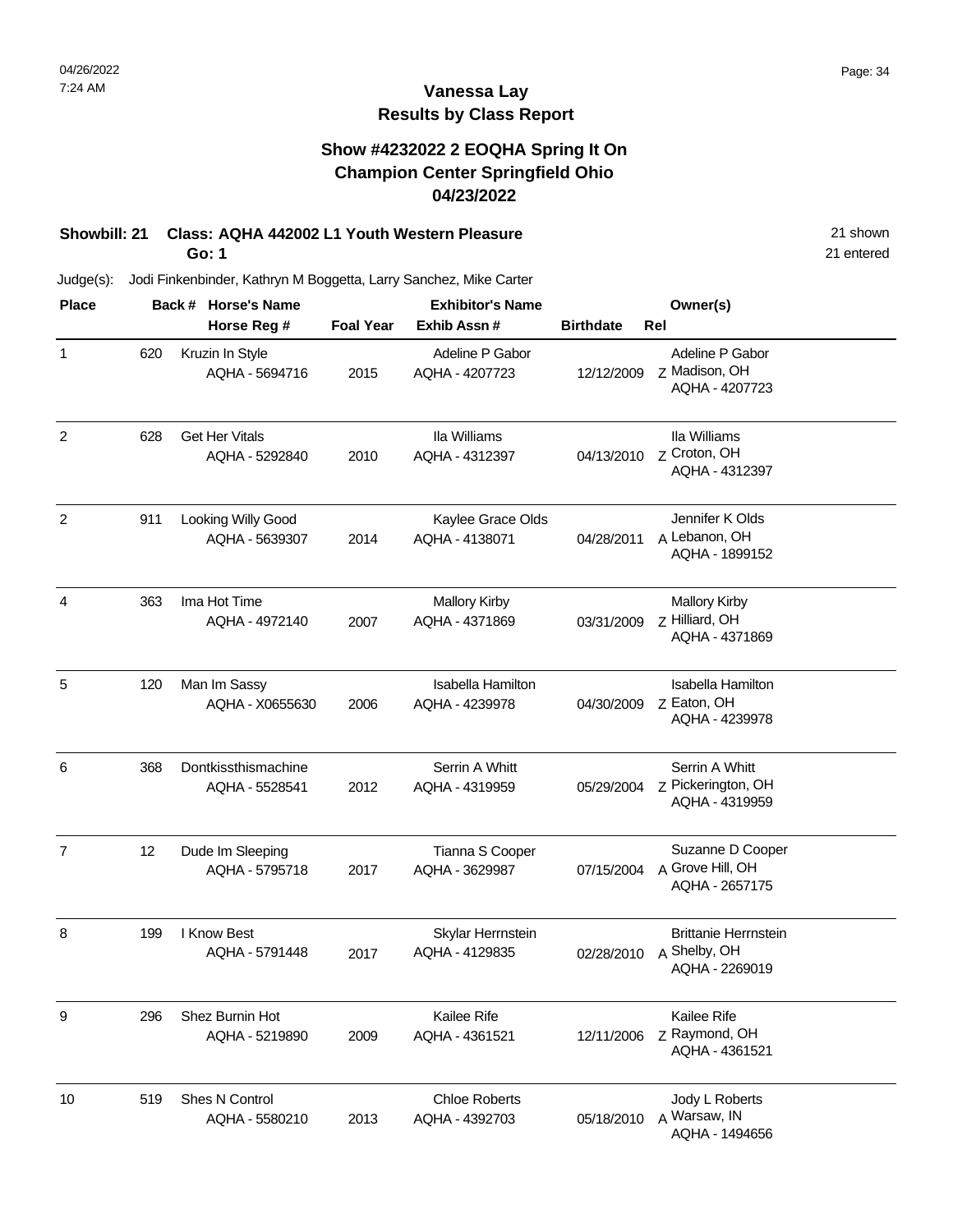## **Show #4232022 2 EOQHA Spring It On Champion Center Springfield Ohio**

#### **04/23/2022**

| 10        | 558 | <b>KM Justa Little Bit</b><br>AQHA - 5745024  | 2016 | <b>Kambrie Atkins</b><br>AQHA - 4378179  | 05/29/2010 | Kambrie Atkins<br>Z Hilliard, OH<br>AQHA - 4378179             |
|-----------|-----|-----------------------------------------------|------|------------------------------------------|------------|----------------------------------------------------------------|
| 10        | 720 | This Selections Hot<br>AQHA - 5563353         | 2013 | Caden Craft<br>AQHA - 4261408            | 07/20/2006 | Christopher C Craft<br>A West Alexandria, OH<br>AQHA - 1327751 |
| 13        | 703 | <b>Pure Goodness</b><br>AQHA - 4773053        | 2006 | Nadia Tornik<br>AQHA - 4233180           | 10/12/2008 | Nadia Tornik<br>Z Hilliard, OH<br>AQHA - 4233180               |
| <b>NP</b> | 195 | She Willy Likes It<br>AQHA - 5869527          | 2014 | Machaela Cobler<br>AQHA - 4318024        | 03/21/2004 | Machaela Cobler<br>Z Osgood, IN<br>AQHA - 4318024              |
| <b>NP</b> | 224 | Shesalazyshamrock<br>AQHA - 5704090           | 2015 | Hannah Marie Beidelman<br>AQHA - 4017175 | 05/19/2003 | Hannah Marie Beidelman<br>Z Troy, OH<br>AQHA - 4017175         |
| <b>NP</b> | 385 | Gimme Somethin Good<br>AQHA - 5750854         | 2015 | Amanda Hitt<br>AQHA - 4153775            | 11/15/2004 | Amanda Hitt<br>Z Peebles, OH<br>AQHA - 4153775                 |
| <b>NP</b> | 500 | Chips Favorite Invit<br>AQHA - 5768474        | 2016 | Lauren Hoover<br>AQHA - 4182922          | 06/13/2008 | Amy Hoover<br>A Goshen, OH                                     |
| NP        | 711 | <b>Blow The World Akiss</b><br>AQHA - 5872717 | 2017 | Anna Minich<br>AQHA - 4426011            | 04/12/2006 | Anna Minich<br>z Laporte, IN<br>AQHA - 4426011                 |
| <b>NP</b> | 860 | Abattasticinvestment<br>AQHA - 5918472        | 2018 | Samantha Nyweide<br>AQHA - 4033225       | 01/07/2003 | Samantha Nyweide<br>Z Panama, NY<br>AQHA - 4033225             |
| NP        | 960 | A Minor Leaguer<br>AQHA - 4392206             | 2003 | Ava Nyweide<br>AQHA - 4400943            | 08/29/2007 | Samantha Nyweide<br>A Panama, NY<br>AQHA - 4033225             |
| NP        |     | 1013 RR Rufle My Feathers<br>AQHA - 5530356   | 2013 | <b>Emily Craft</b><br>AQHA - 4261409     | 10/13/2008 | Christopher C Craft<br>A West Alexandria, OH<br>AQHA - 1327751 |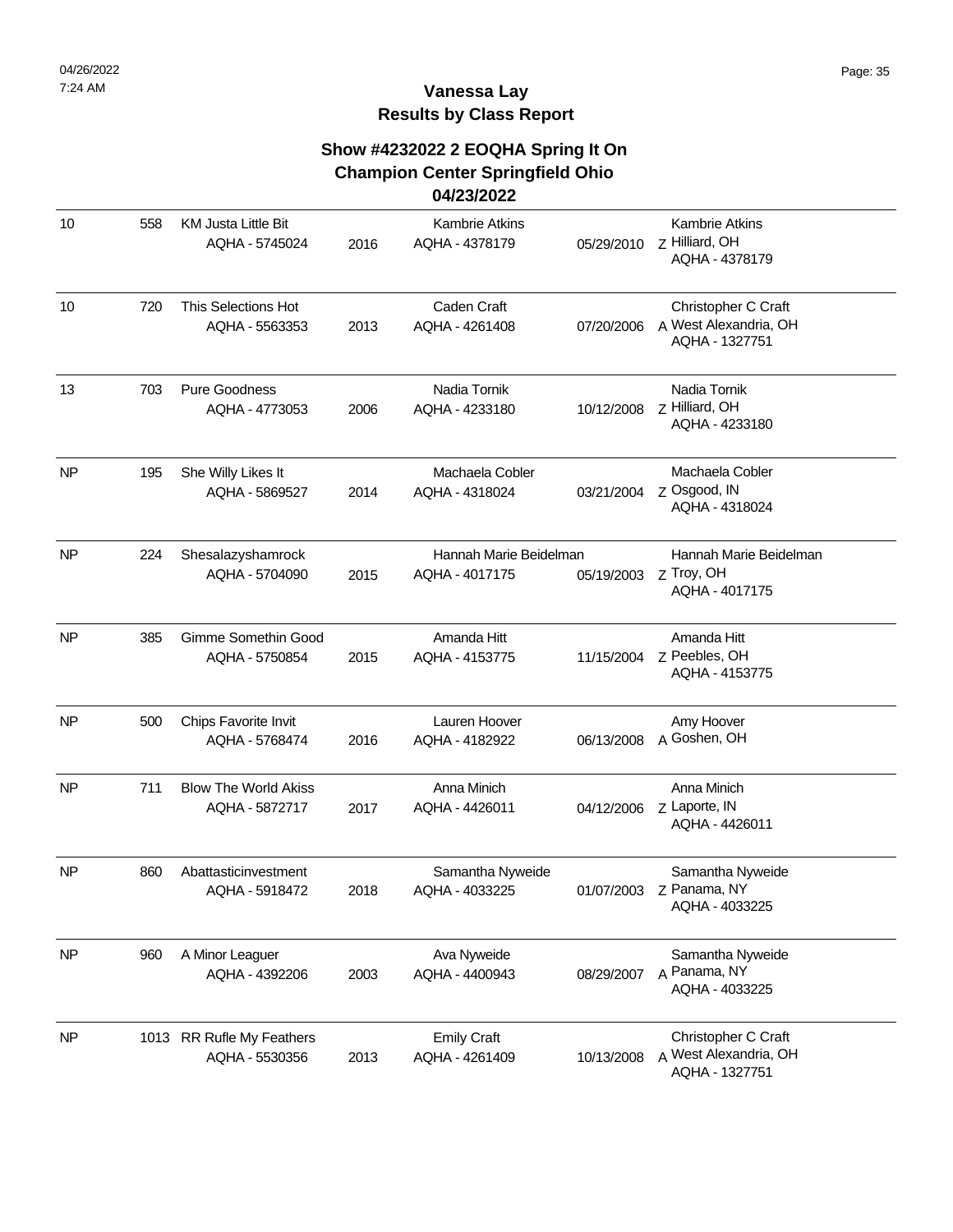$\overline{\phantom{a}}$ 

## **Vanessa Lay Results by Class Report**

|              |            | 1st Judge: 2nd Judge: | 3rd Judge: | 4th Judge:  |
|--------------|------------|-----------------------|------------|-------------|
|              | Jodi       | Kathryn M             | Larry      | Mike Carter |
| <b>Place</b> | Finkenbind | <b>Boggetta</b>       | Sanchez    |             |
|              | er         |                       |            |             |
| 1            | 628        | 620                   | 911        | 620         |
| 2            | 911        | 368                   | 620        | 12          |
| 3            | 363        | 363                   | 628        | 368         |
| 4            | 620        | 120                   | 703        | 628         |
| 5            | 296        | 911                   | 199        | 363         |
| 6            | 199        | 628                   | 120        | 911         |
| 7            | 12         | 296                   | 363        | 120         |
| 8            | 368        | 558                   | 720        | 519         |
| 9            | 120        | 720                   | 519        | 558         |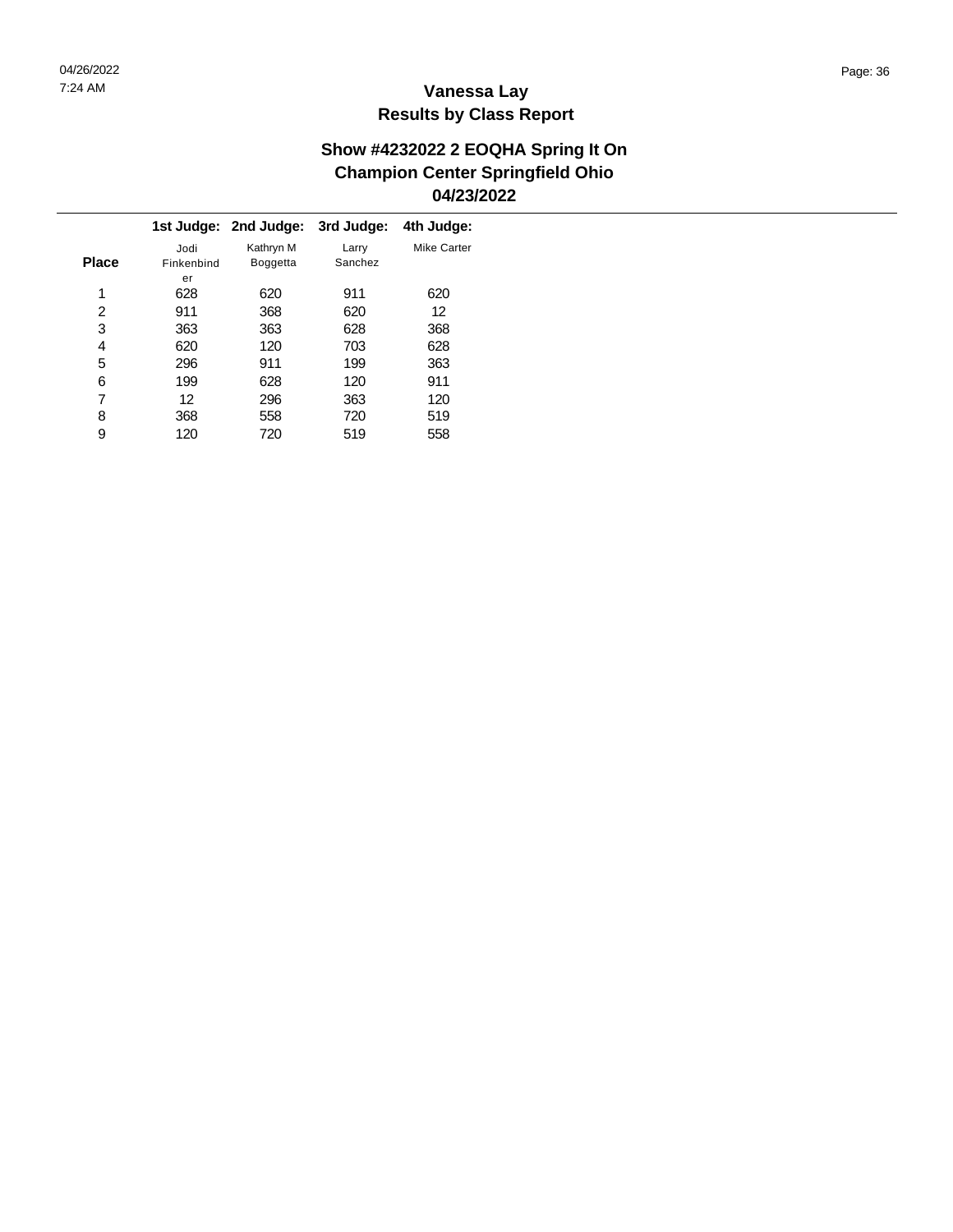## **Vanessa Lay Results by Class Report**

## **Show #4232022 2 EOQHA Spring It On Champion Center Springfield Ohio 04/23/2022**

# **Showbill: 22 Class: AQHA 442800 Youth Western Pleasure (14-18)** 11 Shown

**Go: 1**

| <b>Place</b>   |      | Back # Horse's Name                           |                  | <b>Exhibitor's Name</b>                    |                  | Owner(s)                                                       |
|----------------|------|-----------------------------------------------|------------------|--------------------------------------------|------------------|----------------------------------------------------------------|
|                |      | Horse Reg #                                   | <b>Foal Year</b> | Exhib Assn#                                | <b>Birthdate</b> | Rel                                                            |
| $\mathbf{1}$   | 553  | If It Aint Southern<br>AQHA - 5746847         | 2016             | Isabella Marie D'Onofrio<br>AQHA - 4034559 | 05/11/2004       | Isabella Marie D'Onofrio<br>Z Columbus, OH<br>AQHA - 4034559   |
| $\overline{c}$ | 995  | Best Be In Line<br>AQHA - 5733381             | 2016             | Mason Dorsey<br>AQHA - 4149078             | 11/29/2003       | <b>Mason Dorsey</b><br>Z Powell, OH<br>AQHA - 4149078          |
| 3              | 368  | Dontkissthismachine<br>AQHA - 5528541         | 2012             | Serrin A Whitt<br>AQHA - 4319959           | 05/29/2004       | Serrin A Whitt<br>Z Pickerington, OH<br>AQHA - 4319959         |
| 4              | 296  | Shez Burnin Hot<br>AQHA - 5219890             | 2009             | Kailee Rife<br>AQHA - 4361521              | 12/11/2006       | Kailee Rife<br>z Raymond, OH<br>AQHA - 4361521                 |
| 4              | 8305 | <b>Full Code</b><br>AQHA - 5759539            | 2015             | Taylor Erin Schroeder<br>AQHA - 3730039    | 08/03/2005       | Taylor Erin Schroeder<br>Z Reynolds, IN<br>AQHA - 3730039      |
| 6              | 720  | This Selections Hot<br>AQHA - 5563353         | 2013             | Caden Craft<br>AQHA - 4261408              | 07/20/2006       | Christopher C Craft<br>A West Alexandria, OH<br>AQHA - 1327751 |
| $\overline{7}$ | 195  | She Willy Likes It<br>AQHA - 5869527          | 2014             | Machaela Cobler<br>AQHA - 4318024          | 03/21/2004       | Machaela Cobler<br>Z Osgood, IN<br>AQHA - 4318024              |
| 8              | 711  | <b>Blow The World Akiss</b><br>AQHA - 5872717 | 2017             | Anna Minich<br>AQHA - 4426011              | 04/12/2006       | Anna Minich<br>z Laporte, IN<br>AQHA - 4426011                 |
| 9              | 960  | A Minor Leaguer<br>AQHA - 4392206             | 2003             | Ava Nyweide<br>AQHA - 4400943              | 08/29/2007       | Samantha Nyweide<br>A Panama, NY<br>AQHA - 4033225             |
| 10             | 860  | Abattasticinvestment<br>AQHA - 5918472        | 2018             | Samantha Nyweide<br>AQHA - 4033225         | 01/07/2003       | Samantha Nyweide<br>Z Panama, NY<br>AQHA - 4033225             |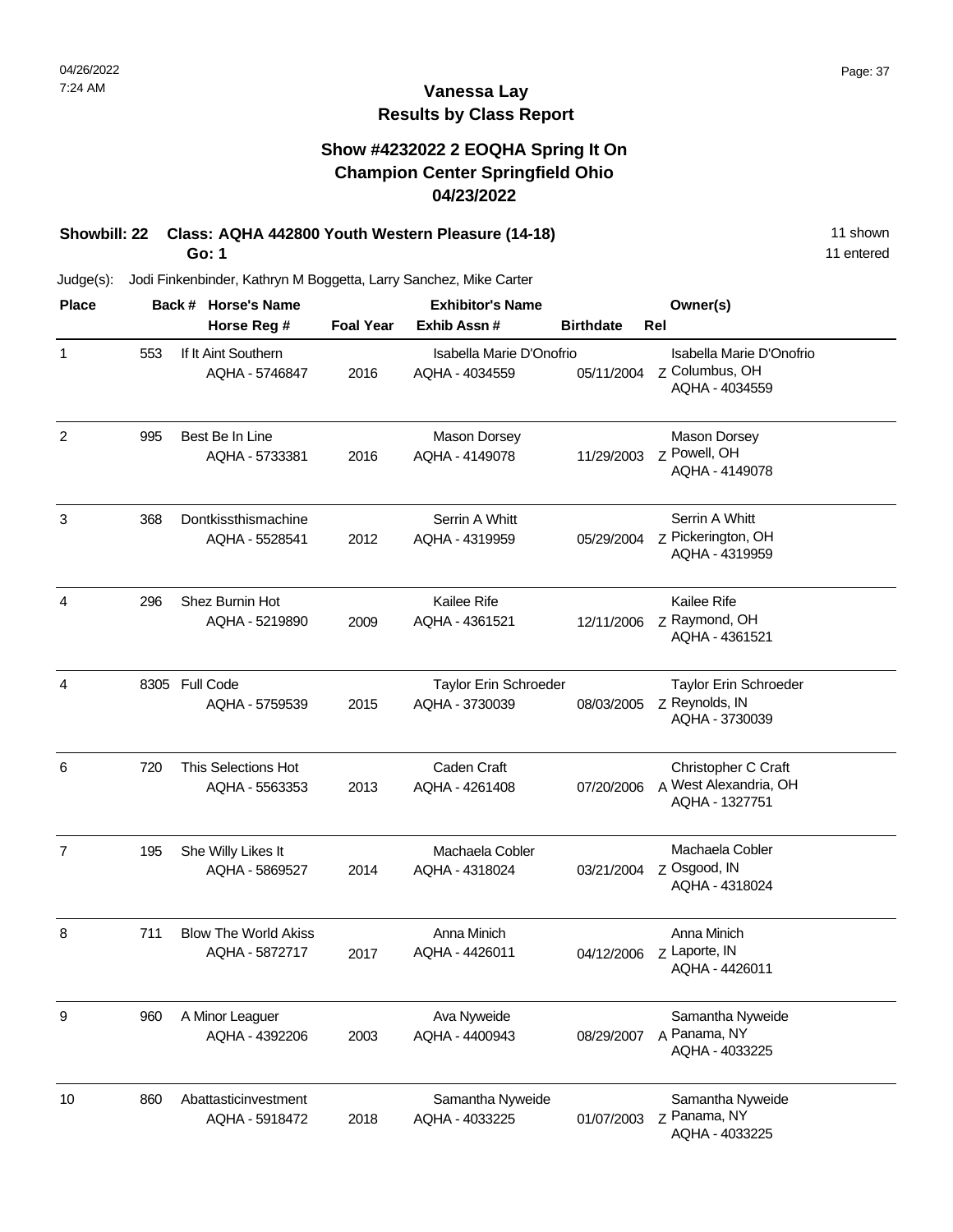| <b>NP</b>    | 224                | Shesalazyshamrock     |                  | Hannah Marie Beidelman |            | Hannah Marie Beidelman       |  |  |
|--------------|--------------------|-----------------------|------------------|------------------------|------------|------------------------------|--|--|
|              |                    | AQHA - 5704090        | 2015             | AQHA - 4017175         | 05/19/2003 | Z Troy, OH<br>AQHA - 4017175 |  |  |
|              |                    | 1st Judge: 2nd Judge: | 3rd Judge:       | 4th Judge:             |            |                              |  |  |
| <b>Place</b> | Jodi<br>Finkenbind | Kathryn M<br>Boggetta | Larry<br>Sanchez | <b>Mike Carter</b>     |            |                              |  |  |
|              | er                 |                       |                  |                        |            |                              |  |  |
| 1            | 553                | 553                   | 553              | 995                    |            |                              |  |  |
| 2            | 368                | 995                   | 296              | 368                    |            |                              |  |  |
| 3            | 995                | 368                   | 995              | 8305                   |            |                              |  |  |
| 4            | 296                | 8305                  | 368              | 860                    |            |                              |  |  |
| 5            | 8305               | 195                   | 720              | 553                    |            |                              |  |  |
| 6            | 720                | 720                   | 960              | 296                    |            |                              |  |  |
| 7            | 960                | 711                   | 195              | 711                    |            |                              |  |  |
| 8            | 711                | 296                   | 8305             | 720                    |            |                              |  |  |
| 9            | 195                | 960                   | 711              | 195                    |            |                              |  |  |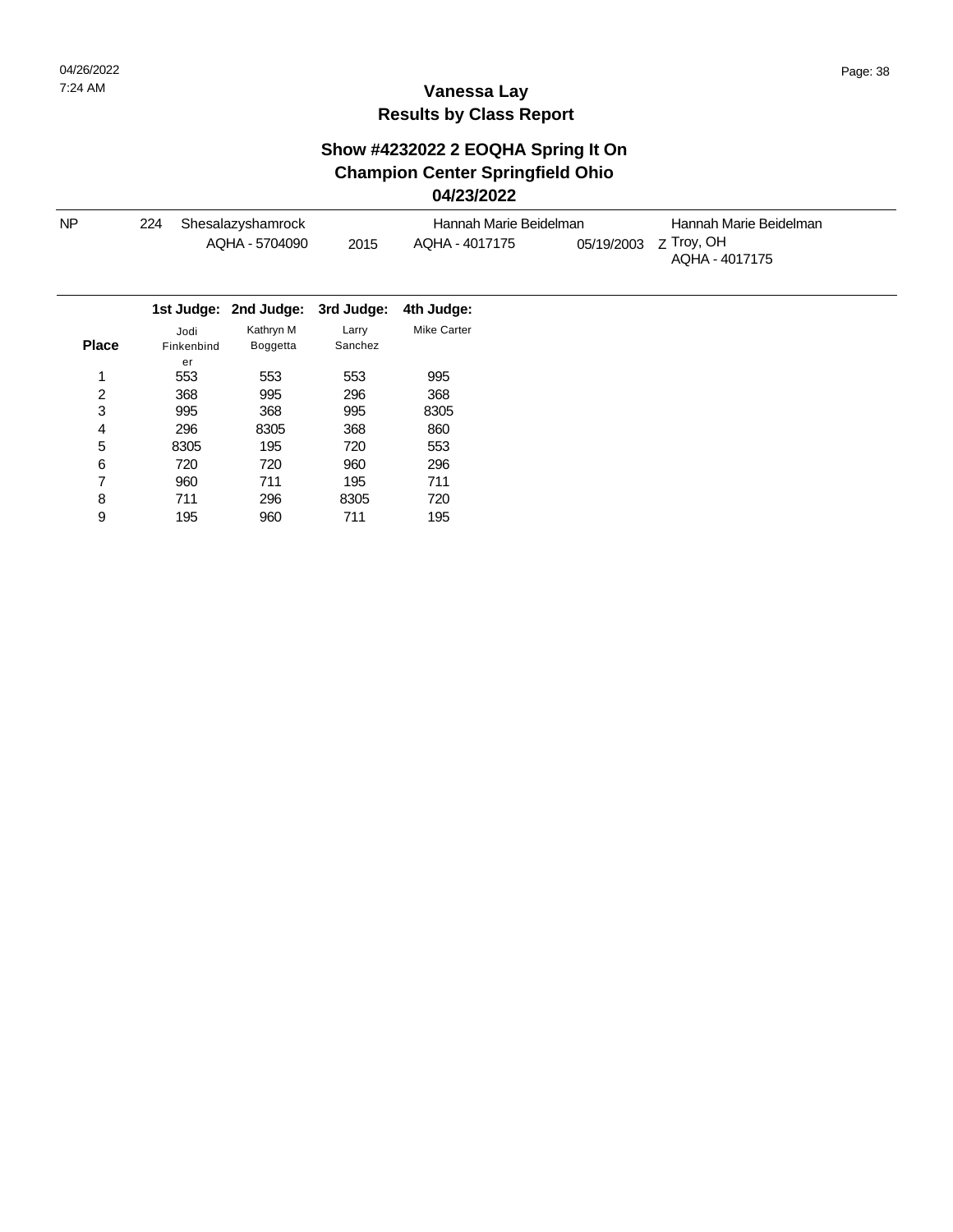## **Vanessa Lay Results by Class Report**

## **Show #4232022 2 EOQHA Spring It On Champion Center Springfield Ohio 04/23/2022**

#### **Showbill: 23 Class: AQHA 442700 Youth Western Pleasure (13 & Under)** 11 Shown **Go: 1**

| <b>Place</b>   |     | Back # Horse's Name                          |                  | <b>Exhibitor's Name</b>                    |                  | Owner(s)                                                      |
|----------------|-----|----------------------------------------------|------------------|--------------------------------------------|------------------|---------------------------------------------------------------|
|                |     | Horse Reg #                                  | <b>Foal Year</b> | Exhib Assn #                               | <b>Birthdate</b> | Rel                                                           |
| $\mathbf{1}$   | 65  | How Bout At Midnight<br>AQHA - 5459313       | 2012             | <b>Kylie Davis</b><br>AQHA - 4182062       | 04/19/2008       | Kylie Davis<br>Z Grove City, OH<br>AQHA - 4182062             |
| $\overline{2}$ | 363 | Ima Hot Time<br>AQHA - 4972140               | 2007             | <b>Mallory Kirby</b><br>AQHA - 4371869     | 03/31/2009       | <b>Mallory Kirby</b><br>Z Hilliard, OH<br>AQHA - 4371869      |
| 3              | 911 | Looking Willy Good<br>AQHA - 5639307         | 2014             | Kaylee Grace Olds<br>AQHA - 4138071        | 04/28/2011       | Jennifer K Olds<br>A Lebanon, OH<br>AQHA - 1899152            |
| 4              | 519 | Shes N Control<br>AQHA - 5580210             | 2013             | <b>Chloe Roberts</b><br>AQHA - 4392703     | 05/18/2010       | Jody L Roberts<br>A Warsaw, IN<br>AQHA - 1494656              |
| 4              | 628 | <b>Get Her Vitals</b><br>AQHA - 5292840      | 2010             | Ila Williams<br>AQHA - 4312397             | 04/13/2010       | Ila Williams<br>Z Croton, OH<br>AQHA - 4312397                |
| 6              | 120 | Man Im Sassy<br>AQHA - X0655630              | 2006             | <b>Isabella Hamilton</b><br>AQHA - 4239978 | 04/30/2009       | Isabella Hamilton<br>Z Eaton, OH<br>AQHA - 4239978            |
| 7              | 703 | <b>Pure Goodness</b><br>AQHA - 4773053       | 2006             | Nadia Tornik<br>AQHA - 4233180             | 10/12/2008       | Nadia Tornik<br>Z Hilliard, OH<br>AQHA - 4233180              |
| 8              | 558 | <b>KM Justa Little Bit</b><br>AQHA - 5745024 | 2016             | Kambrie Atkins<br>AQHA - 4378179           | 05/29/2010       | <b>Kambrie Atkins</b><br>Z Hilliard, OH<br>AQHA - 4378179     |
| 9              | 199 | I Know Best<br>AQHA - 5791448                | 2017             | Skylar Herrnstein<br>AQHA - 4129835        | 02/28/2010       | <b>Brittanie Herrnstein</b><br>A Shelby, OH<br>AQHA - 2269019 |
| 10             | 500 | Chips Favorite Invit<br>AQHA - 5768474       | 2016             | Lauren Hoover<br>AQHA - 4182922            | 06/13/2008       | Amy Hoover<br>A Goshen, OH                                    |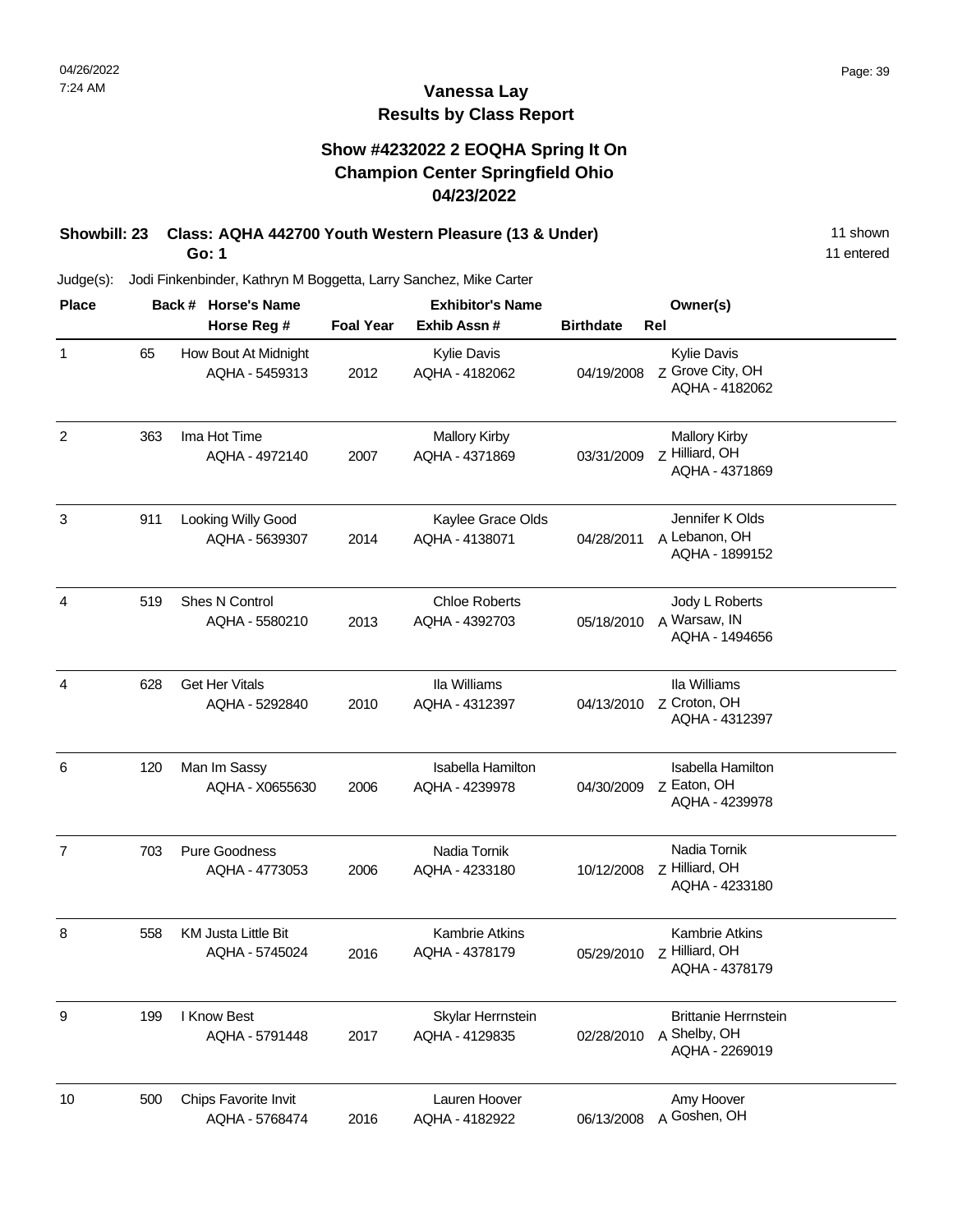## **Vanessa Lay Results by Class Report**

#### **Show #4232022 2 EOQHA Spring It On Champion Center Springfield Ohio 04/23/2022**

|              |                    |                                             |                  | ◡┭ァム◡ァム◡ム                            |            |                                                                |  |
|--------------|--------------------|---------------------------------------------|------------------|--------------------------------------|------------|----------------------------------------------------------------|--|
| 11           |                    | 1013 RR Rufle My Feathers<br>AQHA - 5530356 | 2013             | <b>Emily Craft</b><br>AQHA - 4261409 | 10/13/2008 | Christopher C Craft<br>A West Alexandria, OH<br>AQHA - 1327751 |  |
|              |                    | 1st Judge: 2nd Judge:                       | 3rd Judge:       | 4th Judge:                           |            |                                                                |  |
| <b>Place</b> | Jodi<br>Finkenbind | Kathryn M<br>Boggetta                       | Larry<br>Sanchez | <b>Mike Carter</b>                   |            |                                                                |  |
|              | er                 |                                             |                  |                                      |            |                                                                |  |
| 1            | 65                 | 363                                         | 911              | 65                                   |            |                                                                |  |
| 2            | 628                | 65                                          | 65               | 363                                  |            |                                                                |  |
| 3            | 363                | 911                                         | 703              | 628                                  |            |                                                                |  |
| 4            | 911                | 703                                         | 363              | 911                                  |            |                                                                |  |
| 5            | 558                | 120                                         | 519              | 519                                  |            |                                                                |  |
| 6            | 519                | 519                                         | 120              | 199                                  |            |                                                                |  |
| 7            | 120                | 558                                         | 500              | 120                                  |            |                                                                |  |
| 8            | 199                | 628                                         | 1013             | 703                                  |            |                                                                |  |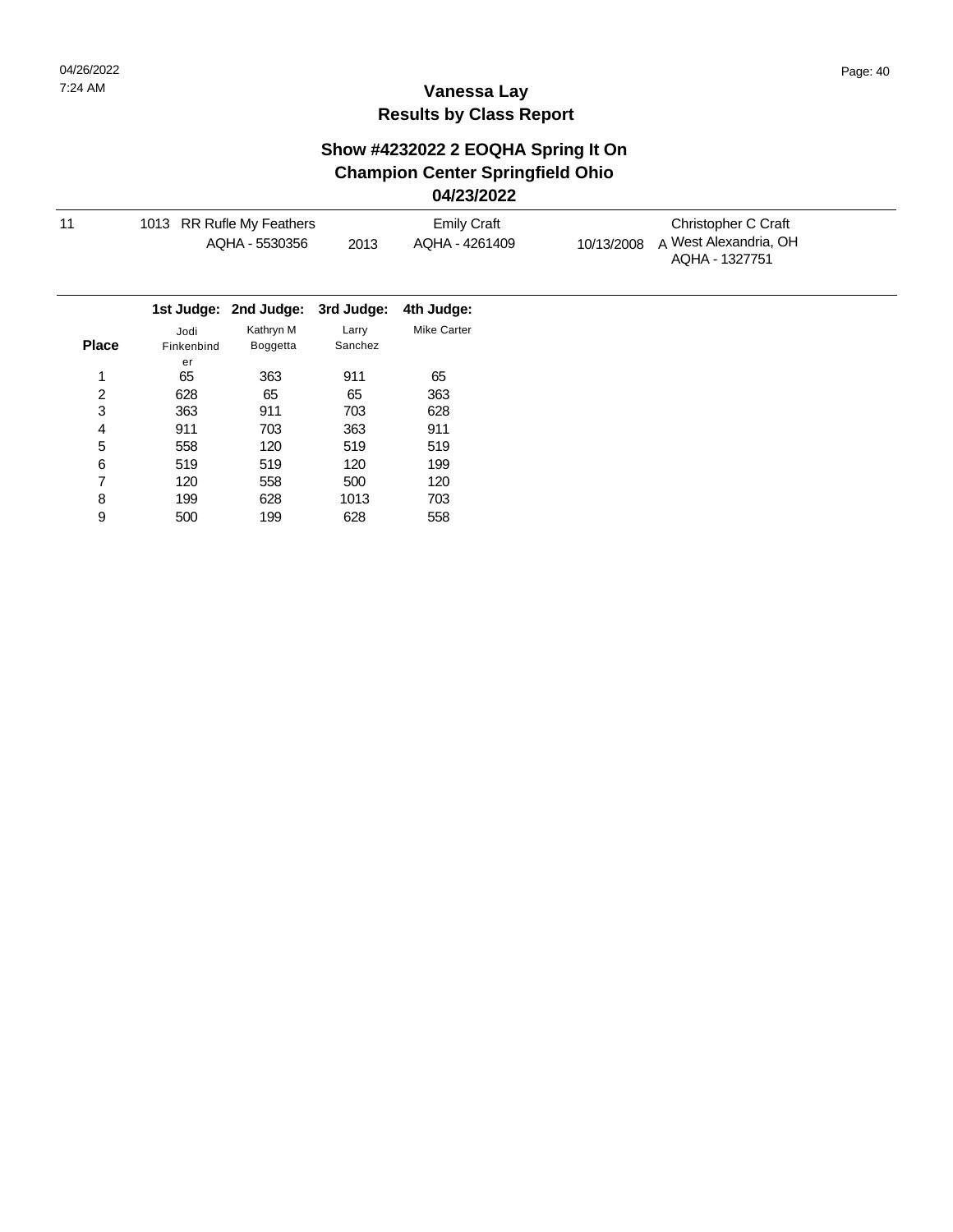## **Vanessa Lay Results by Class Report**

## **Show #4232022 2 EOQHA Spring It On Champion Center Springfield Ohio 04/23/2022**

## **Showbill: 24 Class: AQHA 242002 L1 Amt Western Pleasure** 18 Shown 18 shown

**Go: 1**

| <b>Place</b>   |      | Back # Horse's Name                     |                  | <b>Exhibitor's Name</b>                     |            | Owner(s)                                                     |
|----------------|------|-----------------------------------------|------------------|---------------------------------------------|------------|--------------------------------------------------------------|
|                |      | Horse Reg #                             | <b>Foal Year</b> | Exhib Assn#                                 | Rel        |                                                              |
| 1              | 50   | Lazy Lopin In Lace<br>AQHA - 5782614    | 2016             | <b>Melissa Straits</b><br>AQHA - 2496813    |            | <b>Melissa Straits</b><br>AQHA - 2496813                     |
| $\overline{2}$ | 553  | If It Aint Southern<br>AQHA - 5746847   | 2016             | Jennifer M D'onofrio<br>AQHA - 4155763      | 05/10/1975 | Isabella Marie D'Onofrio<br>A Columbus, OH<br>AQHA - 4034559 |
| 3              | 519  | <b>Shes N Control</b><br>AQHA - 5580210 | 2013             | Jody L Roberts<br>AQHA - 1494656            | 07/09/1977 | Jody L Roberts<br>z Warsaw, IN<br>AQHA - 1494656             |
| 4              | 327  | Chex Out My Invite<br>AQHA - 5438633    | 2012             | Jacqueline T Moorefield<br>AQHA - 1468962   | 09/20/1978 | Monica C Sankovich<br>C Chesterland, OH<br>AQHA - 603674     |
| 4              | 697  | <b>Certain Cookie</b><br>AQHA - 5154000 | 2008             | <b>Millie Marshall</b><br>AQHA - 615603     | 09/30/1959 | <b>Millie Marshall</b><br>Z Lexington, KY<br>AQHA - 615603   |
| 6              | 484  | Moonlite Crush<br>AQHA - 5601681        | 2014             | Lauren Bishop<br>AQHA - 365635              | 05/12/2000 | Lauren Bishop<br>Z Lebanon, OH<br>AQHA - 365635              |
| $\overline{7}$ | 604  | SL Just One Look<br>AQHA - 5677783      | 2015             | <b>Tamra Sisk</b><br>AQHA - 295444          | 06/04/1958 | <b>Tamra Sisk</b><br>z Bremen, IN<br>AQHA - 295444           |
| 8              | 2549 | My Invitation N Gold<br>AQHA - 5510479  | 2012             | <b>Bailey N Vandriest</b><br>AQHA - 4267973 | 05/19/2000 | Pam And Bailey Vandriest<br>A<br>AQHA - 4022603              |
| 9              | 693  | You Got To Be Kiddin<br>AQHA - 5617141  | 2014             | <b>Phyllis Tarter</b><br>AQHA - 4279166     | 06/08/1989 | <b>Brian Craig</b><br>Z<br>AQHA - 1621751                    |
| 10             | 150  | Rockmelikeyameanit<br>AQHA - 5880156    | 2016             | Lauren N Brown<br>AQHA - 2923332            | 06/30/1988 | Lauren N Brown<br>Z Springfield, OH<br>AQHA - 2923332        |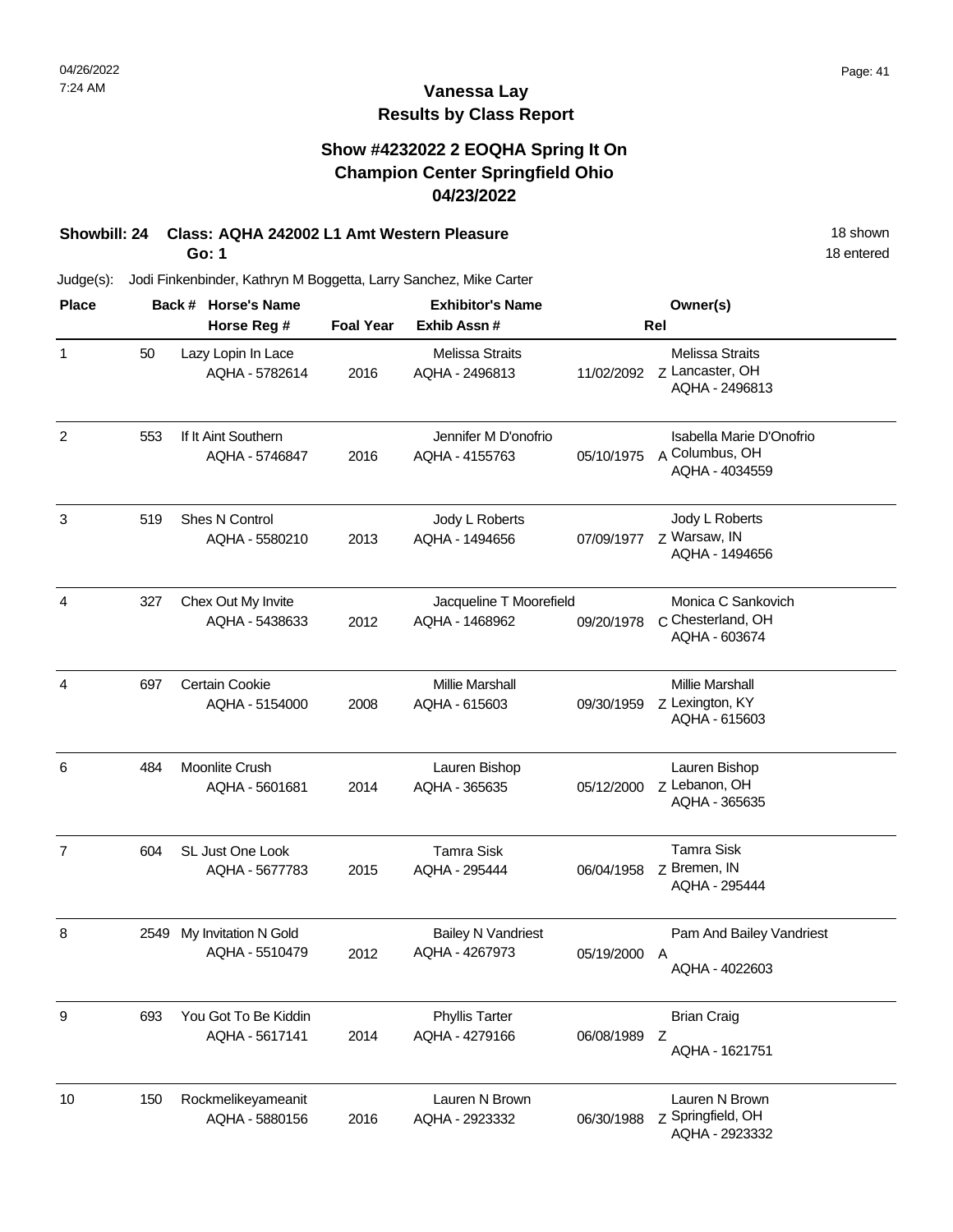| 11        | 403 | Talkinboutonite                        |      | Antoinette Colleen Bloom                    |            | Antoinette Colleen Bloom                                  |
|-----------|-----|----------------------------------------|------|---------------------------------------------|------------|-----------------------------------------------------------|
|           |     | AQHA - 5716356                         | 2015 | AQHA - 2059451                              | 04/22/1964 | z Moscow, OH<br>AQHA - 2059451                            |
| 12        | 85  | Good Signs Are Vital<br>AQHA - 5595648 | 2014 | Diana L Conrad<br>AQHA - 1512342            | 09/30/1945 | Diana L Conrad<br>Z Sunbury, OH<br>AQHA - 1512342         |
| 13        | 422 | Slooow Burn<br>AQHA - 5881676          | 2018 | Alex Howells<br>AQHA - 3113337              | 10/06/1982 | Alex Howells<br>Z Sheffield Village, OH<br>AQHA - 3113337 |
| 13        | 494 | Always Hottish<br>AQHA - 5520399       | 2012 | Karen Elicker Crowell<br>AQHA - 1176957     | 06/07/1948 | Karen Elicker Crowell<br>z Piqua, OH<br>AQHA - 1176957    |
| 15        | 465 | Kirbyssophistication<br>AQHA - 5594653 | 2014 | Teresa C Decenzo<br>AQHA - 2818471          | 09/18/1992 | Teresa C Decenzo<br>A Galena, OH<br>AQHA - 2818471        |
| <b>NP</b> | 86  | Show Me The Moonie<br>AQHA - 5812890   | 2017 | Amanda Mozal<br>AQHA - 4210393              | 06/03/1988 | Amanda Mozal<br>Z Allenton, MI<br>AQHA - 4210393          |
| <b>NP</b> | 290 | Movin On Up<br>AQHA - 5832972          | 2017 | Amanda Moore<br>AQHA - 2522181              | 01/24/1981 | Amanda Moore<br><b>Z Norwalk, OH</b><br>AQHA - 2522181    |
| <b>NP</b> | 712 | Forget Mee Never<br>AQHA - 5986544     | 2019 | <b>Kristina M Stevens</b><br>AQHA - 4115127 | 07/02/1999 | <b>Tyler Hultberg</b><br>Frewsburg, NY<br>AQHA - 4114075  |

|              |            | 1st Judge: 2nd Judge: | 3rd Judge: | 4th Judge:  |
|--------------|------------|-----------------------|------------|-------------|
|              | Jodi       | Kathryn M             | Larry      | Mike Carter |
| <b>Place</b> | Finkenbind | <b>Boggetta</b>       | Sanchez    |             |
|              | er         |                       |            |             |
| 1            | 553        | 553                   | 50         | 50          |
| 2            | 697        | 50                    | 697        | 553         |
| 3            | 50         | 327                   | 519        | 327         |
| 4            | 693        | 2549                  | 484        | 85          |
| 5            | 484        | 422                   | 494        | 519         |
| 6            | 327        | 484                   | 553        | 604         |
| 7            | 403        | 519                   | 150        | 150         |
| 8            | 519        | 604                   | 2549       | 697         |
| 9            | 604        | 403                   | 465        | 693         |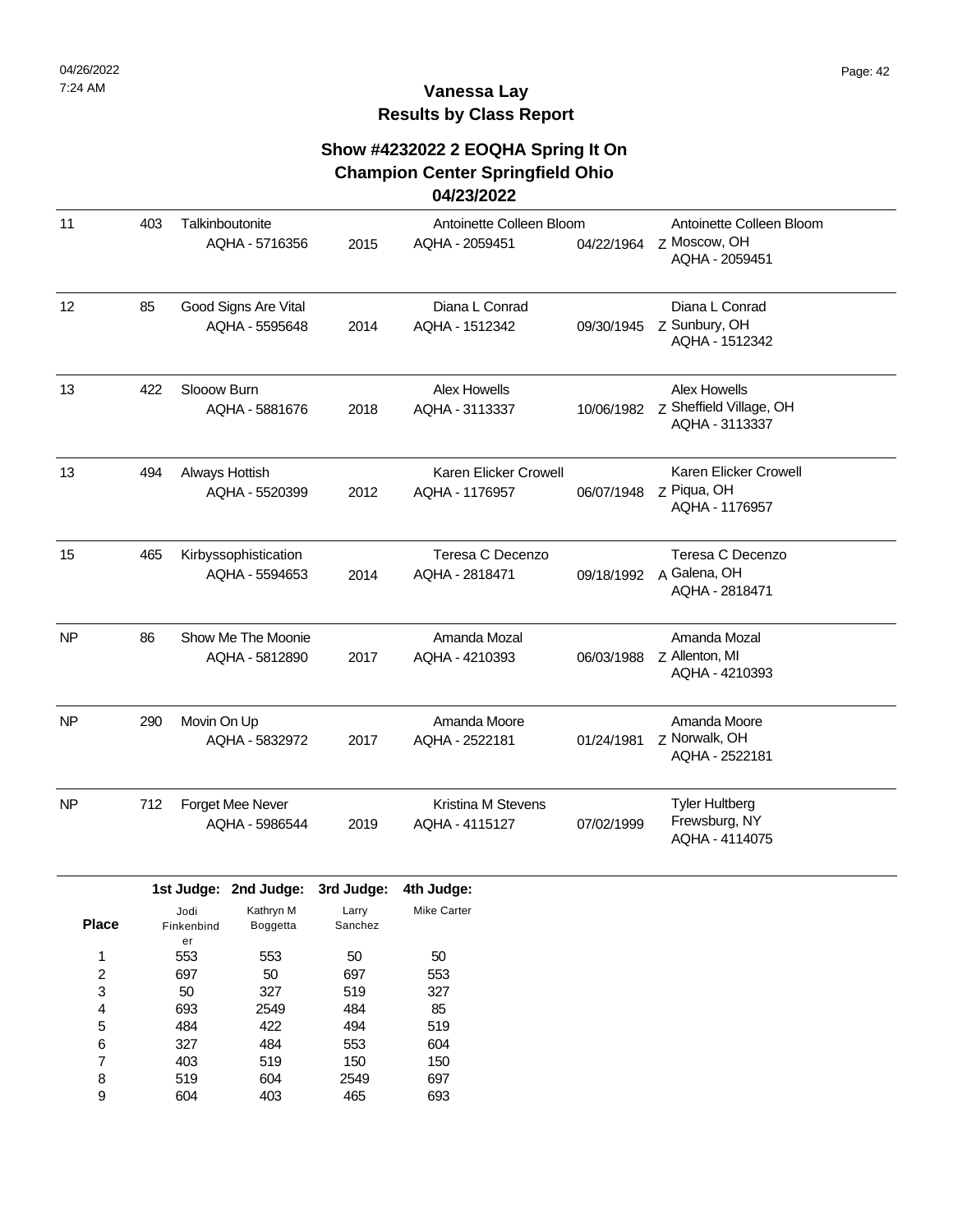## **Show #4232022 2 EOQHA Spring It On Champion Center Springfield Ohio 04/23/2022**

#### **Showbill: 25 Class: AQHA 242800 Amt Select Western Pleasure** 9 **Shown** 9 shown **Go: 1**

Judge(s): Jodi Finkenbinder, Kathryn M Boggetta, Larry Sanchez, Mike Carter

| <b>Place</b>   |      | Back # Horse's Name                          |                  | <b>Exhibitor's Name</b>                      |            | Owner(s)                                               |
|----------------|------|----------------------------------------------|------------------|----------------------------------------------|------------|--------------------------------------------------------|
|                |      | Horse Reg #                                  | <b>Foal Year</b> | Exhib Assn#                                  | Rel        |                                                        |
| $\mathbf{1}$   | 236  | You Bet Ima Batman<br>AQHA - 5419950         | 2011             | <b>Tash Schulze</b><br>AQHA - 1437936        | 03/12/1966 | <b>Tash Schulze</b><br>Z Celina, OH<br>AQHA - 1437936  |
| $\overline{2}$ | 661  | <b>Sherlock Undercover</b><br>AQHA - 5908011 | 2018             | J Jonard<br>AQHA - 1380668                   | 09/17/1959 | J Jonard<br>Z Galena, OH<br>AQHA - 1380668             |
| 3              | 721  | <b>Check This Machine</b><br>AQHA - 4460181  | 2003             | Kimberly A Best<br>AQHA - 2688898            | 06/18/1957 | Kimberly A Best<br>Z Salem, OH<br>AQHA - 2688898       |
| $\overline{4}$ | 323  | Lopen Assets<br>AQHA - 5368066               | 2011             | Martha A Fabry<br>AQHA - 662683              | 03/12/1954 | Martha A Fabry<br>z Uniontown, PA<br>AQHA - 662683     |
| 4              | 778  | Hotroddin Girlfriend<br>AQHA - 5513474       | 2013             | Glee Ann Wills<br>AQHA - 300420              | 01/13/1958 | Glee Ann Wills<br>Z Union City, OH<br>AQHA - 300420    |
| 6              | 654  | <b>Invitation Bronzed</b><br>AQHA - 5640055  | 2014             | Tina F Hykes<br>AQHA - 2277517               | 10/21/1957 | Tina F Hykes<br>Z North Lawrence, OH<br>AQHA - 2277517 |
| $\overline{7}$ | 1063 | Only Gabbin<br>AQHA - 55663116               | 2013             | Shelly Holl<br>AQHA - 2511063                | 09/14/1953 | Shelly Holl<br>z Troy, OH<br>AQHA - 2511063            |
| 8              | 494  | Always Hottish<br>AQHA - 5520399             | 2012             | Karen Elicker Crowell (SS)<br>AQHA - 1176957 | 06/07/1948 | Karen Elicker Crowell<br>z Piqua, OH<br>AQHA - 1176957 |
| N <sub>P</sub> | 921  | All In A Good Bay<br>AQHA - 5204715          | 2009             | Kristina Wood<br>AQHA - 1317584              | 08/19/1966 | Kristina Wood<br>Z Paris, IL<br>AQHA - 1317584         |

9 entered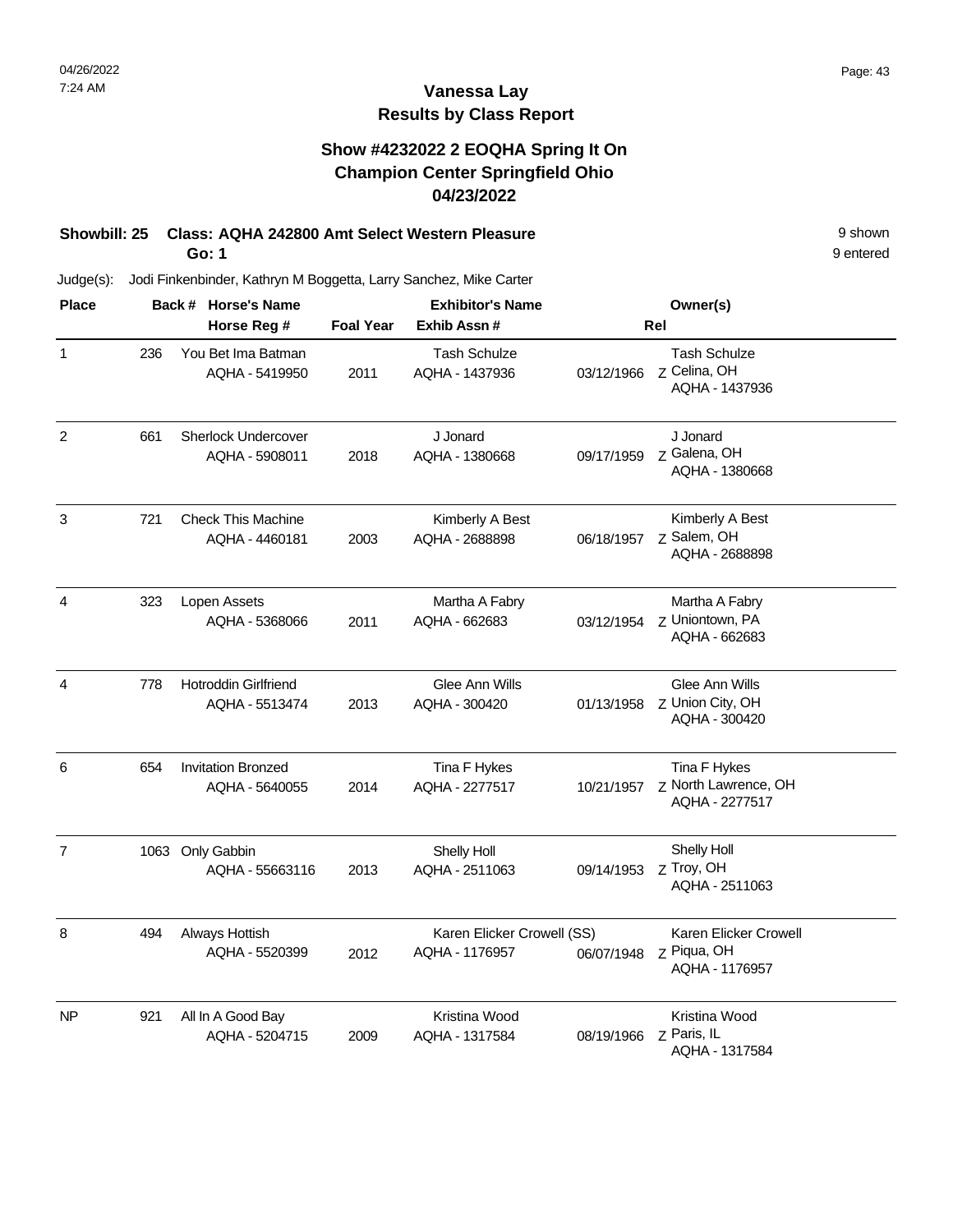$\overline{\phantom{a}}$ 

## **Vanessa Lay Results by Class Report**

|              |            | 1st Judge: 2nd Judge: | 3rd Judge: | 4th Judge:  |
|--------------|------------|-----------------------|------------|-------------|
|              | Jodi       | Kathryn M             | Larry      | Mike Carter |
| <b>Place</b> | Finkenbind | <b>Boggetta</b>       | Sanchez    |             |
|              | er         |                       |            |             |
| 1            | 236        | 661                   | 721        | 236         |
| 2            | 661        | 236                   | 236        | 721         |
| 3            | 778        | 778                   | 661        | 661         |
| 4            | 1063       | 323                   | 323        | 494         |
| 5            | 721        | 721                   | 654        | 323         |
| 6            | 654        | 654                   | 778        | 1063        |
| 7            | 323        | 1063                  | 494        | 654         |
| 8            | 494        | 494                   | 1063       | 778         |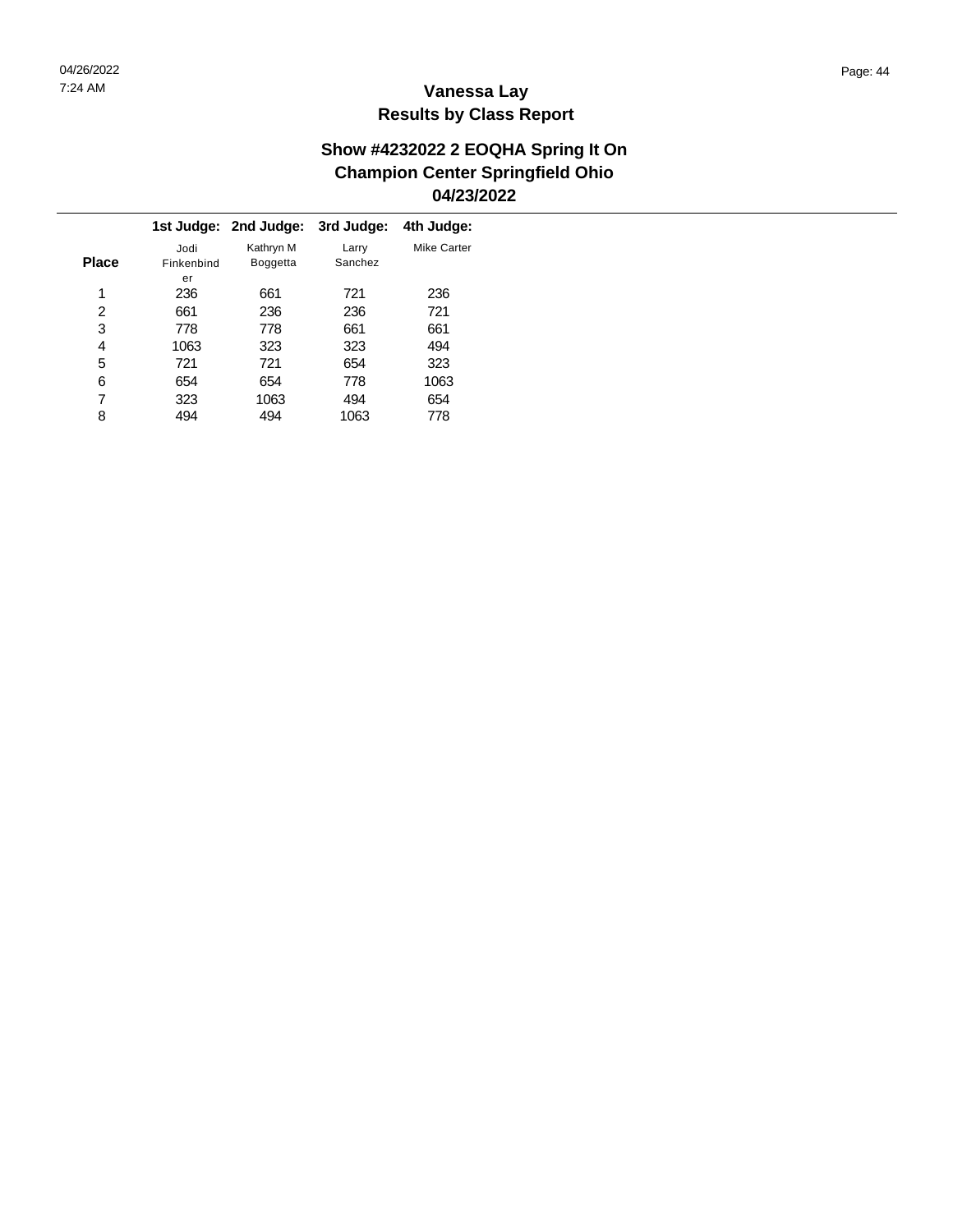## **Vanessa Lay Results by Class Report**

## **Show #4232022 2 EOQHA Spring It On Champion Center Springfield Ohio 04/23/2022**

## **Showbill: 26 Class: AQHA 242000 Amt Western Pleasure** 9 **Shown** 9 shown

**Go: 1**

| <b>Place</b>   |     | Back # Horse's Name                      |                  | <b>Exhibitor's Name</b>                 |            | Owner(s)                                                 |
|----------------|-----|------------------------------------------|------------------|-----------------------------------------|------------|----------------------------------------------------------|
|                |     | Horse Reg #                              | <b>Foal Year</b> | Exhib Assn #                            | Rel        |                                                          |
| 1              | 314 | Willys Goodride<br>AQHA - 5881608        | 2018             | Sarah Lebsock<br>AQHA - 3518837         | 11/07/1994 | Sarah Lebsock<br>Z Hilliard, OH<br>AQHA - 3518837        |
| 2              | 693 | You Got To Be Kiddin<br>AQHA - 5617141   | 2014             | <b>Phyllis Tarter</b><br>AQHA - 4279166 | 06/08/1989 | <b>Brian Craig</b><br>Z<br>AQHA - 1621751                |
| 3              | 787 | Really Sudden<br>AQHA - 5404654          | 2011             | Kelly A Rauschenbach<br>AQHA - 2850343  | 10/19/1989 | Kelly A Rauschenbach<br>z Canfield, OH<br>AQHA - 2850343 |
| 4              | 984 | Im So Gorgeous<br>AQHA - 5708935         | 2015             | Leah Ruth Stites<br>AQHA - 2490361      | 02/18/1989 | Leah Ruth Stites<br>Z Mt Sterling, OH<br>AQHA - 2490361  |
| 5              | 439 | Holyaftershockbatman<br>AQHA - 5771734   | 2014             | Samantha L Curry<br>AQHA - 3227969      | 06/10/1992 | Samantha L Curry<br>Z Orient, OH<br>AQHA - 3227969       |
| 6              | 359 | Sompin Nthemoonlight<br>AQHA - 5844798   | 2017             | Janet Kolk<br>AQHA - 3263279            | 01/31/1997 | Janet Kolk<br>Z Findlay, OH<br>AQHA - 3263279            |
| $\overline{7}$ | 309 | <b>Sweet She Rocks</b><br>AQHA - 5922072 | 2018             | Hailey A Flatter<br>AQHA - 2619945      | 03/09/1989 | Hailey A Flatter<br>Z Greenville, OH<br>AQHA - 2619945   |
| 8              | 86  | Show Me The Moonie<br>AQHA - 5812890     | 2017             | Amanda Mozal<br>AQHA - 4210393          | 06/03/1988 | Amanda Mozal<br>Z Allenton, MI<br>AQHA - 4210393         |
| N <sub>P</sub> |     | 8166 One Hot Bay B<br>AQHA - 5646341     | 2014             | Jessica J Conley<br>AQHA - 3537148      | 10/08/1984 | Jessica J Conley<br>Z Warsaw, IN<br>AQHA - 3537148       |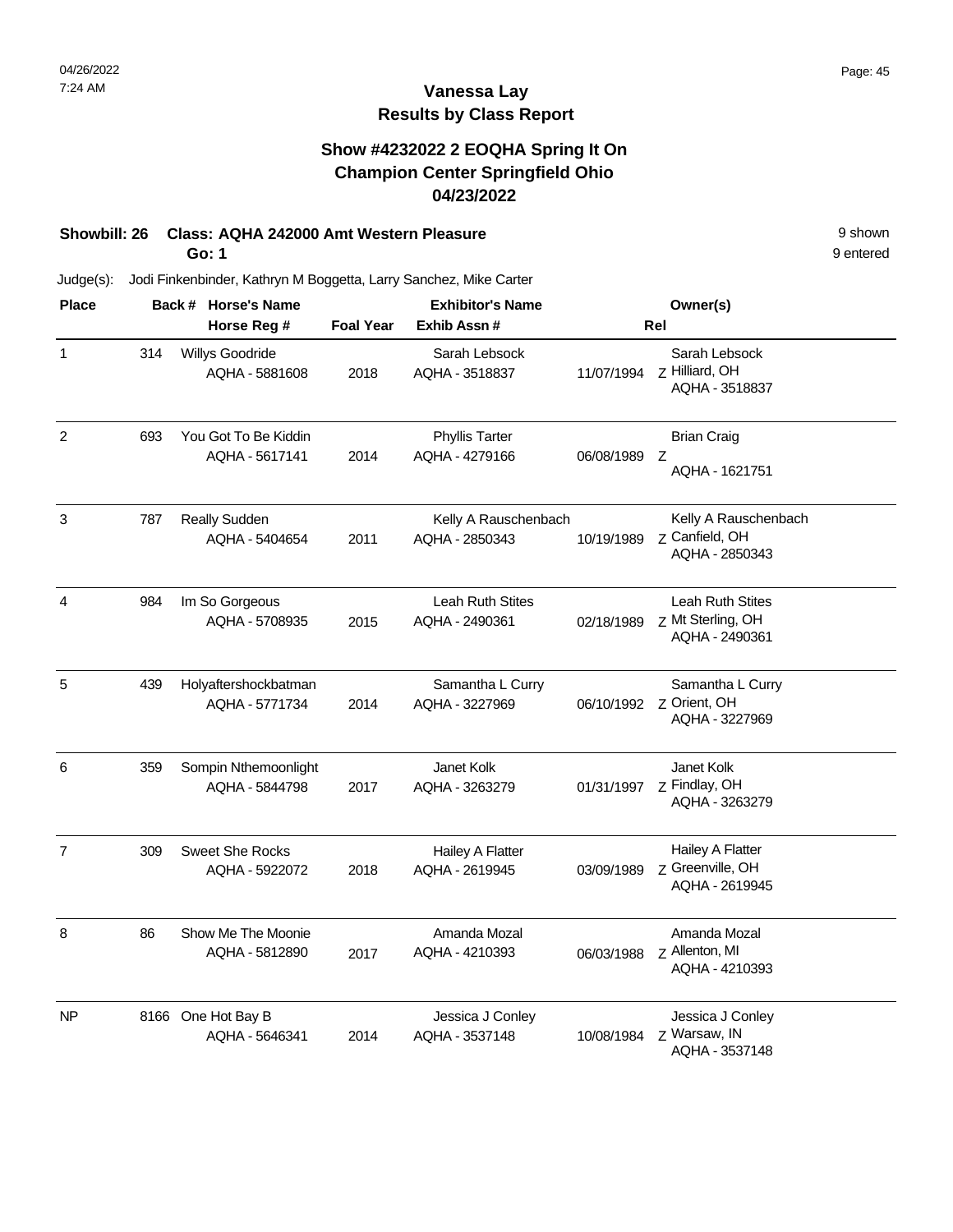|       |            | 1st Judge: 2nd Judge: | 3rd Judge: | 4th Judge:  |
|-------|------------|-----------------------|------------|-------------|
|       | Jodi       | Kathryn M             | Larry      | Mike Carter |
| Place | Finkenbind | <b>Boggetta</b>       | Sanchez    |             |
|       | er         |                       |            |             |
| 1     | 314        | 314                   | 314        | 314         |
| 2     | 693        | 787                   | 787        | 984         |
| 3     | 984        | 984                   | 693        | 693         |
| 4     | 439        | 693                   | 439        | 787         |
| 5     | 787        | 439                   | 359        | 439         |
| 6     | 359        | 359                   | 309        | 359         |
| 7     | 309        | 86                    | 984        | 309         |
| 8     | 86         | 309                   | 86         | 86          |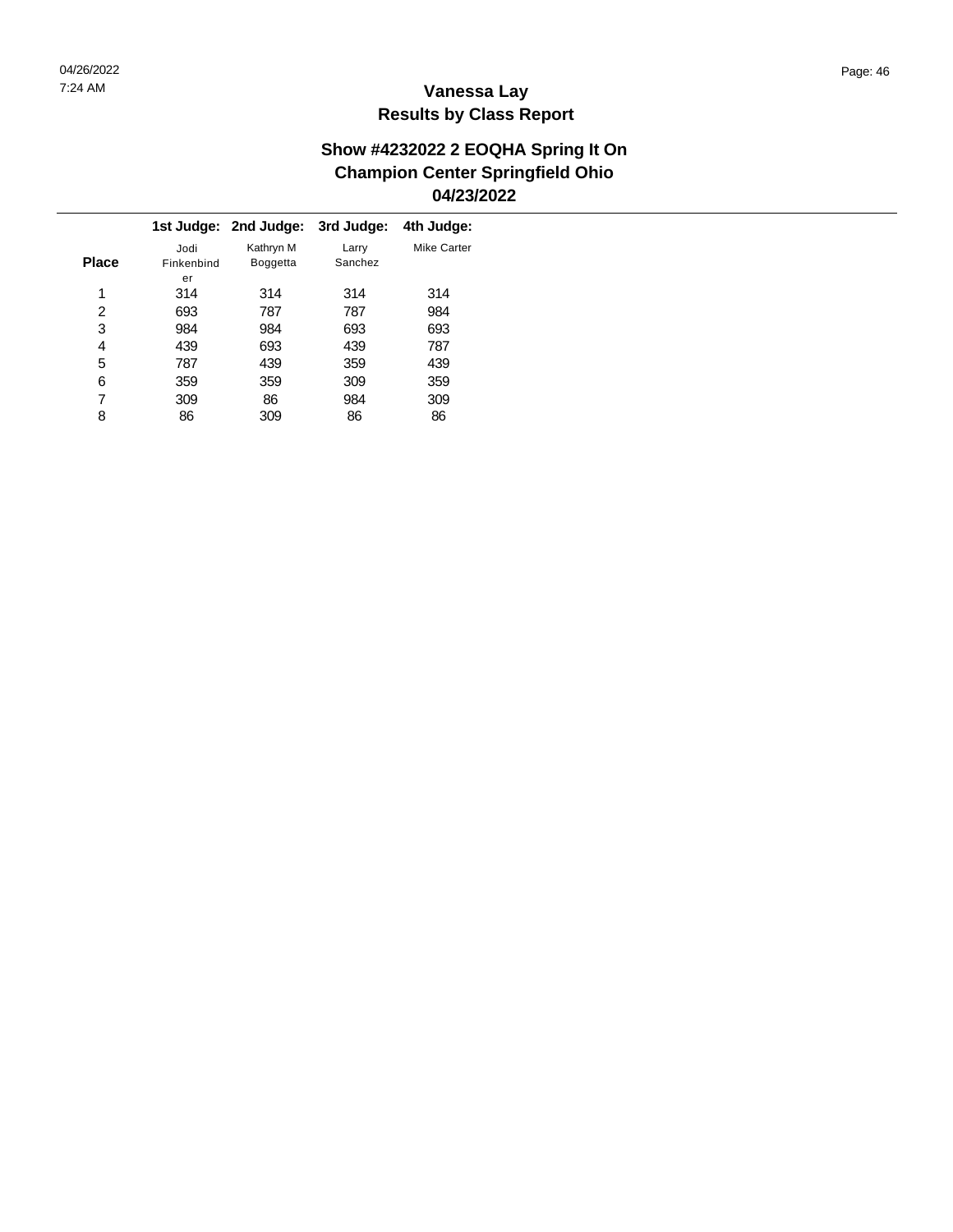## **Vanessa Lay Results by Class Report**

## **Show #4232022 2 EOQHA Spring It On Champion Center Springfield Ohio 04/23/2022**

#### **Showbill: 28 Class: AQHA 440002 L1 Youth Western Horsemanship** 20 Shown 20 shown **Go: 1**

| <b>Place</b>   |     | Back # Horse's Name                           |                  | <b>Exhibitor's Name</b>                |                  | Owner(s)                                                       |
|----------------|-----|-----------------------------------------------|------------------|----------------------------------------|------------------|----------------------------------------------------------------|
|                |     | Horse Reg #                                   | <b>Foal Year</b> | Exhib Assn #                           | <b>Birthdate</b> | Rel                                                            |
| $\mathbf{1}$   | 296 | Shez Burnin Hot<br>AQHA - 5219890             | 2009             | Kailee Rife<br>AQHA - 4361521          | 12/11/2006       | Kailee Rife<br>Z Raymond, OH<br>AQHA - 4361521                 |
| $\overline{c}$ | 711 | <b>Blow The World Akiss</b><br>AQHA - 5872717 | 2017             | Anna Minich<br>AQHA - 4426011          | 04/12/2006       | Anna Minich<br>Z Laporte, IN<br>AQHA - 4426011                 |
| 3              | 720 | This Selections Hot<br>AQHA - 5563353         | 2013             | Caden Craft<br>AQHA - 4261408          | 07/20/2006       | Christopher C Craft<br>A West Alexandria, OH<br>AQHA - 1327751 |
| 4              | 703 | Pure Goodness<br>AQHA - 4773053               | 2006             | Nadia Tornik<br>AQHA - 4233180         | 10/12/2008       | Nadia Tornik<br>z Hilliard, OH<br>AQHA - 4233180               |
| 5              | 716 | Code Complete<br>AQHA - 5478309               | 2012             | Unie Brechbuhler<br>AQHA - 4321663     | 12/14/2009       | Unie Brechbuhler<br>Z Delaware, OH<br>AQHA - 4321663           |
| 6              | 269 | <b>TNTs Valentine</b><br>AQHA - 3909926       | 2000             | Sadie Rose Ross<br>AQHA - 4002705      | 09/11/2007       | Sadie Rose Ross<br>Z Orient, OH<br>AQHA - 4002705              |
| 7              | 717 | IE Beagoodone<br>AQHA - 5166921               | 2009             | Cheyenne Lane Brand<br>AQHA - 4157954  | 05/22/2007       | Cheyenne Lane Brand<br>z North Olmsted, OH<br>AQHA - 4157954   |
| 8              | 368 | Dontkissthismachine<br>AQHA - 5528541         | 2012             | Serrin A Whitt<br>AQHA - 4319959       | 05/29/2004       | Serrin A Whitt<br>Z Pickerington, OH<br>AQHA - 4319959         |
| 8              |     | 2816 Red E When You Are<br>AQHA - 5784743     | 2016             | Sarah Trick<br>AQHA - 4138063          | 09/02/2005       | Sarah Trick<br>Z Middlebury, IN<br>AQHA - 4138063              |
| 10             | 363 | Ima Hot Time<br>AQHA - 4972140                | 2007             | <b>Mallory Kirby</b><br>AQHA - 4371869 | 03/31/2009       | <b>Mallory Kirby</b><br>Z Hilliard, OH<br>AQHA - 4371869       |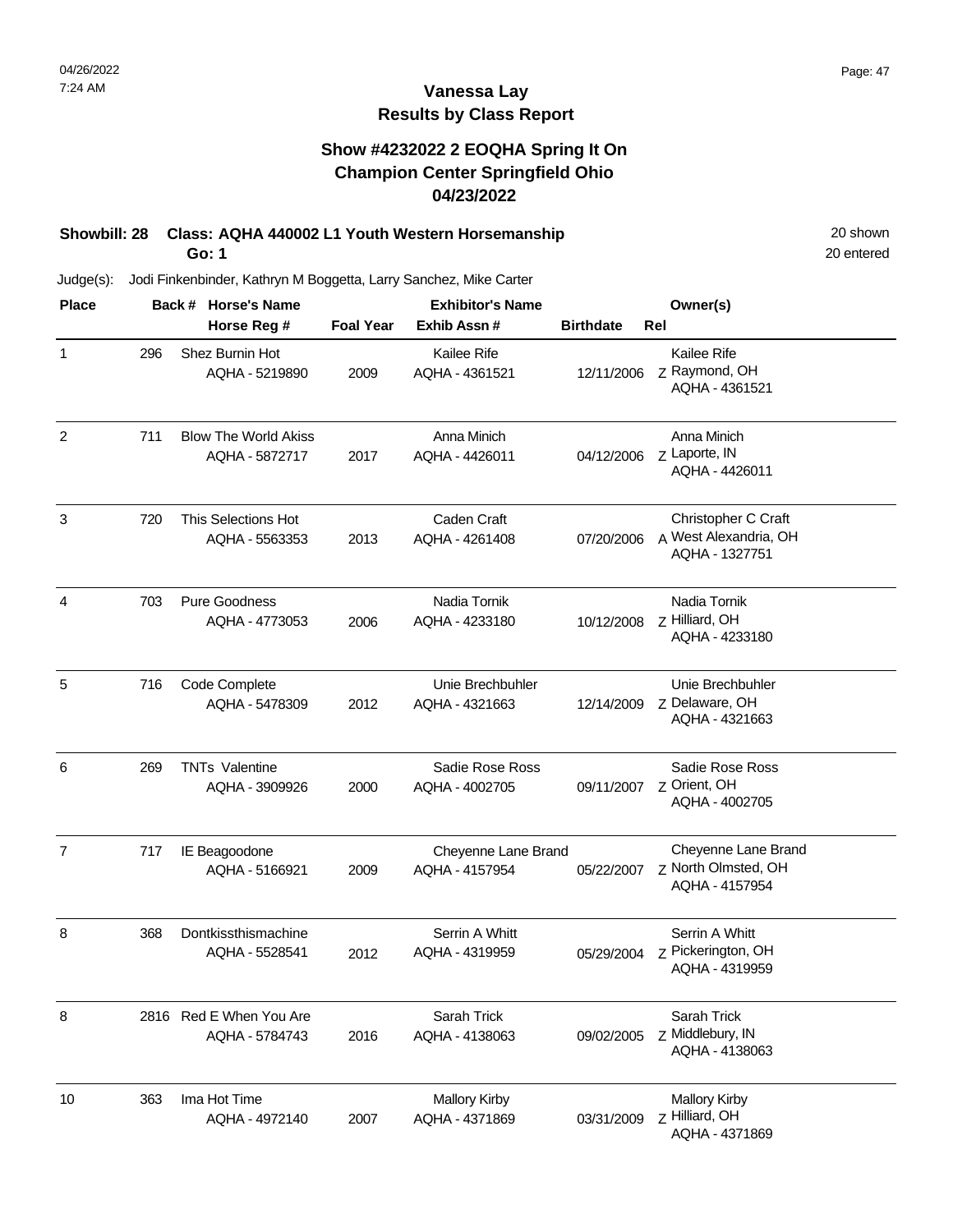| 11        |      | 7016 A Sudden Extreme<br>AQHA - 5671672     | 2104 | Natalie Riegsecker<br>AQHA - 4204429     | 02/21/2006 | Natalie Riegsecker<br>z Middlebury, IN<br>AQHA - 4204429       |
|-----------|------|---------------------------------------------|------|------------------------------------------|------------|----------------------------------------------------------------|
| 12        | 4202 | <b>Bettr Than Most</b><br>AQHA - 5754943    | 2016 | Christina M Senn<br>AQHA - 4294748       | 09/12/2006 | Christina M Senn<br>Z New Paris, IN<br>AQHA - 4294748          |
| 13        | 119  | Playin It Cool<br>AQHA - 5920151            | 2018 | Kaylee Grace Olds<br>AQHA - 4138071      | 04/28/2011 | Cynthia Testerman<br>D                                         |
| 14        | 500  | Chips Favorite Invit<br>AQHA - 5768474      | 2016 | Lauren Hoover<br>AQHA - 4182922          | 06/13/2008 | Amy Hoover<br>A Goshen, OH                                     |
| 15        | 224  | Shesalazyshamrock<br>AQHA - 5704090         | 2015 | Hannah Marie Beidelman<br>AQHA - 4017175 | 05/19/2003 | Hannah Marie Beidelman<br>Z Troy, OH<br>AQHA - 4017175         |
| <b>NP</b> | 199  | I Know Best<br>AQHA - 5791448               | 2017 | Skylar Herrnstein<br>AQHA - 4129835      | 02/28/2010 | <b>Brittanie Herrnstein</b><br>A Shelby, OH<br>AQHA - 2269019  |
| <b>NP</b> | 385  | Gimme Somethin Good<br>AQHA - 5750854       | 2015 | Amanda Hitt<br>AQHA - 4153775            | 11/15/2004 | Amanda Hitt<br>Z Peebles, OH<br>AQHA - 4153775                 |
| NP        | 706  | <b>Willy Smokin</b><br>AQHA - 5893350       | 2018 | Adrianna Weygandt<br>AQHA - 4129818      | 01/15/2006 | Adrianna Weygandt<br>Z Galena, OH<br>AQHA - 4129818            |
| NP        | 999  | Get Down Swayze<br>AQHA - 5326358           | 2010 | <b>Riley Kehrer</b><br>AQHA - 4090664    | 02/14/2008 | <b>Riley Kehrer</b><br>Z South Bend, IN<br>AQHA - 4090664      |
| <b>NP</b> |      | 1013 RR Rufle My Feathers<br>AQHA - 5530356 | 2013 | <b>Emily Craft</b><br>AQHA - 4261409     | 10/13/2008 | Christopher C Craft<br>A West Alexandria, OH<br>AQHA - 1327751 |
|           |      | 1st Judge: 2nd Judge: 3rd Judge:            |      | 4th Judge:                               |            |                                                                |

| Place | Jodi<br>Finkenbind<br>er | Kathryn M<br><b>Boggetta</b> | Larry<br>Sanchez | <b>Mike Carter</b> |
|-------|--------------------------|------------------------------|------------------|--------------------|
| 1     | 296                      | 720                          | 296              | 296                |
| 2     | 711                      | 296                          | 368              | 2816               |
| 3     | 717                      | 711                          | 717              | 720                |
| 4     | 720                      | 703                          | 703              | 711                |
| 5     | 363                      | 716                          | 7016             | 363                |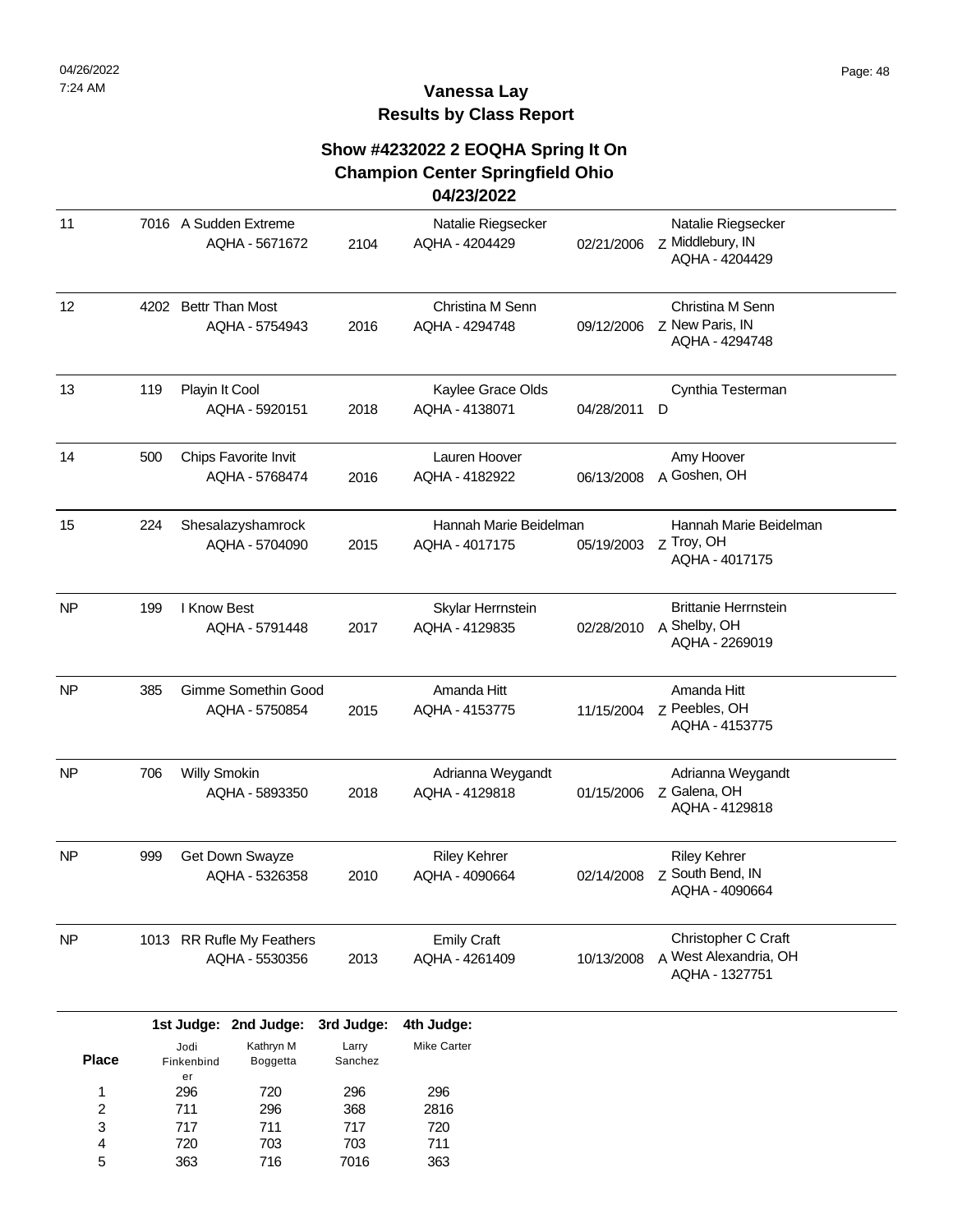| 6  | 368 | 7016 | 2816 | 4202 |
|----|-----|------|------|------|
| -7 | 716 | 269  | 711  | 269  |
| 8  | 119 | 4202 | 269  | 119  |
| 9  | 703 | 500  | 720  | 716  |
| 10 | 224 |      |      |      |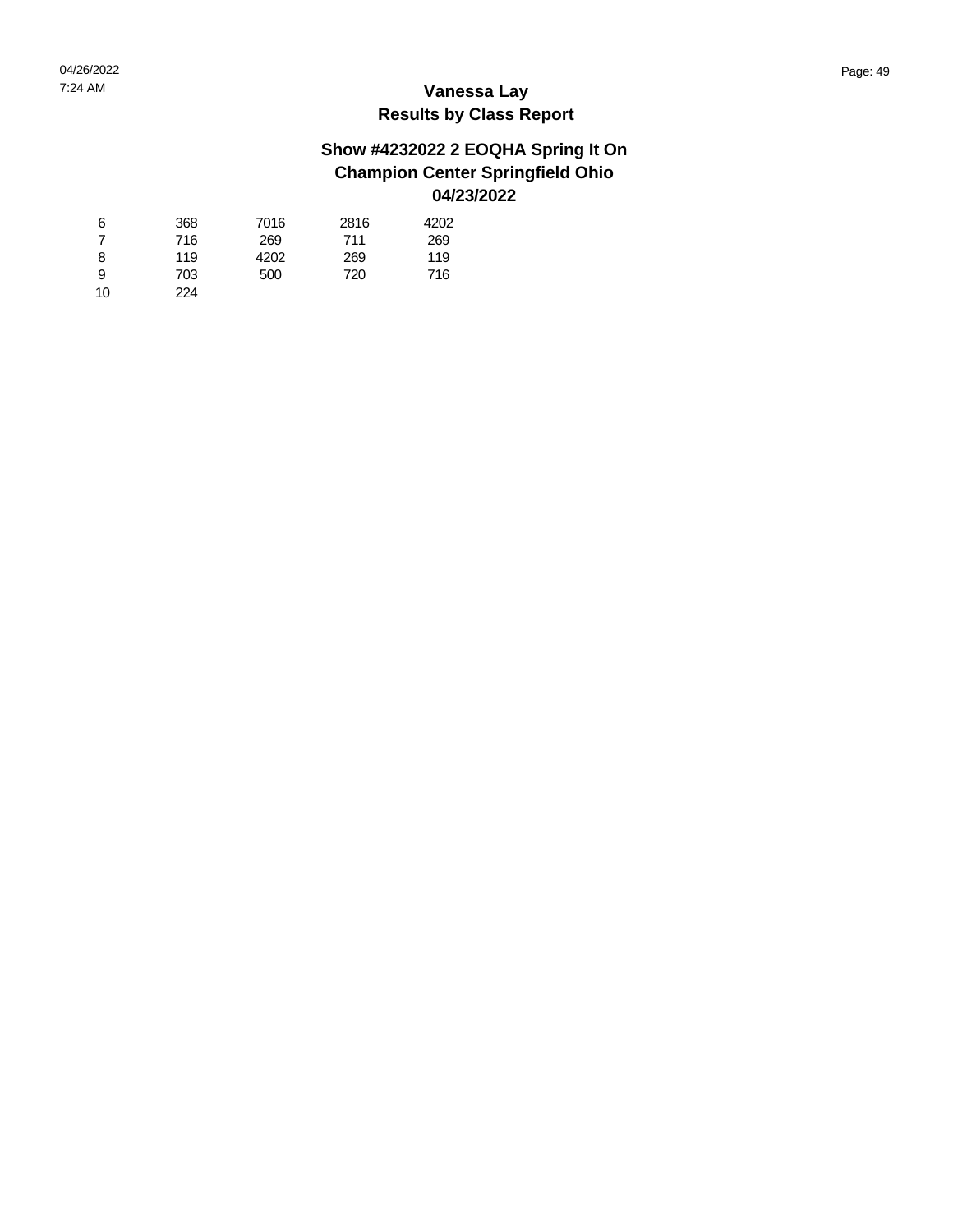## **Vanessa Lay Results by Class Report**

## **Show #4232022 2 EOQHA Spring It On Champion Center Springfield Ohio 04/23/2022**

#### **Showbill: 29 Class: AQHA 440800 Youth Western Horsemanship 14 - 18** 18 Nown 18 shown **Go: 1**

| <b>Place</b>   |     | Back # Horse's Name                           |                  | <b>Exhibitor's Name</b>                     |                  | Owner(s)                                                       |
|----------------|-----|-----------------------------------------------|------------------|---------------------------------------------|------------------|----------------------------------------------------------------|
|                |     | Horse Reg #                                   | <b>Foal Year</b> | Exhib Assn#                                 | <b>Birthdate</b> | Rel                                                            |
| $\mathbf{1}$   | 818 | <b>Gettin Rich N Famous</b><br>AQHA - 5657090 | 2014             | Maegan E Pearson<br>AQHA - 3740866          | 08/18/2004       | Maegan E Pearson<br>Z Laurel, IN<br>AQHA - 3740866             |
| $\overline{c}$ | 511 | Whata Moonlite Ride<br>AQHA - 5712464         | 2015             | Isabella Marie D'Onofrio<br>AQHA - 4034559  | 05/11/2004       | Isabella Marie D'Onofrio<br>Z Columbus, OH<br>AQHA - 4034559   |
| 3              | 720 | This Selections Hot<br>AQHA - 5563353         | 2013             | Caden Craft<br>AQHA - 4261408               | 07/20/2006       | Christopher C Craft<br>A West Alexandria, OH<br>AQHA - 1327751 |
| 4              | 264 | Mr Slo Mo Amegio<br>AQHA - 4508963            | 2004             | Shelby Dale<br>AQHA - 4168209               | 01/19/2005       | Shelby Dale<br>Z Findlay, OH<br>AQHA - 4168209                 |
| 5              | 352 | Drunk On Moonshine<br>AQHA - 5671578          | 2015             | Jalyn McElmurray<br>AQHA - 4075701          | 06/15/2005       | Jalyn McElmurray<br>Z Westerville, OH<br>AQHA - 4075701        |
| 6              | 383 | Good To Bea Red Rock<br>AQHA - 5517122        | 2012             | Abby Lynn Mehl<br>AQHA - 4218839            | 12/20/2005       | Cyndi Mehl<br>C Oxford, OH                                     |
| $\overline{7}$ | 216 | Invitedbywillynelson<br>AQHA - 5771739        | 2016             | Ella Mae Thompson<br>AQHA - 4229310         | 02/16/2007       | Ella Mae Thompson<br>z Kinsman, OH<br>AQHA - 4229310           |
| 8              | 368 | Dontkissthismachine<br>AQHA - 5528541         | 2012             | Serrin A Whitt<br>AQHA - 4319959            | 05/29/2004       | Serrin A Whitt<br>Z Pickerington, OH<br>AQHA - 4319959         |
| 9              | 173 | Certain Valor<br>AQHA - 5077822               | 2008             | Gabriella Madison Lohrenz<br>AQHA - 4271158 | 05/17/2007       | Gabriella Madison Lohrenz<br>Z Volant, PA<br>AQHA - 4271158    |
| 10             |     | 7016 A Sudden Extreme<br>AQHA - 5671672       | 2104             | Natalie Riegsecker<br>AQHA - 4204429        | 02/21/2006       | Natalie Riegsecker<br>Z Middlebury, IN<br>AQHA - 4204429       |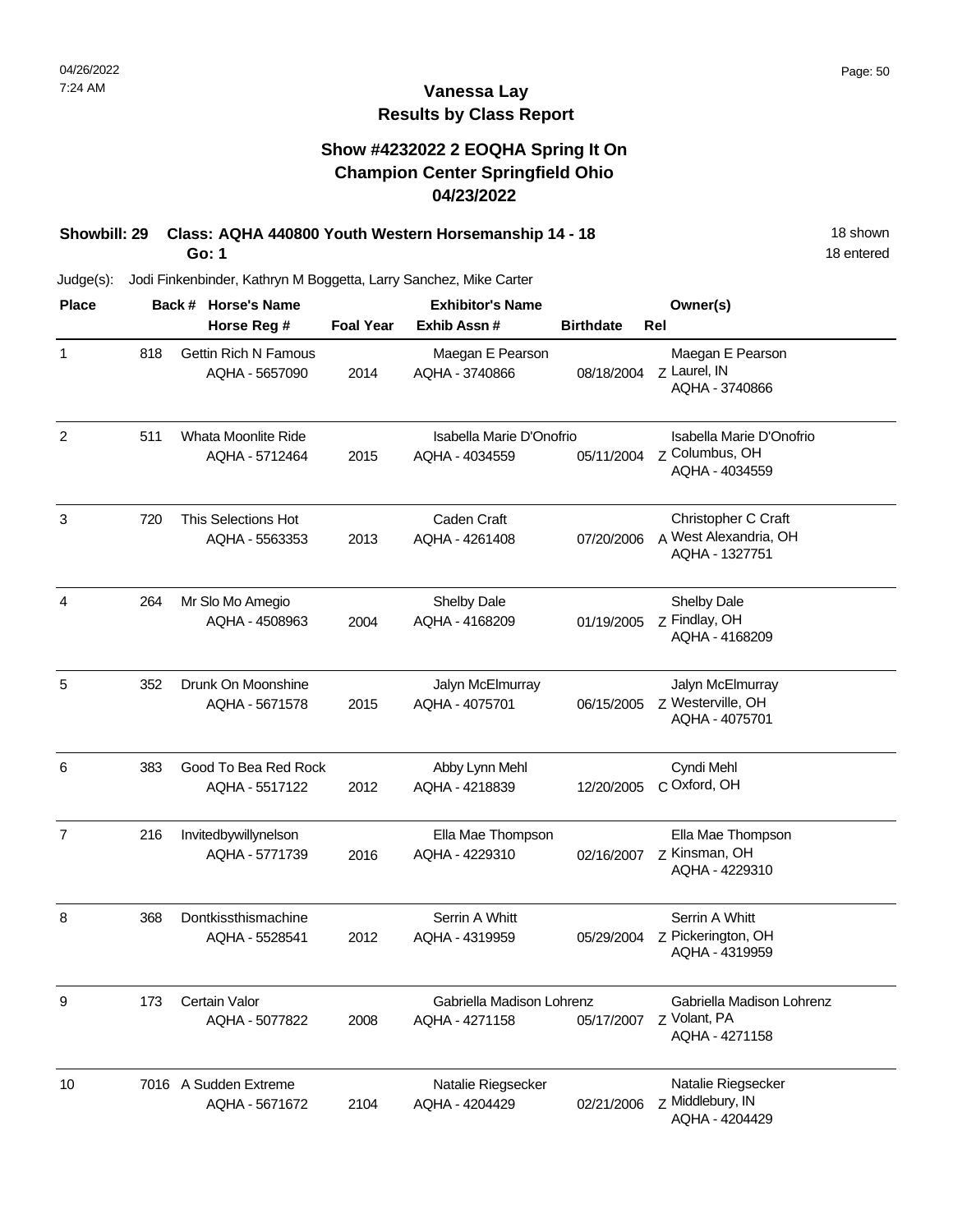# **Show #4232022 2 EOQHA Spring It On Champion Center Springfield Ohio**

#### **04/23/2022**

| 11           | 717  | IE Beagoodone          | AQHA - 5166921                                | 2009             | Cheyenne Lane Brand<br>AQHA - 4157954       | 05/22/2007 | Cheyenne Lane Brand<br>Z North Olmsted, OH<br>AQHA - 4157954      |
|--------------|------|------------------------|-----------------------------------------------|------------------|---------------------------------------------|------------|-------------------------------------------------------------------|
| 12           | 528  | Sport Mode             | AQHA - 5796372                                | 2015             | <b>Emma Nicole Evitts</b><br>AQHA - 4130833 | 05/28/2003 | <b>Emma Nicole Evitts</b><br>Z Garretsville, OH<br>AQHA - 4130833 |
| <b>NP</b>    | 6    |                        | Sleepnmarriedwhoknew<br>AQHA - 5778564        | 2016             | Tianna S Cooper<br>AQHA - 3629987           | 07/15/2004 | Suzanne D Cooper<br>A Grove Hill, OH<br>AQHA - 2657175            |
| <b>NP</b>    | 711  |                        | <b>Blow The World Akiss</b><br>AQHA - 5872717 | 2017             | Anna Minich<br>AQHA - 4426011               | 04/12/2006 | Anna Minich<br>z Laporte, IN<br>AQHA - 4426011                    |
| NP           |      |                        | 2816 Red E When You Are<br>AQHA - 5784743     | 2016             | Sarah Trick<br>AQHA - 4138063               | 09/02/2005 | Sarah Trick<br>Z Middlebury, IN<br>AQHA - 4138063                 |
| <b>NP</b>    | 4202 | <b>Bettr Than Most</b> | AQHA - 5754943                                | 2016             | Christina M Senn<br>AQHA - 4294748          | 09/12/2006 | Christina M Senn<br>Z New Paris, IN<br>AQHA - 4294748             |
| <b>NP</b>    |      |                        | 4246 Afraid Inthedark Too<br>AQHA - 5503435   | 2012             | <b>Grace Rollins</b><br>AQHA - 4142560      | 04/24/2006 | <b>Grace Rollins</b><br>Z Russiaville, IN<br>AQHA - 4142560       |
| <b>NP</b>    |      | 8305 Full Code         | AQHA - 5759539                                | 2015             | Taylor Erin Schroeder<br>AQHA - 3730039     | 08/03/2005 | Taylor Erin Schroeder<br>Z Reynolds, IN<br>AQHA - 3730039         |
|              |      |                        | 1st Judge: 2nd Judge:                         | 3rd Judge:       | 4th Judge:                                  |            |                                                                   |
| <b>Place</b> |      | Jodi<br>Finkenbind     | Kathryn M<br>Boggetta                         | Larry<br>Sanchez | <b>Mike Carter</b>                          |            |                                                                   |

| <b>Place</b> | Finkenbind | Boggetta | Sanchez |      |  |
|--------------|------------|----------|---------|------|--|
|              | er         |          |         |      |  |
| 1            | 818        | 720      | 818     | 511  |  |
| 2            | 511        | 818      | 511     | 352  |  |
| 3            | 352        | 511      | 216     | 818  |  |
| 4            | 264        | 264      | 383     | 720  |  |
| 5            | 368        | 717      | 720     | 383  |  |
| 6            | 173        | 383      | 368     | 216  |  |
| 7            | 720        | 352      | 264     | 7016 |  |
| 8            | 216        | 528      | 173     | 173  |  |
| 9            | 7016       | 368      | 7016    | 264  |  |
|              |            |          |         |      |  |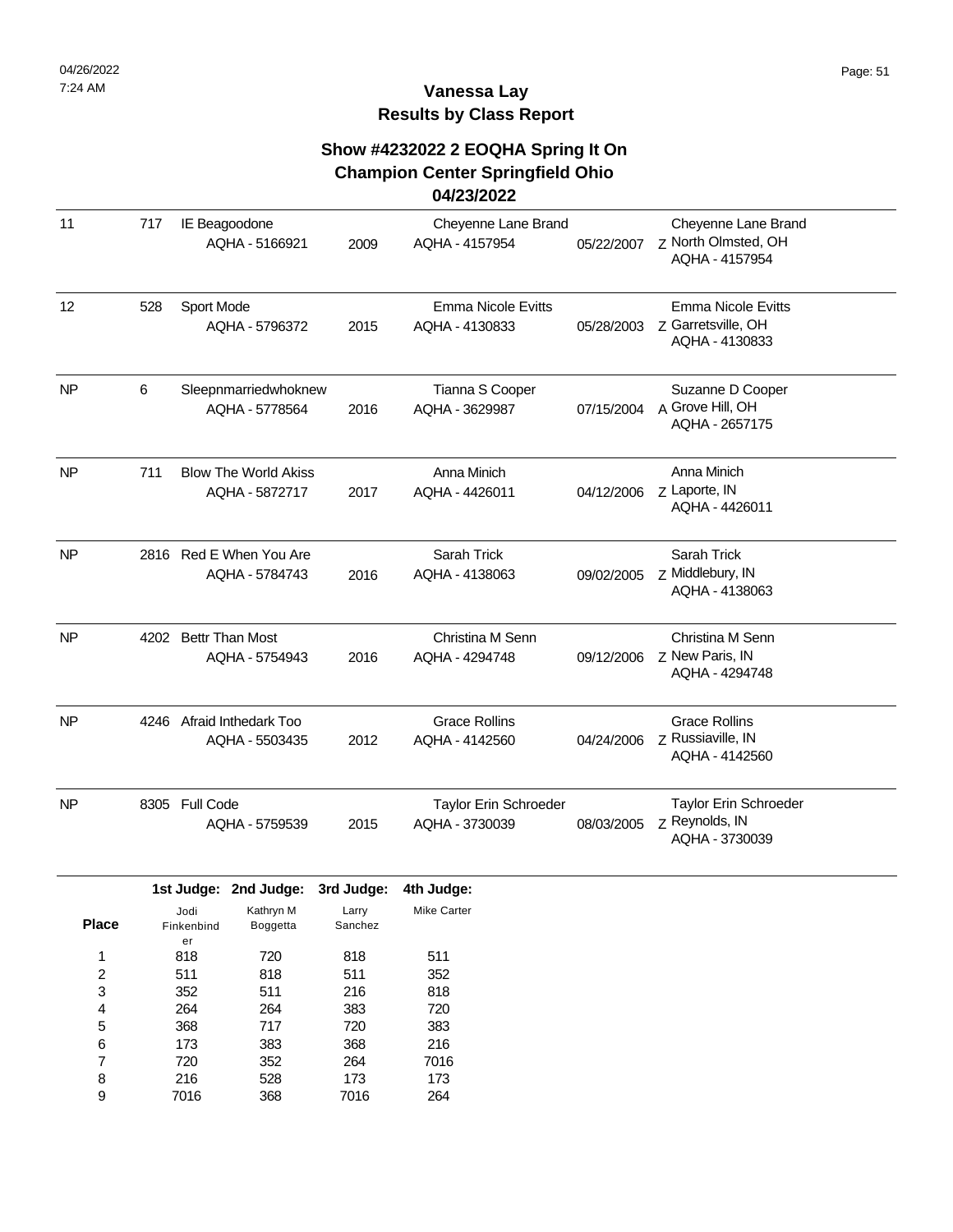## **Vanessa Lay Results by Class Report**

## **Show #4232022 2 EOQHA Spring It On Champion Center Springfield Ohio 04/23/2022**

#### **Showbill: 30 Class: AQHA 440700 Youth Western Horsemanship 13 & Under** 10 Shown **Go: 1**

Judge(s): Jodi Finkenbinder, Kathryn M Boggetta, Mike Carter, Larry Sanchez

| <b>Place</b>   |     |                      | Back # Horse's Name                         |                  | <b>Exhibitor's Name</b>                |                  |                                                                          | Owner(s) |
|----------------|-----|----------------------|---------------------------------------------|------------------|----------------------------------------|------------------|--------------------------------------------------------------------------|----------|
|                |     |                      | Horse Reg #                                 | <b>Foal Year</b> | Exhib Assn#                            | <b>Birthdate</b> | Rel                                                                      |          |
| $\mathbf{1}$   | 65  |                      | How Bout At Midnight<br>AQHA - 5459313      | 2012             | <b>Kylie Davis</b><br>AQHA - 4182062   | 04/19/2008       | <b>Kylie Davis</b><br>Z Grove City, OH<br>AQHA - 4182062                 |          |
| 1              | 120 | Man Im Sassy         | AQHA - X0655630                             | 2006             | Isabella Hamilton<br>AQHA - 4239978    | 04/30/2009       | Isabella Hamilton<br>Z Eaton, OH<br>AQHA - 4239978                       |          |
| 3              | 500 | Chips Favorite Invit | AQHA - 5768474                              | 2016             | Lauren Hoover<br>AQHA - 4182922        | 06/13/2008       | Amy Hoover<br>A Goshen, OH                                               |          |
| 4              | 363 | Ima Hot Time         | AQHA - 4972140                              | 2007             | <b>Mallory Kirby</b><br>AQHA - 4371869 | 03/31/2009       | <b>Mallory Kirby</b><br>Z Hilliard, OH<br>AQHA - 4371869                 |          |
| 5              | 519 | Shes N Control       | AQHA - 5580210                              | 2013             | <b>Chloe Roberts</b><br>AQHA - 4392703 | 05/18/2010       | Jody L Roberts<br>A Warsaw, IN<br>AQHA - 1494656                         |          |
| 6              | 716 | Code Complete        | AQHA - 5478309                              | 2012             | Unie Brechbuhler<br>AQHA - 4321663     | 12/14/2009       | Unie Brechbuhler<br>Z Delaware, OH<br>AQHA - 4321663                     |          |
| $\overline{7}$ | 119 | Playin It Cool       | AQHA - 5920151                              | 2018             | Kaylee Grace Olds<br>AQHA - 4138071    | 04/28/2011       | Cynthia Testerman<br>D                                                   |          |
| 8              |     |                      | 1013 RR Rufle My Feathers<br>AQHA - 5530356 | 2013             | <b>Emily Craft</b><br>AQHA - 4261409   | 10/13/2008       | Christopher C Craft<br>A West Alexandria, OH<br>AQHA - 1327751           |          |
| g              | 999 | Get Down Swayze      | AQHA - 5326358                              | 2010             | <b>Riley Kehrer</b><br>AQHA - 4090664  | 02/14/2008       | <b>Riley Kehrer</b><br>Z South Bend, IN<br>AQHA - 4090664                |          |
| 10             | 199 | I Know Best          | AQHA - 5791448                              | 2017             | Skylar Herrnstein<br>AQHA - 4129835    |                  | <b>Brittanie Herrnstein</b><br>02/28/2010 A Shelby, OH<br>AQHA - 2269019 |          |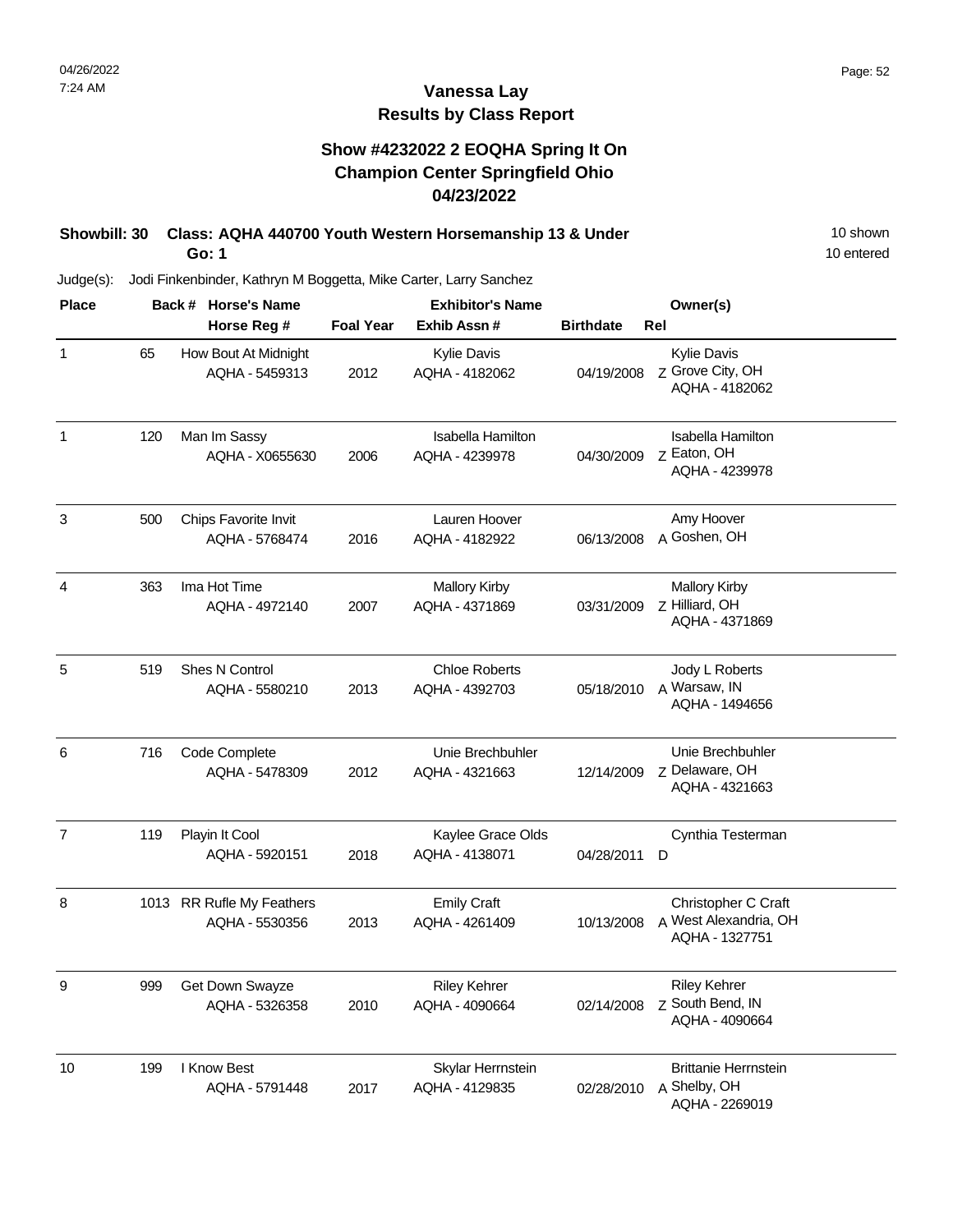|       |            | 1st Judge: 2nd Judge: | 3rd Judge:         | 4th Judge: |
|-------|------------|-----------------------|--------------------|------------|
|       | Jodi       | Kathryn M             | <b>Mike Carter</b> | Larry      |
| Place | Finkenbind | <b>Boggetta</b>       |                    | Sanchez    |
|       | er         |                       |                    |            |
| 1     | 65         | 120                   | 65                 | 500        |
| 2     | 120        | 65                    | 120                | 120        |
| 3     | 716        | 500                   | 363                | 65         |
| 4     | 519        | 363                   | 500                | 519        |
| 5     | 119        | 519                   | 716                | 363        |
| 6     | 363        | 716                   | 519                | 119        |
| 7     | 500        | 119                   | 119                | 716        |
| 8     | 1013       | 999                   | 1013               | 999        |
| 9     | 199        | 1013                  | 999                | 1013       |
| 10    | 999        |                       |                    |            |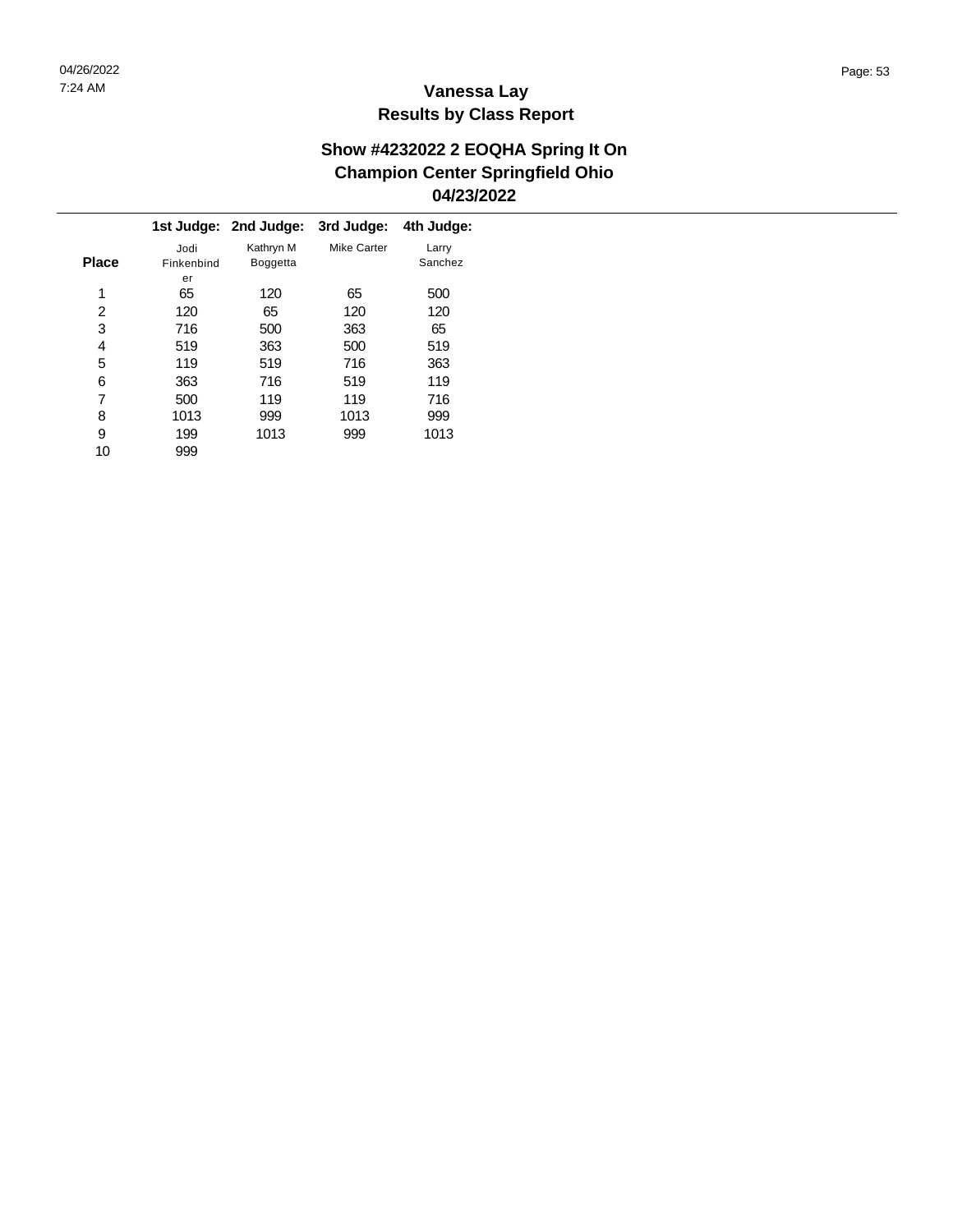## **Vanessa Lay Results by Class Report**

## **Show #4232022 2 EOQHA Spring It On Champion Center Springfield Ohio 04/23/2022**

#### **Showbill: 31 Class: AQHA 240002 L1 Amt Western Horsemanship** 16 Shown 16 shown **Go: 1**

| <b>Place</b>   |      | Back # Horse's Name                     | <b>Exhibitor's Name</b> |                                        | Owner(s)   |                                                           |  |
|----------------|------|-----------------------------------------|-------------------------|----------------------------------------|------------|-----------------------------------------------------------|--|
|                |      | Horse Reg #                             | <b>Foal Year</b>        | Exhib Assn #                           |            | Rel                                                       |  |
| 1              | 540  | Xtremely Hot<br>AQHA - 5671511          | 2015                    | Cole Brooks<br>AQHA - 3296100          | 01/17/1995 | Cole Brooks<br>Z Wapakoneta, OH<br>AQHA - 3296100         |  |
| $\overline{c}$ | 290  | Movin On Up<br>AQHA - 5832972           | 2017                    | Amanda Moore<br>AQHA - 2522181         | 01/24/1981 | Amanda Moore<br>Z Norwalk, OH<br>AQHA - 2522181           |  |
| 3              | 2319 | Sumdiscretionadvised<br>AQHA - X0718258 | 2015                    | Kelsey Guadarrama<br>AQHA - 2445991    | 07/21/1992 | Kelsey Guadarrama<br>Z Merrillville, IN<br>AQHA - 2445991 |  |
| 4              | 798  | <b>Brock Lesnar</b><br>AQHA - X0731389  | 2017                    | <b>Helenn Voss</b><br>AQHA - 3270870   | 12/06/1962 | <b>Helenn Voss</b><br>Z Germantown, OH<br>AQHA - 3270870  |  |
| 5              | 505  | Born In Motion<br>AQHA - X0666939       | 2007                    | Megan L Howard<br>AQHA - 4266886       | 12/03/1946 | Megan L Howard<br>Z Wellington, OH<br>AQHA - 4266886      |  |
| 6              | 575  | Simply One Hot<br>AQHA - 5305284        | 2010                    | <b>Grace Philpot</b><br>AQHA - 4191238 | 02/17/2002 | Keri Philpot<br>A Kearney, NE                             |  |
| $\overline{7}$ | 256  | Beyond My Machine<br>AQHA - 5626728     | 2014                    | Pamela M Jones<br>AQHA - 1118044       | 09/27/1961 | Pamela M Jones<br>Z Circleville, OH<br>AQHA - 1118044     |  |
| 8              | 316  | Krymsun Minute<br>AQHA - X0730581       | 2017                    | Sue Ann Hartzell<br>AQHA - 1407858     | 01/22/1968 | Sue Ann Hartzell<br>Z Greenville, OH<br>AQHA - 1407858    |  |
| 9              | 424  | My Chex Is Good<br>AQHA - 5888912       | 2018                    | Chloe M Larson<br>AQHA - 4087154       | 03/12/2000 | Chloe M Larson<br>Z Lebanon, OH<br>AQHA - 4087154         |  |
| 10             | 604  | SL Just One Look<br>AQHA - 5677783      | 2015                    | <b>Tamra Sisk</b><br>AQHA - 295444     | 06/04/1958 | <b>Tamra Sisk</b><br>Z Bremen, IN<br>AQHA - 295444        |  |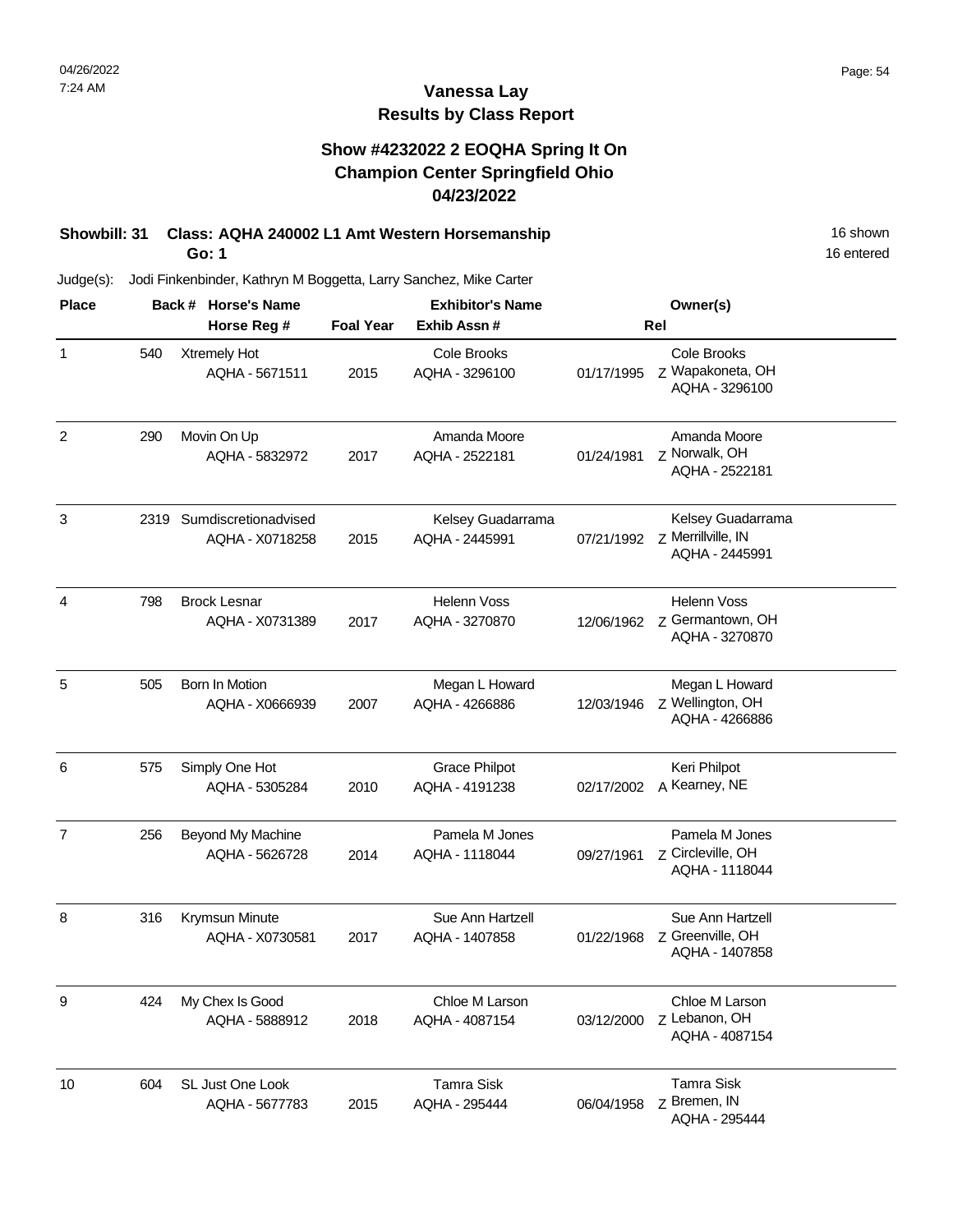# **Show #4232022 2 EOQHA Spring It On Champion Center Springfield Ohio**

## **04/23/2022**

| 11        | 181 | One Good Minute<br>AQHA - X067812             | 2008 | Lauren Kirkendall<br>AQHA - 4399726        | 05/14/1985 | Linda Kirkendall<br>A Winona Lake, IN<br>AQHA - 1669390        |
|-----------|-----|-----------------------------------------------|------|--------------------------------------------|------------|----------------------------------------------------------------|
| <b>NP</b> | 403 | Talkinboutonite<br>AQHA - 5716356             | 2015 | Antoinette Colleen Bloom<br>AQHA - 2059451 | 04/22/1964 | Antoinette Colleen Bloom<br>Z Moscow, OH<br>AQHA - 2059451     |
| <b>NP</b> | 411 | The Roan Show<br>AQHA - 5721381               | 2015 | Erin Mullady<br>AQHA - 4116541             | 10/21/1977 | <b>Molly Mullady</b><br>M Dublin, OH<br>AQHA - 4267713         |
| <b>NP</b> | 458 | Hello Itz Me<br>AQHA - 5689304                | 2015 | Lauren Hissam<br>AQHA - 3607040            | 04/19/1993 | Lauren Hissam<br>Z Mentor, OH<br>AQHA - 3607040                |
| <b>NP</b> | 494 | Always Hottish<br>AQHA - 5520399              | 2012 | Karen Elicker Crowell<br>AQHA - 1176957    | 06/07/1948 | Karen Elicker Crowell<br>Z Piqua, OH<br>AQHA - 1176957         |
| <b>NP</b> | 985 | <b>Extremely Hot Rodder</b><br>AQHA - 5477169 | 2012 | Leah Ruth Stites<br>AQHA - 2490361         | 02/18/1989 | <b>Leah Ruth Stites</b><br>Z Mt Sterling, OH<br>AQHA - 2490361 |

|              |            | 1st Judge: 2nd Judge: | 3rd Judge: | 4th Judge:  |
|--------------|------------|-----------------------|------------|-------------|
|              | Jodi       | Kathryn M             | Larry      | Mike Carter |
| <b>Place</b> | Finkenbind | <b>Boggetta</b>       | Sanchez    |             |
|              | er         |                       |            |             |
| 1            | 540        | 2319                  | 290        | 540         |
| 2            | 505        | 540                   | 540        | 256         |
| 3            | 2319       | 505                   | 505        | 290         |
| 4            | 256        | 290                   | 2319       | 575         |
| 5            | 316        | 798                   | 798        | 316         |
| 6            | 290        | 424                   | 424        | 798         |
| 7            | 798        | 575                   | 575        | 2319        |
| 8            | 575        | 256                   | 181        | 424         |
| 9            | 604        | 604                   | 316        | 604         |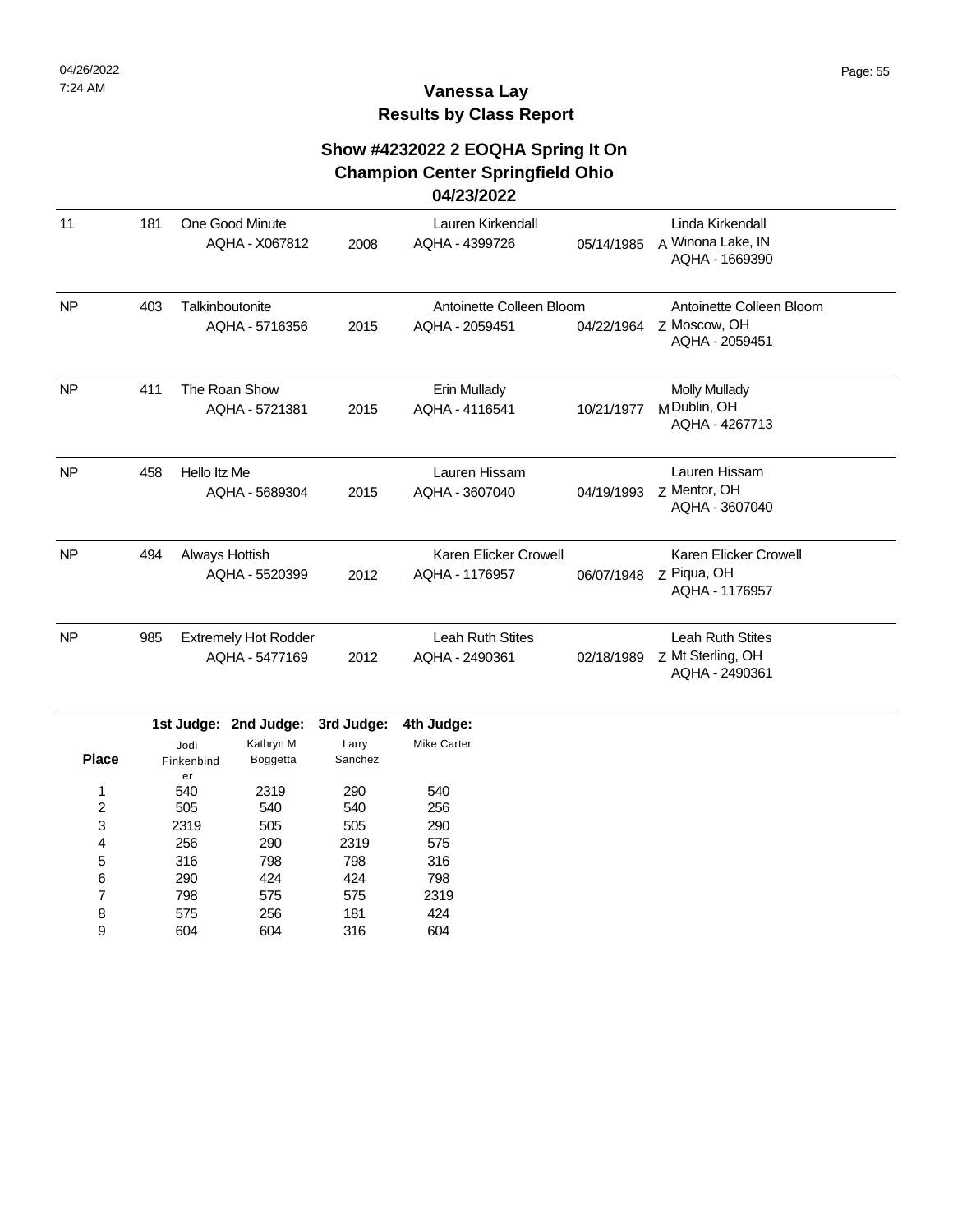## **Show #4232022 2 EOQHA Spring It On Champion Center Springfield Ohio 04/23/2022**

#### **Showbill: 32 Class: AQHA 240800 Amt Select Western Horsemanship** 8 Shown 8 shown **Go: 1**

8 entered

| <b>Place</b>                       |     |                                        | <b>Exhibitor's Name</b><br>Back # Horse's Name<br><b>Foal Year</b><br>Exhib Assn #<br>Horse Reg # |                                  |                                              | Owner(s)<br>Rel |                                                          |
|------------------------------------|-----|----------------------------------------|---------------------------------------------------------------------------------------------------|----------------------------------|----------------------------------------------|-----------------|----------------------------------------------------------|
| 1                                  | 153 |                                        | Simply Good Times<br>AQHA - 5970623                                                               | 2016                             | Suzanne M Mocniak<br>AQHA - 2975275          | 05/20/1963      | Suzanne M Mocniak<br>Z Washington, PA<br>AQHA - 2975275  |
| $\overline{2}$                     | 721 |                                        | <b>Check This Machine</b><br>AQHA - 4460181                                                       | 2003                             | Kimberly A Best<br>AQHA - 2688898            | 06/18/1957      | Kimberly A Best<br>Z Salem, OH<br>AQHA - 2688898         |
| 3                                  | 610 |                                        | Only Zipped For Now<br>AQHA - 5023870                                                             | 2007                             | Luanne Coleman<br>AQHA - 904569              | 03/18/1958      | Luanne Coleman<br>Z Ashville, OH<br>AQHA - 904569        |
| 4                                  | 604 |                                        | SL Just One Look<br>AQHA - 5677783                                                                | 2015                             | <b>Tamra Sisk</b><br>AQHA - 295444           | 06/04/1958      | <b>Tamra Sisk</b><br>z Bremen, IN<br>AQHA - 295444       |
| 5                                  |     |                                        | 4342 Ima Good Cowgirl<br>AQHA - 5382947                                                           | 2011                             | Kimberly A Riviello<br>AQHA - 1929157        | 04/06/1960      | Kimberly A Riviello<br>Z Tipp City, OH<br>AQHA - 1929157 |
| 6                                  | 316 |                                        | Krymsun Minute<br>AQHA - X0730581                                                                 | 2017                             | Sue Ann Hartzell<br>AQHA - 1407858           | 01/22/1968      | Sue Ann Hartzell<br>Z Greenville, OH<br>AQHA - 1407858   |
| $\overline{7}$                     | 494 |                                        | Always Hottish<br>AQHA - 5520399                                                                  | 2012                             | Karen Elicker Crowell (SS)<br>AQHA - 1176957 | 06/07/1948      | Karen Elicker Crowell<br>Z Piqua, OH<br>AQHA - 1176957   |
| DQ.                                | 323 |                                        | Lopen Assets<br>AQHA - 5368066                                                                    | 2011                             | Martha A Fabry<br>AQHA - 662683              | 03/12/1954      | Martha A Fabry<br>Z Uniontown, PA<br>AQHA - 662683       |
| <b>Place</b>                       |     | Jodi<br>Finkenbind                     | 1st Judge: 2nd Judge:<br>Kathryn M<br>Boggetta                                                    | 3rd Judge:<br>Larry<br>Sanchez   | 4th Judge:<br>Mike Carter                    |                 |                                                          |
| 1<br>$\overline{c}$<br>3<br>4<br>5 |     | er<br>721<br>153<br>610<br>604<br>4342 | 721<br>153<br>610<br>604<br>316                                                                   | 153<br>721<br>610<br>604<br>4342 | 153<br>610<br>721<br>604<br>4342             |                 |                                                          |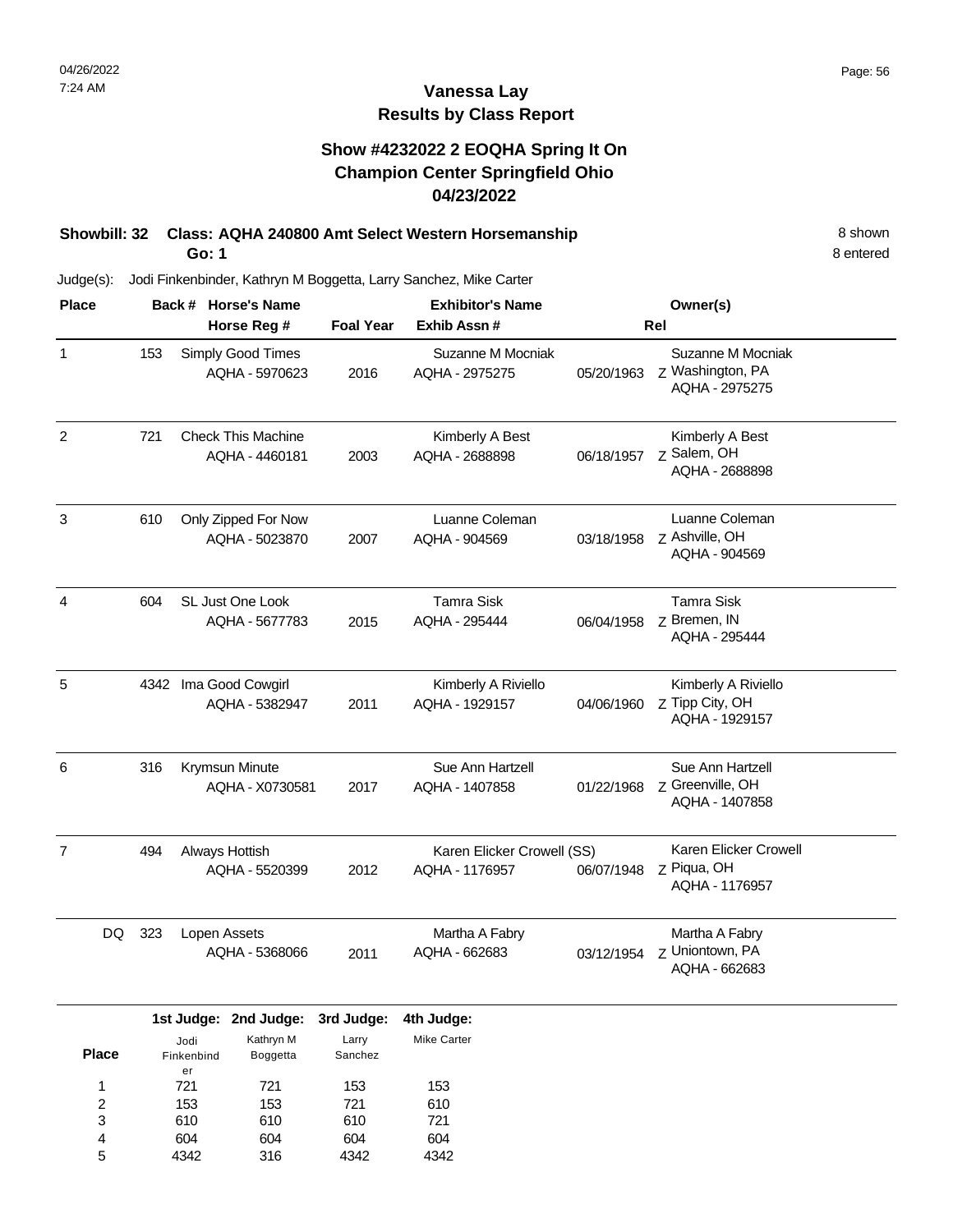| 6 | 316 | 4342 | 316 | 316 |
|---|-----|------|-----|-----|
| 7 | 494 | 494  | 494 | 494 |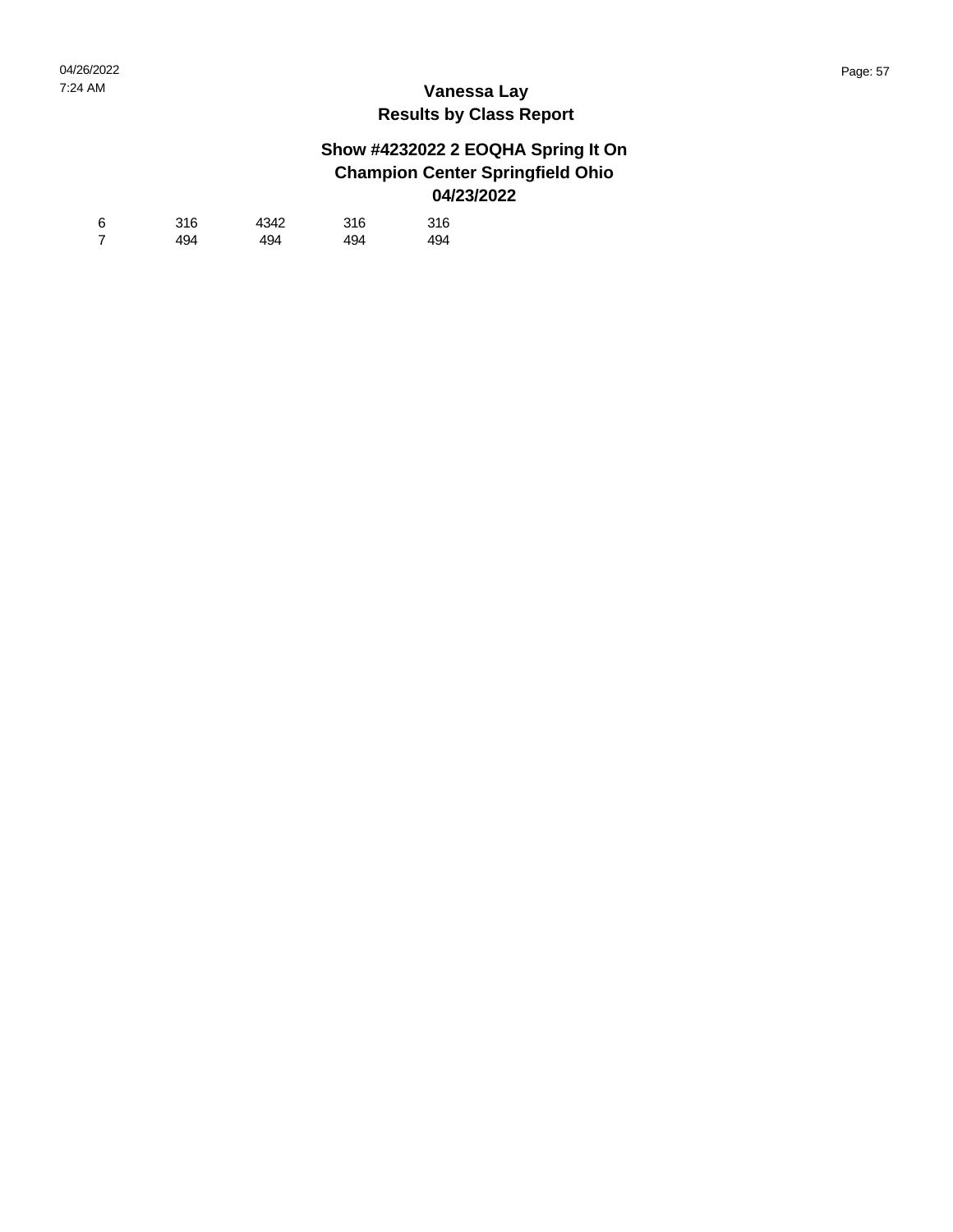## **Vanessa Lay Results by Class Report**

## **Show #4232022 2 EOQHA Spring It On Champion Center Springfield Ohio 04/23/2022**

#### **Showbill: 33 Class: AQHA 240000 Amt Western Horsemanship** 17 shown 17 shown **Go: 1**

| <b>Place</b> |      | Back # Horse's Name                      |                  | <b>Exhibitor's Name</b>                     | Owner(s)   |                                                               |  |
|--------------|------|------------------------------------------|------------------|---------------------------------------------|------------|---------------------------------------------------------------|--|
|              |      | Horse Reg #                              | <b>Foal Year</b> | Exhib Assn #                                | Rel        |                                                               |  |
| $\mathbf{1}$ | 314  | Willys Goodride<br>AQHA - 5881608        | 2018             | Sarah Lebsock<br>AQHA - 3518837             | 11/07/1994 | Sarah Lebsock<br>Z Hilliard, OH<br>AQHA - 3518837             |  |
| 1            | 787  | Really Sudden<br>AQHA - 5404654          | 2011             | Kelly A Rauschenbach<br>AQHA - 2850343      | 10/19/1989 | Kelly A Rauschenbach<br>Z Canfield, OH<br>AQHA - 2850343      |  |
| 3            | 309  | <b>Sweet She Rocks</b><br>AQHA - 5922072 | 2018             | Hailey A Flatter<br>AQHA - 2619945          | 03/09/1989 | <b>Hailey A Flatter</b><br>Z Greenville, OH<br>AQHA - 2619945 |  |
| 4            | 913  | Only Lazy Lopin<br>AQHA - 5367279        | 2010             | Lynette Depalma<br>AQHA - 2845123           | 05/17/1990 | Lynette Depalma<br>Z St Clairsville, OH<br>AQHA - 2845123     |  |
| 5            | 16   | Good Miss Cadillac<br>AQHA - 5478972     | 2012             | Lacy Lynn Watson<br>AQHA - 2741593          | 03/01/1995 | Lacy Lynn Watson<br>Z Goshen, OH<br>AQHA - 2741593            |  |
| 6            | 261  | Carageous<br>AQHA - 4643511              | 2004             | <b>Brianne Urwin</b><br>AQHA - 3489633      | 02/06/2001 | <b>Brianne Urwin</b><br>A St Henry, OH<br>AQHA - 3489633      |  |
| 7            | 359  | Sompin Nthemoonlight<br>AQHA - 5844798   | 2017             | Janet Kolk<br>AQHA - 3263279                | 01/31/1997 | Janet Kolk<br>Z Findlay, OH<br>AQHA - 3263279                 |  |
| 8            | 150  | Rockmelikeyameanit<br>AQHA - 5880156     | 2016             | Lauren N Brown<br>AQHA - 2923332            | 06/30/1988 | Lauren N Brown<br>Z Springfield, OH<br>AQHA - 2923332         |  |
| 9            | 441  | A Cool Lazy<br>AQHA - 5917703            | 2018             | Sara Oler<br>AQHA - 3302363                 | 02/01/1996 | Sara Oler<br>Z Findlay, OH<br>AQHA - 3302363                  |  |
| 10           | 2549 | My Invitation N Gold<br>AQHA - 5510479   | 2012             | <b>Bailey N Vandriest</b><br>AQHA - 4267973 | 05/19/2000 | Pam And Bailey Vandriest<br>A<br>AQHA - 4022603               |  |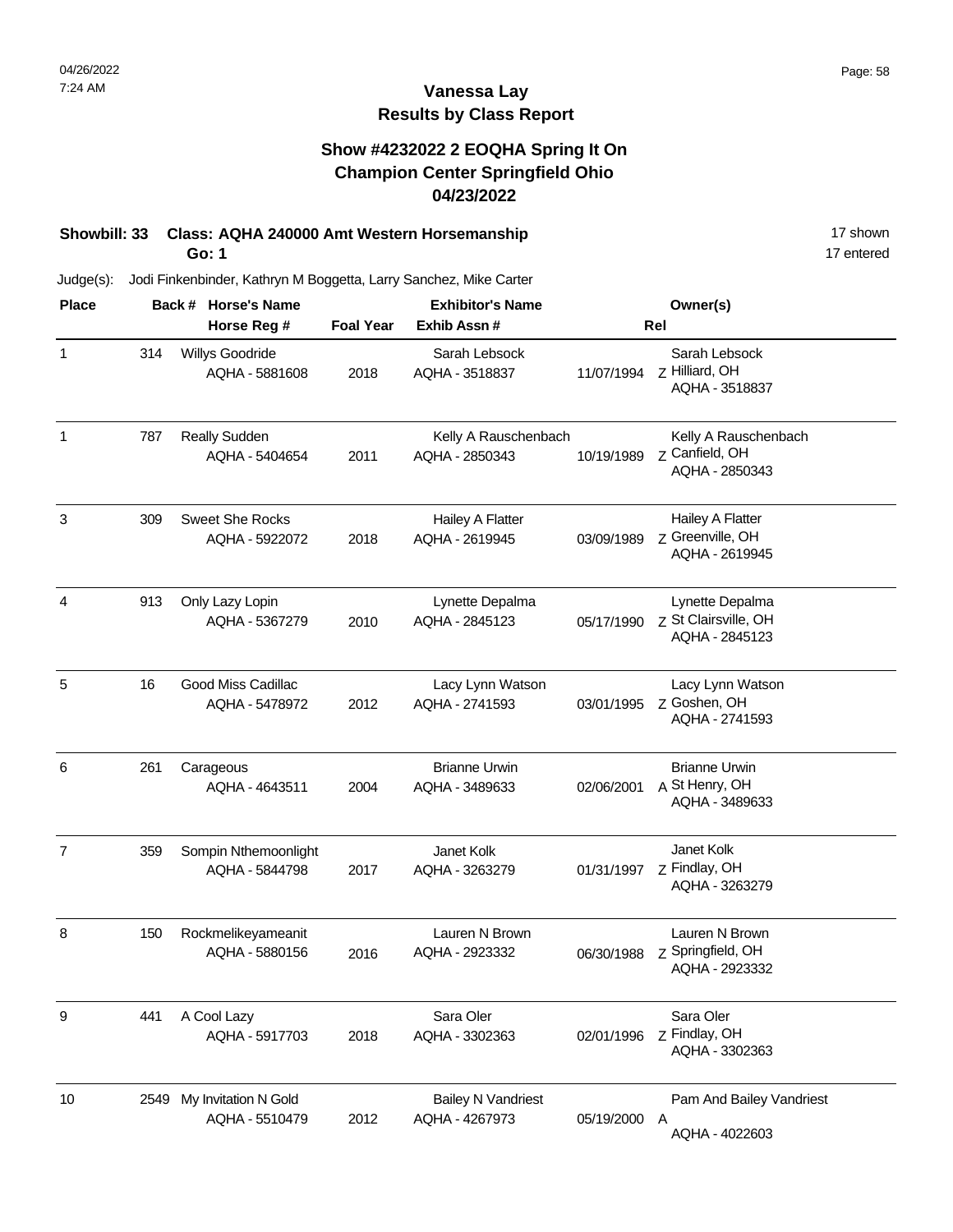## **Show #4232022 2 EOQHA Spring It On Champion Center Springfield Ohio**

#### **04/23/2022**

| 11        | 484  | <b>Moonlite Crush</b><br>AQHA - 5601681 | 2014 | Lauren Bishop<br>AQHA - 365635         | 05/12/2000 | Lauren Bishop<br>z Lebanon, OH<br>AQHA - 365635         |  |
|-----------|------|-----------------------------------------|------|----------------------------------------|------------|---------------------------------------------------------|--|
| <b>NP</b> | 181  | One Good Minute<br>AQHA - X067812       | 2008 | Lauren Kirkendall<br>AQHA - 4399726    | 05/14/1985 | Linda Kirkendall<br>A Winona Lake, IN<br>AQHA - 1669390 |  |
| <b>NP</b> | 188  | The Roan Rocker<br>AQHA - 5701159       | 2015 | <b>Madison Staub</b><br>AQHA - 2865168 | 02/24/1996 | <b>Madison Staub</b><br>Z Smock, PA<br>AQHA - 2865168   |  |
| <b>NP</b> | 411  | The Roan Show<br>AQHA - 5721381         | 2015 | Erin Mullady<br>AQHA - 4116541         | 10/21/1977 | <b>Molly Mullady</b><br>M Dublin, OH<br>AQHA - 4267713  |  |
| <b>NP</b> | 413  | Icecream<br>AQHA - 5705513              | 2015 | Hanna Hedderick<br>AQHA - 4111792      | 04/15/1996 | Hanna Hedderick<br>Z Hudson, OH<br>AQHA - 4111792       |  |
| <b>NP</b> | 575  | Simply One Hot<br>AQHA - 5305284        | 2010 | <b>Grace Philpot</b><br>AQHA - 4191238 | 02/17/2002 | Keri Philpot<br>A Kearney, NE                           |  |
| <b>NP</b> | 9214 | Born To Be Immortal<br>AQHA - 5721514   | 2015 | Rachele Windau<br>AQHA - 4120882       | 06/27/1999 | <b>Tad Windau</b><br>$\mathsf{A}$                       |  |

|              |            | 1st Judge: 2nd Judge: | 3rd Judge: | 4th Judge:         |
|--------------|------------|-----------------------|------------|--------------------|
|              | Jodi       | Kathryn M             | Larry      | <b>Mike Carter</b> |
| <b>Place</b> | Finkenbind | <b>Boggetta</b>       | Sanchez    |                    |
|              | er         |                       |            |                    |
| 1            | 314        | 787                   | 314        | 787                |
| 2            | 787        | 314                   | 309        | 309                |
| 3            | 309        | 309                   | 787        | 314                |
| 4            | 16         | 913                   | 16         | 359                |
| 5            | 913        | 261                   | 359        | 913                |
| 6            | 261        | 441                   | 913        | 16                 |
| 7            | 2549       | 150                   | 261        | 261                |
| 8            | 359        | 16                    | 441        | 150                |
| 9            | 441        | 359                   | 150        | 484                |
| 10           | 150        |                       |            |                    |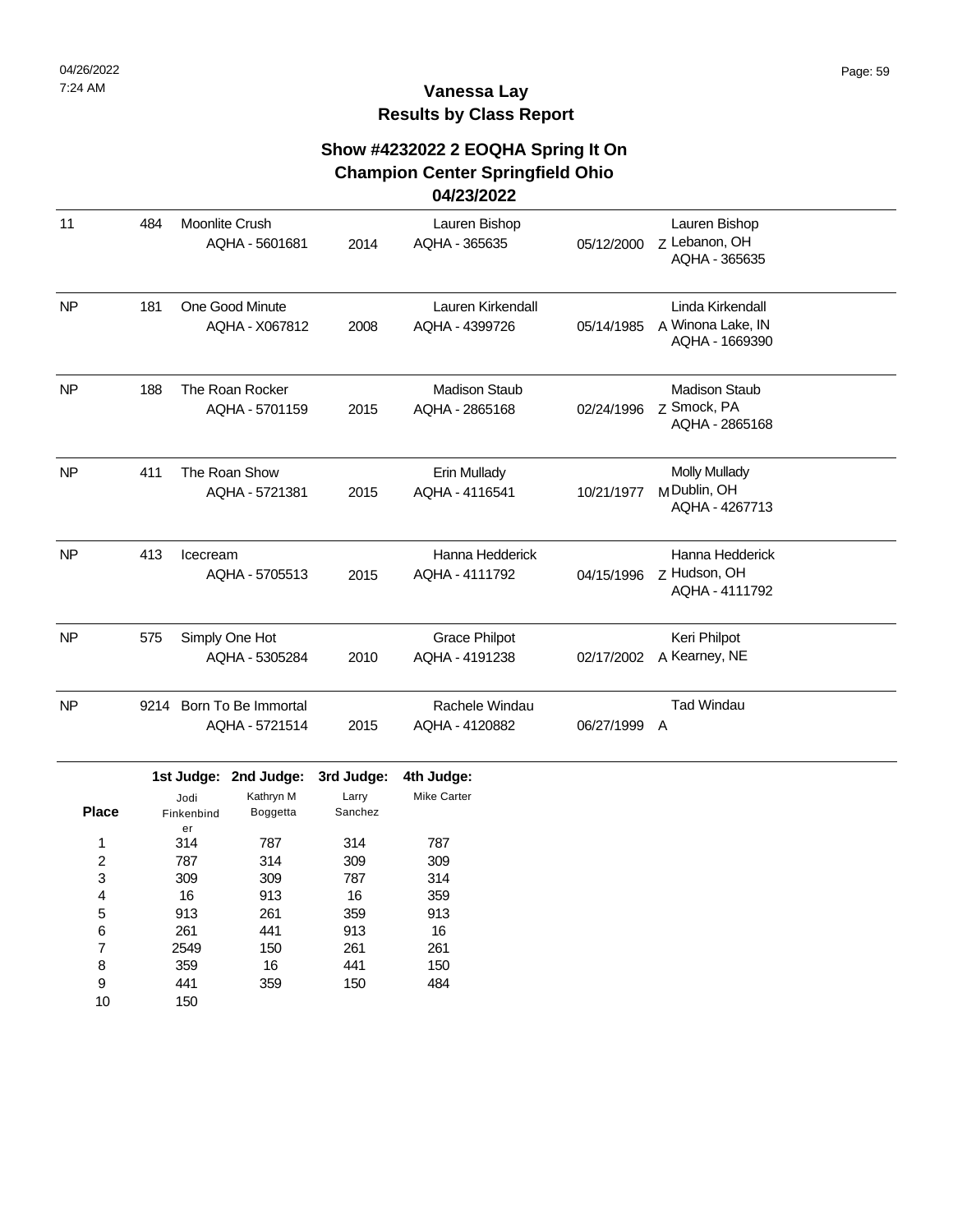## **Vanessa Lay Results by Class Report**

## **Show #4232022 2 EOQHA Spring It On Champion Center Springfield Ohio 04/23/2022**

## **Showbill: 34 Class: AQHA 136004 L1 Western Riding 2 shown 2 shown** 2 shown

**Go: 1**

| <b>Place</b> |     | Back #             | <b>Horse's Name</b><br>Horse Reg # | <b>Foal Year</b> | <b>Exhibitor's Name</b><br>Exhib Assn# | Owner(s)<br>Rel                                                  |
|--------------|-----|--------------------|------------------------------------|------------------|----------------------------------------|------------------------------------------------------------------|
|              | 413 | Icecream           | AQHA - 5705513                     | 2015             | Spencer Zimmerman<br>AQHA - 3538983    | Hanna Hedderick<br>Hudson, OH<br>AQHA - 4111792                  |
| DQ.          | 397 | The Kat Tails      | AQHA - 4308665                     | 2003             | Darian J Knotts<br>AQHA - 2759547      | Darian J Knotts<br>A Vincent, OH<br>10/07/1993<br>AQHA - 2759547 |
|              |     |                    | 1st Judge: 2nd Judge:              | 3rd Judge:       | 4th Judge:                             |                                                                  |
| <b>Place</b> |     | Jodi<br>Finkenbind | Kathryn M<br>Boggetta              | Larry<br>Sanchez | <b>Mike Carter</b>                     |                                                                  |
| 1            |     | er<br>413          | 413                                | 413              | 413                                    |                                                                  |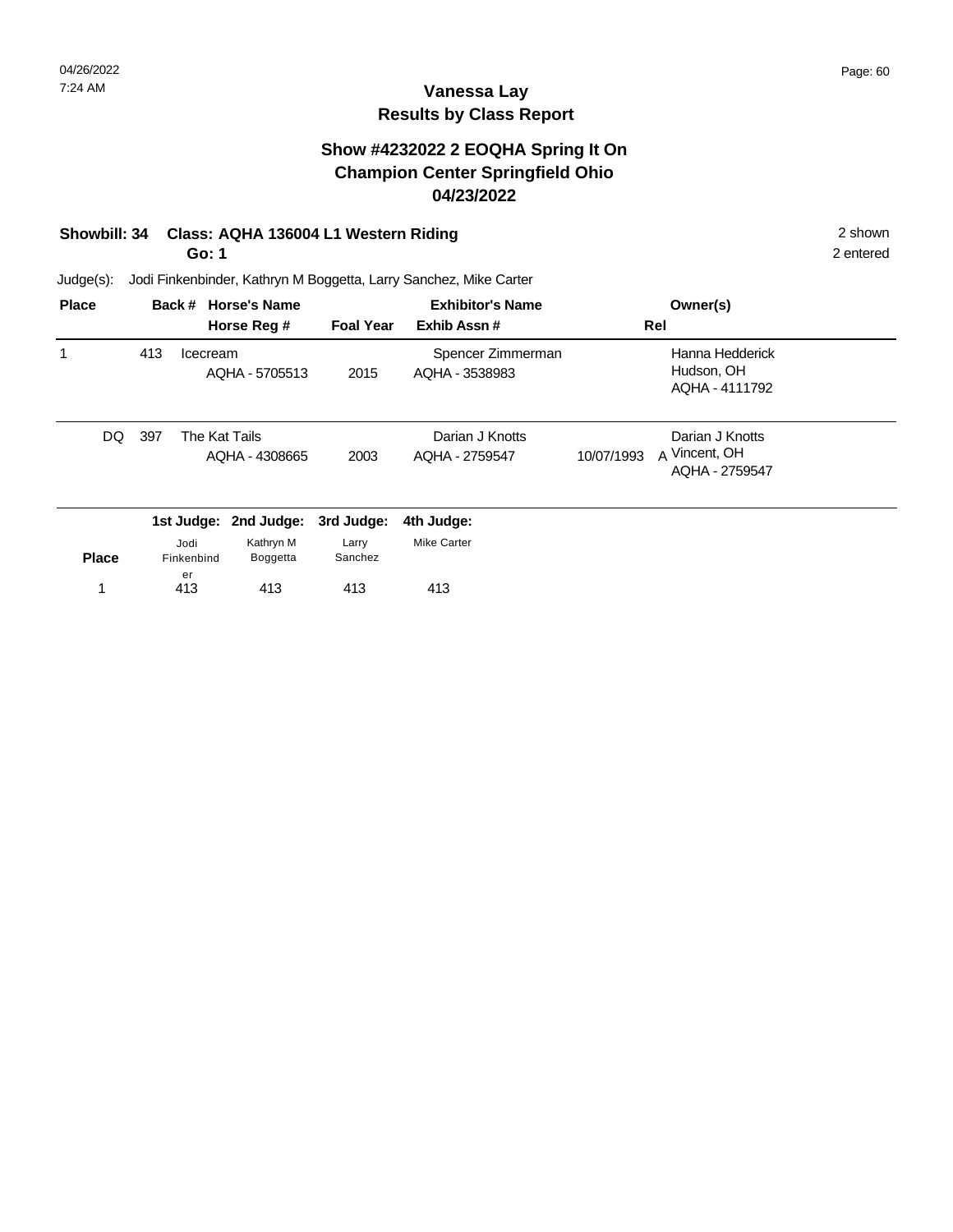## **Show #4232022 2 EOQHA Spring It On Champion Center Springfield Ohio 04/23/2022**

# **Showbill: 35 Class: AQHA 436002 L1 Youth Western Riding 7 Shown 7 shown**

**Go: 1**

Judge(s): Jodi Finkenbinder, Kathryn M Boggetta, Larry Sanchez, Mike Carter

| <b>Place</b>   |      | Back #                    | <b>Horse's Name</b>                           |                  | <b>Exhibitor's Name</b>                    |                  | Owner(s)                                                    |
|----------------|------|---------------------------|-----------------------------------------------|------------------|--------------------------------------------|------------------|-------------------------------------------------------------|
|                |      |                           | Horse Reg #                                   | <b>Foal Year</b> | Exhib Assn #                               | <b>Birthdate</b> | Rel                                                         |
| $\mathbf{1}$   | 65   |                           | How Bout At Midnight<br>AQHA - 5459313        | 2012             | <b>Kylie Davis</b><br>AQHA - 4182062       | 04/19/2008       | Kylie Davis<br>Z Grove City, OH<br>AQHA - 4182062           |
| $\overline{c}$ | 6    |                           | Sleepnmarriedwhoknew<br>AQHA - 5778564        | 2016             | Tianna S Cooper<br>AQHA - 3629987          | 07/15/2004       | Suzanne D Cooper<br>A Grove Hill, OH<br>AQHA - 2657175      |
| 3              | 264  |                           | Mr Slo Mo Amegio<br>AQHA - 4508963            | 2004             | Shelby Dale<br>AQHA - 4168209              | 01/19/2005       | Shelby Dale<br>z Findlay, OH<br>AQHA - 4168209              |
| 4              | 352  |                           | Drunk On Moonshine<br>AQHA - 5671578          | 2015             | Jalyn McElmurray<br>AQHA - 4075701         | 06/15/2005       | Jalyn McElmurray<br>z Westerville, OH<br>AQHA - 4075701     |
| 4              |      |                           | 7016 A Sudden Extreme<br>AQHA - 5671672       | 2104             | Natalie Riegsecker<br>AQHA - 4204429       | 02/21/2006       | Natalie Riegsecker<br>Z Middlebury, IN<br>AQHA - 4204429    |
| 6              | 120  |                           | Man Im Sassy<br>AQHA - X0655630               | 2006             | <b>Isabella Hamilton</b><br>AQHA - 4239978 | 04/30/2009       | <b>Isabella Hamilton</b><br>Z Eaton, OH<br>AQHA - 4239978   |
| $\overline{7}$ | 4246 |                           | <b>Afraid Inthedark Too</b><br>AQHA - 5503435 | 2012             | <b>Grace Rollins</b><br>AQHA - 4142560     | 04/24/2006       | <b>Grace Rollins</b><br>7 Russiaville, IN<br>AQHA - 4142560 |
|                |      |                           | 1st Judge: 2nd Judge:                         | 3rd Judge:       | 4th Judge:                                 |                  |                                                             |
| Place          |      | Jodi<br><b>Finkenhind</b> | Kathryn M<br>Boggetta                         | Larry<br>Sanchez | <b>Mike Carter</b>                         |                  |                                                             |

7 entered

|              |            | 1st Judge: 2nd Judge: | 3rd Judge: | 4th Judge         |
|--------------|------------|-----------------------|------------|-------------------|
|              | Jodi       | Kathryn M             | Larry      | <b>Mike Carte</b> |
| <b>Place</b> | Finkenbind | Boggetta              | Sanchez    |                   |
|              | er         |                       |            |                   |
| 1            | 65         | 65                    | 65         | 65                |
| 2            | 6          | 264                   | 6          | 6                 |
| 3            | 7016       | 6                     | 264        | 264               |
| 4            | 264        | 120                   | 352        | 7016              |
| 5            | 352        | 4246                  | 120        | 352               |
| 6            | 120        | 352                   | 7016       | 120               |
|              | 4246       | 7016                  | 4246       | 4246              |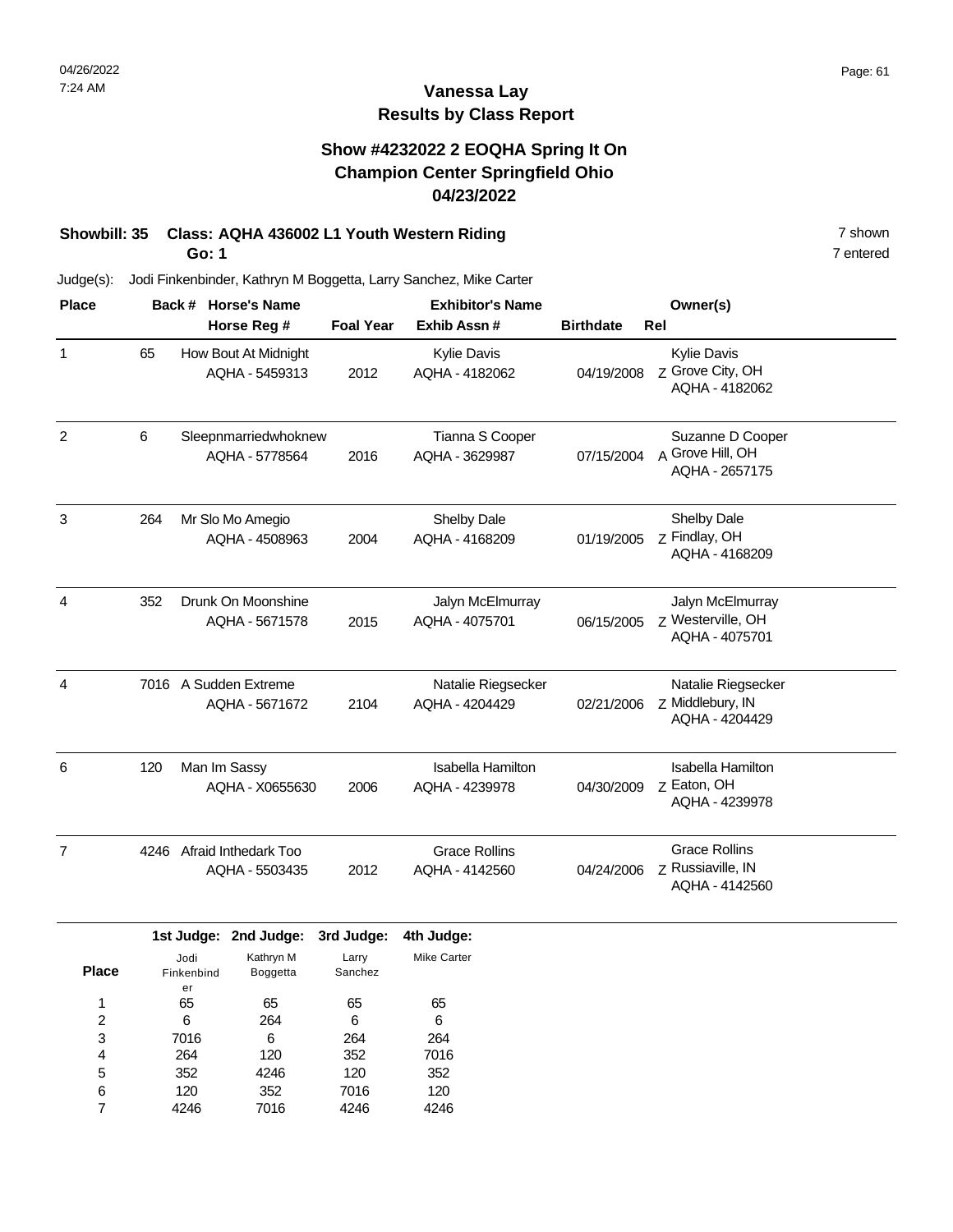## **Vanessa Lay Results by Class Report**

## **Show #4232022 2 EOQHA Spring It On Champion Center Springfield Ohio 04/23/2022**

## **Showbill: 36 Class: AQHA 436000 Youth Western Riding 4 Shown 4 shown 4 shown**

**Go: 1**

| <b>Place</b>   |     | Back #           | <b>Horse's Name</b>  |                  | <b>Exhibitor's Name</b>  |                  |     | Owner(s)                            |
|----------------|-----|------------------|----------------------|------------------|--------------------------|------------------|-----|-------------------------------------|
|                |     |                  | Horse Reg #          | <b>Foal Year</b> | Exhib Assn#              | <b>Birthdate</b> | Rel |                                     |
| 1              | 553 |                  | If It Aint Southern  |                  | Isabella Marie D'Onofrio |                  |     | Isabella Marie D'Onofrio            |
|                |     |                  | AQHA - 5746847       | 2016             | AQHA - 4034559           | 05/11/2004       |     | Z Columbus, OH<br>AQHA - 4034559    |
| 2              | 352 |                  | Drunk On Moonshine   |                  | Jalyn McElmurray         |                  |     | Jalyn McElmurray                    |
|                |     |                  | AQHA - 5671578       | 2015             | AQHA - 4075701           | 06/15/2005       |     | Z Westerville, OH<br>AQHA - 4075701 |
| DQ             | 65  |                  | How Bout At Midnight |                  | <b>Kylie Davis</b>       |                  |     | <b>Kylie Davis</b>                  |
|                |     |                  | AQHA - 5459313       | 2012             | AQHA - 4182062           | 04/19/2008       |     | Z Grove City, OH<br>AQHA - 4182062  |
| DQ             | 120 |                  | Man Im Sassy         |                  | Isabella Hamilton        |                  |     | <b>Isabella Hamilton</b>            |
|                |     |                  | AQHA - X0655630      | 2006             | AQHA - 4239978           | 04/30/2009       |     | Z Eaton, OH<br>AQHA - 4239978       |
|                |     | 1st Judge:       | 2nd Judge:           | 3rd Judge:       | 4th Judge:               |                  |     |                                     |
|                |     | Jodi             | Kathryn M            | Larry            | <b>Mike Carter</b>       |                  |     |                                     |
| <b>Place</b>   |     | Finkenbind<br>er | <b>Boggetta</b>      | Sanchez          |                          |                  |     |                                     |
| 1              |     | 553              | 553                  | 553              | 553                      |                  |     |                                     |
| $\overline{c}$ |     | 352              | 352                  | 352              | 352                      |                  |     |                                     |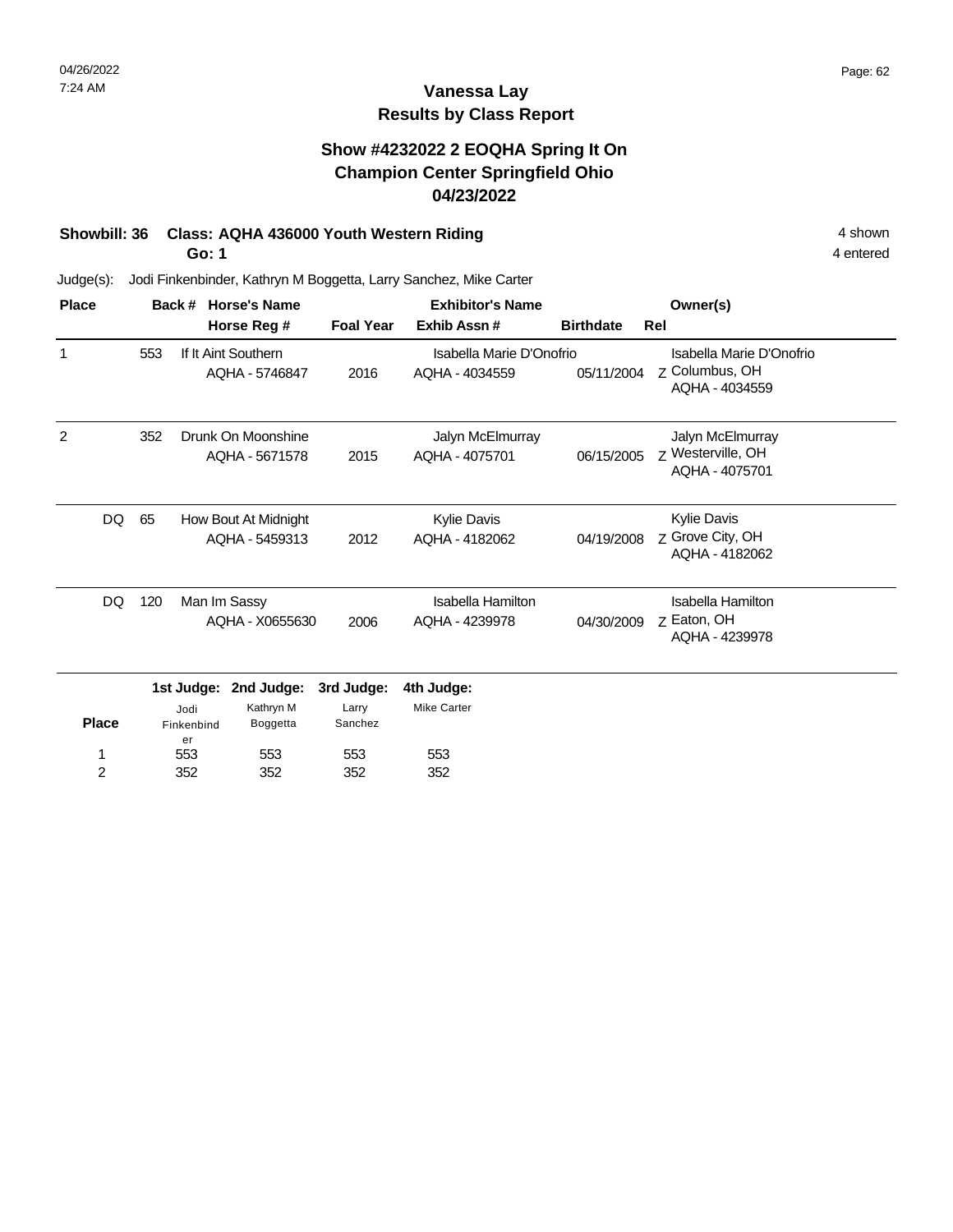## **Show #4232022 2 EOQHA Spring It On Champion Center Springfield Ohio 04/23/2022**

## **Showbill: 37 Class: AQHA 236002 L1 Amt Western Riding 3 Shown 3 shown 3 shown**

**Go: 1**

Judge(s): Jodi Finkenbinder, Kathryn M Boggetta, Larry Sanchez, Mike Carter

| <b>Place</b> |     | Back #                   | <b>Horse's Name</b>                 |                  | <b>Exhibitor's Name</b>           |            | Owner(s)                                                  |  |
|--------------|-----|--------------------------|-------------------------------------|------------------|-----------------------------------|------------|-----------------------------------------------------------|--|
|              |     |                          | Horse Reg #                         | <b>Foal Year</b> | Exhib Assn#                       | Rel        |                                                           |  |
| 1            | 505 |                          | Born In Motion<br>AQHA - X0666939   | 2007             | Megan L Howard<br>AQHA - 4266886  | 12/03/1946 | Megan L Howard<br>Z Wellington, OH<br>AQHA - 4266886      |  |
| 2            | 256 |                          | Beyond My Machine<br>AQHA - 5626728 | 2014             | Pamela M Jones<br>AQHA - 1118044  | 09/27/1961 | Pamela M Jones<br>Z Circleville, OH<br>AQHA - 1118044     |  |
| 2            | 913 |                          | Only Lazy Lopin<br>AQHA - 5367279   | 2010             | Lynette Depalma<br>AQHA - 2845123 | 05/17/1990 | Lynette Depalma<br>Z St Clairsville, OH<br>AQHA - 2845123 |  |
|              |     |                          | 1st Judge: 2nd Judge:               | 3rd Judge:       | 4th Judge:                        |            |                                                           |  |
| <b>Place</b> |     | Jodi<br>Finkenbind<br>er | Kathryn M<br>Boggetta               | Larry<br>Sanchez | <b>Mike Carter</b>                |            |                                                           |  |
| 1            |     | 505                      | 505                                 | 505              | 505                               |            |                                                           |  |
| 2            |     | 256                      | 913                                 | 913              | 256                               |            |                                                           |  |
| 3            |     | 913                      | 256                                 | 256              | 913                               |            |                                                           |  |

3 entered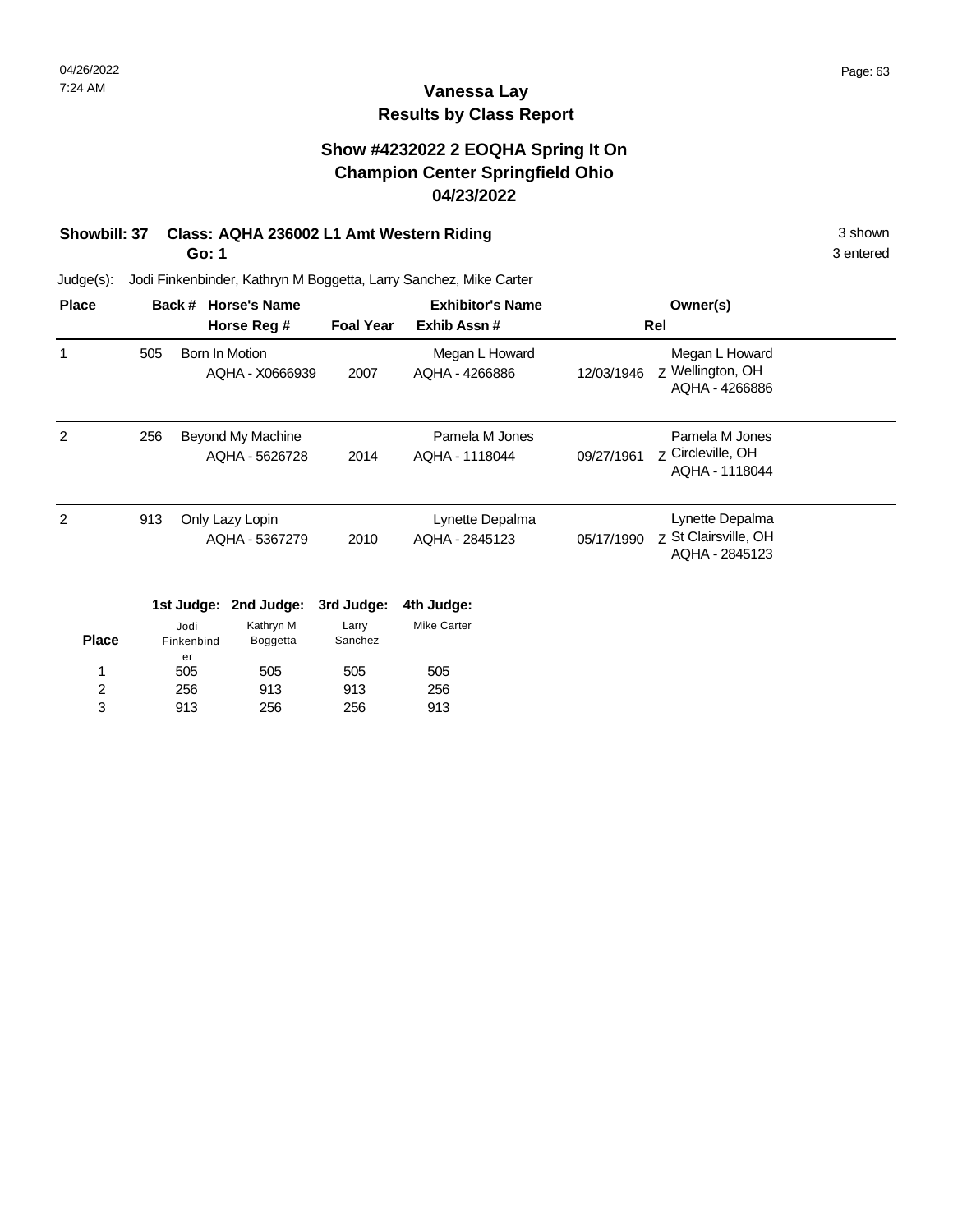## **Show #4232022 2 EOQHA Spring It On**

| <b>Showbill: 38</b> | Go: 1            |                                  |                  | Class: AQHA 236800 Amt Select Western Riding                      |          | 0 shown<br>0 entered |
|---------------------|------------------|----------------------------------|------------------|-------------------------------------------------------------------|----------|----------------------|
| $Judge(s)$ :        |                  |                                  |                  | Jodi Finkenbinder, Kathryn M Boggetta, Larry Sanchez, Mike Carter |          |                      |
| <b>Place</b>        |                  | Back # Horse's Name              |                  | <b>Exhibitor's Name</b>                                           | Owner(s) |                      |
|                     |                  | Horse Reg #                      | <b>Foal Year</b> | Exhib Assn#                                                       | Rel      |                      |
|                     |                  | 1st Judge: 2nd Judge: 3rd Judge: |                  | 4th Judge:                                                        |          |                      |
|                     | Jodi             | Kathryn M                        | Larry            | Mike Carter                                                       |          |                      |
| <b>Place</b>        | Finkenbind<br>er | <b>Boggetta</b>                  | Sanchez          |                                                                   |          |                      |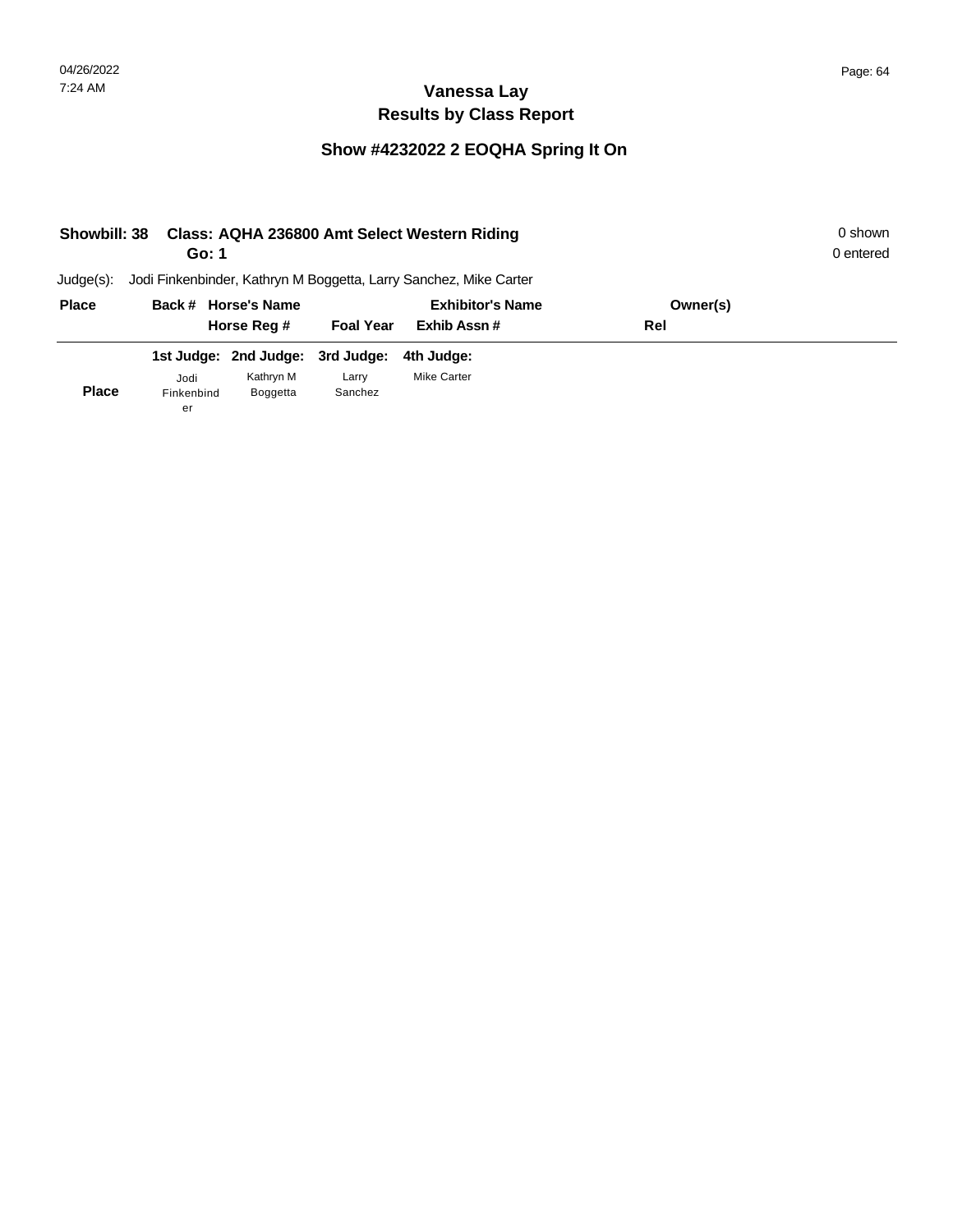## **Vanessa Lay Results by Class Report**

## **Show #4232022 2 EOQHA Spring It On Champion Center Springfield Ohio 04/23/2022**

## **Showbill: 39 Class: AQHA 236000 Amt Western Riding 3 Shown 3 shown 3 shown**

**Go: 1**

| <b>Place</b> |     |                    | Back # Horse's Name   | <b>Exhibitor's Name</b> |                      |            | Owner(s)                               |  |
|--------------|-----|--------------------|-----------------------|-------------------------|----------------------|------------|----------------------------------------|--|
|              |     |                    | Horse Reg #           | <b>Foal Year</b>        | Exhib Assn#          |            | Rel                                    |  |
| 1            | 787 |                    | <b>Really Sudden</b>  |                         | Kelly A Rauschenbach |            | Kelly A Rauschenbach                   |  |
|              |     |                    | AQHA - 5404654        | 2011                    | AQHA - 2850343       | 10/19/1989 | Z Canfield, OH<br>AQHA - 2850343       |  |
| 2            | 256 |                    | Beyond My Machine     |                         | Pamela M Jones       |            | Pamela M Jones                         |  |
|              |     |                    | AQHA - 5626728        | 2014                    | AQHA - 1118044       | 09/27/1961 | Z Circleville, OH<br>AQHA - 1118044    |  |
| DQ.          | 913 |                    | Only Lazy Lopin       |                         | Lynette Depalma      |            | Lynette Depalma                        |  |
|              |     |                    | AQHA - 5367279        | 2010                    | AQHA - 2845123       | 05/17/1990 | Z St Clairsville, OH<br>AQHA - 2845123 |  |
|              |     | 1st Judge:         | 2nd Judge:            | 3rd Judge:              | 4th Judge:           |            |                                        |  |
| <b>Place</b> |     | Jodi<br>Finkenbind | Kathryn M<br>Boggetta | Larry<br>Sanchez        | <b>Mike Carter</b>   |            |                                        |  |
| 1            |     | er<br>787          | 787                   | 787                     | 787                  |            |                                        |  |
| 2            |     | 256                | 256                   | 256                     | 256                  |            |                                        |  |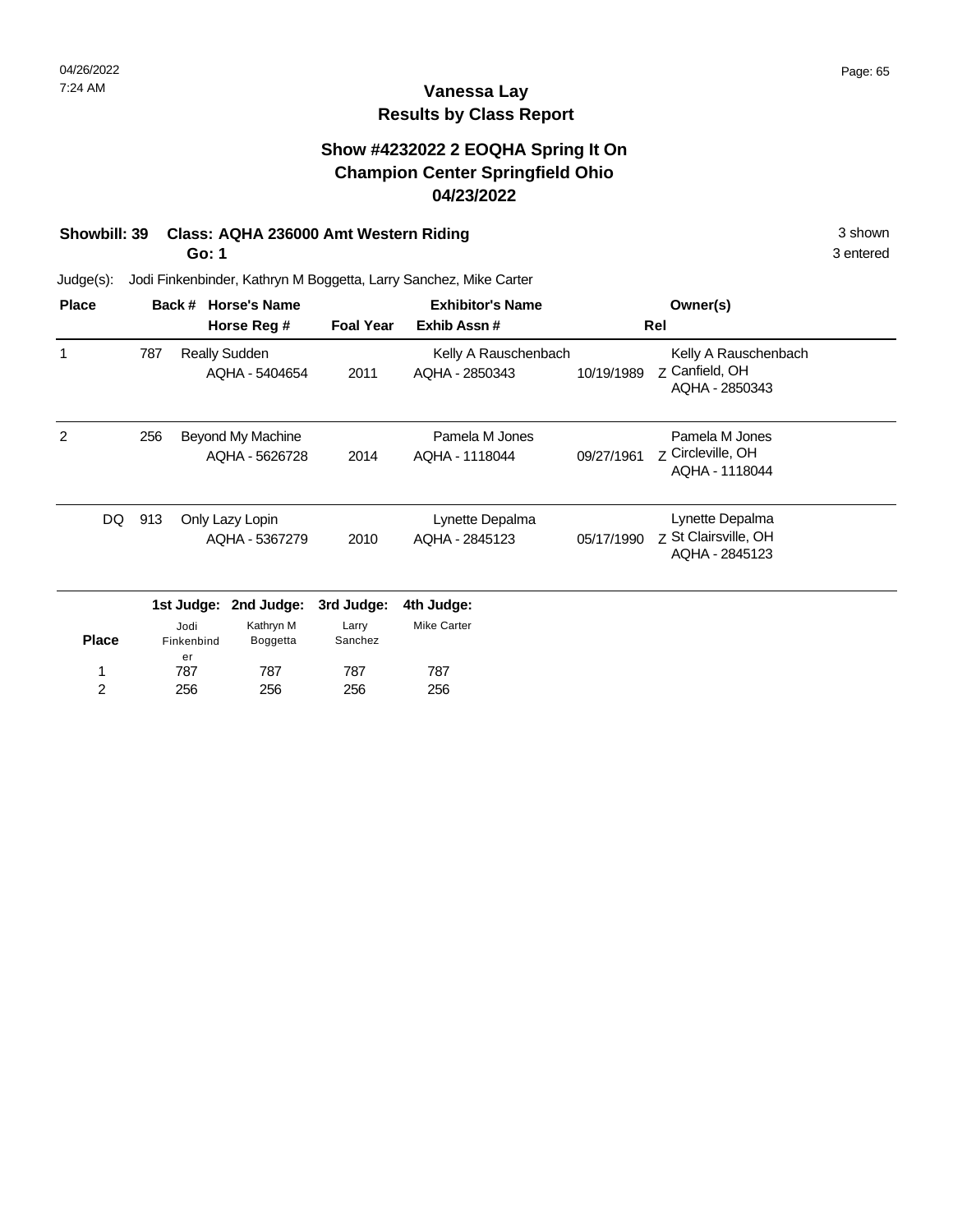## **Vanessa Lay Results by Class Report**

## **Show #4232022 2 EOQHA Spring It On Champion Center Springfield Ohio 04/23/2022**

### **Showbill: 40 Class: AQHA 136000 Western Riding 4 shown 4 shown 4 shown**

**Go: 1**

Judge(s): Jodi Finkenbinder, Kathryn M Boggetta, Larry Sanchez, Mike Carter

1 787

| <b>Place</b> |     | Back # Horse's Name                     |                                 | <b>Exhibitor's Name</b> |                                                 |            | Owner(s)                             |
|--------------|-----|-----------------------------------------|---------------------------------|-------------------------|-------------------------------------------------|------------|--------------------------------------|
|              |     |                                         | Horse Reg #                     | <b>Foal Year</b>        | Exhib Assn#                                     | Rel        |                                      |
| 1            | 787 |                                         | Really Sudden<br>AQHA - 5404654 | 2011                    | <b>Brian Kyle Bernatowicz</b><br>AQHA - 2619497 | 10/12/1988 | Kelly A Rauschenbach<br>Canfield, OH |
|              |     |                                         |                                 |                         |                                                 |            | AQHA - 2850343                       |
| DQ           | 256 |                                         | Beyond My Machine               |                         | <b>Brian Kyle Bernatowicz</b>                   |            | Pamela M Jones                       |
|              |     |                                         | AQHA - 5626728                  | 2014                    | AQHA - 2619497                                  | 10/12/1988 | Circleville, OH                      |
|              |     |                                         |                                 |                         |                                                 |            | AQHA - 1118044                       |
| DQ.          | 553 | If It Aint Southern                     |                                 |                         | Melissa A Thyfault                              |            | Isabella Marie D'Onofrio             |
|              |     |                                         | AQHA - 5746847                  | 2016                    | AQHA - 1656959                                  |            | Columbus, OH                         |
|              |     |                                         |                                 |                         |                                                 |            | AQHA - 4034559                       |
| DQ           | 913 |                                         | Only Lazy Lopin                 |                         | <b>Brent Maxwell</b>                            |            | Lynette Depalma                      |
|              |     |                                         | AQHA - 5367279                  | 2010                    | AQHA - 859479                                   |            | St Clairsville, OH                   |
|              |     |                                         |                                 |                         |                                                 |            | AQHA - 2845123                       |
|              |     | 1st Judge:                              | 2nd Judge:                      | 3rd Judge:              | 4th Judge:                                      |            |                                      |
|              |     | Jodi                                    | Kathryn M                       | Larry                   | <b>Mike Carter</b>                              |            |                                      |
| <b>Place</b> |     | Sanchez<br>Boggetta<br>Finkenbind<br>er |                                 |                         |                                                 |            |                                      |
| 1            |     | 787                                     | 787                             | 787                     | 787                                             |            |                                      |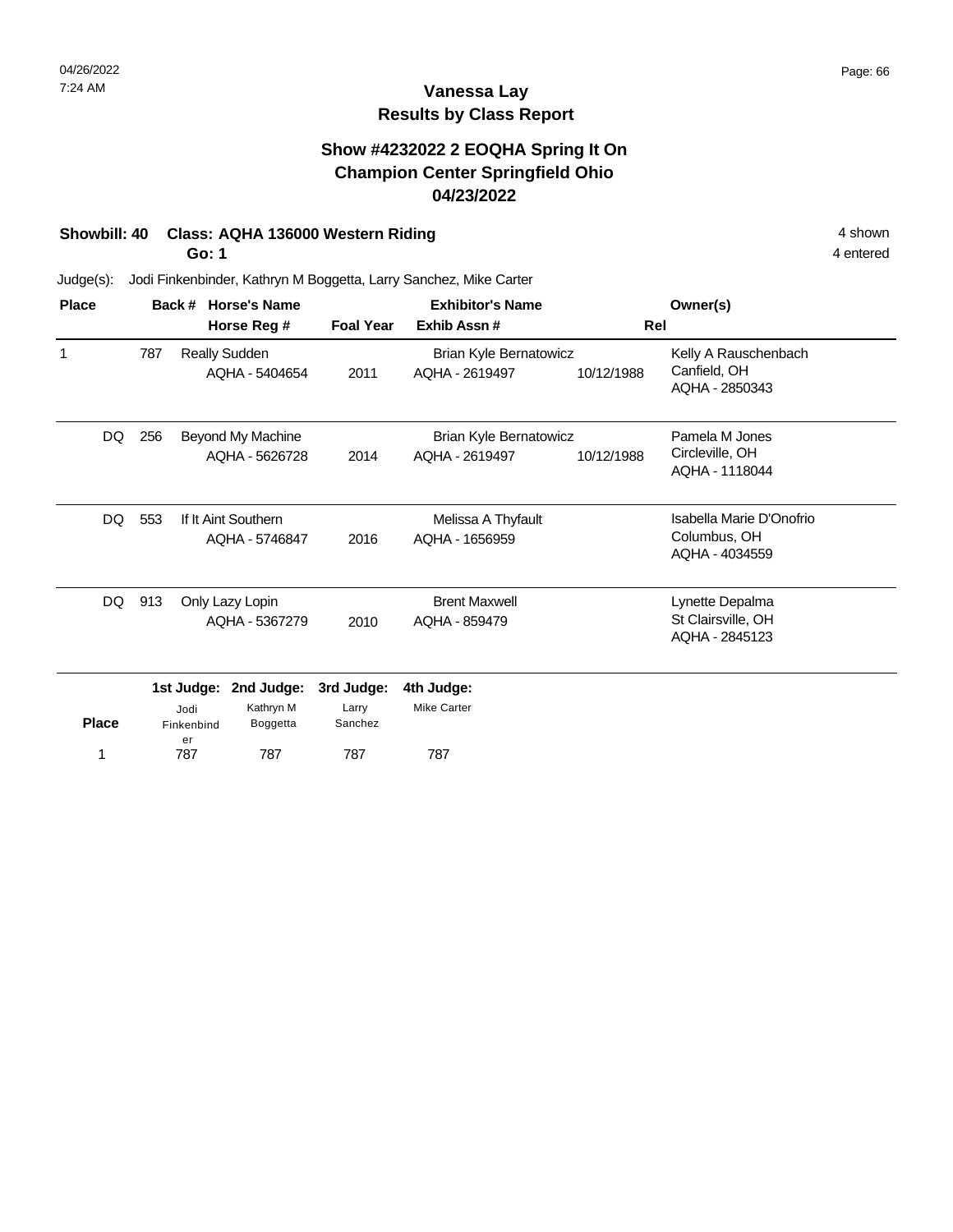## **Vanessa Lay Results by Class Report**

## **Show #4232022 2 EOQHA Spring It On Champion Center Springfield Ohio 04/23/2022**

## **Showbill: 41 Class: AQHA 443000 Youth Ranch Riding 6 Shown 6 Shown 6 shown**

**Go: 1**

27 596 495

4 5 6 269 596 495

27 596 495

27 596 495

| <b>Place</b>   | Back # Horse's Name |                    |                          |                  | <b>Exhibitor's Name</b> | Owner(s)         |                                |
|----------------|---------------------|--------------------|--------------------------|------------------|-------------------------|------------------|--------------------------------|
|                |                     |                    | Horse Reg #              | <b>Foal Year</b> | Exhib Assn #            | <b>Birthdate</b> | Rel                            |
| $\mathbf{1}$   |                     | 1708 Whizzin Banjo |                          |                  | Emily Savannah Patton   |                  | <b>Four Star Quarter Horse</b> |
|                |                     |                    | AQHA - 5578118           | 2013             | AQHA - 4155647          | 12/08/2006       | A Ostrander, OH                |
|                |                     |                    |                          |                  |                         |                  | AQHA - 3661220                 |
| $\overline{2}$ | 269                 |                    | <b>TNTs Valentine</b>    |                  | Sadie Rose Ross         |                  | Sadie Rose Ross                |
|                |                     |                    | AQHA - 3909926           | 2000             | AQHA - 4002705          | 09/11/2007       | Z Orient, OH                   |
|                |                     |                    |                          |                  |                         |                  | AQHA - 4002705                 |
| $\overline{2}$ | 557                 |                    | <b>Hot Little Desire</b> |                  | Kailee Rife             |                  | Kailee Rife                    |
|                |                     |                    | AQHA - 5923600           | 2010             | AQHA - 4361521          | 12/11/2006       | z Raymond, OH                  |
|                |                     |                    |                          |                  |                         |                  | AQHA - 4361521                 |
| $\overline{4}$ | 27                  |                    | SDP Got Fancy Genes      |                  | Tianna S Cooper         |                  | Suzanne D Cooper               |
|                |                     |                    | AQHA - 5320758           | 2010             | AQHA - 3629987          | 07/15/2004       | A Grove Hill, OH               |
|                |                     |                    |                          |                  |                         | AQHA - 2657175   |                                |
| 5              | 596                 | Voodoo Doll        |                          |                  | Ryan Jay Mau            |                  | Jessica Clutter                |
|                |                     |                    | AQHA - 5897373           | 2018             | AQHA - 4089343          | 06/16/2005       | A Hillsboro, OH                |
| 6              | 495                 | ATI Kahluah        |                          |                  | <b>Lillian Hamilton</b> |                  | Jordon Hamilton                |
|                |                     |                    | AQHA - 5692113           | 2015             | AQHA - 4322158          | 05/25/2007       | A McComb, OH                   |
|                |                     |                    | 1st Judge: 2nd Judge:    | 3rd Judge:       | 4th Judge:              |                  |                                |
|                |                     | Jodi               | Kathryn M                | Larry            | <b>Mike Carter</b>      |                  |                                |
| <b>Place</b>   |                     | Finkenbind         | Boggetta                 | Sanchez          |                         |                  |                                |
| 1              |                     | er<br>1708         | 1708                     | 1708             | 1708                    |                  |                                |
| 2              |                     | 557                | 27                       | 269              | 269                     |                  |                                |
| 3              | 269                 |                    | 557                      | 557              | 557                     |                  |                                |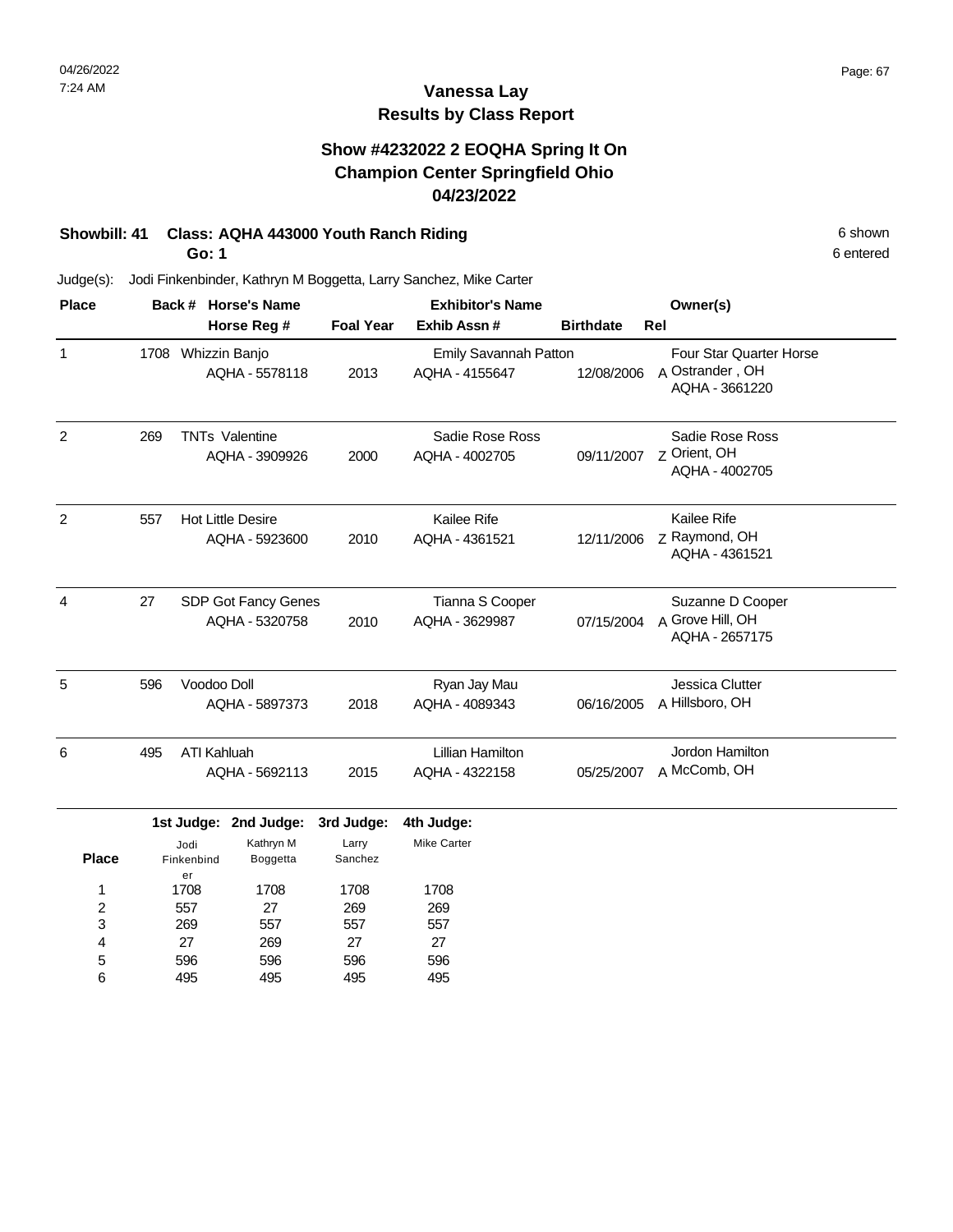## **Show #4232022 2 EOQHA Spring It On Champion Center Springfield Ohio 04/23/2022**

## **Showbill: 42 Class: AQHA 243000 Amt Ranch Riding 8 and 80 shown 9 shown 9 shown**

**Go: 1**

Judge(s): Jodi Finkenbinder, Kathryn M Boggetta, Larry Sanchez, Mike Carter

| <b>Place</b>            |     | Back # Horse's Name                        |                  | <b>Exhibitor's Name</b>                     | Owner(s)<br>Rel |                                                                     |  |
|-------------------------|-----|--------------------------------------------|------------------|---------------------------------------------|-----------------|---------------------------------------------------------------------|--|
|                         |     | Horse Reg #                                | <b>Foal Year</b> | Exhib Assn #<br>Jill Moore<br>AQHA - 545945 |                 |                                                                     |  |
| $\mathbf{1}$            | 341 | Lil Joe Penny<br>AQHA - 5667282            | 2015             |                                             | 03/12/1965      | Jill Moore<br>Z Mt Sterling, OH<br>AQHA - 545945                    |  |
| $\mathbf{1}$            | 881 | Breathalyzer<br>AQHA - 5667876             | 2015             | Leah Seimer Bohrer<br>AQHA - 544911         | 11/22/1962      | Leah Seimer Bohrer<br>Z Kingston, OH<br>AQHA - 544911               |  |
| 3                       |     | 2108 Smokin Custom Crome<br>AQHA - 5113892 | 2008             | <b>Kristin Patton</b><br>AQHA - 3561135     | 10/09/1970      | <b>Four Star Quarter Horse</b><br>Z Ostrander, OH<br>AQHA - 3661220 |  |
| $\overline{\mathbf{4}}$ | 518 | Red River Banjo<br>AQHA - 5209059          | 2009             | Heather D Roe<br>AQHA - 1060258             | 02/19/1971      | Heather D Roe<br>Z Salesville, OH<br>AQHA - 1060258                 |  |
| $\overline{5}$          | 213 | Wimpy Code Red<br>AQHA - 5678110           | 2015             | <b>Taylor Overmier</b><br>AQHA - 3346376    | 02/13/1996      | <b>Taylor Overmier</b><br>Z Columbus, OH<br>AQHA - 3346376          |  |
| 6                       | 249 | Gotta Lil Strut<br>AQHA - 5973123          | 2018             | Jessie Macy<br>AQHA - 3736925               | 03/17/1992      | Jessie Macy<br>Z South Vienna, OH<br>AQHA - 3736925                 |  |
| $\overline{7}$          | 424 | My Chex Is Good<br>AQHA - 5888912          | 2018             | Chloe M Larson<br>AQHA - 4087154            | 03/12/2000      | Chloe M Larson<br>z Lebanon, OH<br>AQHA - 4087154                   |  |
| 8                       | 658 | Lil Jac In My Juice<br>AQHA - 5895290      | 2018             | Marisa Vetula<br>AQHA - 4366520             | 02/09/1978      | Marisa Vetula<br><b>Z</b> Saint Clairsville, OH<br>AQHA - 4366520   |  |
| 9                       | 108 | Zips Tuff Buck<br>AQHA - 5735537           | 2016             | Jodi Ann King<br>AQHA - 0124060             | 06/08/1970      | Jodi Ann King<br>Z Newark, OH<br>AQHA - 0124060                     |  |

9 entered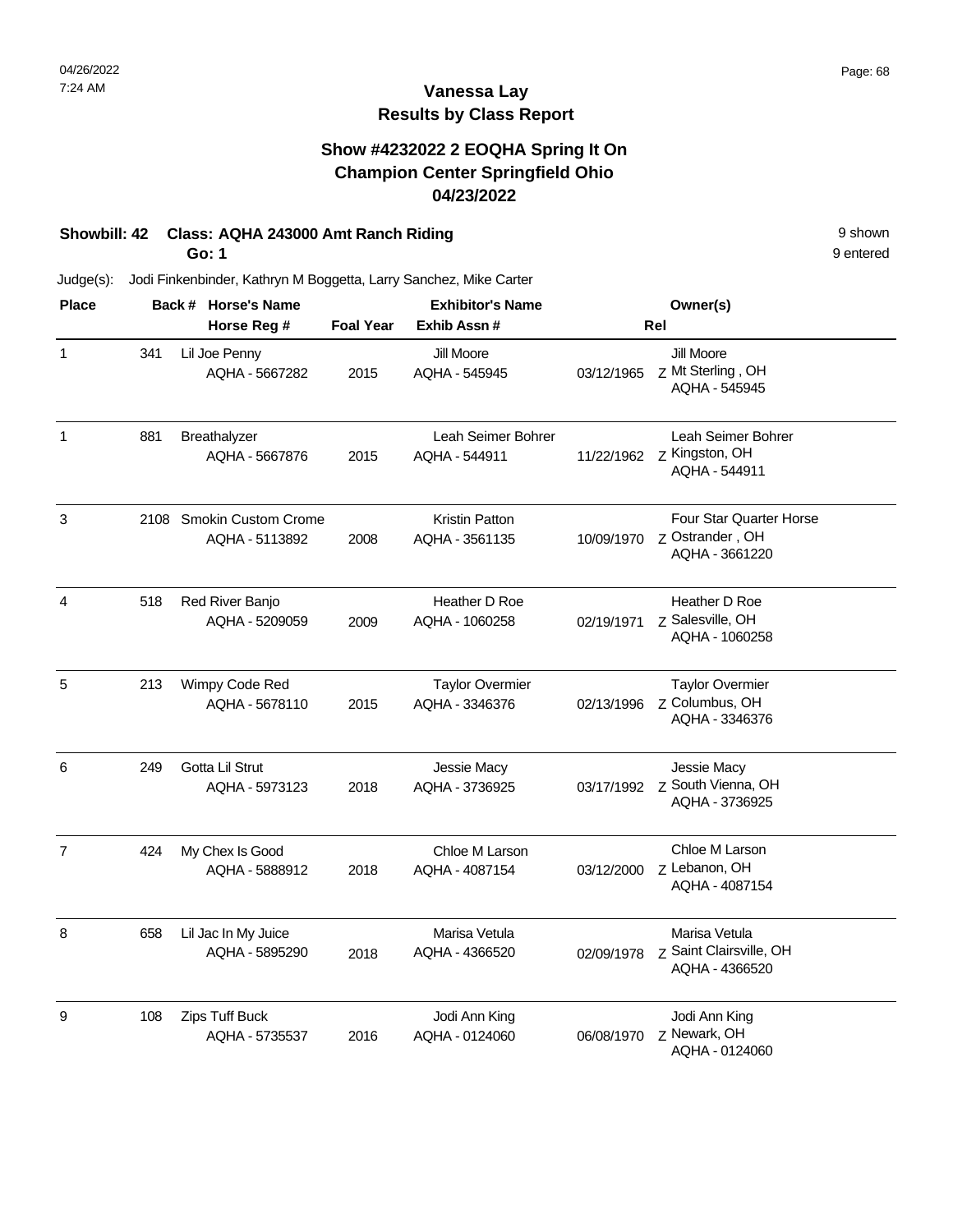$\overline{\phantom{a}}$ 

## **Vanessa Lay Results by Class Report**

|              |            | 1st Judge: 2nd Judge: | 3rd Judge: | 4th Judge:  |
|--------------|------------|-----------------------|------------|-------------|
|              | Jodi       | Kathryn M             | Larry      | Mike Carter |
| <b>Place</b> | Finkenbind | <b>Boggetta</b>       | Sanchez    |             |
|              | er         |                       |            |             |
| 1            | 881        | 341                   | 881        | 341         |
| 2            | 341        | 881                   | 341        | 881         |
| 3            | 518        | 2108                  | 2108       | 424         |
| 4            | 2108       | 213                   | 518        | 213         |
| 5            | 249        | 518                   | 249        | 518         |
| 6            | 213        | 249                   | 424        | 2108        |
| 7            | 424        | 658                   | 213        | 249         |
| 8            | 658        | 424                   | 658        | 658         |
| 9            | 108        | 108                   | 108        | 108         |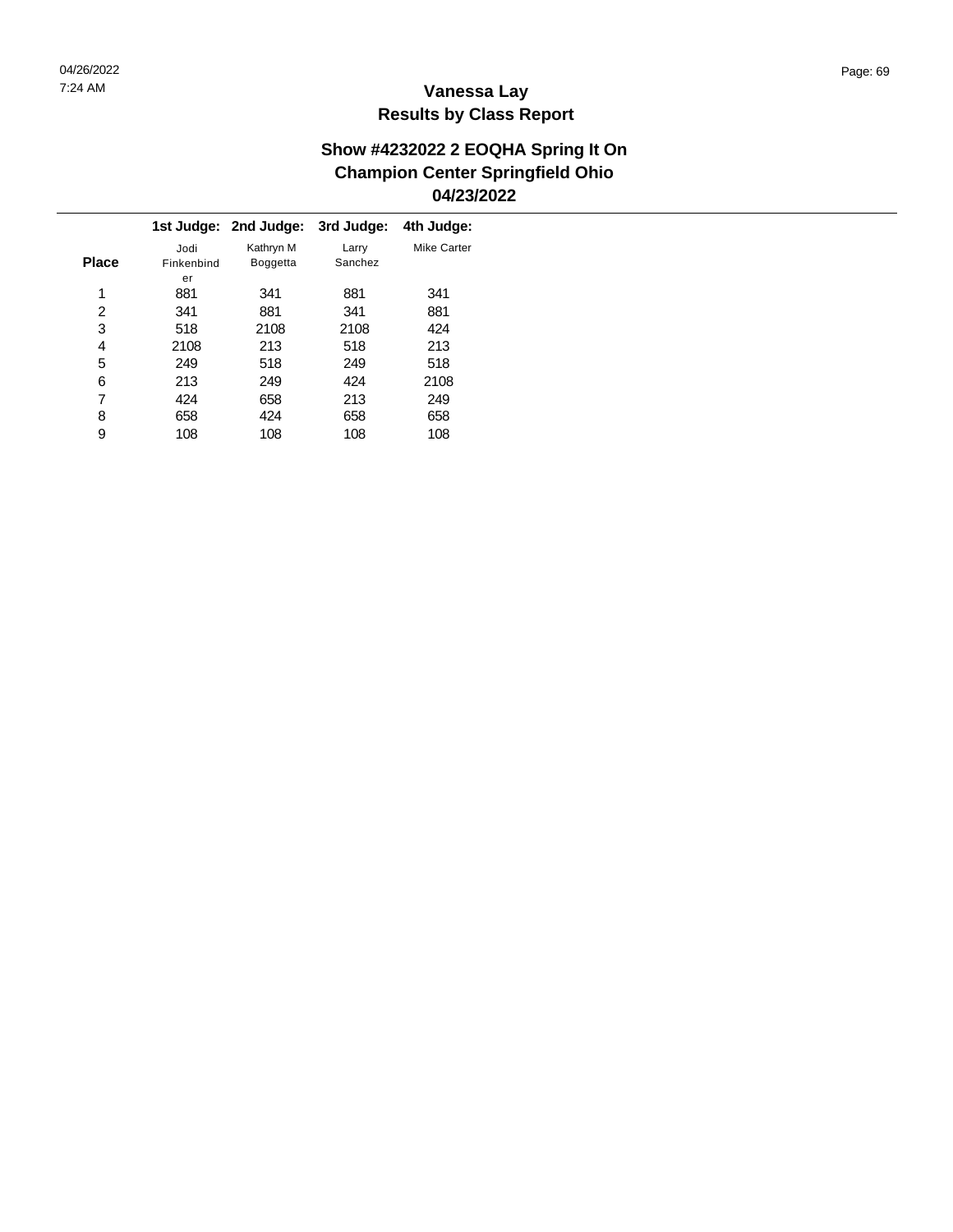## **Show #4232022 2 EOQHA Spring It On Champion Center Springfield Ohio 04/23/2022**

## **Showbill: 43 Class: AQHA 143000 Ranch Riding** 13 Shown 13 shown

**Go: 1**

13 entered

| <b>Place</b>   |      | Back # Horse's Name                          |                  | <b>Exhibitor's Name</b>                 |            | Owner(s)                                                     |
|----------------|------|----------------------------------------------|------------------|-----------------------------------------|------------|--------------------------------------------------------------|
|                |      | Horse Reg #                                  | <b>Foal Year</b> | Exhib Assn#                             |            | Rel                                                          |
| 1              | 881  | Breathalyzer<br>AQHA - 5667876               | 2015             | Leah Seimer Bohrer<br>AQHA - 544911     | 11/22/1962 | Leah Seimer Bohrer<br>Z Kingston, OH<br>AQHA - 544911        |
| $\overline{c}$ | 341  | Lil Joe Penny<br>AQHA - 5667282              | 2015             | Jill Moore<br>AQHA - 545945             | 03/12/1965 | Jill Moore<br>Z Mt Sterling, OH<br>AQHA - 545945             |
| 2              |      | 1708 Whizzin Banjo<br>AQHA - 5578118         | 2013             | Emily Savannah Patton<br>AQHA - 4155647 | 12/08/2006 | Four Star Quarter Horse<br>A Ostrander, OH<br>AQHA - 3661220 |
| 4              | 518  | Red River Banjo<br>AQHA - 5209059            | 2009             | Heather D Roe<br>AQHA - 1060258         | 02/19/1971 | Heather D Roe<br>Z Salesville, OH<br>AQHA - 1060258          |
| 5              | 658  | Lil Jac In My Juice<br>AQHA - 5895290        | 2018             | Elizabeth A Yoder<br>AQHA - 3554244     |            | Marisa Vetula<br>Saint Clairsville, OH<br>AQHA - 4366520     |
| 6              | 293  | Passing With A Sigh<br>AQHA - 3780972        | 1998             | Sara Ann Bradley<br>AQHA - 3173047      | 01/24/1991 | Ben D Bradley<br>A New Concord, OH<br>AQHA - 60413           |
| 7              | 2108 | <b>Smokin Custom Crome</b><br>AQHA - 5113892 | 2008             | Kristin Patton<br>AQHA - 3561135        | 10/09/1970 | Four Star Quarter Horse<br>Z Ostrander, OH<br>AQHA - 3661220 |
| 8              | 495  | <b>ATI Kahluah</b><br>AQHA - 5692113         | 2015             | Lillian Hamilton<br>AQHA - 4322158      | 05/25/2007 | Jordon Hamilton<br>A McComb, OH                              |
| 9              | 424  | My Chex Is Good<br>AQHA - 5888912            | 2018             | Chloe M Larson<br>AQHA - 4087154        | 03/12/2000 | Chloe M Larson<br>Z Lebanon, OH<br>AQHA - 4087154            |
| 10             | 761  | Sheza Total Diva<br>AQHA - 5904611           | 2018             | Sara Ann Bradley<br>AQHA - 3173047      | 01/24/1991 | Tim Voris<br>Lancaster, OH<br>AQHA - 1671926                 |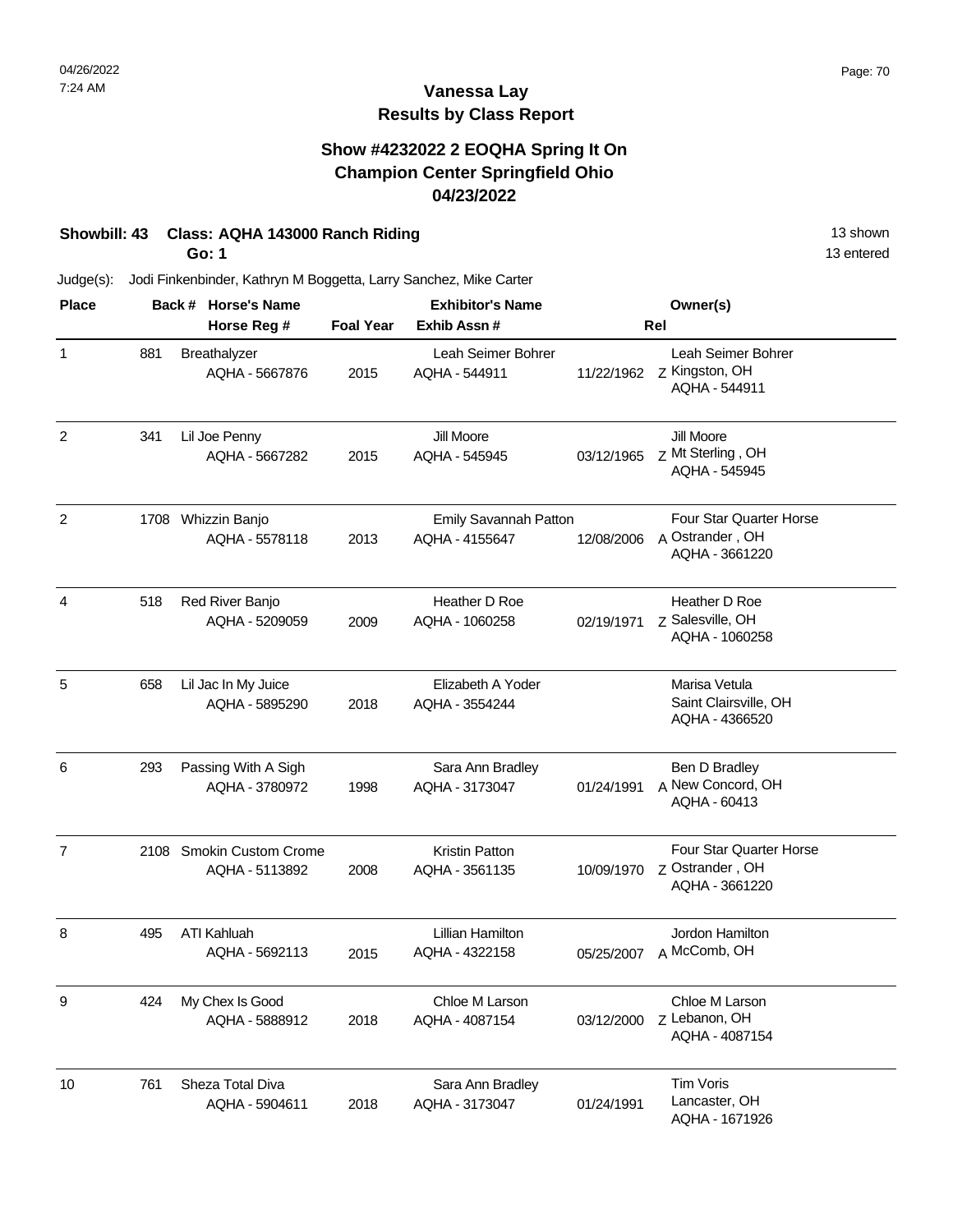## **Show #4232022 2 EOQHA Spring It On Champion Center Springfield Ohio**

#### **04/23/2022**

| 11             | 27                                            |                    | SDP Got Fancy Genes<br>AQHA - 5320758 | 2010                               | Elizabeth A Yoder<br>AQHA - 3554244 |                                                   | Suzanne D Cooper<br>Grove Hill, OH<br>AQHA - 2657175 |  |
|----------------|-----------------------------------------------|--------------------|---------------------------------------|------------------------------------|-------------------------------------|---------------------------------------------------|------------------------------------------------------|--|
| N <sub>P</sub> | 108                                           |                    | Zips Tuff Buck<br>AQHA - 5735537      | 2016                               | Jodi Ann King<br>AQHA - 0124060     | 06/08/1970                                        | Jodi Ann King<br>Z Newark, OH<br>AQHA - 0124060      |  |
| NP             | 168<br>Truleemylevisrzipped<br>AQHA - 4915829 |                    | 2007                                  | Matthew Claypool<br>AQHA - 1018647 |                                     | Chris Abrahamsen<br>Lakewood, OH<br>AQHA - 962059 |                                                      |  |
|                |                                               | 1st Judge:         | 2nd Judge:                            | 3rd Judge:                         | 4th Judge:                          |                                                   |                                                      |  |
| <b>Place</b>   |                                               | Jodi<br>Finkenbind | Kathryn M<br>Boggetta                 | Larry<br>Sanchez                   | Mike Carter                         |                                                   |                                                      |  |
|                |                                               | er<br>881          | 341                                   | 881                                | 881                                 |                                                   |                                                      |  |

|   | எ    |      |      |      |
|---|------|------|------|------|
| 1 | 881  | 341  | 881  | 881  |
| 2 | 1708 | 881  | 341  | 1708 |
| 3 | 518  | 1708 | 1708 | 341  |
| 4 | 341  | 658  | 518  | 424  |
| 5 | 658  | 495  | 2108 | 518  |
| 6 | 761  | 518  | 658  | 658  |
| 7 | 293  | 424  | 293  | 293  |
| 8 | 27   | 293  | 495  | 495  |
| 9 | 2108 | 2108 | 761  | 2108 |
|   |      |      |      |      |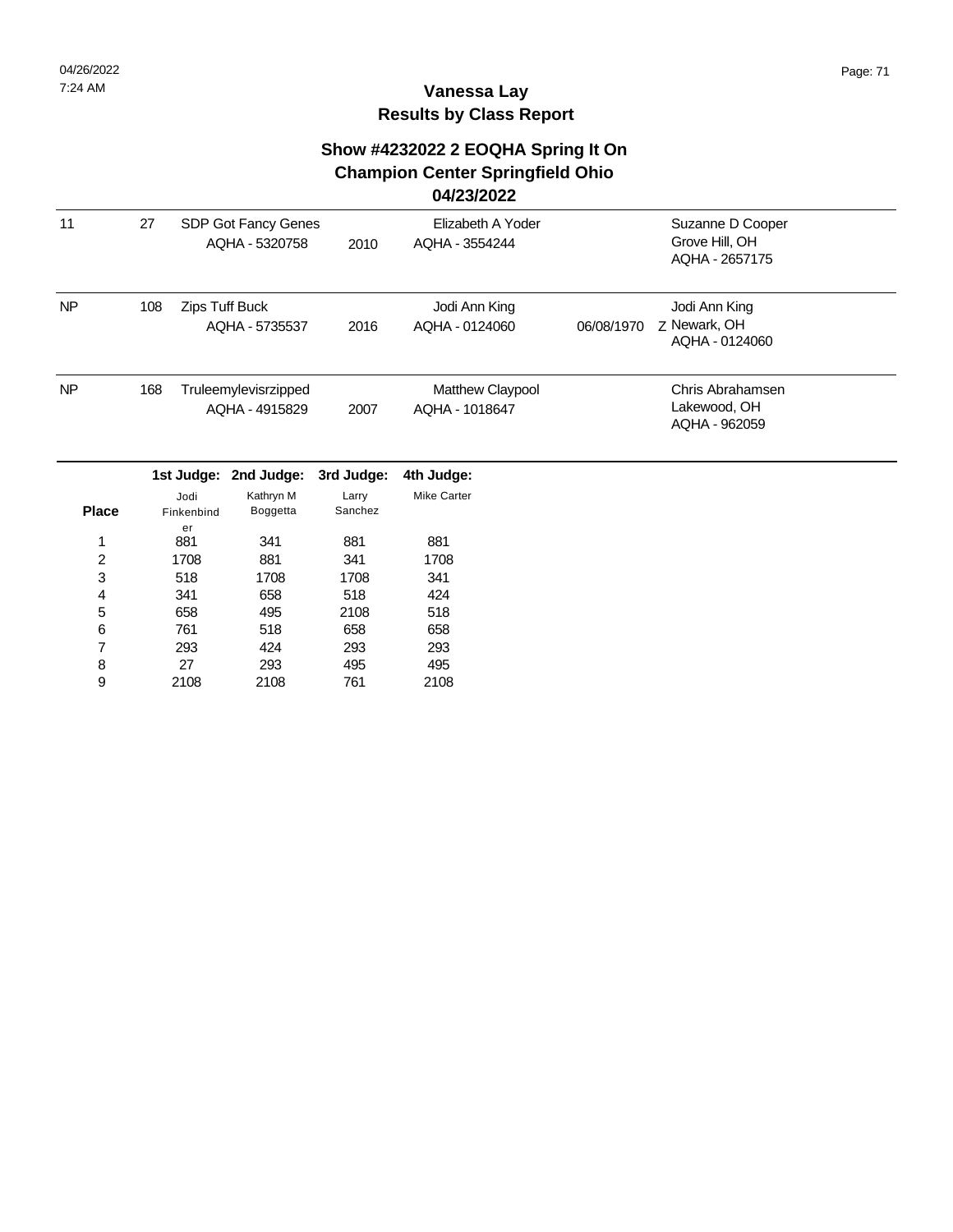## **Show #4232022 2 EOQHA Spring It On Champion Center Springfield Ohio 04/23/2022**

## **Showbill: 44 Class: AQHA 434000 Youth Reining 4 shown 4 shown 4 shown**

**Go: 1**

4 entered

| <b>Place</b>        |     | Back #                           | <b>Horse's Name</b>                        | <b>Exhibitor's Name</b>        |                                   |                  | Owner(s)                                               |
|---------------------|-----|----------------------------------|--------------------------------------------|--------------------------------|-----------------------------------|------------------|--------------------------------------------------------|
|                     |     |                                  | Horse Reg #                                | <b>Foal Year</b>               | Exhib Assn#                       | <b>Birthdate</b> | Rel                                                    |
| 1                   | 25  |                                  | Chexys Cash Card<br>AQHA - 5935269         | 2018                           | Tianna S Cooper<br>AQHA - 3629987 | 07/15/2004       | Suzanne D Cooper<br>A Grove Hill, OH<br>AQHA - 2657175 |
| 2                   | 96  | <b>Half A Buckk</b>              | AQHA - 5490515                             | 2012                           | Jocelyn Canter<br>AQHA - 4159413  | 06/13/2005       | Jocelyn Canter<br>Z Orient, OH<br>AQHA - 4159413       |
| DQ                  | 557 |                                  | <b>Hot Little Desire</b><br>AQHA - 5923600 | 2010                           | Kailee Rife<br>AQHA - 4361521     | 12/11/2006       | Kailee Rife<br>z Raymond, OH<br>AQHA - 4361521         |
| DQ.                 | 596 | Voodoo Doll                      | AQHA - 5897373                             | 2018                           | Ryan Jay Mau<br>AQHA - 4089343    | 06/16/2005       | Jessica Clutter<br>A Hillsboro, OH                     |
| <b>Place</b>        |     | 1st Judge:<br>Jodi<br>Finkenbind | 2nd Judge:<br>Kathryn M<br>Boggetta        | 3rd Judge:<br>Larry<br>Sanchez | 4th Judge:<br><b>Mike Carter</b>  |                  |                                                        |
| 1<br>$\overline{c}$ |     | er<br>25<br>96                   | 25<br>96                                   | 25<br>96                       | 25<br>96                          |                  |                                                        |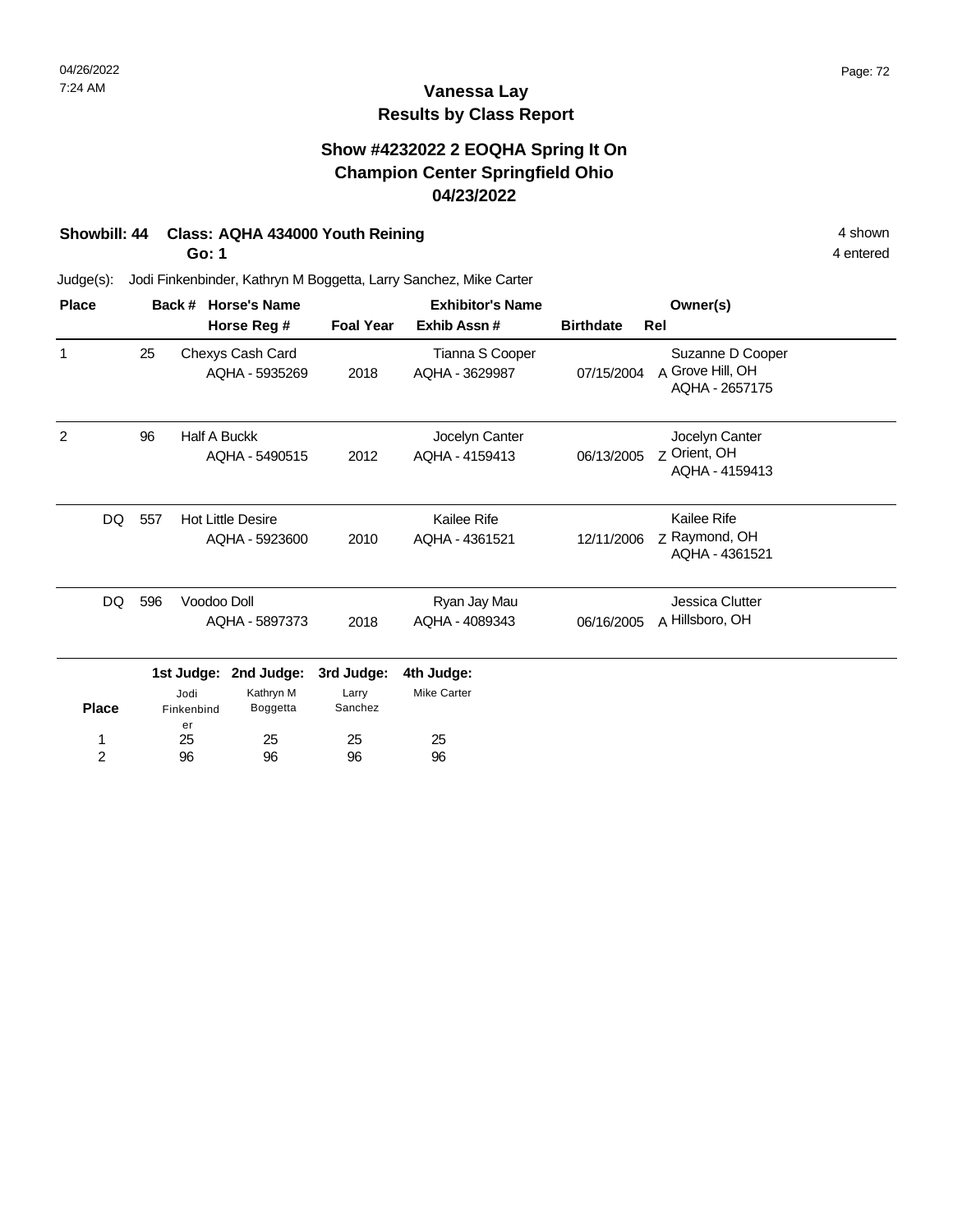## **Show #4232022 2 EOQHA Spring It On Champion Center Springfield Ohio 04/23/2022**

## **Showbill: 45 Class: AQHA 234000 Amt Reining 1 shown 1 shown 1 shown**

**Go: 1**

1 entered

| <b>Place</b> |     | Back # Horse's Name              | <b>Exhibitor's Name</b> |                                          | Owner(s)   |                                                                   |  |
|--------------|-----|----------------------------------|-------------------------|------------------------------------------|------------|-------------------------------------------------------------------|--|
|              |     | Horse Reg #                      | <b>Foal Year</b>        | Exhib Assn #                             |            | Rel                                                               |  |
|              | 213 | Wimpy Code Red<br>AQHA - 5678110 | 2015                    | <b>Taylor Overmier</b><br>AQHA - 3346376 | 02/13/1996 | <b>Taylor Overmier</b><br><b>Z</b> Columbus, OH<br>AQHA - 3346376 |  |

|              |            | 1st Judge: 2nd Judge: 3rd Judge: 4th Judge: |         |             |
|--------------|------------|---------------------------------------------|---------|-------------|
|              | Jodi       | Kathrvn M                                   | Larrv   | Mike Carter |
| <b>Place</b> | Finkenbind | Boggetta                                    | Sanchez |             |
|              | er         |                                             |         |             |
|              | 213        | 213                                         | 213     | 213         |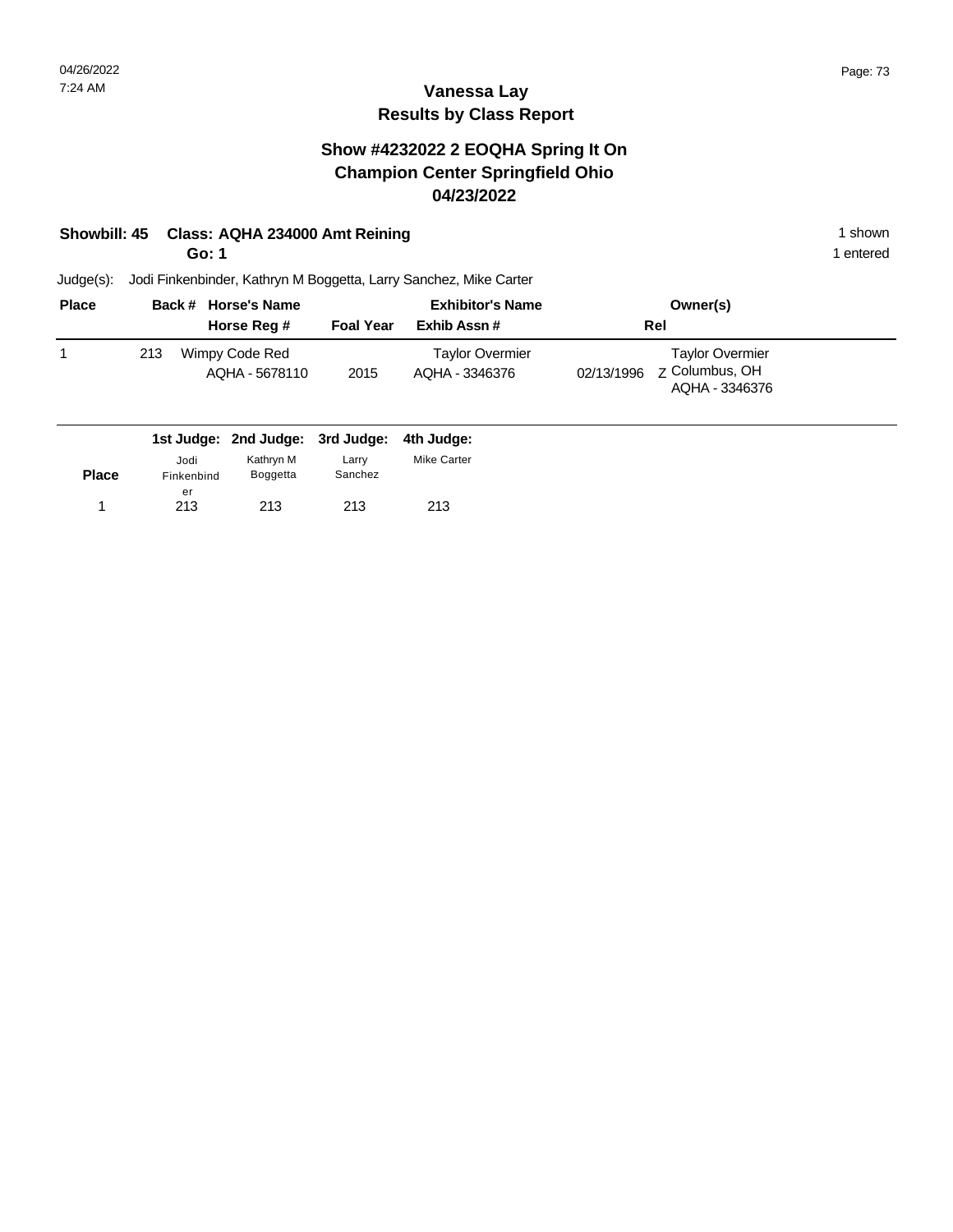## **Show #4232022 2 EOQHA Spring It On Champion Center Springfield Ohio 04/23/2022**

|  | Showbill: 46 Class: AQHA 134000 Reining | shown |
|--|-----------------------------------------|-------|
|--|-----------------------------------------|-------|

**Go: 1**

1 entered

| <b>Place</b> |     | Back # Horse's Name                        |                  | <b>Exhibitor's Name</b>             | Owner(s)                                     |
|--------------|-----|--------------------------------------------|------------------|-------------------------------------|----------------------------------------------|
|              |     | Horse Reg #                                | <b>Foal Year</b> | Exhib Assn #                        | Rel                                          |
| DQ           | 557 | <b>Hot Little Desire</b><br>AQHA - 5923600 | 2010             | Elizabeth A Yoder<br>AQHA - 3554244 | Kailee Rife<br>Raymond, OH<br>AQHA - 4361521 |

|              |                          | 1st Judge: 2nd Judge: 3rd Judge: 4th Judge: |                  |             |
|--------------|--------------------------|---------------------------------------------|------------------|-------------|
| <b>Place</b> | Jodi<br>Finkenbind<br>er | Kathrvn M<br>Boggetta                       | Larrv<br>Sanchez | Mike Carter |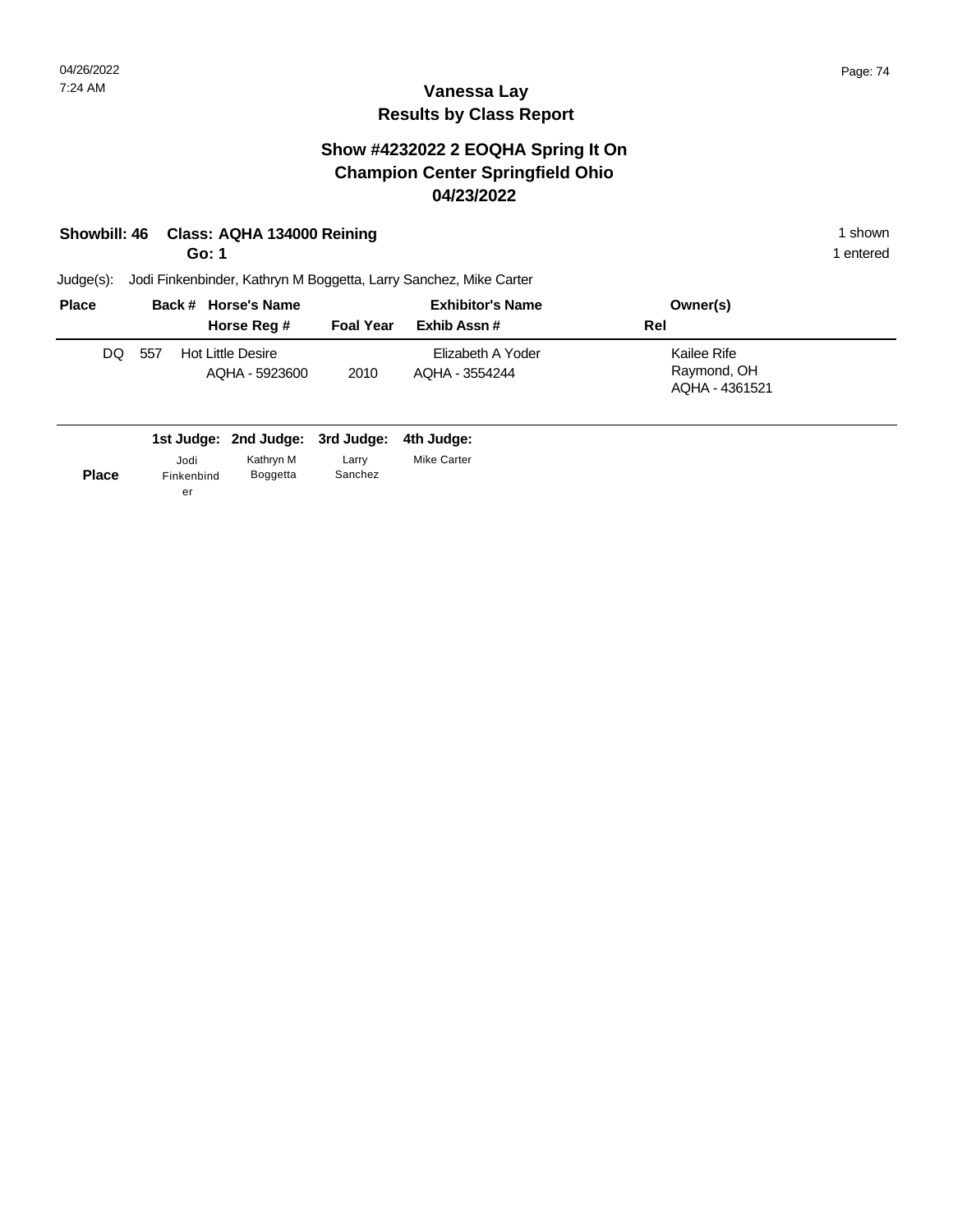## **Vanessa Lay Results by Class Report**

## **Show #4232022 2 EOQHA Spring It On Champion Center Springfield Ohio 04/23/2022**

# **Showbill: 47 Class: AQHA 428000 Youth Barrel Racing 3 Shown 3 shown** 3 shown

**Go: 1**

| <b>Place</b>   |     | Back #         | <b>Horse's Name</b>      |                  | <b>Exhibitor's Name</b> |                  | Owner(s)                        |
|----------------|-----|----------------|--------------------------|------------------|-------------------------|------------------|---------------------------------|
|                |     |                | Horse Reg #              | <b>Foal Year</b> | Exhib Assn#             | <b>Birthdate</b> | Rel                             |
| 1              | 176 |                | Dodge A Bullett          |                  | <b>Steven Beiser</b>    |                  | <b>Steven Beiser</b>            |
|                |     |                | AQHA - 4576063           | 2004             | AQHA - 4249773          | 08/11/2005       | Z Trenton, OH<br>AQHA - 4249773 |
| $\overline{2}$ | 90  |                | No Room For Alibis       |                  | <b>Hailey Kilgore</b>   |                  | Megan Wilkin                    |
|                |     |                | AQHA - 4074494           | 2001             | AQHA - 4155576          | 03/16/2004       | A                               |
| 3              | 669 |                | <b>Real Golden Blaze</b> |                  | Kami Kile               |                  | Kami Kile                       |
|                |     |                | AQHA - X0689096          | 2009             | AQHA - 4015287          | 12/18/2007       | Z Sabina, OH<br>AQHA - 4015287  |
|                |     |                | 1st Judge: 2nd Judge:    | 3rd Judge:       | 4th Judge:              |                  |                                 |
|                |     | Lisa           | 2 Lisa                   | 3 Lisa           | 4 Lisa                  |                  |                                 |
| <b>Place</b>   |     | <b>Mathews</b> | Mathews                  | <b>Mathews</b>   | <b>Mathews</b>          |                  |                                 |
| 1              |     | 176            | 176                      | 176              | 176                     |                  |                                 |
| 2              |     | 90             | 90                       | 90               | 90                      |                  |                                 |
| 3              |     | 669            | 669                      | 669              | 669                     |                  |                                 |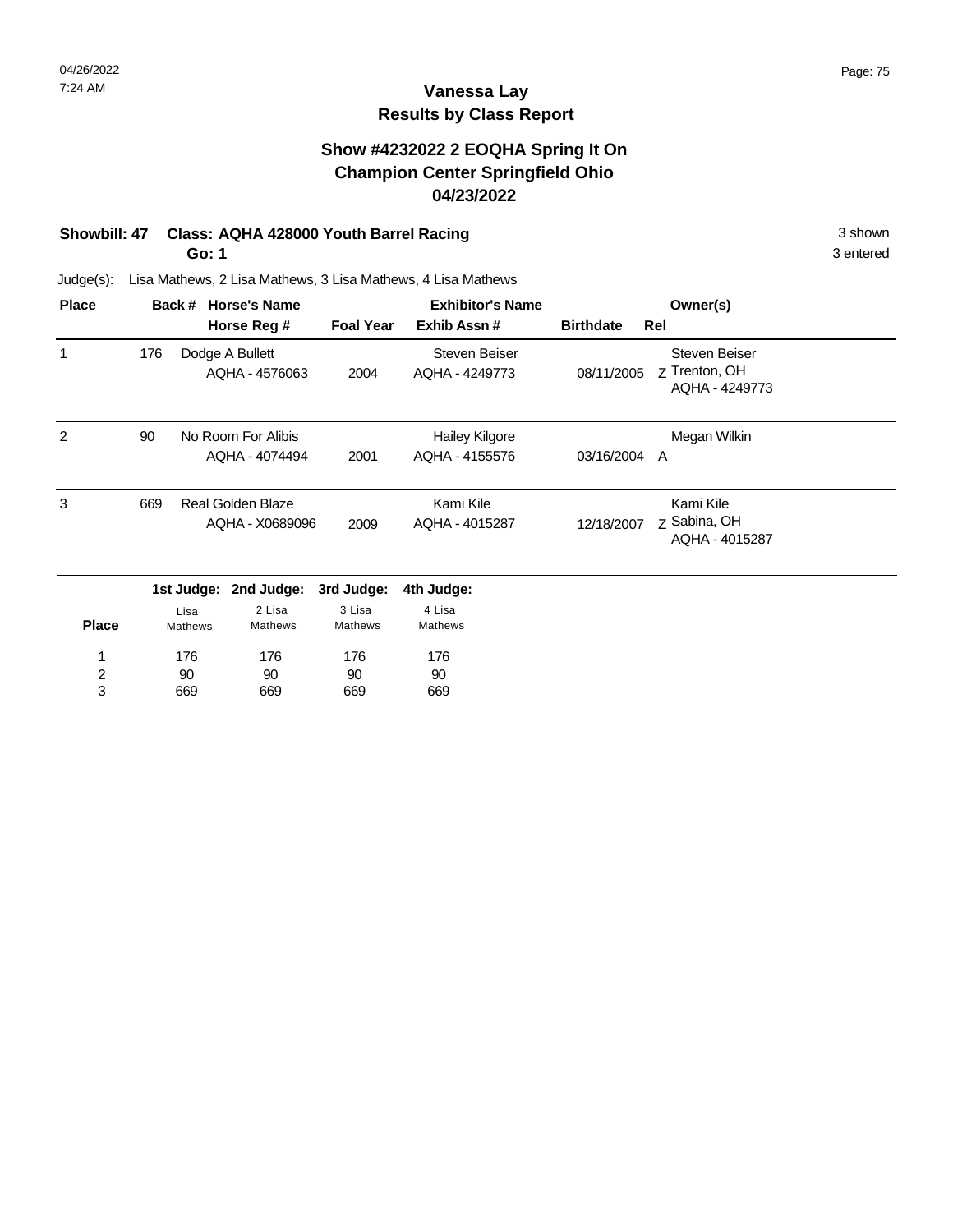## **Show #4232022 2 EOQHA Spring It On Champion Center Springfield Ohio 04/23/2022**

## **Showbill: 48 Class: AQHA 228000 Amt Barrel Racing 5 Shown 5 Shown 5 shown**

**Go: 1**

5 entered

| <b>Place</b> |     | Back # Horse's Name                          |                      | <b>Exhibitor's Name</b>              |            | Owner(s)                                                |  |
|--------------|-----|----------------------------------------------|----------------------|--------------------------------------|------------|---------------------------------------------------------|--|
|              |     | Horse Reg #                                  | <b>Foal Year</b>     | Exhib Assn#                          | Rel        |                                                         |  |
| 1            | 178 | Dont Spank My Chick<br>AQHA - 5540342        | 2013                 | Caitlyn L Colvin<br>AQHA - 3020960   | 07/23/1995 | Caitlyn LP Colvin<br>Z Trenton, OH                      |  |
| 2            | 866 | Jamminwithmyredteddy<br>AQHA - 4857774       | 2006                 | <b>KC Critchet</b><br>AQHA - 3504563 | 05/26/1999 | <b>KC Critchet</b><br>Z Findlay, OH<br>AQHA - 3504563   |  |
| 3            | 75  | <b>RJL Frenchmans Fame</b><br>AQHA - 5943372 | 2018                 | Caitlyn L Colvin<br>AQHA - 3020960   | 07/23/1995 | Caitlyn L Colvin<br>Z Trenton, OH<br>AQHA - 3020960     |  |
| 4            | 537 | <b>Flameboyant Sequel</b><br>AQHA - 4468336  | 2003                 | Kori Kile<br>AQHA - 3638382          | 12/05/2001 | Kami Kile<br>Sabina, OH<br>AQHA - 4015287               |  |
| 5            | 176 | Dodge A Bullett<br>AQHA - 4576063            | 2004                 | Caitlyn L Colvin<br>AQHA - 3020960   | 07/23/1995 | <b>Steven Beiser</b><br>A Trenton, OH<br>AQHA - 4249773 |  |
|              |     | 1st Judge: 2nd Judge:<br>$2$ lies<br>$l$ ico | 3rd Judge:<br>3 lisa | 4th Judge:<br>$\Delta$ lies          |            |                                                         |  |

|              |                | rət ouuye. Lena ouuye. | <b>DIG DUGGU.</b> THE DUGGU. |                |
|--------------|----------------|------------------------|------------------------------|----------------|
|              | Lisa           | 2 Lisa                 | 3 Lisa                       | 4 Lisa         |
| <b>Place</b> | <b>Mathews</b> | Mathews                | <b>Mathews</b>               | <b>Mathews</b> |
| 1            | 178            | 178                    | 178                          | 178            |
| 2            | 866            | 866                    | 866                          | 866            |
| 3            | 75             | 75                     | 75                           | 75             |
| 4            | 537            | 537                    | 537                          | 537            |
| 5            | 176            | 176                    | 176                          | 176            |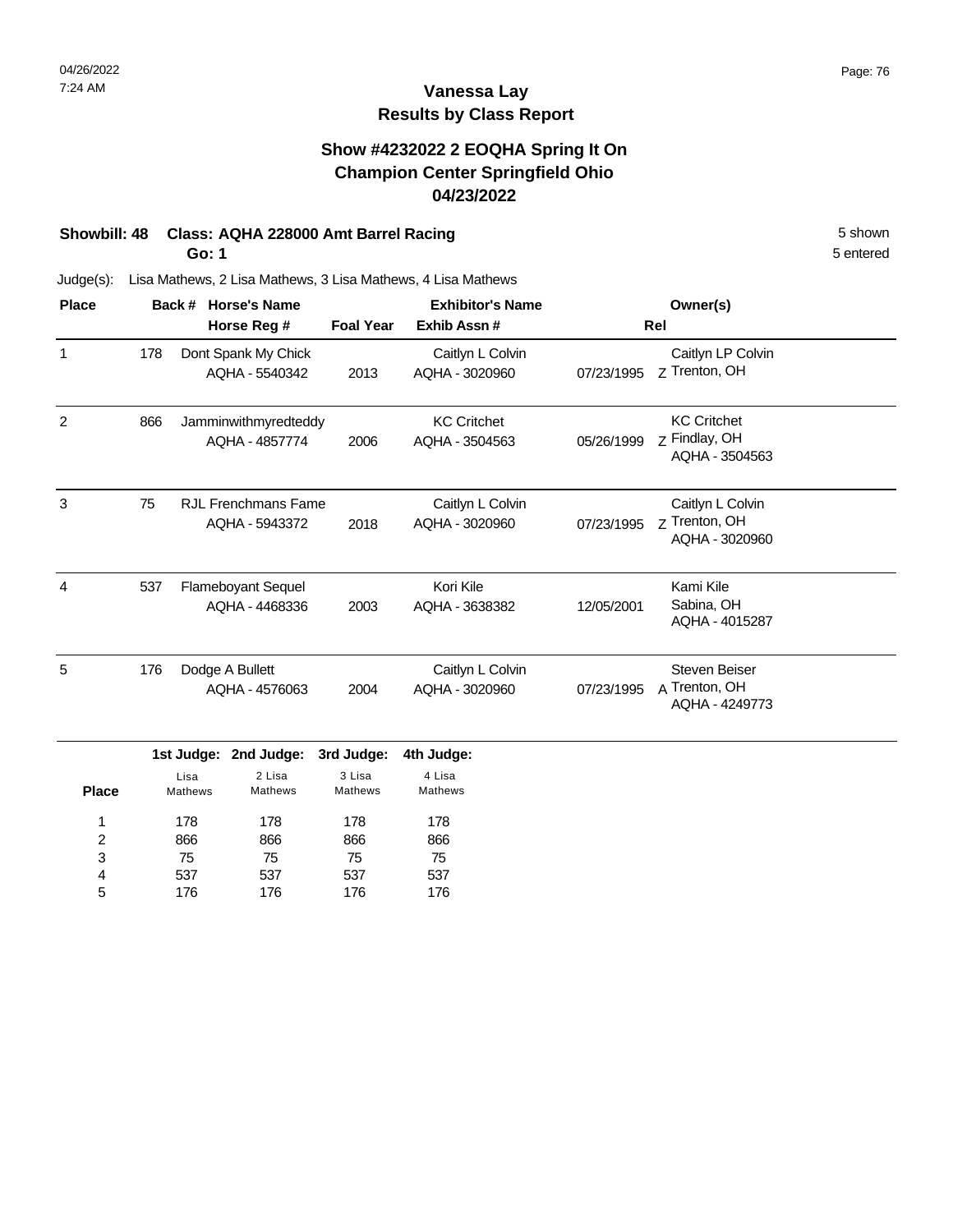## **Show #4232022 2 EOQHA Spring It On Champion Center Springfield Ohio 04/23/2022**

## **Showbill: 49 Class: AQHA 128000 Barrel Racing 5 Shown 5 Shown 5 Shown 5 Shown**

**Go: 1**

5 entered

| 75  | Horse Reg #                                  | <b>Foal Year</b> | Exhib Assn#                          |            |                                                         |
|-----|----------------------------------------------|------------------|--------------------------------------|------------|---------------------------------------------------------|
|     |                                              |                  |                                      | Rel        |                                                         |
|     | <b>RJL Frenchmans Fame</b><br>AQHA - 5943372 | 2018             | Caitlyn L Colvin<br>AQHA - 3020960   | 07/23/1995 | Caitlyn L Colvin<br>Z Trenton, OH<br>AQHA - 3020960     |
| 866 | AQHA - 4857774                               | 2006             | <b>KC Critchet</b><br>AQHA - 3504563 | 05/26/1999 | <b>KC Critchet</b><br>Z Findlay, OH<br>AQHA - 3504563   |
| 178 | Dont Spank My Chick<br>AQHA - 5540342        | 2013             | Caitlyn L Colvin<br>AQHA - 3020960   | 07/23/1995 | Caitlyn LP Colvin<br>Z Trenton, OH                      |
| 669 | Real Golden Blaze<br>AQHA - X0689096         | 2009             | Kami Kile<br>AQHA - 4015287          | 12/18/2007 | Kami Kile<br>Z Sabina, OH<br>AQHA - 4015287             |
| 176 | Dodge A Bullett<br>AQHA - 4576063            | 2004             | Caitlyn L Colvin<br>AQHA - 3020960   | 07/23/1995 | <b>Steven Beiser</b><br>A Trenton, OH<br>AQHA - 4249773 |
|     |                                              |                  | Jamminwithmyredteddy                 |            |                                                         |

|              |                | rat buugu. Liiu buugu. | <b>DIG DUGGU.</b> THE DUGGU. |         |
|--------------|----------------|------------------------|------------------------------|---------|
|              | Lisa           | 2 Lisa                 | 3 Lisa                       | 4 Lisa  |
| <b>Place</b> | <b>Mathews</b> | Mathews                | <b>Mathews</b>               | Mathews |
| 1            | 75             | 75                     | 75                           | 75      |
| 2            | 866            | 866                    | 866                          | 866     |
| 3            | 178            | 178                    | 178                          | 178     |
| 4            | 669            | 669                    | 669                          | 669     |
| 5            | 176            | 176                    | 176                          | 176     |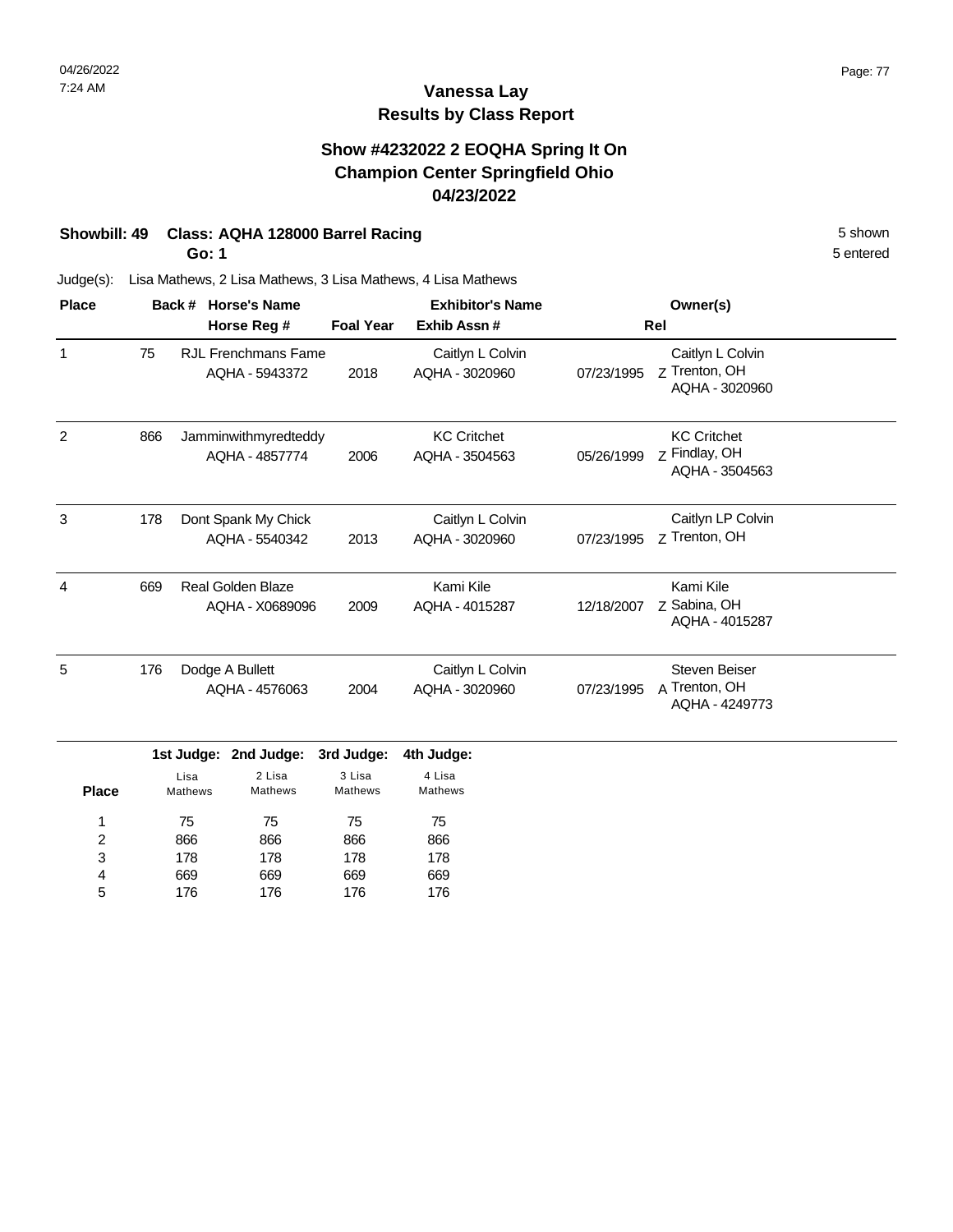## **Vanessa Lay Results by Class Report**

## **Show #4232022 2 EOQHA Spring It On Champion Center Springfield Ohio 04/23/2022**

# **Showbill: 50 Class: AQHA 430000 Youth Pole Bending 2 shown 2 shown** 2 shown

**Go: 1**

| <b>Place</b>   |     | Back #          | <b>Horse's Name</b>                         |                   | <b>Exhibitor's Name</b>         |                  | Owner(s)                                         |
|----------------|-----|-----------------|---------------------------------------------|-------------------|---------------------------------|------------------|--------------------------------------------------|
|                |     |                 | Horse Reg #                                 | <b>Foal Year</b>  | Exhib Assn#                     | <b>Birthdate</b> | Rel                                              |
|                | 669 |                 | <b>Real Golden Blaze</b><br>AQHA - X0689096 | 2009              | Kami Kile<br>AQHA - 4015287     | 12/18/2007       | Kami Kile<br>Z Sabina, OH<br>AQHA - 4015287      |
| $\overline{2}$ | 176 |                 | Dodge A Bullett<br>AQHA - 4576063           | 2004              | Steven Beiser<br>AQHA - 4249773 | 08/11/2005       | Steven Beiser<br>Z Trenton, OH<br>AQHA - 4249773 |
|                |     |                 | 1st Judge: 2nd Judge:                       | 3rd Judge:        | 4th Judge:                      |                  |                                                  |
| <b>Place</b>   |     | Lisa<br>Mathews | 2 Lisa<br>Mathews                           | 3 Lisa<br>Mathews | 4 Lisa<br>Mathews               |                  |                                                  |
| 1              |     | 669             | 669                                         | 669               | 669                             |                  |                                                  |
| 2              |     | 176             | 176                                         | 176               | 176                             |                  |                                                  |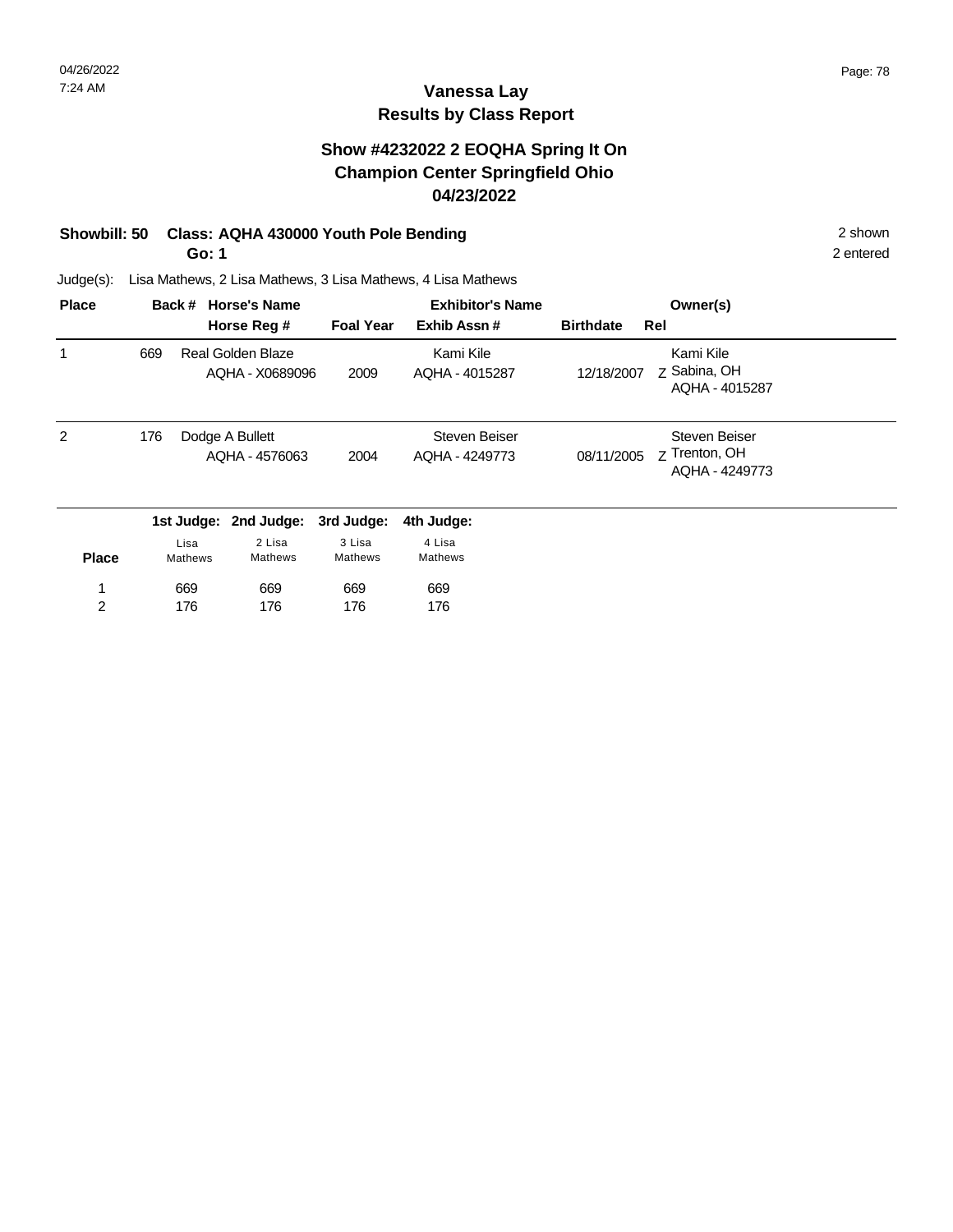## **Show #4232022 2 EOQHA Spring It On Champion Center Springfield Ohio 04/23/2022**

## **Showbill: 51 Class: AQHA 230000 Amt Pole Bending 3 Shown 3 shown 3 shown**

**Go: 1**

3 entered

| <b>Place</b>   |     | Back #     | <b>Horse's Name</b>        |                  | <b>Exhibitor's Name</b> |            | Owner(s)                        |  |
|----------------|-----|------------|----------------------------|------------------|-------------------------|------------|---------------------------------|--|
|                |     |            | Horse Reg #                | <b>Foal Year</b> | Exhib Assn#             |            | Rel                             |  |
| 1              | 178 |            | Dont Spank My Chick        |                  | Caitlyn L Colvin        |            | Caitlyn LP Colvin               |  |
|                |     |            | AQHA - 5540342             | 2013             | AQHA - 3020960          | 07/23/1995 | Z Trenton, OH                   |  |
| 2              | 866 |            | Jamminwithmyredteddy       |                  | <b>KC Critchet</b>      |            | <b>KC Critchet</b>              |  |
|                |     |            | AQHA - 4857774             | 2006             | AQHA - 3504563          | 05/26/1999 | z Findlay, OH<br>AQHA - 3504563 |  |
| 3              | 75  |            | <b>RJL Frenchmans Fame</b> |                  | Caitlyn L Colvin        |            | Caitlyn L Colvin                |  |
|                |     |            | AQHA - 5943372             | 2018             | AQHA - 3020960          | 07/23/1995 | Z Trenton, OH<br>AQHA - 3020960 |  |
|                |     | 1st Judge: | 2nd Judge:                 | 3rd Judge:       | 4th Judge:              |            |                                 |  |
|                |     | Lisa       | 2 Lisa                     | 3 Lisa           | 4 Lisa                  |            |                                 |  |
| <b>Place</b>   |     | Mathews    | Mathews                    | Mathews          | Mathews                 |            |                                 |  |
|                |     | 178        | 178                        | 178              | 178                     |            |                                 |  |
| $\overline{c}$ |     | 866        | 866                        | 866              | 866                     |            |                                 |  |
| 3              |     | 75         | 75                         | 75               | 75                      |            |                                 |  |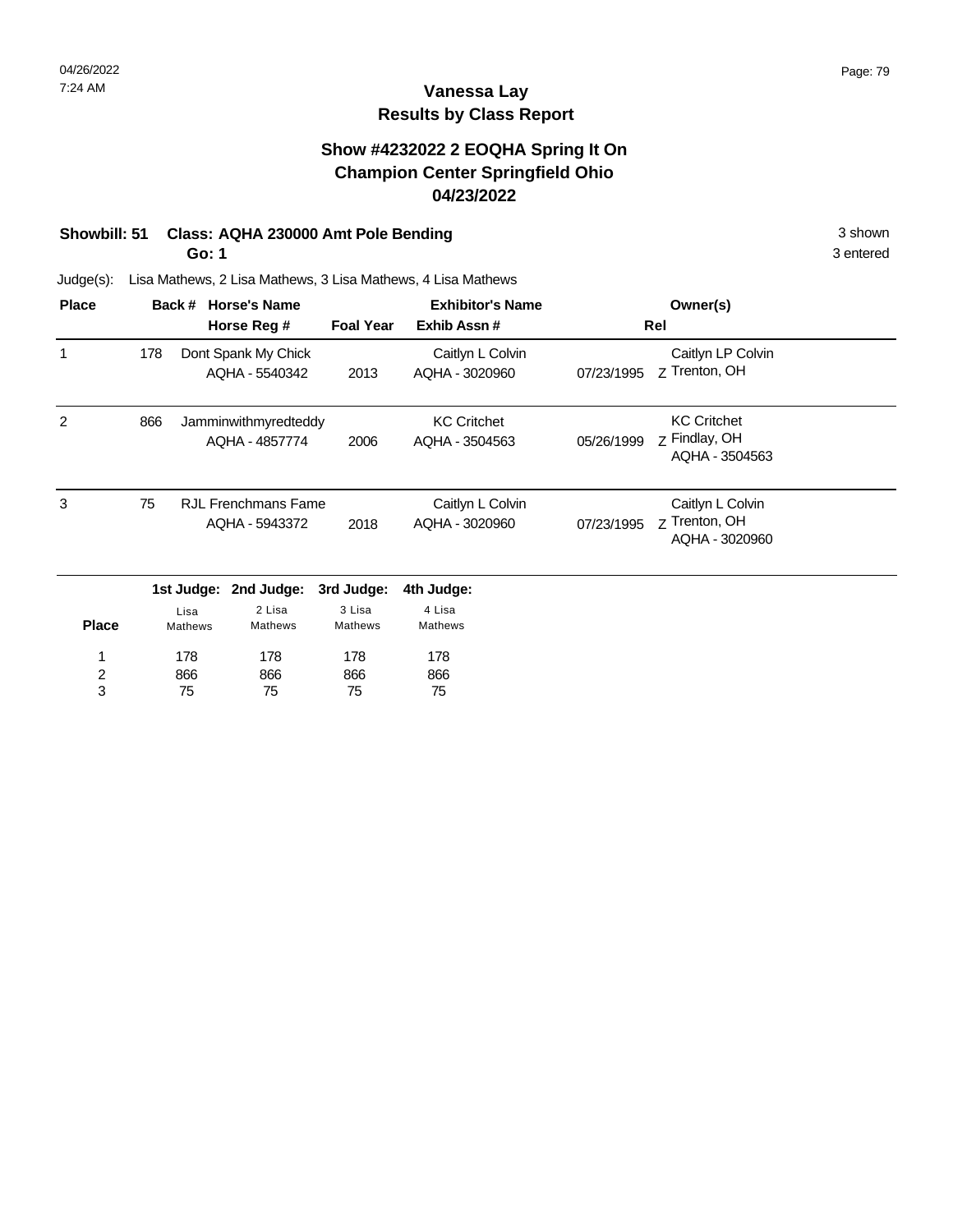## **Show #4232022 2 EOQHA Spring It On Champion Center Springfield Ohio 04/23/2022**

## **Showbill: 52 Class: AQHA 130000 Pole Bending** 5 **Shown** 5 shown

**Go: 1**

5 entered

| <b>Place</b> |     | <b>Horse's Name</b><br>Back #               |                  | <b>Exhibitor's Name</b>              |                  | Owner(s)                                              |
|--------------|-----|---------------------------------------------|------------------|--------------------------------------|------------------|-------------------------------------------------------|
|              |     | Horse Reg #                                 | <b>Foal Year</b> | Exhib Assn#                          | <b>Birthdate</b> | Rel                                                   |
|              | 669 | <b>Real Golden Blaze</b><br>AQHA - X0689096 | 2009             | Kami Kile<br>AQHA - 4015287          | 12/18/2007       | Kami Kile<br>Z Sabina, OH<br>AQHA - 4015287           |
| 2            | 178 | Dont Spank My Chick<br>AQHA - 5540342       | 2013             | Caitlyn L Colvin<br>AQHA - 3020960   | 07/23/1995       | Caitlyn LP Colvin<br>Z Trenton, OH                    |
| 3            | 866 | Jamminwithmyredteddy<br>AQHA - 4857774      | 2006             | <b>KC Critchet</b><br>AQHA - 3504563 | 05/26/1999       | <b>KC Critchet</b><br>z Findlay, OH<br>AQHA - 3504563 |
| 4            | 75  | R.IL Frenchmans Fame<br>AQHA - 5943372      | 2018             | Caitlyn L Colvin<br>AQHA - 3020960   | 07/23/1995       | Caitlyn L Colvin<br>Z Trenton, OH<br>AQHA - 3020960   |
| 5            | 176 | Dodge A Bullett<br>AQHA - 4576063           | 2004             | Caitlyn L Colvin<br>AQHA - 3020960   | 07/23/1995       | Steven Beiser<br>A Trenton, OH<br>AQHA - 4249773      |
|              |     | 1st Judge: 2nd Judge:                       | 3rd Judge:       | 4th Judge:                           |                  |                                                       |

| <b>Place</b> | Lisa<br><b>Mathews</b> | 2 Lisa<br><b>Mathews</b> | 3 Lisa<br>Mathews | 4 Lisa<br>Mathews |
|--------------|------------------------|--------------------------|-------------------|-------------------|
| 1            | 669                    | 669                      | 669               | 669               |
| 2            | 178                    | 178                      | 178               | 178               |
| 3            | 866                    | 866                      | 866               | 866               |
| 4            | 75                     | 75                       | 75                | 75                |
| 5            | 176                    | 176                      | 176               | 176               |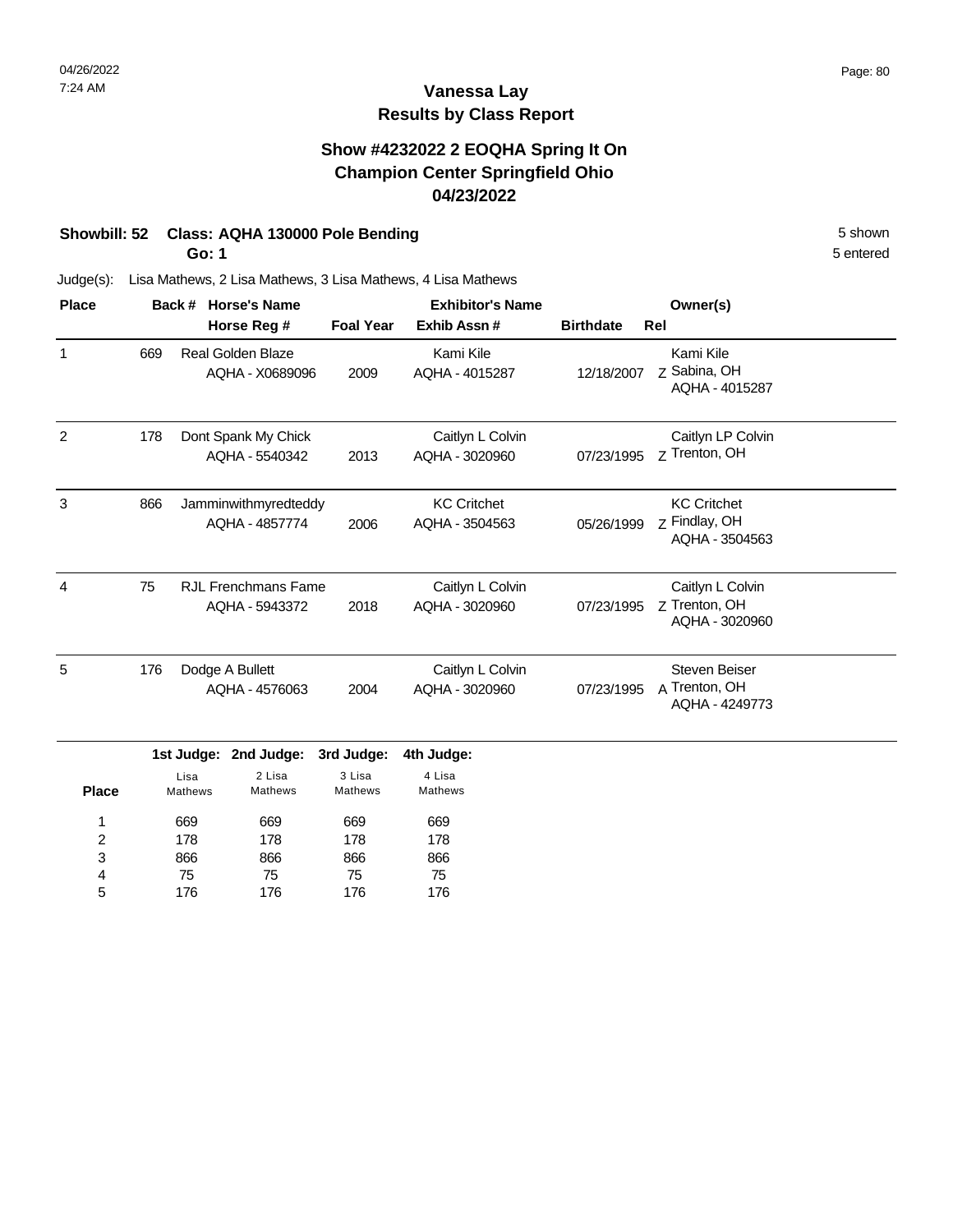## **Show #4232022 2 EOQHA Spring It On Champion Center Springfield Ohio 04/23/2022**

## **Showbill: 53 Class: AQHA 432000 Youth Stake Race** 2 shown

**Go: 1**

2 entered

| <b>Place</b> |     | Back #          | <b>Horse's Name</b>                  | <b>Exhibitor's Name</b> |                                        |                  |     | Owner(s)                                         |  |
|--------------|-----|-----------------|--------------------------------------|-------------------------|----------------------------------------|------------------|-----|--------------------------------------------------|--|
|              |     |                 | Horse Reg #                          | <b>Foal Year</b>        | Exhib Assn#                            | <b>Birthdate</b> | Rel |                                                  |  |
|              | 669 |                 | Real Golden Blaze<br>AQHA - X0689096 | 2009                    | Kami Kile<br>AQHA - 4015287            | 12/18/2007       |     | Kami Kile<br>Z Sabina, OH<br>AQHA - 4015287      |  |
| 2            | 176 |                 | Dodge A Bullett<br>AQHA - 4576063    | 2004                    | <b>Steven Beiser</b><br>AQHA - 4249773 | 08/11/2005       |     | Steven Beiser<br>Z Trenton, OH<br>AQHA - 4249773 |  |
|              |     | 1st Judge:      | 2nd Judge:                           | 3rd Judge:              | 4th Judge:                             |                  |     |                                                  |  |
| <b>Place</b> |     | Lisa<br>Mathews | 2 Lisa<br>Mathews                    | 3 Lisa<br>Mathews       | 4 Lisa<br>Mathews                      |                  |     |                                                  |  |
| 1            |     | 669             | 669                                  | 669                     | 669                                    |                  |     |                                                  |  |
| 2            |     | 176             | 176                                  | 176                     | 176                                    |                  |     |                                                  |  |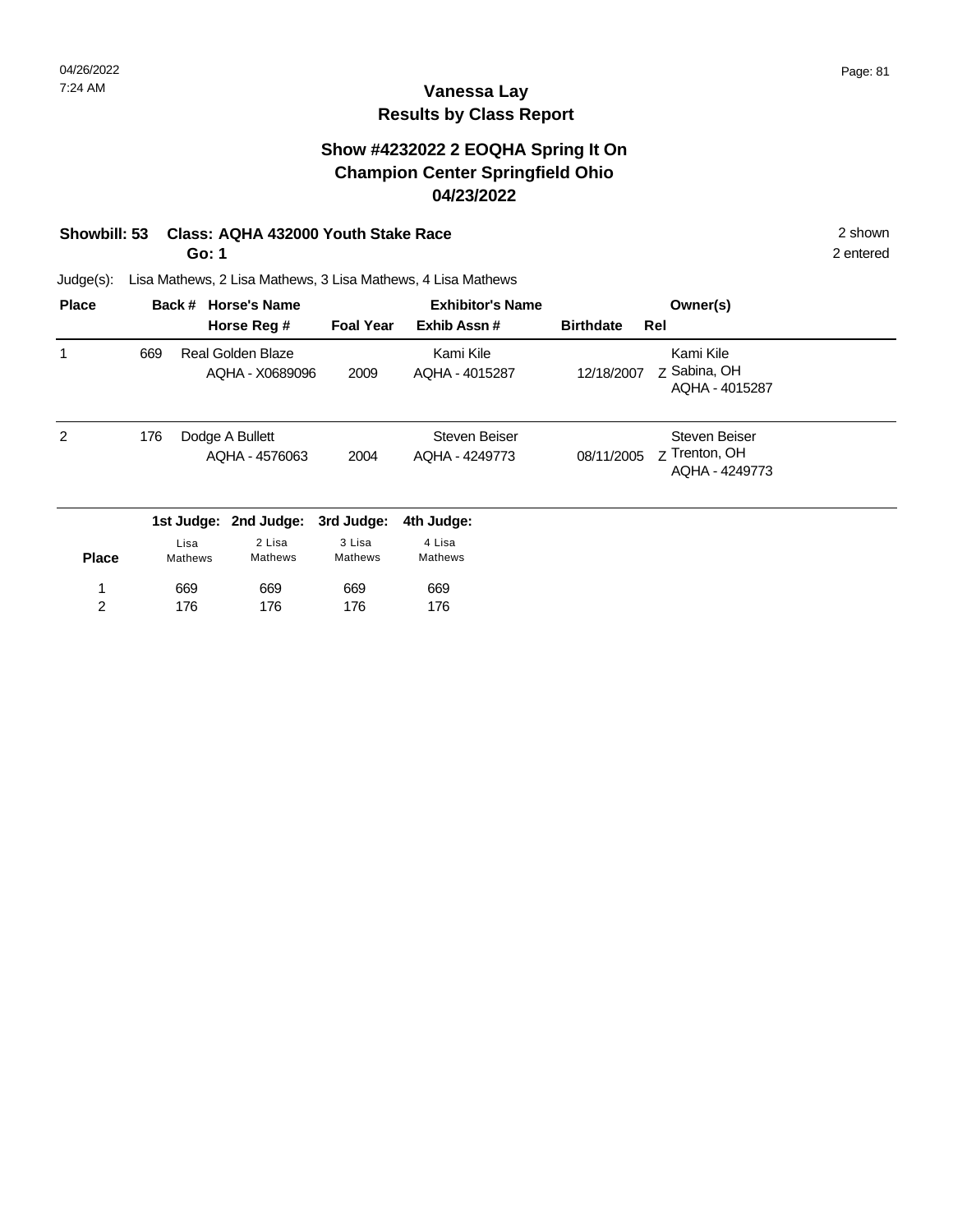## **Show #4232022 2 EOQHA Spring It On Champion Center Springfield Ohio 04/23/2022**

## **Showbill: 54 Class: AQHA 232000 Amt Stake Race** 5 Shown 5 Shown

**Go: 1**

5 entered

| <b>Place</b>   |     |                               | Back # Horse's Name                          |                                 | <b>Exhibitor's Name</b>              |            | Owner(s)                                                |  |
|----------------|-----|-------------------------------|----------------------------------------------|---------------------------------|--------------------------------------|------------|---------------------------------------------------------|--|
|                |     |                               | Horse Reg #                                  | <b>Foal Year</b>                | Exhib Assn#                          |            | Rel                                                     |  |
| 1              | 178 |                               | Dont Spank My Chick<br>AQHA - 5540342        | 2013                            | Caitlyn L Colvin<br>AQHA - 3020960   | 07/23/1995 | Caitlyn LP Colvin<br>Z Trenton, OH                      |  |
| $\overline{c}$ | 866 |                               | Jamminwithmyredteddy<br>AQHA - 4857774       | 2006                            | <b>KC Critchet</b><br>AQHA - 3504563 | 05/26/1999 | <b>KC Critchet</b><br>Z Findlay, OH<br>AQHA - 3504563   |  |
| 3              | 75  |                               | <b>RJL Frenchmans Fame</b><br>AQHA - 5943372 | 2018                            | Caitlyn L Colvin<br>AQHA - 3020960   | 07/23/1995 | Caitlyn L Colvin<br>Z Trenton, OH<br>AQHA - 3020960     |  |
| 4              | 176 |                               | Dodge A Bullett<br>AQHA - 4576063            | 2004                            | Caitlyn L Colvin<br>AQHA - 3020960   | 07/23/1995 | <b>Steven Beiser</b><br>A Trenton, OH<br>AQHA - 4249773 |  |
| 5              | 537 |                               | <b>Flameboyant Sequel</b><br>AQHA - 4468336  | 2003                            | Kori Kile<br>AQHA - 3638382          | 12/05/2001 | Kami Kile<br>Sabina, OH<br>AQHA - 4015287               |  |
| <b>Place</b>   |     | 1st Judge:<br>Lisa<br>Mathews | 2nd Judge:<br>2 Lisa<br><b>Mathews</b>       | 3rd Judge:<br>3 Lisa<br>Mathews | 4th Judge:<br>4 Lisa<br>Mathews      |            |                                                         |  |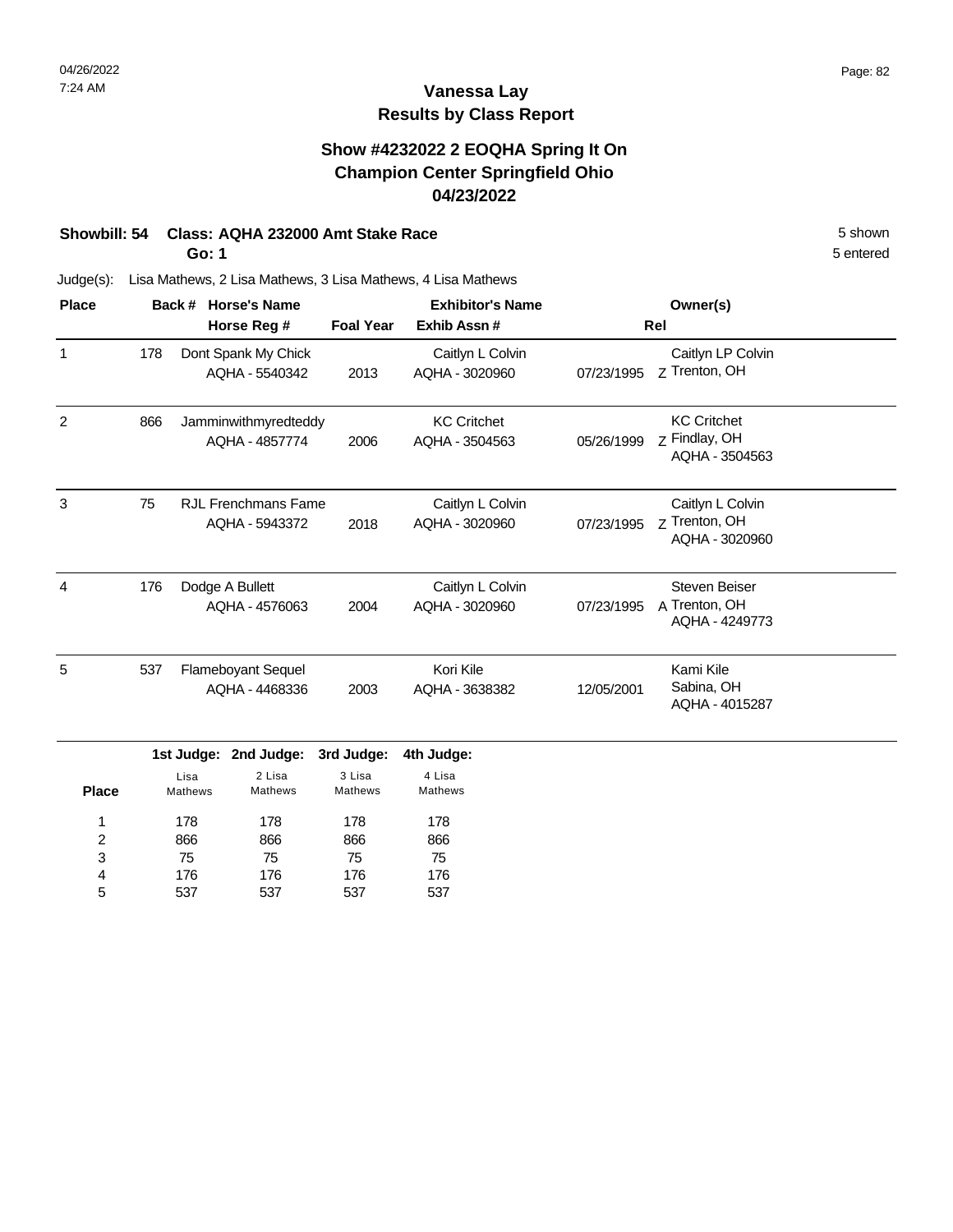## **Vanessa Lay Results by Class Report**

## **Show #4232022 2 EOQHA Spring It On Champion Center Springfield Ohio 04/24/2022**

**Showbill: 55 Class: AQHA 412002 L1 Youth Showmanship at Halter** 20 Shown 20 shown

**Go: 1**

| <b>Place</b>   |     | Back # Horse's Name       |                  | <b>Exhibitor's Name</b> |                  | Owner(s)                                |
|----------------|-----|---------------------------|------------------|-------------------------|------------------|-----------------------------------------|
|                |     | Horse Reg #               | <b>Foal Year</b> | Exhib Assn#             | <b>Birthdate</b> | Rel                                     |
| $\mathbf{1}$   | 59  | Im A Platinum Shot        |                  | Madelynn Rose Sullivan  |                  | Jennifer L Sullivan                     |
|                |     | AQHA - 5666709            | 2015             | AQHA - 4157806          | 05/09/2003       | A Pleasantville, OH                     |
| 1              |     | 4202 Bettr Than Most      |                  | Christina M Senn        |                  | Christina M Senn                        |
|                |     | AQHA - 5754943            | 2016             | AQHA - 4294748          | 09/12/2006       | Z New Paris, IN<br>AQHA - 4294748       |
| 3              | 58  | <b>Diesel Dixie</b>       |                  | Morgan Cutright         |                  | Morgan Cutright                         |
|                |     | AQHA - 5494042            | 2012             | AQHA - 4305786          | 12/17/2003       | z Lancaster, OH<br>AQHA - 4305786       |
| 4              | 716 | Code Complete             |                  | Unie Brechbuhler        |                  | Unie Brechbuhler                        |
|                |     | AQHA - 5478309            | 2012             | AQHA - 4321663          | 12/14/2009       | Z Delaware, OH<br>AQHA - 4321663        |
| 5              | 368 | Dontkissthismachine       |                  | Serrin A Whitt          |                  | Serrin A Whitt                          |
|                |     | AQHA - 5528541            | 2012             | AQHA - 4319959          | 05/29/2004       | Z Pickerington, OH<br>AQHA - 4319959    |
| 6              | 911 | Looking Willy Good        |                  | Kaylee Grace Olds       |                  | Jennifer K Olds                         |
|                |     | AQHA - 5639307            | 2014             | AQHA - 4138071          | 04/28/2011       | A Lebanon, OH<br>AQHA - 1899152         |
| $\overline{7}$ |     | 2154 Vs Blue Me Away      |                  | Ashlyne Lee Ivy         |                  | Ashlyne Lee Ivy                         |
|                |     | AQHA - 5816571            | 2017             | AQHA - 4162630          | 01/04/2008       | Z Clyde, OH<br>AQHA - 4162630           |
| 8              | 363 | Ima Hot Time              |                  | <b>Mallory Kirby</b>    |                  | <b>Mallory Kirby</b>                    |
|                |     | AQHA - 4972140            | 2007             | AQHA - 4371869          | 03/31/2009       | Z Hilliard, OH<br>AQHA - 4371869        |
| 8              |     | 1013 RR Rufle My Feathers |                  | <b>Emily Craft</b>      |                  | Christopher C Craft                     |
|                |     | AQHA - 5530356            | 2013             | AQHA - 4261409          | 10/13/2008       | A West Alexandria, OH<br>AQHA - 1327751 |
| 10             | 243 | Hes A Hot Mess            |                  | Eliza Plum              |                  | Eliza Plum                              |
|                |     | AQHA - 5795586            | 2015             | AQHA - 4340057          | 08/31/2006       | z Lebanon, OH<br>AQHA - 4340057         |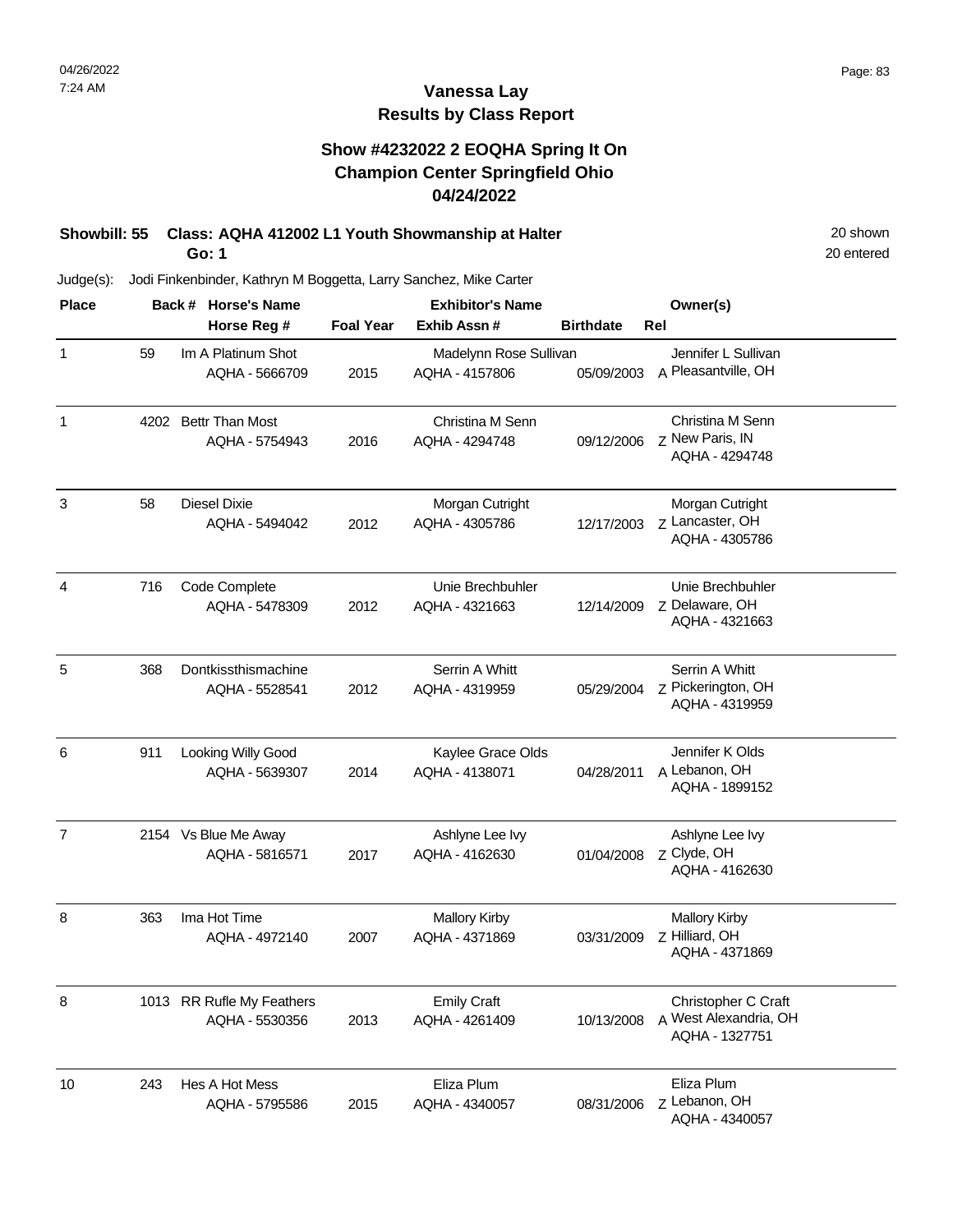## **Show #4232022 2 EOQHA Spring It On Champion Center Springfield Ohio**

#### **04/24/2022**

|           |     | 1st Judge: 2nd Judge: 3rd Judge:              |      | 4th Judge:                               |            |                                                           |
|-----------|-----|-----------------------------------------------|------|------------------------------------------|------------|-----------------------------------------------------------|
| <b>NP</b> |     | 2816 Red E When You Are<br>AQHA - 5784743     | 2016 | Sarah Trick<br>AQHA - 4138063            | 09/02/2005 | Sarah Trick<br>z Middlebury, IN<br>AQHA - 4138063         |
| <b>NP</b> | 999 | Get Down Swayze<br>AQHA - 5326358             | 2010 | <b>Riley Kehrer</b><br>AQHA - 4090664    | 02/14/2008 | <b>Riley Kehrer</b><br>Z South Bend, IN<br>AQHA - 4090664 |
| <b>NP</b> | 975 | LS Im Chippin Good<br>AQHA - 5491119          | 2011 | <b>Audrey Roberts</b><br>AQHA - 4388151  | 07/17/2006 | Michele Roberts<br>A                                      |
| <b>NP</b> | 960 | A Minor Leaguer<br>AQHA - 4392206             | 2003 | Ava Nyweide<br>AQHA - 4400943            | 08/29/2007 | Samantha Nyweide<br>A Panama, NY<br>AQHA - 4033225        |
| <b>NP</b> | 762 | Lion Tiger N Zziple<br>AQHA - 4900198         | 2006 | Jocelyn Wyatt<br>AQHA - 4450550          | 11/30/2007 | Jennifer Dalton<br>C Huron, OH                            |
| <b>NP</b> | 593 | <b>BMQ Genuine Solution</b><br>AQHA - 3619638 | 1997 | Meghan Elizabeth Kaser<br>AQHA - 4010598 | 10/29/2010 | McKenna Kaser<br>A Johnstown, OH<br>AQHA - 4380600        |
| <b>NP</b> | 95  | Sophisticated Hot Pine<br>AQHA - 4531085      | 2004 | Madison V Johnson<br>AQHA - 4204642      | 11/12/2003 | Madison V Johnson<br>Z Bloomingburg, OH<br>AQHA - 4204642 |
| <b>NP</b> | 60  | The Last Good Mac<br>AQHA - 5182797           | 2009 | Adyson Hudnall<br>AQHA - 4253371         |            | Adyson Hudnall<br>Z Akron, OH<br>AQHA - 4253371           |
| <b>NP</b> | 43  | <b>Rcees Version</b><br>AQHA - 4625585        | 2003 | Jacey Pierson<br>AQHA - 4309613          | 01/10/2011 | Jacey Pierson<br>Z Sabina, OH<br>AQHA - 4309613           |
| 11        |     | 7016 A Sudden Extreme<br>AQHA - 5671672       | 2104 | Natalie Riegsecker<br>AQHA - 4204429     | 02/21/2006 | Natalie Riegsecker<br>Z Middlebury, IN<br>AQHA - 4204429  |

|              | Jodi       | Kathryn M       | Larry   | <b>Mike Carter</b> |
|--------------|------------|-----------------|---------|--------------------|
| <b>Place</b> | Finkenbind | <b>Boggetta</b> | Sanchez |                    |
| 1            | er<br>4202 | 4202            | 59      | 59                 |
| 2            | 59         | 59              | 4202    | 4202               |
| 3            | 2154       | 2154            | 58      | 911                |
| 4            | 1013       | 58              | 911     | 58                 |
| 5            | 911        | 368             | 716     | 716                |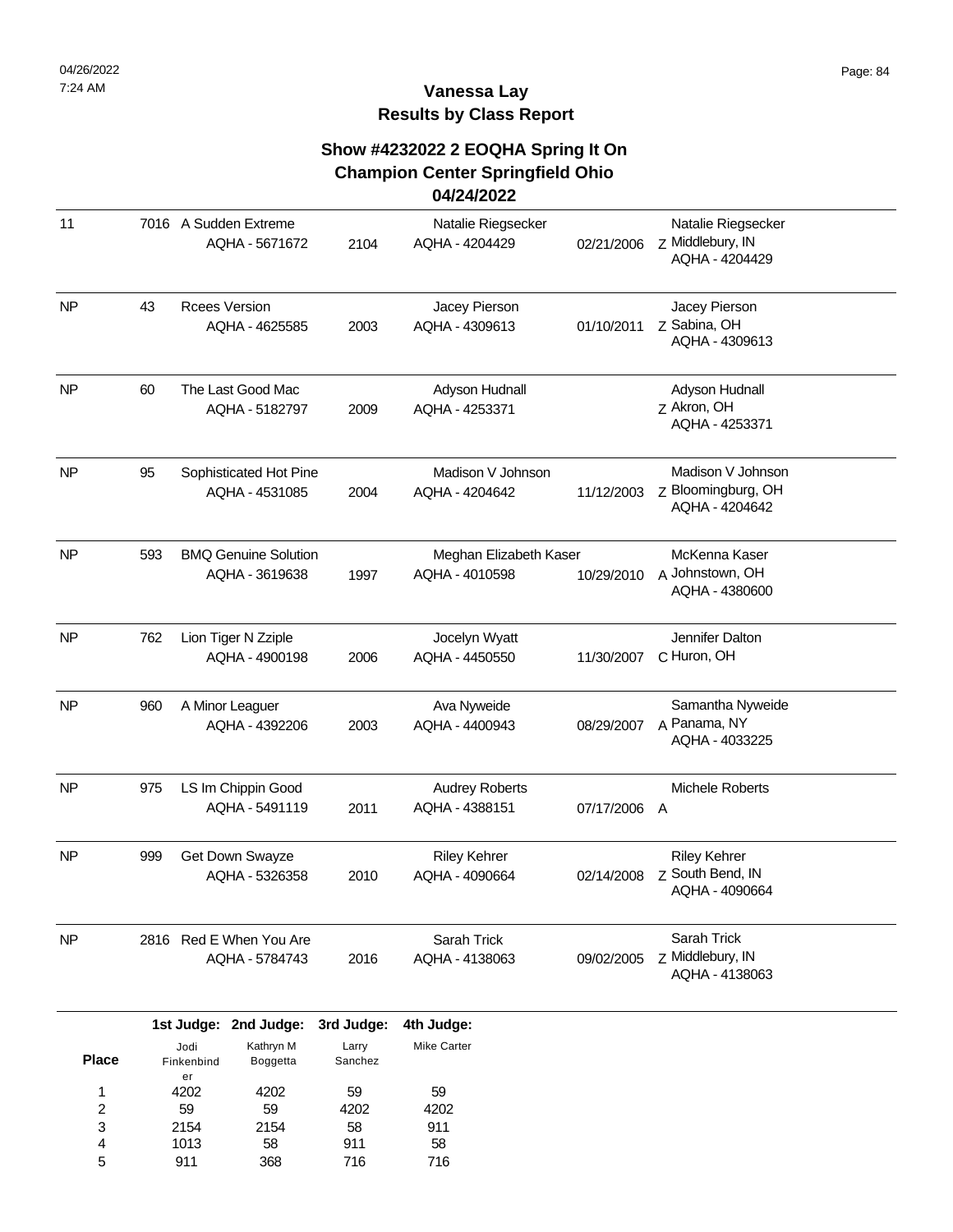| 6 | 58  | 716  | 368  | 368  |
|---|-----|------|------|------|
|   | 716 | 363  | 2154 | 363  |
| 8 | 363 | 243  | 243  | 7016 |
| 9 | 368 | 7016 | 1013 | 1013 |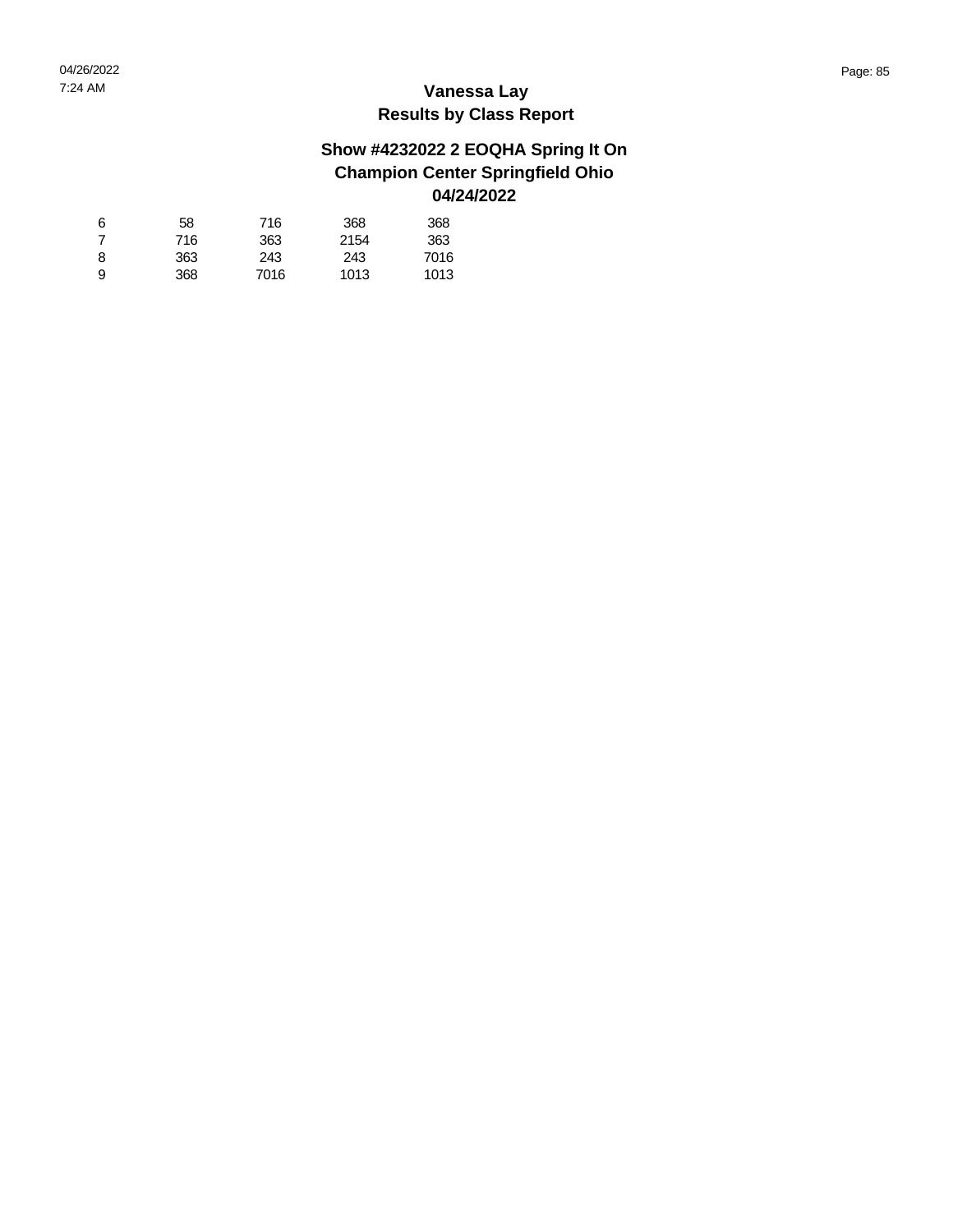## **Vanessa Lay Results by Class Report**

## **Show #4232022 2 EOQHA Spring It On Champion Center Springfield Ohio 04/24/2022**

# **Showbill: 56 Class: AQHA 412800 Youth Showmanship (14 - 18)** 20 Shown 20 shown

**Go: 1**

| <b>Place</b> |     | Back # Horse's Name         |                  | <b>Exhibitor's Name</b>  |                  | Owner(s)                                |
|--------------|-----|-----------------------------|------------------|--------------------------|------------------|-----------------------------------------|
|              |     | Horse Reg #                 | <b>Foal Year</b> | Exhib Assn#              | <b>Birthdate</b> | Rel                                     |
| $\mathbf{1}$ | 511 | Whata Moonlite Ride         |                  | Isabella Marie D'Onofrio |                  | Isabella Marie D'Onofrio                |
|              |     | AQHA - 5712464              | 2015             | AQHA - 4034559           | 05/11/2004       | Z Columbus, OH<br>AQHA - 4034559        |
| 2            | 720 | This Selections Hot         |                  | Caden Craft              |                  | Christopher C Craft                     |
|              |     | AQHA - 5563353              | 2013             | AQHA - 4261408           | 07/20/2006       | A West Alexandria, OH<br>AQHA - 1327751 |
| 3            |     | 4202 Bettr Than Most        |                  | Christina M Senn         |                  | Christina M Senn                        |
|              |     | AQHA - 5754943              | 2016             | AQHA - 4294748           | 09/12/2006       | Z New Paris, IN<br>AQHA - 4294748       |
| 4            | 264 | Mr Slo Mo Amegio            |                  | Shelby Dale              |                  | Shelby Dale                             |
|              |     | AQHA - 4508963              | 2004             | AQHA - 4168209           | 01/19/2005       | z Findlay, OH<br>AQHA - 4168209         |
| 5            | 818 | <b>Gettin Rich N Famous</b> |                  | Maegan E Pearson         |                  | Maegan E Pearson                        |
|              |     | AQHA - 5657090              | 2014             | AQHA - 3740866           | 08/18/2004       | Z Laurel, IN<br>AQHA - 3740866          |
| 6            | 717 | IE Beagoodone               |                  | Cheyenne Lane Brand      |                  | Cheyenne Lane Brand                     |
|              |     | AQHA - 5166921              | 2009             | AQHA - 4157954           | 05/22/2007       | Z North Olmsted, OH<br>AQHA - 4157954   |
| 7            | 296 | Shez Burnin Hot             |                  | <b>Kailee Rife</b>       |                  | Kailee Rife                             |
|              |     | AQHA - 5219890              | 2009             | AQHA - 4361521           | 12/11/2006       | Z Raymond, OH<br>AQHA - 4361521         |
| 8            | 383 | Good To Bea Red Rock        |                  | Abby Lynn Mehl           |                  | Cyndi Mehl                              |
|              |     | AQHA - 5517122              | 2012             | AQHA - 4218839           | 12/20/2005       | C Oxford, OH                            |
| 9            |     | 4246 Afraid Inthedark Too   |                  | <b>Grace Rollins</b>     |                  | <b>Grace Rollins</b>                    |
|              |     | AQHA - 5503435              | 2012             | AQHA - 4142560           | 04/24/2006       | Z Russiaville, IN<br>AQHA - 4142560     |
| 10           | 243 | Hes A Hot Mess              |                  | Eliza Plum               |                  | Eliza Plum                              |
|              |     | AQHA - 5795586              | 2015             | AQHA - 4340057           | 08/31/2006       | z Lebanon, OH<br>AQHA - 4340057         |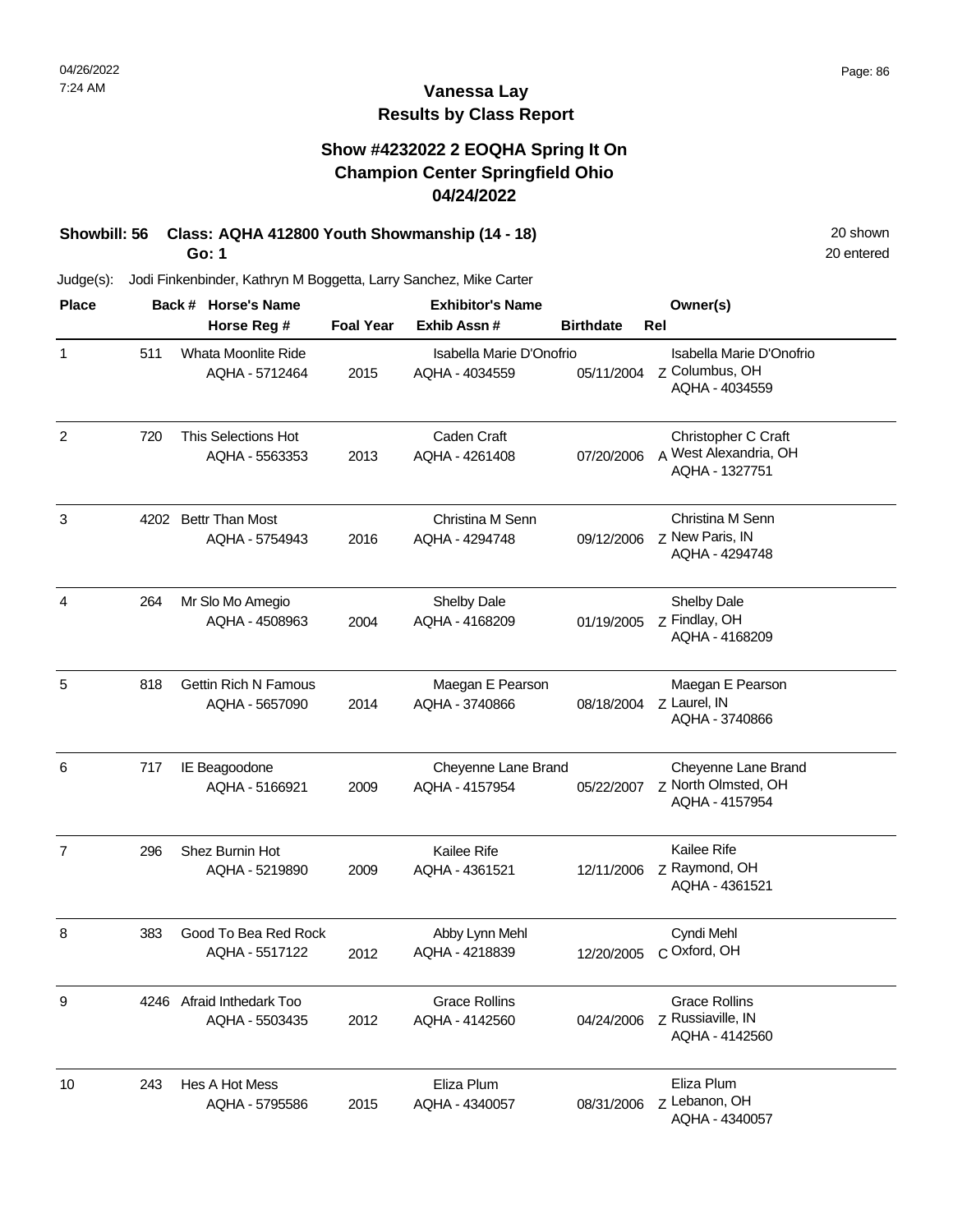264 818

4 5

383 264

4246 818

264 717

## **Vanessa Lay Results by Class Report**

| 11           | 975 |                          | LS Im Chippin Good<br>AQHA - 5491119    | 2011               | <b>Audrey Roberts</b><br>AQHA - 4388151     | 07/17/2006 | <b>Michele Roberts</b><br>A                                       |
|--------------|-----|--------------------------|-----------------------------------------|--------------------|---------------------------------------------|------------|-------------------------------------------------------------------|
| <b>NP</b>    | 6   |                          | Sleepnmarriedwhoknew<br>AQHA - 5778564  | 2016               | Tianna S Cooper<br>AQHA - 3629987           | 07/15/2004 | Suzanne D Cooper<br>A Grove Hill, OH<br>AQHA - 2657175            |
| <b>NP</b>    | 216 |                          | Invitedbywillynelson<br>AQHA - 5771739  | 2016               | Ella Mae Thompson<br>AQHA - 4229310         | 02/16/2007 | Ella Mae Thompson<br>z Kinsman, OH<br>AQHA - 4229310              |
| <b>NP</b>    | 368 |                          | Dontkissthismachine<br>AQHA - 5528541   | 2012               | Serrin A Whitt<br>AQHA - 4319959            | 05/29/2004 | Serrin A Whitt<br>Z Pickerington, OH<br>AQHA - 4319959            |
| <b>NP</b>    | 528 | Sport Mode               | AQHA - 5796372                          | 2015               | <b>Emma Nicole Evitts</b><br>AQHA - 4130833 | 05/28/2003 | <b>Emma Nicole Evitts</b><br>Z Garretsville, OH<br>AQHA - 4130833 |
| <b>NP</b>    | 762 |                          | Lion Tiger N Zziple<br>AQHA - 4900198   | 2006               | Jocelyn Wyatt<br>AQHA - 4450550             | 11/30/2007 | Jennifer Dalton<br>C Huron, OH                                    |
| <b>NP</b>    | 860 |                          | Abattasticinvestment<br>AQHA - 5918472  | 2018               | Samantha Nyweide<br>AQHA - 4033225          | 01/07/2003 | Samantha Nyweide<br>Z Panama, NY<br>AQHA - 4033225                |
| <b>NP</b>    | 960 |                          | A Minor Leaguer<br>AQHA - 4392206       | 2003               | Ava Nyweide<br>AQHA - 4400943               | 08/29/2007 | Samantha Nyweide<br>A Panama, NY<br>AQHA - 4033225                |
| <b>NP</b>    |     |                          | 7016 A Sudden Extreme<br>AQHA - 5671672 | 2104               | Natalie Riegsecker<br>AQHA - 4204429        | 02/21/2006 | Natalie Riegsecker<br>Z Middlebury, IN<br>AQHA - 4204429          |
| <b>NP</b>    |     | 8305 Full Code           | AQHA - 5759539                          | 2015               | Taylor Erin Schroeder<br>AQHA - 3730039     | 08/03/2005 | Taylor Erin Schroeder<br>Z Reynolds, IN<br>AQHA - 3730039         |
|              |     |                          | 1st Judge: 2nd Judge:                   | 3rd Judge:         | 4th Judge:                                  |            |                                                                   |
| <b>Place</b> |     | Jodi<br>Finkenbind<br>er | Kathryn M<br>Boggetta                   | Larry<br>Sanchez   | <b>Mike Carter</b>                          |            |                                                                   |
| 1<br>2<br>3  |     | 511<br>720<br>4202       | 4202<br>720<br>511                      | 511<br>720<br>4202 | 511<br>720<br>818                           |            |                                                                   |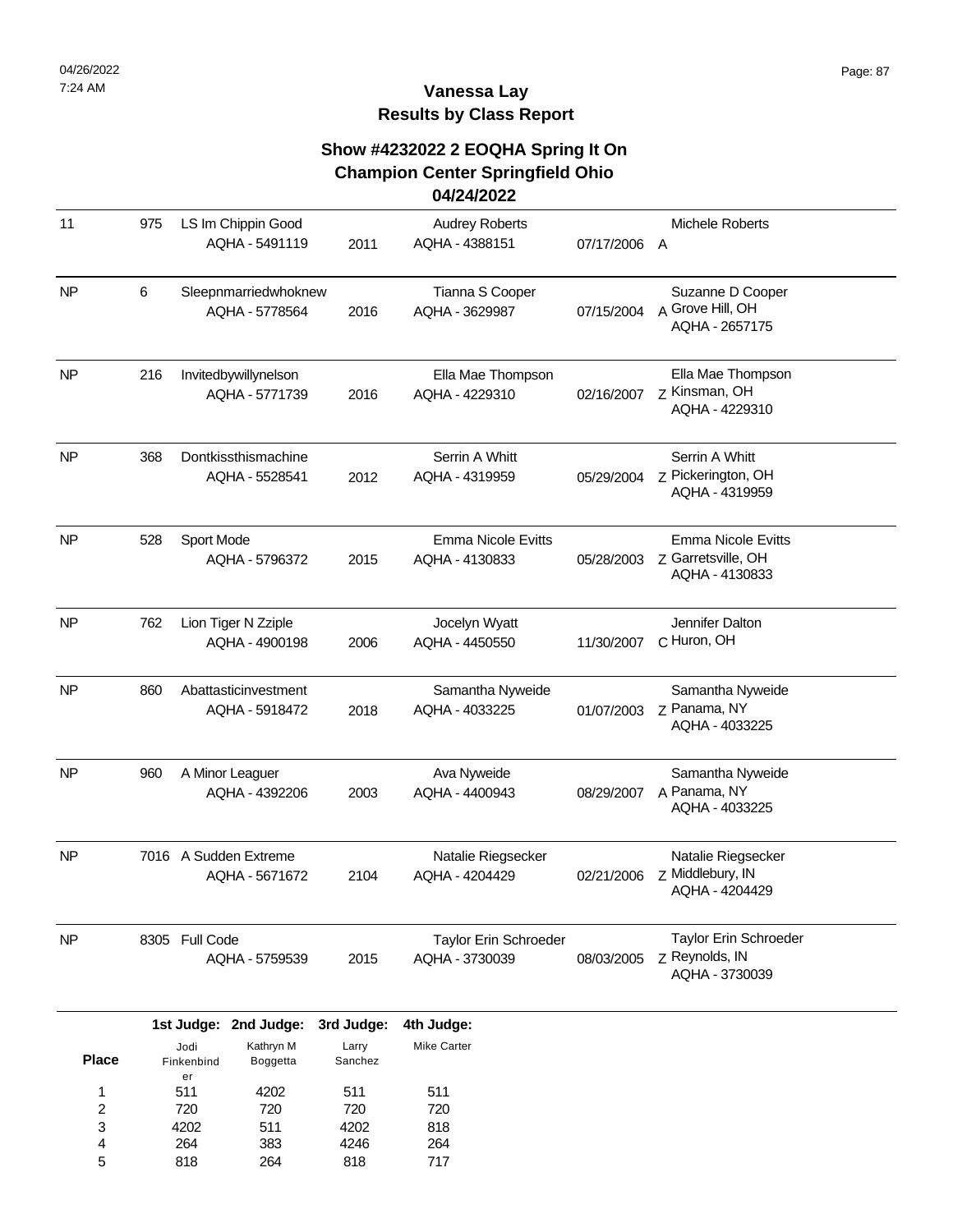| 6 | 717 | 243 | 717 | 4202 |
|---|-----|-----|-----|------|
| 7 | 296 | 717 | 264 | 296  |
| 8 | 975 | 818 | 296 | 383  |
| 9 | 243 | 296 | 383 | 4246 |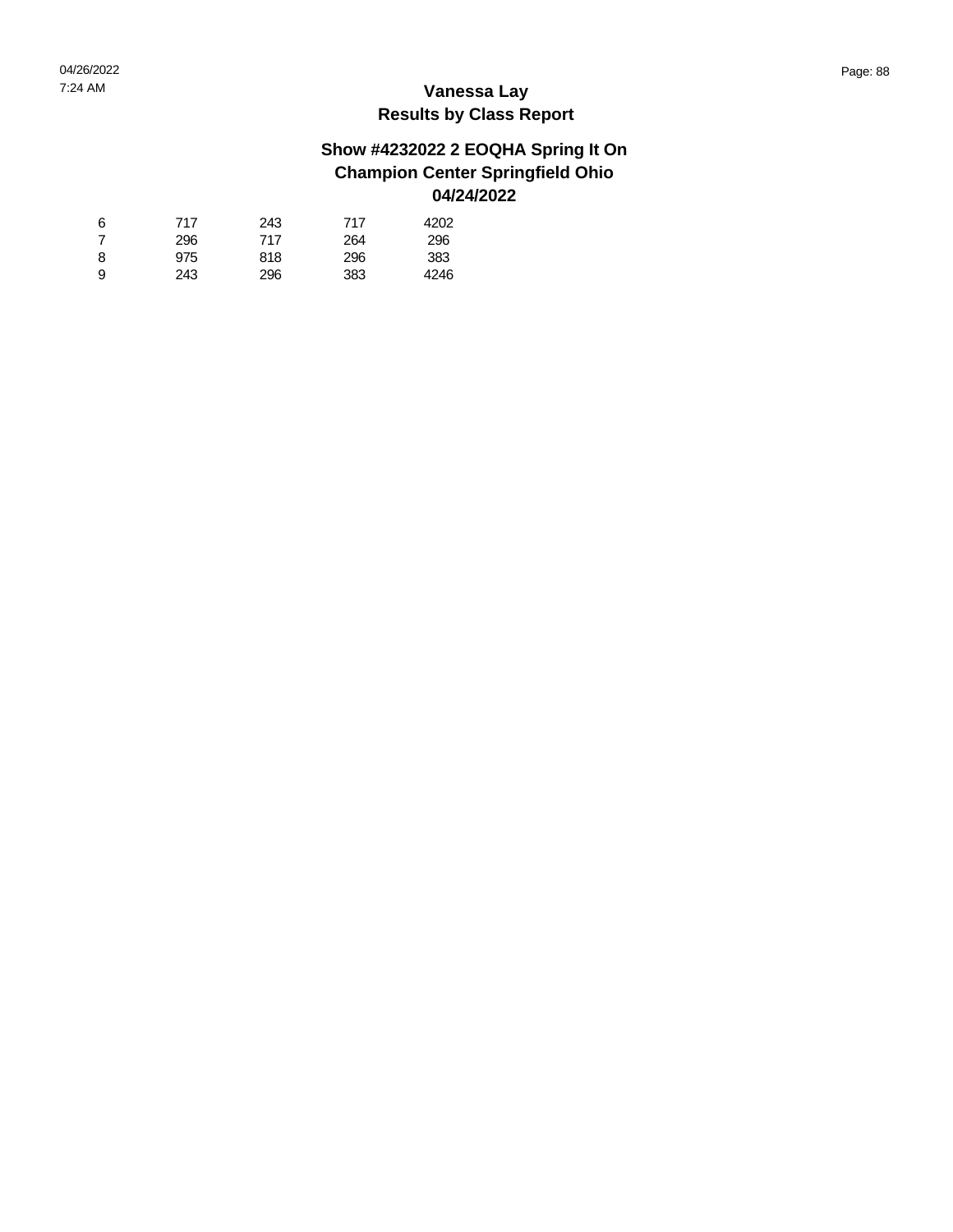## **Vanessa Lay Results by Class Report**

## **Show #4232022 2 EOQHA Spring It On Champion Center Springfield Ohio 04/24/2022**

# **Showbill: 57 Class: AQHA 412700 Youth Showmanship (13 & Under)** 10 Shown 10 shown

**Go: 1**

| <b>Place</b>   |     | <b>Horse's Name</b><br>Back #                 | <b>Exhibitor's Name</b> |                                          |                  | Owner(s)                                                       |  |
|----------------|-----|-----------------------------------------------|-------------------------|------------------------------------------|------------------|----------------------------------------------------------------|--|
|                |     | Horse Reg #                                   | <b>Foal Year</b>        | Exhib Assn#                              | <b>Birthdate</b> | Rel                                                            |  |
| $\mathbf 1$    | 911 | Looking Willy Good<br>AQHA - 5639307          | 2014                    | Kaylee Grace Olds<br>AQHA - 4138071      | 04/28/2011       | Jennifer K Olds<br>A Lebanon, OH<br>AQHA - 1899152             |  |
| 2              | 120 | Man Im Sassy<br>AQHA - X0655630               | 2006                    | Isabella Hamilton<br>AQHA - 4239978      | 04/30/2009       | Isabella Hamilton<br>Z Eaton, OH<br>AQHA - 4239978             |  |
| 3              | 999 | Get Down Swayze<br>AQHA - 5326358             | 2010                    | <b>Riley Kehrer</b><br>AQHA - 4090664    | 02/14/2008       | <b>Riley Kehrer</b><br>Z South Bend, IN<br>AQHA - 4090664      |  |
| 4              | 363 | Ima Hot Time<br>AQHA - 4972140                | 2007                    | <b>Mallory Kirby</b><br>AQHA - 4371869   | 03/31/2009       | <b>Mallory Kirby</b><br>z Hilliard, OH<br>AQHA - 4371869       |  |
| 5              | 500 | Chips Favorite Invit<br>AQHA - 5768474        | 2016                    | Lauren Hoover<br>AQHA - 4182922          | 06/13/2008       | Amy Hoover<br>A Goshen, OH                                     |  |
| 5              | 519 | Shes N Control<br>AQHA - 5580210              | 2013                    | <b>Chloe Roberts</b><br>AQHA - 4392703   | 05/18/2010       | Jody L Roberts<br>A Warsaw, IN<br>AQHA - 1494656               |  |
| $\overline{7}$ |     | 2154 Vs Blue Me Away<br>AQHA - 5816571        | 2017                    | Ashlyne Lee Ivy<br>AQHA - 4162630        | 01/04/2008       | Ashlyne Lee Ivy<br>Z Clyde, OH<br>AQHA - 4162630               |  |
| 8              | 593 | <b>BMQ Genuine Solution</b><br>AQHA - 3619638 | 1997                    | Meghan Elizabeth Kaser<br>AQHA - 4010598 | 10/29/2010       | McKenna Kaser<br>A Johnstown, OH<br>AQHA - 4380600             |  |
| 9              |     | 1013 RR Rufle My Feathers<br>AQHA - 5530356   | 2013                    | <b>Emily Craft</b><br>AQHA - 4261409     | 10/13/2008       | Christopher C Craft<br>A West Alexandria, OH<br>AQHA - 1327751 |  |
| 10             | 716 | Code Complete<br>AQHA - 5478309               | 2012                    | Unie Brechbuhler<br>AQHA - 4321663       | 12/14/2009       | Unie Brechbuhler<br>z Delaware, OH<br>AQHA - 4321663           |  |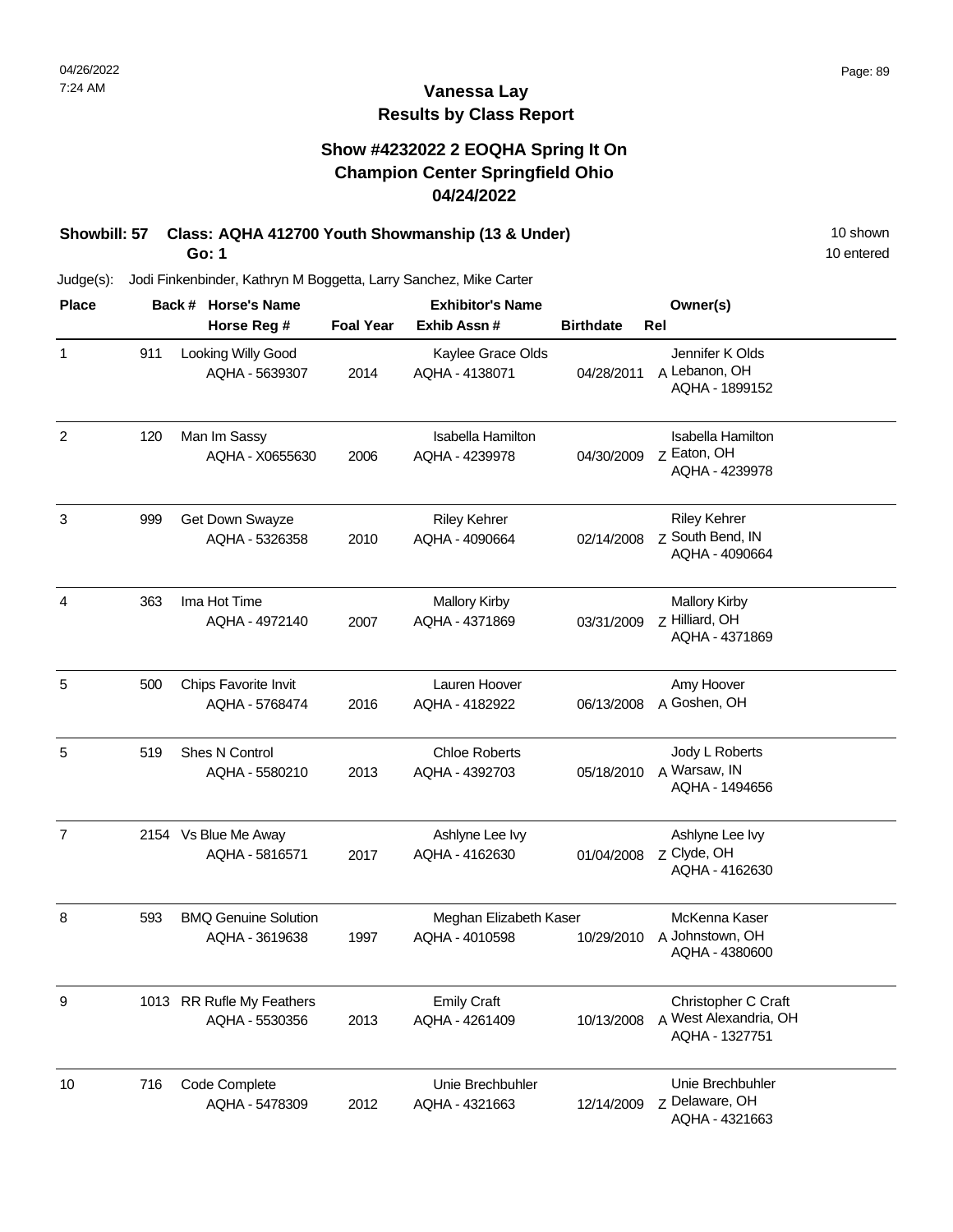|              |            | 1st Judge: 2nd Judge: | 3rd Judge: | 4th Judge:         |
|--------------|------------|-----------------------|------------|--------------------|
|              | Jodi       | Kathryn M             | Larry      | <b>Mike Carter</b> |
| <b>Place</b> | Finkenbind | <b>Boggetta</b>       | Sanchez    |                    |
|              | er         |                       |            |                    |
| 1            | 120        | 120                   | 999        | 911                |
| 2            | 911        | 911                   | 911        | 363                |
| 3            | 999        | 999                   | 120        | 999                |
| 4            | 593        | 363                   | 500        | 120                |
| 5            | 519        | 500                   | 363        | 500                |
| 6            | 363        | 519                   | 2154       | 2154               |
| 7            | 2154       | 2154                  | 519        | 519                |
| 8            | 716        | 593                   | 593        | 593                |
| 9            | 1013       | 1013                  | 716        | 1013               |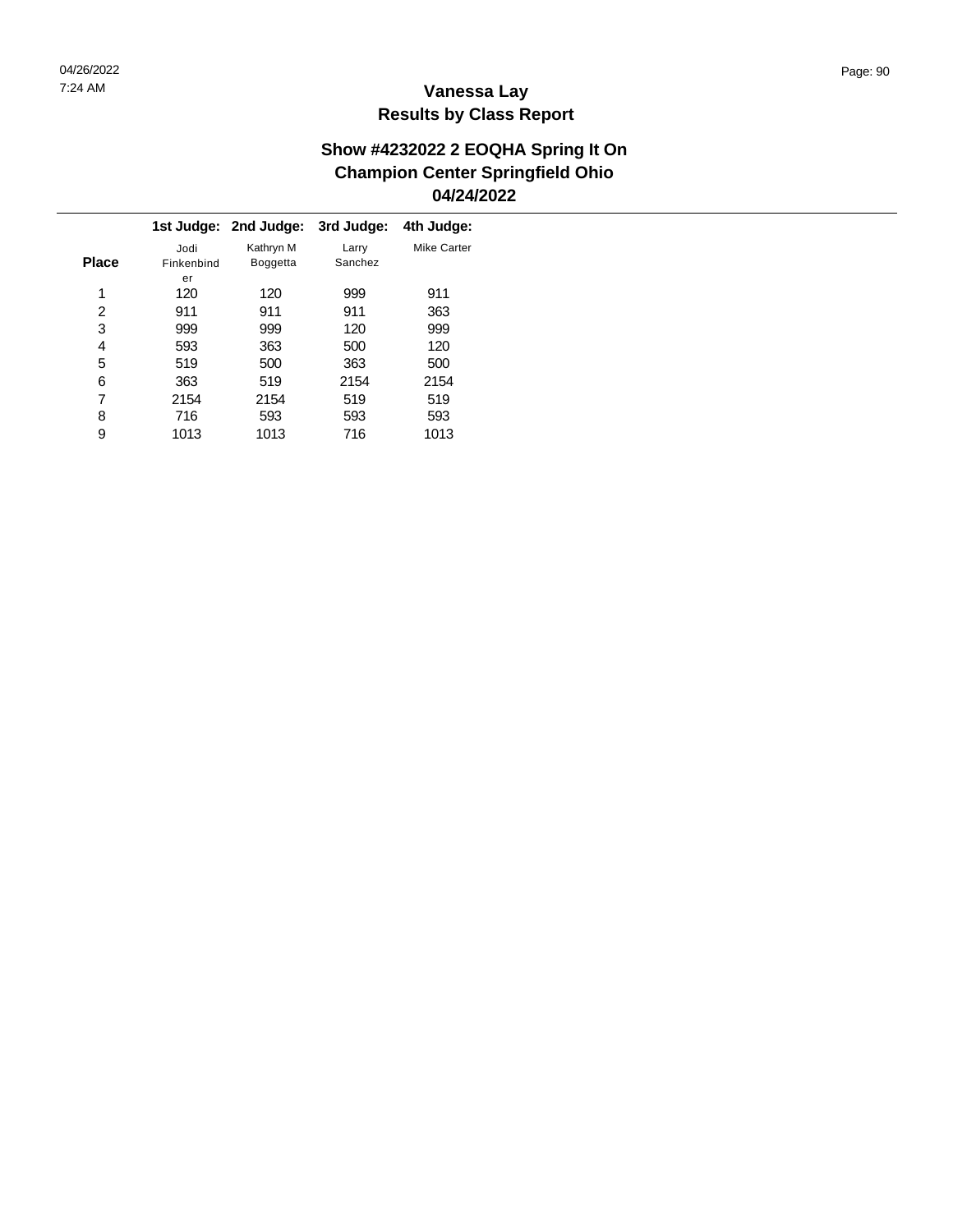## **Vanessa Lay Results by Class Report**

## **Show #4232022 2 EOQHA Spring It On Champion Center Springfield Ohio 04/24/2022**

# **Showbill: 58 Class: AQHA 212002 L1 Amt Showmanship at Halter** 19 **14 shown**

**Go: 1**

| <b>Place</b>   |     | Back # Horse's Name                          | <b>Exhibitor's Name</b> |                                            | Owner(s)   |                                                             |
|----------------|-----|----------------------------------------------|-------------------------|--------------------------------------------|------------|-------------------------------------------------------------|
|                |     | Horse Reg #                                  | <b>Foal Year</b>        | Exhib Assn#                                |            | Rel                                                         |
| 1              |     | 9214 Born To Be Immortal<br>AQHA - 5721514   | 2015                    | Rachele Windau<br>AQHA - 4120882           | 06/27/1999 | <b>Tad Windau</b><br>A                                      |
| $\overline{2}$ |     | 2319 Sumdiscretionadvised<br>AQHA - X0718258 | 2015                    | Kelsey Guadarrama<br>AQHA - 2445991        | 07/21/1992 | Kelsey Guadarrama<br>Z Merrillville, IN<br>AQHA - 2445991   |
| 3              | 556 | Hidden Agenda<br>AQHA - 5866339              | 2017                    | Jackie Davis<br>AQHA - 4249028             | 01/04/1965 | Jackie Davis<br>z Lebanon, OH<br>AQHA - 4249028             |
| 4              | 424 | My Chex Is Good<br>AQHA - 5888912            | 2018                    | Chloe M Larson<br>AQHA - 4087154           | 03/12/2000 | Chloe M Larson<br>Z Lebanon, OH<br>AQHA - 4087154           |
| 5              |     | 4342 Ima Good Cowgirl<br>AQHA - 5382947      | 2011                    | Kimberly A Riviello<br>AQHA - 1929157      | 04/06/1960 | Kimberly A Riviello<br>Z Tipp City, OH<br>AQHA - 1929157    |
| 6              | 411 | The Roan Show<br>AQHA - 5721381              | 2015                    | Erin Mullady<br>AQHA - 4116541             | 10/21/1977 | <b>Molly Mullady</b><br>M Dublin, OH<br>AQHA - 4267713      |
| 6              | 629 | Deluxe Catalac<br>AQHA - 5929254             | 2016                    | Kathleen K Azzarello<br>AQHA - 4347862     | 03/06/1971 | Kathleen K Azzarello<br>Z Strongville, OH<br>AQHA - 4347862 |
| 8              | 403 | Talkinboutonite<br>AQHA - 5716356            | 2015                    | Antoinette Colleen Bloom<br>AQHA - 2059451 | 04/22/1964 | Antoinette Colleen Bloom<br>Z Moscow, OH<br>AQHA - 2059451  |
| 9              | 458 | Hello Itz Me<br>AQHA - 5689304               | 2015                    | Lauren Hissam<br>AQHA - 3607040            | 04/19/1993 | Lauren Hissam<br>Z Mentor, OH<br>AQHA - 3607040             |
| 10             | 316 | Krymsun Minute<br>AQHA - X0730581            | 2017                    | Sue Ann Hartzell<br>AQHA - 1407858         | 01/22/1968 | Sue Ann Hartzell<br>Z Greenville, OH<br>AQHA - 1407858      |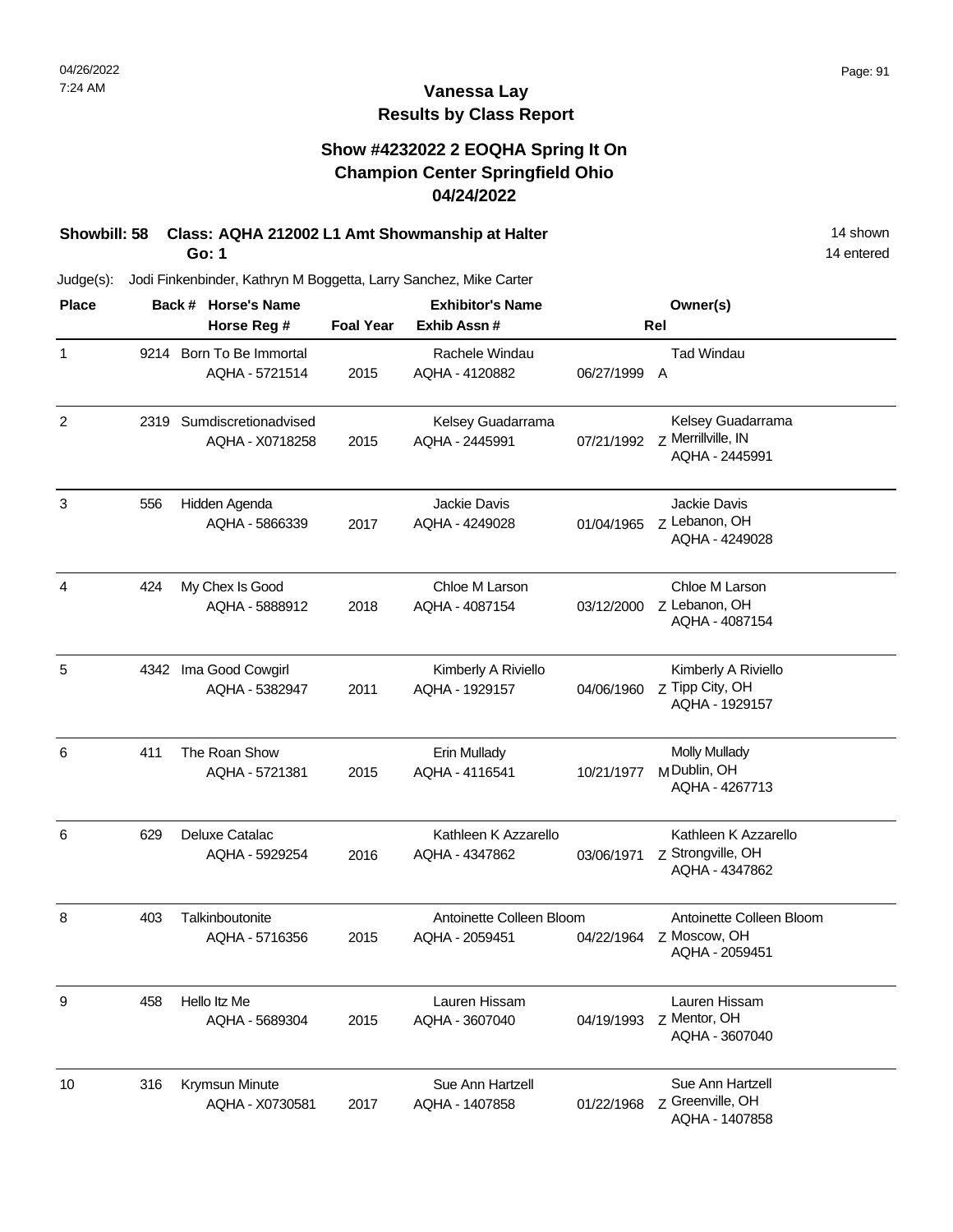## **Show #4232022 2 EOQHA Spring It On Champion Center Springfield Ohio**

#### **04/24/2022**

| 11                      | 494  |                          | Always Hottish<br>AQHA - 5520399       | 2012             | Karen Elicker Crowell<br>AQHA - 1176957     | 06/07/1948 | Karen Elicker Crowell<br>Z Piqua, OH<br>AQHA - 1176957       |
|-------------------------|------|--------------------------|----------------------------------------|------------------|---------------------------------------------|------------|--------------------------------------------------------------|
| <b>NP</b>               | 534  |                          | Im Gonna Be Lazy<br>AQHA - 5597713     | 2014             | Katrina McClain<br>AQHA - 4477059           | 04/06/1978 | Addison Leonard<br>Hilliard, OH<br>AQHA - 4423730            |
| <b>NP</b>               | 2549 |                          | My Invitation N Gold<br>AQHA - 5510479 | 2012             | <b>Bailey N Vandriest</b><br>AQHA - 4267973 | 05/19/2000 | Pam And Bailey Vandriest<br>$\mathsf{A}$<br>AQHA - 4022603   |
| <b>NP</b>               | 7711 |                          | See My Breath<br>AQHA - X0733955       | 2018             | Kaytlynn M Sullivan<br>AQHA - 4340304       | 05/02/1998 | Kaytlynn M Sullivan<br>7 Pleasantville, OH<br>AQHA - 4340304 |
|                         |      |                          | 1st Judge: 2nd Judge:                  | 3rd Judge:       | 4th Judge:                                  |            |                                                              |
| <b>Place</b>            |      | Jodi<br>Finkenbind<br>er | Kathryn M<br>Boggetta                  | Larry<br>Sanchez | <b>Mike Carter</b>                          |            |                                                              |
| 1                       |      | 9214                     | 9214                                   | 9214             | 9214                                        |            |                                                              |
| $\overline{\mathbf{c}}$ |      | 2319                     | 2319                                   | 2319             | 2319                                        |            |                                                              |
| 3                       |      | 556                      | 424                                    | 556              | 556                                         |            |                                                              |
| 4                       |      | 424                      | 556                                    | 424              | 629                                         |            |                                                              |
| 5                       |      | 4342                     | 403                                    | 629              | 4342                                        |            |                                                              |
| 6                       |      | 458                      | 458                                    | 403              | 316                                         |            |                                                              |
| 7                       |      | 629                      | 4342                                   | 411              | 424                                         |            |                                                              |
| 8<br>9                  |      | 411<br>403               | 411<br>316                             | 4342<br>494      | 411<br>458                                  |            |                                                              |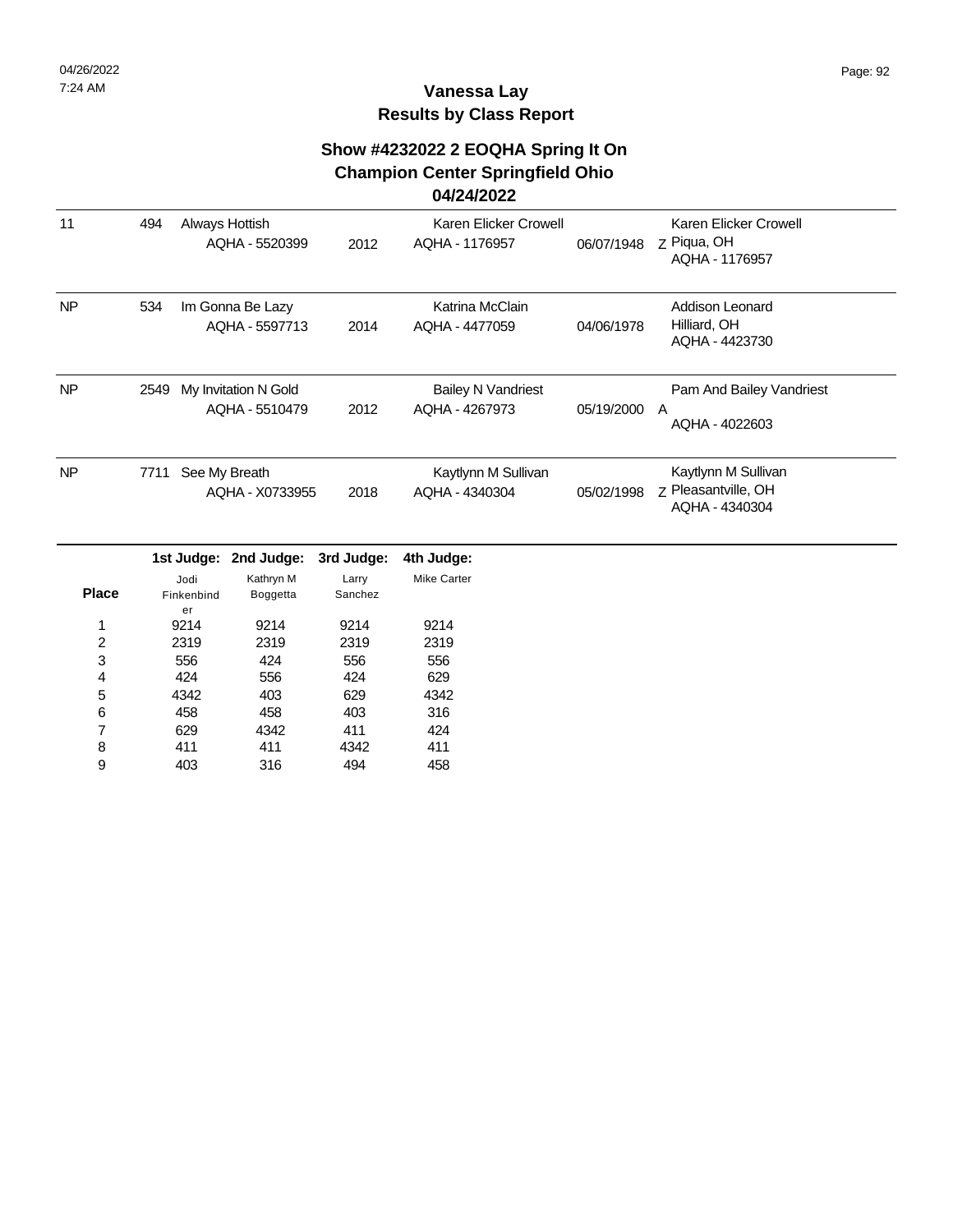## **Show #4232022 2 EOQHA Spring It On Champion Center Springfield Ohio 04/24/2022**

#### **Showbill: 59 Class: AQHA 212800 Amt Select Showmanship at Halter** 9 Shown **Go: 1**

Judge(s): Jodi Finkenbinder, Kathryn M Boggetta, Larry Sanchez, Mike Carter

| <b>Place</b>   |     | Back # Horse's Name                         | <b>Exhibitor's Name</b> |                                              |            | Owner(s)                                                       |  |
|----------------|-----|---------------------------------------------|-------------------------|----------------------------------------------|------------|----------------------------------------------------------------|--|
|                |     | Horse Reg #                                 | <b>Foal Year</b>        | Exhib Assn #                                 |            | Rel                                                            |  |
| $\mathbf{1}$   | 153 | Simply Good Times<br>AQHA - 5970623         | 2016                    | Suzanne M Mocniak<br>AQHA - 2975275          | 05/20/1963 | Suzanne M Mocniak<br>Z Washington, PA<br>AQHA - 2975275        |  |
| $\overline{c}$ | 721 | <b>Check This Machine</b><br>AQHA - 4460181 | 2003                    | Kimberly A Best<br>AQHA - 2688898            | 06/18/1957 | Kimberly A Best<br>Z Salem, OH<br>AQHA - 2688898               |  |
| 3              | 556 | Hidden Agenda<br>AQHA - 5866339             | 2017                    | Jackie Davis<br>AQHA - 4249028               | 01/04/1965 | Jackie Davis<br>z Lebanon, OH<br>AQHA - 4249028                |  |
| 3              | 916 | Do You Think Im Lazy<br>AQHA - 5380393      | 2011                    | Bettie L Caballe<br>AQHA - 1696373           | 09/16/1955 | <b>Bettie L Caballe</b><br>Z<br>AQHA - 1696373                 |  |
| 5              | 323 | Lopen Assets<br>AQHA - 5368066              | 2011                    | Martha A Fabry<br>AQHA - 662683              | 03/12/1954 | Martha A Fabry<br>Z Uniontown, PA<br>AQHA - 662683             |  |
| 5              | 629 | Deluxe Catalac<br>AQHA - 5929254            | 2016                    | Kathleen K Azzarello<br>AQHA - 4347862       | 03/06/1971 | Kathleen K Azzarello<br>Z Strongville, OH<br>AQHA - 4347862    |  |
| $\overline{7}$ | 494 | Always Hottish<br>AQHA - 5520399            | 2012                    | Karen Elicker Crowell (SS)<br>AQHA - 1176957 | 06/07/1948 | Karen Elicker Crowell<br>Z Piqua, OH<br>AQHA - 1176957         |  |
| 8              | 316 | Krymsun Minute<br>AQHA - X0730581           | 2017                    | Sue Ann Hartzell<br>AQHA - 1407858           | 01/22/1968 | Sue Ann Hartzell<br>z Greenville, OH<br>AQHA - 1407858         |  |
| 9              |     | 1013 RR Rufle My Feathers<br>AQHA - 5530356 | 2013                    | Christopher C Craft<br>AQHA - 1327751        | 12/23/1960 | Christopher C Craft<br>Z West Alexandria, OH<br>AQHA - 1327751 |  |

9 entered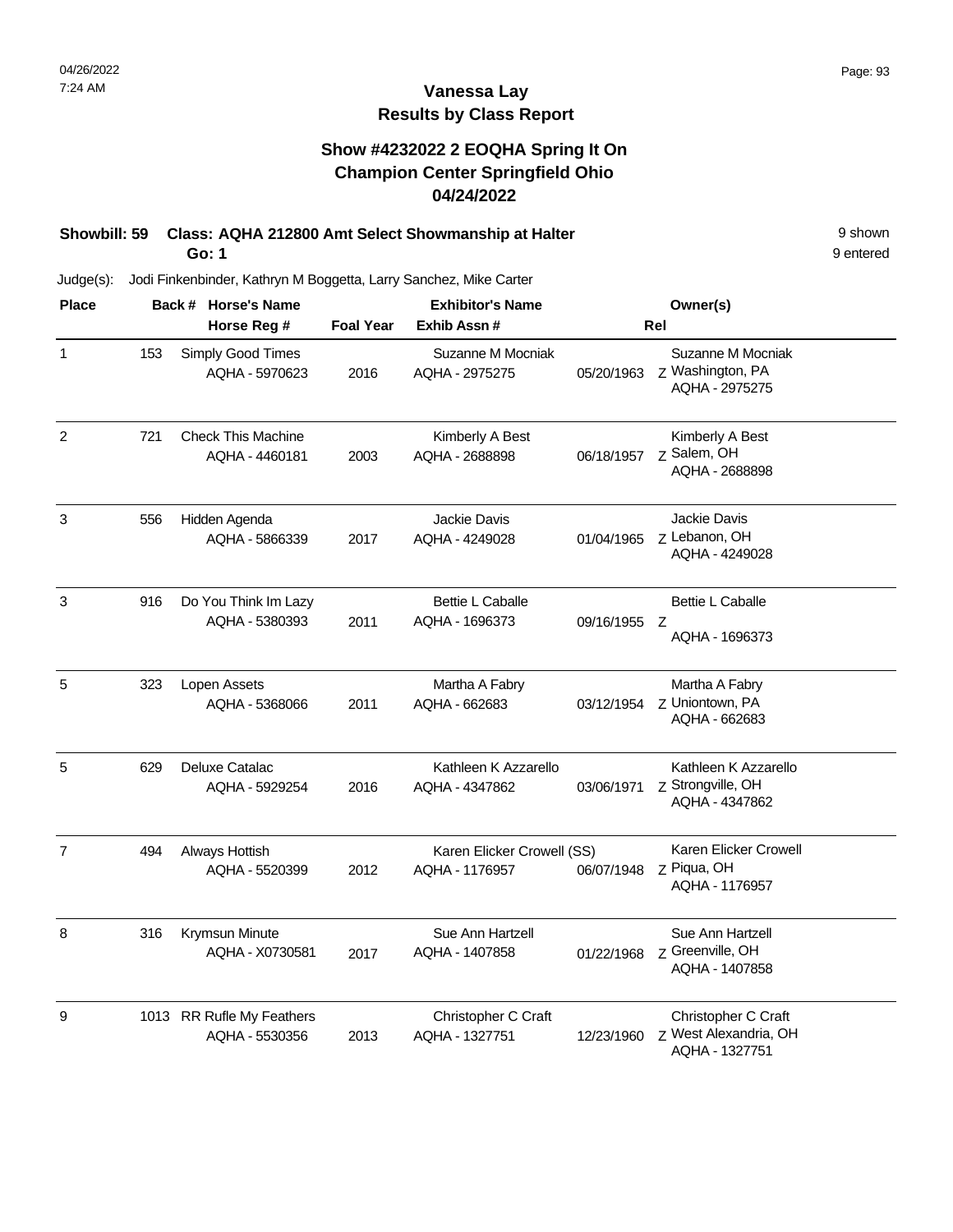|              |            | 1st Judge: 2nd Judge: | 3rd Judge: | 4th Judge:         |
|--------------|------------|-----------------------|------------|--------------------|
|              | Jodi       | Kathryn M             | Larry      | <b>Mike Carter</b> |
| <b>Place</b> | Finkenbind | <b>Boggetta</b>       | Sanchez    |                    |
|              | er         |                       |            |                    |
| 1            | 721        | 323                   | 153        | 153                |
| 2            | 153        | 721                   | 629        | 556                |
| 3            | 916        | 916                   | 556        | 721                |
| 4            | 556        | 153                   | 916        | 916                |
| 5            | 629        | 556                   | 1013       | 629                |
| 6            | 323        | 316                   | 323        | 323                |
| 7            | 494        | 629                   | 721        | 494                |
| 8            | 316        | 494                   | 494        | 316                |
| 9            | 1013       | 1013                  | 316        | 1013               |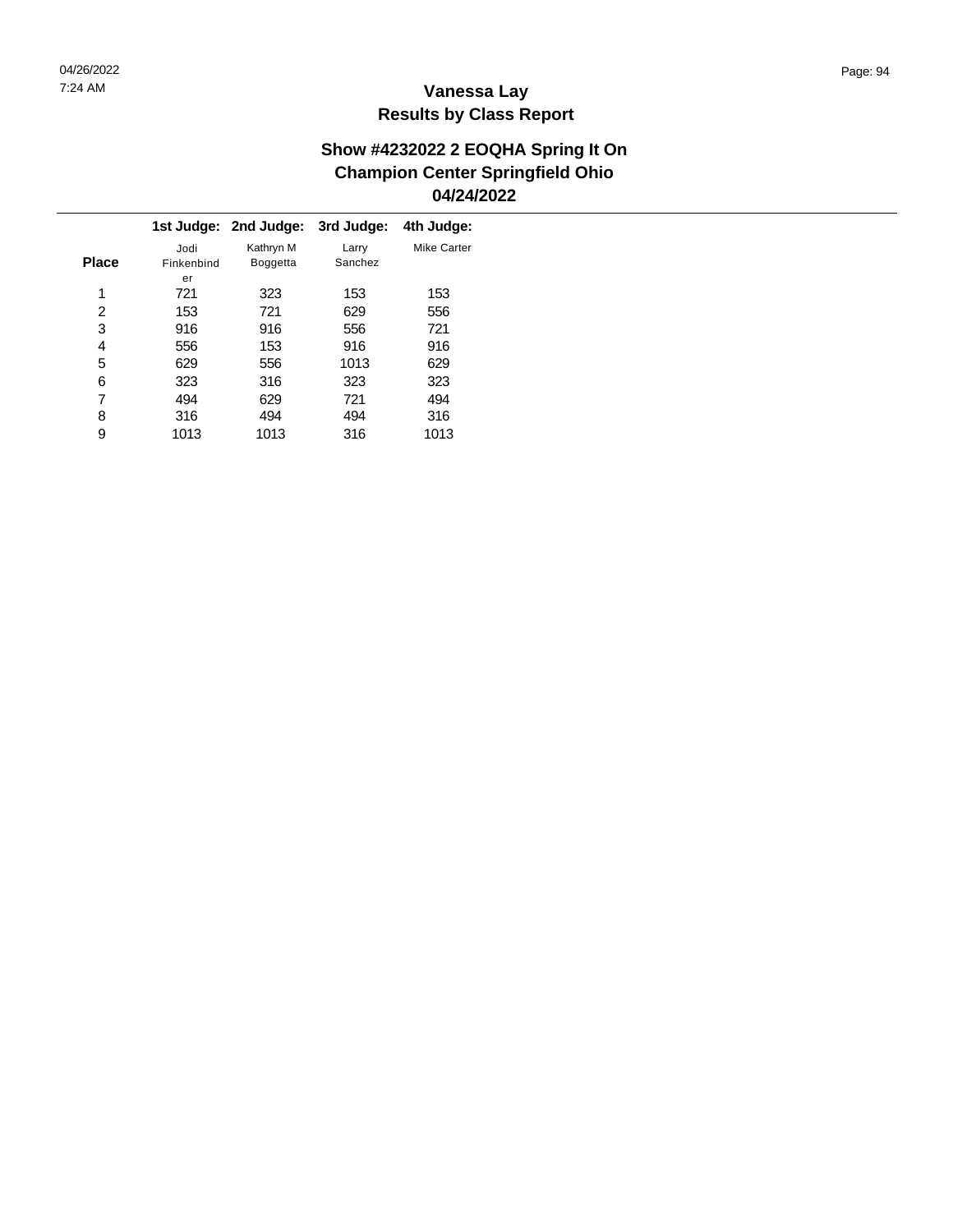## **Vanessa Lay Results by Class Report**

## **Show #4232022 2 EOQHA Spring It On Champion Center Springfield Ohio 04/24/2022**

# **Showbill: 60 Class: AQHA 212000 Amt Showmanship at Halter** 21 shown 21 shown

**Go: 1**

| <b>Place</b>   |      | Back # Horse's Name                      | <b>Exhibitor's Name</b> |                                           |            | Owner(s)                                                      |
|----------------|------|------------------------------------------|-------------------------|-------------------------------------------|------------|---------------------------------------------------------------|
|                |      | Horse Reg #                              | <b>Foal Year</b>        | Exhib Assn#                               | Rel        |                                                               |
| $\mathbf{1}$   | 413  | Icecream<br>AQHA - 5705513               | 2015                    | Hanna Hedderick<br>AQHA - 4111792         | 04/15/1996 | Hanna Hedderick<br>Z Hudson, OH<br>AQHA - 4111792             |
| $\overline{c}$ | 2319 | Sumdiscretionadvised<br>AQHA - X0718258  | 2015                    | Kelsey Guadarrama<br>AQHA - 2445991       | 07/21/1992 | Kelsey Guadarrama<br>Z Merrillville, IN<br>AQHA - 2445991     |
| 3              | 16   | Good Miss Cadillac<br>AQHA - 5478972     | 2012                    | Lacy Lynn Watson<br>AQHA - 2741593        | 03/01/1995 | Lacy Lynn Watson<br>Z Goshen, OH<br>AQHA - 2741593            |
| 3              | 913  | Only Lazy Lopin<br>AQHA - 5367279        | 2010                    | Lynette Depalma<br>AQHA - 2845123         | 05/17/1990 | Lynette Depalma<br>Z St Clairsville, OH<br>AQHA - 2845123     |
| 5              | 309  | <b>Sweet She Rocks</b><br>AQHA - 5922072 | 2018                    | <b>Hailey A Flatter</b><br>AQHA - 2619945 | 03/09/1989 | <b>Hailey A Flatter</b><br>Z Greenville, OH<br>AQHA - 2619945 |
| 6              | 787  | <b>Really Sudden</b><br>AQHA - 5404654   | 2011                    | Kelly A Rauschenbach<br>AQHA - 2850343    | 10/19/1989 | Kelly A Rauschenbach<br>Z Canfield, OH<br>AQHA - 2850343      |
| 7              | 314  | Willys Goodride<br>AQHA - 5881608        | 2018                    | Sarah Lebsock<br>AQHA - 3518837           | 11/07/1994 | Sarah Lebsock<br>Z Hilliard, OH<br>AQHA - 3518837             |
| 8              | 441  | A Cool Lazy<br>AQHA - 5917703            | 2018                    | Sara Oler<br>AQHA - 3302363               | 02/01/1996 | Sara Oler<br>Z Findlay, OH<br>AQHA - 3302363                  |
| 9              | 131  | My Good Machine<br>AQHA - 5334359        | 2010                    | Mikayla Heintschel<br>AQHA - 4206530      | 10/19/2001 | Mikayla Heintschel<br>Z Metamora, OH<br>AQHA - 4206530        |
| 10             | 575  | Simply One Hot<br>AQHA - 5305284         | 2010                    | <b>Grace Philpot</b><br>AQHA - 4191238    | 02/17/2002 | Keri Philpot<br>A Kearney, NE                                 |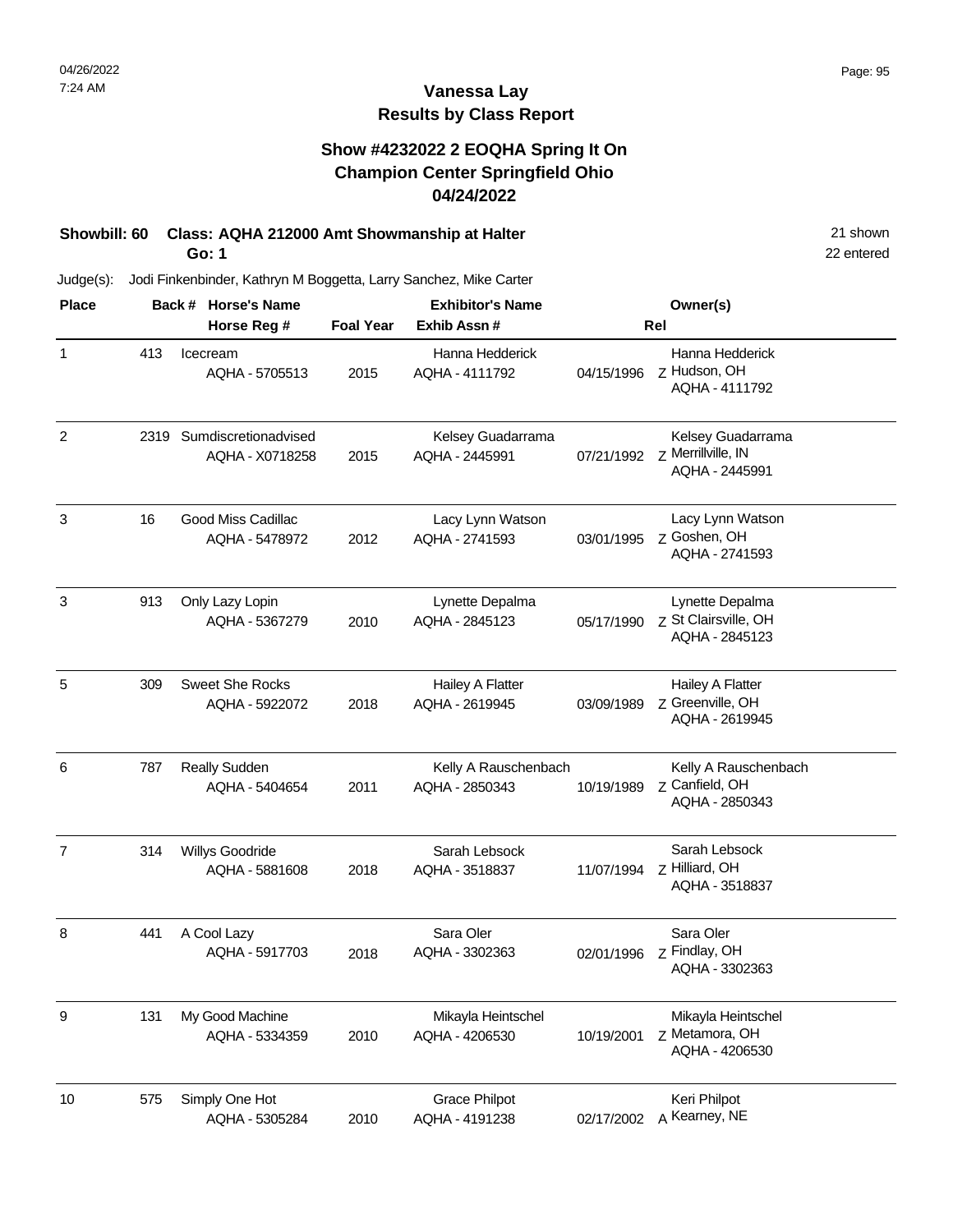## **Show #4232022 2 EOQHA Spring It On Champion Center Springfield Ohio**

#### **04/24/2022**

| 11        | 612  | Meant To Be Good<br>AQHA - 5454443        | 2012 | Maryn E Klaus<br>AQHA - 4100724             | 11/02/2000   | Maryn E Klaus<br>Z Burgoon, OH<br>AQHA - 4100724         |
|-----------|------|-------------------------------------------|------|---------------------------------------------|--------------|----------------------------------------------------------|
| 12        | 2549 | My Invitation N Gold<br>AQHA - 5510479    | 2012 | <b>Bailey N Vandriest</b><br>AQHA - 4267973 | 05/19/2000 A | Pam And Bailey Vandriest<br>AQHA - 4022603               |
| <b>NP</b> | 129  | <b>Starched Rockies</b><br>AQHA - 4497451 | 2003 | Emily Toth<br>AQHA - 2499800                | 10/12/1984   | <b>Emily Toth</b><br>Z Litchfield, OH<br>AQHA - 2499800  |
| <b>NP</b> | 150  | Rockmelikeyameanit<br>AQHA - 5880156      | 2016 | Lauren N Brown<br>AQHA - 2923332            | 06/30/1988   | Lauren N Brown<br>Z Springfield, OH<br>AQHA - 2923332    |
| <b>NP</b> | 188  | The Roan Rocker<br>AQHA - 5701159         | 2015 | <b>Madison Staub</b><br>AQHA - 2865168      | 02/24/1996   | <b>Madison Staub</b><br>Z Smock, PA<br>AQHA - 2865168    |
| NP        | 261  | Carageous<br>AQHA - 4643511               | 2004 | <b>Brianne Urwin</b><br>AQHA - 3489633      | 02/06/2001   | <b>Brianne Urwin</b><br>A St Henry, OH<br>AQHA - 3489633 |
| <b>NP</b> | 290  | Movin On Up<br>AQHA - 5832972             | 2017 | Amanda Moore<br>AQHA - 2522181              | 01/24/1981   | Amanda Moore<br>Z Norwalk, OH<br>AQHA - 2522181          |
| <b>NP</b> | 424  | My Chex Is Good<br>AQHA - 5888912         | 2018 | Chloe M Larson<br>AQHA - 4087154            | 03/12/2000   | Chloe M Larson<br>Z Lebanon, OH<br>AQHA - 4087154        |
| <b>NP</b> | 458  | Hello Itz Me<br>AQHA - 5689304            | 2015 | Lauren Hissam<br>AQHA - 3607040             |              | Lauren Hissam<br>AQHA - 3607040                          |
| NP        | 540  | Xtremely Hot<br>AQHA - 5671511            | 2015 | Cole Brooks<br>AQHA - 3296100               | 01/17/1995   | Cole Brooks<br>Z Wapakoneta, OH<br>AQHA - 3296100        |
| NP        | 986  | Too Shi To Tango<br>AQHA - 5455142        | 2012 | Leah Ruth Stites<br>AQHA - 2490361          | 02/18/1989   | Leah Ruth Stites<br>Z Mt Sterling, OH<br>AQHA - 2490361  |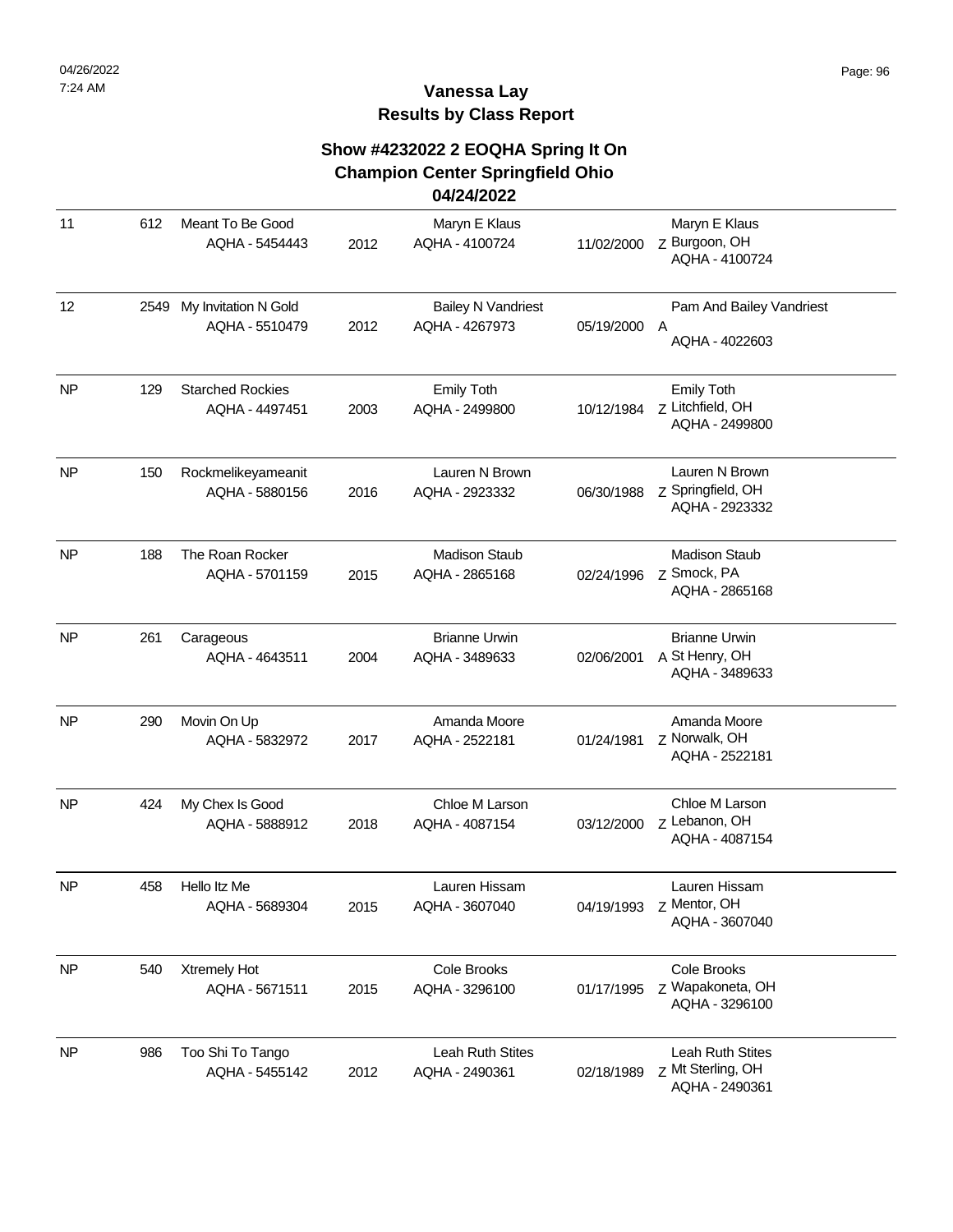$\overline{\phantom{a}}$ 

## **Vanessa Lay Results by Class Report**

|              |            | 1st Judge: 2nd Judge: | 3rd Judge: | 4th Judge:  |
|--------------|------------|-----------------------|------------|-------------|
|              | Jodi       | Kathryn M             | Larry      | Mike Carter |
| <b>Place</b> | Finkenbind | <b>Boggetta</b>       | Sanchez    |             |
|              | er         |                       |            |             |
| 1            | 413        | 413                   | 413        | 413         |
| 2            | 314        | 16                    | 314        | 787         |
| 3            | 2319       | 913                   | 2319       | 441         |
| 4            | 309        | 441                   | 787        | 131         |
| 5            | 612        | 2319                  | 575        | 913         |
| 6            | 16         | 787                   | 131        | 16          |
| 7            | 913        | 131                   | 913        | 2319        |
| 8            | 441        | 309                   | 16         | 309         |
| 9            | 575        | 314                   | 309        | 2549        |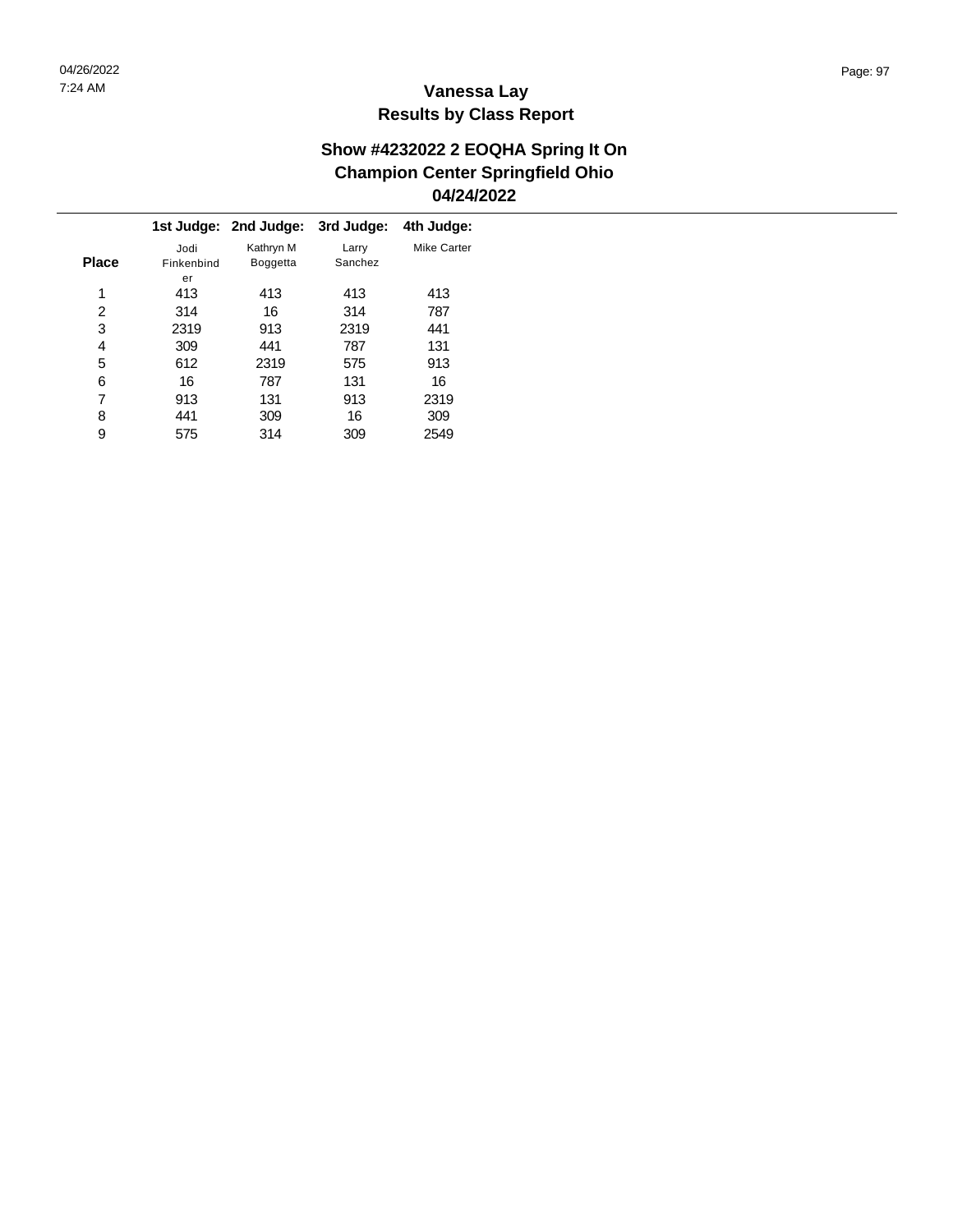## **Vanessa Lay Results by Class Report**

## **Show #4232022 2 EOQHA Spring It On Champion Center Springfield Ohio 04/24/2022**

# **Showbill: 61 Class: NAQHA 8800 Small Fry Showmanship 9 & Under** 7 shown

**Go: 1**

| <b>Place</b>   |      | Back # Horse's Name<br>Horse Reg # | <b>Foal Year</b> | <b>Exhibitor's Name</b><br>Exhib Assn# |            | Owner(s)<br>Rel                          |
|----------------|------|------------------------------------|------------------|----------------------------------------|------------|------------------------------------------|
| $\mathbf{1}$   | 593  | <b>BMQ Genuine Solution</b>        | 1997             | McKenna Kaser                          | 02/07/2014 | McKenna Kaser<br>A Johnstown, OH         |
| 2              | 403  | Talkinboutonite                    | 2015             | Sierra Mueller                         | 06/07/2012 | Antoinette Colleen Bloom<br>A Moscow, OH |
| 3              | 129  | <b>Starched Rockies</b>            | 2003             | Gwen Toth                              | 09/13/2012 | <b>Emily Toth</b><br>A Litchfield, OH    |
| 4              | 150  | Rockmelikeyameanit                 | 2016             | Carlee Brown                           | 02/03/2014 | Lauren N Brown<br>A Springfield, OH      |
| 5              | 4183 | All Jacked Up                      | 2006             | Kaylynn McKeague                       |            | Ashley Newbury                           |
| 6              | 411  | The Roan Show                      | 2015             | <b>Molly Mullady</b>                   | 04/11/2012 | <b>Molly Mullady</b><br>Z Dublin, OH     |
| $\overline{7}$ | 534  | Im Gonna Be Lazy                   | 2014             | Lilianna Sanna                         | 04/02/2015 | Addison Leonard<br>A Hilliard, OH        |

|              |            | 1st Judge: 2nd Judge: | 3rd Judge: | 4th Judge:  |
|--------------|------------|-----------------------|------------|-------------|
|              | Jodi       | Kathryn M             | Larry      | Mike Carter |
| <b>Place</b> | Finkenbind | <b>Boggetta</b>       | Sanchez    |             |
|              | er         |                       |            |             |
| 1            | 593        | 593                   | 403        | 593         |
| 2            | 403        | 403                   | 593        | 403         |
| 3            | 129        | 129                   | 129        | 150         |
| 4            | 150        | 150                   | 150        | 129         |
| 5            | 4183       | 4183                  | 4183       | 4183        |
| 6            | 411        | 411                   | 411        | 411         |
|              | 534        | 534                   | 534        | 534         |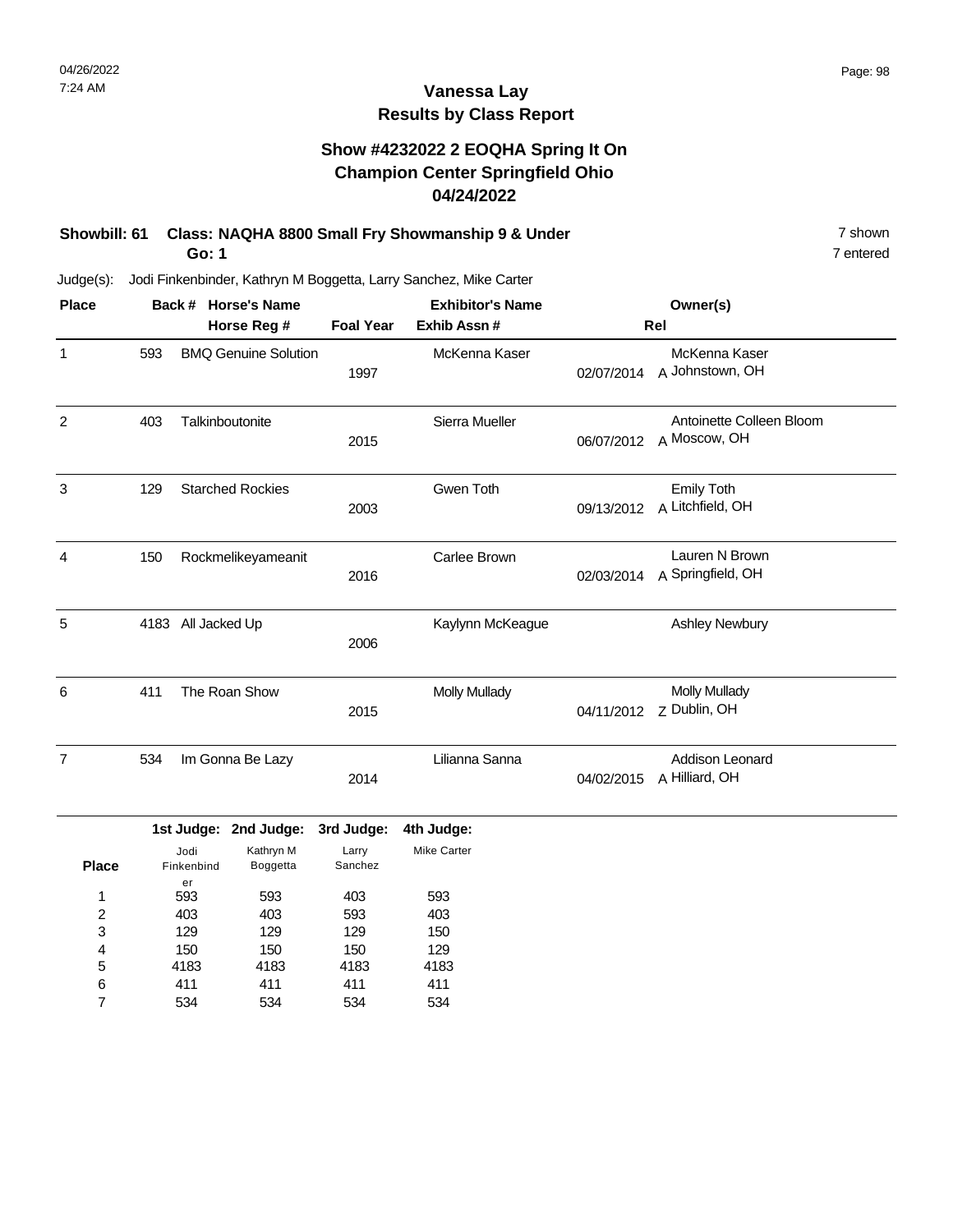## **Vanessa Lay Results by Class Report**

## **Show #4232022 2 EOQHA Spring It On Champion Center Springfield Ohio 04/24/2022**

#### **Showbill: 62 Class: AQHA 275000 Amt Performance Halter Mares** 11 **Shown** 11 shown **Go: 1**

| <b>Place</b>   |     | Back # Horse's Name                         |                  | <b>Exhibitor's Name</b>            |            | Owner(s)                                               |
|----------------|-----|---------------------------------------------|------------------|------------------------------------|------------|--------------------------------------------------------|
|                |     | Horse Reg #                                 | <b>Foal Year</b> | Exhib Assn#                        |            | Rel                                                    |
| $\mathbf{1}$   | 290 | Movin On Up<br>AQHA - 5832972               | 2017             | Amanda Moore<br>AQHA - 2522181     | 01/24/1981 | Amanda Moore<br>Z Norwalk, OH<br>AQHA - 2522181        |
| $\overline{c}$ | 316 | Krymsun Minute<br>AQHA - X0730581           | 2017             | Sue Ann Hartzell<br>AQHA - 1407858 | 01/22/1968 | Sue Ann Hartzell<br>Z Greenville, OH<br>AQHA - 1407858 |
| 3              | 309 | <b>Sweet She Rocks</b><br>AQHA - 5922072    | 2018             | Hailey A Flatter<br>AQHA - 2619945 | 03/09/1989 | Hailey A Flatter<br>Z Greenville, OH<br>AQHA - 2619945 |
| 4              | 916 | Do You Think Im Lazy<br>AQHA - 5380393      | 2011             | Bettie L Caballe<br>AQHA - 1696373 | 09/16/1955 | <b>Bettie L Caballe</b><br>Z<br>AQHA - 1696373         |
| 5              | 16  | Good Miss Cadillac<br>AQHA - 5478972        | 2012             | Lacy Lynn Watson<br>AQHA - 2741593 | 03/01/1995 | Lacy Lynn Watson<br>Z Goshen, OH<br>AQHA - 2741593     |
| 6              | 441 | A Cool Lazy<br>AQHA - 5917703               | 2018             | Sara Oler<br>AQHA - 3302363        | 02/01/1996 | Sara Oler<br>Z Findlay, OH<br>AQHA - 3302363           |
| 6              | 604 | SL Just One Look<br>AQHA - 5677783          | 2015             | <b>Tamra Sisk</b><br>AQHA - 295444 | 06/04/1958 | <b>Tamra Sisk</b><br>Z Bremen, IN<br>AQHA - 295444     |
| 8              | 359 | Sompin Nthemoonlight<br>AQHA - 5844798      | 2017             | Janet Kolk<br>AQHA - 3263279       | 01/31/1997 | Janet Kolk<br>z Findlay, OH<br>AQHA - 3263279          |
| 9              | 458 | Hello Itz Me<br>AQHA - 5689304              | 2015             | Lauren Hissam<br>AQHA - 3607040    | 04/19/1993 | Lauren Hissam<br>Z Mentor, OH<br>AQHA - 3607040        |
| 10             | 654 | <b>Invitation Bronzed</b><br>AQHA - 5640055 | 2014             | Tina F Hykes<br>AQHA - 2277517     | 10/21/1957 | Tina F Hykes<br>Z North Lawrence, OH<br>AQHA - 2277517 |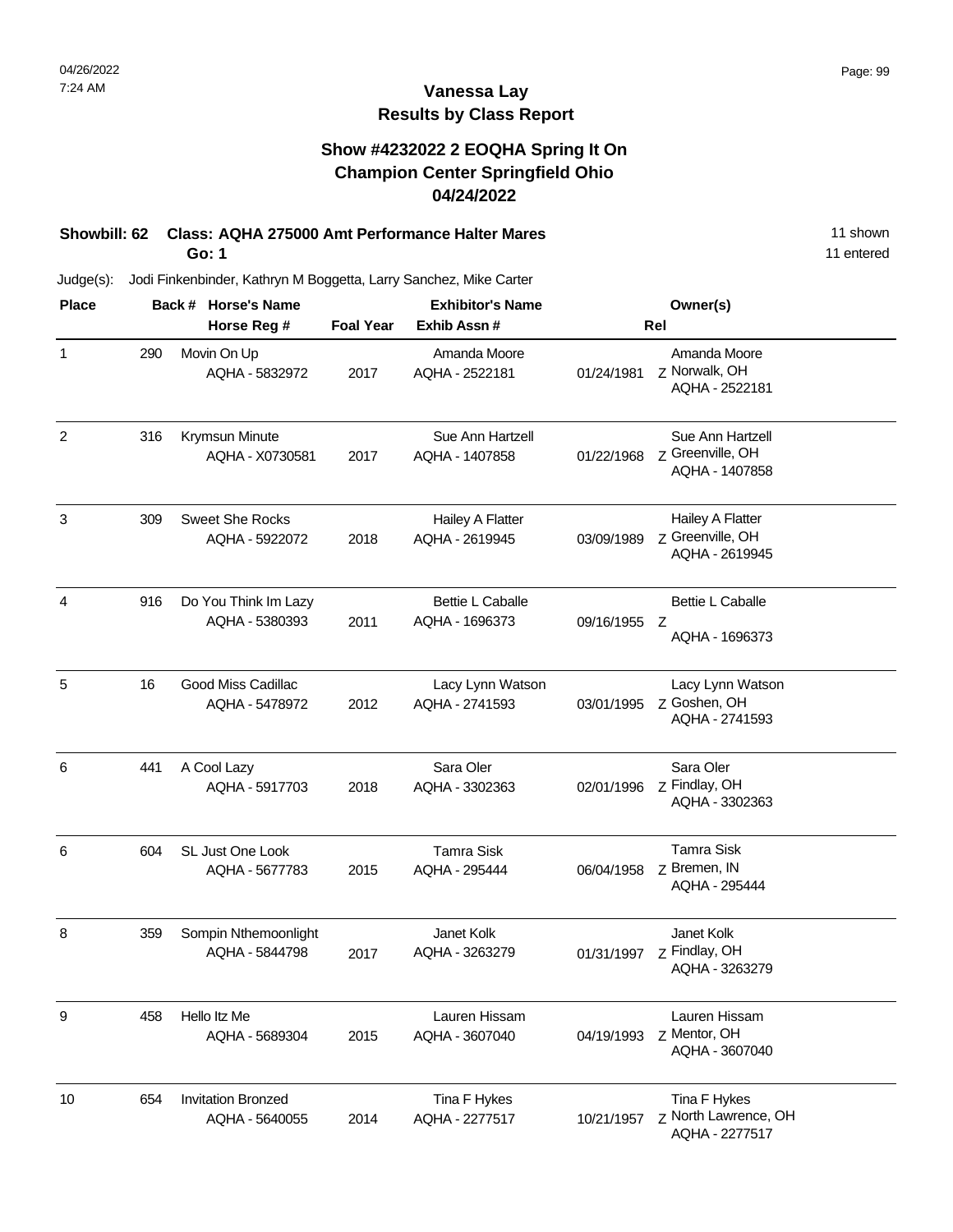| 11             | 403                | Talkinboutonite       |                  | Antoinette Colleen Bloom |            | Antoinette Colleen Bloom       |
|----------------|--------------------|-----------------------|------------------|--------------------------|------------|--------------------------------|
|                |                    | AQHA - 5716356        | 2015             | AQHA - 2059451           | 04/22/1964 | z Moscow, OH<br>AQHA - 2059451 |
|                |                    | 1st Judge: 2nd Judge: | 3rd Judge:       | 4th Judge:               |            |                                |
| <b>Place</b>   | Jodi<br>Finkenbind | Kathryn M<br>Boggetta | Larry<br>Sanchez | <b>Mike Carter</b>       |            |                                |
|                | er                 |                       |                  |                          |            |                                |
| 1              | 290                | 316                   | 290              | 290                      |            |                                |
| $\overline{c}$ | 309                | 290                   | 458              | 316                      |            |                                |
| 3              | 441                | 604                   | 316              | 309                      |            |                                |
| 4              | 359                | 916                   | 16               | 916                      |            |                                |
| 5              | 916                | 309                   | 359              | 604                      |            |                                |
| 6              | 403                | 403                   | 309              | 441                      |            |                                |
| 7              | 654                | 654                   | 441              | 16                       |            |                                |
| 8              | 16                 | 16                    | 604              | 458                      |            |                                |
| 9              | 316                | 458                   | 654              | 359                      |            |                                |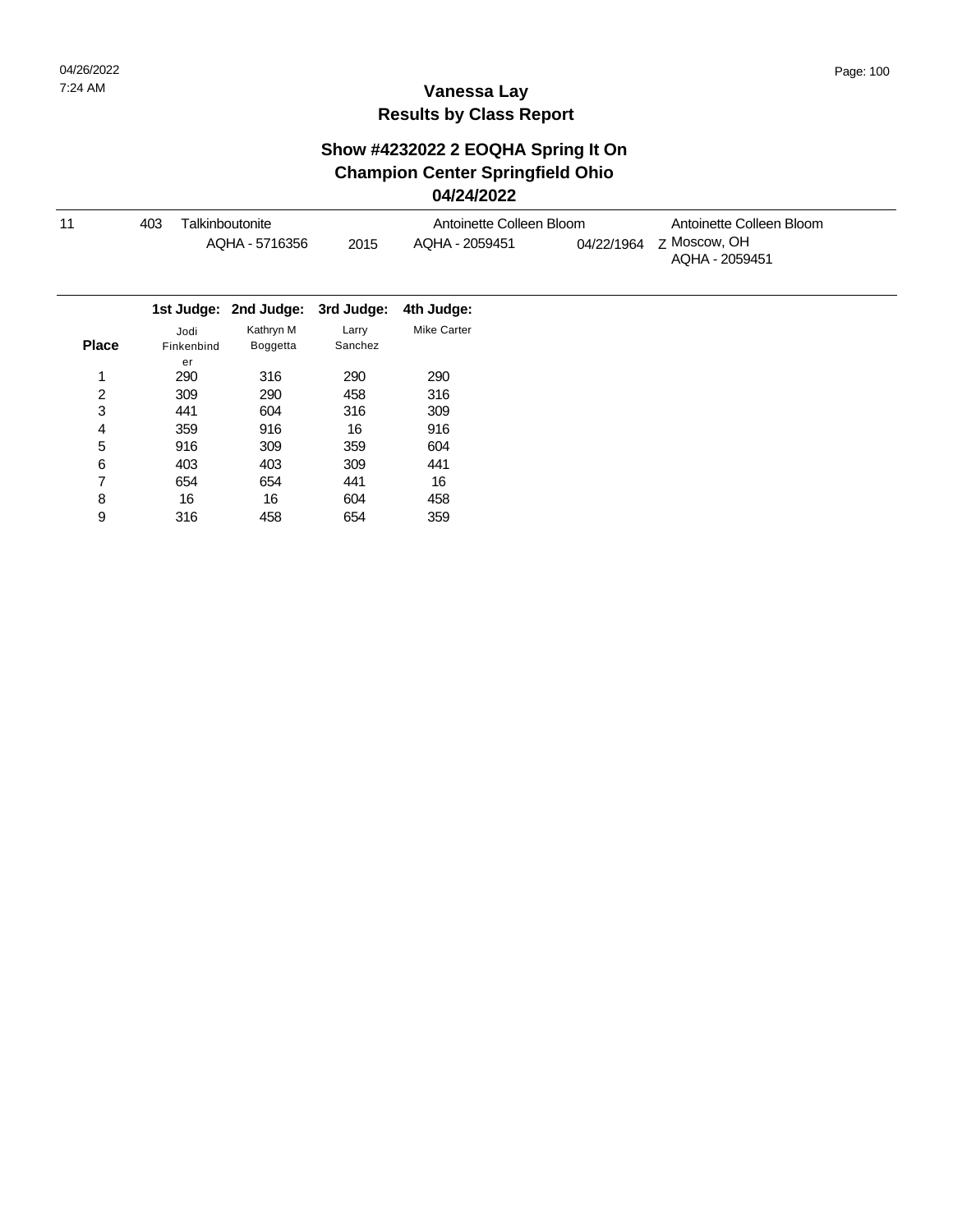## **Show #4232022 2 EOQHA Spring It On Champion Center Springfield Ohio 04/24/2022**

#### **Showbill: 63 Class: AQHA 475000 Youth Performance Halter Mares** 11 Shown 11 shown **Go: 1**

11 entered

| <b>Place</b>   |     |                      | Back # Horse's Name |                  | <b>Exhibitor's Name</b>                |                  | Owner(s)                                                       |
|----------------|-----|----------------------|---------------------|------------------|----------------------------------------|------------------|----------------------------------------------------------------|
|                |     |                      | Horse Reg #         | <b>Foal Year</b> | Exhib Assn#                            | <b>Birthdate</b> | Rel                                                            |
| $\mathbf{1}$   | 720 | This Selections Hot  | AQHA - 5563353      | 2013             | Caden Craft<br>AQHA - 4261408          | 07/20/2006       | Christopher C Craft<br>A West Alexandria, OH<br>AQHA - 1327751 |
| $\overline{2}$ | 911 | Looking Willy Good   | AQHA - 5639307      | 2014             | Kaylee Grace Olds<br>AQHA - 4138071    | 04/28/2011       | Jennifer K Olds<br>A Lebanon, OH<br>AQHA - 1899152             |
| 3              | 620 | Kruzin In Style      | AQHA - 5694716      | 2015             | Adeline P Gabor<br>AQHA - 4207723      | 12/12/2009       | Adeline P Gabor<br>Z Madison, OH<br>AQHA - 4207723             |
| 4              | 403 | Talkinboutonite      | AQHA - 5716356      | 2015             | Sierra Mueller<br>AQHA - 438817        | 06/07/2012       | Antoinette Colleen Bloom<br>A Moscow, OH<br>AQHA - 2059451     |
| 4              | 500 | Chips Favorite Invit | AQHA - 5768474      | 2016             | Lauren Hoover<br>AQHA - 4182922        | 06/13/2008       | Amy Hoover<br>A Goshen, OH                                     |
| 6              | 519 | Shes N Control       | AQHA - 5580210      | 2013             | <b>Chloe Roberts</b><br>AQHA - 4392703 | 05/18/2010       | Jody L Roberts<br>A Warsaw, IN<br>AQHA - 1494656               |
| $\overline{7}$ | 199 | I Know Best          | AQHA - 5791448      | 2017             | Skylar Herrnstein<br>AQHA - 4129835    | 02/28/2010       | <b>Brittanie Herrnstein</b><br>A Shelby, OH<br>AQHA - 2269019  |
| $\overline{7}$ | 717 | IE Beagoodone        | AQHA - 5166921      | 2009             | Cheyenne Lane Brand<br>AQHA - 4157954  | 05/22/2007       | Cheyenne Lane Brand<br>Z North Olmsted, OH<br>AQHA - 4157954   |
| 9              | 363 | Ima Hot Time         | AQHA - 4972140      | 2007             | <b>Mallory Kirby</b><br>AQHA - 4371869 | 03/31/2009       | <b>Mallory Kirby</b><br>Z Hilliard, OH<br>AQHA - 4371869       |
| 10             | 296 | Shez Burnin Hot      | AQHA - 5219890      | 2009             | Kailee Rife<br>AQHA - 4361521          | 12/11/2006       | Kailee Rife<br>Z Raymond, OH<br>AQHA - 4361521                 |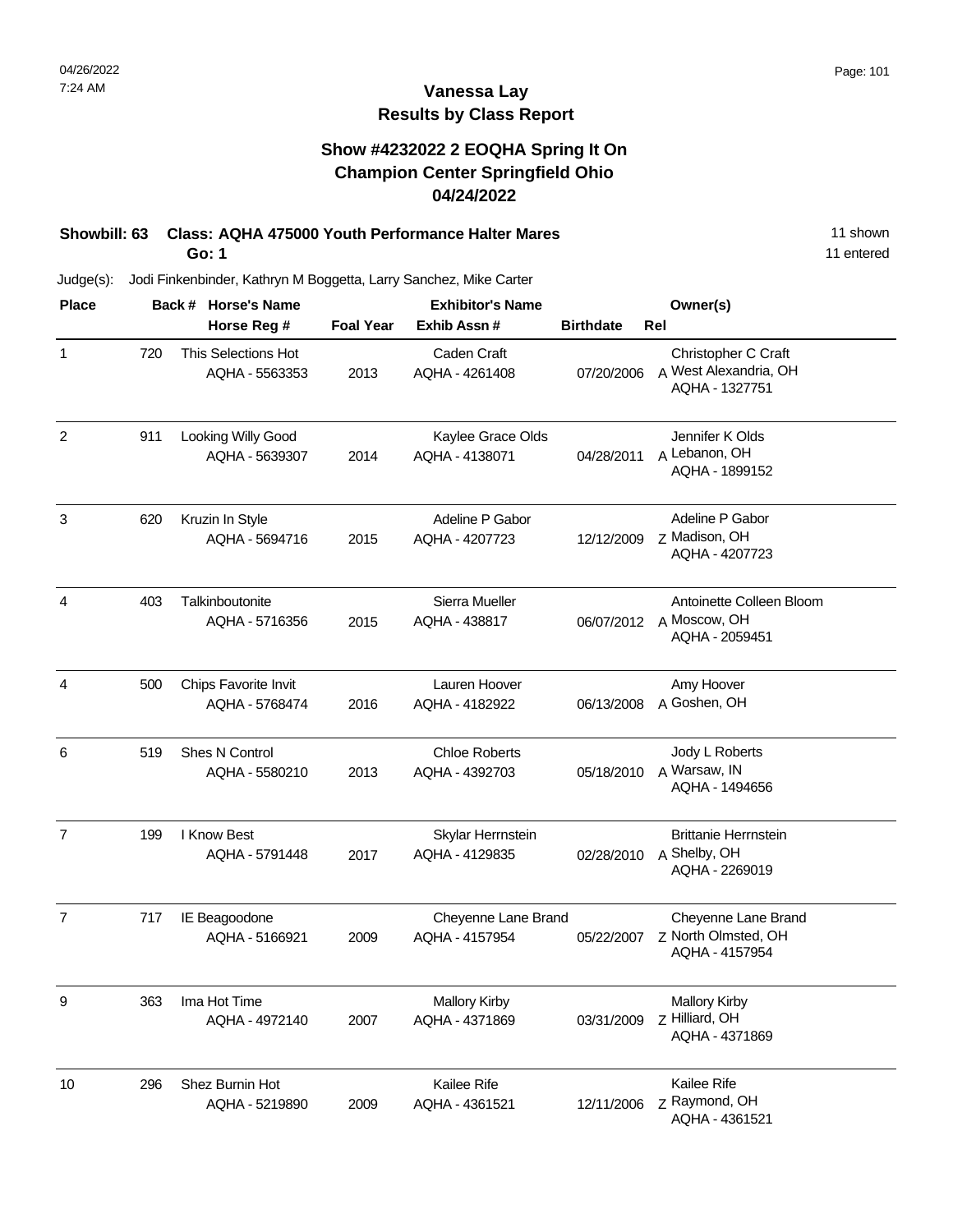| <b>NP</b>      | 860        | Abattasticinvestment<br>AQHA - 5918472 | 2018       | Samantha Nyweide<br>AQHA - 4033225 | 01/07/2003 | Samantha Nyweide<br>Z Panama, NY<br>AQHA - 4033225 |
|----------------|------------|----------------------------------------|------------|------------------------------------|------------|----------------------------------------------------|
|                |            | 1st Judge: 2nd Judge:                  | 3rd Judge: | 4th Judge:                         |            |                                                    |
|                | Jodi       | Kathryn M                              | Larry      | <b>Mike Carter</b>                 |            |                                                    |
| <b>Place</b>   | Finkenbind | Boggetta                               | Sanchez    |                                    |            |                                                    |
|                | er         |                                        |            |                                    |            |                                                    |
| 1              | 620        | 720                                    | 911        | 720                                |            |                                                    |
| $\overline{c}$ | 199        | 620                                    | 620        | 403                                |            |                                                    |
| 3              | 720        | 911                                    | 500        | 911                                |            |                                                    |
| 4              | 911        | 403                                    | 720        | 519                                |            |                                                    |
| 5              | 717        | 500                                    | 717        | 717                                |            |                                                    |
| 6              | 519        | 519                                    | 519        | 500                                |            |                                                    |
| 7              | 500        | 199                                    | 403        | 199                                |            |                                                    |
| 8              | 403        | 363                                    | 199        | 620                                |            |                                                    |
| 9              | 296        | 717                                    | 363        | 363                                |            |                                                    |
|                |            |                                        |            |                                    |            |                                                    |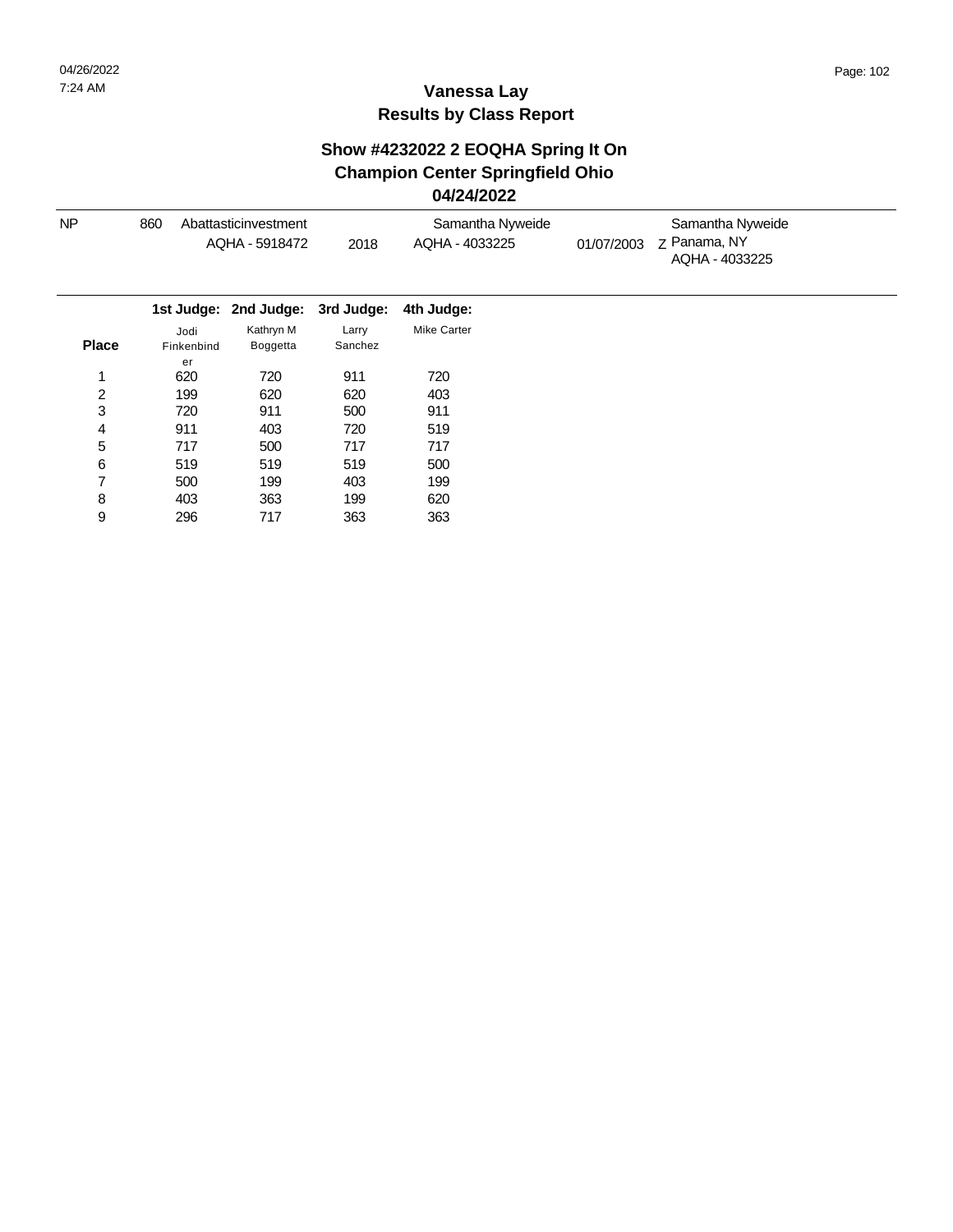## **Show #4232022 2 EOQHA Spring It On Champion Center Springfield Ohio 04/24/2022**

# **Showbill: 64 Class: AQHA 175000 Performance Halter Mares** 7 shown

**Go: 1**

Judge(s): Jodi Finkenbinder, Kathryn M Boggetta, Larry Sanchez, Mike Carter

| <b>Place</b> |            | Back # Horse's Name                    | <b>Exhibitor's Name</b> |                                                 |            | Owner(s)                                                   |
|--------------|------------|----------------------------------------|-------------------------|-------------------------------------------------|------------|------------------------------------------------------------|
|              |            | Horse Reg #                            | <b>Foal Year</b>        | Exhib Assn #                                    |            | Rel                                                        |
| $\mathbf{1}$ | 290        | Movin On Up<br>AQHA - 5832972          | 2017                    | Amanda Moore<br>AQHA - 2522181                  | 01/24/1981 | Amanda Moore<br>Z Norwalk, OH<br>AQHA - 2522181            |
| 2            | 316        | Krymsun Minute<br>AQHA - X0730581      | 2017                    | Kyle R Flatter<br>AQHA - 2883634                |            | Sue Ann Hartzell<br>Greenville, OH<br>AQHA - 1407858       |
| 3            | 925        | Onlythebestchocolate<br>AQHA - 5058407 | 2007                    | <b>Brian Kyle Bernatowicz</b><br>AQHA - 2619497 | 10/12/1988 | Laura Anne Lamb<br>Circleville, OH<br>AQHA - 1869607       |
| 4            | 403        | Talkinboutonite<br>AQHA - 5716356      | 2015                    | Sierra Mueller<br>AQHA - 438817                 | 06/07/2012 | Antoinette Colleen Bloom<br>A Moscow, OH<br>AQHA - 2059451 |
| 5            | 108        | Zips Tuff Buck<br>AQHA - 5735537       | 2016                    | Jodi Ann King<br>AQHA - 0124060                 | 06/08/1970 | Jodi Ann King<br>Z Newark, OH<br>AQHA - 0124060            |
| 6            | 296        | Shez Burnin Hot<br>AQHA - 5219890      | 2009                    | Kailee Rife<br>AQHA - 4361521                   | 12/11/2006 | Kailee Rife<br>Z Raymond, OH<br>AQHA - 4361521             |
|              | 458<br>DQ. | Hello Itz Me<br>AQHA - 5689304         | 2015                    | <b>Steve R Martin</b><br>AQHA - 2945774         |            | Lauren Hissam<br>Mentor, OH<br>AQHA - 3607040              |
|              |            | 1st Judge: 2nd Judge: 3rd Judge:       |                         | 4th Judge:                                      |            |                                                            |

|              |            | 1st Judge: 2nd Judge: | 3rd Judge: | 4th Judge:         |
|--------------|------------|-----------------------|------------|--------------------|
|              | Jodi       | Kathryn M             | Larry      | <b>Mike Carter</b> |
| <b>Place</b> | Finkenbind | <b>Boggetta</b>       | Sanchez    |                    |
|              | er         |                       |            |                    |
| 1            | 925        | 316                   | 290        | 290                |
| 2            | 316        | 290                   | 316        | 925                |
| 3            | 290        | 925                   | 925        | 316                |
| 4            | 403        | 108                   | 403        | 403                |
| 5            | 296        | 403                   | 108        | 108                |
| 6            | 108        | 296                   | 296        | 296                |

7 entered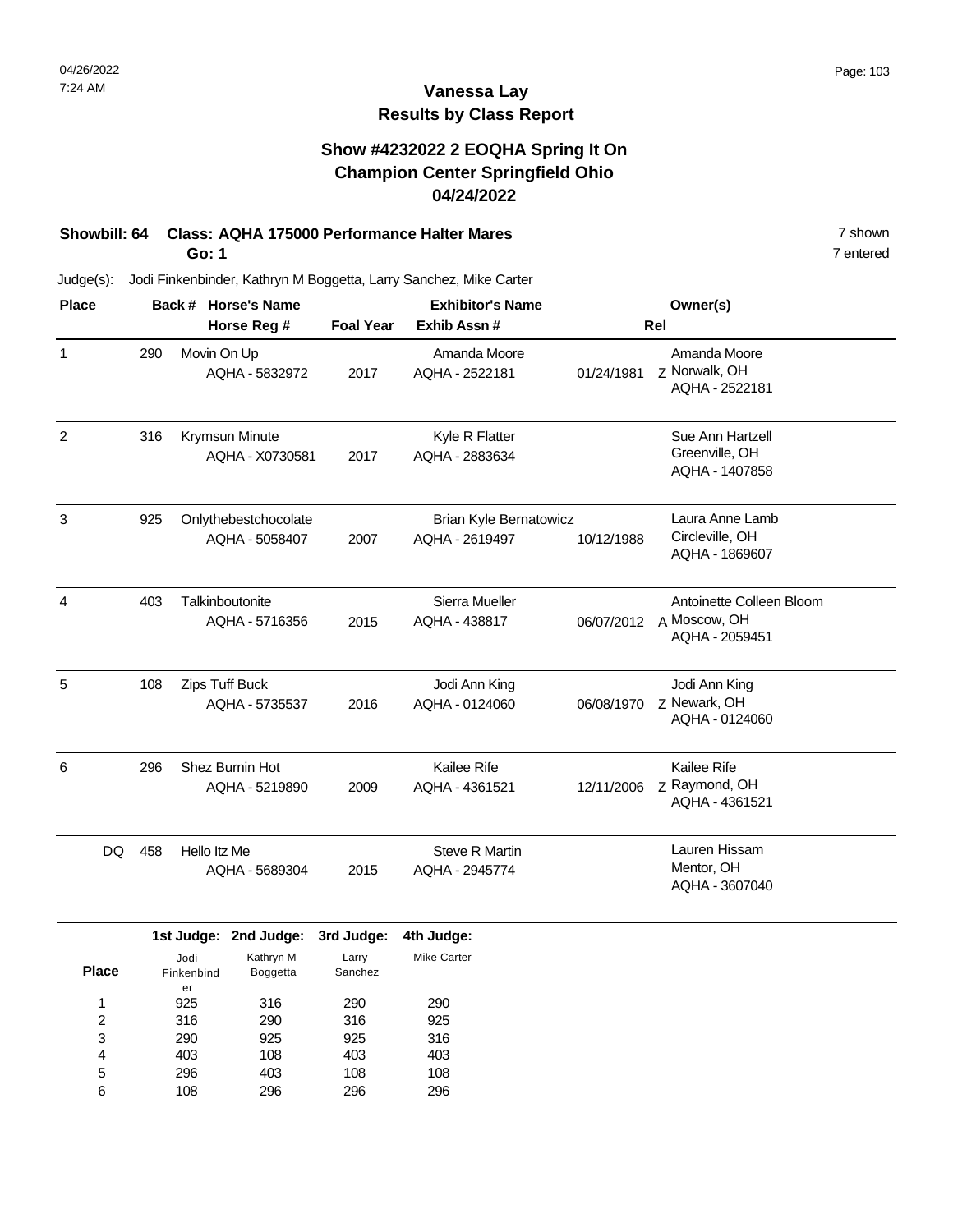## **Vanessa Lay Results by Class Report**

## **Show #4232022 2 EOQHA Spring It On Champion Center Springfield Ohio 04/24/2022**

#### **Showbill: 65 Class: AQHA 277000 Amt Performance Halter Geldings** 16 Shown 16 shown **Go: 1**

| <b>Place</b>   |      | Back # Horse's Name                     |                  | <b>Exhibitor's Name</b>                |            | Owner(s)                                                     |
|----------------|------|-----------------------------------------|------------------|----------------------------------------|------------|--------------------------------------------------------------|
|                |      | Horse Reg #                             | <b>Foal Year</b> | Exhib Assn#                            |            | Rel                                                          |
| $\mathbf{1}$   | 305  | Snoop Dogge<br>AQHA - 5670048           | 2015             | Jason G Somnitz<br>AQHA - 3151128      | 03/04/1992 | Jason G Somnitz<br>Z Geneva, OH<br>AQHA - 3151128            |
| $\overline{c}$ | 413  | Icecream<br>AQHA - 5705513              | 2015             | Hanna Hedderick<br>AQHA - 4111792      | 04/15/1996 | Hanna Hedderick<br>Z Hudson, OH<br>AQHA - 4111792            |
| 3              | 575  | Simply One Hot<br>AQHA - 5305284        | 2010             | <b>Grace Philpot</b><br>AQHA - 4191238 | 02/17/2002 | Keri Philpot<br>A Kearney, NE                                |
| 4              | 787  | Really Sudden<br>AQHA - 5404654         | 2011             | Kelly A Rauschenbach<br>AQHA - 2850343 | 10/19/1989 | Kelly A Rauschenbach<br>Z Canfield, OH<br>AQHA - 2850343     |
| 5              | 2319 | Sumdiscretionadvised<br>AQHA - X0718258 | 2015             | Kelsey Guadarrama<br>AQHA - 2445991    | 07/21/1992 | Kelsey Guadarrama<br>Z Merrillville, IN<br>AQHA - 2445991    |
| 6              | 599  | Absolutely A Krymsun<br>AQHA - 5895364  | 2018             | Jessica M Balo<br>AQHA - 2651344       | 09/10/1988 | Jessica M Balo<br>Z Blacklick, OH<br>AQHA - 2651344          |
| $\overline{7}$ | 553  | If It Aint Southern<br>AQHA - 5746847   | 2016             | Jennifer M D'onofrio<br>AQHA - 4155763 | 05/10/1975 | Isabella Marie D'Onofrio<br>A Columbus, OH<br>AQHA - 4034559 |
| 8              | 323  | Lopen Assets<br>AQHA - 5368066          | 2011             | Martha A Fabry<br>AQHA - 662683        | 03/12/1954 | Martha A Fabry<br>Z Uniontown, PA<br>AQHA - 662683           |
| 9              | 188  | The Roan Rocker<br>AQHA - 5701159       | 2015             | <b>Madison Staub</b><br>AQHA - 2865168 | 02/24/1996 | <b>Madison Staub</b><br>Z Smock, PA<br>AQHA - 2865168        |
| 10             | 424  | My Chex Is Good<br>AQHA - 5888912       | 2018             | Chloe M Larson<br>AQHA - 4087154       | 03/12/2000 | Chloe M Larson<br>z Lebanon, OH<br>AQHA - 4087154            |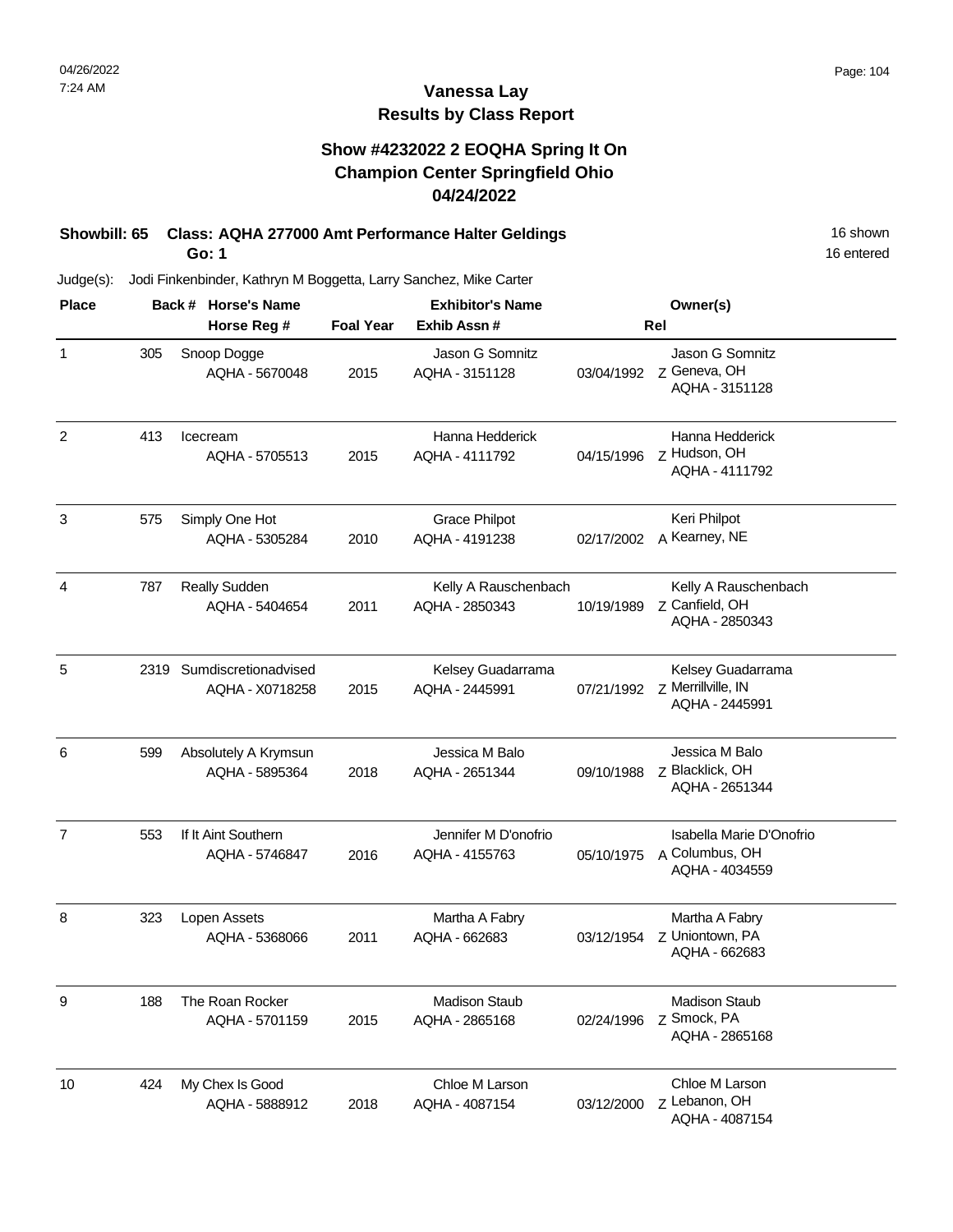### **Show #4232022 2 EOQHA Spring It On Champion Center Springfield Ohio**

#### **04/24/2022**

| 11        | 601  | Hezwillyexpensive<br>AQHA - 5824274         | 2017 | <b>Renee Eier</b><br>AQHA - 4169430    | 12/09/1964 | Renee Eier<br>Z New Carlisle, OH<br>AQHA - 4169430             |
|-----------|------|---------------------------------------------|------|----------------------------------------|------------|----------------------------------------------------------------|
| 12        | 798  | <b>Brock Lesnar</b><br>AQHA - X0731389      | 2017 | <b>Helenn Voss</b><br>AQHA - 3270870   | 12/06/1962 | Helenn Voss<br>Z Germantown, OH<br>AQHA - 3270870              |
| <b>NP</b> | 249  | Gotta Lil Strut<br>AQHA - 5973123           | 2018 | Jessie Macy<br>AQHA - 3736925          | 03/17/1992 | Jessie Macy<br>Z South Vienna, OH<br>AQHA - 3736925            |
| <b>NP</b> | 629  | Deluxe Catalac<br>AQHA - 5929254            | 2016 | Kathleen K Azzarello<br>AQHA - 4347862 | 03/06/1971 | Kathleen K Azzarello<br>Z Strongville, OH<br>AQHA - 4347862    |
| <b>NP</b> | 721  | <b>Check This Machine</b><br>AQHA - 4460181 | 2003 | Kimberly A Best<br>AQHA - 2688898      | 06/18/1957 | Kimberly A Best<br>z Salem, OH<br>AQHA - 2688898               |
| <b>NP</b> | 1013 | RR Rufle My Feathers<br>AQHA - 5530356      | 2013 | Christopher C Craft<br>AQHA - 1327751  | 12/23/1960 | Christopher C Craft<br>Z West Alexandria, OH<br>AQHA - 1327751 |

|              |            | 1st Judge: 2nd Judge: | 3rd Judge: | 4th Judge:  |
|--------------|------------|-----------------------|------------|-------------|
|              | Jodi       | Kathryn M             | Larry      | Mike Carter |
| <b>Place</b> | Finkenbind | <b>Boggetta</b>       | Sanchez    |             |
|              | er         |                       |            |             |
| 1            | 305        | 553                   | 305        | 305         |
| 2            | 413        | 413                   | 575        | 575         |
| 3            | 787        | 599                   | 323        | 413         |
| 4            | 575        | 305                   | 599        | 601         |
| 5            | 2319       | 323                   | 413        | 787         |
| 6            | 599        | 2319                  | 553        | 798         |
| 7            | 553        | 787                   | 787        | 2319        |
| 8            | 188        | 188                   | 2319       | 323         |
| 9            | 424        | 575                   | 188        | 424         |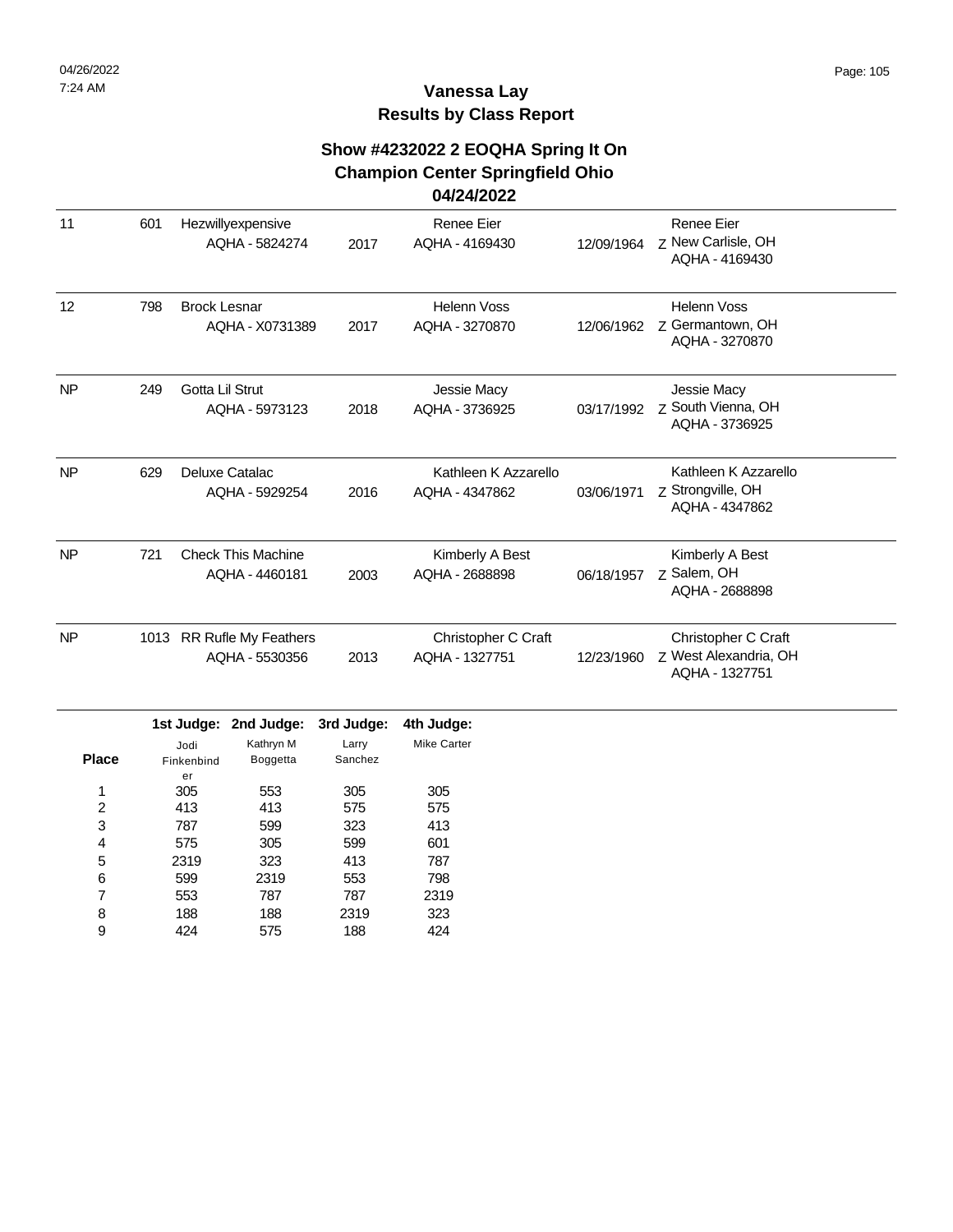## **Vanessa Lay Results by Class Report**

## **Show #4232022 2 EOQHA Spring It On Champion Center Springfield Ohio 04/24/2022**

**Showbill: 66 Class: AQHA 477000 Youth Performance Halter Geldings** 17 Shown **Go: 1**

| <b>Place</b>   |      | Back # Horse's Name                      |                  | <b>Exhibitor's Name</b>                    |                  | Owner(s)                                              |
|----------------|------|------------------------------------------|------------------|--------------------------------------------|------------------|-------------------------------------------------------|
|                |      | Horse Reg #                              | <b>Foal Year</b> | Exhib Assn#                                | <b>Birthdate</b> | Rel                                                   |
| $\mathbf{1}$   | 4202 | <b>Bettr Than Most</b><br>AQHA - 5754943 | 2016             | Christina M Senn<br>AQHA - 4294748         | 09/12/2006       | Christina M Senn<br>Z New Paris, IN<br>AQHA - 4294748 |
| 2              | 553  | If It Aint Southern<br>AQHA - 5746847    | 2016             | Isabella Marie D'Onofrio<br>AQHA - 4034559 | 05/11/2004       | Isabella Marie D'Onofrio<br>Z Columbus, OH            |
|                |      |                                          |                  |                                            |                  | AQHA - 4034559                                        |
| 3              | 65   | How Bout At Midnight                     |                  | Kylie Davis                                |                  | Kylie Davis                                           |
|                |      | AQHA - 5459313                           | 2012             | AQHA - 4182062                             | 04/19/2008       | Z Grove City, OH<br>AQHA - 4182062                    |
| 4              | 216  | Invitedbywillynelson                     |                  | Ella Mae Thompson                          |                  | Ella Mae Thompson                                     |
|                |      | AQHA - 5771739                           | 2016             | AQHA - 4229310                             | 02/16/2007       | z Kinsman, OH<br>AQHA - 4229310                       |
| 5              | 558  | <b>KM Justa Little Bit</b>               |                  | <b>Kambrie Atkins</b>                      |                  | <b>Kambrie Atkins</b>                                 |
|                |      | AQHA - 5745024                           | 2016             | AQHA - 4378179                             | 05/29/2010       | Z Hilliard, OH<br>AQHA - 4378179                      |
| 6              | 119  | Playin It Cool                           |                  | Kaylee Grace Olds                          |                  | Cynthia Testerman                                     |
|                |      | AQHA - 5920151                           | 2018             | AQHA - 4138071                             | 04/28/2011       | D                                                     |
| $\overline{7}$ |      | 7016 A Sudden Extreme                    |                  | Natalie Riegsecker                         |                  | Natalie Riegsecker                                    |
|                |      | AQHA - 5671672                           | 2104             | AQHA - 4204429                             | 02/21/2006       | z Middlebury, IN<br>AQHA - 4204429                    |
| 8              |      | 8305 Full Code                           |                  | Taylor Erin Schroeder                      |                  | Taylor Erin Schroeder                                 |
|                |      | AQHA - 5759539                           | 2015             | AQHA - 3730039                             | 08/03/2005       | Z Reynolds, IN<br>AQHA - 3730039                      |
| 9              |      | 4246 Afraid Inthedark Too                |                  | <b>Grace Rollins</b>                       |                  | <b>Grace Rollins</b>                                  |
|                |      | AQHA - 5503435                           | 2012             | AQHA - 4142560                             | 04/24/2006       | Z Russiaville, IN<br>AQHA - 4142560                   |
| 10             | 243  | Hes A Hot Mess                           |                  | Eliza Plum                                 |                  | Eliza Plum                                            |
|                |      | AQHA - 5795586                           | 2015             | AQHA - 4340057                             | 08/31/2006       | z Lebanon, OH<br>AQHA - 4340057                       |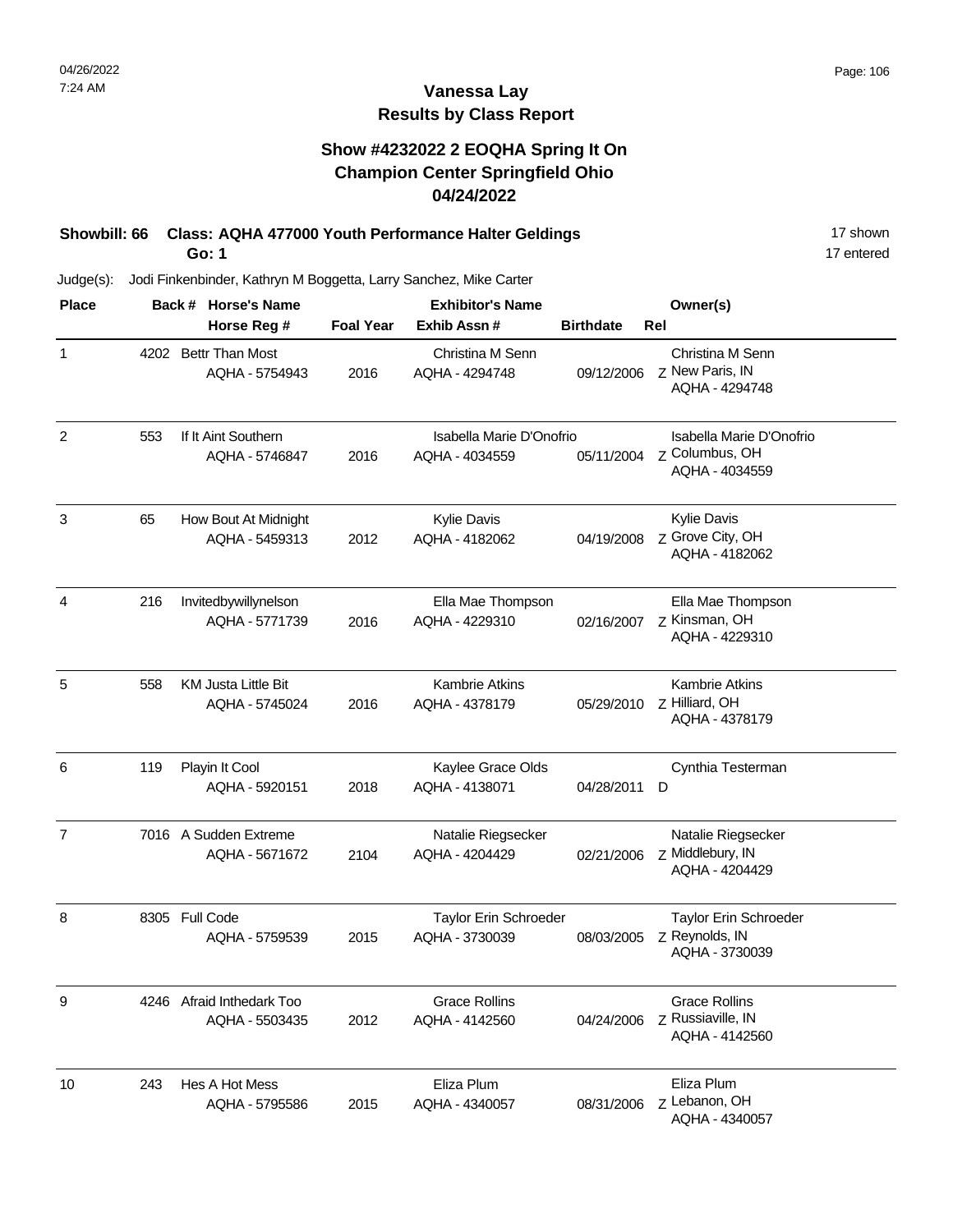## **Show #4232022 2 EOQHA Spring It On Champion Center Springfield Ohio**

## **04/24/2022**

| 11        |      | 1013 RR Rufle My Feathers<br>AQHA - 5530356   | 2013 | <b>Emily Craft</b><br>AQHA - 4261409  | 10/13/2008 | Christopher C Craft<br>A West Alexandria, OH<br>AQHA - 1327751 |
|-----------|------|-----------------------------------------------|------|---------------------------------------|------------|----------------------------------------------------------------|
| 12        | 818  | <b>Gettin Rich N Famous</b><br>AQHA - 5657090 | 2014 | Maegan E Pearson<br>AQHA - 3740866    | 08/18/2004 | Maegan E Pearson<br>Z Laurel, IN<br>AQHA - 3740866             |
| 12        | 999  | Get Down Swayze<br>AQHA - 5326358             | 2010 | <b>Riley Kehrer</b><br>AQHA - 4090664 | 02/14/2008 | <b>Riley Kehrer</b><br>Z South Bend, IN<br>AQHA - 4090664      |
| <b>NP</b> | 128  | Itz Good To Be Hot<br>AQHA - 5889543          | 2018 | Sadie Rose Ross<br>AQHA - 4002705     | 09/11/2007 | Ann N Ross<br>$\mathsf{A}$<br>AQHA - 3043146                   |
| <b>NP</b> | 716  | Code Complete<br>AQHA - 5478309               | 2012 | Unie Brechbuhler<br>AQHA - 4321663    | 12/14/2009 | Unie Brechbuhler<br>z Delaware, OH<br>AQHA - 4321663           |
| <b>NP</b> | 960  | A Minor Leaguer<br>AQHA - 4392206             | 2003 | Ava Nyweide<br>AQHA - 4400943         | 08/29/2007 | Samantha Nyweide<br>A Panama, NY<br>AQHA - 4033225             |
| <b>NP</b> | 2816 | Red E When You Are<br>AQHA - 5784743          | 2016 | Sarah Trick<br>AQHA - 4138063         | 09/02/2005 | Sarah Trick<br>Z Middlebury, IN<br>AQHA - 4138063              |

|              |            | 1st Judge: 2nd Judge: | 3rd Judge: | 4th Judge:  |  |
|--------------|------------|-----------------------|------------|-------------|--|
|              | Jodi       | Kathryn M             | Larry      | Mike Carter |  |
| <b>Place</b> | Finkenbind | Boggetta              | Sanchez    |             |  |
|              | er         |                       |            |             |  |
| 1            | 65         | 553                   | 4202       | 4202        |  |
| 2            | 553        | 4202                  | 119        | 65          |  |
| 3            | 4202       | 65                    | 553        | 216         |  |
| 4            | 1013       | 216                   | 216        | 553         |  |
| 5            | 216        | 7016                  | 558        | 558         |  |
| 6            | 8305       | 8305                  | 65         | 7016        |  |
| 7            | 119        | 558                   | 999        | 818         |  |
| 8            | 7016       | 243                   | 8305       | 4246        |  |
| 9            | 4246       | 4246                  | 243        | 119         |  |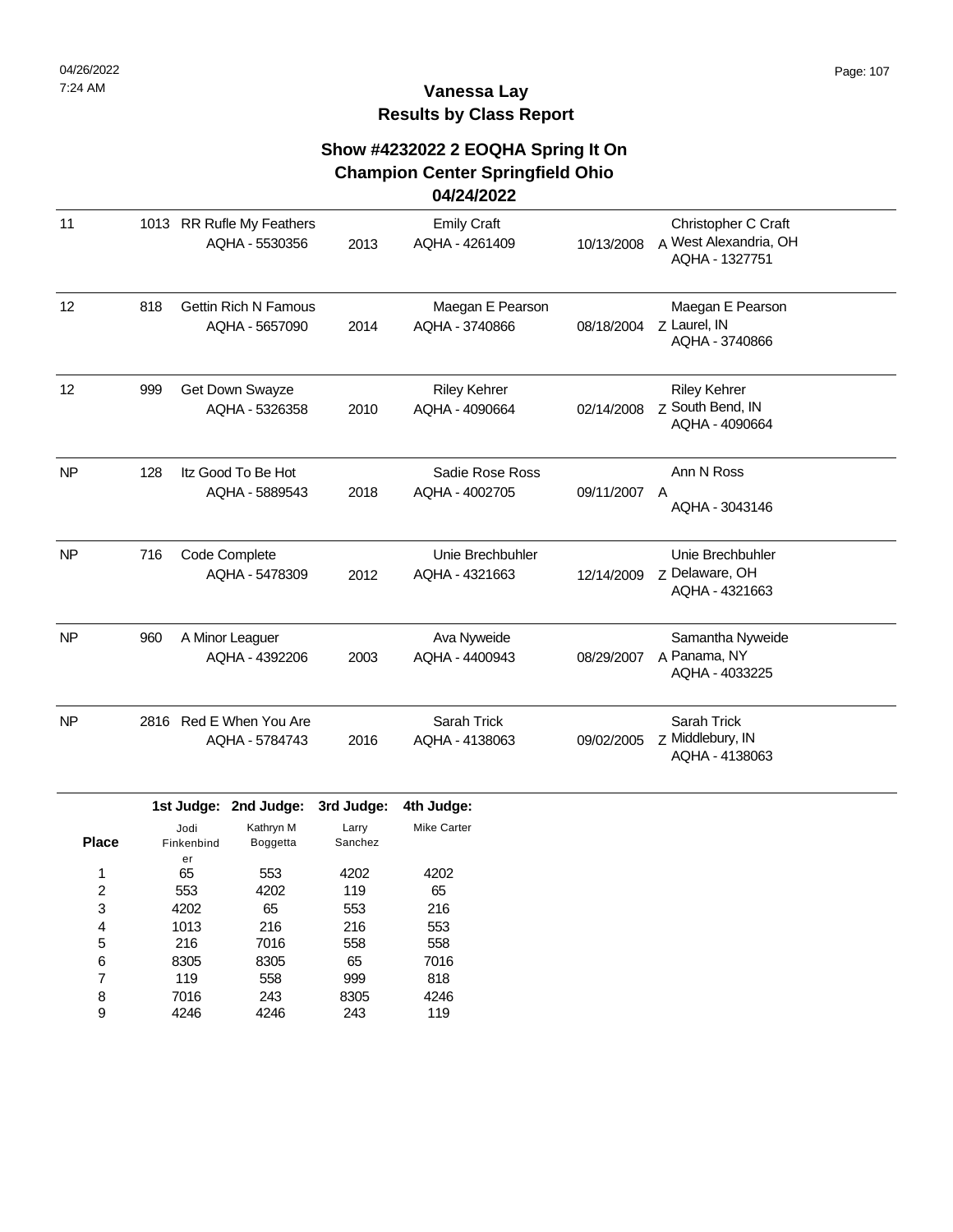## **Vanessa Lay Results by Class Report**

## **Show #4232022 2 EOQHA Spring It On Champion Center Springfield Ohio 04/24/2022**

#### **Showbill: 67 Class: AQHA 177000 Performance Halter Geldings** 10 Shown 10 shown **Go: 1**

| <b>Place</b>   |     | Back # Horse's Name                         | <b>Exhibitor's Name</b> |                                        | Owner(s)   |                                                                |  |
|----------------|-----|---------------------------------------------|-------------------------|----------------------------------------|------------|----------------------------------------------------------------|--|
|                |     | Horse Reg #                                 | <b>Foal Year</b>        | Exhib Assn#                            |            | Rel                                                            |  |
| $\mathbf 1$    | 305 | Snoop Dogge<br>AQHA - 5670048               | 2015                    | Jason G Somnitz<br>AQHA - 3151128      | 03/04/1992 | Jason G Somnitz<br>Z Geneva, OH<br>AQHA - 3151128              |  |
| $\overline{c}$ | 413 | Icecream<br>AQHA - 5705513                  | 2015                    | Hanna Hedderick<br>AQHA - 4111792      | 04/15/1996 | Hanna Hedderick<br>Z Hudson, OH<br>AQHA - 4111792              |  |
| 3              | 575 | Simply One Hot<br>AQHA - 5305284            | 2010                    | <b>Grace Philpot</b><br>AQHA - 4191238 | 02/17/2002 | Keri Philpot<br>A Kearney, NE                                  |  |
| 4              | 910 | Mr Macdreamy<br>AQHA - 5814272              | 2017                    | Matthew Claypool<br>AQHA - 1018647     |            | Stefanie Page<br>Jamestown, OH<br>AQHA - 4104477               |  |
| 5              | 697 | Certain Cookie<br>AQHA - 5154000            | 2008                    | Kyle R Flatter<br>AQHA - 2883634       |            | Millie Marshall<br>Lexington, KY<br>AQHA - 615603              |  |
| 5              | 787 | <b>Really Sudden</b><br>AQHA - 5404654      | 2011                    | Kelly A Rauschenbach<br>AQHA - 2850343 | 10/19/1989 | Kelly A Rauschenbach<br>Z Canfield, OH<br>AQHA - 2850343       |  |
| $\overline{7}$ | 216 | Invitedbywillynelson<br>AQHA - 5771739      | 2016                    | Ella Mae Thompson<br>AQHA - 4229310    | 02/16/2007 | Ella Mae Thompson<br>Z Kinsman, OH<br>AQHA - 4229310           |  |
| 8              | 323 | Lopen Assets<br>AQHA - 5368066              | 2011                    | Martha A Fabry<br>AQHA - 662683        | 03/12/1954 | Martha A Fabry<br>Z Uniontown, PA<br>AQHA - 662683             |  |
| 9              | 601 | Hezwillyexpensive<br>AQHA - 5824274         | 2017                    | Camilla M Claypool<br>AQHA - 1990394   |            | Renee Eier<br>New Carlisle, OH<br>AQHA - 4169430               |  |
| 10             |     | 1013 RR Rufle My Feathers<br>AQHA - 5530356 | 2013                    | Christopher C Craft<br>AQHA - 1327751  | 12/23/1960 | Christopher C Craft<br>Z West Alexandria, OH<br>AQHA - 1327751 |  |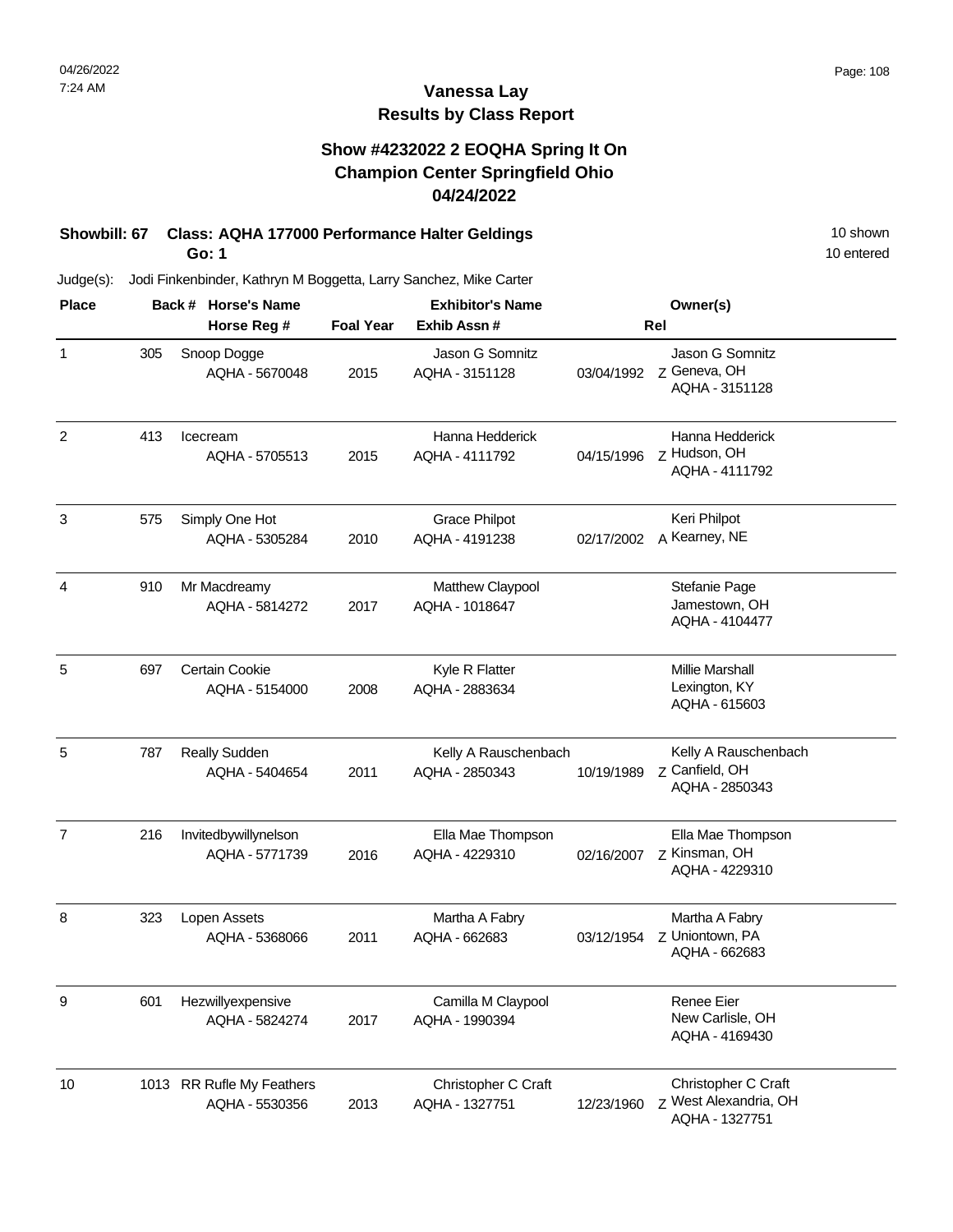$\overline{\phantom{a}}$ 

## **Vanessa Lay Results by Class Report**

#### **Show #4232022 2 EOQHA Spring It On Champion Center Springfield Ohio 04/24/2022**

|              |            | 1st Judge: 2nd Judge: | 3rd Judge: | 4th Judge:  |
|--------------|------------|-----------------------|------------|-------------|
|              | Jodi       | Kathryn M             | Larry      | Mike Carter |
| <b>Place</b> | Finkenbind | <b>Boggetta</b>       | Sanchez    |             |
|              | er         |                       |            |             |
| 1            | 305        | 305                   | 305        | 305         |
| 2            | 413        | 910                   | 575        | 575         |
| 3            | 575        | 697                   | 910        | 413         |
| 4            | 787        | 413                   | 323        | 216         |
| 5            | 910        | 787                   | 413        | 601         |
| 6            | 216        | 323                   | 216        | 787         |
| 7            | 697        | 601                   | 697        | 697         |
| 8            | 323        | 575                   | 601        | 910         |
| 9            | 601        | 216                   | 787        | 323         |
| 10           | 1013       |                       |            |             |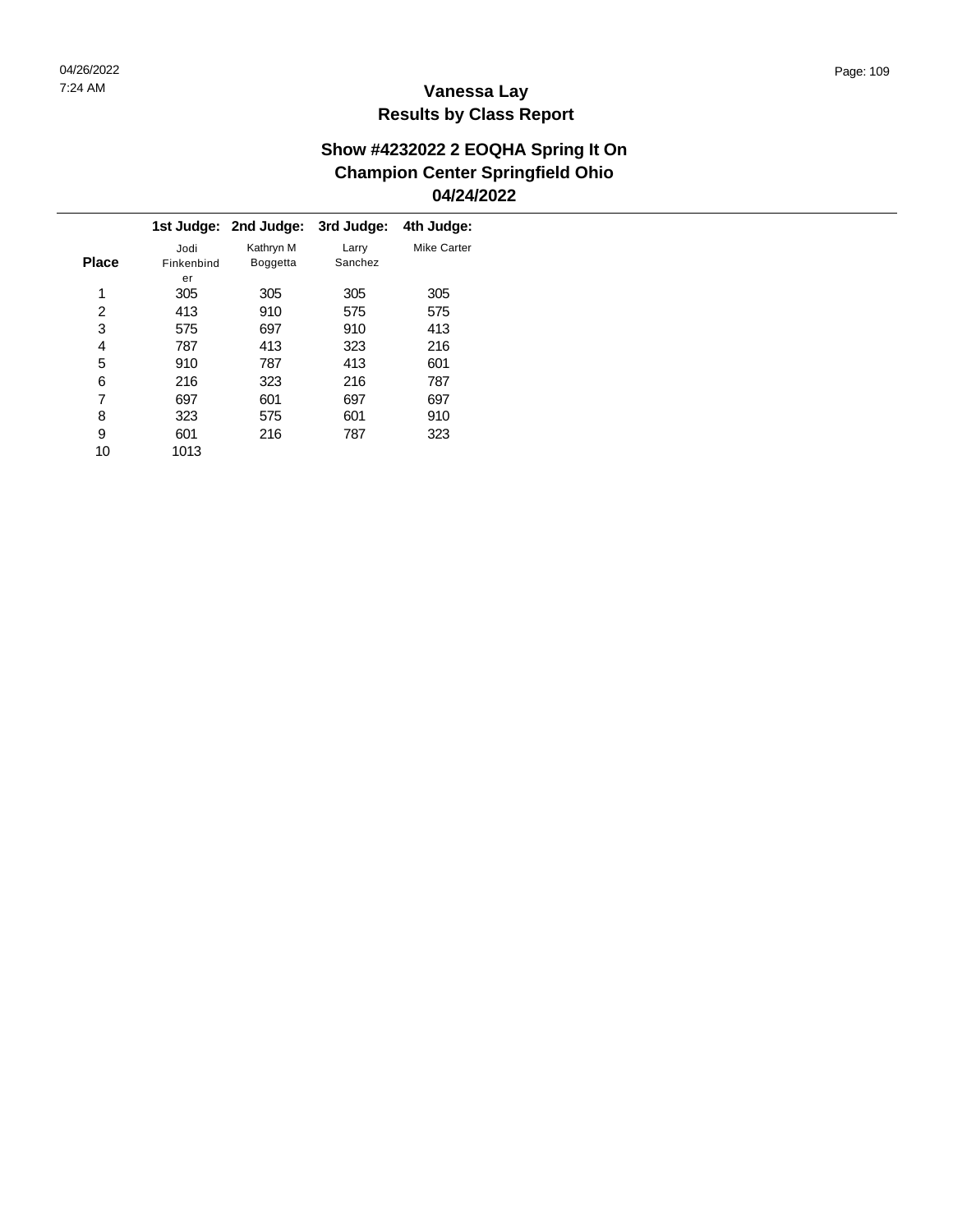| Showbill: 68 | Go: 1      |                                  |                  | Class: AQHA 273000 Amt Performance Halter Stallions               |          | 0 shown<br>0 entered |
|--------------|------------|----------------------------------|------------------|-------------------------------------------------------------------|----------|----------------------|
| $Judge(s)$ : |            |                                  |                  | Jodi Finkenbinder, Kathryn M Boggetta, Larry Sanchez, Mike Carter |          |                      |
| <b>Place</b> |            | Back # Horse's Name              |                  | <b>Exhibitor's Name</b>                                           | Owner(s) |                      |
|              |            | Horse Reg #                      | <b>Foal Year</b> | Exhib Assn#                                                       | Rel      |                      |
|              |            | 1st Judge: 2nd Judge: 3rd Judge: |                  | 4th Judge:                                                        |          |                      |
|              | Jodi       | Kathryn M                        | Larry            | <b>Mike Carter</b>                                                |          |                      |
| <b>Place</b> | Finkenbind | Boggetta                         | Sanchez          |                                                                   |          |                      |
|              | er         |                                  |                  |                                                                   |          |                      |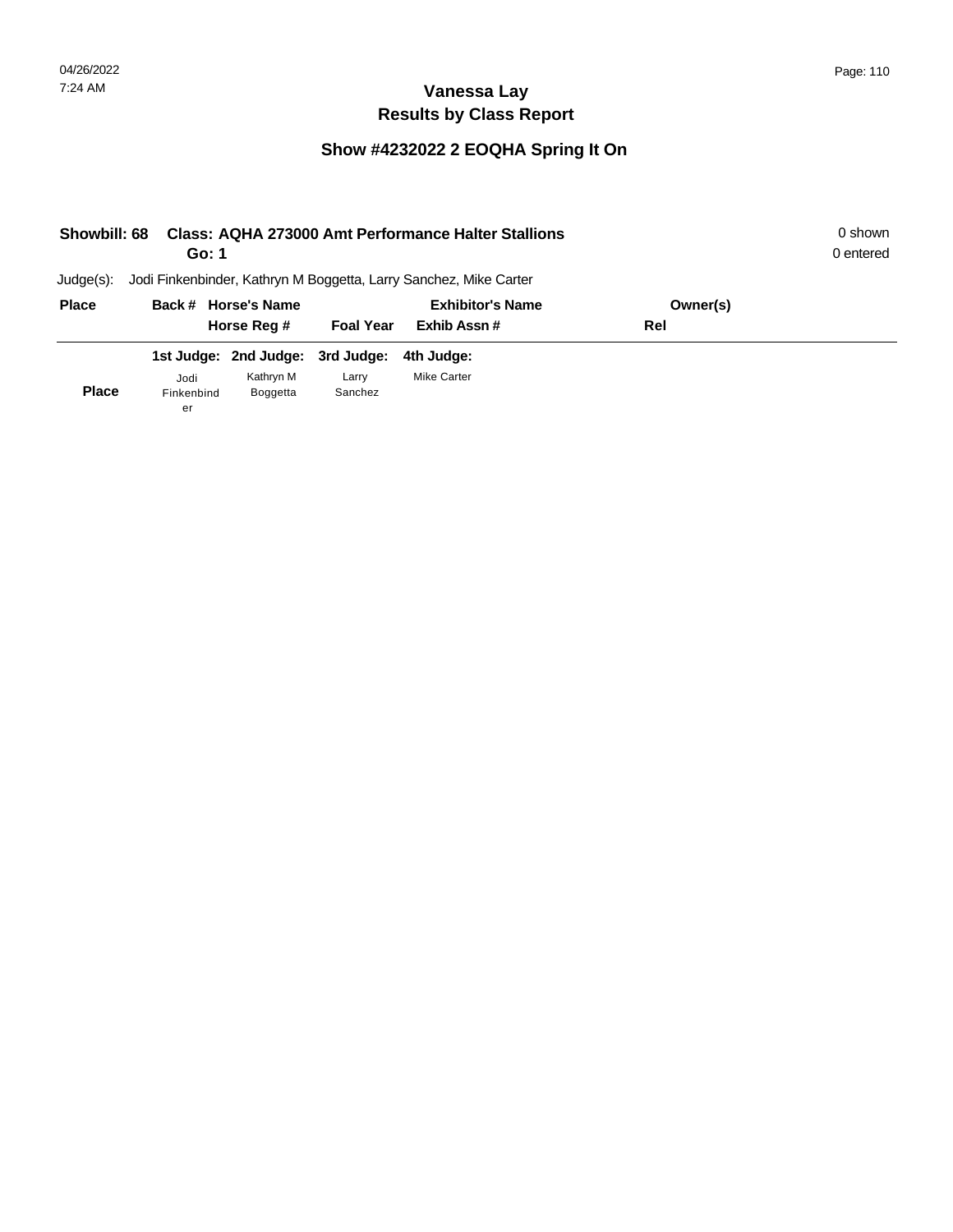| Showbill: 69 | Go: 1            |                       |                  | <b>Class: AQHA 173000 Performance Halter Stallions</b>            |          | 0 shown<br>0 entered |
|--------------|------------------|-----------------------|------------------|-------------------------------------------------------------------|----------|----------------------|
| $Judge(s)$ : |                  |                       |                  | Jodi Finkenbinder, Kathryn M Boggetta, Larry Sanchez, Mike Carter |          |                      |
| <b>Place</b> |                  | Back # Horse's Name   |                  | <b>Exhibitor's Name</b>                                           | Owner(s) |                      |
|              |                  | Horse Reg #           | <b>Foal Year</b> | Exhib Assn #                                                      | Rel      |                      |
|              |                  | 1st Judge: 2nd Judge: | 3rd Judge:       | 4th Judge:                                                        |          |                      |
|              | Jodi             | Kathryn M             | Larry            | <b>Mike Carter</b>                                                |          |                      |
| <b>Place</b> | Finkenbind<br>er | <b>Boggetta</b>       | Sanchez          |                                                                   |          |                      |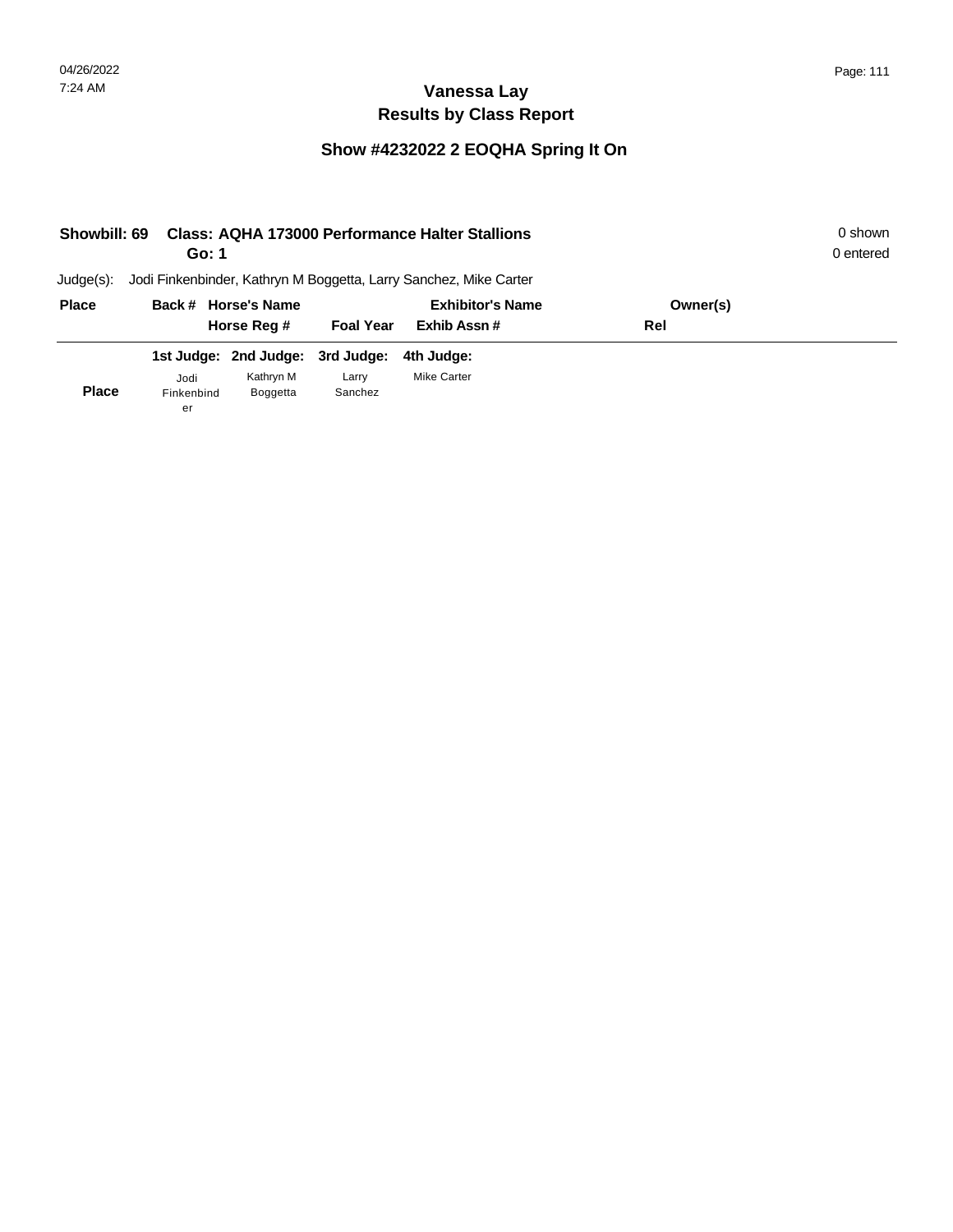| <b>Showbill: 70</b> | Go: 1      | Class: AQHA 405400 Youth Yearling Mares |                  |                                                                   |          | 0 shown<br>0 entered |
|---------------------|------------|-----------------------------------------|------------------|-------------------------------------------------------------------|----------|----------------------|
| $Judge(s)$ :        |            |                                         |                  | Jodi Finkenbinder, Kathryn M Boggetta, Larry Sanchez, Mike Carter |          |                      |
| <b>Place</b>        |            | Back # Horse's Name                     |                  | <b>Exhibitor's Name</b>                                           | Owner(s) |                      |
|                     |            | Horse Reg #                             | <b>Foal Year</b> | Exhib Assn#                                                       | Rel      |                      |
|                     |            | 1st Judge: 2nd Judge: 3rd Judge:        |                  | 4th Judge:                                                        |          |                      |
|                     | Jodi       | Kathryn M                               | Larry            | <b>Mike Carter</b>                                                |          |                      |
| <b>Place</b>        | Finkenbind | Boggetta                                | Sanchez          |                                                                   |          |                      |
|                     | er         |                                         |                  |                                                                   |          |                      |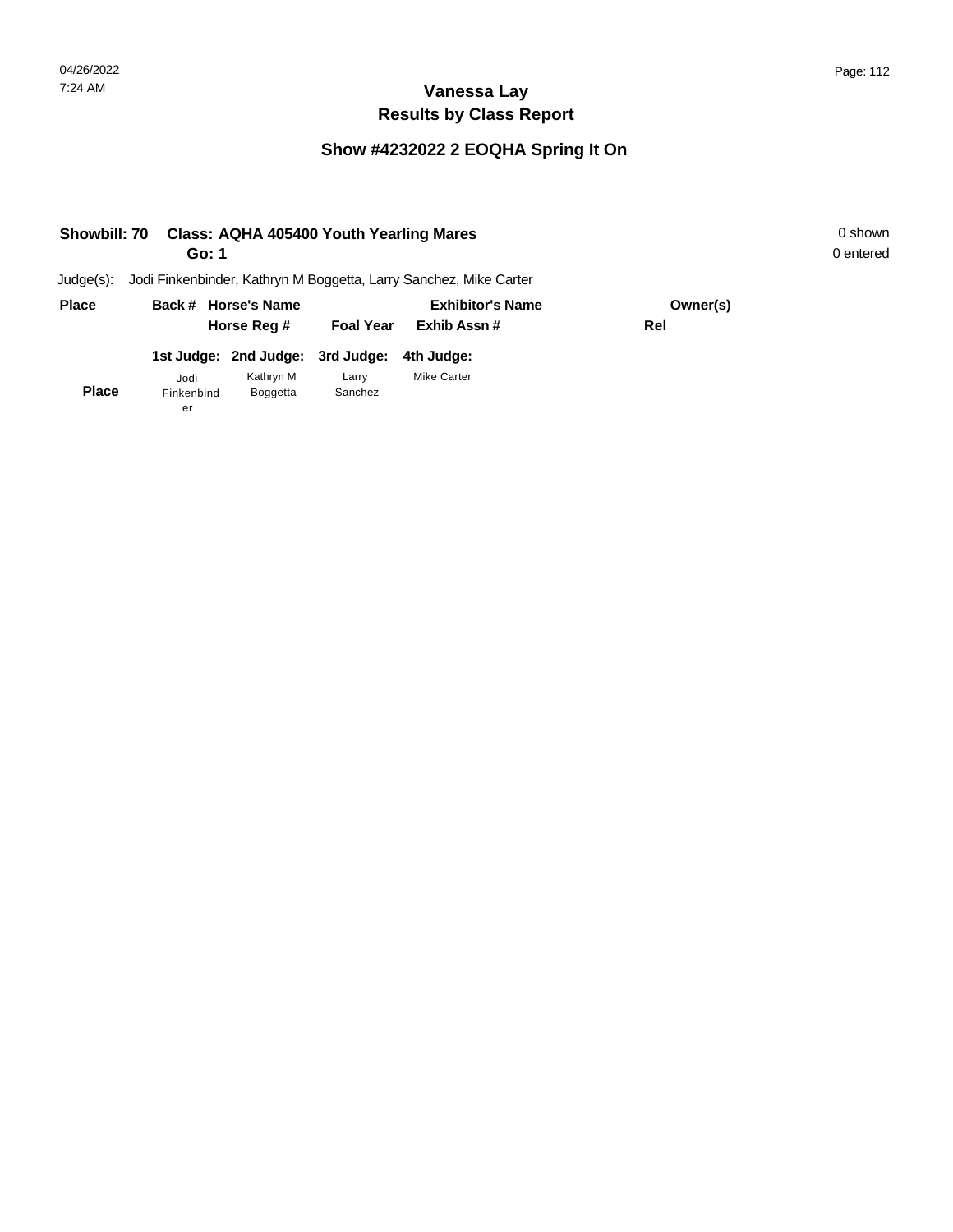| <b>Showbill: 71</b> | Go: 1            |                                  |                  | Class: AQHA 405500 Youth Two Yr Old Mares                         |          | 0 shown<br>0 entered |
|---------------------|------------------|----------------------------------|------------------|-------------------------------------------------------------------|----------|----------------------|
| Judge(s):           |                  |                                  |                  | Jodi Finkenbinder, Kathryn M Boggetta, Larry Sanchez, Mike Carter |          |                      |
| <b>Place</b>        |                  | Back # Horse's Name              |                  | <b>Exhibitor's Name</b>                                           | Owner(s) |                      |
|                     |                  | Horse Reg #                      | <b>Foal Year</b> | Exhib Assn#                                                       | Rel      |                      |
|                     |                  | 1st Judge: 2nd Judge: 3rd Judge: |                  | 4th Judge:                                                        |          |                      |
|                     | Jodi             | Kathryn M                        | Larry            | <b>Mike Carter</b>                                                |          |                      |
| <b>Place</b>        | Finkenbind<br>er | Boggetta                         | Sanchez          |                                                                   |          |                      |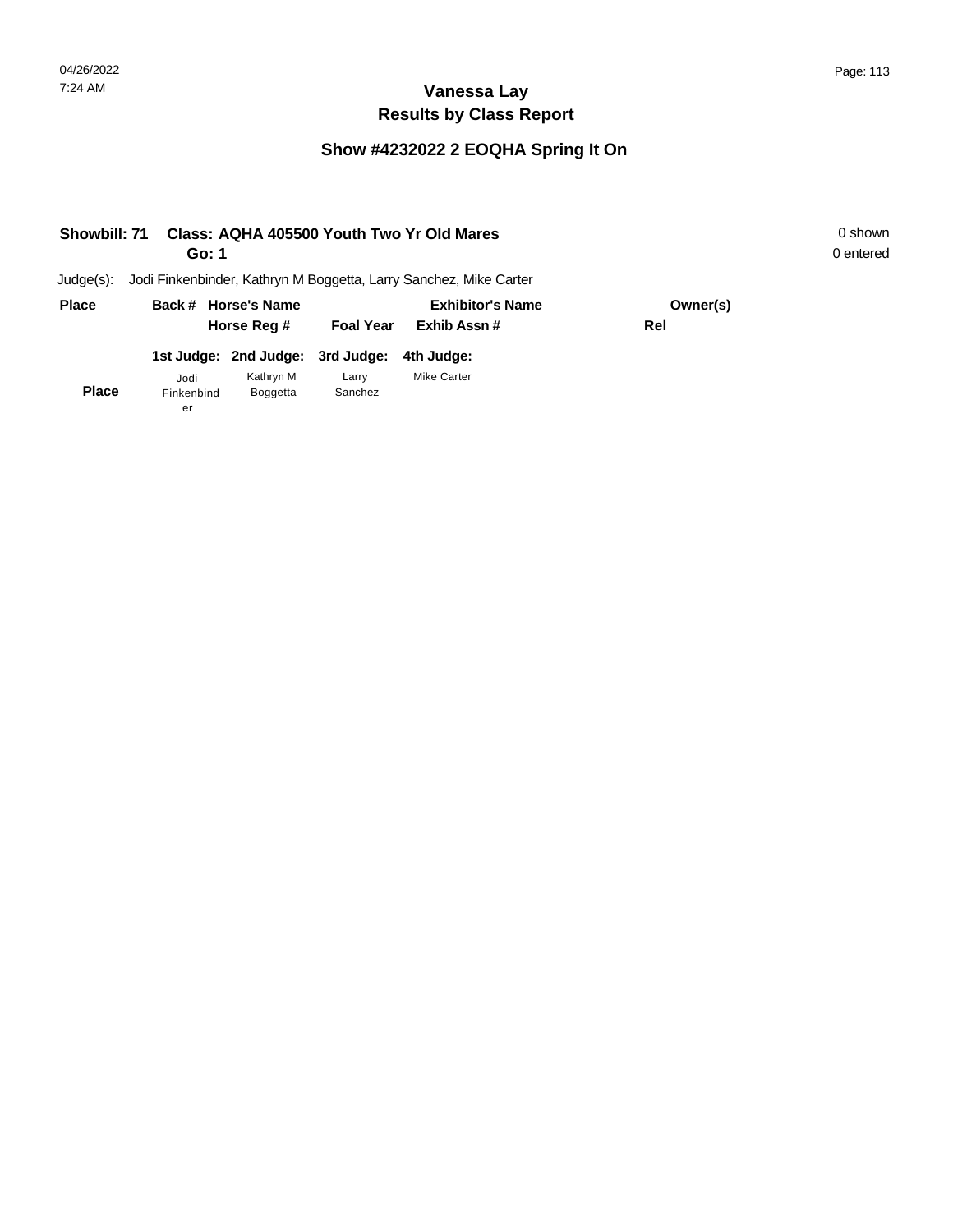| Showbill: 72 |                  | Go: 1                            |                  | 0 shown<br>Class: AQHA 405600 Youth Three Yr Old Mares<br>0 entered |          |  |  |
|--------------|------------------|----------------------------------|------------------|---------------------------------------------------------------------|----------|--|--|
| $Judge(s)$ : |                  |                                  |                  | Jodi Finkenbinder, Kathryn M Boggetta, Larry Sanchez, Mike Carter   |          |  |  |
| <b>Place</b> |                  | Back # Horse's Name              |                  | <b>Exhibitor's Name</b>                                             | Owner(s) |  |  |
|              |                  | Horse Reg #                      | <b>Foal Year</b> | Exhib Assn#                                                         | Rel      |  |  |
|              |                  | 1st Judge: 2nd Judge: 3rd Judge: |                  | 4th Judge:                                                          |          |  |  |
|              | Jodi             | Kathryn M                        | Larry            | <b>Mike Carter</b>                                                  |          |  |  |
| <b>Place</b> | Finkenbind<br>er | <b>Boggetta</b>                  | Sanchez          |                                                                     |          |  |  |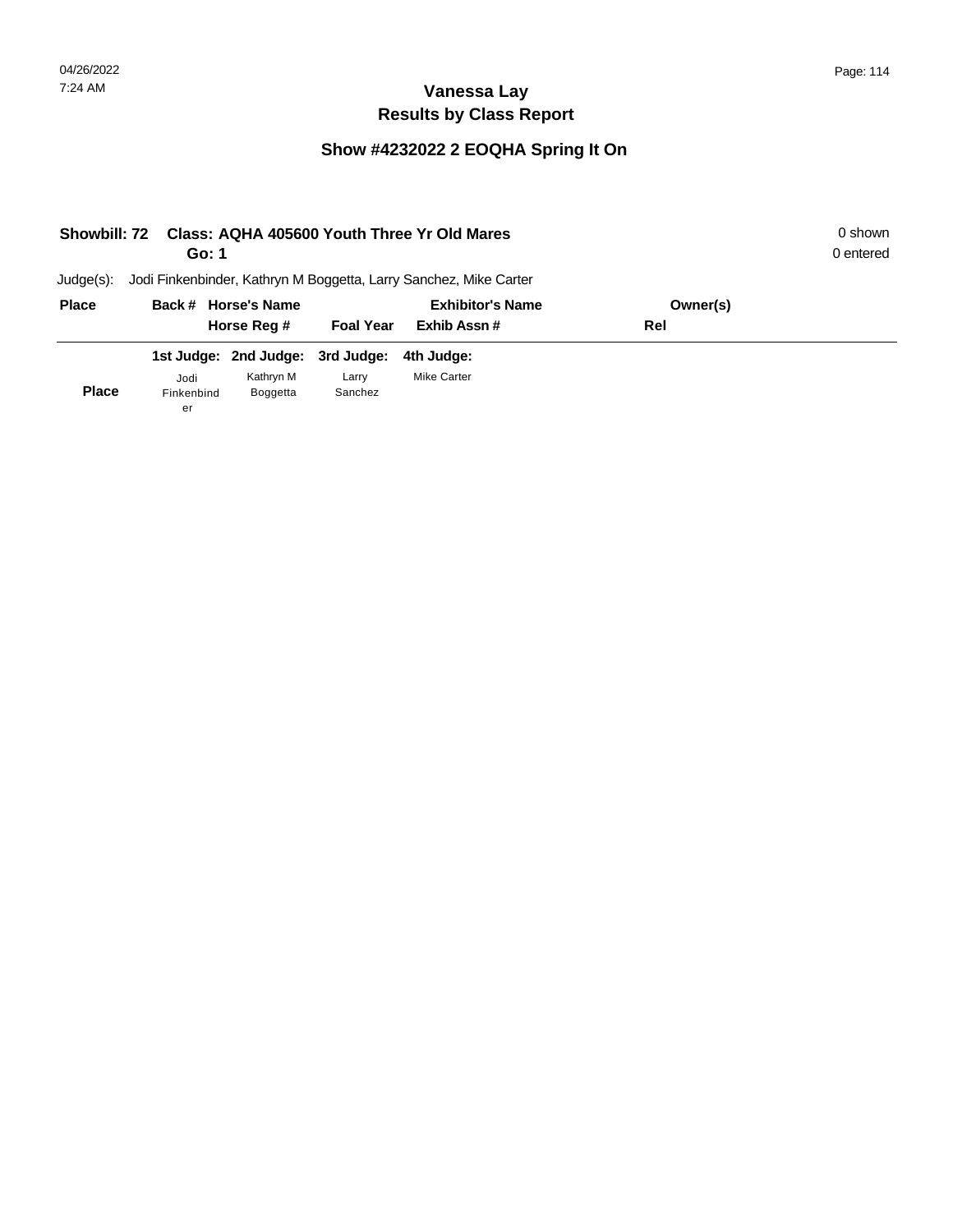### **Vanessa Lay Results by Class Report**

#### **Show #4232022 2 EOQHA Spring It On Champion Center Springfield Ohio 04/24/2022**

#### **Showbill: 73 Class: AQHA 405700 Youth Aged Mares** 2 shown

**Go: 1**

120

2

120

120

Judge(s): Jodi Finkenbinder, Kathryn M Boggetta, Larry Sanchez, Mike Carter

| <b>Place</b> |     | Back #           | <b>Horse's Name</b>                    |                  | <b>Exhibitor's Name</b>               |                  | Owner(s)                                               |
|--------------|-----|------------------|----------------------------------------|------------------|---------------------------------------|------------------|--------------------------------------------------------|
|              |     |                  | Horse Reg #                            | <b>Foal Year</b> | Exhib Assn#                           | <b>Birthdate</b> | Rel                                                    |
|              | 291 |                  | <b>FG Mesmerized</b><br>AQHA - 5806638 | 2017             | <b>Colton Smith</b><br>AQHA - 3708688 | 04/09/2007       | Tammi M Smith<br>C Bellefontaine, OH<br>AQHA - 2855297 |
| 2            | 120 |                  | Man Im Sassy<br>AQHA - X0655630        | 2006             | Isabella Hamilton<br>AQHA - 4239978   | 04/30/2009       | Isabella Hamilton<br>Z Eaton, OH<br>AQHA - 4239978     |
|              |     |                  | 1st Judge: 2nd Judge:                  | 3rd Judge:       | 4th Judge:                            |                  |                                                        |
| <b>Place</b> |     | Jodi             | Kathryn M                              | Larry<br>Sanchez | <b>Mike Carter</b>                    |                  |                                                        |
|              |     | Finkenbind<br>er | Boggetta                               |                  |                                       |                  |                                                        |
|              |     | 291              | 291                                    | 291              | 291                                   |                  |                                                        |

120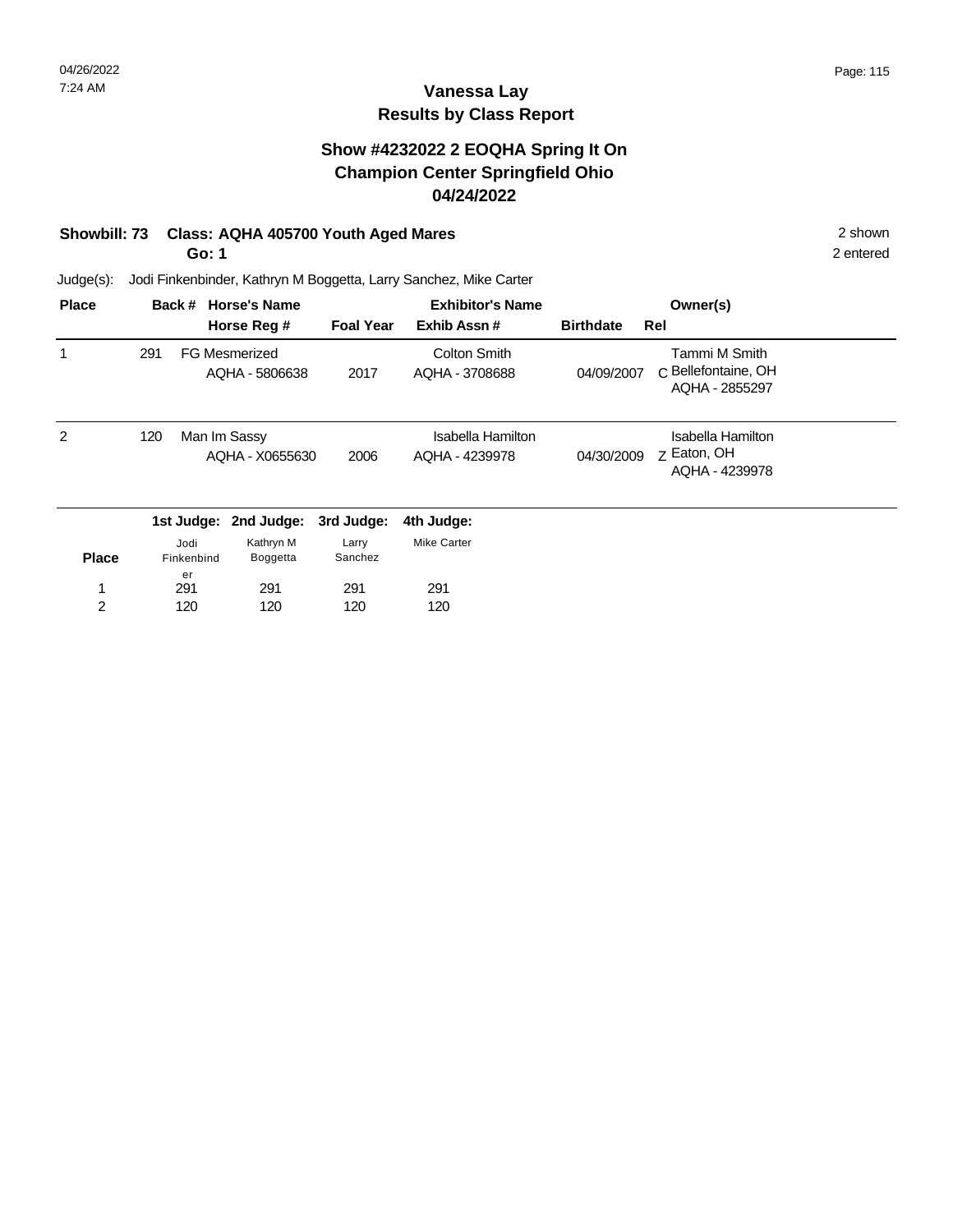| <b>Showbill: 74</b> | Go: 1                                                             | Class: AQHA 205400 Amt Yearling Mares |                  |                                     |     | 0 shown<br>0 entered |
|---------------------|-------------------------------------------------------------------|---------------------------------------|------------------|-------------------------------------|-----|----------------------|
| $Judge(s)$ :        | Jodi Finkenbinder, Kathryn M Boggetta, Larry Sanchez, Mike Carter |                                       |                  |                                     |     |                      |
| <b>Place</b>        |                                                                   | Back # Horse's Name                   |                  | <b>Exhibitor's Name</b><br>Owner(s) |     |                      |
|                     |                                                                   | Horse Reg #                           | <b>Foal Year</b> | Exhib Assn#                         | Rel |                      |
|                     |                                                                   | 1st Judge: 2nd Judge: 3rd Judge:      |                  | 4th Judge:                          |     |                      |
|                     | Jodi                                                              | Kathryn M                             | Larry            | <b>Mike Carter</b>                  |     |                      |
| <b>Place</b>        | Finkenbind<br>er                                                  | <b>Boggetta</b>                       | Sanchez          |                                     |     |                      |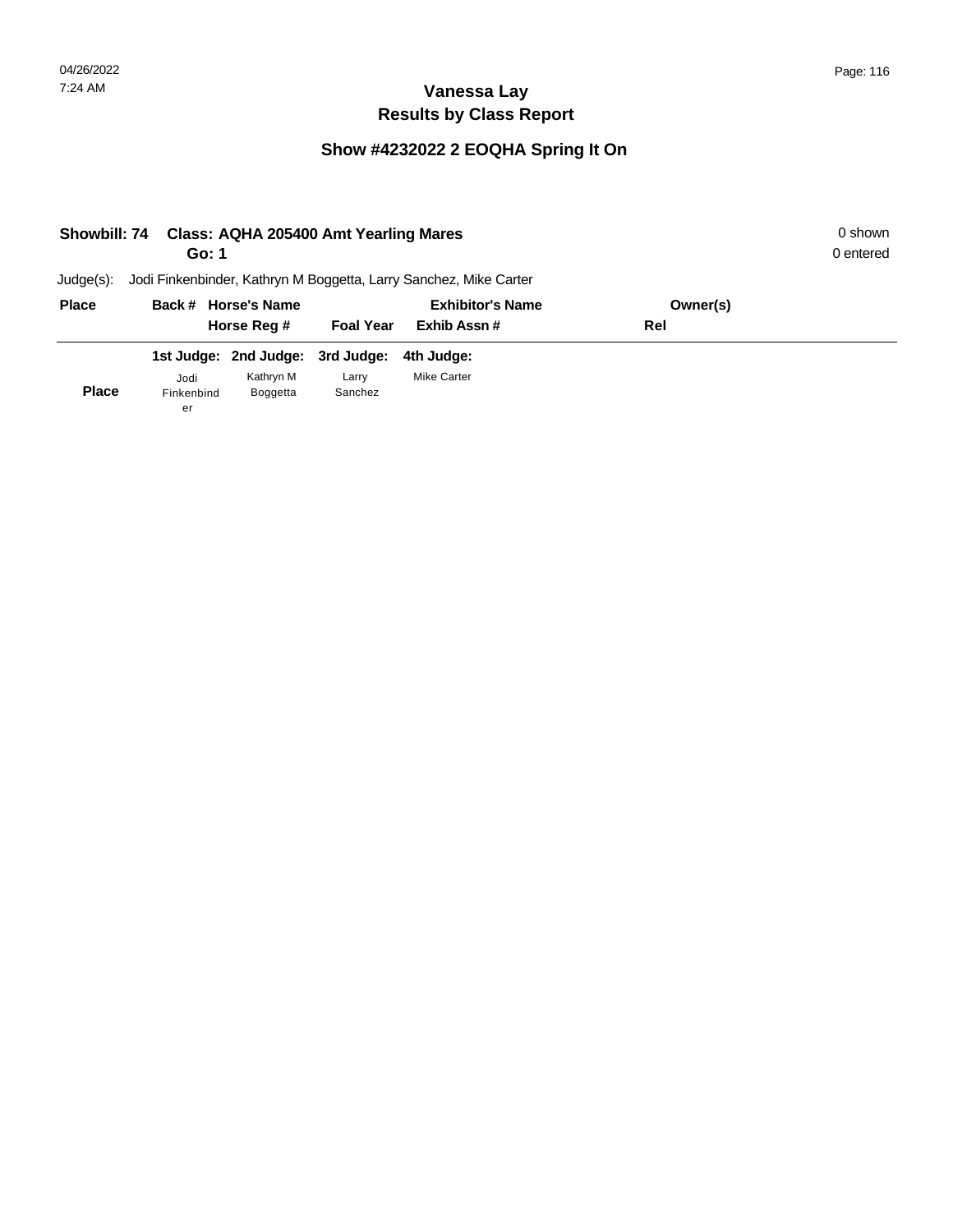### **Vanessa Lay Results by Class Report**

#### **Show #4232022 2 EOQHA Spring It On Champion Center Springfield Ohio 04/24/2022**

## **Showbill: 75 Class: AQHA 205500 Amt Two Yr Old Mares** 1 shown

**Go: 1**

| <b>Place</b> |     | Back # Horse's Name               |                  | <b>Exhibitor's Name</b>          | Owner(s)                                        |  |
|--------------|-----|-----------------------------------|------------------|----------------------------------|-------------------------------------------------|--|
|              |     | Horse Reg #                       | <b>Foal Year</b> | Exhib Assn#                      | Rel                                             |  |
|              | 154 | HR Ante Up Elle<br>AQHA - 6016530 | 2020             | Kristin D Cole<br>AQHA - 4267148 | Amy Jo Erhardt<br>A Oxford, OH<br>AQHA - 245051 |  |

|              |                  |           | 1st Judge: 2nd Judge: 3rd Judge: 4th Judge: |             |
|--------------|------------------|-----------|---------------------------------------------|-------------|
| <b>Place</b> | Jodi             | Kathrvn M | Larrv<br>Sanchez                            | Mike Carter |
|              | Finkenbind<br>er | Boggetta  |                                             |             |
|              | 154              | 154       | 154                                         | 154         |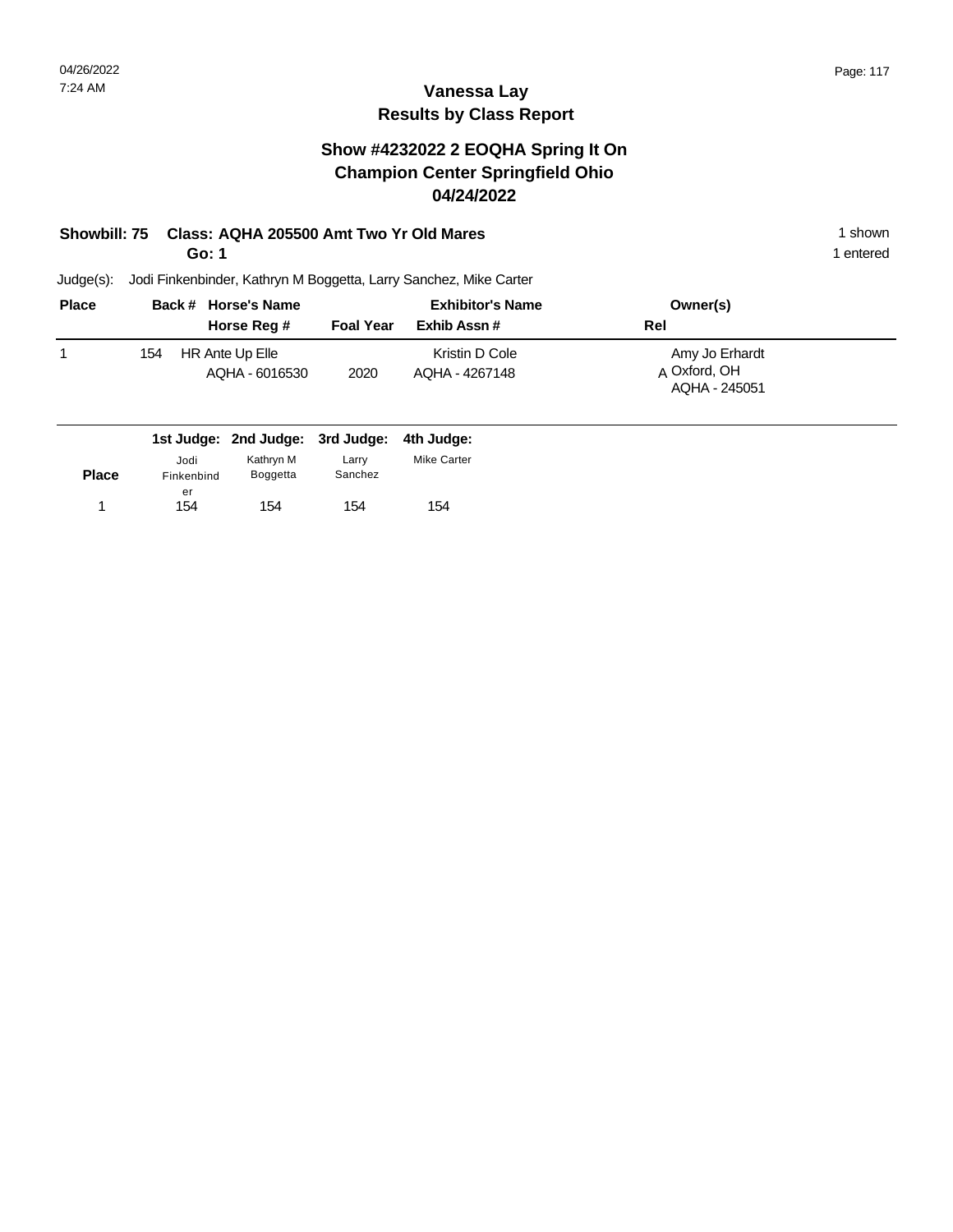| Showbill: 76 | Go: 1            |                                  |                  | Class: AQHA 205600 Amt Three Yr Old Mares                         |          | 0 shown<br>0 entered |
|--------------|------------------|----------------------------------|------------------|-------------------------------------------------------------------|----------|----------------------|
| $Judge(s)$ : |                  |                                  |                  | Jodi Finkenbinder, Kathryn M Boggetta, Larry Sanchez, Mike Carter |          |                      |
| <b>Place</b> |                  | Back # Horse's Name              |                  | <b>Exhibitor's Name</b>                                           | Owner(s) |                      |
|              |                  | Horse Reg #                      | <b>Foal Year</b> | Exhib Assn#                                                       | Rel      |                      |
|              |                  | 1st Judge: 2nd Judge: 3rd Judge: |                  | 4th Judge:                                                        |          |                      |
|              | Jodi             | Kathryn M                        | Larry            | <b>Mike Carter</b>                                                |          |                      |
| <b>Place</b> | Finkenbind<br>er | <b>Boggetta</b>                  | Sanchez          |                                                                   |          |                      |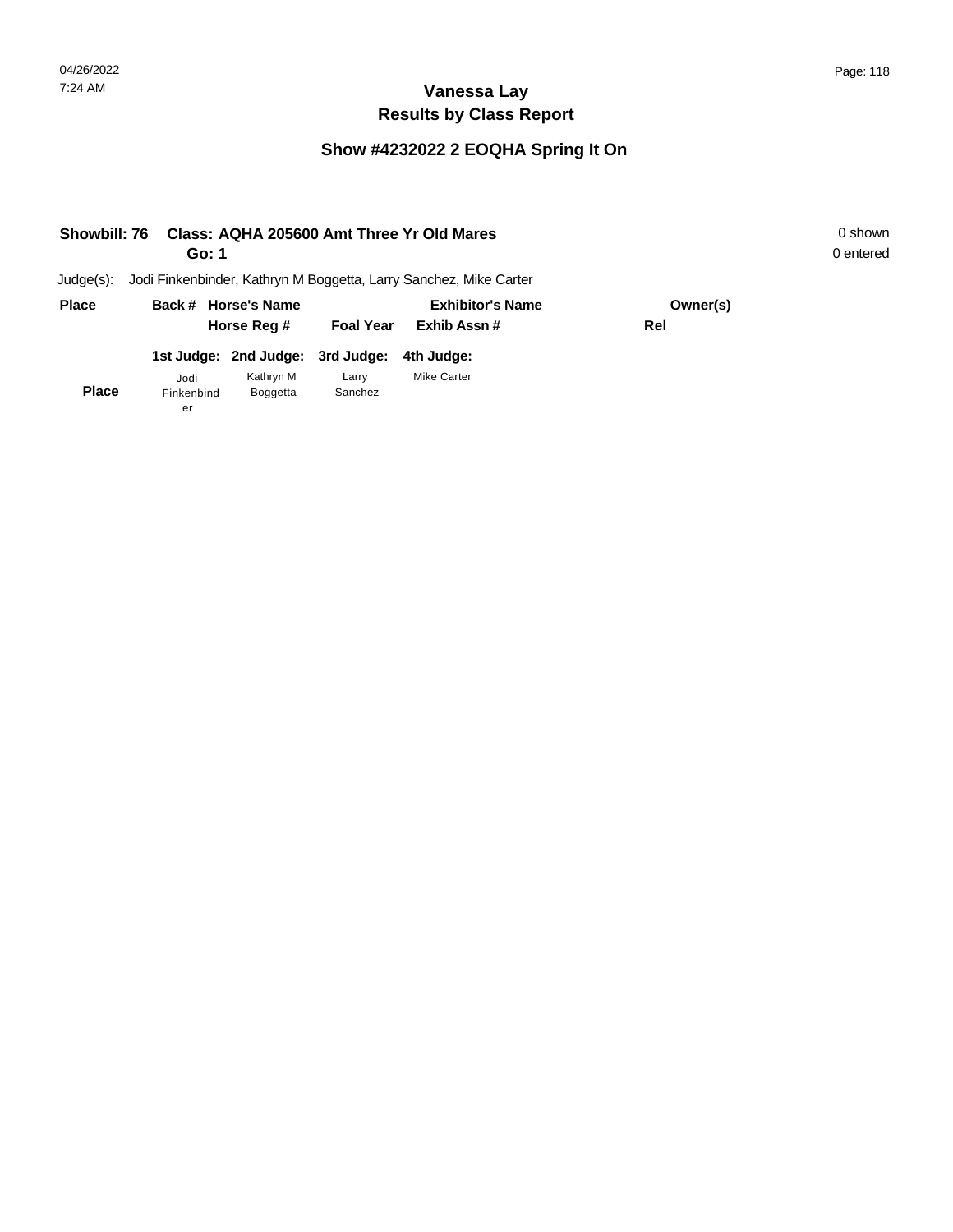### **Vanessa Lay Results by Class Report**

#### **Show #4232022 2 EOQHA Spring It On Champion Center Springfield Ohio 04/24/2022**

#### **Showbill: 77 Class: AQHA 205700 Amt Aged Mares** 2 shown

**Go: 1**

340

2

340

340

Judge(s): Jodi Finkenbinder, Kathryn M Boggetta, Larry Sanchez, Mike Carter

| <b>Place</b> |     | Back #             | <b>Horse's Name</b><br>Horse Reg #    | <b>Foal Year</b> | <b>Exhibitor's Name</b><br>Exhib Assn# |            | Owner(s)<br>Rel                                      |  |
|--------------|-----|--------------------|---------------------------------------|------------------|----------------------------------------|------------|------------------------------------------------------|--|
|              | 616 |                    | Sheza Premadonna<br>AQHA - 5888596    | 2018             | Tammi M Smith<br>AQHA - 2855297        | 12/22/1981 | Dewey Smith<br>A Bellefontaine, OH<br>AQHA - 2234380 |  |
| NP           | 340 |                    | Howboutanotherstory<br>AQHA - 5812821 | 2017             | Cara Womack<br>AQHA - 4429976          | 11/05/2002 | Cara Womack<br>Z Englewood, OH<br>AQHA - 4429976     |  |
|              |     |                    | 1st Judge: 2nd Judge:                 | 3rd Judge:       | 4th Judge:                             |            |                                                      |  |
| <b>Place</b> |     | Jodi<br>Finkenbind | Kathryn M<br>Boggetta                 | Larry<br>Sanchez | <b>Mike Carter</b>                     |            |                                                      |  |
|              |     | er<br>616          | 616                                   | 616              | 616                                    |            |                                                      |  |

340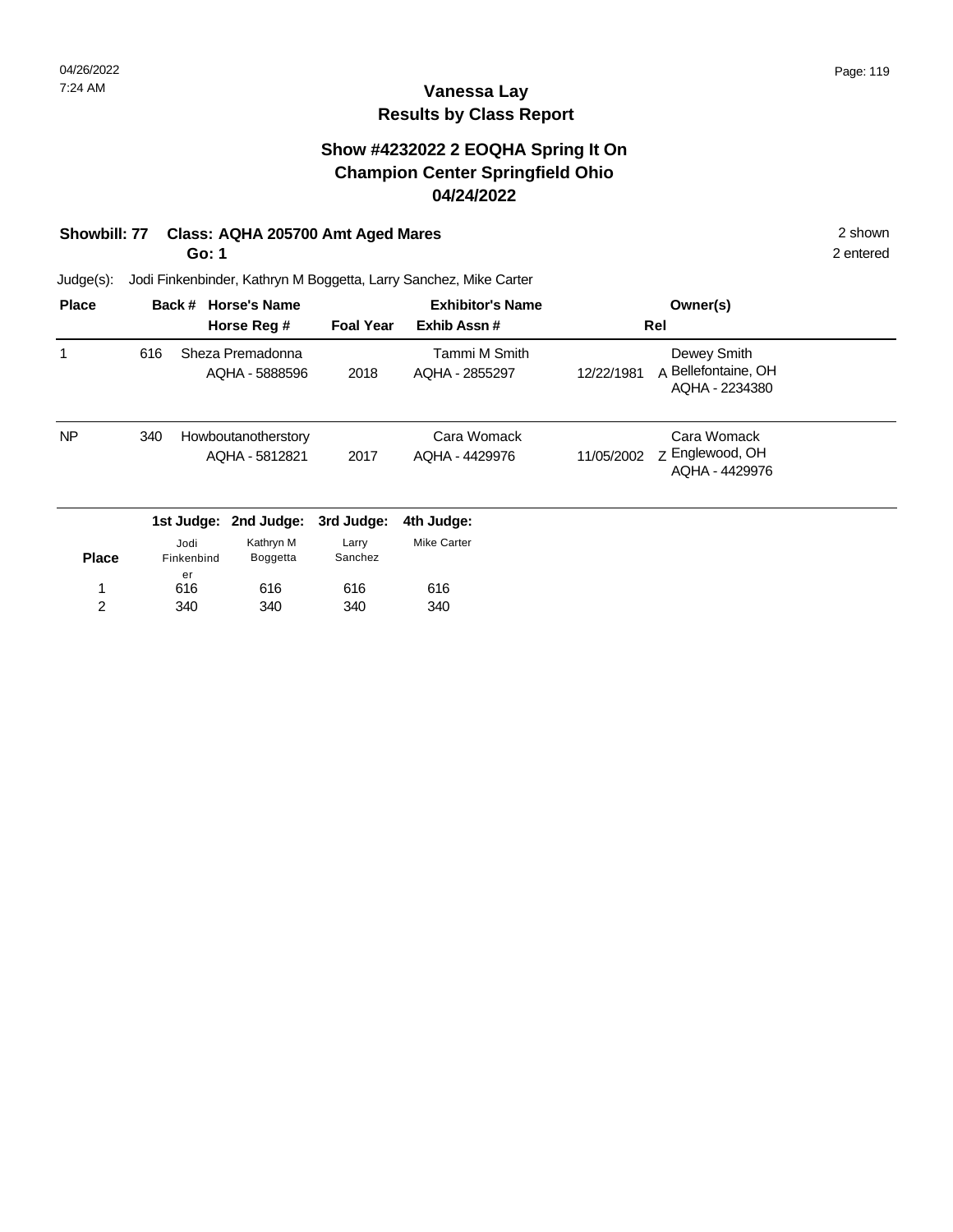| <b>Showbill: 78</b> | Go: 1      | Class: AQHA 105400 Yearling Mares |                  |                                                                   |          | 0 shown<br>0 entered |
|---------------------|------------|-----------------------------------|------------------|-------------------------------------------------------------------|----------|----------------------|
| Judge(s):           |            |                                   |                  | Jodi Finkenbinder, Kathryn M Boggetta, Larry Sanchez, Mike Carter |          |                      |
| <b>Place</b>        |            | Back # Horse's Name               |                  | <b>Exhibitor's Name</b>                                           | Owner(s) |                      |
|                     |            | Horse Reg #                       | <b>Foal Year</b> | Exhib Assn#                                                       | Rel      |                      |
|                     |            | 1st Judge: 2nd Judge: 3rd Judge:  |                  | 4th Judge:                                                        |          |                      |
|                     | Jodi       | Kathryn M                         | Larry            | <b>Mike Carter</b>                                                |          |                      |
| <b>Place</b>        | Finkenbind | Boggetta                          | Sanchez          |                                                                   |          |                      |
|                     | er         |                                   |                  |                                                                   |          |                      |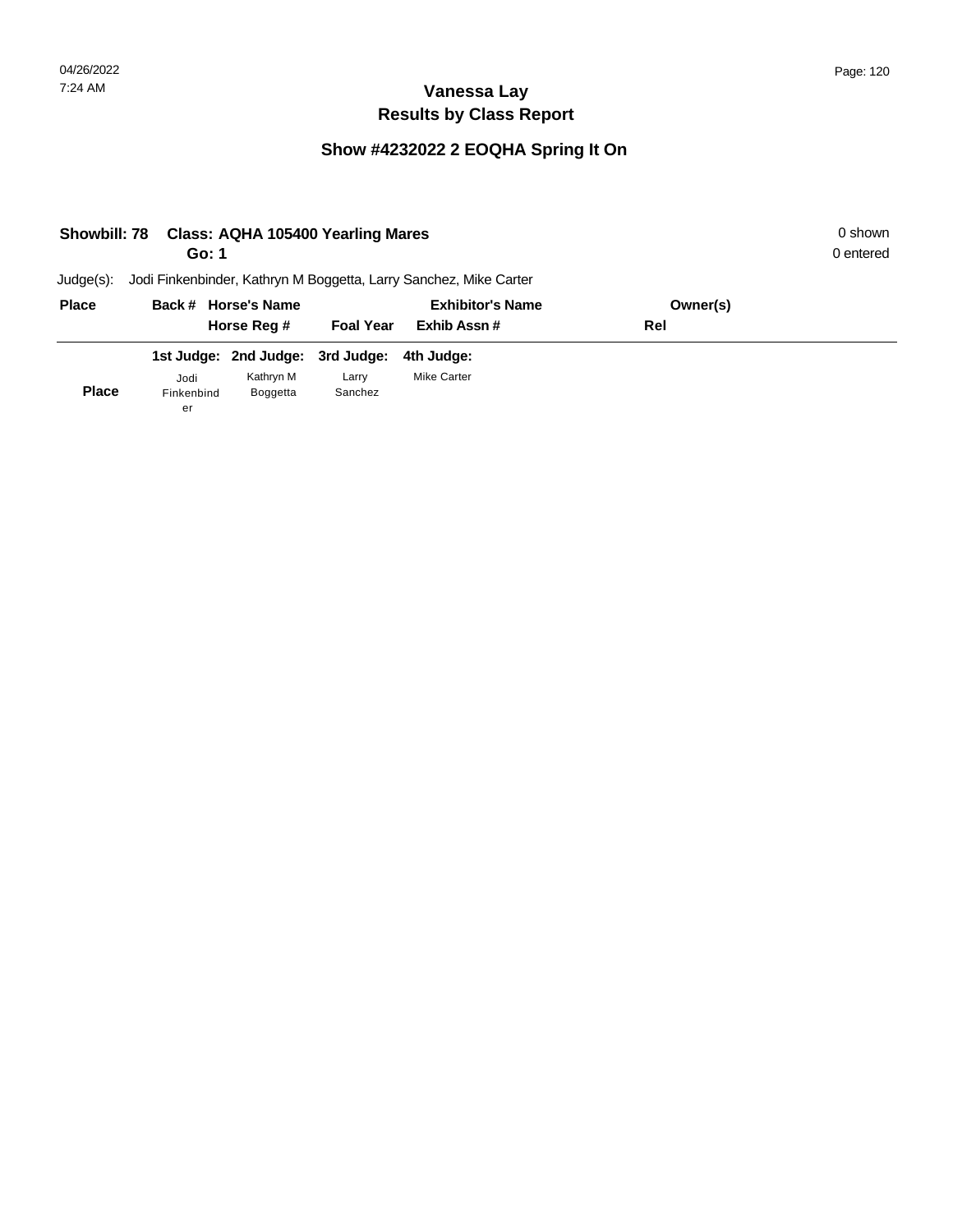#### **Vanessa Lay Results by Class Report**

#### **Show #4232022 2 EOQHA Spring It On Champion Center Springfield Ohio 04/24/2022**

#### **Showbill: 79 Class: AQHA 105500 Two Yr Old Mares** 1 **Shown** 1 shown

**Go: 1**

| <b>Place</b> |     | Back # Horse's Name               | <b>Exhibitor's Name</b> |                                        | Owner(s)                                      |  |
|--------------|-----|-----------------------------------|-------------------------|----------------------------------------|-----------------------------------------------|--|
|              |     | Horse Reg #                       | <b>Foal Year</b>        | Exhib Assn#                            | Rel                                           |  |
|              | 154 | HR Ante Up Elle<br>AQHA - 6016530 | 2020                    | Andrew Voight Staton<br>AQHA - 1475653 | Amy Jo Erhardt<br>Oxford, OH<br>AQHA - 245051 |  |

|              |                    | 1st Judge: 2nd Judge: 3rd Judge: 4th Judge: |                  |             |
|--------------|--------------------|---------------------------------------------|------------------|-------------|
| <b>Place</b> | Jodi<br>Finkenbind | Kathrvn M<br>Boggetta                       | Larrv<br>Sanchez | Mike Carter |
|              | er<br>154          | 154                                         | 154              | 154         |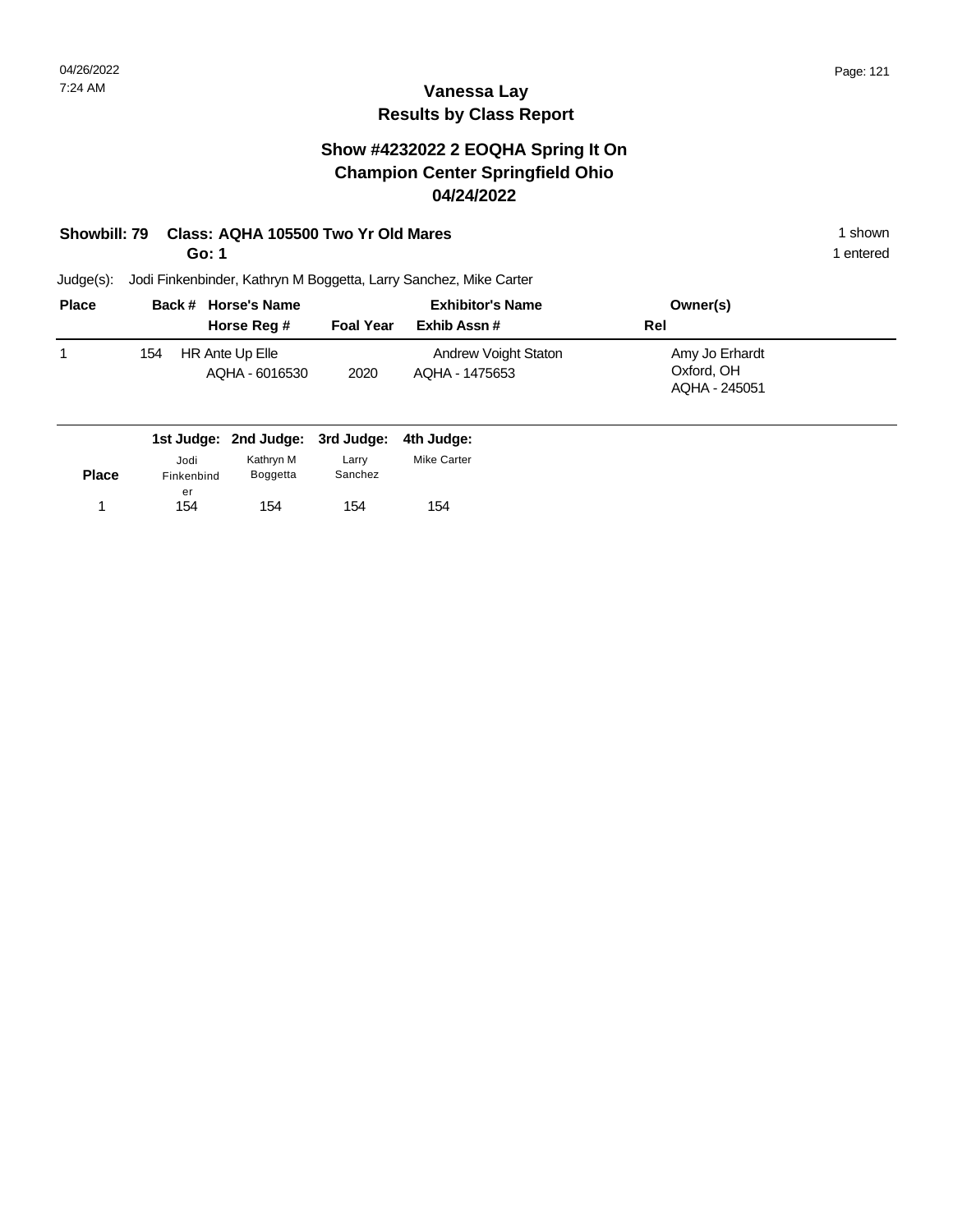| Showbill: 80 | Go: 1            | Class: AQHA 105600 Three Yr Old Mares |                  |                                                                   |          | 0 shown<br>0 entered |
|--------------|------------------|---------------------------------------|------------------|-------------------------------------------------------------------|----------|----------------------|
| $Judge(s)$ : |                  |                                       |                  | Jodi Finkenbinder, Kathryn M Boggetta, Larry Sanchez, Mike Carter |          |                      |
| <b>Place</b> |                  | Back # Horse's Name                   |                  | <b>Exhibitor's Name</b>                                           | Owner(s) |                      |
|              |                  | Horse Reg #                           | <b>Foal Year</b> | Exhib Assn#                                                       | Rel      |                      |
|              |                  | 1st Judge: 2nd Judge: 3rd Judge:      |                  | 4th Judge:                                                        |          |                      |
|              | Jodi             | Kathryn M                             | Larry            | <b>Mike Carter</b>                                                |          |                      |
| <b>Place</b> | Finkenbind<br>er | Boggetta                              | Sanchez          |                                                                   |          |                      |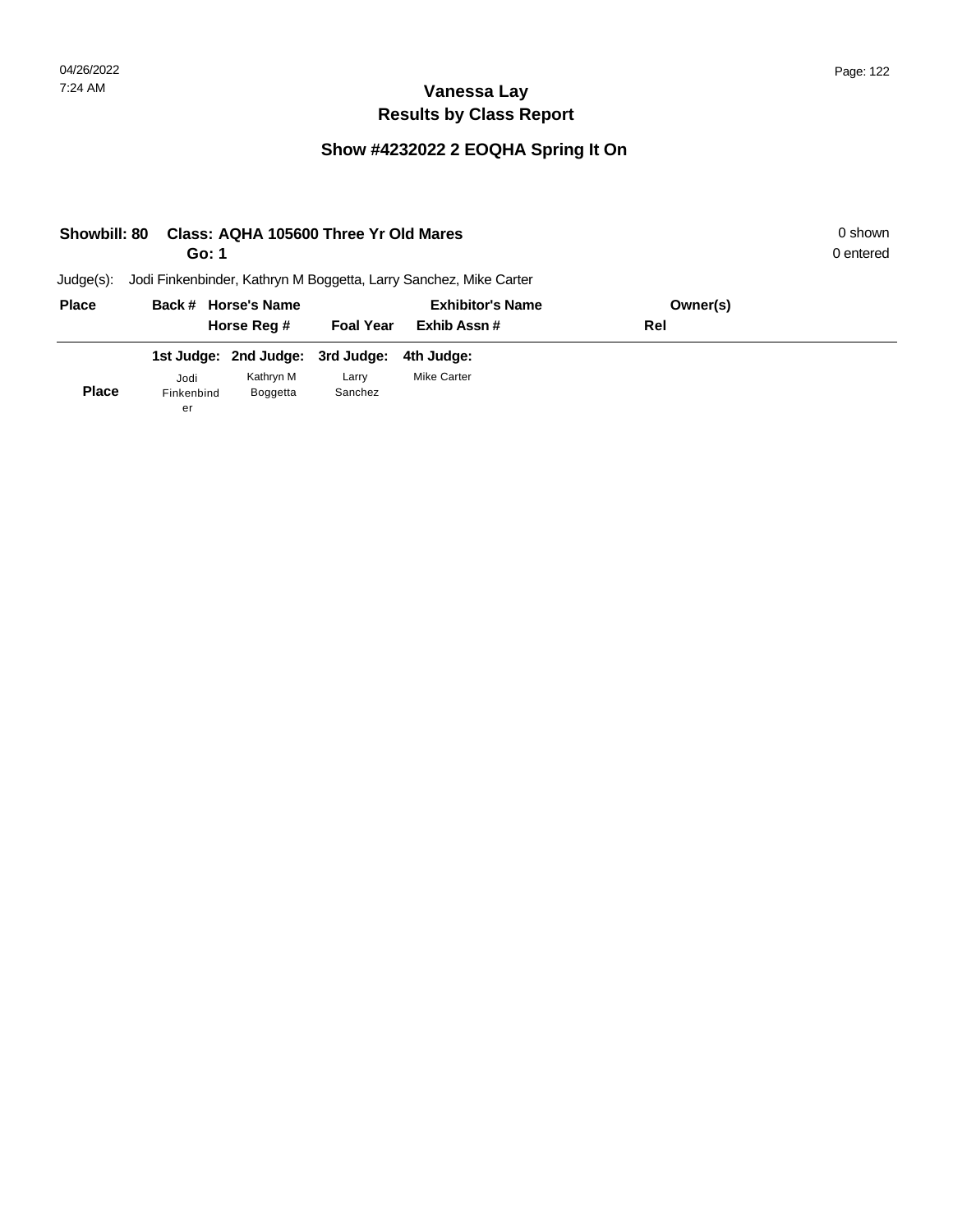### **Vanessa Lay Results by Class Report**

#### **Show #4232022 2 EOQHA Spring It On Champion Center Springfield Ohio 04/24/2022**

### **Showbill: 81 Class: AQHA 105700 Aged Mares** 2 shown

**Go: 1**

| <b>Place</b>   |     | Back #             | <b>Horse's Name</b><br>Horse Reg #     | <b>Foal Year</b> | <b>Exhibitor's Name</b><br>Exhib Assn# | Owner(s)<br>Rel |                                                      |  |
|----------------|-----|--------------------|----------------------------------------|------------------|----------------------------------------|-----------------|------------------------------------------------------|--|
|                | 291 |                    | <b>FG Mesmerized</b><br>AQHA - 5806638 | 2017             | Dewey Smith<br>AQHA - 2234380          | 04/20/1965      | Tammi M Smith<br>Bellefontaine, OH<br>AQHA - 2855297 |  |
| $\overline{2}$ | 616 |                    | Sheza Premadonna<br>AQHA - 5888596     | 2018             | Colton Smith<br>AQHA - 3708688         | 04/09/2007      | Dewey Smith<br>A Bellefontaine, OH<br>AQHA - 2234380 |  |
|                |     |                    | 1st Judge: 2nd Judge:                  | 3rd Judge:       | 4th Judge:                             |                 |                                                      |  |
| <b>Place</b>   |     | Jodi<br>Finkenbind | Kathryn M<br>Boggetta                  | Larry<br>Sanchez | <b>Mike Carter</b>                     |                 |                                                      |  |
| 1              |     | er<br>616          | 291                                    | 291              | 291                                    |                 |                                                      |  |
| 2              |     | 291                | 616                                    | 616              | 616                                    |                 |                                                      |  |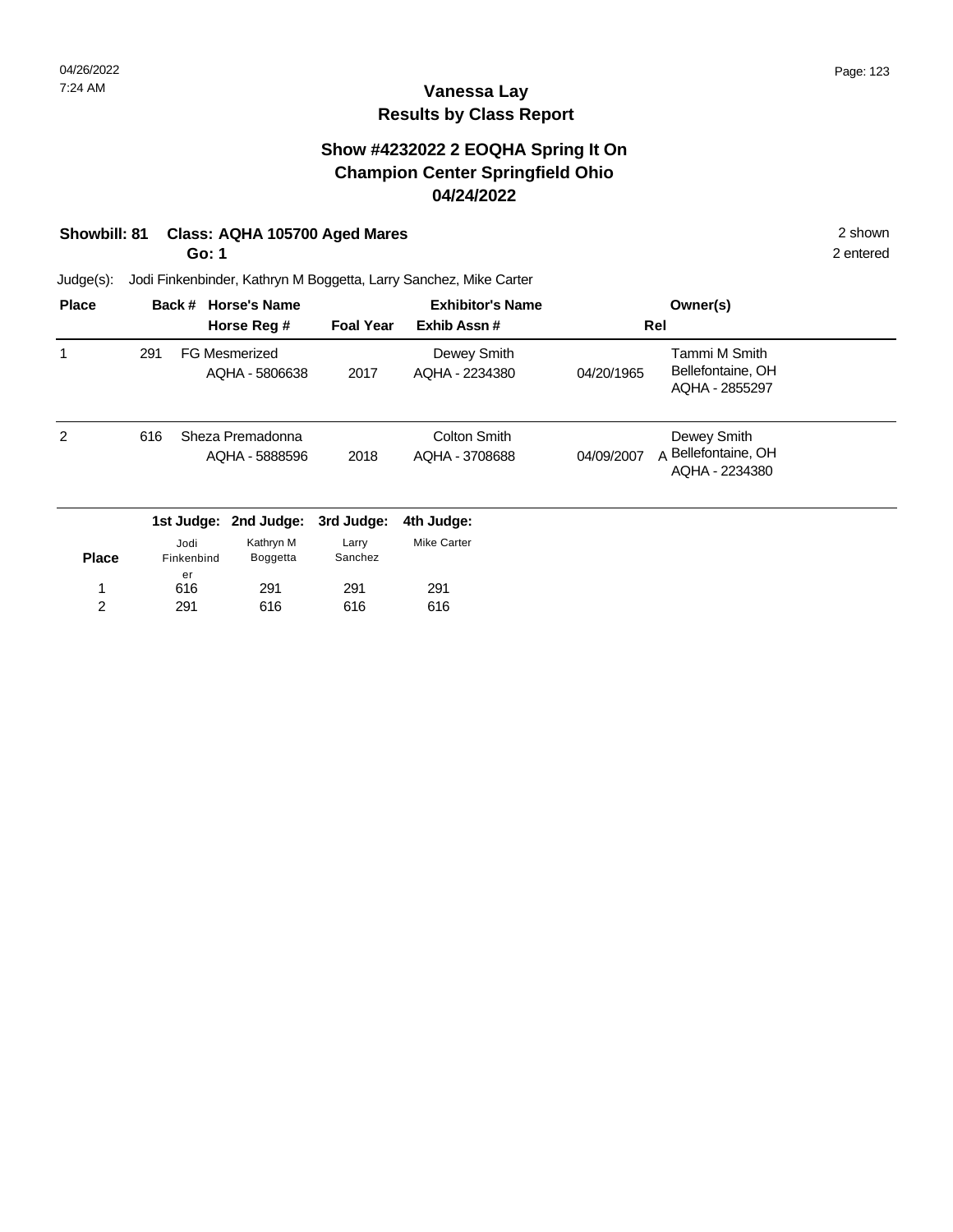|              | <b>Class: AQHA 407400 Youth Yearling Geldings</b><br><b>Showbill: 82</b><br>Go: 1 |                                  |                  |                                                                   |          |  |  |  |
|--------------|-----------------------------------------------------------------------------------|----------------------------------|------------------|-------------------------------------------------------------------|----------|--|--|--|
| $Judge(s)$ : |                                                                                   |                                  |                  | Jodi Finkenbinder, Kathryn M Boggetta, Larry Sanchez, Mike Carter |          |  |  |  |
| <b>Place</b> |                                                                                   | Back # Horse's Name              |                  | <b>Exhibitor's Name</b>                                           | Owner(s) |  |  |  |
|              |                                                                                   | Horse Reg #                      | <b>Foal Year</b> | Exhib Assn#                                                       | Rel      |  |  |  |
|              |                                                                                   | 1st Judge: 2nd Judge: 3rd Judge: |                  | 4th Judge:                                                        |          |  |  |  |
|              | Jodi                                                                              | Kathryn M                        | Larry            | <b>Mike Carter</b>                                                |          |  |  |  |
| <b>Place</b> | Finkenbind<br>er                                                                  | <b>Boggetta</b>                  | Sanchez          |                                                                   |          |  |  |  |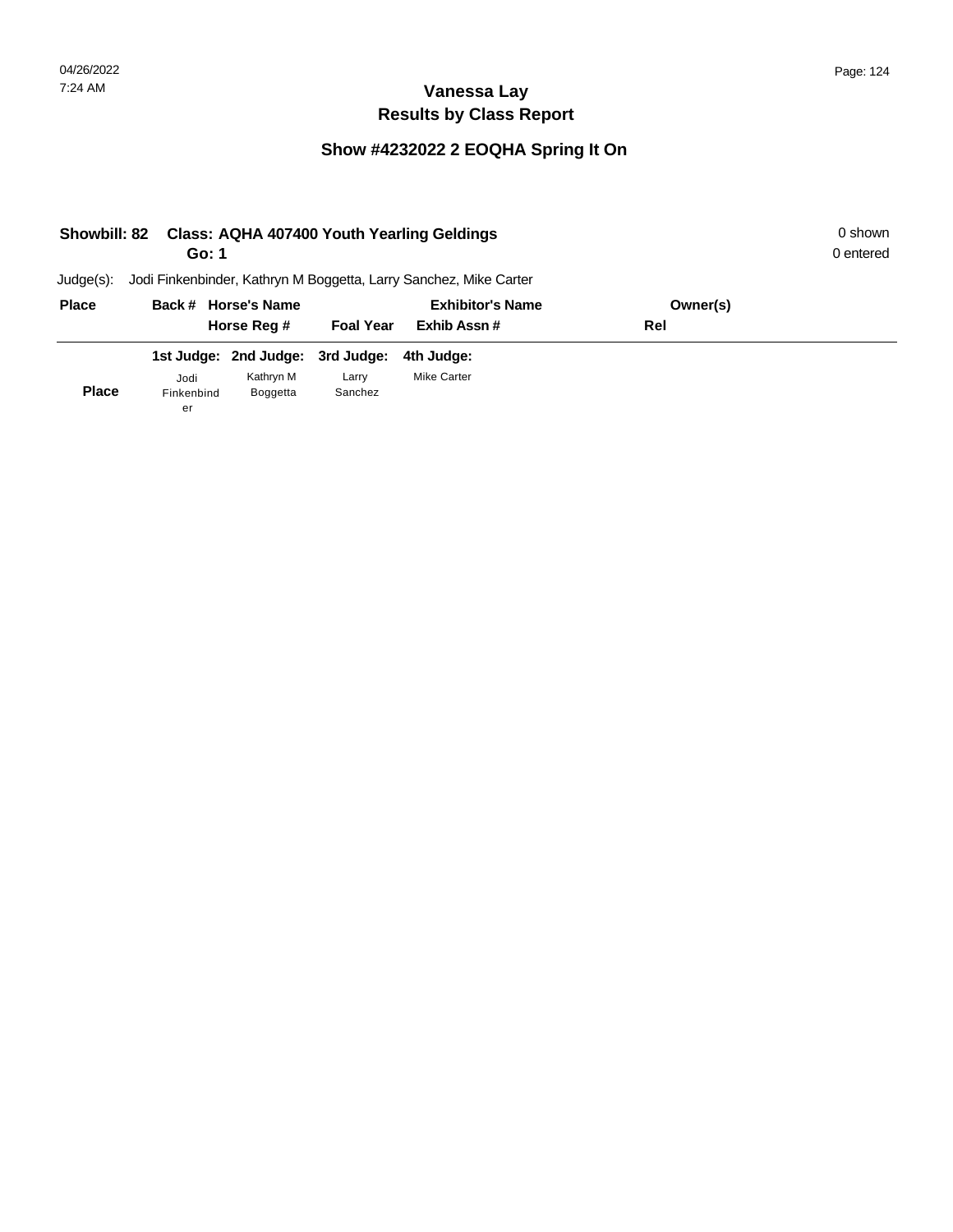### **Vanessa Lay Results by Class Report**

#### **Show #4232022 2 EOQHA Spring It On Champion Center Springfield Ohio 04/24/2022**

## **Showbill: 83 Class: AQHA 407500 Youth Two Yr Old Geldings** 1 Shown 1 shown

**Go: 1**

| <b>Place</b> |     | Back # Horse's Name                 |                  | <b>Exhibitor's Name</b>       |                  | Owner(s)                                               |
|--------------|-----|-------------------------------------|------------------|-------------------------------|------------------|--------------------------------------------------------|
|              |     | Horse Reg #                         | <b>Foal Year</b> | Exhib Assn #                  | <b>Birthdate</b> | Rel                                                    |
|              | 289 | One Silent Secret<br>AQHA - 5996480 | 2020             | Caden Craft<br>AQHA - 4261408 | 07/20/2006       | Ralph C Craft<br>D West Alexandria, OH<br>AQHA - 30291 |

|              |            | 1st Judge: 2nd Judge: 3rd Judge: 4th Judge: |         |             |
|--------------|------------|---------------------------------------------|---------|-------------|
|              | Jodi       | Kathryn M                                   | Larrv   | Mike Carter |
| <b>Place</b> | Finkenbind | Boggetta                                    | Sanchez |             |
|              | er         |                                             |         |             |
|              | 289        | 289                                         | 289     | 289         |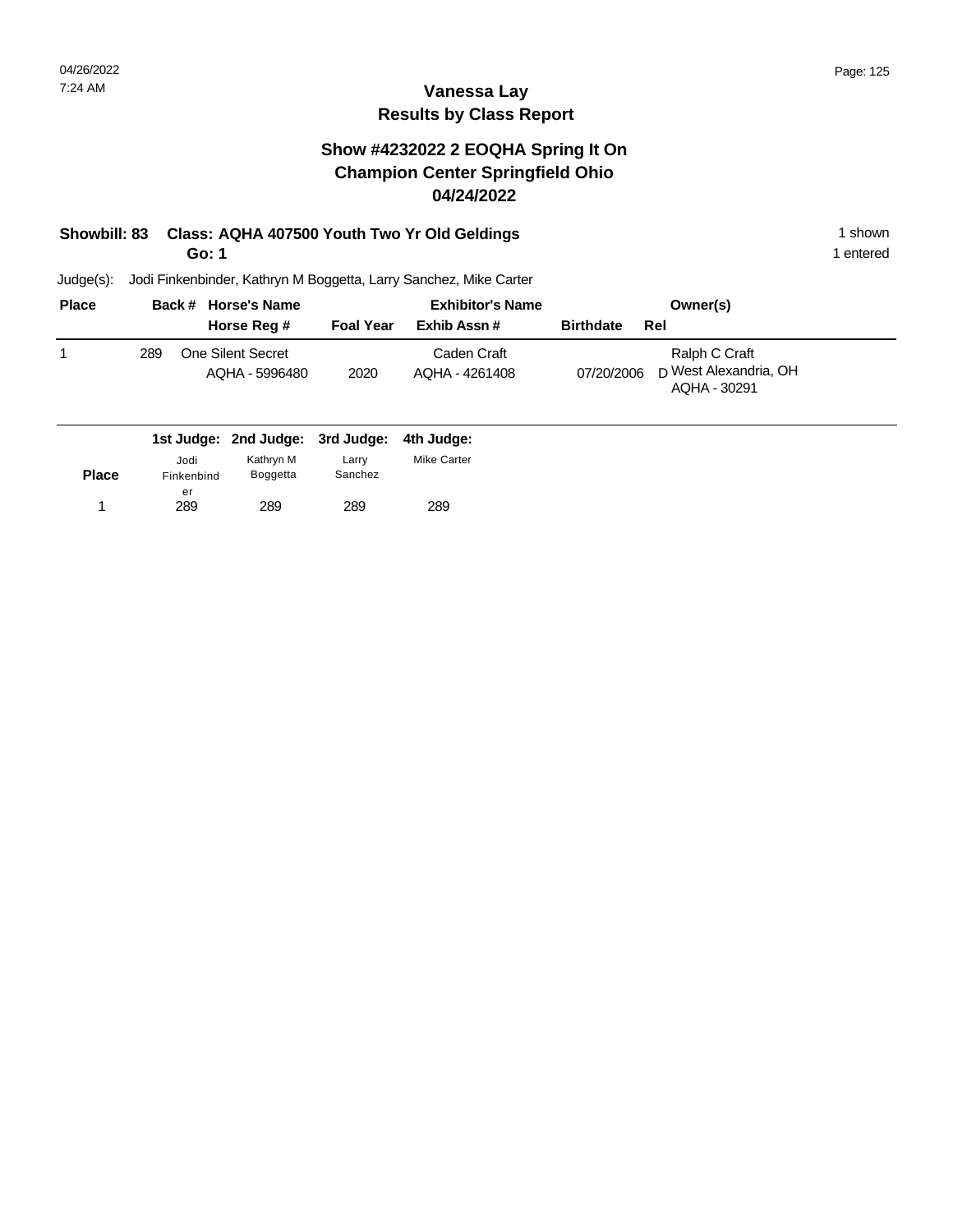| Class: AQHA 407600 Youth Three Yr Old Geldings<br>Showbill: 84<br>Go: 1 |                  |                                  |                  |                                                                   |          | 0 shown<br>0 entered |
|-------------------------------------------------------------------------|------------------|----------------------------------|------------------|-------------------------------------------------------------------|----------|----------------------|
| $Judge(s)$ :                                                            |                  |                                  |                  | Jodi Finkenbinder, Kathryn M Boggetta, Larry Sanchez, Mike Carter |          |                      |
| <b>Place</b>                                                            |                  | Back # Horse's Name              |                  | <b>Exhibitor's Name</b>                                           | Owner(s) |                      |
|                                                                         |                  | Horse Reg #                      | <b>Foal Year</b> | Exhib Assn#                                                       | Rel      |                      |
|                                                                         |                  | 1st Judge: 2nd Judge: 3rd Judge: |                  | 4th Judge:                                                        |          |                      |
|                                                                         | Jodi             | Kathryn M                        | Larry            | <b>Mike Carter</b>                                                |          |                      |
| <b>Place</b>                                                            | Finkenbind<br>er | <b>Boggetta</b>                  | Sanchez          |                                                                   |          |                      |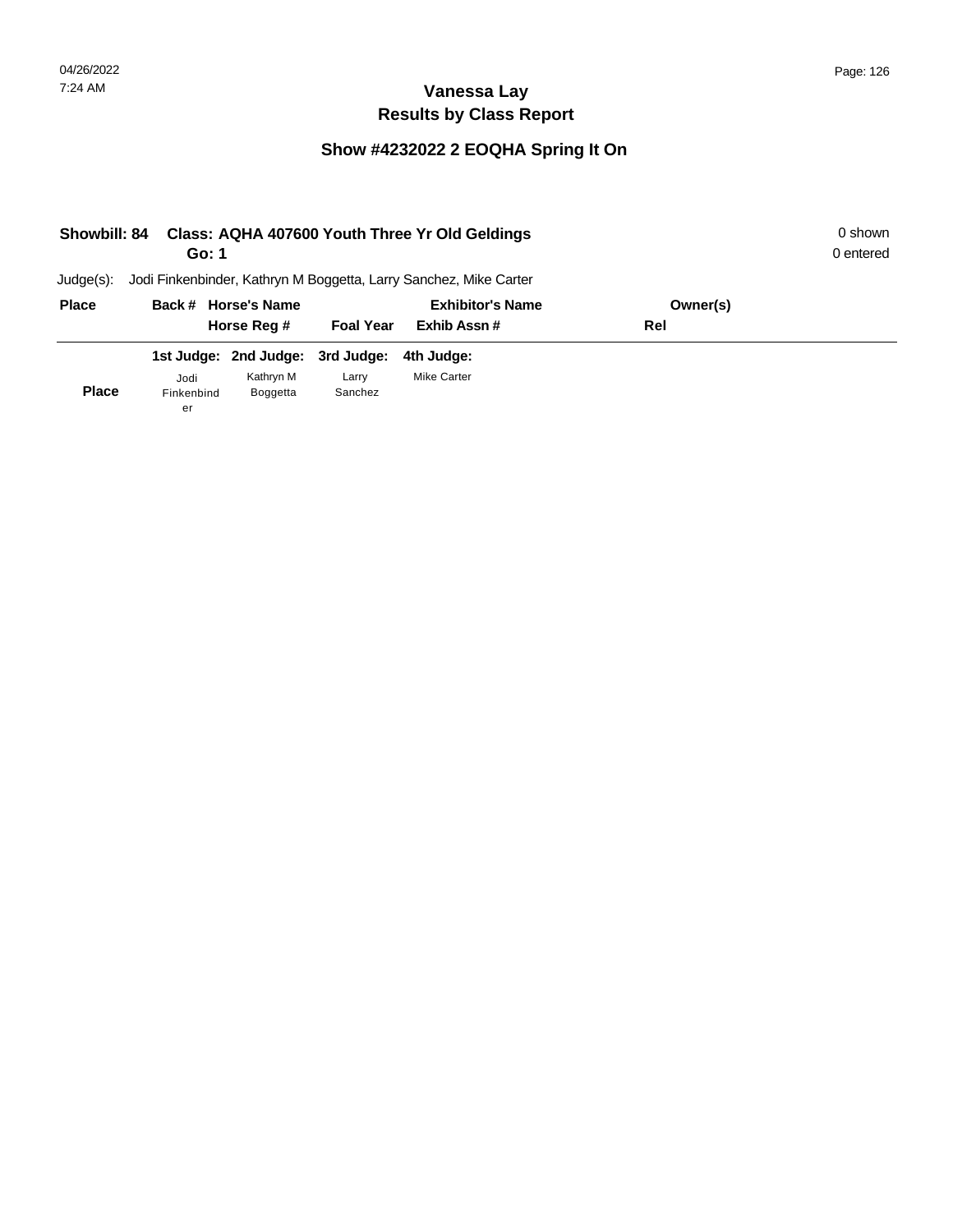### **Vanessa Lay Results by Class Report**

#### **Show #4232022 2 EOQHA Spring It On Champion Center Springfield Ohio 04/24/2022**

## **Showbill: 85 Class: AQHA 407700 Youth Aged Geldings** 7 shown

**Go: 1**

| <b>Place</b>   |     |       | Back # Horse's Name              |                  | <b>Exhibitor's Name</b>   |                  |                | Owner(s)                  |
|----------------|-----|-------|----------------------------------|------------------|---------------------------|------------------|----------------|---------------------------|
|                |     |       | Horse Reg #                      | <b>Foal Year</b> | Exhib Assn #              | <b>Birthdate</b> | Rel            |                           |
| $\mathbf{1}$   | 158 |       | LW Immense                       |                  | Kamrie Wetzel             |                  |                | Leighton Wetzel           |
|                |     |       | AQHA - 5916484                   | 2018             | AQHA - 4494214            | 04/02/2013       | $\overline{A}$ |                           |
|                |     |       |                                  |                  |                           |                  |                | AQHA - 4456169            |
| $\mathbf 1$    | 511 |       | Whata Moonlite Ride              |                  | Isabella Marie D'Onofrio  |                  |                | Isabella Marie D'Onofrio  |
|                |     |       | AQHA - 5712464                   | 2015             | AQHA - 4034559            | 05/11/2004       |                | Z Columbus, OH            |
|                |     |       |                                  |                  |                           |                  |                | AQHA - 4034559            |
| 3              | 6   |       | Sleepnmarriedwhoknew             |                  | Tianna S Cooper           |                  |                | Suzanne D Cooper          |
|                |     |       | AQHA - 5778564                   | 2016             | AQHA - 3629987            | 07/15/2004       |                | A Grove Hill, OH          |
|                |     |       |                                  |                  |                           |                  |                | AQHA - 2657175            |
| 4              | 150 |       | Rockmelikeyameanit               |                  | Carlee Brown              |                  |                | Lauren N Brown            |
|                |     |       | AQHA - 5880156                   | 2016             | AQHA - 4492089            | 02/03/2014       |                | A Springfield, OH         |
|                |     |       |                                  |                  |                           |                  |                | AQHA - 2923332            |
| 5              | 528 |       | Sport Mode                       |                  | <b>Emma Nicole Evitts</b> |                  |                | <b>Emma Nicole Evitts</b> |
|                |     |       | AQHA - 5796372                   | 2015             | AQHA - 4130833            | 05/28/2003       |                | Z Garretsville, OH        |
|                |     |       |                                  |                  |                           |                  |                | AQHA - 4130833            |
| 6              | 368 |       | Dontkissthismachine              |                  | Serrin A Whitt            |                  |                | Serrin A Whitt            |
|                |     |       | AQHA - 5528541                   | 2012             | AQHA - 4319959            | 05/29/2004       |                | Z Pickerington, OH        |
|                |     |       |                                  |                  |                           |                  |                | AQHA - 4319959            |
| $\overline{7}$ | 715 |       | AJ Top Of The Rock               |                  | Unie Brechbuhler          |                  |                | Unie Brechbuhler          |
|                |     |       | AQHA - 5904020                   | 2018             | AQHA - 4321663            | 12/14/2009       |                | z Delaware, OH            |
|                |     |       |                                  |                  |                           |                  |                | AQHA - 4321663            |
|                |     |       | 1st Judge: 2nd Judge: 3rd Judge: |                  | 4th Judge:                |                  |                |                           |
|                |     | ihol. | Kathrvn M                        | Larrv            | Mike Carter               |                  |                |                           |

|              | Jodi       | Kathryn M | Larry   | <b>Mike Carter</b> |
|--------------|------------|-----------|---------|--------------------|
| <b>Place</b> | Finkenbind | Boggetta  | Sanchez |                    |
|              | er         |           |         |                    |
| 1            | 511        | 158       | 158     | 158                |
| 2            | 6          | 511       | 6       | 511                |
| 3            | 150        | 150       | 511     | 528                |
| 4            | 528        | 6         | 150     | 150                |
| 5            | 158        | 528       | 368     | 6                  |
| 6            | 368        | 368       | 528     | 715                |
|              | 715        | 715       | 715     | 368                |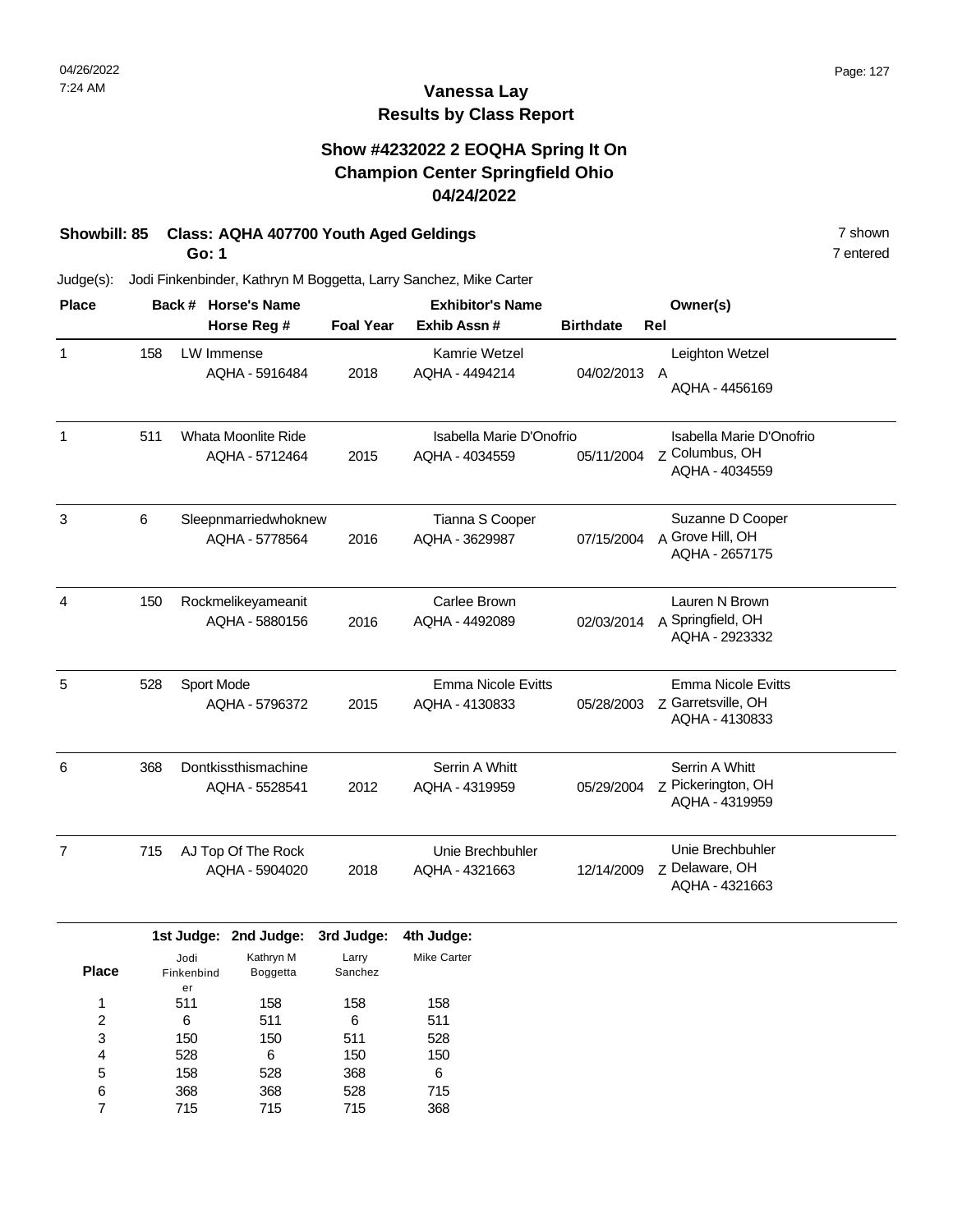|              | <b>Class: AQHA 207400 Amt Yearling Geldings</b><br><b>Showbill: 86</b><br>Go: 1 |                       |                  |                                                                   |          |  |  |
|--------------|---------------------------------------------------------------------------------|-----------------------|------------------|-------------------------------------------------------------------|----------|--|--|
| $Judge(s)$ : |                                                                                 |                       |                  | Jodi Finkenbinder, Kathryn M Boggetta, Larry Sanchez, Mike Carter |          |  |  |
| <b>Place</b> |                                                                                 | Back # Horse's Name   |                  | <b>Exhibitor's Name</b>                                           | Owner(s) |  |  |
|              |                                                                                 | Horse Reg #           | <b>Foal Year</b> | Exhib Assn#                                                       | Rel      |  |  |
|              |                                                                                 | 1st Judge: 2nd Judge: | 3rd Judge:       | 4th Judge:                                                        |          |  |  |
|              | Jodi                                                                            | Kathryn M             | Larry            | <b>Mike Carter</b>                                                |          |  |  |
| <b>Place</b> | Finkenbind<br>er                                                                | <b>Boggetta</b>       | Sanchez          |                                                                   |          |  |  |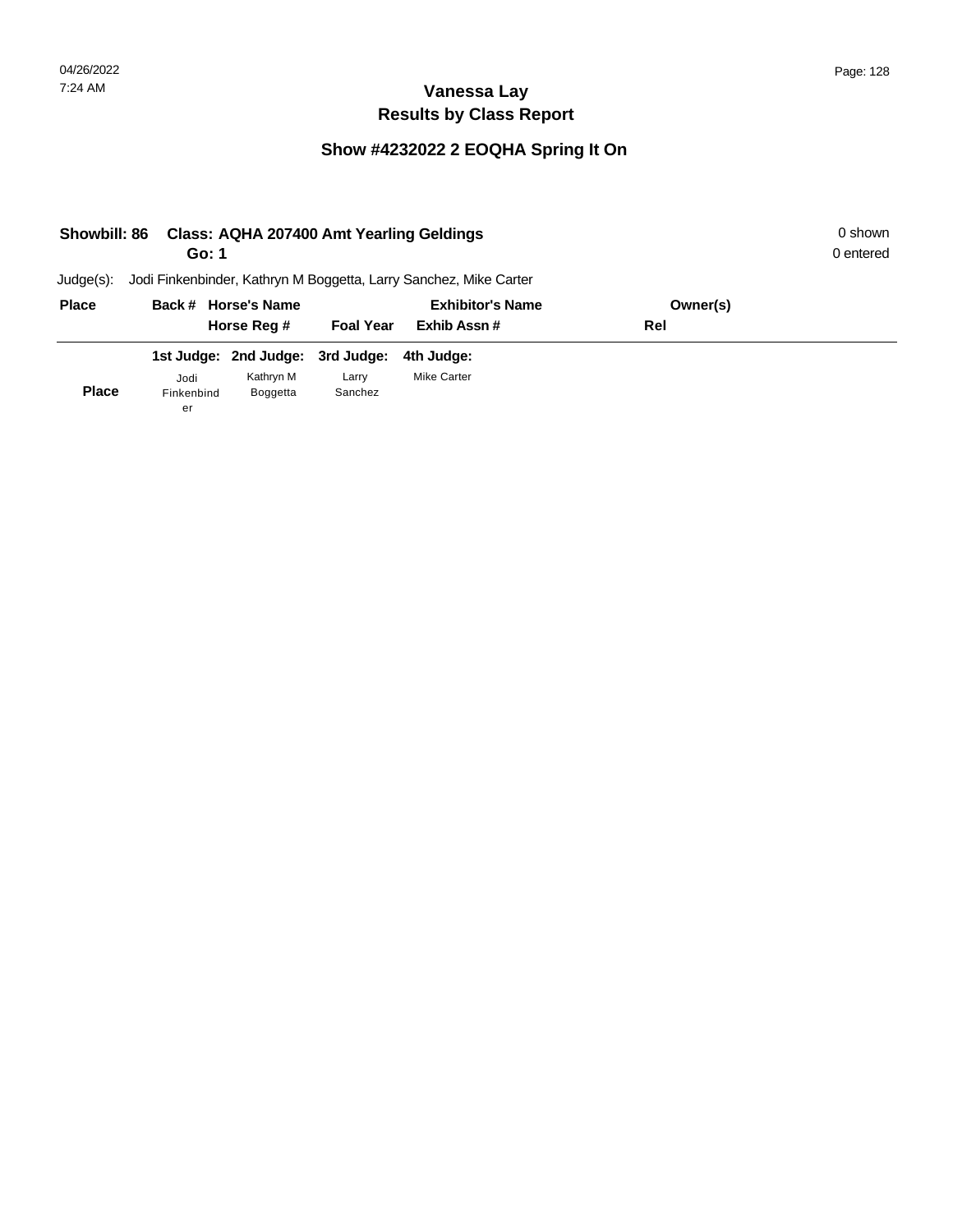#### **Show #4232022 2 EOQHA Spring It On Champion Center Springfield Ohio 04/24/2022**

# **Showbill: 87 Class: AQHA 207500 Amt Two Yr Old Geldings** 2 Shown 2 shown

**Go: 1**

Judge(s): Jodi Finkenbinder, Kathryn M Boggetta, Larry Sanchez, Mike Carter

| <b>Place</b>   |     |                    | Back # Horse's Name<br>Horse Reg #         | <b>Foal Year</b> | <b>Exhibitor's Name</b><br>Exhib Assn# |            | Owner(s)<br>Rel                                        |
|----------------|-----|--------------------|--------------------------------------------|------------------|----------------------------------------|------------|--------------------------------------------------------|
|                | 251 |                    | Fearles Premo<br>AQHA - 6000350            | 2020             | Lisa Scott-Reiss<br>AQHA - 3723492     | 09/03/1964 | Lisa Scott-Reiss<br>Z Marysville, OH<br>AQHA - 3723492 |
| $\overline{2}$ | 289 |                    | <b>One Silent Secret</b><br>AQHA - 5996480 | 2020             | Christopher C Craft<br>AQHA - 1327751  | 12/23/1960 | Ralph C Craft<br>A West Alexandria, OH<br>AQHA - 30291 |
|                |     |                    | 1st Judge: 2nd Judge:                      | 3rd Judge:       | 4th Judge:                             |            |                                                        |
| <b>Place</b>   |     | Jodi<br>Finkenbind | Kathryn M<br>Boggetta                      | Larry<br>Sanchez | <b>Mike Carter</b>                     |            |                                                        |
| 1              |     | er<br>251          | 251                                        | 251              | 251                                    |            |                                                        |
| 2              |     | 289                | 289                                        | 289              | 289                                    |            |                                                        |

2 entered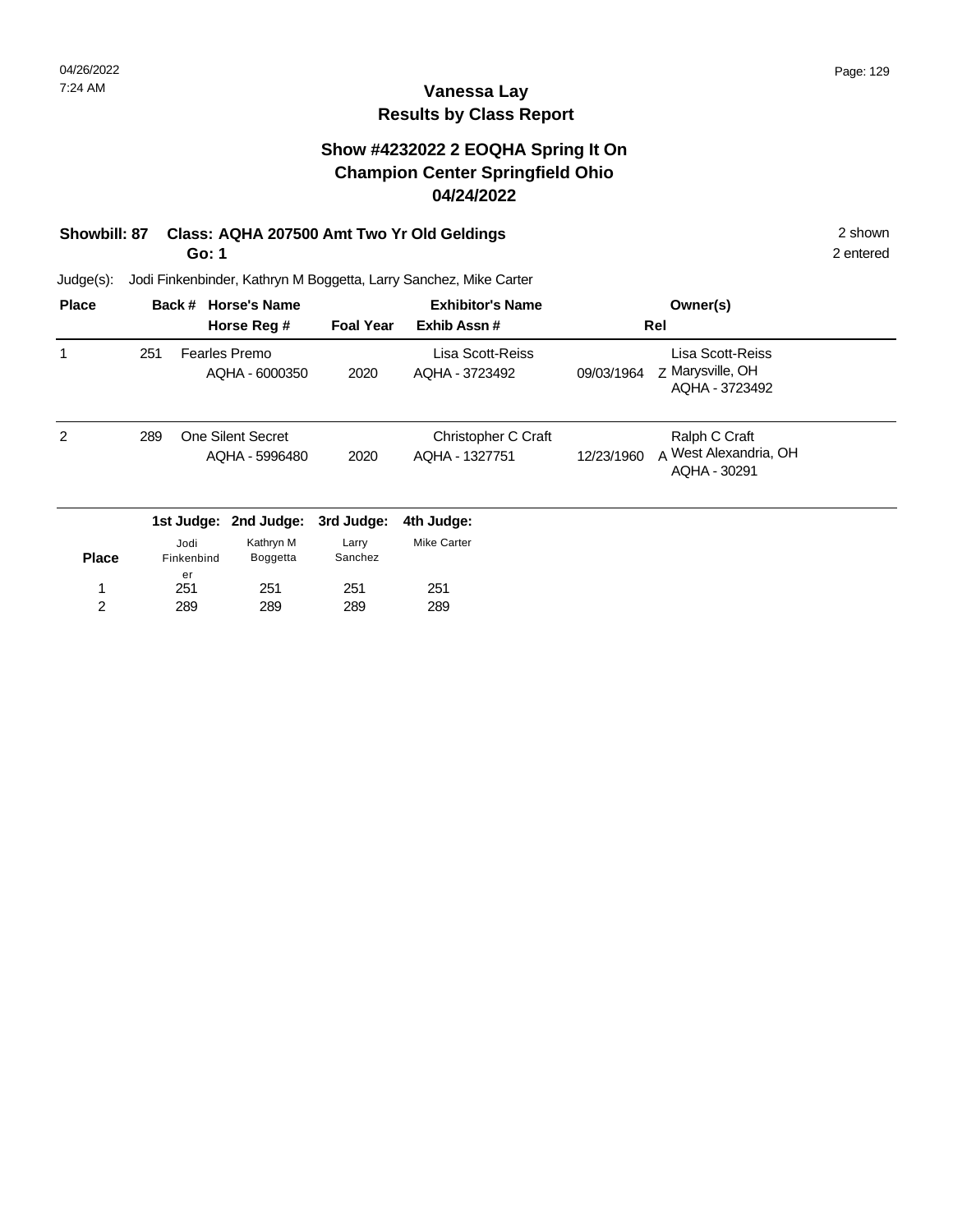### **Vanessa Lay Results by Class Report**

#### **Show #4232022 2 EOQHA Spring It On Champion Center Springfield Ohio 04/24/2022**

# **Showbill: 88 Class: AQHA 207600 Amt Three Yr Old Geldings** 1 Shown 1 shown

**Go: 1**

| <b>Place</b> |     | Back # Horse's Name         |                  | <b>Exhibitor's Name</b>          | Owner(s)                                        |  |
|--------------|-----|-----------------------------|------------------|----------------------------------|-------------------------------------------------|--|
|              |     | Horse Reg #                 | <b>Foal Year</b> | Exhib Assn #                     | Rel                                             |  |
|              | 152 | Empowered<br>AQHA - 5937573 | 2019             | Kristin D Cole<br>AQHA - 4267148 | Amy Jo Erhardt<br>A Oxford, OH<br>AQHA - 245051 |  |

|              |            | 1st Judge: 2nd Judge: 3rd Judge: 4th Judge: |         |             |
|--------------|------------|---------------------------------------------|---------|-------------|
|              | Jodi       | Kathrvn M                                   | Larrv   | Mike Carter |
| <b>Place</b> | Finkenbind | Boggetta                                    | Sanchez |             |
|              | er         |                                             |         |             |
|              | 152        | 152                                         | 152     | 152         |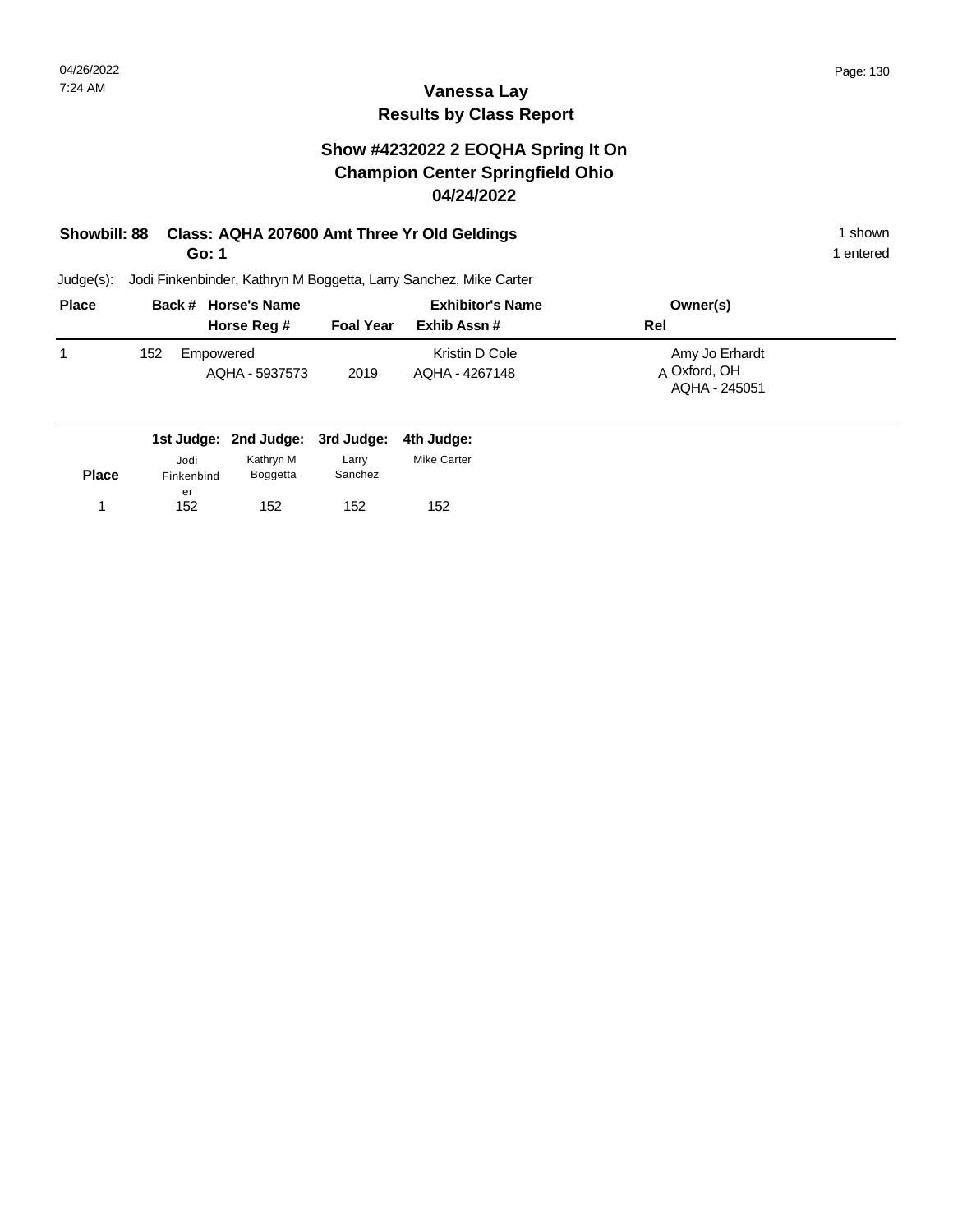### **Vanessa Lay Results by Class Report**

#### **Show #4232022 2 EOQHA Spring It On Champion Center Springfield Ohio 04/24/2022**

## **Showbill: 89 Class: AQHA 207700 Amt Aged Geldings 7 shown** 7 shown

**Go: 1**

| <b>Place</b>   |     | <b>Horse's Name</b><br>Back #         |      | <b>Exhibitor's Name</b>                     |            | Owner(s)                                                    |  |
|----------------|-----|---------------------------------------|------|---------------------------------------------|------------|-------------------------------------------------------------|--|
|                |     | Horse Reg #                           |      | Exhib Assn#                                 | Rel        |                                                             |  |
| 1              | 158 | <b>LW</b> Immense<br>AQHA - 5916484   | 2018 | Leighton Wetzel<br>AQHA - 4456169           | 11/23/2095 | Leighton Wetzel<br>Z<br>AQHA - 4456169                      |  |
| 2              | 150 | Rockmelikeyameanit<br>AQHA - 5880156  | 2016 | Lauren N Brown<br>AQHA - 2923332            | 06/30/1988 | Lauren N Brown<br>Z Springfield, OH<br>AQHA - 2923332       |  |
| 3              | 556 | Hidden Agenda<br>AQHA - 5866339       | 2017 | Jackie Davis<br>AQHA - 4249028              | 01/04/1965 | Jackie Davis<br>z Lebanon, OH<br>AQHA - 4249028             |  |
| $\overline{4}$ | 281 | Employee Number One<br>AQHA - 5156178 | 2008 | <b>Clara Ruth Somnitz</b><br>AQHA - 1369620 |            | <b>Clara Ruth Somnitz</b><br>z Geneva, OH<br>AQHA - 1369620 |  |
| 5              | 314 | Willys Goodride<br>AQHA - 5881608     | 2018 | Sarah Lebsock<br>AQHA - 3518837             | 11/07/1994 | Sarah Lebsock<br>Z Hilliard, OH<br>AQHA - 3518837           |  |
| 5              | 913 | Only Lazy Lopin<br>AQHA - 5367279     | 2010 | Lynette Depalma<br>AQHA - 2845123           | 05/17/1990 | Lynette Depalma<br>Z St Clairsville, OH<br>AQHA - 2845123   |  |
| $\overline{7}$ | 494 | Always Hottish<br>AQHA - 5520399      | 2012 | Karen Elicker Crowell<br>AQHA - 1176957     | 06/07/1948 | Karen Elicker Crowell<br>Z Piqua, OH<br>AQHA - 1176957      |  |

|              |            | 1st Judge: 2nd Judge: | 3rd Judge: | 4th Judge:  |
|--------------|------------|-----------------------|------------|-------------|
|              | Jodi       | Kathryn M             | Larry      | Mike Carter |
| <b>Place</b> | Finkenbind | <b>Boggetta</b>       | Sanchez    |             |
|              | er         |                       |            |             |
| 1            | 150        | 158                   | 158        | 158         |
| 2            | 158        | 913                   | 281        | 281         |
| 3            | 314        | 150                   | 556        | 150         |
| 4            | 556        | 556                   | 150        | 494         |
| 5            | 494        | 314                   | 913        | 556         |
| 6            | 913        | 281                   | 314        | 314         |
|              | 281        | 494                   | 494        | 913         |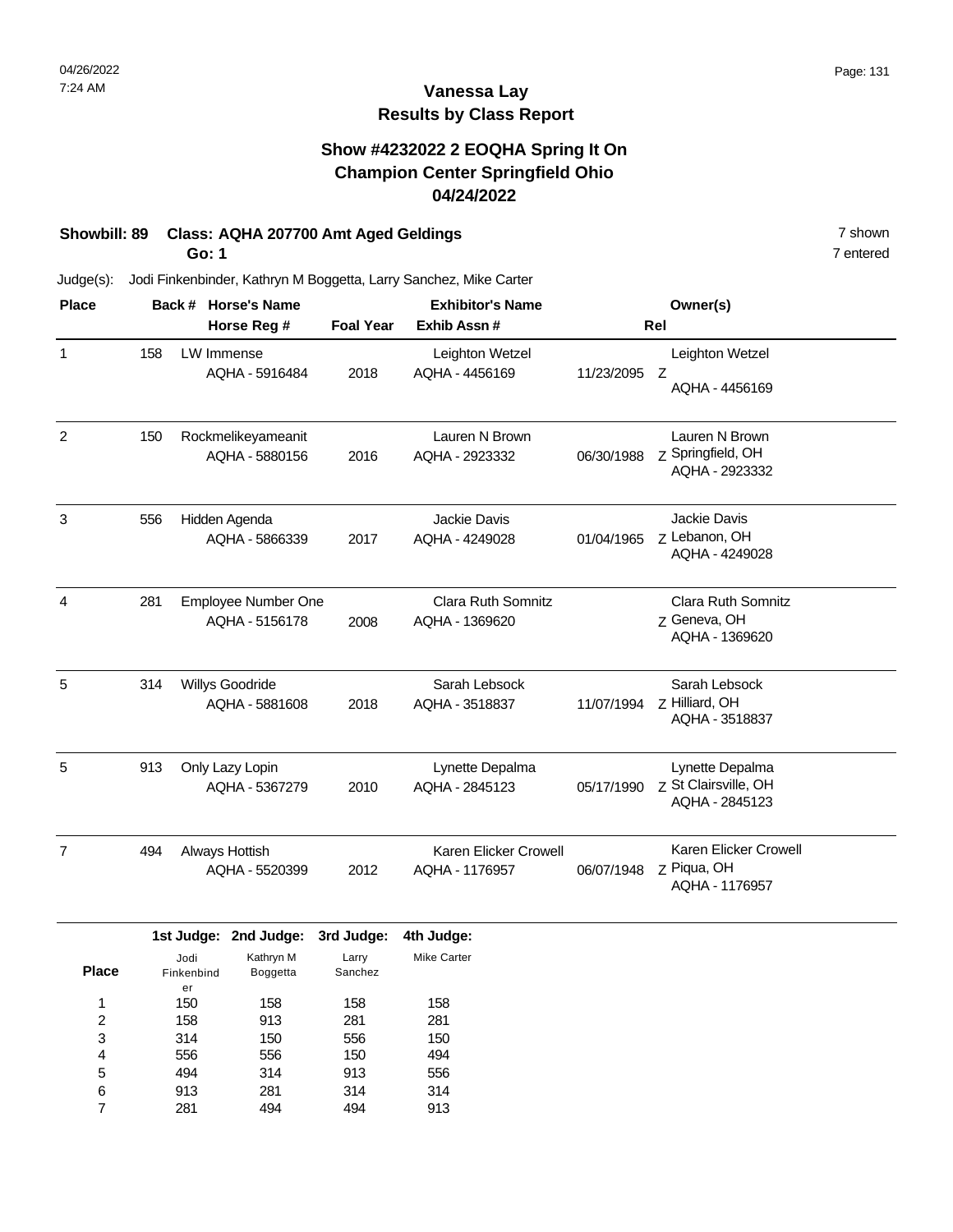#### **Show #4232022 2 EOQHA Spring It On Champion Center Springfield Ohio 04/24/2022**

# **Showbill: 90 Class: AQHA 107400 Yearling Geldings 1 shown 1 shown 1 shown**

**Go: 1**

1 entered

| <b>Place</b> |     | Back # Horse's Name             | <b>Exhibitor's Name</b> |                                               | Owner(s)          |  |
|--------------|-----|---------------------------------|-------------------------|-----------------------------------------------|-------------------|--|
|              |     | Horse Reg #                     | <b>Foal Year</b>        | Exhib Assn #                                  | Rel               |  |
|              | 149 | Gunnsandroses<br>AQHA - 6072661 | 2021                    | <b>Andrew Voight Staton</b><br>AQHA - 1475653 | <b>Terry Nutt</b> |  |

|              |                    | 1st Judge: 2nd Judge: 3rd Judge: |                  | 4th Judae:  |  |
|--------------|--------------------|----------------------------------|------------------|-------------|--|
| <b>Place</b> | Jodi<br>Finkenbind | Kathryn M<br><b>Boggetta</b>     | Larry<br>Sanchez | Mike Carter |  |
| 1            | er<br>149          | 149                              | 149              | 149         |  |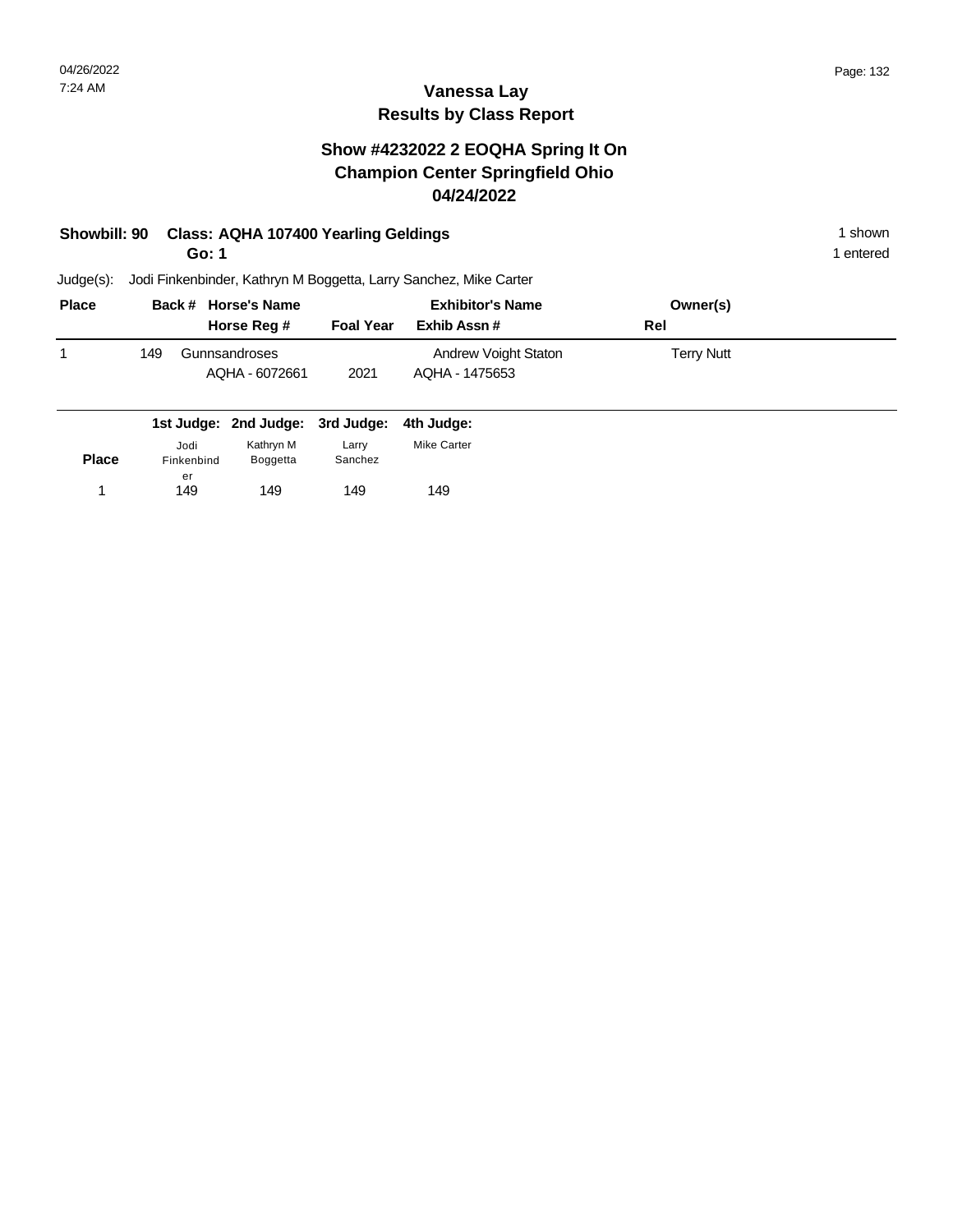### **Vanessa Lay Results by Class Report**

#### **Show #4232022 2 EOQHA Spring It On Champion Center Springfield Ohio 04/24/2022**

#### **Showbill: 91 Class: AQHA 107500 Two Yr Old Geldings** 2 shown 2 shown

289

289

**Go: 1**

289

2

Judge(s): Jodi Finkenbinder, Kathryn M Boggetta, Larry Sanchez, Mike Carter

| <b>Place</b> |     | Back #             | <b>Horse's Name</b><br>Horse Reg #         | <b>Foal Year</b> | <b>Exhibitor's Name</b><br>Exhib Assn# | Rel        | Owner(s)                                             |
|--------------|-----|--------------------|--------------------------------------------|------------------|----------------------------------------|------------|------------------------------------------------------|
|              | 251 |                    | Fearles Premo<br>AQHA - 6000350            | 2020             | Dewey Smith<br>AQHA - 2234380          | 04/20/1965 | Lisa Scott-Reiss<br>Marysville, OH<br>AQHA - 3723492 |
| 2            | 289 |                    | <b>One Silent Secret</b><br>AQHA - 5996480 | 2020             | Matthew Claypool<br>AQHA - 1018647     |            | Ralph C Craft<br>West Alexandria, OH<br>AQHA - 30291 |
|              |     |                    | 1st Judge: 2nd Judge:                      | 3rd Judge:       | 4th Judge:                             |            |                                                      |
| <b>Place</b> |     | Jodi<br>Finkenbind | Kathryn M<br>Boggetta                      | Larry<br>Sanchez | <b>Mike Carter</b>                     |            |                                                      |
| 1            |     | er<br>251          | 251                                        | 251              | 251                                    |            |                                                      |

289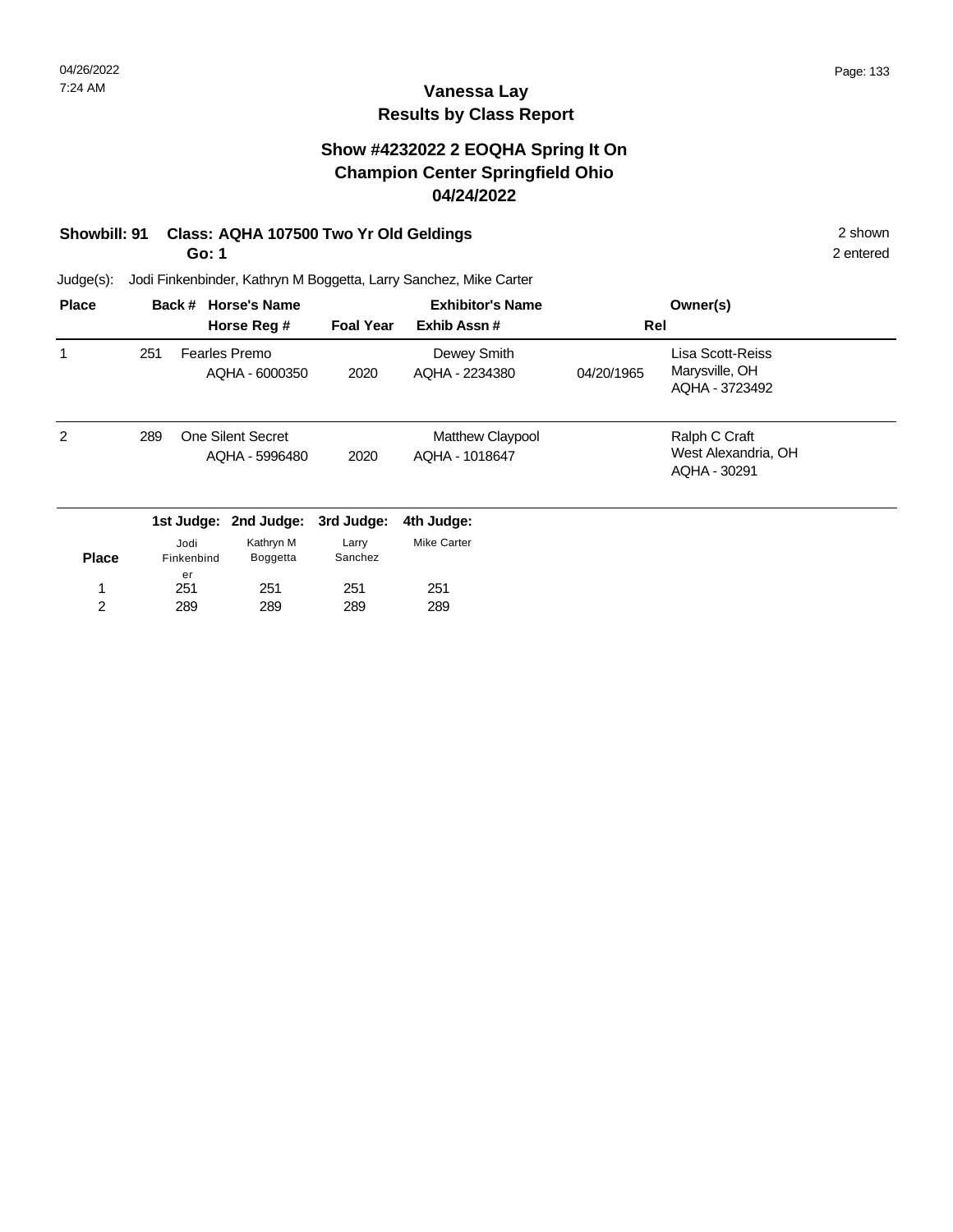| 0 shown<br>0 entered |
|----------------------|
|                      |
|                      |
|                      |
|                      |
|                      |
|                      |
|                      |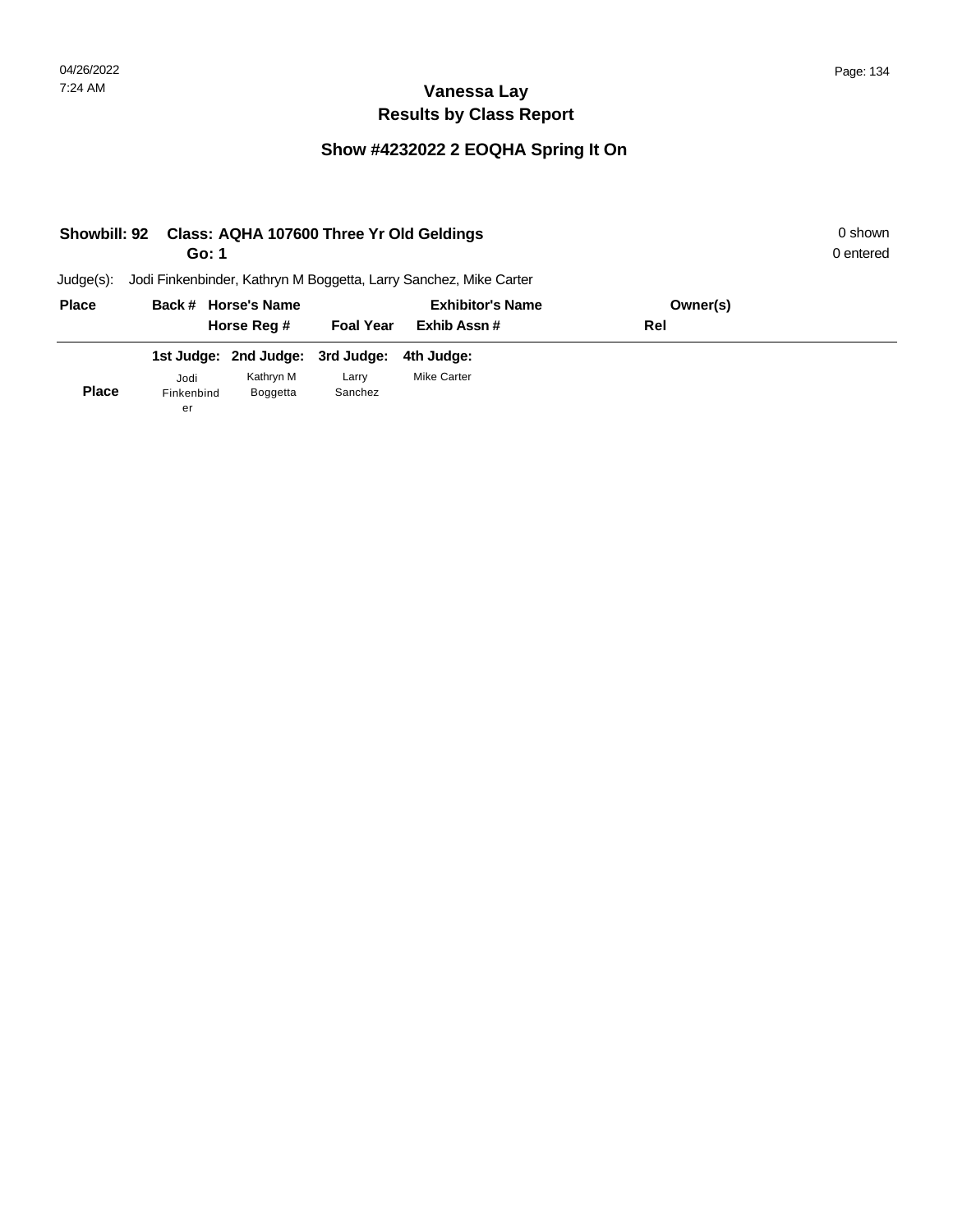#### **Show #4232022 2 EOQHA Spring It On Champion Center Springfield Ohio 04/24/2022**

#### **Showbill: 93 Class: AQHA 107700 Aged Geldings** 5 **Shown** 5 shown

**Go: 1**

5 entered

| <b>Place</b>      |     | Back #                  | <b>Horse's Name</b>                   |                     | <b>Exhibitor's Name</b>                 |            | Owner(s)                                                    |
|-------------------|-----|-------------------------|---------------------------------------|---------------------|-----------------------------------------|------------|-------------------------------------------------------------|
|                   |     |                         | Horse Reg #                           | <b>Foal Year</b>    | Exhib Assn#                             |            | Rel                                                         |
| $\mathbf{1}$      | 158 | LW Immense              | AQHA - 5916484                        | 2018                | Leighton Wetzel<br>AQHA - 4456169       | 11/23/2095 | Leighton Wetzel<br>Z<br>AQHA - 4456169                      |
| 2                 | 150 |                         | Rockmelikeyameanit<br>AQHA - 5880156  | 2016                | Lauren N Brown<br>AQHA - 2923332        | 06/30/1988 | Lauren N Brown<br>Z Springfield, OH<br>AQHA - 2923332       |
| 3                 | 281 |                         | Employee Number One<br>AQHA - 5156178 | 2008                | Jason G Somnitz<br>AQHA - 3151128       | 03/04/1992 | <b>Clara Ruth Somnitz</b><br>C Geneva, OH<br>AQHA - 1369620 |
| 4                 | 913 |                         | Only Lazy Lopin<br>AQHA - 5367279     | 2010                | Lynette Depalma<br>AQHA - 2845123       | 05/17/1990 | Lynette Depalma<br>7 St Clairsville, OH<br>AQHA - 2845123   |
| 5                 | 494 |                         | Always Hottish<br>AQHA - 5520399      | 2012                | Karen Elicker Crowell<br>AQHA - 1176957 | 06/07/1948 | Karen Elicker Crowell<br>Z Piqua, OH<br>AQHA - 1176957      |
|                   |     | Jodi                    | 1st Judge: 2nd Judge:<br>Kathryn M    | 3rd Judge:<br>Larry | 4th Judge:<br><b>Mike Carter</b>        |            |                                                             |
| <b>Place</b><br>1 |     | Finkenbind<br>er<br>150 | Boggetta<br>158                       | Sanchez<br>158      | 158                                     |            |                                                             |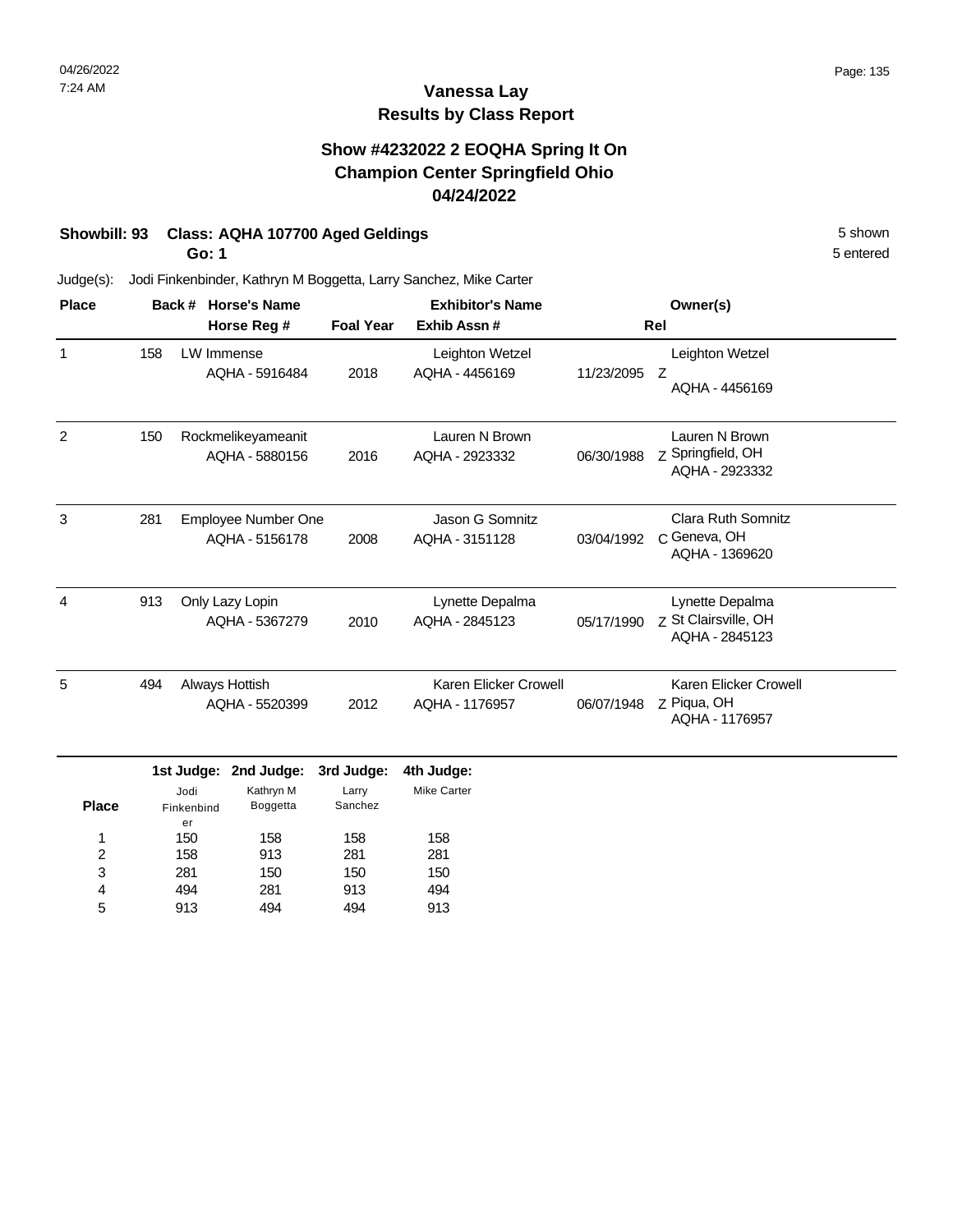| <b>Showbill: 94</b> | Go: 1            | <b>Class: AQHA 203100 Amt Yearling Stallions</b> |                  |                                                                   |          | 0 shown<br>0 entered |
|---------------------|------------------|--------------------------------------------------|------------------|-------------------------------------------------------------------|----------|----------------------|
| $Judge(s)$ :        |                  |                                                  |                  | Jodi Finkenbinder, Kathryn M Boggetta, Larry Sanchez, Mike Carter |          |                      |
| <b>Place</b>        |                  | Back # Horse's Name                              |                  | <b>Exhibitor's Name</b>                                           | Owner(s) |                      |
|                     |                  | Horse Reg #                                      | <b>Foal Year</b> | Exhib Assn#                                                       | Rel      |                      |
|                     |                  | 1st Judge: 2nd Judge: 3rd Judge:                 |                  | 4th Judge:                                                        |          |                      |
|                     | Jodi             | Kathryn M                                        | Larry            | <b>Mike Carter</b>                                                |          |                      |
| <b>Place</b>        | Finkenbind<br>er | <b>Boggetta</b>                                  | Sanchez          |                                                                   |          |                      |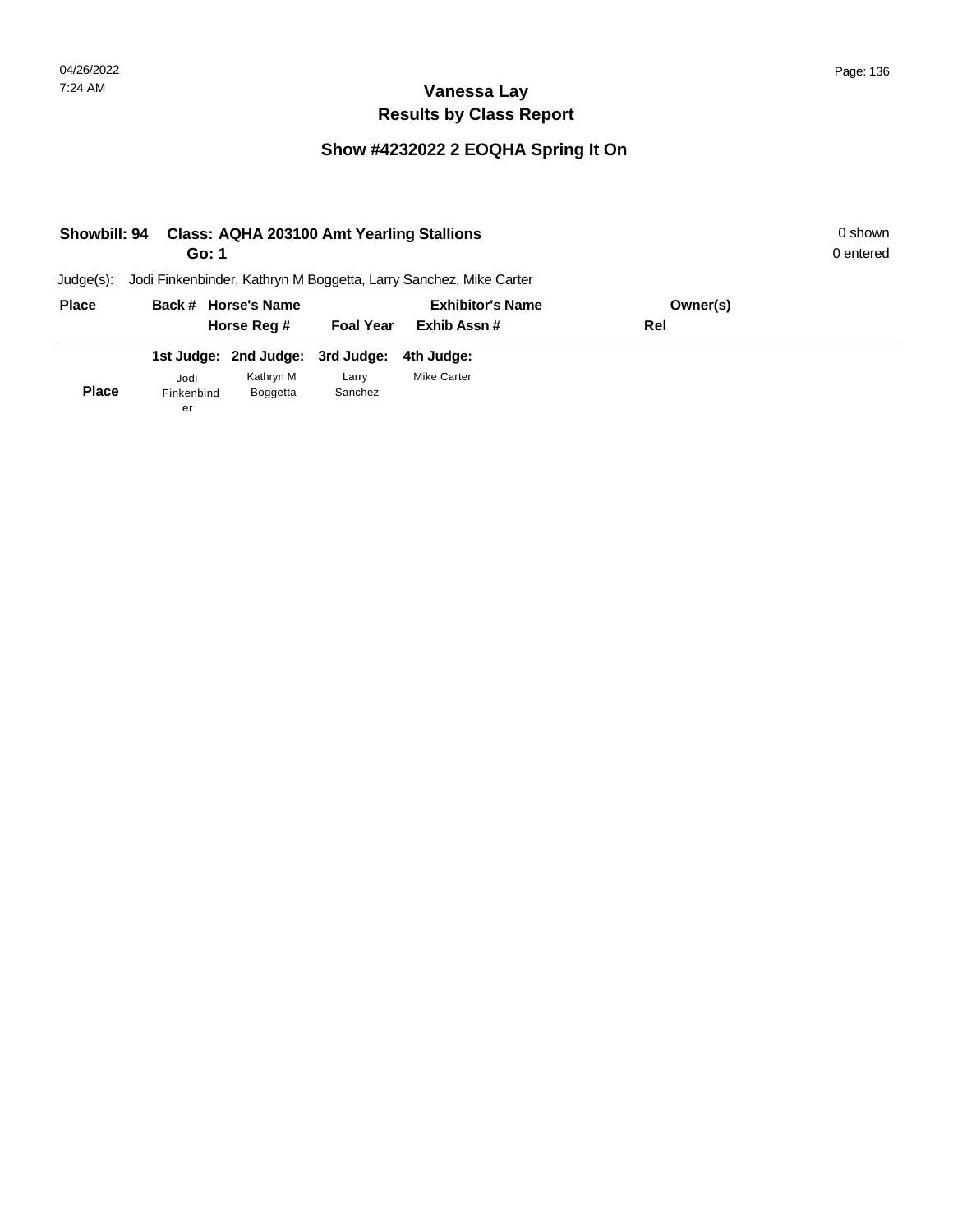| Showbill: 95 | Go: 1            |                                  |                  | Class: AQHA 203200 Amt Two Yr Old Stallions                       |          | 0 shown<br>0 entered |
|--------------|------------------|----------------------------------|------------------|-------------------------------------------------------------------|----------|----------------------|
| $Judge(s)$ : |                  |                                  |                  | Jodi Finkenbinder, Kathryn M Boggetta, Larry Sanchez, Mike Carter |          |                      |
| <b>Place</b> |                  | Back # Horse's Name              |                  | <b>Exhibitor's Name</b>                                           | Owner(s) |                      |
|              |                  | Horse Reg #                      | <b>Foal Year</b> | Exhib Assn#                                                       | Rel      |                      |
|              |                  | 1st Judge: 2nd Judge: 3rd Judge: |                  | 4th Judge:                                                        |          |                      |
|              | Jodi             | Kathryn M                        | Larry            | Mike Carter                                                       |          |                      |
| <b>Place</b> | Finkenbind<br>er | <b>Boggetta</b>                  | Sanchez          |                                                                   |          |                      |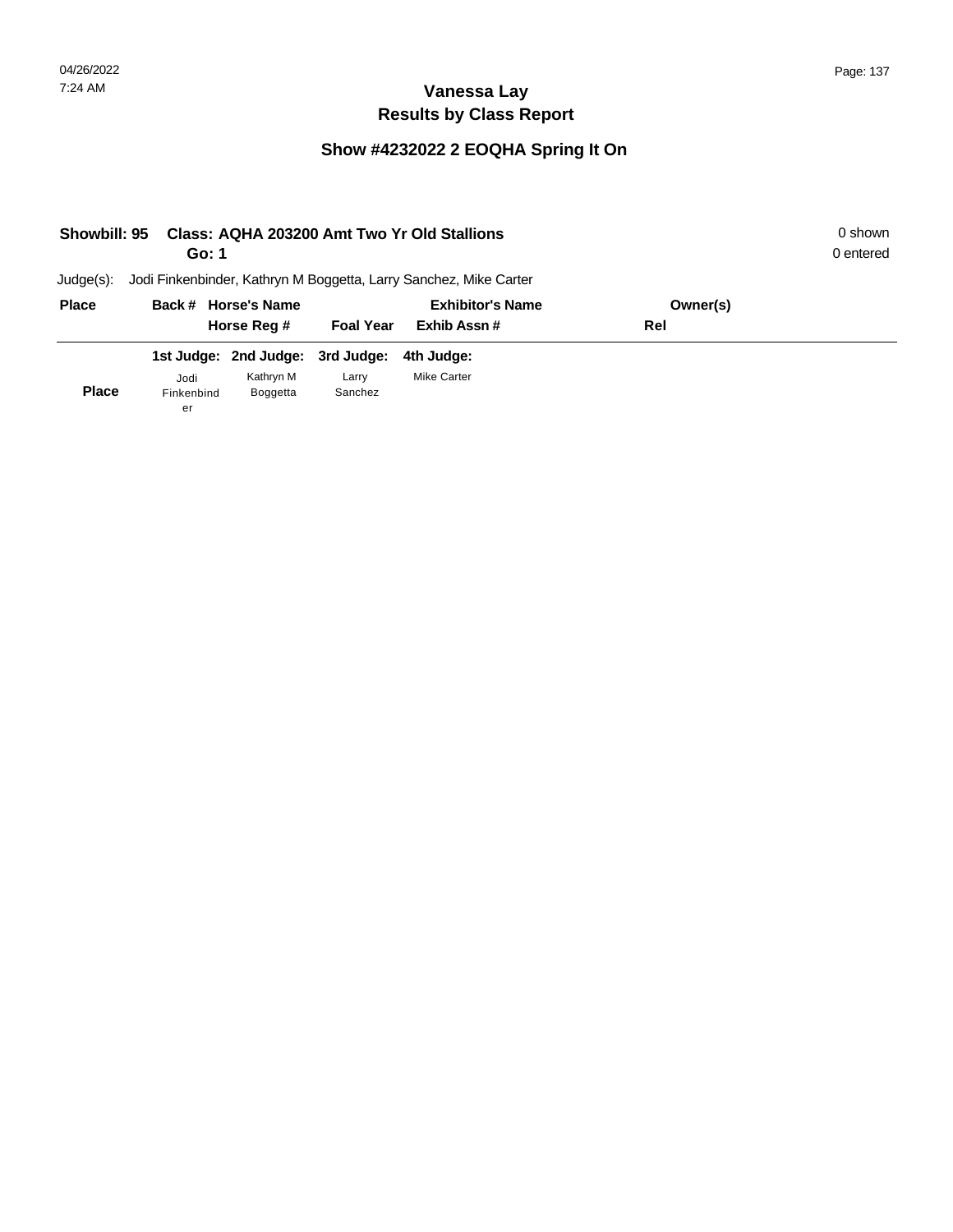| Showbill: 96 |                  | Class: AQHA 203300 Amt Three Yr Old Stallions<br>Go: 1 | 0 shown<br>0 entered |                                                                   |          |  |
|--------------|------------------|--------------------------------------------------------|----------------------|-------------------------------------------------------------------|----------|--|
| $Judge(s)$ : |                  |                                                        |                      | Jodi Finkenbinder, Kathryn M Boggetta, Larry Sanchez, Mike Carter |          |  |
| <b>Place</b> |                  | Back # Horse's Name                                    |                      | <b>Exhibitor's Name</b>                                           | Owner(s) |  |
|              |                  | Horse Reg #                                            | <b>Foal Year</b>     | Exhib Assn#                                                       | Rel      |  |
|              |                  | 1st Judge: 2nd Judge: 3rd Judge:                       |                      | 4th Judge:                                                        |          |  |
|              | Jodi             | Kathryn M                                              | Larry                | Mike Carter                                                       |          |  |
| <b>Place</b> | Finkenbind<br>er | <b>Boggetta</b>                                        | Sanchez              |                                                                   |          |  |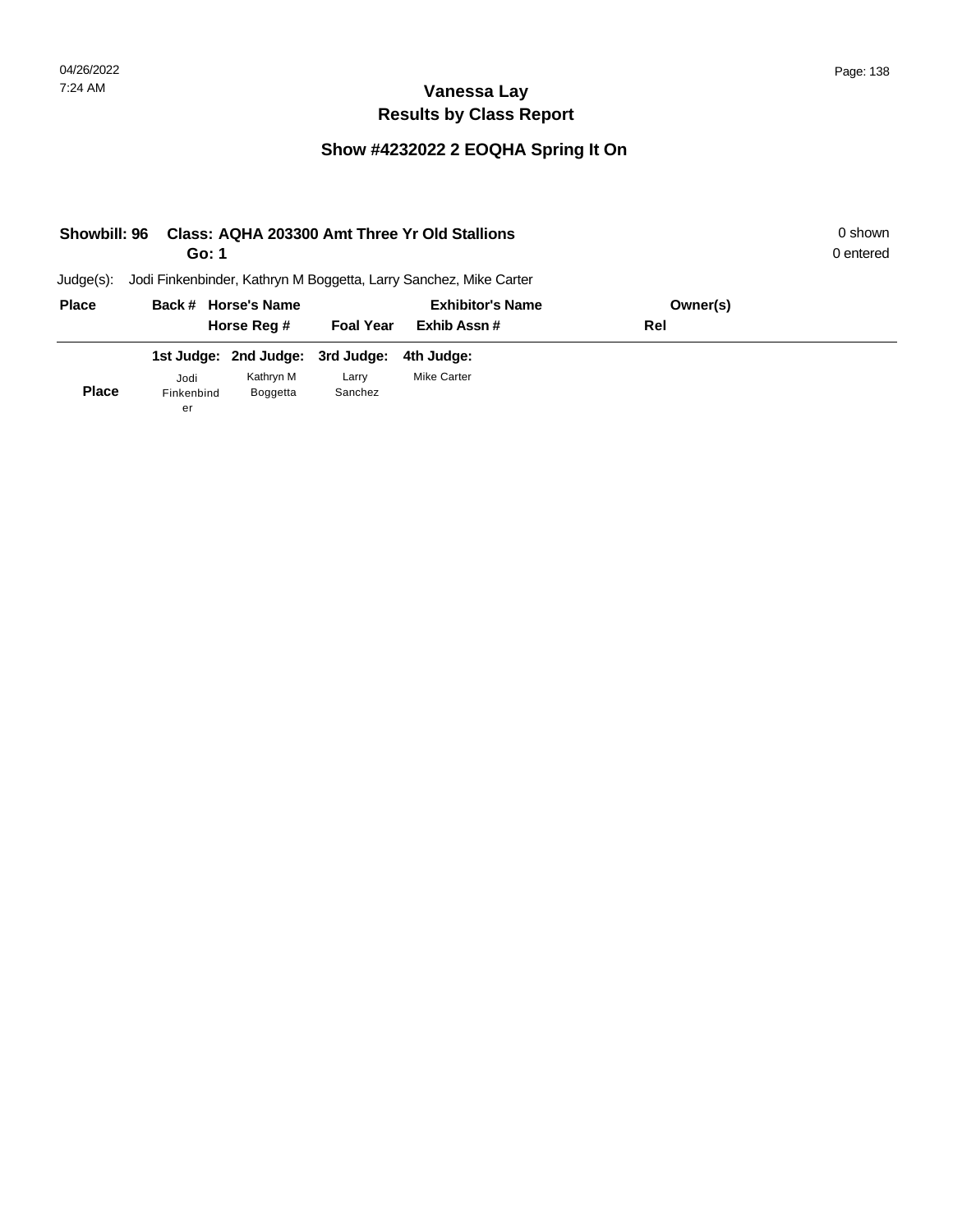| Showbill: 97 |                 |                                             |                                  |                                                                                                            | 0 shown<br>0 entered |
|--------------|-----------------|---------------------------------------------|----------------------------------|------------------------------------------------------------------------------------------------------------|----------------------|
|              |                 |                                             |                                  |                                                                                                            |                      |
|              |                 |                                             | <b>Exhibitor's Name</b>          | Owner(s)                                                                                                   |                      |
|              |                 | <b>Foal Year</b>                            | Exhib Assn#                      | Rel                                                                                                        |                      |
|              |                 |                                             | 4th Judge:                       |                                                                                                            |                      |
| ibol.        | Kathryn M       | Larry                                       | <b>Mike Carter</b>               |                                                                                                            |                      |
| Finkenbind   | <b>Boggetta</b> | Sanchez                                     |                                  |                                                                                                            |                      |
|              | er              | Go: 1<br>Back # Horse's Name<br>Horse Reg # | 1st Judge: 2nd Judge: 3rd Judge: | Class: AQHA 203400 Amt Aged Stallions<br>Jodi Finkenbinder, Kathryn M Boggetta, Larry Sanchez, Mike Carter |                      |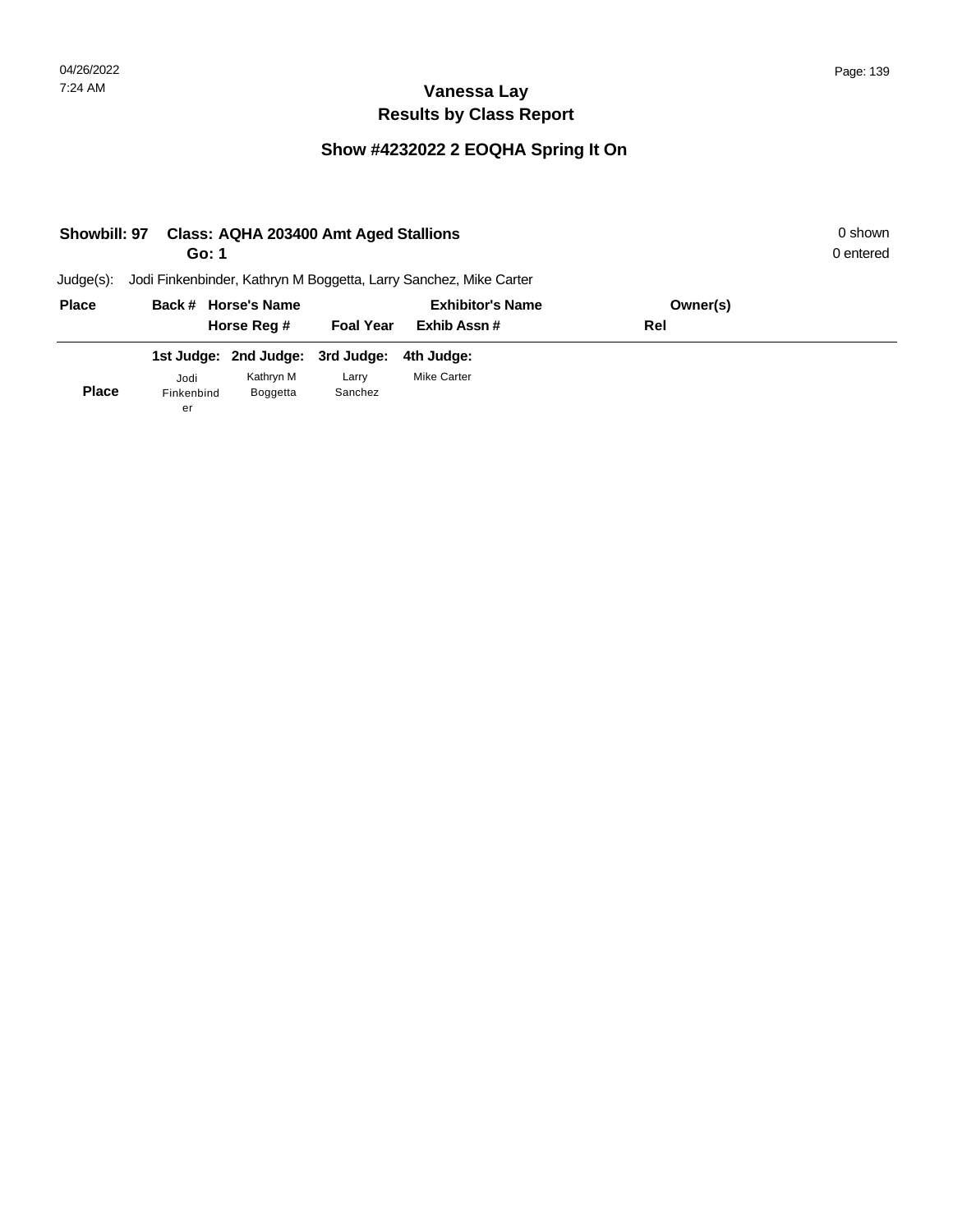| <b>Showbill: 98</b> |                 |                                             |                                  |                                                                                                            | 0 shown<br>0 entered |
|---------------------|-----------------|---------------------------------------------|----------------------------------|------------------------------------------------------------------------------------------------------------|----------------------|
|                     |                 |                                             |                                  |                                                                                                            |                      |
|                     |                 |                                             | <b>Exhibitor's Name</b>          | Owner(s)                                                                                                   |                      |
|                     |                 | <b>Foal Year</b>                            | Exhib Assn#                      | Rel                                                                                                        |                      |
|                     |                 |                                             | 4th Judge:                       |                                                                                                            |                      |
| ibol                | Kathryn M       | Larry                                       | <b>Mike Carter</b>               |                                                                                                            |                      |
| Finkenbind          | <b>Boggetta</b> | Sanchez                                     |                                  |                                                                                                            |                      |
|                     | er              | Go: 1<br>Back # Horse's Name<br>Horse Reg # | 1st Judge: 2nd Judge: 3rd Judge: | Class: AQHA 103100 Yearling Stallions<br>Jodi Finkenbinder, Kathryn M Boggetta, Larry Sanchez, Mike Carter |                      |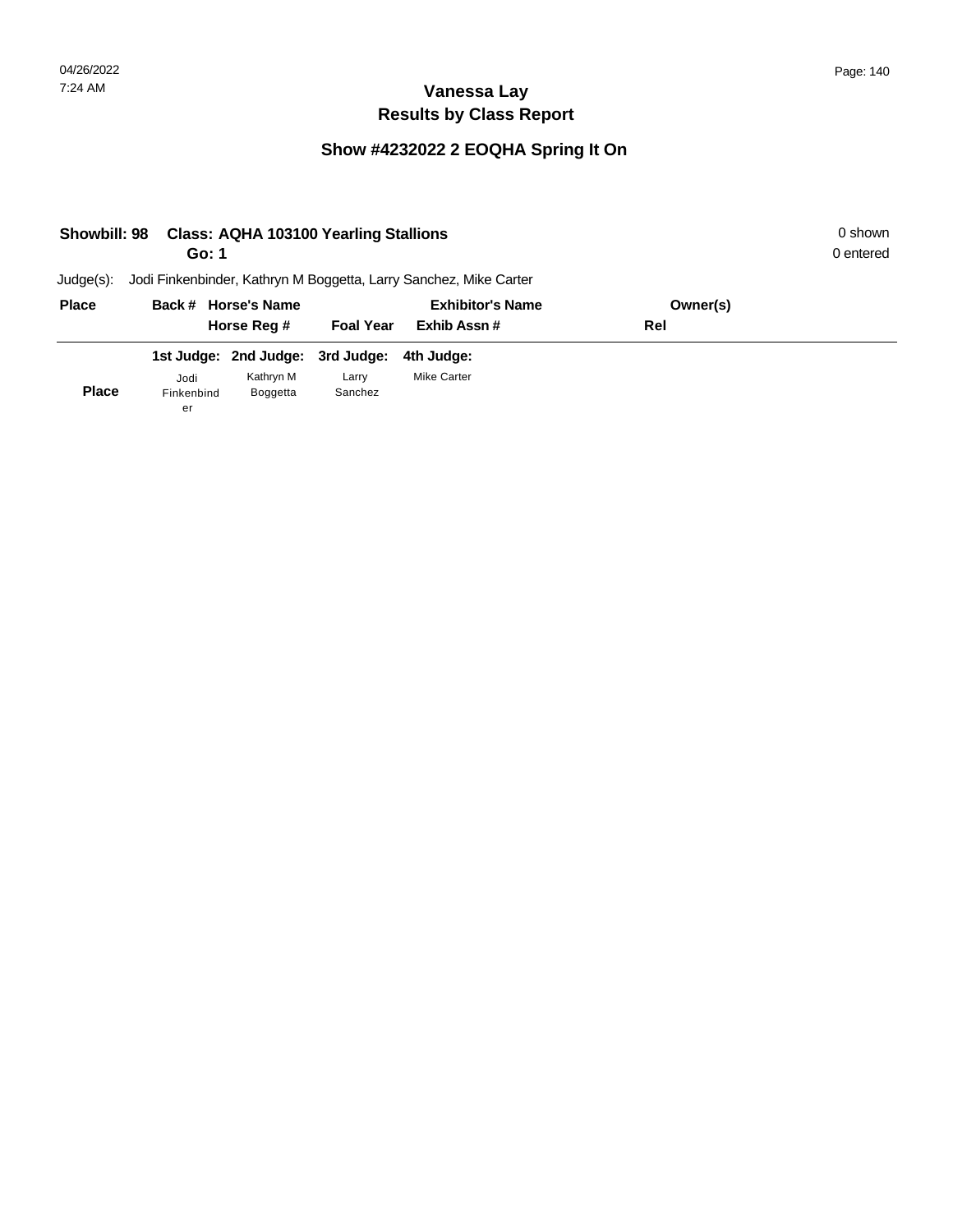| Showbill: 99 | Go: 1            | Class: AQHA 103200 Two Yr Old Stallions |                  |                                                                   |          | 0 shown<br>0 entered |
|--------------|------------------|-----------------------------------------|------------------|-------------------------------------------------------------------|----------|----------------------|
| $Judge(s)$ : |                  |                                         |                  | Jodi Finkenbinder, Kathryn M Boggetta, Larry Sanchez, Mike Carter |          |                      |
| <b>Place</b> |                  | Back # Horse's Name                     |                  | <b>Exhibitor's Name</b>                                           | Owner(s) |                      |
|              |                  | Horse Reg #                             | <b>Foal Year</b> | Exhib Assn#                                                       | Rel      |                      |
|              |                  | 1st Judge: 2nd Judge: 3rd Judge:        |                  | 4th Judge:                                                        |          |                      |
|              | Jodi             | Kathryn M                               | Larry            | <b>Mike Carter</b>                                                |          |                      |
| <b>Place</b> | Finkenbind<br>er | <b>Boggetta</b>                         | Sanchez          |                                                                   |          |                      |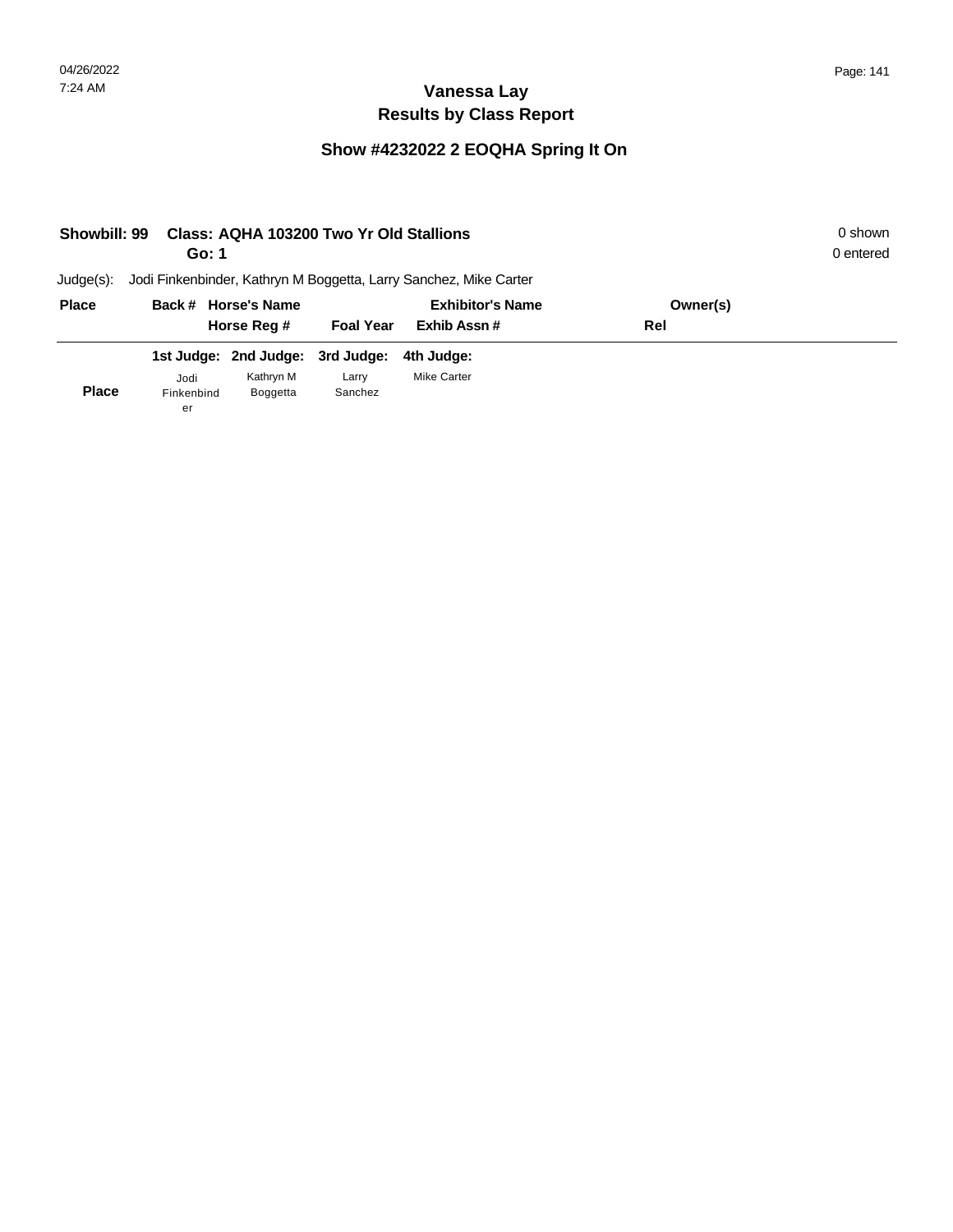|              | Showbill: 100 Class: AQHA 103300 Three Yr Old Stallions<br>Go: 1 |                                  |                  |                                                                   |          | 0 shown<br>0 entered |
|--------------|------------------------------------------------------------------|----------------------------------|------------------|-------------------------------------------------------------------|----------|----------------------|
| $Judge(s)$ : |                                                                  |                                  |                  | Jodi Finkenbinder, Kathryn M Boggetta, Larry Sanchez, Mike Carter |          |                      |
| <b>Place</b> |                                                                  | Back # Horse's Name              |                  | <b>Exhibitor's Name</b>                                           | Owner(s) |                      |
|              |                                                                  | Horse Reg #                      | <b>Foal Year</b> | Exhib Assn#                                                       | Rel      |                      |
|              |                                                                  | 1st Judge: 2nd Judge: 3rd Judge: |                  | 4th Judge:                                                        |          |                      |
|              | ibol.                                                            | Kathryn M                        | Larry            | <b>Mike Carter</b>                                                |          |                      |
| <b>Place</b> | Finkenbind                                                       | Boggetta                         | Sanchez          |                                                                   |          |                      |
|              | er                                                               |                                  |                  |                                                                   |          |                      |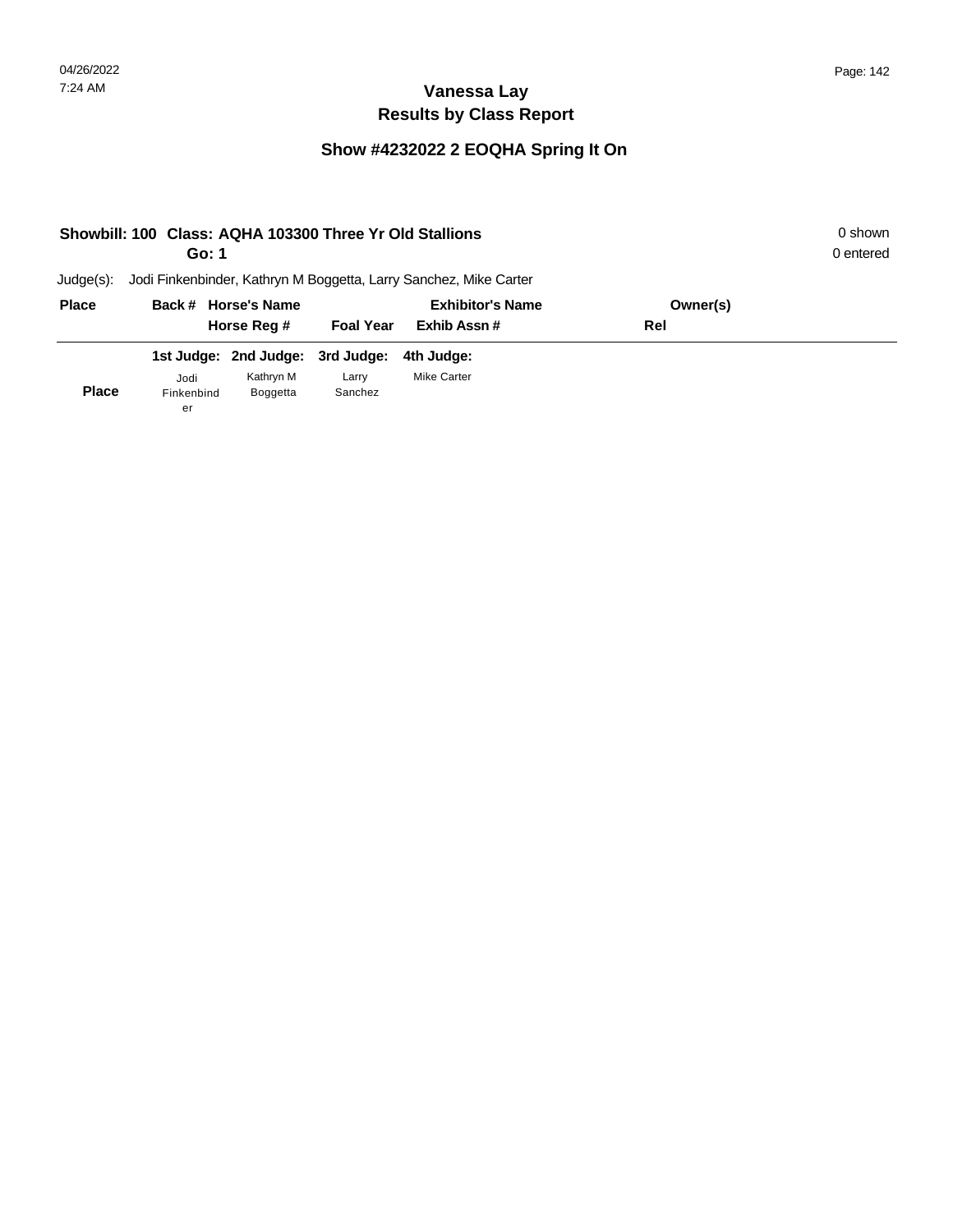| Showbill: 101 Class: AQHA 103400 Aged Stallions |            |                                  |                  |                                                                   |          |           |  |
|-------------------------------------------------|------------|----------------------------------|------------------|-------------------------------------------------------------------|----------|-----------|--|
|                                                 | Go: 1      |                                  |                  |                                                                   |          | 0 entered |  |
| $Judge(s)$ :                                    |            |                                  |                  | Jodi Finkenbinder, Kathryn M Boggetta, Larry Sanchez, Mike Carter |          |           |  |
| <b>Place</b>                                    |            | Back # Horse's Name              |                  | <b>Exhibitor's Name</b>                                           | Owner(s) |           |  |
|                                                 |            | Horse Reg #                      | <b>Foal Year</b> | Exhib Assn#                                                       | Rel      |           |  |
|                                                 |            | 1st Judge: 2nd Judge: 3rd Judge: |                  | 4th Judge:                                                        |          |           |  |
|                                                 | Jodi       | Kathryn M                        | Larry            | <b>Mike Carter</b>                                                |          |           |  |
| <b>Place</b>                                    | Finkenbind | Boggetta                         | Sanchez          |                                                                   |          |           |  |
|                                                 | er         |                                  |                  |                                                                   |          |           |  |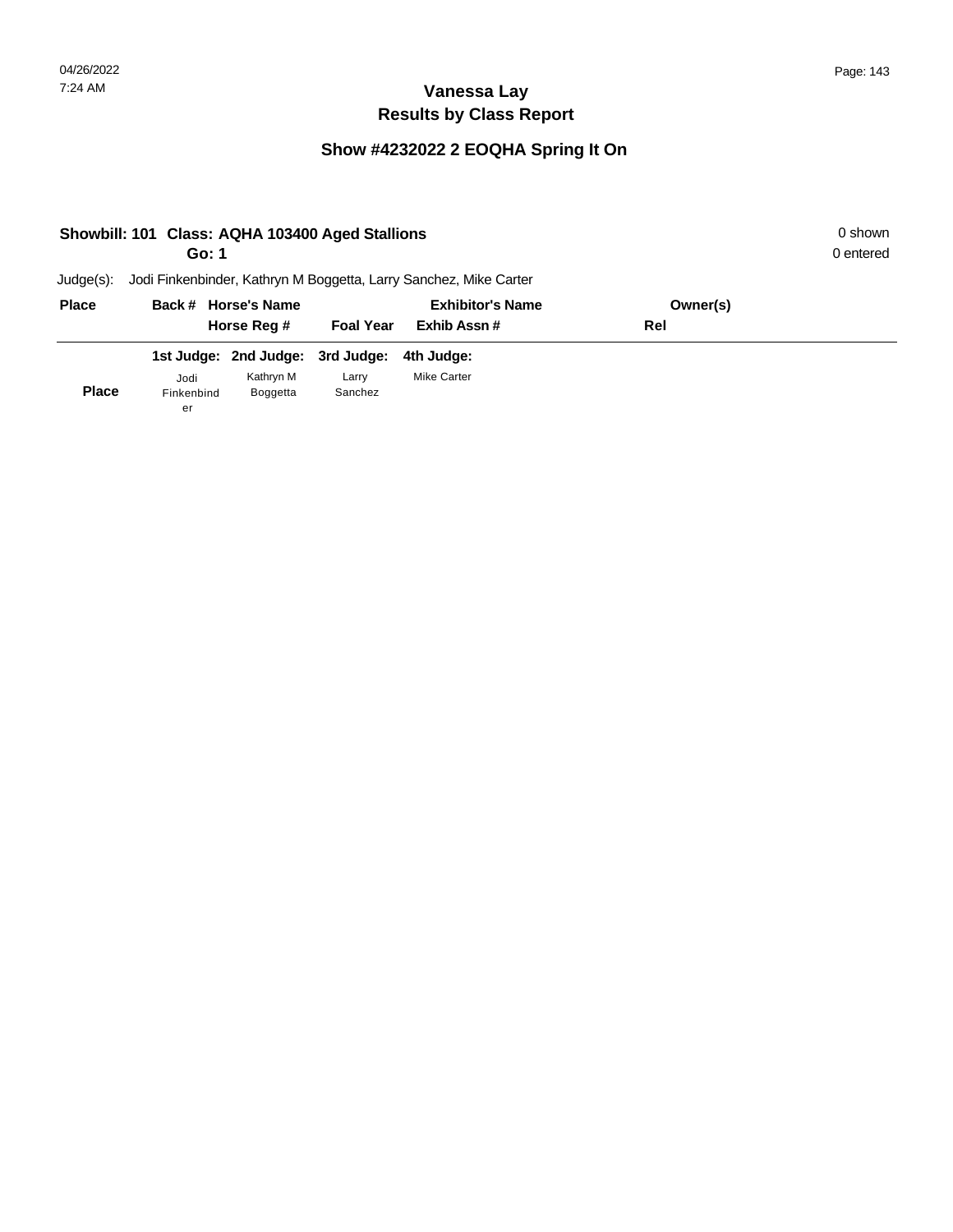#### **Show #4232022 2 EOQHA Spring It On Champion Center Springfield Ohio 04/24/2022**

### **Showbill: 102 Class: AQHA 144004 L1 Hunter Under Saddle** 9 Shown

**Go: 1**

Judge(s): Jodi Finkenbinder, Kathryn M Boggetta, Larry Sanchez, Mike Carter

| <b>Place</b>   |     | Back # Horse's Name                    |                  | <b>Exhibitor's Name</b>                |            | Owner(s)                                                  |
|----------------|-----|----------------------------------------|------------------|----------------------------------------|------------|-----------------------------------------------------------|
|                |     | Horse Reg #                            | <b>Foal Year</b> | Exhib Assn#                            | Rel        |                                                           |
| $\mathbf{1}$   | 996 | Certifiable Iron<br>AQHA - X0729194    | 2017             | <b>Tyler Schultz</b><br>AQHA - 2818717 | 12/18/1991 | <b>Tad Windau</b>                                         |
| $\overline{2}$ | 119 | Playin It Cool<br>AQHA - 5920151       | 2018             | Jamie Watson<br>AQHA - 329549          |            | Cynthia Testerman                                         |
| 3              | 290 | Movin On Up<br>AQHA - 5832972          | 2017             | Marion E Troyer<br>AQHA - 3312006      |            | Amanda Moore<br>Norwalk, OH<br>AQHA - 2522181             |
| 3              | 798 | <b>Brock Lesnar</b><br>AQHA - X0731389 | 2017             | Lynne M Puthoff<br>AQHA - 505844       |            | Helenn Voss<br>Germantown, OH<br>AQHA - 3270870           |
| 5              | 436 | Hooshotthesheriff<br>AQHA - 5787708    | 2016             | Nicole L Rice<br>AQHA - 2961641        | 02/09/6164 | Allyson Lee Mantler<br>Swanton, OH<br>AQHA - 4016950      |
| 6              | 599 | Absolutely A Krymsun<br>AQHA - 5895364 | 2018             | Melissa A Thyfault<br>AQHA - 1656959   |            | Jessica M Balo<br>Blacklick, OH<br>AQHA - 2651344         |
| $\overline{7}$ | 296 | Shez Burnin Hot<br>AQHA - 5219890      | 2009             | Elizabeth A Yoder<br>AQHA - 3554244    |            | Kailee Rife<br>Raymond, OH<br>AQHA - 4361521              |
| 8              | 629 | Deluxe Catalac<br>AQHA - 5929254       | 2016             | <b>Kirsty Troyer</b><br>AQHA - 2162778 | 02/04/1988 | Kathleen K Azzarello<br>Strongville, OH<br>AQHA - 4347862 |
| 9              | 159 | Willy Be A Good One<br>AQHA - 5997356  | 2019             | <b>Riley Erwin</b><br>AQHA - 3212031   |            | Janet Sandvick<br>Medina, OH<br>AQHA - 2721634            |
|                |     | 1st Judge: 2nd Judge: 3rd Judge:       |                  | 4th Judge:                             |            |                                                           |

|              |                    | 1st Judge: 2nd Judge: 3rd Judge: 4th Judge: |                  |                    |
|--------------|--------------------|---------------------------------------------|------------------|--------------------|
| <b>Place</b> | Jodi<br>Finkenbind | Kathryn M<br><b>Boggetta</b>                | Larry<br>Sanchez | <b>Mike Carter</b> |
| 1            | er<br>996          | 996                                         | 996              | 119                |
| 2            | 290                | 599                                         | 290              | 296                |

9 entered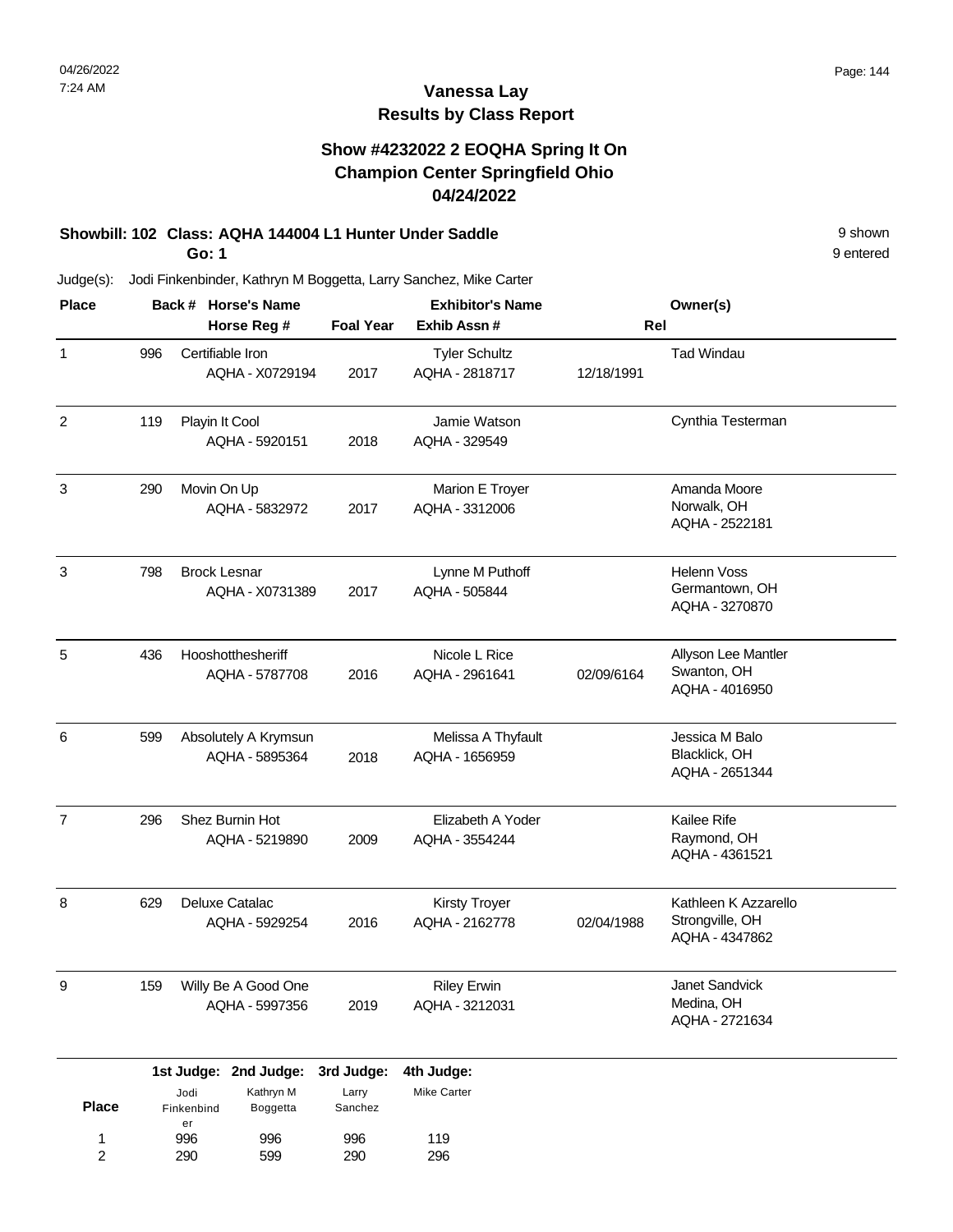#### **Show #4232022 2 EOQHA Spring It On Champion Center Springfield Ohio 04/24/2022**

| 3 | 599 | 436 | 119 | 436 |
|---|-----|-----|-----|-----|
| 4 | 798 | 798 | 798 | 996 |
| 5 | 119 | 119 | 436 | 798 |
| 6 | 629 | 290 | 599 | 629 |
| 7 | 436 | 296 | 296 | 290 |
| 8 | 296 | 629 | 159 | 599 |
| 9 | 159 | 159 | 629 | 159 |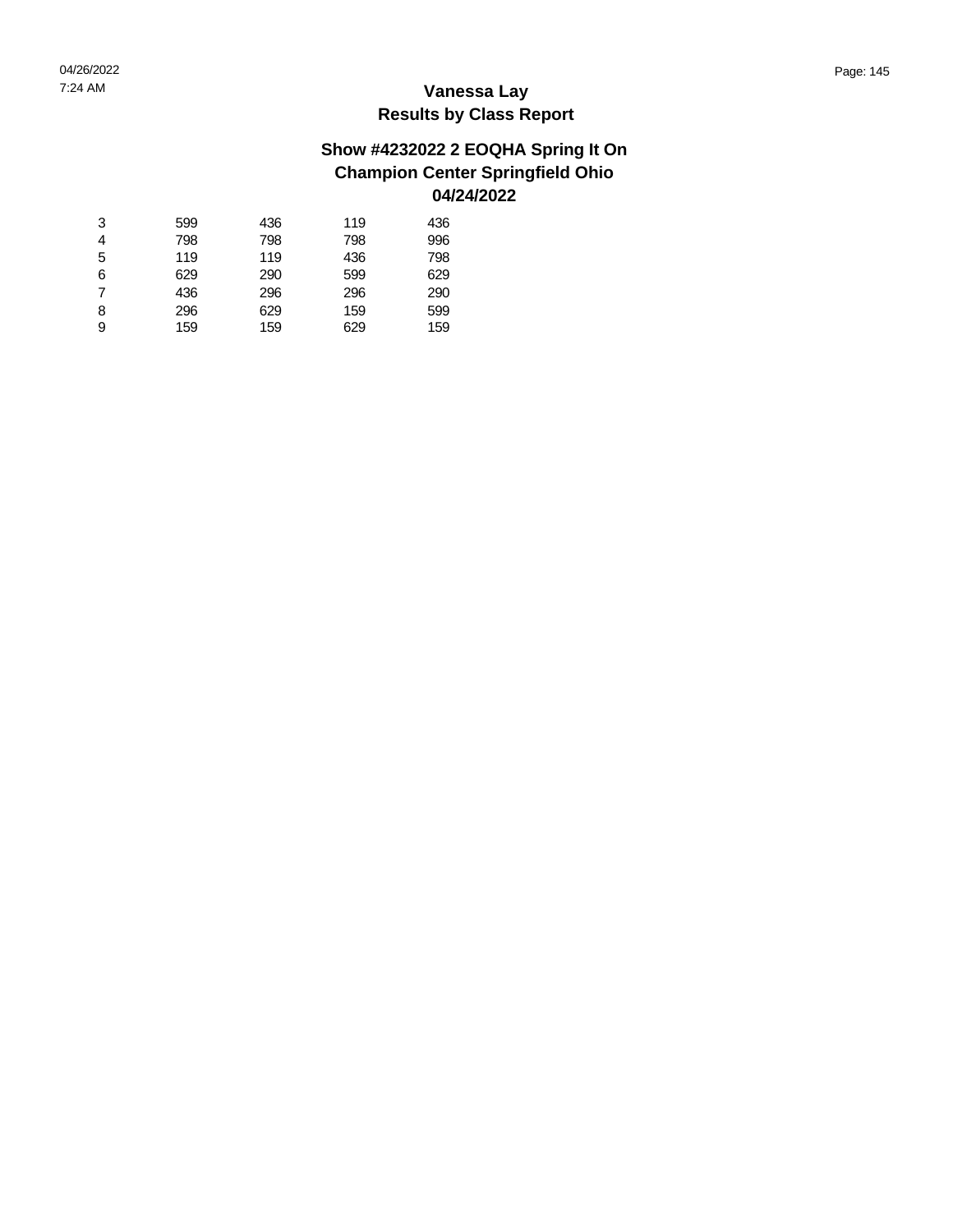### **Vanessa Lay Results by Class Report**

#### **Show #4232022 2 EOQHA Spring It On Champion Center Springfield Ohio 04/24/2022**

#### **Showbill: 103 Class: AQHA 444002 L1 Youth Hunter Under Saddle** 17 Shown **Go: 1**

| <b>Place</b>   |     | Back # Horse's Name                           |                  | <b>Exhibitor's Name</b>                     |                  | Owner(s)                                                           |
|----------------|-----|-----------------------------------------------|------------------|---------------------------------------------|------------------|--------------------------------------------------------------------|
|                |     | Horse Reg #                                   | <b>Foal Year</b> | Exhib Assn#                                 | <b>Birthdate</b> | Rel                                                                |
| $\mathbf{1}$   | 243 | Hes A Hot Mess<br>AQHA - 5795586              | 2015             | Eliza Plum<br>AQHA - 4340057                | 08/31/2006       | Eliza Plum<br>Z Lebanon, OH<br>AQHA - 4340057                      |
| $\overline{2}$ | 368 | Dontkissthismachine<br>AQHA - 5528541         | 2012             | Serrin A Whitt<br>AQHA - 4319959            | 05/29/2004       | Serrin A Whitt<br>Z Pickerington, OH<br>AQHA - 4319959             |
| 3              | 119 | Playin It Cool<br>AQHA - 5920151              | 2018             | Kaylee Grace Olds<br>AQHA - 4138071         | 04/28/2011       | Cynthia Testerman<br>D                                             |
| 4              | 558 | <b>KM Justa Little Bit</b><br>AQHA - 5745024  | 2016             | Kambrie Atkins<br>AQHA - 4378179            | 05/29/2010       | <b>Kambrie Atkins</b><br>Z Hilliard, OH<br>AQHA - 4378179          |
| 5              | 120 | Man Im Sassy<br>AQHA - X0655630               | 2006             | <b>Isabella Hamilton</b><br>AQHA - 4239978  | 04/30/2009       | <b>Isabella Hamilton</b><br>Z Eaton, OH<br>AQHA - 4239978          |
| 6              | 224 | Shesalazyshamrock<br>AQHA - 5704090           | 2015             | Hannah Marie Beidelman<br>AQHA - 4017175    | 05/19/2003       | Hannah Marie Beidelman<br>z Troy, OH<br>AQHA - 4017175             |
| $\overline{7}$ | 173 | Certain Valor<br>AQHA - 5077822               | 2008             | Gabriella Madison Lohrenz<br>AQHA - 4271158 | 05/17/2007       | Gabriella Madison Lohrenz<br>Z Volant, PA<br>AQHA - 4271158        |
| $\overline{7}$ |     | 4202 Bettr Than Most<br>AQHA - 5754943        | 2016             | Christina M Senn<br>AQHA - 4294748          | 09/12/2006       | Christina M Senn<br>Z New Paris, IN<br>AQHA - 4294748              |
| 9              | 138 | <b>Blazing By Moonlight</b><br>AQHA - 5256602 | 2009             | Madison Ranee Kershaw<br>AQHA - 4492005     | 01/05/2007       | <b>Madison Ranee Kershaw</b><br>Z Grove City, OH<br>AQHA - 4492005 |
| 10             | 58  | <b>Diesel Dixie</b><br>AQHA - 5494042         | 2012             | Morgan Cutright<br>AQHA - 4305786           | 12/17/2003       | Morgan Cutright<br>z Lancaster, OH<br>AQHA - 4305786               |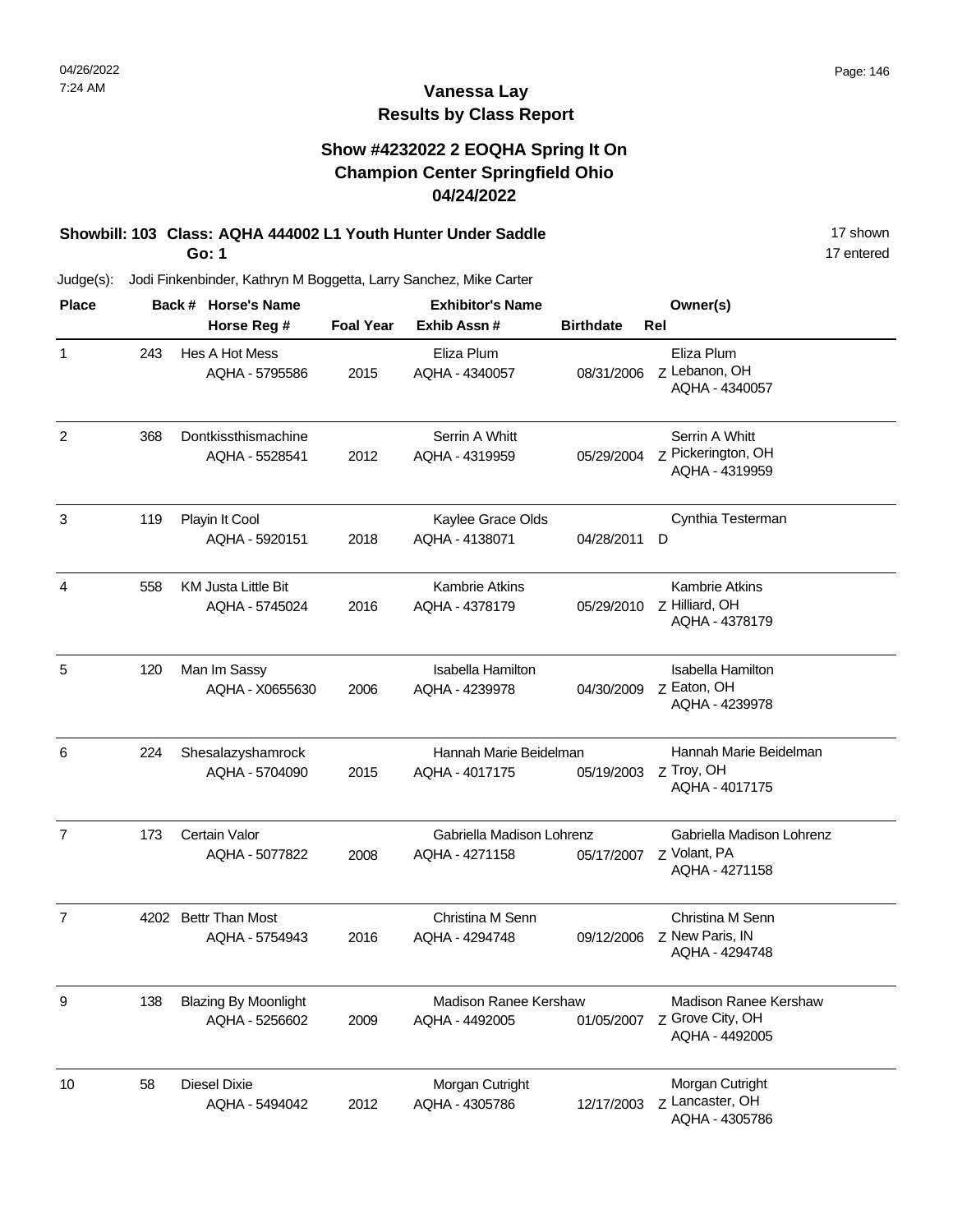### **Show #4232022 2 EOQHA Spring It On Champion Center Springfield Ohio**

#### **04/24/2022**

| 11        | 296  | Shez Burnin Hot                           |      | Kailee Rife                          |            | Kailee Rife                                                   |
|-----------|------|-------------------------------------------|------|--------------------------------------|------------|---------------------------------------------------------------|
|           |      | AQHA - 5219890                            | 2009 | AQHA - 4361521                       | 12/11/2006 | z Raymond, OH<br>AQHA - 4361521                               |
| 12        |      | 2816 Red E When You Are<br>AQHA - 5784743 | 2016 | <b>Sarah Trick</b><br>AQHA - 4138063 | 09/02/2005 | Sarah Trick<br>Z Middlebury, IN<br>AQHA - 4138063             |
| <b>NP</b> | 128  | Itz Good To Be Hot<br>AQHA - 5889543      | 2018 | Sadie Rose Ross<br>AQHA - 4002705    | 09/11/2007 | Ann N Ross<br>A<br>AQHA - 3043146                             |
| <b>NP</b> | 199  | I Know Best<br>AQHA - 5791448             | 2017 | Skylar Herrnstein<br>AQHA - 4129835  | 02/28/2010 | <b>Brittanie Herrnstein</b><br>A Shelby, OH<br>AQHA - 2269019 |
| <b>NP</b> | 528  | Sport Mode<br>AQHA - 5796372              | 2015 | Emma Nicole Evitts<br>AQHA - 4130833 | 05/28/2003 | Emma Nicole Evitts<br>z Garretsville, OH<br>AQHA - 4130833    |
| <b>NP</b> | 706  | Willy Smokin<br>AQHA - 5893350            | 2018 | Adrianna Weygandt<br>AQHA - 4129818  | 01/15/2006 | Adrianna Weygandt<br>Z Galena, OH<br>AQHA - 4129818           |
| <b>NP</b> | 7016 | A Sudden Extreme<br>AQHA - 5671672        | 2104 | Natalie Riegsecker<br>AQHA - 4204429 | 02/21/2006 | Natalie Riegsecker<br>Z Middlebury, IN<br>AQHA - 4204429      |

|              |            | 1st Judge: 2nd Judge: | 3rd Judge: | 4th Judge:  |
|--------------|------------|-----------------------|------------|-------------|
|              | Jodi       | Kathryn M             | Larry      | Mike Carter |
| <b>Place</b> | Finkenbind | <b>Boggetta</b>       | Sanchez    |             |
|              | er         |                       |            |             |
| 1            | 243        | 558                   | 119        | 368         |
| 2            | 368        | 4202                  | 243        | 119         |
| 3            | 224        | 120                   | 368        | 243         |
| 4            | 296        | 243                   | 224        | 558         |
| 5            | 558        | 138                   | 173        | 173         |
| 6            | 119        | 368                   | 58         | 58          |
| 7            | 173        | 119                   | 4202       | 120         |
| 8            | 120        | 224                   | 120        | 4202        |
| 9            | 138        | 2816                  | 558        | 138         |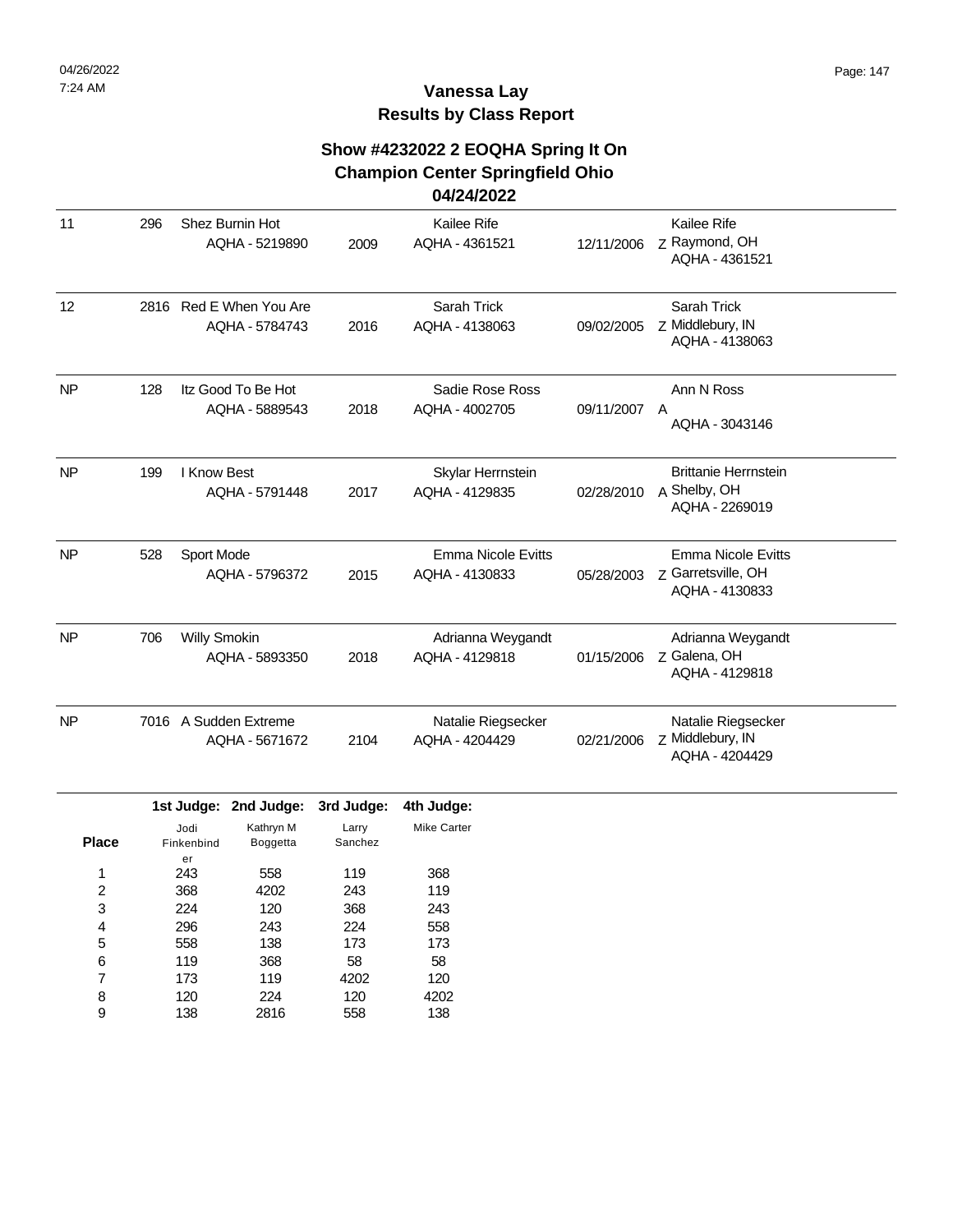### **Vanessa Lay Results by Class Report**

#### **Show #4232022 2 EOQHA Spring It On Champion Center Springfield Ohio 04/24/2022**

# **Showbill: 104 Class: AQHA 444800 Youth Hunter Under Saddle (14-18)** 14 Shown

**Go: 1**

| <b>Place</b>   |     | Back # Horse's Name                    |                  | <b>Exhibitor's Name</b>                  |                  | Owner(s)                                                     |
|----------------|-----|----------------------------------------|------------------|------------------------------------------|------------------|--------------------------------------------------------------|
|                |     | Horse Reg #                            | <b>Foal Year</b> | Exhib Assn#                              | <b>Birthdate</b> | Rel                                                          |
| $\mathbf{1}$   | 14  | N A Heartbeat                          |                  | Isabella Marie D'Onofrio                 |                  | Jennifer M D'onofrio                                         |
|                |     | AQHA - 4986978                         | 2007             | AQHA - 4034559                           | 05/11/2004       | A Columbus, OH<br>AQHA - 4155763                             |
| $\overline{c}$ | 753 | Duplicated In Iron<br>AQHA - X0715014  | 2014             | Addison Johnson<br>AQHA - 4421308        | 11/15/2004       | Addison Johnson<br>Z London, OH<br>AQHA - 4421308            |
| 3              | 6   | Sleepnmarriedwhoknew<br>AQHA - 5778564 | 2016             | Tianna S Cooper<br>AQHA - 3629987        | 07/15/2004       | Suzanne D Cooper<br>A Grove Hill, OH<br>AQHA - 2657175       |
| 4              | 216 | Invitedbywillynelson<br>AQHA - 5771739 | 2016             | Ella Mae Thompson<br>AQHA - 4229310      | 02/16/2007       | Ella Mae Thompson<br>z Kinsman, OH<br>AQHA - 4229310         |
| 5              | 243 | Hes A Hot Mess<br>AQHA - 5795586       | 2015             | Eliza Plum<br>AQHA - 4340057             | 08/31/2006       | Eliza Plum<br>Z Lebanon, OH<br>AQHA - 4340057                |
| 6              | 717 | IE Beagoodone<br>AQHA - 5166921        | 2009             | Cheyenne Lane Brand<br>AQHA - 4157954    | 05/22/2007       | Cheyenne Lane Brand<br>Z North Olmsted, OH<br>AQHA - 4157954 |
| $\overline{7}$ | 138 | <b>Blazing By Moonlight</b>            |                  | Madison Ranee Kershaw                    |                  | Madison Ranee Kershaw                                        |
|                |     | AQHA - 5256602                         | 2009             | AQHA - 4492005                           | 01/05/2007       | Z Grove City, OH<br>AQHA - 4492005                           |
| $\overline{7}$ | 368 | Dontkissthismachine<br>AQHA - 5528541  | 2012             | Serrin A Whitt<br>AQHA - 4319959         | 05/29/2004       | Serrin A Whitt<br>Z Pickerington, OH<br>AQHA - 4319959       |
| 9              |     | 4202 Bettr Than Most<br>AQHA - 5754943 | 2016             | Christina M Senn<br>AQHA - 4294748       | 09/12/2006       | Christina M Senn<br>Z New Paris, IN<br>AQHA - 4294748        |
| 10             | 224 | Shesalazyshamrock<br>AQHA - 5704090    | 2015             | Hannah Marie Beidelman<br>AQHA - 4017175 | 05/19/2003       | Hannah Marie Beidelman<br>Z Troy, OH<br>AQHA - 4017175       |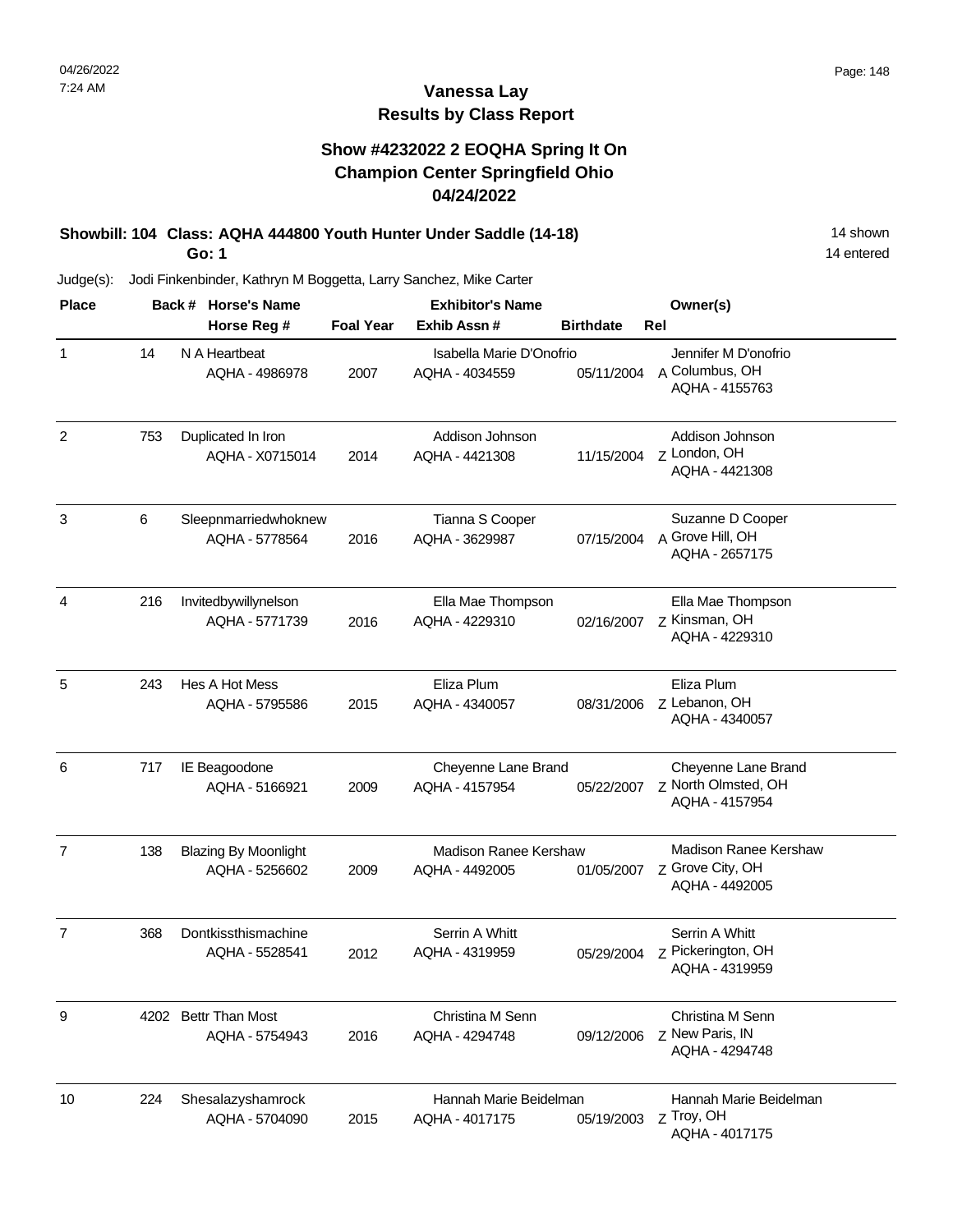#### **Show #4232022 2 EOQHA Spring It On Champion Center Springfield Ohio**

#### **04/24/2022**

| 11           | 4246 |                          | Afraid Inthedark Too<br>AQHA - 5503435  | 2012             | <b>Grace Rollins</b><br>AQHA - 4142560      | 04/24/2006 | <b>Grace Rollins</b><br>z Russiaville, IN<br>AQHA - 4142560       |
|--------------|------|--------------------------|-----------------------------------------|------------------|---------------------------------------------|------------|-------------------------------------------------------------------|
| 12           |      |                          | 7016 A Sudden Extreme<br>AQHA - 5671672 | 2104             | Natalie Riegsecker<br>AQHA - 4204429        | 02/21/2006 | Natalie Riegsecker<br>Z Middlebury, IN<br>AQHA - 4204429          |
| <b>NP</b>    | 528  | Sport Mode               | AQHA - 5796372                          | 2015             | <b>Emma Nicole Evitts</b><br>AQHA - 4130833 | 05/28/2003 | <b>Emma Nicole Evitts</b><br>Z Garretsville, OH<br>AQHA - 4130833 |
| <b>NP</b>    | 2816 |                          | Red E When You Are<br>AQHA - 5784743    | 2016             | Sarah Trick<br>AQHA - 4138063               | 09/02/2005 | Sarah Trick<br>Z Middlebury, IN<br>AQHA - 4138063                 |
|              |      |                          | 1st Judge: 2nd Judge:                   | 3rd Judge:       | 4th Judge:                                  |            |                                                                   |
| <b>Place</b> |      | Jodi<br>Finkenbind<br>er | Kathryn M<br>Boggetta                   | Larry<br>Sanchez | <b>Mike Carter</b>                          |            |                                                                   |
| 1            |      | 753                      | 14                                      | 14               | 14                                          |            |                                                                   |
| 2            |      | 6                        | 753                                     | 6                | 753                                         |            |                                                                   |
| 3            |      | 14                       | 6                                       | 243              | 216                                         |            |                                                                   |
| 4            |      | 138                      | 717                                     | 753              | 243                                         |            |                                                                   |
| 5            |      | 216                      | 4202                                    | 368              | 717                                         |            |                                                                   |
| 6            |      | 368                      | 216                                     | 717              | 224                                         |            |                                                                   |
| 7            |      | 4246                     | 243                                     | 216              | 138                                         |            |                                                                   |
| 8            |      | 243                      | 368                                     | 138              | 7016                                        |            |                                                                   |
| 9            |      | 717                      | 224                                     | 4202             | 6                                           |            |                                                                   |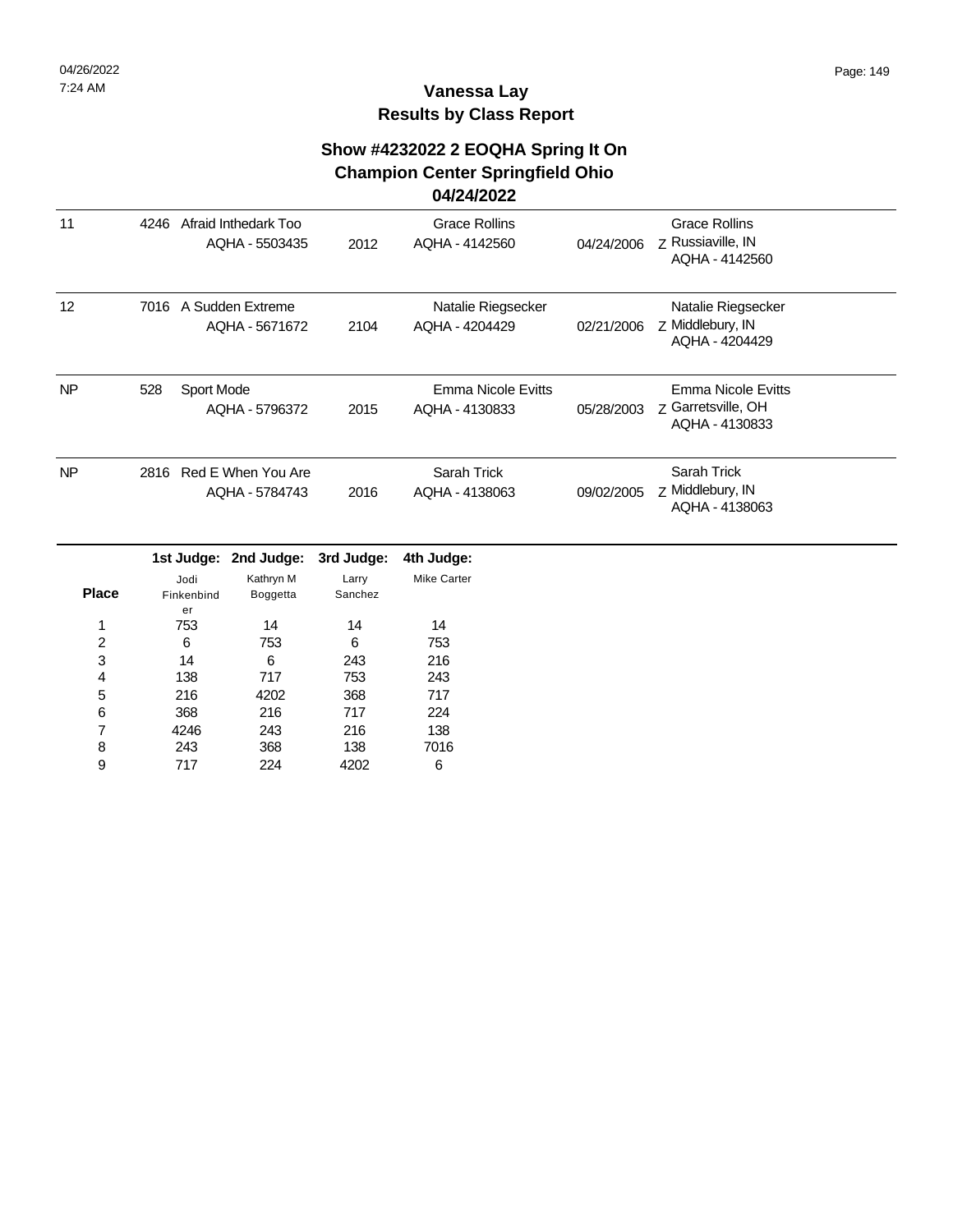### **Vanessa Lay Results by Class Report**

#### **Show #4232022 2 EOQHA Spring It On Champion Center Springfield Ohio 04/24/2022**

#### **Showbill: 105 Class: AQHA 444700 Youth Hunter Under Saddle (13 & Under)** 10 Shown **Go: 1**

| <b>Place</b>   |     | Back # Horse's Name                          |                  | <b>Exhibitor's Name</b>                    |                  | Owner(s)                                                       |
|----------------|-----|----------------------------------------------|------------------|--------------------------------------------|------------------|----------------------------------------------------------------|
|                |     | Horse Reg #                                  | <b>Foal Year</b> | Exhib Assn #                               | <b>Birthdate</b> | Rel                                                            |
| 1              | 119 | Playin It Cool<br>AQHA - 5920151             | 2018             | Kaylee Grace Olds<br>AQHA - 4138071        | 04/28/2011       | Cynthia Testerman<br>D                                         |
| $\mathbf{1}$   | 558 | <b>KM Justa Little Bit</b><br>AQHA - 5745024 | 2016             | Kambrie Atkins<br>AQHA - 4378179           | 05/29/2010       | Kambrie Atkins<br>7 Hilliard, OH<br>AQHA - 4378179             |
| $\mathbf{1}$   | 716 | Code Complete<br>AQHA - 5478309              | 2012             | Unie Brechbuhler<br>AQHA - 4321663         | 12/14/2009       | Unie Brechbuhler<br>z Delaware, OH<br>AQHA - 4321663           |
| 4              | 65  | How Bout At Midnight<br>AQHA - 5459313       | 2012             | <b>Kylie Davis</b><br>AQHA - 4182062       | 04/19/2008       | <b>Kylie Davis</b><br>Z Grove City, OH<br>AQHA - 4182062       |
| 5              | 120 | Man Im Sassy<br>AQHA - X0655630              | 2006             | <b>Isabella Hamilton</b><br>AQHA - 4239978 | 04/30/2009       | Isabella Hamilton<br>Z Eaton, OH<br>AQHA - 4239978             |
| 6              | 363 | Ima Hot Time<br>AQHA - 4972140               | 2007             | <b>Mallory Kirby</b><br>AQHA - 4371869     | 03/31/2009       | <b>Mallory Kirby</b><br>z Hilliard, OH<br>AQHA - 4371869       |
| $\overline{7}$ | 519 | Shes N Control<br>AQHA - 5580210             | 2013             | <b>Chloe Roberts</b><br>AQHA - 4392703     | 05/18/2010       | Jody L Roberts<br>A Warsaw, IN<br>AQHA - 1494656               |
| 8              |     | 1013 RR Rufle My Feathers<br>AQHA - 5530356  | 2013             | <b>Emily Craft</b><br>AQHA - 4261409       | 10/13/2008       | Christopher C Craft<br>A West Alexandria, OH<br>AQHA - 1327751 |
| 9              | 199 | I Know Best<br>AQHA - 5791448                | 2017             | Skylar Herrnstein<br>AQHA - 4129835        | 02/28/2010       | <b>Brittanie Herrnstein</b><br>A Shelby, OH<br>AQHA - 2269019  |
| 10             | 500 | Chips Favorite Invit<br>AQHA - 5768474       | 2016             | Lauren Hoover<br>AQHA - 4182922            | 06/13/2008       | Amy Hoover<br>A Goshen, OH                                     |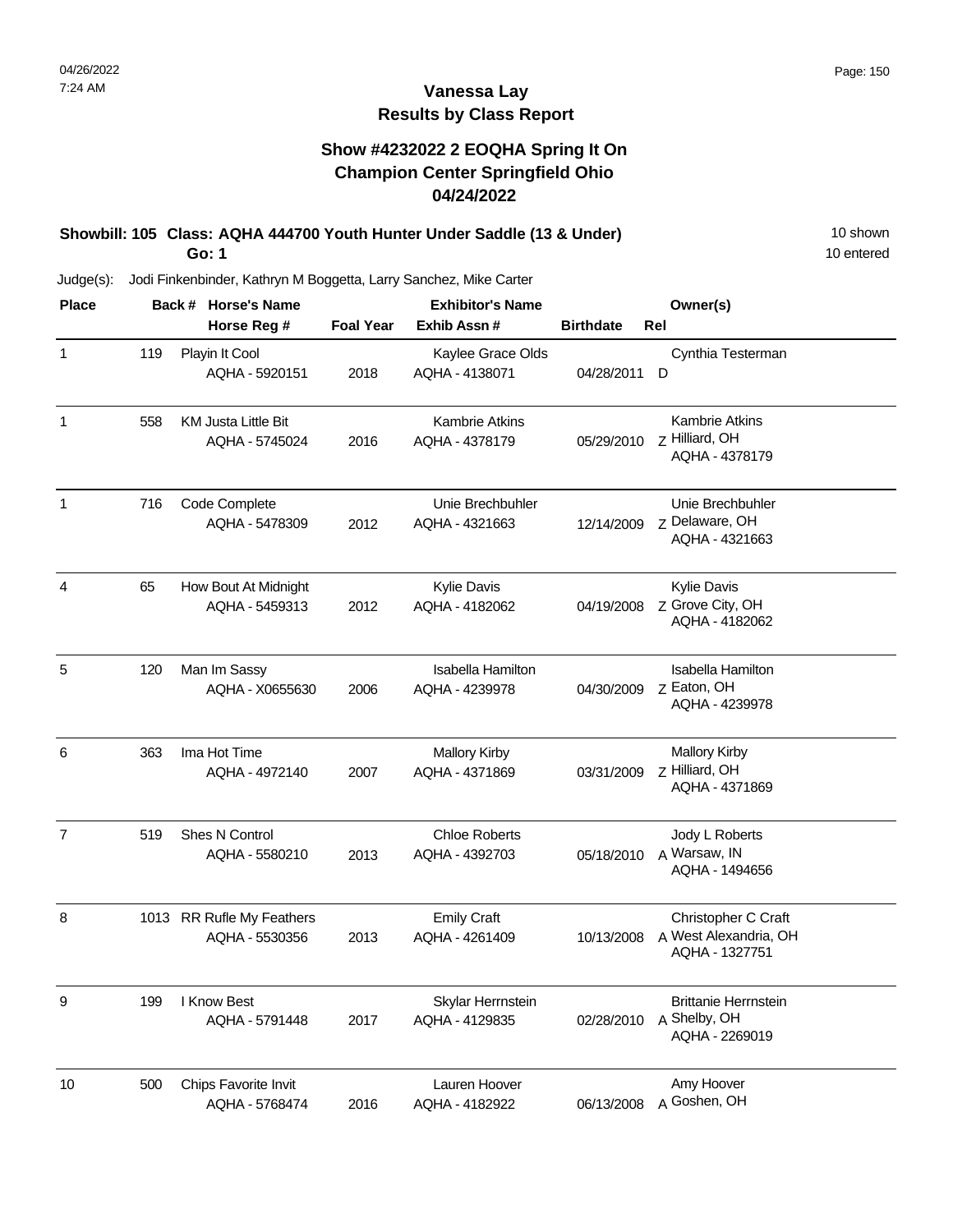$\overline{\phantom{a}}$ 

# **Vanessa Lay Results by Class Report**

#### **Show #4232022 2 EOQHA Spring It On Champion Center Springfield Ohio 04/24/2022**

|              |            | 1st Judge: 2nd Judge: | 3rd Judge: | 4th Judge:  |
|--------------|------------|-----------------------|------------|-------------|
|              | Jodi       | Kathryn M             | Larry      | Mike Carter |
| <b>Place</b> | Finkenbind | <b>Boggetta</b>       | Sanchez    |             |
|              | er         |                       |            |             |
| 1            | 119        | 558                   | 119        | 716         |
| 2            | 65         | 716                   | 1013       | 65          |
| 3            | 120        | 65                    | 558        | 120         |
| 4            | 558        | 120                   | 363        | 119         |
| 5            | 716        | 363                   | 716        | 558         |
| 6            | 519        | 519                   | 120        | 519         |
| 7            | 363        | 119                   | 65         | 363         |
| 8            | 199        | 199                   | 519        | 1013        |
| 9            | 500        | 1013                  | 199        | 199         |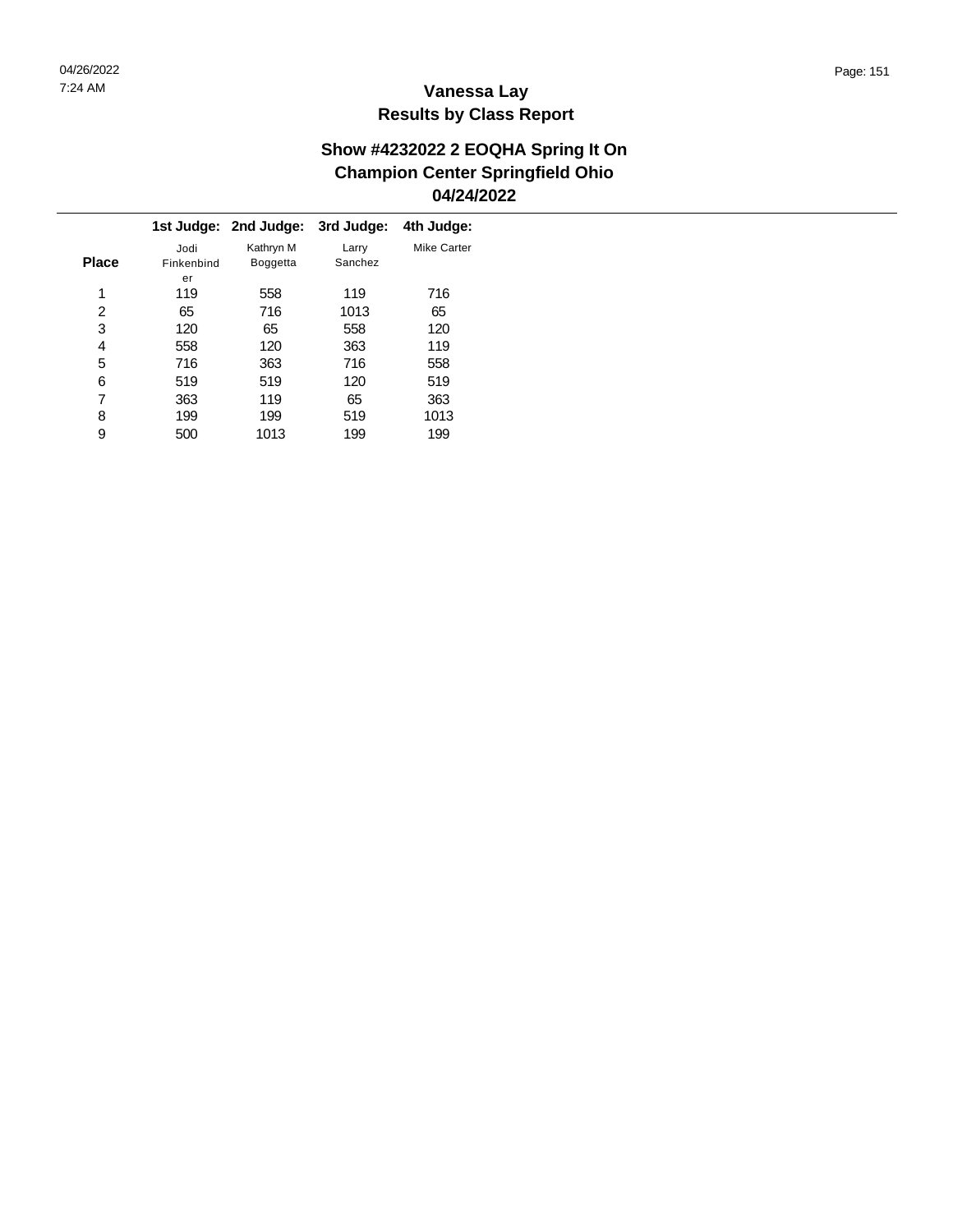#### **Show #4232022 2 EOQHA Spring It On Champion Center Springfield Ohio 04/24/2022**

# **Showbill: 106 Class: AQHA 144100 Junior Hunter Under Saddle** 6 shown

**Go: 1**

Judge(s): Jodi Finkenbinder, Kathryn M Boggetta, Larry Sanchez, Mike Carter

| <b>Place</b> |     | Back # Horse's Name                    |                  | <b>Exhibitor's Name</b>              |            | Owner(s)                                               |
|--------------|-----|----------------------------------------|------------------|--------------------------------------|------------|--------------------------------------------------------|
|              |     | Horse Reg #                            | <b>Foal Year</b> | Exhib Assn#                          | Rel        |                                                        |
| 1            | 565 | Good As Ever<br>AQHA - 5974023         | 2019             | Melissa A Thyfault<br>AQHA - 1656959 |            | Jennifer M D'onofrio<br>Columbus, OH<br>AQHA - 4155763 |
| 1            | 699 | Hez Blazing Brave<br>AQHA - X0730512   | 2017             | Hilary Hoffman<br>AQHA - 3630240     | 02/22/1985 | Hilary Hoffman<br>Z Columbus, OH<br>AQHA - 3630240     |
| 3            | 119 | Playin It Cool<br>AQHA - 5920151       | 2018             | Jamie Watson<br>AQHA - 329549        |            | Cynthia Testerman                                      |
| 3            | 359 | Sompin Nthemoonlight<br>AQHA - 5844798 | 2017             | Janet Kolk<br>AQHA - 3263279         | 01/31/1997 | Janet Kolk<br>Z Findlay, OH<br>AQHA - 3263279          |
| 5            | 159 | Willy Be A Good One<br>AQHA - 5997356  | 2019             | <b>Riley Erwin</b><br>AQHA - 3212031 |            | Janet Sandvick<br>Medina, OH<br>AQHA - 2721634         |
| 6            | 910 | Mr Macdreamy<br>AQHA - 5814272         | 2017             | Camilla M Claypool<br>AQHA - 1990394 |            | Stefanie Page<br>Jamestown, OH<br>AQHA - 4104477       |

|              |            | 1st Judge: 2nd Judge: 3rd Judge: |         | 4th Judge:         |
|--------------|------------|----------------------------------|---------|--------------------|
|              | Jodi       | Kathryn M                        | Larry   | <b>Mike Carter</b> |
| <b>Place</b> | Finkenbind | Boggetta                         | Sanchez |                    |
|              | er         |                                  |         |                    |
|              | 699        | 565                              | 119     | 699                |
| 2            | 565        | 699                              | 359     | 565                |
| 3            | 359        | 119                              | 565     | 359                |
| 4            | 119        | 359                              | 699     | 119                |
| 5            | 159        | 159                              | 159     | 159                |
| 6            | 910        | 910                              | 910     | 910                |

6 entered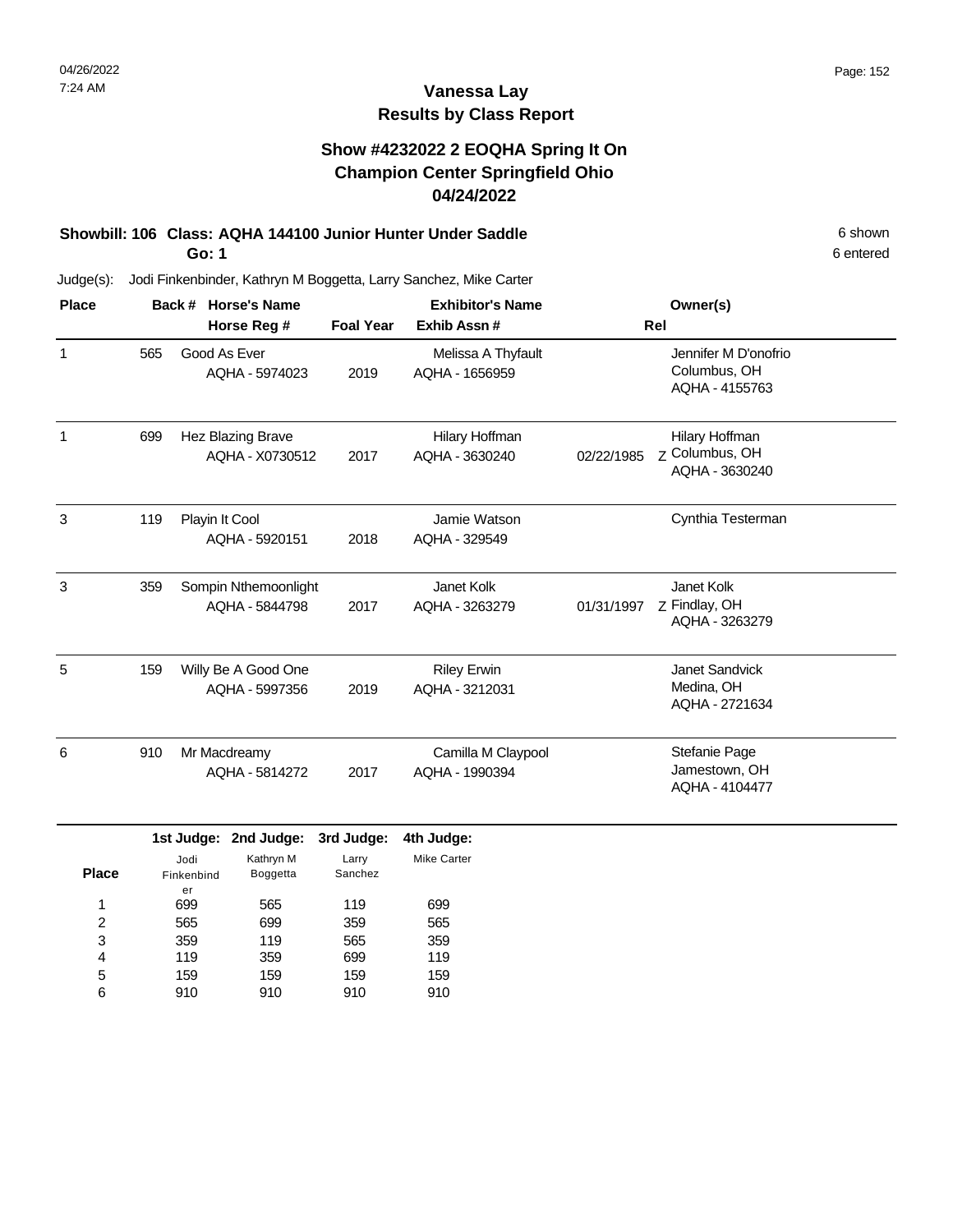### **Vanessa Lay Results by Class Report**

#### **Show #4232022 2 EOQHA Spring It On Champion Center Springfield Ohio 04/24/2022**

# **Showbill: 107 Class: AQHA 244002 L1 Amt Hunter Under Saddle** 8 shown

**Go: 1**

| <b>Place</b>   |      |                     | Back # Horse's Name                            |                                | <b>Exhibitor's Name</b>                 |            | Owner(s)                                                    |
|----------------|------|---------------------|------------------------------------------------|--------------------------------|-----------------------------------------|------------|-------------------------------------------------------------|
|                |      |                     | Horse Reg #                                    | <b>Foal Year</b>               | Exhib Assn#                             |            | Rel                                                         |
| 1              | 699  |                     | Hez Blazing Brave<br>AQHA - X0730512           | 2017                           | Jennifer Feller<br>AQHA - 2994216       | 11/27/1982 | Hilary Hoffman<br>Columbus, OH<br>AQHA - 3630240            |
| $\overline{c}$ | 798  | <b>Brock Lesnar</b> | AQHA - X0731389                                | 2017                           | <b>Helenn Voss</b><br>AQHA - 3270870    | 12/06/1962 | <b>Helenn Voss</b><br>Z Germantown, OH<br>AQHA - 3270870    |
| 3              | 436  |                     | Hooshotthesheriff<br>AQHA - 5787708            | 2016                           | Allyson Lee Mantler<br>AQHA - 4016950   |            | Allyson Lee Mantler<br>Z Swanton, OH<br>AQHA - 4016950      |
| 4              | 172  | Always Able         | AQHA - X0708286                                | 2013                           | Linda Kirkendall<br>AQHA - 1669390      | 09/11/1956 | Linda Kirkendall<br>7 Winona Lake, IN<br>AQHA - 1669390     |
| 5              | 2319 |                     | Sumdiscretionadvised<br>AQHA - X0718258        | 2015                           | Kelsey Guadarrama<br>AQHA - 2445991     | 07/21/1992 | Kelsey Guadarrama<br>Z Merrillville, IN<br>AQHA - 2445991   |
| 6              | 181  |                     | One Good Minute<br>AQHA - X067812              | 2008                           | Lauren Kirkendall<br>AQHA - 4399726     | 05/14/1985 | Linda Kirkendall<br>A Winona Lake, IN<br>AQHA - 1669390     |
| $\overline{7}$ | 629  |                     | Deluxe Catalac<br>AQHA - 5929254               | 2016                           | Kathleen K Azzarello<br>AQHA - 4347862  | 03/06/1971 | Kathleen K Azzarello<br>Z Strongville, OH<br>AQHA - 4347862 |
| DQ             | 161  | Allelujah           | AQHA - 5512225                                 | 2013                           | Julie Elizabeth Davis<br>AQHA - 1470378 | 02/21/1977 | Julie Elizabeth Davis<br>Z London, OH<br>AQHA - 1470378     |
| <b>Place</b>   |      | Jodi<br>Finkenbind  | 1st Judge: 2nd Judge:<br>Kathryn M<br>Boggetta | 3rd Judge:<br>Larry<br>Sanchez | 4th Judge:<br><b>Mike Carter</b>        |            |                                                             |
| 1              |      | er<br>699           | 699                                            | 699                            | 699                                     |            |                                                             |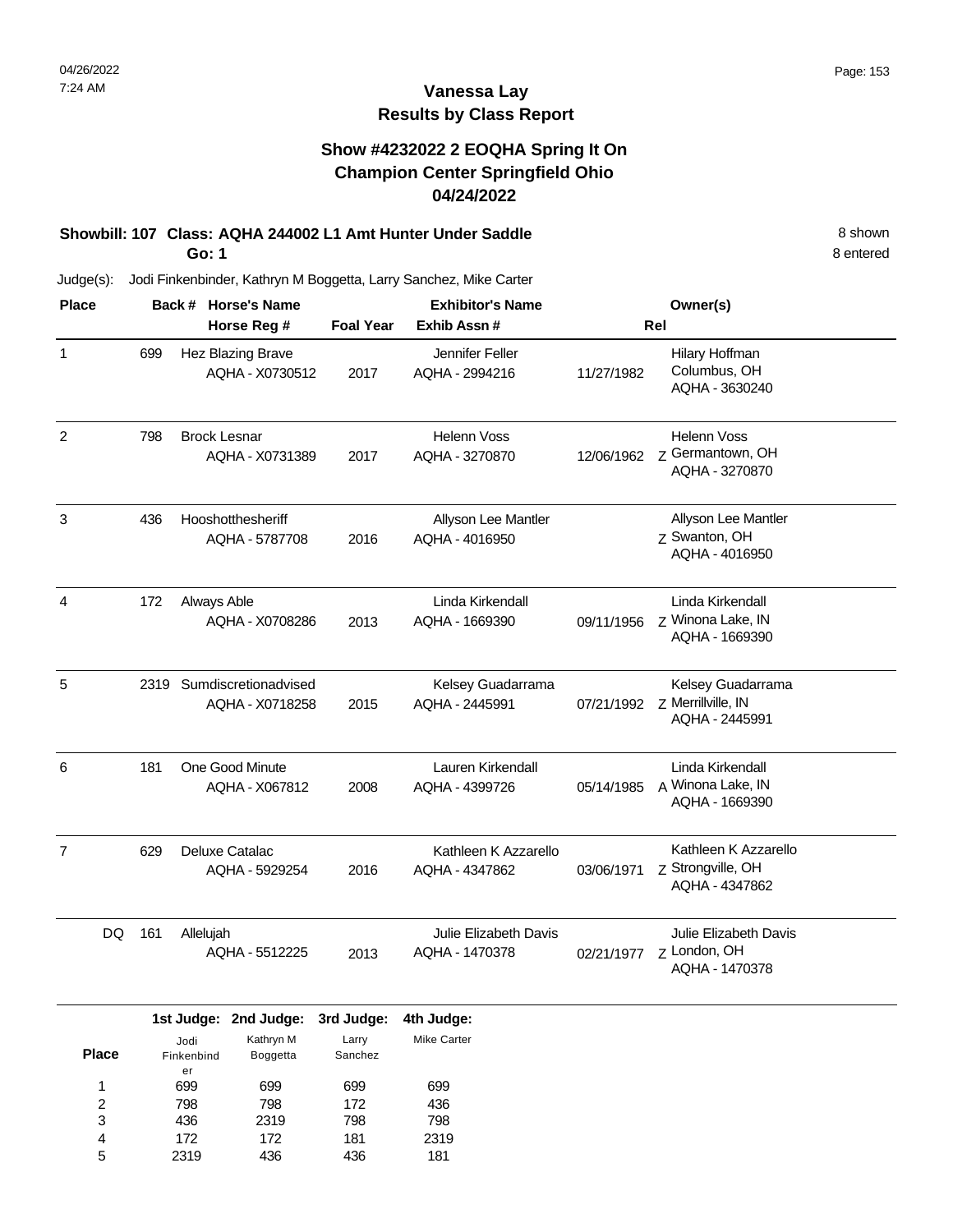#### **Show #4232022 2 EOQHA Spring It On Champion Center Springfield Ohio 04/24/2022**

| -6 | 181 | 181 | 2319 | 172 |
|----|-----|-----|------|-----|
|    | 629 | 629 | 629  | 629 |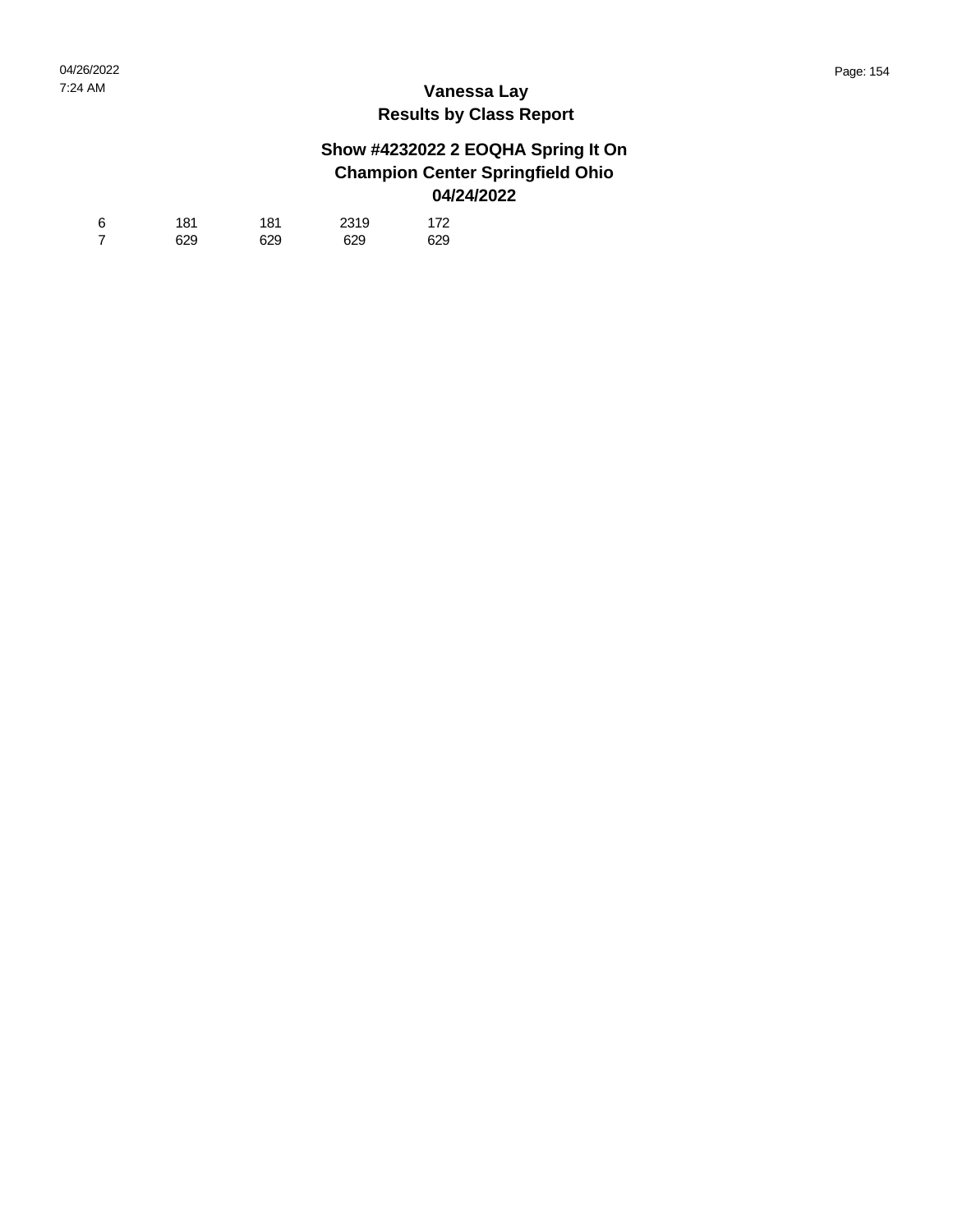### **Vanessa Lay Results by Class Report**

#### **Show #4232022 2 EOQHA Spring It On Champion Center Springfield Ohio 04/24/2022**

# **Showbill: 108 Class: AQHA 244800 Amt Select Hunter Under Saddle** 3 shown

**Go: 1**

| <b>Place</b> |     | Back #                   | <b>Horse's Name</b>   |                            | <b>Exhibitor's Name</b>            |            | Owner(s)                                                |
|--------------|-----|--------------------------|-----------------------|----------------------------|------------------------------------|------------|---------------------------------------------------------|
|              |     |                          | Horse Reg #           | <b>Foal Year</b>           | Exhib Assn#                        |            | Rel                                                     |
| 1            | 172 | Always Able              | AQHA - X0708286       | 2013                       | Linda Kirkendall<br>AQHA - 1669390 | 09/11/1956 | Linda Kirkendall<br>Z Winona Lake, IN<br>AQHA - 1669390 |
| 2            | 494 |                          | Always Hottish        | Karen Elicker Crowell (SS) |                                    |            | Karen Elicker Crowell                                   |
|              |     |                          | AQHA - 5520399        | 2012                       | AQHA - 1176957                     | 06/07/1948 | Z Piqua, OH<br>AQHA - 1176957                           |
| 3            | 629 |                          | Deluxe Catalac        |                            | Kathleen K Azzarello               |            | Kathleen K Azzarello                                    |
|              |     | AQHA - 5929254           |                       | 2016                       | AQHA - 4347862                     | 03/06/1971 | Z Strongville, OH<br>AQHA - 4347862                     |
|              |     | 1st Judge:               | 2nd Judge:            | 3rd Judge:                 | 4th Judge:                         |            |                                                         |
| <b>Place</b> |     | Jodi<br>Finkenbind<br>er | Kathryn M<br>Boggetta | Larry<br>Sanchez           | <b>Mike Carter</b>                 |            |                                                         |
|              |     | 494                      | 172                   | 172                        | 494                                |            |                                                         |
| 2            |     | 172                      | 494                   | 629                        | 172                                |            |                                                         |
| 3            |     | 629                      | 629                   | 494                        | 629                                |            |                                                         |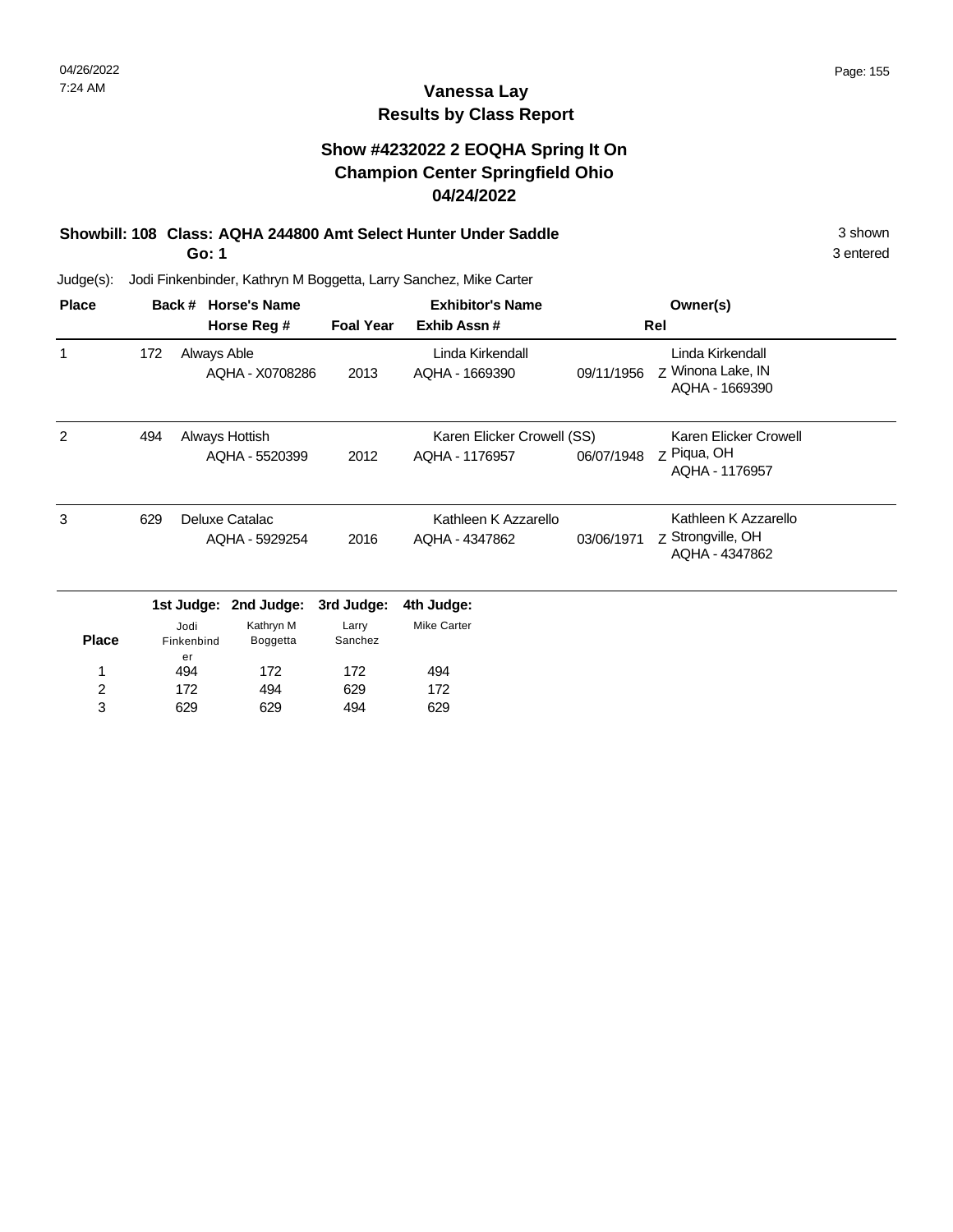## **Vanessa Lay Results by Class Report**

#### **Show #4232022 2 EOQHA Spring It On Champion Center Springfield Ohio 04/24/2022**

# **Showbill: 109 Class: AQHA 244000 Amt Hunter Under Saddle** 8 shown

**Go: 1**

| <b>Place</b>   |     |                          | Back # Horse's Name                    |                  | <b>Exhibitor's Name</b>                |            | Owner(s)                                              |
|----------------|-----|--------------------------|----------------------------------------|------------------|----------------------------------------|------------|-------------------------------------------------------|
|                |     |                          | Horse Reg #                            | <b>Foal Year</b> | Exhib Assn#                            |            | Rel                                                   |
| 1              | 996 |                          | Certifiable Iron<br>AQHA - X0729194    | 2017             | Rachele Windau<br>AQHA - 4120882       | 06/27/1999 | <b>Tad Windau</b><br>$\overline{A}$                   |
| 2              | 359 |                          | Sompin Nthemoonlight<br>AQHA - 5844798 | 2017             | Janet Kolk<br>AQHA - 3263279           | 01/31/1997 | Janet Kolk<br>z Findlay, OH<br>AQHA - 3263279         |
| $\overline{c}$ | 599 |                          | Absolutely A Krymsun<br>AQHA - 5895364 | 2018             | Jessica M Balo<br>AQHA - 2651344       | 09/10/1988 | Jessica M Balo<br>Z Blacklick, OH<br>AQHA - 2651344   |
| $\overline{4}$ | 595 |                          | Ajwhatdoesthefoxsay<br>AQHA - 5573485  | 2013             | Katelyn Rabe<br>AQHA - 3293272         | 08/08/2002 | Jennifer A Rabe<br>A Marysville, OH<br>AQHA - 1065986 |
| 5              | 290 | Movin On Up              | AQHA - 5832972                         | 2017             | Amanda Moore<br>AQHA - 2522181         | 01/24/1981 | Amanda Moore<br>Z Norwalk, OH<br>AQHA - 2522181       |
| 6              | 413 | Icecream                 | AQHA - 5705513                         | 2015             | Hanna Hedderick<br>AQHA - 4111792      | 04/15/1996 | Hanna Hedderick<br>Z Hudson, OH<br>AQHA - 4111792     |
| $\overline{7}$ | 612 |                          | Meant To Be Good<br>AQHA - 5454443     | 2012             | Maryn E Klaus<br>AQHA - 4100724        | 11/02/2000 | Maryn E Klaus<br>Z Burgoon, OH<br>AQHA - 4100724      |
| 8              | 188 |                          | The Roan Rocker<br>AQHA - 5701159      | 2015             | <b>Madison Staub</b><br>AQHA - 2865168 | 02/24/1996 | <b>Madison Staub</b><br>Z Smock, PA<br>AQHA - 2865168 |
|                |     |                          | 1st Judge: 2nd Judge:                  | 3rd Judge:       | 4th Judge:                             |            |                                                       |
| <b>Place</b>   |     | Jodi<br>Finkenbind<br>er | Kathryn M<br>Boggetta                  | Larry<br>Sanchez | <b>Mike Carter</b>                     |            |                                                       |
| 1              |     | 996                      | 996                                    | 996              | 996                                    |            |                                                       |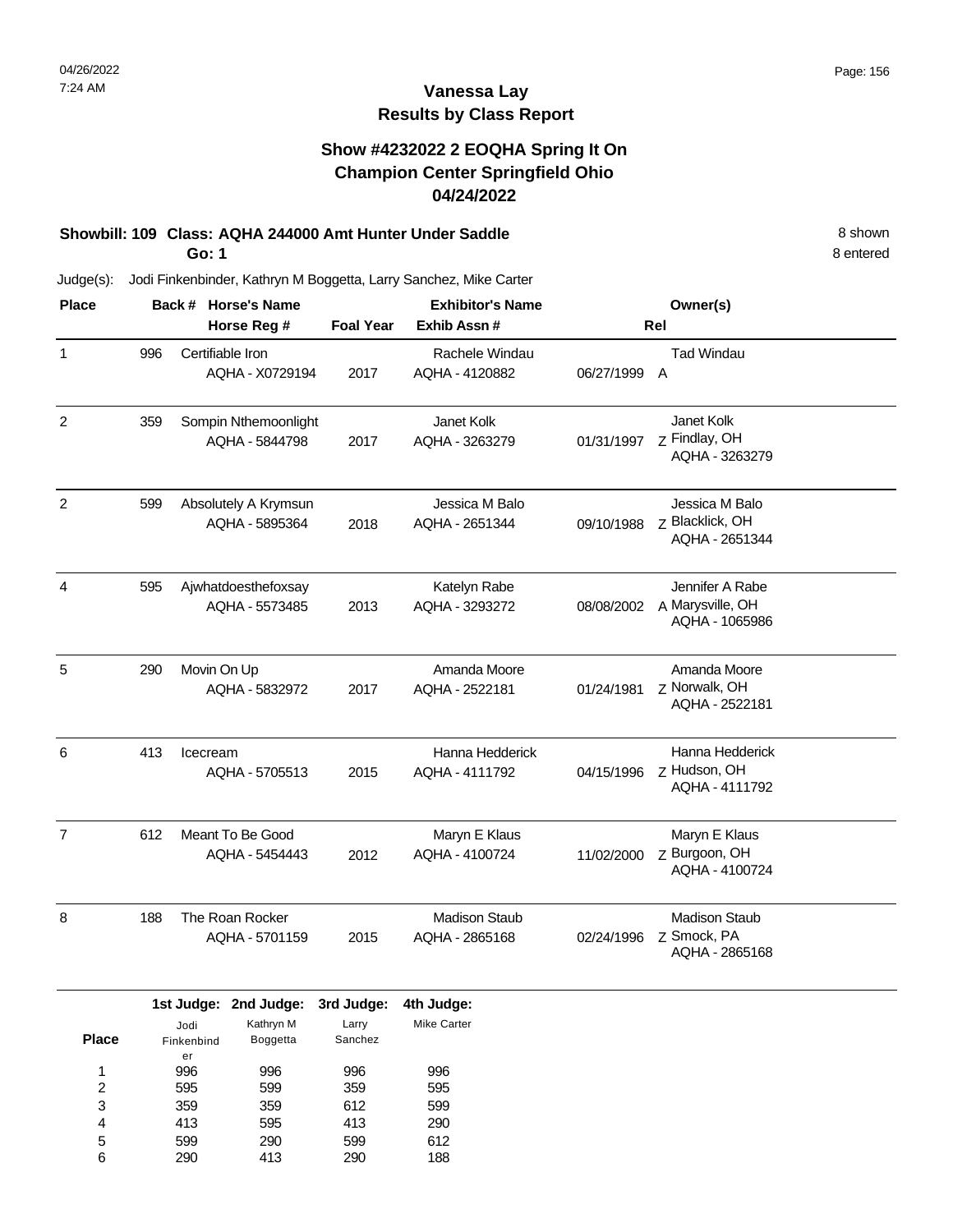#### **Show #4232022 2 EOQHA Spring It On Champion Center Springfield Ohio 04/24/2022**

|    | 612 | 188 | 188 | 359 |
|----|-----|-----|-----|-----|
| -8 | 188 | 612 | 595 | 413 |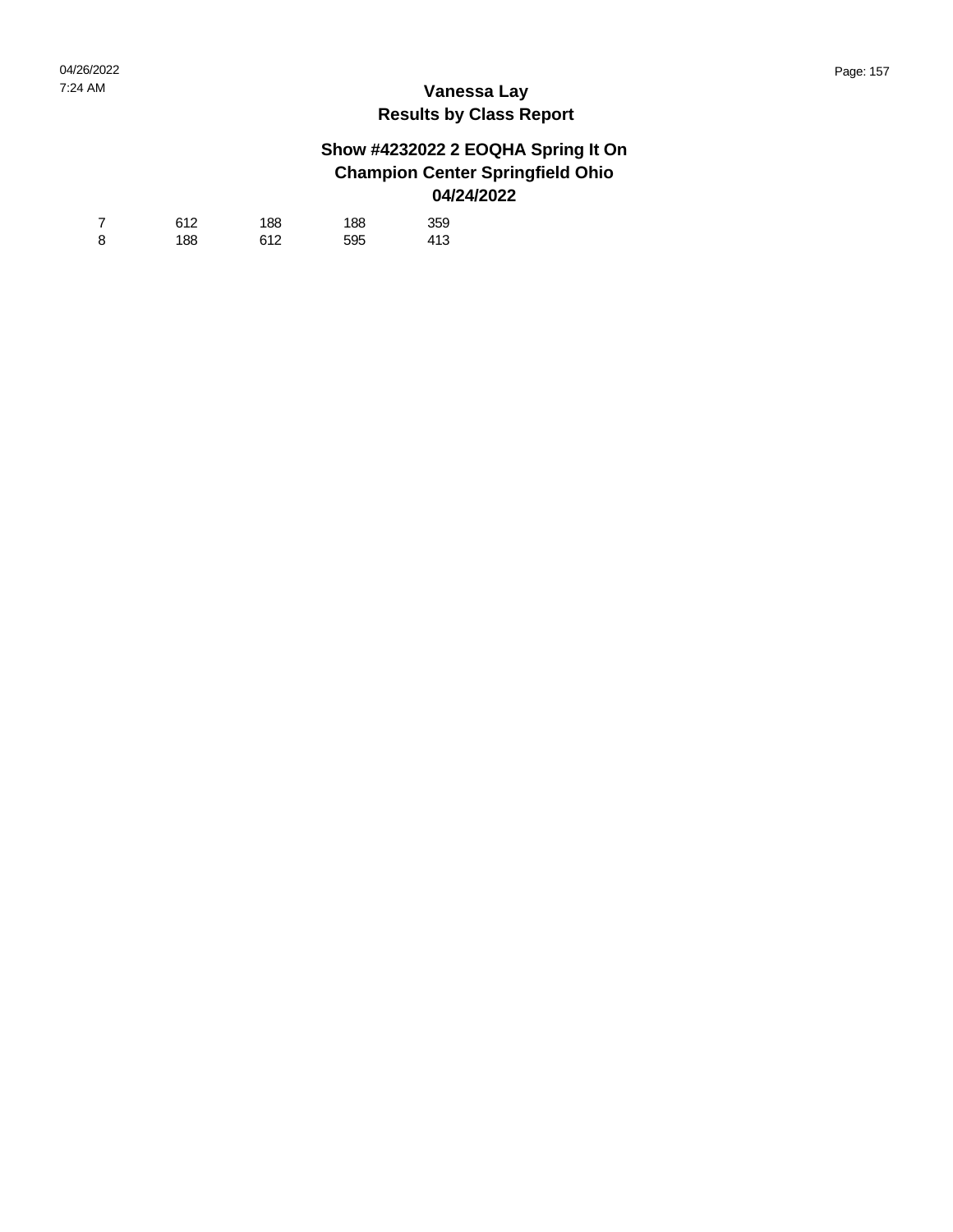### **Vanessa Lay Results by Class Report**

#### **Show #4232022 2 EOQHA Spring It On Champion Center Springfield Ohio 04/24/2022**

# **Showbill: 110 Class: AQHA 144200 Senior Hunter Under Saddle** 5 shown

**Go: 1**

| <b>Place</b> |      | <b>Horse's Name</b><br>Back #                | <b>Exhibitor's Name</b> |                                         |            | Owner(s)                                                  |
|--------------|------|----------------------------------------------|-------------------------|-----------------------------------------|------------|-----------------------------------------------------------|
|              |      | Horse Reg #                                  | <b>Foal Year</b>        | Exhib Assn#                             |            | Rel                                                       |
| 1            | 14   | N A Heartbeat<br>AQHA - 4986978              | 2007                    | Melissa A Thyfault<br>AQHA - 1656959    |            | Jennifer M D'onofrio<br>Columbus, OH<br>AQHA - 4155763    |
|              | 7944 | Escape For Cash<br>AQHA - X0699593           | 2011                    | <b>Tyler Schultz</b><br>AQHA - 2818717  | 12/18/1991 | <b>Tad Windau</b>                                         |
| 3            | 558  | <b>KM Justa Little Bit</b><br>AQHA - 5745024 | 2016                    | <b>Kambrie Atkins</b><br>AQHA - 4378179 | 05/29/2010 | <b>Kambrie Atkins</b><br>Z Hilliard, OH<br>AQHA - 4378179 |
| 4            | 595  | Ajwhatdoesthefoxsay<br>AQHA - 5573485        | 2013                    | Katelyn Rabe<br>AQHA - 3293272          | 08/08/2002 | Jennifer A Rabe<br>A Marysville, OH<br>AQHA - 1065986     |
| 5            | 188  | The Roan Rocker<br>AQHA - 5701159            | 2015                    | <b>Madison Staub</b><br>AQHA - 2865168  | 02/24/1996 | <b>Madison Staub</b><br>Z Smock, PA<br>AQHA - 2865168     |

|              |            | 1st Judge: 2nd Judge: 3rd Judge: |         | 4th Judge:         |
|--------------|------------|----------------------------------|---------|--------------------|
|              | Jodi       | Kathryn M                        | Larry   | <b>Mike Carter</b> |
| <b>Place</b> | Finkenbind | <b>Boggetta</b>                  | Sanchez |                    |
|              | er         |                                  |         |                    |
| 1            | 7944       | 14                               | 7944    | 14                 |
| 2            | 14         | 7944                             | 14      | 7944               |
| 3            | 188        | 595                              | 558     | 595                |
| 4            | 558        | 558                              | 188     | 558                |
| 5            | 595        | 188                              | 595     | 188                |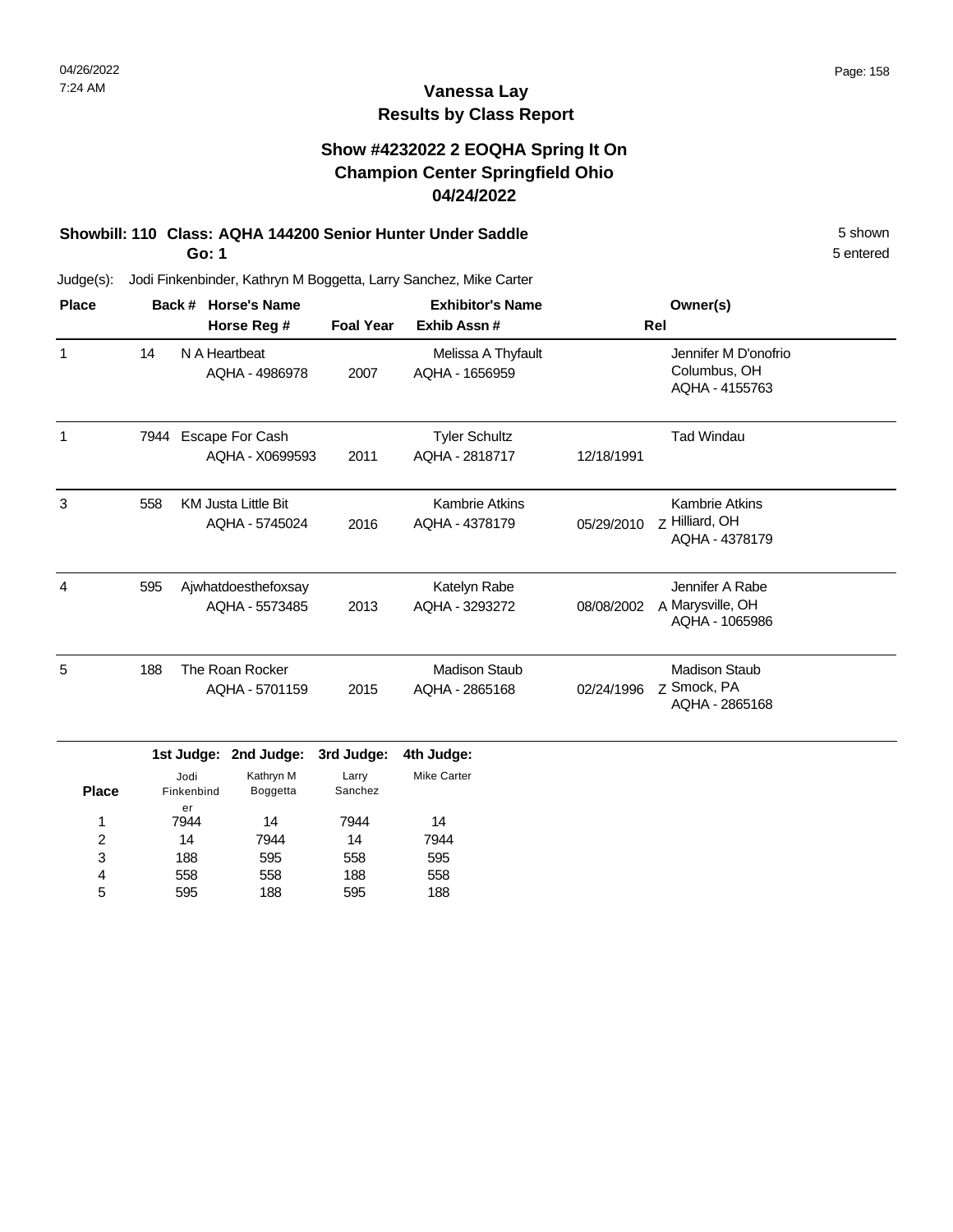### **Vanessa Lay Results by Class Report**

#### **Show #4232022 2 EOQHA Spring It On Champion Center Springfield Ohio 04/24/2022**

#### **Showbill: 111 Class: AQHA 444102 L1 Youth Walk Trot Hunter Under Saddle** 5 shown **Go: 1**

| <b>Place</b> |     | <b>Horse's Name</b><br>Back #                 | <b>Exhibitor's Name</b> |                                          |                  | Owner(s)                                               |
|--------------|-----|-----------------------------------------------|-------------------------|------------------------------------------|------------------|--------------------------------------------------------|
|              |     | Horse Reg #                                   | <b>Foal Year</b>        | Exhib Assn#                              | <b>Birthdate</b> | Rel                                                    |
| 1            | 620 | Kruzin In Style<br>AQHA - 5694716             | 2015                    | Adeline P Gabor<br>AQHA - 4207723        | 12/12/2009       | Adeline P Gabor<br>Z Madison, OH<br>AQHA - 4207723     |
| 2            | 862 | AJ Seeking The Truth<br>AQHA - 5840015        | 2017                    | Maren Jaeger<br>AQHA - 4423096           | 10/15/2013       | Amy R Ferguson<br>A Findlay, OH<br>AQHA - 1678544      |
| 3            | 593 | <b>BMQ Genuine Solution</b><br>AQHA - 3619638 | 1997                    | Meghan Elizabeth Kaser<br>AQHA - 4010598 | 10/29/2010       | McKenna Kaser<br>A Johnstown, OH<br>AQHA - 4380600     |
| 4            | 411 | The Roan Show<br>AQHA - 5721381               | 2015                    | <b>Molly Mullady</b><br>AQHA - 4267713   | 04/11/2012       | <b>Molly Mullady</b><br>z Dublin, OH<br>AQHA - 4267713 |
| 5            | 104 | One Hot Doll<br>AQHA - 5096490                | 2008                    | Kinlie Smith<br>AQHA - 4327872           | 06/30/2012       | Kevin J Earl<br>Tiffin, OH<br>AQHA - 1704862           |
|              |     | 1st Judge: 2nd Judge:                         | 3rd Judge:              | 4th Judge:                               |                  |                                                        |

|              |            | ---------       | .       |                    |
|--------------|------------|-----------------|---------|--------------------|
|              | Jodi       | Kathryn M       | Larry   | <b>Mike Carter</b> |
| <b>Place</b> | Finkenbind | <b>Boggetta</b> | Sanchez |                    |
|              | er         |                 |         |                    |
| 1            | 620        | 620             | 620     | 862                |
| 2            | 862        | 862             | 862     | 620                |
| 3            | 593        | 593             | 593     | 593                |
| 4            | 411        | 411             | 411     | 411                |
| 5            | 104        | 104             | 104     | 104                |
|              |            |                 |         |                    |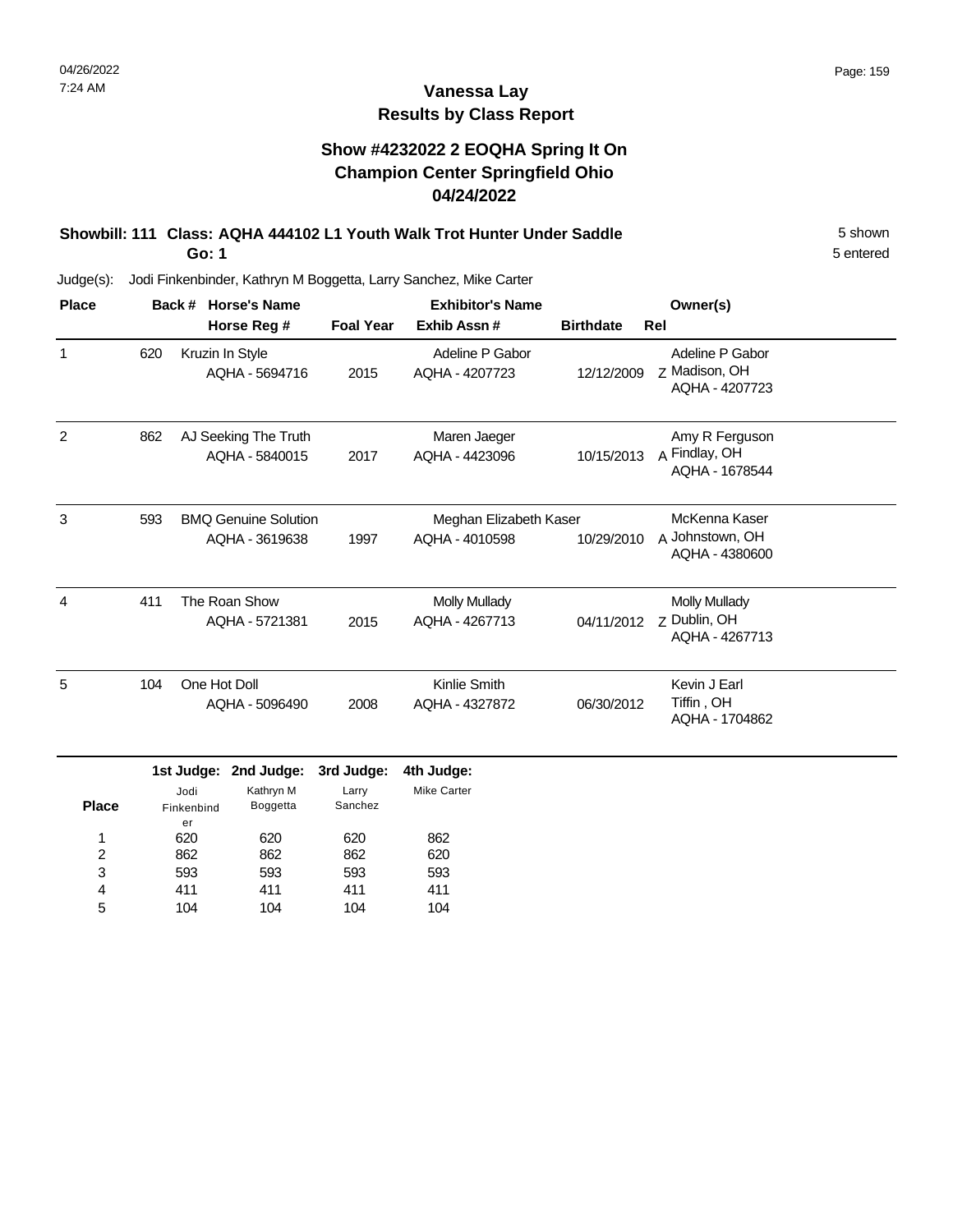### **Vanessa Lay Results by Class Report**

#### **Show #4232022 2 EOQHA Spring It On Champion Center Springfield Ohio 04/24/2022**

#### **Showbill: 112 Class: AQHA 452102 L1 Youth Walk Trot Hunt Seat Equitation** 4 shown 4 shown **Go: 1**

593

4

593

593

593

| <b>Place</b> |     | <b>Horse's Name</b><br>Back # |                                        |                  | <b>Exhibitor's Name</b>                | Owner(s)         |                                                        |  |
|--------------|-----|-------------------------------|----------------------------------------|------------------|----------------------------------------|------------------|--------------------------------------------------------|--|
|              |     |                               | Horse Reg #                            | <b>Foal Year</b> | Exhib Assn#                            | <b>Birthdate</b> | Rel                                                    |  |
| $\mathbf{1}$ | 620 |                               | Kruzin In Style<br>AQHA - 5694716      | 2015             | Adeline P Gabor<br>AQHA - 4207723      | 12/12/2009       | Adeline P Gabor<br>Z Madison, OH<br>AQHA - 4207723     |  |
| 2            | 862 |                               | AJ Seeking The Truth<br>AQHA - 5840015 | 2017             | Maren Jaeger<br>AQHA - 4423096         | 10/15/2013       | Amy R Ferguson<br>A Findlay, OH<br>AQHA - 1678544      |  |
| 3            | 411 |                               | The Roan Show<br>AQHA - 5721381        | 2015             | <b>Molly Mullady</b><br>AQHA - 4267713 | 04/11/2012       | <b>Molly Mullady</b><br>z Dublin, OH<br>AQHA - 4267713 |  |
| 4            | 593 |                               | <b>BMQ Genuine Solution</b>            |                  | Meghan Elizabeth Kaser                 |                  | McKenna Kaser                                          |  |
|              |     |                               | AQHA - 3619638                         | 1997             | AQHA - 4010598                         | 10/29/2010       | A Johnstown, OH<br>AQHA - 4380600                      |  |
|              |     | 1st Judge:                    | 2nd Judge:                             | 3rd Judge:       | 4th Judge:                             |                  |                                                        |  |
| <b>Place</b> |     | Jodi<br>Finkenbind<br>er      | Kathryn M<br>Boggetta                  | Larry<br>Sanchez | <b>Mike Carter</b>                     |                  |                                                        |  |
| 1            |     | 620                           | 620                                    | 620              | 620                                    |                  |                                                        |  |
| 2            |     | 862                           | 862                                    | 862              | 411                                    |                  |                                                        |  |
| 3            |     | 411                           | 411                                    | 411              | 862                                    |                  |                                                        |  |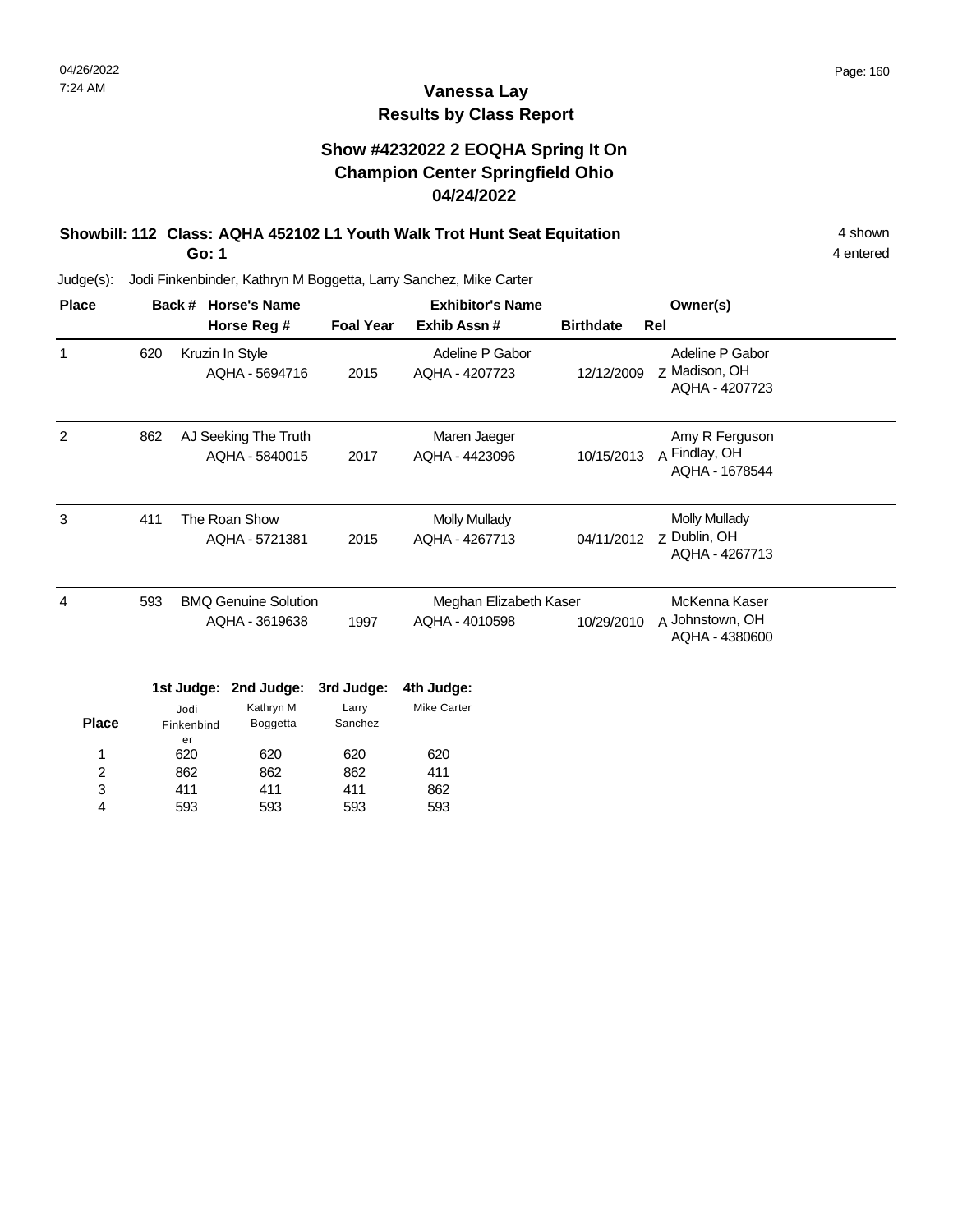#### **Show #4232022 2 EOQHA Spring It On Champion Center Springfield Ohio 04/24/2022**

#### **Showbill: 113 Class: NAQHA 8820 Small Fry Hunter Under Saddle** 6 Shown 6 shown **Go: 1**

Judge(s): Jodi Finkenbinder, Kathryn M Boggetta, Larry Sanchez, Mike Carter

| <b>Place</b>   |     | <b>Horse's Name</b><br>Back # |                  | <b>Exhibitor's Name</b> |            | Owner(s)                              |
|----------------|-----|-------------------------------|------------------|-------------------------|------------|---------------------------------------|
|                |     | Horse Reg #                   | <b>Foal Year</b> | Exhib Assn#             |            | Rel                                   |
| 1              | 862 | AJ Seeking The Truth          | 2017             | Maren Jaeger            | 10/15/2013 | Amy R Ferguson<br>A Findlay, OH       |
| $\overline{2}$ | 129 | <b>Starched Rockies</b>       | 2003             | Gwen Toth               | 09/13/2012 | <b>Emily Toth</b><br>A Litchfield, OH |
| $\overline{2}$ | 593 | <b>BMQ Genuine Solution</b>   | 1997             | McKenna Kaser           | 02/07/2014 | McKenna Kaser<br>A Johnstown, OH      |
| 4              | 411 | The Roan Show                 | 2015             | <b>Molly Mullady</b>    | 04/11/2012 | <b>Molly Mullady</b><br>Z Dublin, OH  |
| 5              | 104 | One Hot Doll                  | 2008             | Kinlie Smith            | 06/30/2012 | Kevin J Earl<br>Tiffin, OH            |
| 5              | 949 | <b>Swiss Miss Cocoa</b>       | 2006             | Evelyn Balderaz         | 11/28/2012 | Christina Balderaz<br>A Columbus, OH  |

|              |            | 1st Judge: 2nd Judge: 3rd Judge: |         | 4th Judge:  |
|--------------|------------|----------------------------------|---------|-------------|
|              | Jodi       | Kathryn M                        | Larry   | Mike Carter |
| <b>Place</b> | Finkenbind | <b>Boggetta</b>                  | Sanchez |             |
|              | er         |                                  |         |             |
| 1            | 862        | 593                              | 862     | 862         |
| 2            | 593        | 129                              | 129     | 411         |
| 3            | 129        | 862                              | 593     | 129         |
| 4            | 411        | 411                              | 411     | 593         |
| 5            | 949        | 949                              | 104     | 104         |
| 6            | 104        | 104                              | 949     | 949         |

6 entered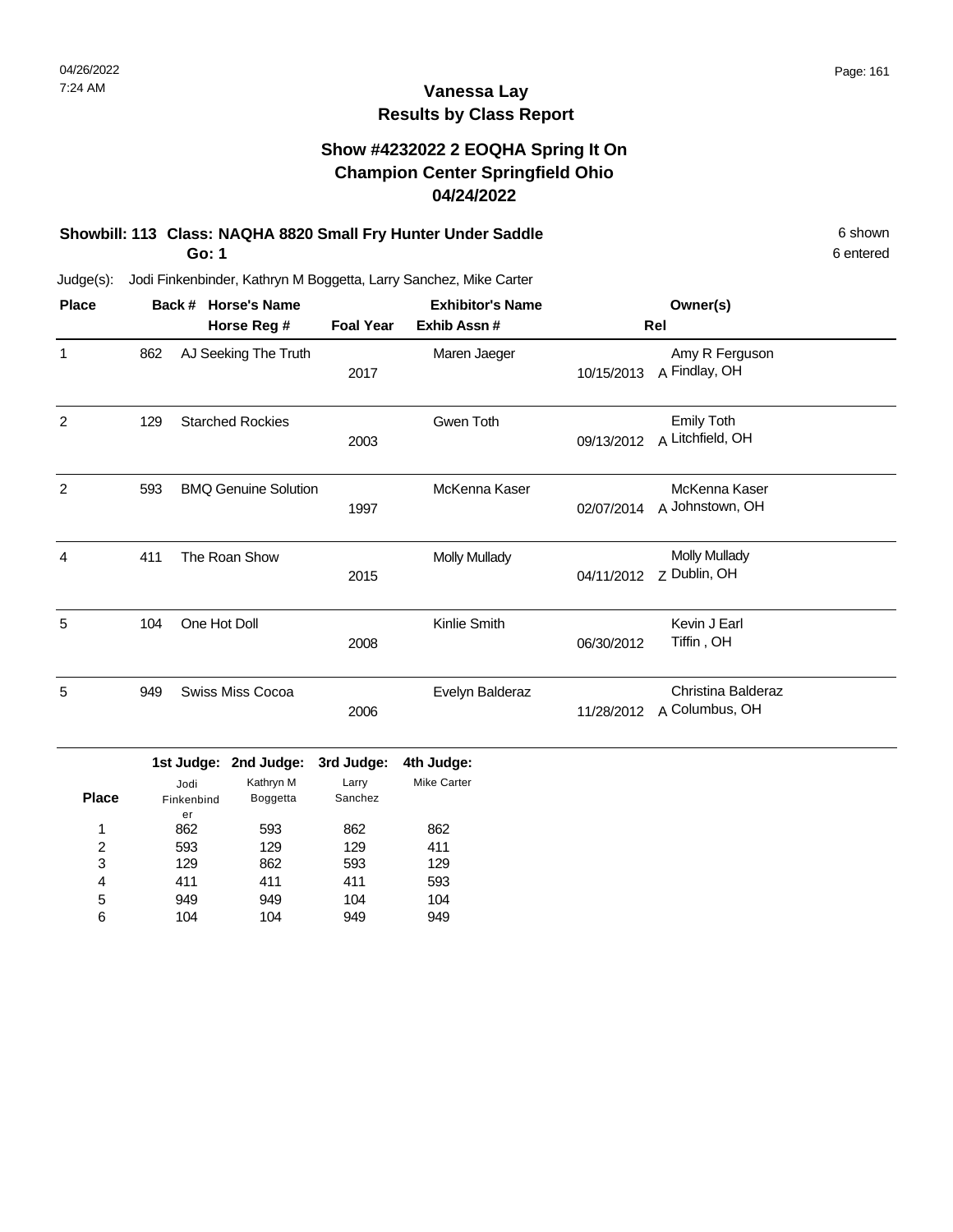#### **Show #4232022 2 EOQHA Spring It On Champion Center Springfield Ohio 04/24/2022**

#### **Showbill: 114 Class: NAQHA 8825 Small Fry Equitation** 5 Shown 5 Shown 5 Shown

**Go: 1**

5 entered

| <b>Place</b>            |     | <b>Horse's Name</b><br>Back # |                             |                  | <b>Exhibitor's Name</b>          |            | Owner(s)                              |  |  |
|-------------------------|-----|-------------------------------|-----------------------------|------------------|----------------------------------|------------|---------------------------------------|--|--|
|                         |     | Horse Reg #                   |                             |                  | <b>Foal Year</b><br>Exhib Assn # |            | Rel                                   |  |  |
| $\mathbf{1}$            | 129 |                               | <b>Starched Rockies</b>     | 2003             | Gwen Toth                        | 09/13/2012 | <b>Emily Toth</b><br>A Litchfield, OH |  |  |
| $\overline{2}$          | 593 |                               | <b>BMQ Genuine Solution</b> | 1997             | McKenna Kaser                    | 02/07/2014 | McKenna Kaser<br>A Johnstown, OH      |  |  |
| 3                       | 949 |                               | <b>Swiss Miss Cocoa</b>     | 2006             | Evelyn Balderaz                  | 11/28/2012 | Christina Balderaz<br>A Columbus, OH  |  |  |
| 4                       | 411 |                               | The Roan Show               | 2015             | <b>Molly Mullady</b>             | 04/11/2012 | <b>Molly Mullady</b><br>Z Dublin, OH  |  |  |
| 5                       | 862 | AJ Seeking The Truth          |                             | 2017             | Maren Jaeger                     | 10/15/2013 | Amy R Ferguson<br>A Findlay, OH       |  |  |
|                         |     |                               | 1st Judge: 2nd Judge:       | 3rd Judge:       | 4th Judge:                       |            |                                       |  |  |
| <b>Place</b>            |     | Jodi<br>Finkenbind<br>er      | Kathryn M<br>Boggetta       | Larry<br>Sanchez | <b>Mike Carter</b>               |            |                                       |  |  |
| 1                       |     | 129                           | 129                         | 129              | 129                              |            |                                       |  |  |
| $\overline{\mathbf{c}}$ |     | 593                           | 593                         | 593              | 593                              |            |                                       |  |  |
| 3                       |     | 949                           | 949                         | 949              | 862                              |            |                                       |  |  |
| 4                       |     | 411                           | 411                         | 411              | 949                              |            |                                       |  |  |
| 5                       |     | 862                           | 862                         | 862              | 411                              |            |                                       |  |  |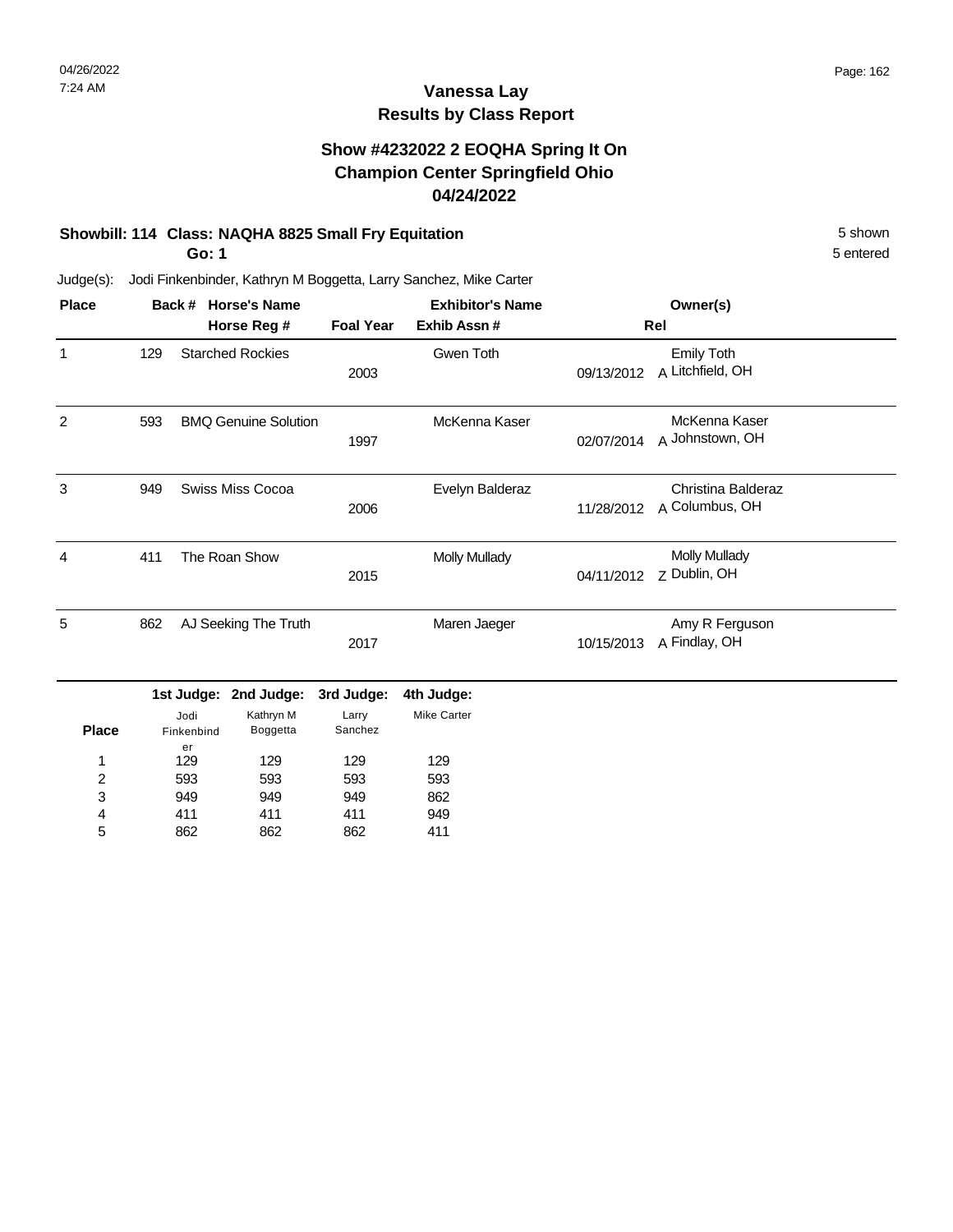### **Vanessa Lay Results by Class Report**

#### **Show #4232022 2 EOQHA Spring It On Champion Center Springfield Ohio 04/24/2022**

#### **Showbill: 115 Class: AQHA 244102 L1 Amt Walk Trot Hunter Under Saddle** 3 shown **Go: 1**

| <b>Place</b> |     | Back #                   | <b>Horse's Name</b>                   |                  | <b>Exhibitor's Name</b>          |            | Owner(s)                                           |  |
|--------------|-----|--------------------------|---------------------------------------|------------------|----------------------------------|------------|----------------------------------------------------|--|
|              |     |                          | Horse Reg #                           | <b>Foal Year</b> | Exhib Assn#                      |            | Rel                                                |  |
| 1            | 556 |                          | Hidden Agenda<br>AQHA - 5866339       | 2017             | Jackie Davis<br>AQHA - 4249028   | 01/04/1965 | Jackie Davis<br>Z Lebanon, OH<br>AQHA - 4249028    |  |
| 2            | 910 |                          | Mr Macdreamy<br>AQHA - 5814272        | 2017             | Stefanie Page<br>AQHA - 4104477  | 12/20/1980 | Stefanie Page<br>Z Jamestown, OH<br>AQHA - 4104477 |  |
| 3            | 159 |                          | Willy Be A Good One<br>AQHA - 5997356 | 2019             | Janet Sandvick<br>AQHA - 2721634 | 10/30/1959 | Janet Sandvick<br>z Medina, OH<br>AQHA - 2721634   |  |
|              |     | 1st Judge:               | 2nd Judge:                            | 3rd Judge:       | 4th Judge:                       |            |                                                    |  |
| <b>Place</b> |     | Jodi<br>Finkenbind<br>er | Kathryn M<br>Boggetta                 | Larry<br>Sanchez | <b>Mike Carter</b>               |            |                                                    |  |
| 1            |     | 556                      | 910                                   | 556              | 556                              |            |                                                    |  |
| 2            |     | 910                      | 556                                   | 910              | 910                              |            |                                                    |  |
| 3            |     | 159                      | 159                                   | 159              | 159                              |            |                                                    |  |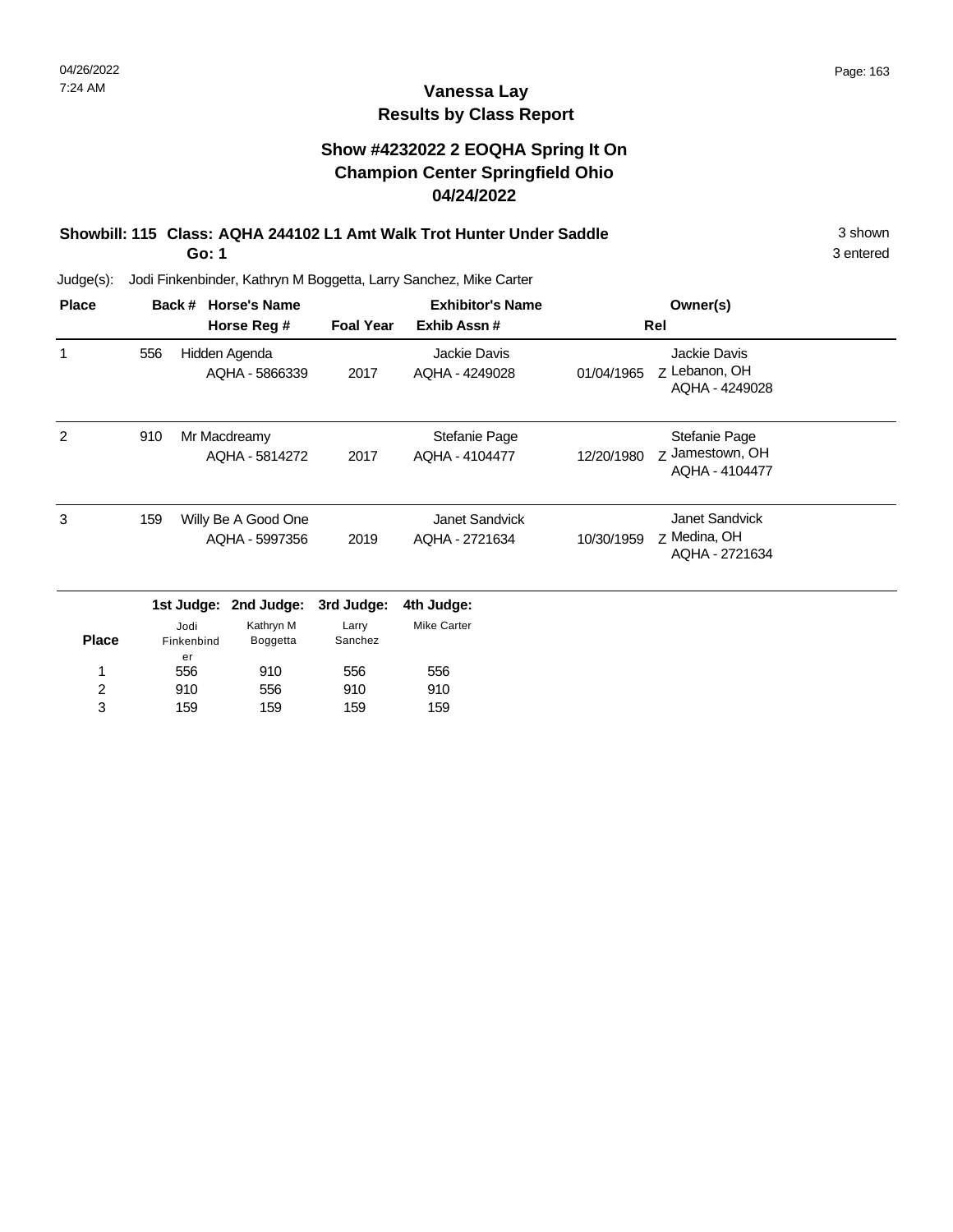### **Vanessa Lay Results by Class Report**

#### **Show #4232022 2 EOQHA Spring It On Champion Center Springfield Ohio 04/24/2022**

# **Showbill: 116 Class: AQHA 252102 L1 Amt Walk Trot Hunt Seat Equitation** 2 shown

**Go: 1**

| <b>Place</b>   |     | Back #             | <b>Horse's Name</b>             |                  | <b>Exhibitor's Name</b>         |            | Owner(s)                                           |  |
|----------------|-----|--------------------|---------------------------------|------------------|---------------------------------|------------|----------------------------------------------------|--|
|                |     |                    | Horse Reg #                     | <b>Foal Year</b> | Exhib Assn#                     |            | Rel                                                |  |
|                | 910 |                    | Mr Macdreamy<br>AQHA - 5814272  | 2017             | Stefanie Page<br>AQHA - 4104477 | 12/20/1980 | Stefanie Page<br>7 Jamestown, OH<br>AQHA - 4104477 |  |
| $\overline{2}$ | 556 |                    | Hidden Agenda<br>AQHA - 5866339 | 2017             | Jackie Davis<br>AQHA - 4249028  | 01/04/1965 | Jackie Davis<br>7 Lebanon, OH<br>AQHA - 4249028    |  |
|                |     |                    | 1st Judge: 2nd Judge:           | 3rd Judge:       | 4th Judge:                      |            |                                                    |  |
| <b>Place</b>   |     | Jodi<br>Finkenbind | Kathryn M<br>Boggetta           | Larry<br>Sanchez | <b>Mike Carter</b>              |            |                                                    |  |
| 1              |     | er<br>910          | 910                             | 910              | 910                             |            |                                                    |  |
| 2              |     | 556                | 556                             | 556              | 556                             |            |                                                    |  |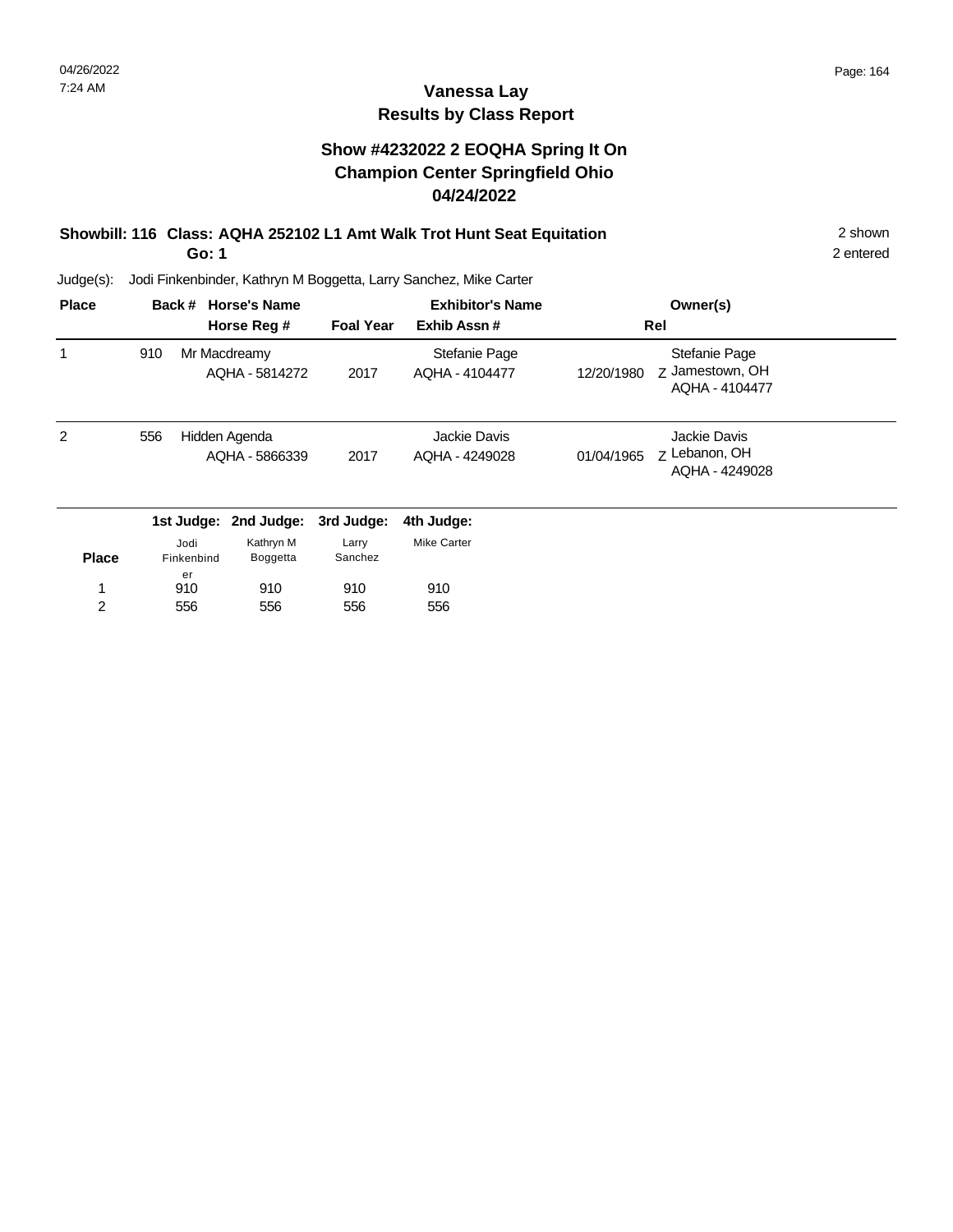### **Vanessa Lay Results by Class Report**

#### **Show #4232022 2 EOQHA Spring It On Champion Center Springfield Ohio 04/24/2022**

#### **Showbill: 117 Class: AQHA 452002 L1 Youth Hunt Seat Equitation** 20 Shown 20 shown **Go: 1**

| <b>Place</b>   |      | Back # Horse's Name                      |                  | <b>Exhibitor's Name</b>                 |                  | Owner(s)                                                  |
|----------------|------|------------------------------------------|------------------|-----------------------------------------|------------------|-----------------------------------------------------------|
|                |      | Horse Reg #                              | <b>Foal Year</b> | Exhib Assn#                             | <b>Birthdate</b> | Rel                                                       |
| $\mathbf 1$    | 500  | Chips Favorite Invit<br>AQHA - 5768474   | 2016             | Lauren Hoover<br>AQHA - 4182922         | 06/13/2008       | Amy Hoover<br>A Goshen, OH                                |
| 2              | 243  | Hes A Hot Mess<br>AQHA - 5795586         | 2015             | Eliza Plum<br>AQHA - 4340057            | 08/31/2006       | Eliza Plum<br>z Lebanon, OH<br>AQHA - 4340057             |
| 3              | 716  | Code Complete<br>AQHA - 5478309          | 2012             | Unie Brechbuhler<br>AQHA - 4321663      | 12/14/2009       | Unie Brechbuhler<br>z Delaware, OH<br>AQHA - 4321663      |
| 4              | 368  | Dontkissthismachine<br>AQHA - 5528541    | 2012             | Serrin A Whitt<br>AQHA - 4319959        | 05/29/2004       | Serrin A Whitt<br>Z Pickerington, OH<br>AQHA - 4319959    |
| 5              | 4202 | <b>Bettr Than Most</b><br>AQHA - 5754943 | 2016             | Christina M Senn<br>AQHA - 4294748      | 09/12/2006       | Christina M Senn<br>Z New Paris, IN<br>AQHA - 4294748     |
| 6              | 119  | Playin It Cool<br>AQHA - 5920151         | 2018             | Kaylee Grace Olds<br>AQHA - 4138071     | 04/28/2011       | Cynthia Testerman<br>D                                    |
| $\overline{7}$ |      | 8305 Full Code<br>AQHA - 5759539         | 2015             | Taylor Erin Schroeder<br>AQHA - 3730039 | 08/03/2005       | Taylor Erin Schroeder<br>Z Reynolds, IN<br>AQHA - 3730039 |
| 8              | 706  | <b>Willy Smokin</b><br>AQHA - 5893350    | 2018             | Adrianna Weygandt<br>AQHA - 4129818     | 01/15/2006       | Adrianna Weygandt<br>Z Galena, OH<br>AQHA - 4129818       |
| 9              | 296  | Shez Burnin Hot<br>AQHA - 5219890        | 2009             | Kailee Rife<br>AQHA - 4361521           | 12/11/2006       | Kailee Rife<br>z Raymond, OH<br>AQHA - 4361521            |
| 10             |      | 2154 Vs Blue Me Away<br>AQHA - 5816571   | 2017             | Ashlyne Lee Ivy<br>AQHA - 4162630       | 01/04/2008       | Ashlyne Lee Ivy<br>Z Clyde, OH<br>AQHA - 4162630          |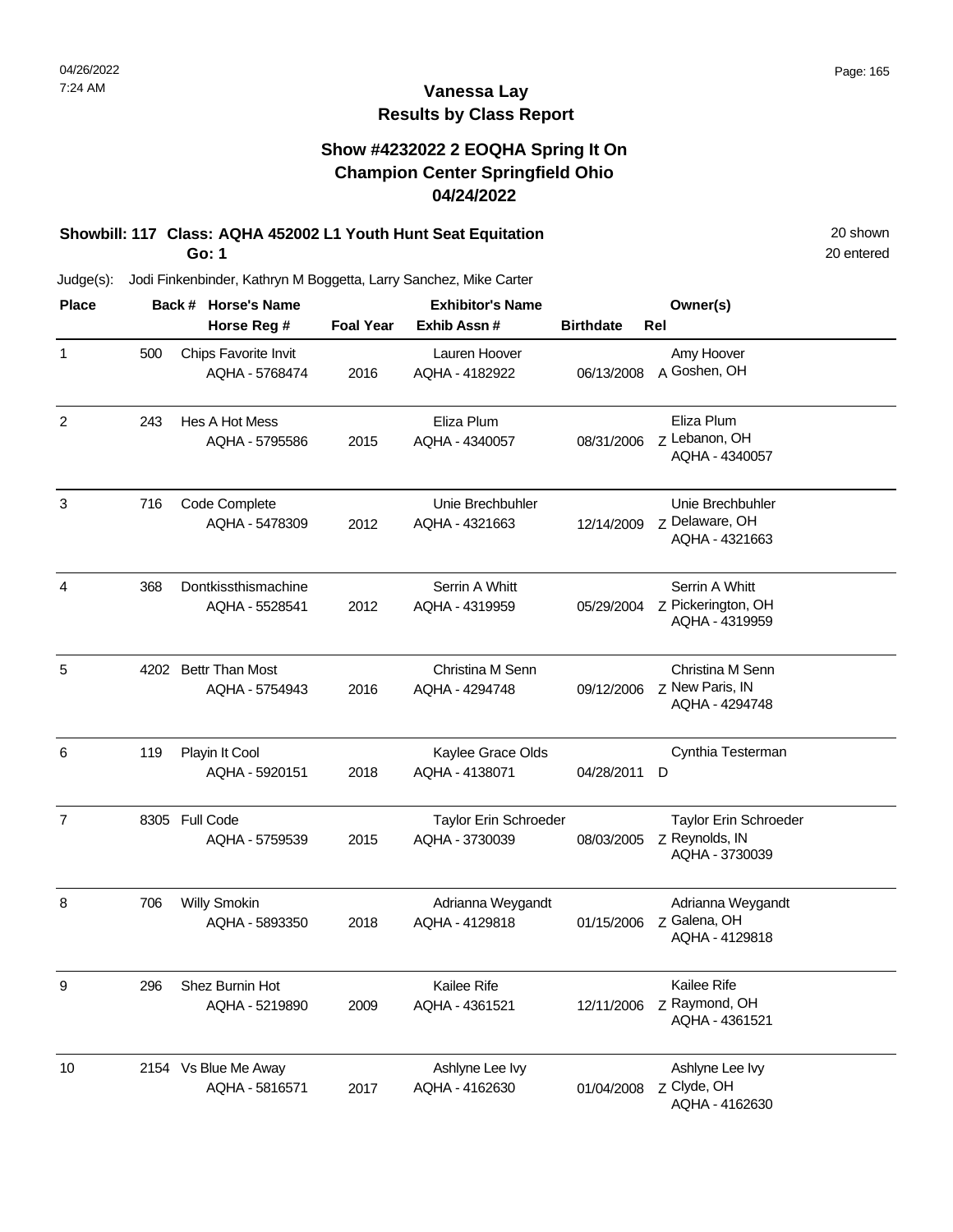716 500

3 4

368 4202 8305 716

716 368

# **Vanessa Lay Results by Class Report**

# **Show #4232022 2 EOQHA Spring It On Champion Center Springfield Ohio**

#### **04/24/2022**

| 11             |     |                     | 2816 Red E When You Are<br>AQHA - 5784743 | 2016             | Sarah Trick<br>AQHA - 4138063 | 09/02/2005 | Sarah Trick<br>Z Middlebury, IN         |
|----------------|-----|---------------------|-------------------------------------------|------------------|-------------------------------|------------|-----------------------------------------|
|                |     |                     |                                           |                  |                               |            | AQHA - 4138063                          |
| 12             | 59  |                     | Im A Platinum Shot                        |                  | Madelynn Rose Sullivan        |            | Jennifer L Sullivan                     |
|                |     |                     | AQHA - 5666709                            | 2015             | AQHA - 4157806                | 05/09/2003 | A Pleasantville, OH                     |
| <b>NP</b>      | 58  | <b>Diesel Dixie</b> |                                           |                  | Morgan Cutright               |            | Morgan Cutright                         |
|                |     |                     | AQHA - 5494042                            | 2012             | AQHA - 4305786                | 12/17/2003 | z Lancaster, OH<br>AQHA - 4305786       |
| <b>NP</b>      | 60  |                     | The Last Good Mac                         |                  | Adyson Hudnall                |            | Adyson Hudnall                          |
|                |     |                     | AQHA - 5182797                            | 2009             | AQHA - 4253371                |            | Z Akron, OH<br>AQHA - 4253371           |
| <b>NP</b>      | 199 | I Know Best         |                                           |                  | Skylar Herrnstein             |            | <b>Brittanie Herrnstein</b>             |
|                |     |                     | AQHA - 5791448                            | 2017             | AQHA - 4129835                | 02/28/2010 | A Shelby, OH<br>AQHA - 2269019          |
| <b>NP</b>      | 224 |                     | Shesalazyshamrock                         |                  | Hannah Marie Beidelman        |            | Hannah Marie Beidelman                  |
|                |     |                     | AQHA - 5704090                            | 2015             | AQHA - 4017175                | 05/19/2003 | Z Troy, OH<br>AQHA - 4017175            |
| <b>NP</b>      | 363 | Ima Hot Time        |                                           |                  | <b>Mallory Kirby</b>          |            | <b>Mallory Kirby</b>                    |
|                |     |                     | AQHA - 4972140                            | 2007             | AQHA - 4371869                | 03/31/2009 | Z Hilliard, OH<br>AQHA - 4371869        |
| <b>NP</b>      | 519 |                     | Shes N Control                            |                  | <b>Chloe Roberts</b>          |            | Jody L Roberts                          |
|                |     |                     | AQHA - 5580210                            | 2013             | AQHA - 4392703                | 05/18/2010 | A Warsaw, IN<br>AQHA - 1494656          |
| <b>NP</b>      | 558 |                     | <b>KM Justa Little Bit</b>                |                  | <b>Kambrie Atkins</b>         |            | <b>Kambrie Atkins</b>                   |
|                |     |                     | AQHA - 5745024                            | 2016             | AQHA - 4378179                | 05/29/2010 | Z Hilliard, OH<br>AQHA - 4378179        |
| ${\sf NP}$     |     |                     | 1013 RR Rufle My Feathers                 |                  | <b>Emily Craft</b>            |            | Christopher C Craft                     |
|                |     |                     | AQHA - 5530356                            | 2013             | AQHA - 4261409                | 10/13/2008 | A West Alexandria, OH<br>AQHA - 1327751 |
|                |     |                     | 1st Judge: 2nd Judge:                     | 3rd Judge:       | 4th Judge:                    |            |                                         |
| <b>Place</b>   |     | Jodi<br>Finkenbind  | Kathryn M<br>Boggetta                     | Larry<br>Sanchez | Mike Carter                   |            |                                         |
| 1              |     | er<br>243           | 500                                       | 500              | 500                           |            |                                         |
| $\overline{c}$ |     | 119                 | 716                                       | 243              | 243                           |            |                                         |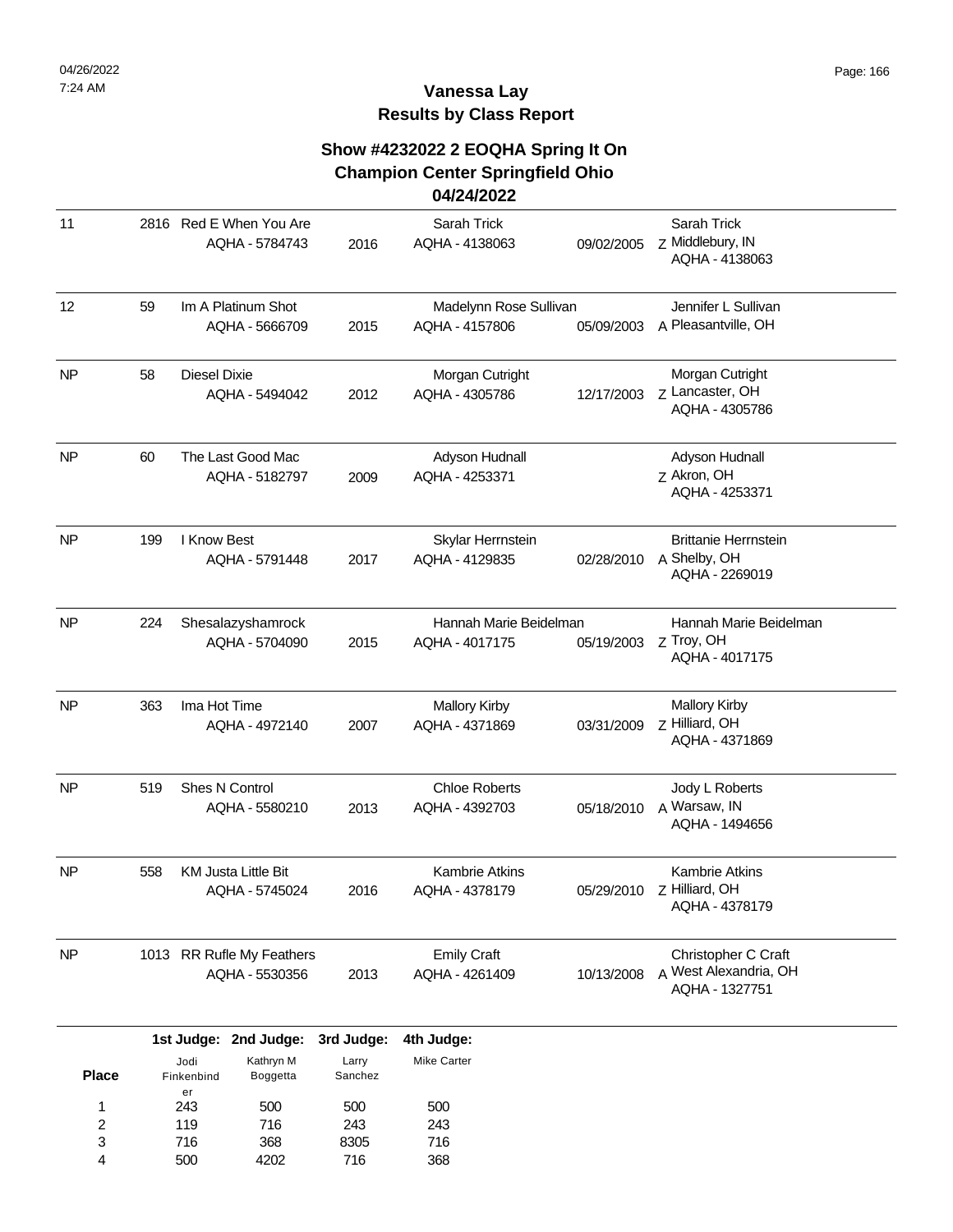#### **Show #4232022 2 EOQHA Spring It On Champion Center Springfield Ohio 04/24/2022**

| 5 | 368  | 243  | 119  | 119  |
|---|------|------|------|------|
| 6 | 2816 | 706  | 4202 | 706  |
| 7 | 2154 | 2154 | 368  | 4202 |
| 8 | 296  | 8305 | 296  | 8305 |
| 9 | 4202 | 296  | 706  | 59   |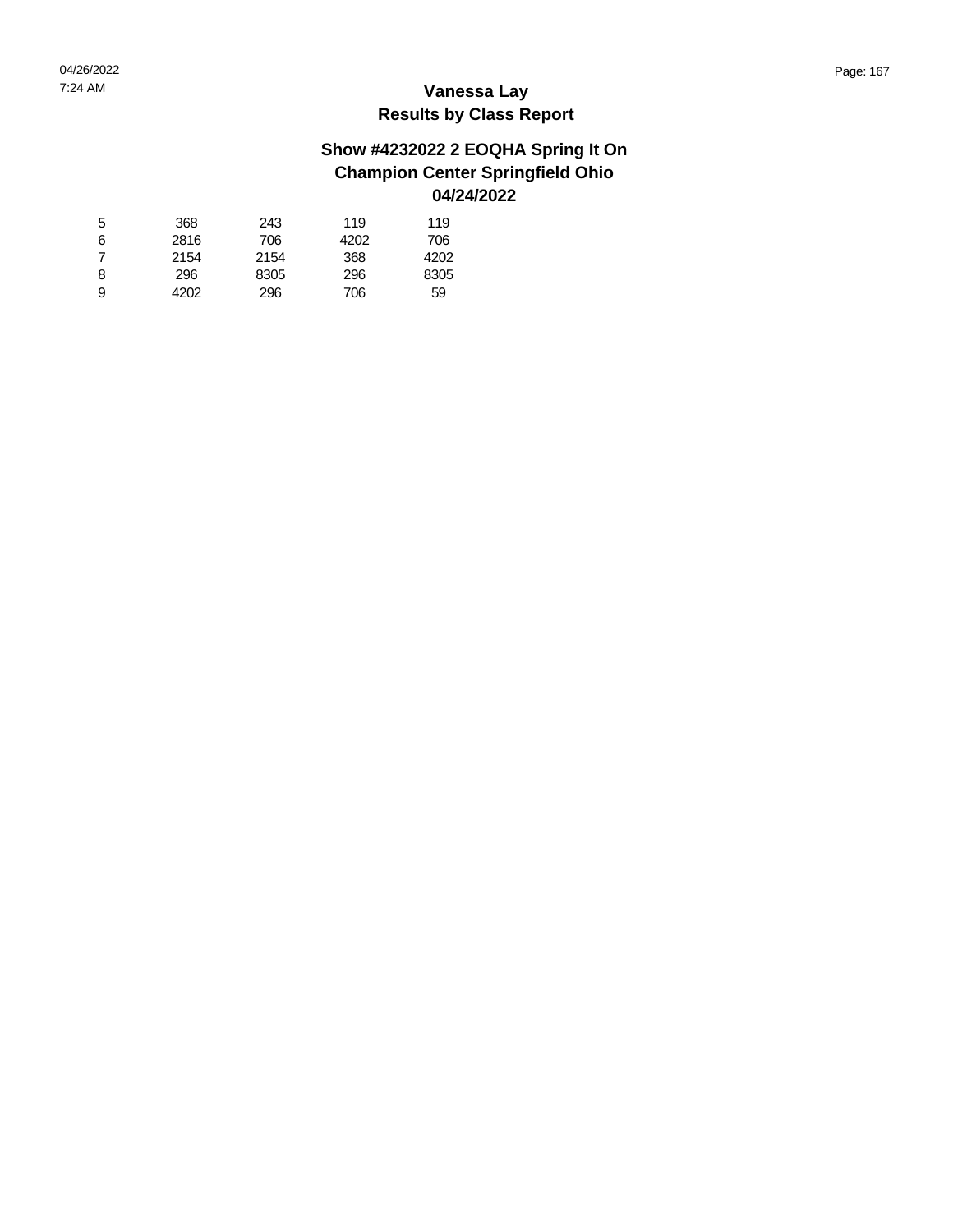### **Vanessa Lay Results by Class Report**

#### **Show #4232022 2 EOQHA Spring It On Champion Center Springfield Ohio 04/24/2022**

# **Showbill: 118 Class: AQHA 452800 Youth Hunt Seat Equitation (14-18)** 14 Shown

**Go: 1**

| <b>Place</b>   |      | Back # Horse's Name                         |                  | <b>Exhibitor's Name</b>                    |                  | Owner(s)                                                     |
|----------------|------|---------------------------------------------|------------------|--------------------------------------------|------------------|--------------------------------------------------------------|
|                |      | Horse Reg #                                 | <b>Foal Year</b> | Exhib Assn#                                | <b>Birthdate</b> | Rel                                                          |
| $\mathbf 1$    | 511  | Whata Moonlite Ride<br>AQHA - 5712464       | 2015             | Isabella Marie D'Onofrio<br>AQHA - 4034559 | 05/11/2004       | Isabella Marie D'Onofrio<br>Z Columbus, OH<br>AQHA - 4034559 |
| $\overline{c}$ | 6    | Sleepnmarriedwhoknew<br>AQHA - 5778564      | 2016             | Tianna S Cooper<br>AQHA - 3629987          | 07/15/2004       | Suzanne D Cooper<br>A Grove Hill, OH<br>AQHA - 2657175       |
| 3              | 264  | Mr Slo Mo Amegio<br>AQHA - 4508963          | 2004             | Shelby Dale<br>AQHA - 4168209              | 01/19/2005       | Shelby Dale<br>Z Findlay, OH<br>AQHA - 4168209               |
| 4              | 296  | Shez Burnin Hot<br>AQHA - 5219890           | 2009             | Kailee Rife<br>AQHA - 4361521              | 12/11/2006       | Kailee Rife<br>z Raymond, OH<br>AQHA - 4361521               |
| 4              | 717  | IE Beagoodone<br>AQHA - 5166921             | 2009             | Cheyenne Lane Brand<br>AQHA - 4157954      | 05/22/2007       | Cheyenne Lane Brand<br>Z North Olmsted, OH<br>AQHA - 4157954 |
| 6              | 8305 | <b>Full Code</b><br>AQHA - 5759539          | 2015             | Taylor Erin Schroeder<br>AQHA - 3730039    | 08/03/2005       | Taylor Erin Schroeder<br>Z Reynolds, IN<br>AQHA - 3730039    |
| 7              | 216  | Invitedbywillynelson<br>AQHA - 5771739      | 2016             | Ella Mae Thompson<br>AQHA - 4229310        | 02/16/2007       | Ella Mae Thompson<br>z Kinsman, OH<br>AQHA - 4229310         |
| 8              | 243  | Hes A Hot Mess<br>AQHA - 5795586            | 2015             | Eliza Plum<br>AQHA - 4340057               | 08/31/2006       | Eliza Plum<br>Z Lebanon, OH<br>AQHA - 4340057                |
| 9              |      | 7016 A Sudden Extreme<br>AQHA - 5671672     | 2104             | Natalie Riegsecker<br>AQHA - 4204429       | 02/21/2006       | Natalie Riegsecker<br>Z Middlebury, IN<br>AQHA - 4204429     |
| 10             |      | 4246 Afraid Inthedark Too<br>AQHA - 5503435 | 2012             | <b>Grace Rollins</b><br>AQHA - 4142560     | 04/24/2006       | <b>Grace Rollins</b><br>Z Russiaville, IN<br>AQHA - 4142560  |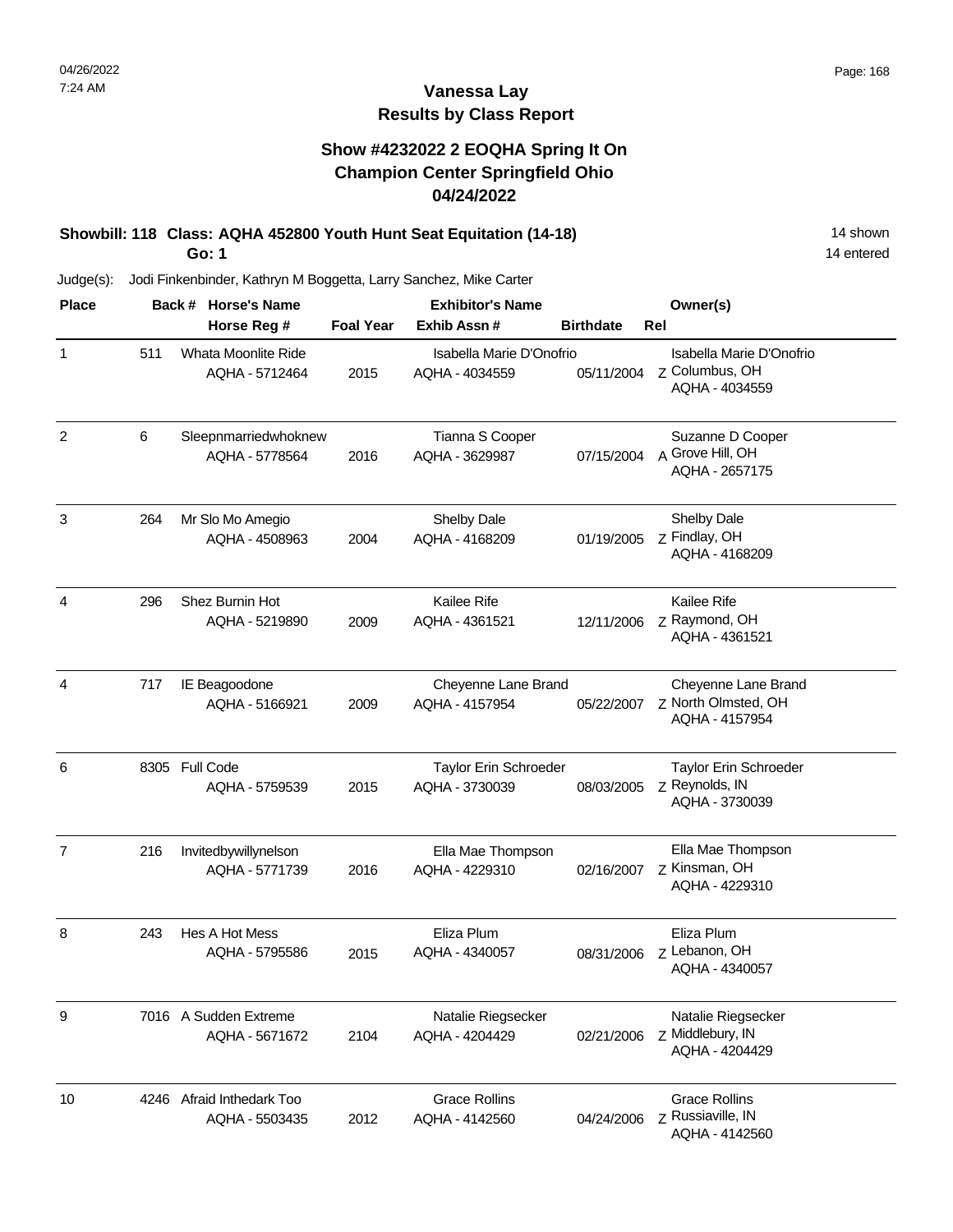#### **Show #4232022 2 EOQHA Spring It On Champion Center Springfield Ohio**

#### **04/24/2022**

| 11           | 528  | Sport Mode               | AQHA - 5796372                                | 2015             | <b>Emma Nicole Evitts</b><br>AQHA - 4130833 | 05/28/2003 | Emma Nicole Evitts<br>z Garretsville, OH<br>AQHA - 4130833 |
|--------------|------|--------------------------|-----------------------------------------------|------------------|---------------------------------------------|------------|------------------------------------------------------------|
| <b>NP</b>    | 818  |                          | <b>Gettin Rich N Famous</b><br>AQHA - 5657090 | 2014             | Maegan E Pearson<br>AQHA - 3740866          | 08/18/2004 | Maegan E Pearson<br>Z Laurel, IN<br>AQHA - 3740866         |
| <b>NP</b>    |      |                          | 2816 Red E When You Are<br>AQHA - 5784743     | 2016             | Sarah Trick<br>AQHA - 4138063               | 09/02/2005 | Sarah Trick<br>Z Middlebury, IN<br>AQHA - 4138063          |
| <b>NP</b>    | 4202 |                          | <b>Bettr Than Most</b><br>AQHA - 5754943      | 2016             | Christina M Senn<br>AQHA - 4294748          | 09/12/2006 | Christina M Senn<br>Z New Paris, IN<br>AQHA - 4294748      |
|              |      |                          | 1st Judge: 2nd Judge:                         | 3rd Judge:       | 4th Judge:                                  |            |                                                            |
| <b>Place</b> |      | Jodi<br>Finkenbind<br>er | Kathryn M<br>Boggetta                         | Larry<br>Sanchez | <b>Mike Carter</b>                          |            |                                                            |
| 1            |      | 511                      | 511                                           | 511              | 511                                         |            |                                                            |
| 2            |      | 6                        | 264                                           | 6                | 6                                           |            |                                                            |
| 3            |      | 296                      | 216                                           | 717              | 296                                         |            |                                                            |
| 4            |      | 8305                     | 717                                           | 264              | 7016                                        |            |                                                            |
| 5            |      | 717                      | 6                                             | 296              | 8305                                        |            |                                                            |
| 6            |      | 264                      | 243                                           | 8305             | 264                                         |            |                                                            |
| 7            |      | 243                      | 8305                                          | 216              | 717                                         |            |                                                            |
| 8<br>9       |      | 216<br>528               | 296<br>7016                                   | 4246<br>528      | 4246<br>243                                 |            |                                                            |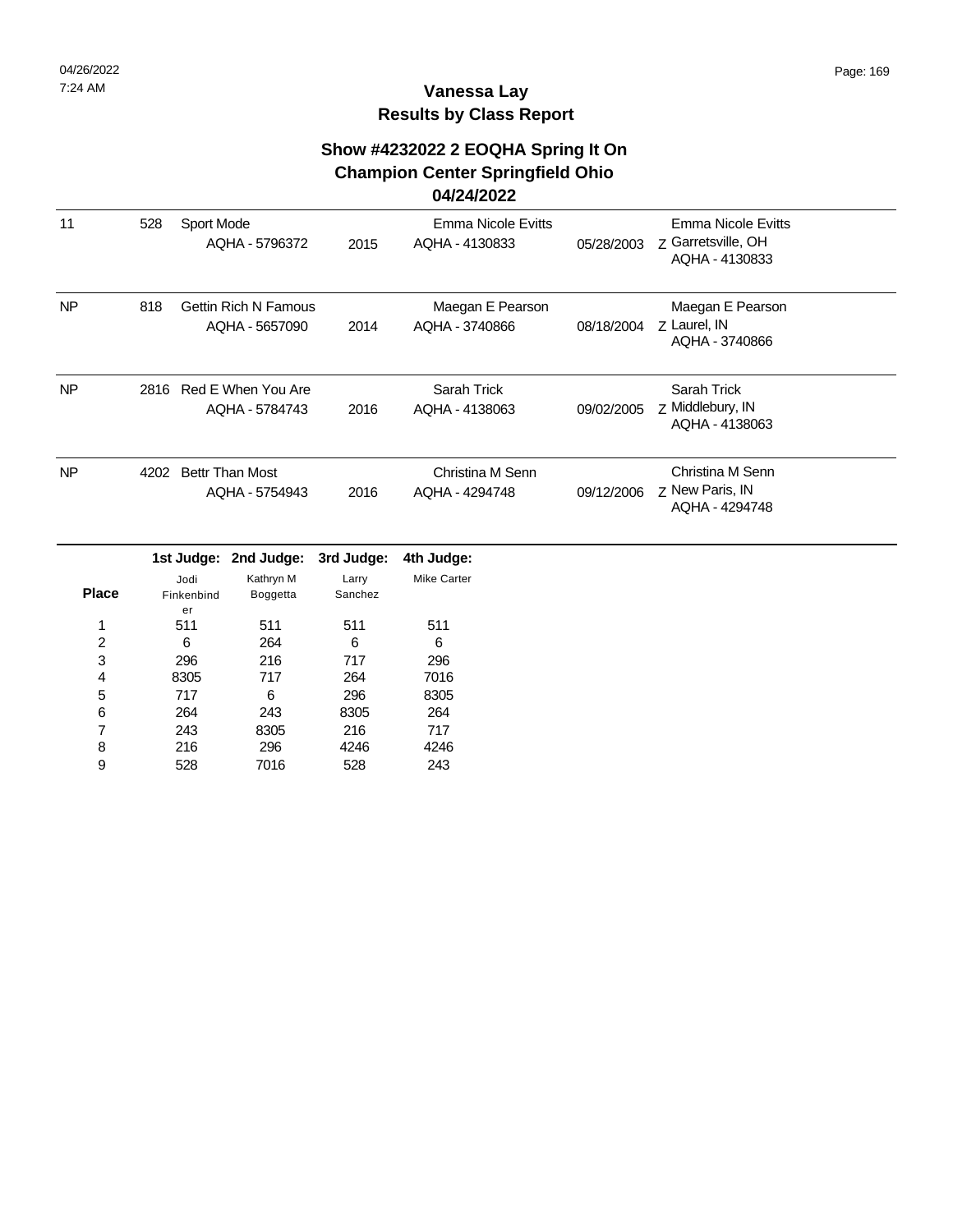### **Vanessa Lay Results by Class Report**

#### **Show #4232022 2 EOQHA Spring It On Champion Center Springfield Ohio 04/24/2022**

#### **Showbill: 119 Class: AQHA 452700 Youth Hunt Seat Equitation (13 & Under)** 10 Shown **Go: 1**

| <b>Place</b> |     | Back # Horse's Name                          | <b>Exhibitor's Name</b> |                                         |                  | Owner(s)                                                       |
|--------------|-----|----------------------------------------------|-------------------------|-----------------------------------------|------------------|----------------------------------------------------------------|
|              |     | Horse Reg #                                  | <b>Foal Year</b>        | Exhib Assn#                             | <b>Birthdate</b> | Rel                                                            |
| <b>NP</b>    | 65  | How Bout At Midnight<br>AQHA - 5459313       | 2012                    | <b>Kylie Davis</b><br>AQHA - 4182062    | 04/19/2008       | Kylie Davis<br>Z Grove City, OH<br>AQHA - 4182062              |
| <b>NP</b>    | 119 | Playin It Cool<br>AQHA - 5920151             | 2018                    | Kaylee Grace Olds<br>AQHA - 4138071     | 04/28/2011       | Cynthia Testerman<br>D                                         |
| <b>NP</b>    | 120 | Man Im Sassy<br>AQHA - X0655630              | 2006                    | Isabella Hamilton<br>AQHA - 4239978     | 04/30/2009       | <b>Isabella Hamilton</b><br>z Eaton, OH<br>AQHA - 4239978      |
| <b>NP</b>    | 363 | Ima Hot Time<br>AQHA - 4972140               | 2007                    | <b>Mallory Kirby</b><br>AQHA - 4371869  | 03/31/2009       | <b>Mallory Kirby</b><br>Z Hilliard, OH<br>AQHA - 4371869       |
| <b>NP</b>    | 500 | Chips Favorite Invit<br>AQHA - 5768474       | 2016                    | Lauren Hoover<br>AQHA - 4182922         | 06/13/2008       | Amy Hoover<br>A Goshen, OH                                     |
| <b>NP</b>    | 519 | Shes N Control<br>AQHA - 5580210             | 2013                    | <b>Chloe Roberts</b><br>AQHA - 4392703  | 05/18/2010       | Jody L Roberts<br>A Warsaw, IN<br>AQHA - 1494656               |
| <b>NP</b>    | 558 | <b>KM Justa Little Bit</b><br>AQHA - 5745024 | 2016                    | <b>Kambrie Atkins</b><br>AQHA - 4378179 | 05/29/2010       | Kambrie Atkins<br>Z Hilliard, OH<br>AQHA - 4378179             |
| <b>NP</b>    | 716 | Code Complete<br>AQHA - 5478309              | 2012                    | Unie Brechbuhler<br>AQHA - 4321663      | 12/14/2009       | Unie Brechbuhler<br>Z Delaware, OH<br>AQHA - 4321663           |
| <b>NP</b>    |     | 1013 RR Rufle My Feathers<br>AQHA - 5530356  | 2013                    | <b>Emily Craft</b><br>AQHA - 4261409    | 10/13/2008       | Christopher C Craft<br>A West Alexandria, OH<br>AQHA - 1327751 |
| <b>NP</b>    |     | 2154 Vs Blue Me Away<br>AQHA - 5816571       | 2017                    | Ashlyne Lee Ivy<br>AQHA - 4162630       | 01/04/2008       | Ashlyne Lee Ivy<br>Z Clyde, OH<br>AQHA - 4162630               |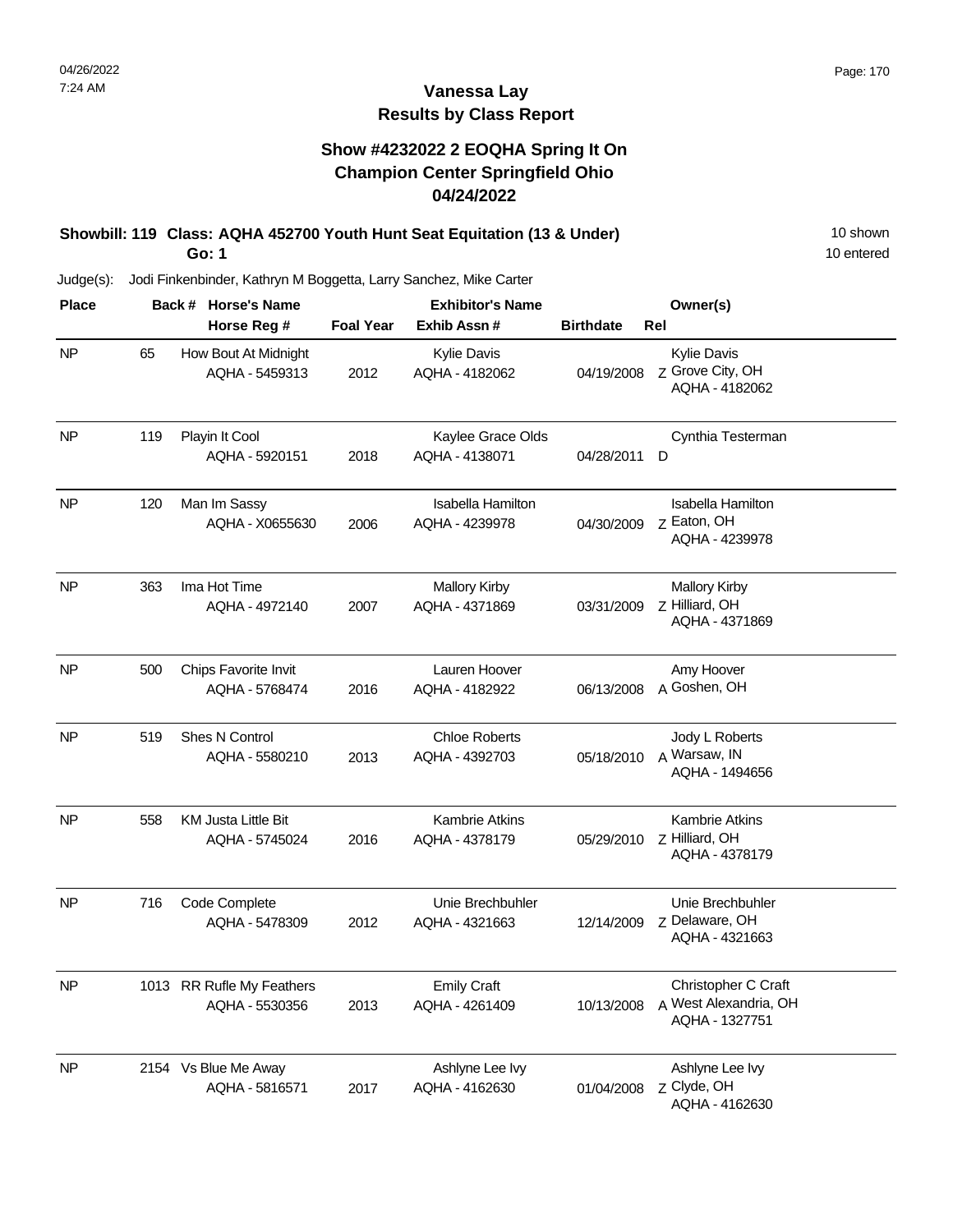#### **Show #4232022 2 EOQHA Spring It On Champion Center Springfield Ohio 04/24/2022**

|              |            | 1st Judge: 2nd Judge: | 3rd Judge: | 4th Judge:  |
|--------------|------------|-----------------------|------------|-------------|
|              | Jodi       | Kathryn M             | Larry      | Mike Carter |
| <b>Place</b> | Finkenbind | <b>Boggetta</b>       | Sanchez    |             |
|              | er         |                       |            |             |
| 1            | 120        | 65                    | 120        | 65          |
| 2            | 65         | 558                   | 65         | 716         |
| 3            | 119        | 363                   | 716        | 120         |
| 4            | 716        | 716                   | 119        | 363         |
| 5            | 363        | 120                   | 363        | 2154        |
| 6            | 558        | 500                   | 500        | 500         |
| 7            | 2154       | 519                   | 2154       | 119         |
| 8            | 500        | 119                   | 519        | 519         |
| 9            | 519        | 2154                  | 558        | 558         |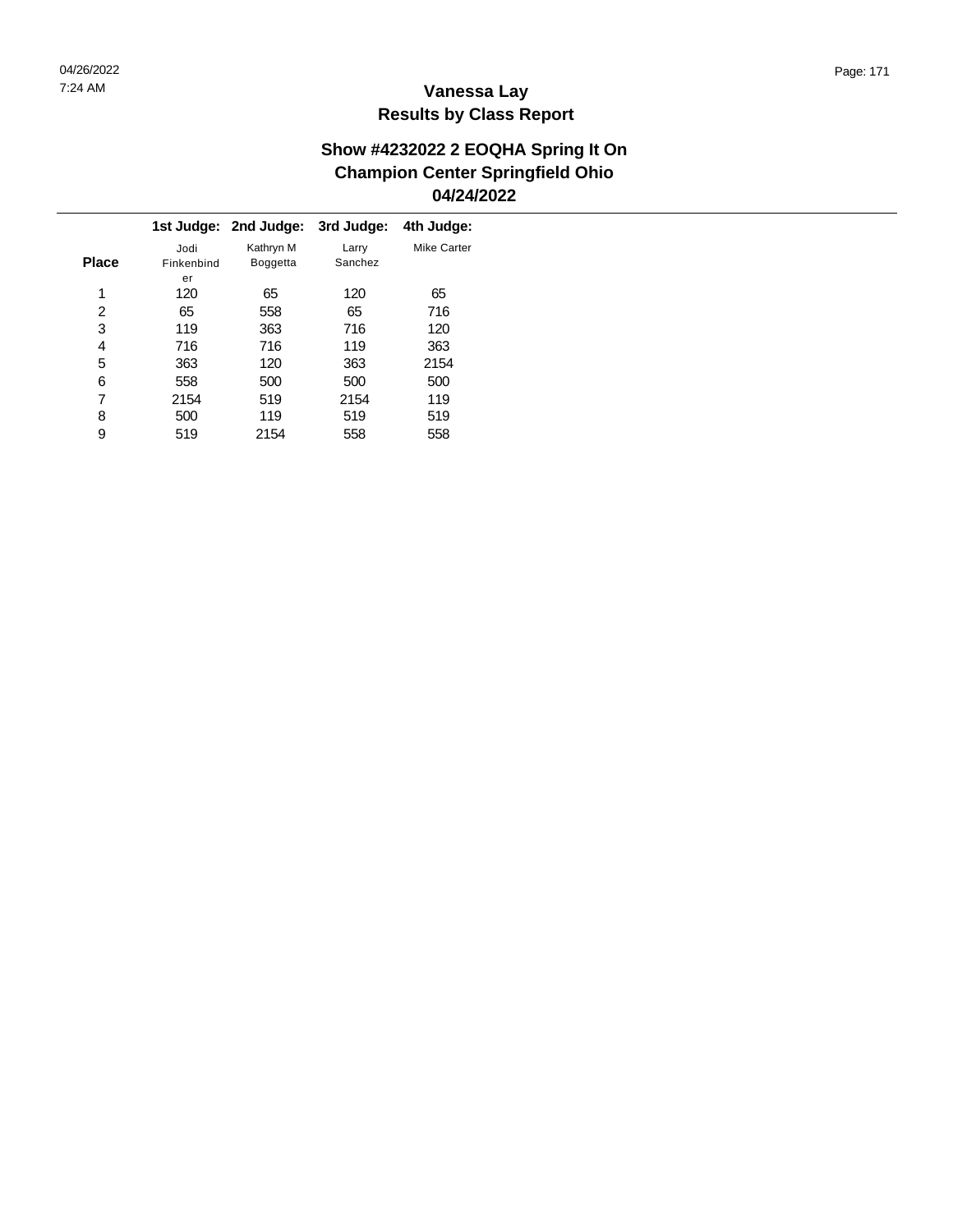#### **Show #4232022 2 EOQHA Spring It On Champion Center Springfield Ohio 04/24/2022**

#### **Showbill: 120 Class: AQHA 252002 L1 Amt Hunt Seat Equitation** 8 shown

**Go: 1**

Judge(s): Jodi Finkenbinder, Kathryn M Boggetta, Larry Sanchez, Mike Carter

| <b>Place</b>        |     | Back # Horse's Name      |                                                | <b>Exhibitor's Name</b>        |                                        | Owner(s)   |                                                           |
|---------------------|-----|--------------------------|------------------------------------------------|--------------------------------|----------------------------------------|------------|-----------------------------------------------------------|
|                     |     |                          | Horse Reg #                                    | <b>Foal Year</b>               | Exhib Assn#                            |            | Rel                                                       |
| <b>NP</b>           | 172 | Always Able              | AQHA - X0708286                                | 2013                           | Linda Kirkendall<br>AQHA - 1669390     | 09/11/1956 | Linda Kirkendall<br>Z Winona Lake, IN<br>AQHA - 1669390   |
| <b>NP</b>           | 181 |                          | One Good Minute<br>AQHA - X067812              | 2008                           | Lauren Kirkendall<br>AQHA - 4399726    | 05/14/1985 | Linda Kirkendall<br>A Winona Lake, IN<br>AQHA - 1669390   |
| NP                  | 188 |                          | The Roan Rocker<br>AQHA - 5701159              | 2015                           | <b>Madison Staub</b><br>AQHA - 2865168 | 02/24/1996 | <b>Madison Staub</b><br>z Smock, PA<br>AQHA - 2865168     |
| <b>NP</b>           | 575 |                          | Simply One Hot<br>AQHA - 5305284               | 2010                           | <b>Grace Philpot</b><br>AQHA - 4191238 | 02/17/2002 | Keri Philpot<br>A Kearney, NE                             |
| <b>NP</b>           | 599 |                          | Absolutely A Krymsun<br>AQHA - 5895364         | 2018                           | Jessica M Balo<br>AQHA - 2651344       | 09/10/1988 | Jessica M Balo<br>Z Blacklick, OH<br>AQHA - 2651344       |
| <b>NP</b>           | 798 | <b>Brock Lesnar</b>      | AQHA - X0731389                                | 2017                           | <b>Helenn Voss</b><br>AQHA - 3270870   | 12/06/1962 | <b>Helenn Voss</b><br>Z Germantown, OH<br>AQHA - 3270870  |
| <b>NP</b>           |     |                          | 4342 Ima Good Cowgirl<br>AQHA - 5382947        | 2011                           | Kimberly A Riviello<br>AQHA - 1929157  | 04/06/1960 | Kimberly A Riviello<br>Z Tipp City, OH<br>AQHA - 1929157  |
| DQ                  |     |                          | 2319 Sumdiscretionadvised<br>AQHA - X0718258   | 2015                           | Kelsey Guadarrama<br>AQHA - 2445991    | 07/21/1992 | Kelsey Guadarrama<br>Z Merrillville, IN<br>AQHA - 2445991 |
| <b>Place</b>        |     | Jodi<br>Finkenbind<br>er | 1st Judge: 2nd Judge:<br>Kathryn M<br>Boggetta | 3rd Judge:<br>Larry<br>Sanchez | 4th Judge:<br><b>Mike Carter</b>       |            |                                                           |
| 1<br>$\overline{2}$ |     | 575<br>798               | 575<br>188                                     | 575<br>798                     | 575<br>181                             |            |                                                           |

8 entered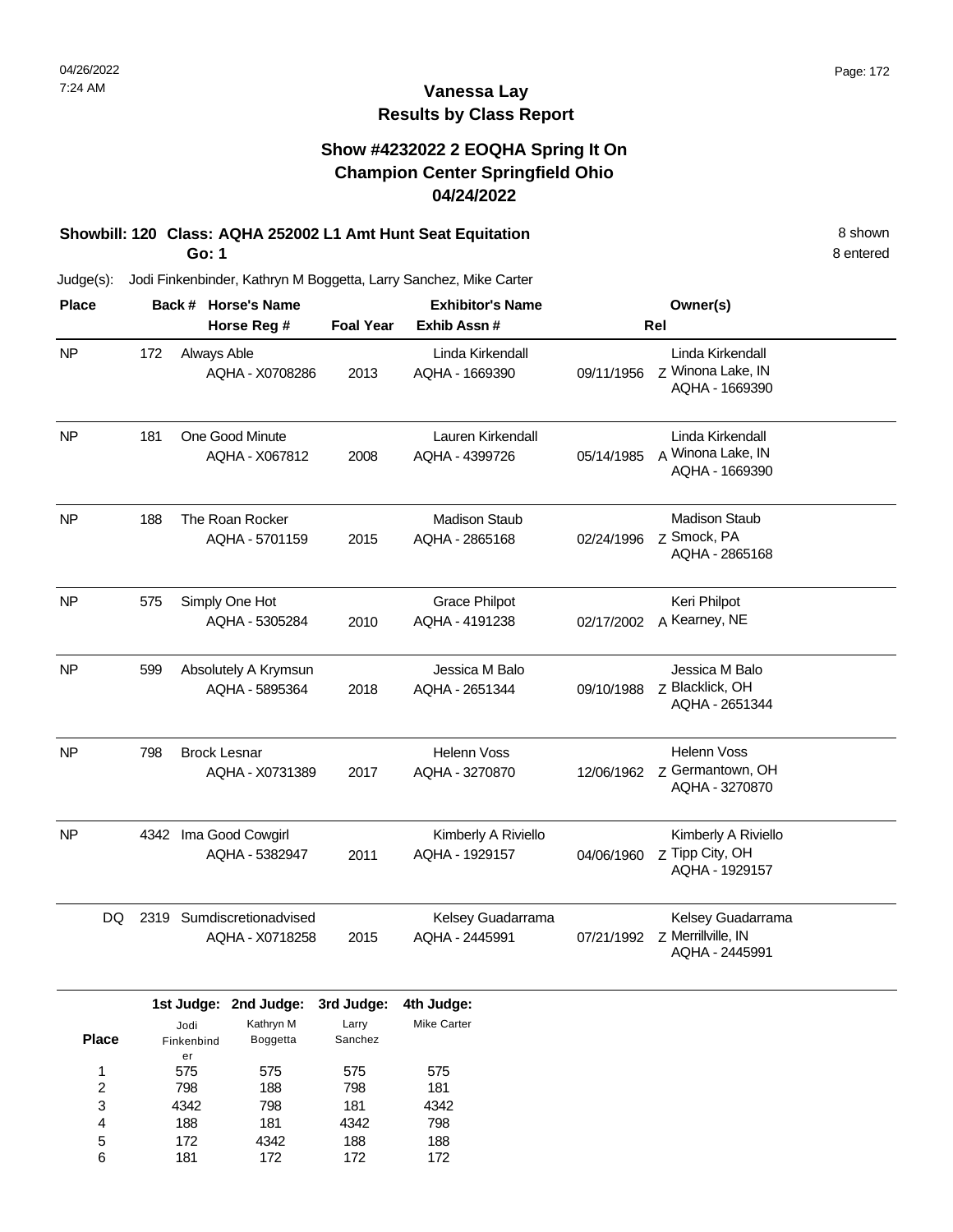### **Show #4232022 2 EOQHA Spring It On Champion Center Springfield Ohio 04/24/2022**

7 599 599 599 599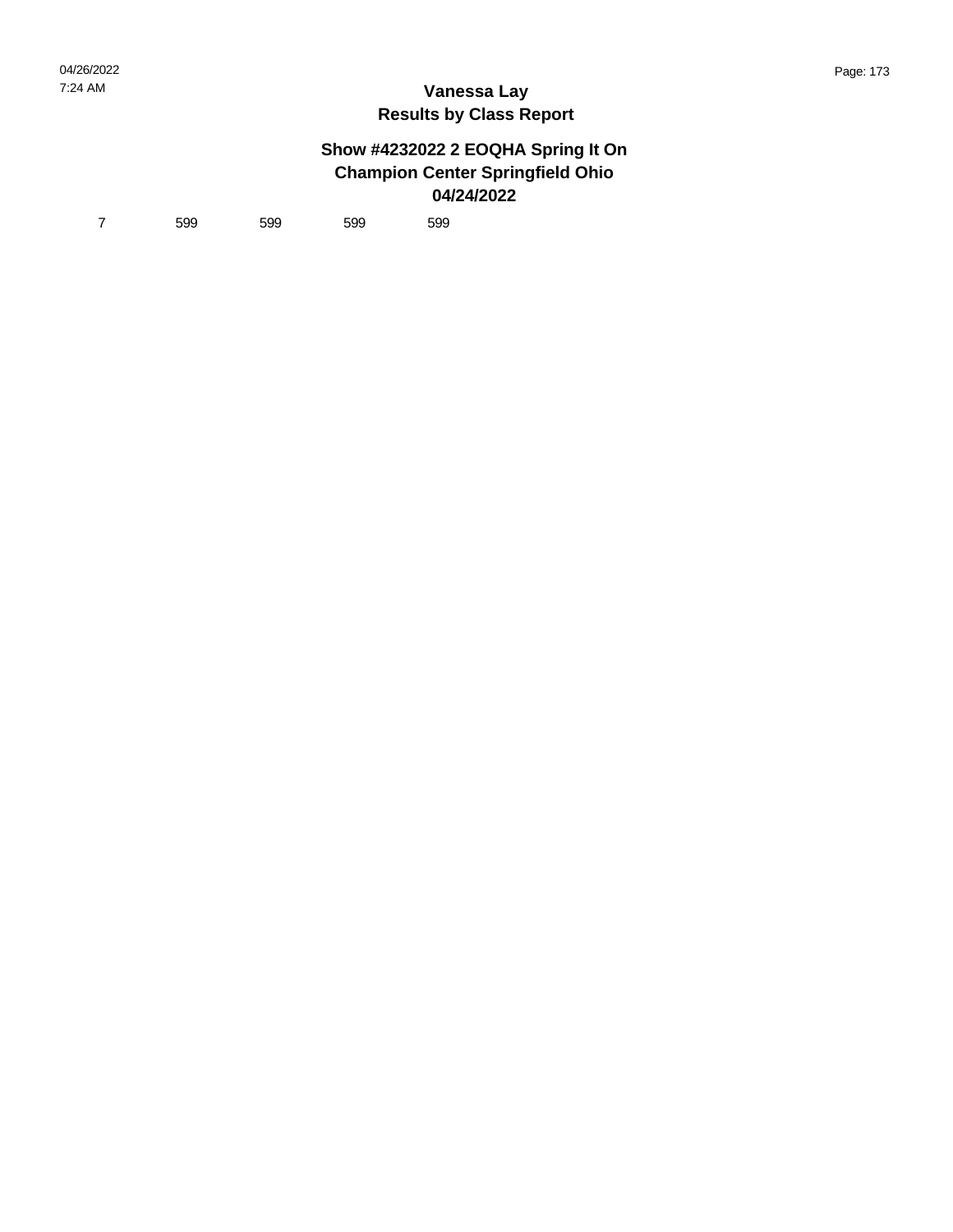# **Show #4232022 2 EOQHA Spring It On**

|              | Go: 1            |                       |                  | Showbill: 121 Class: AQHA 252800 Amt Select Hunt Seat Equitation  |          | 0 shown<br>0 entered |
|--------------|------------------|-----------------------|------------------|-------------------------------------------------------------------|----------|----------------------|
| $Judge(s)$ : |                  |                       |                  | Jodi Finkenbinder, Kathryn M Boggetta, Larry Sanchez, Mike Carter |          |                      |
| <b>Place</b> |                  | Back # Horse's Name   |                  | <b>Exhibitor's Name</b>                                           | Owner(s) |                      |
|              |                  | Horse Reg #           | <b>Foal Year</b> | Exhib Assn#                                                       | Rel      |                      |
|              |                  | 1st Judge: 2nd Judge: | 3rd Judge:       | 4th Judge:                                                        |          |                      |
|              | Jodi             | Kathryn M             | Larry            | Mike Carter                                                       |          |                      |
| <b>Place</b> | Finkenbind<br>er | <b>Boggetta</b>       | Sanchez          |                                                                   |          |                      |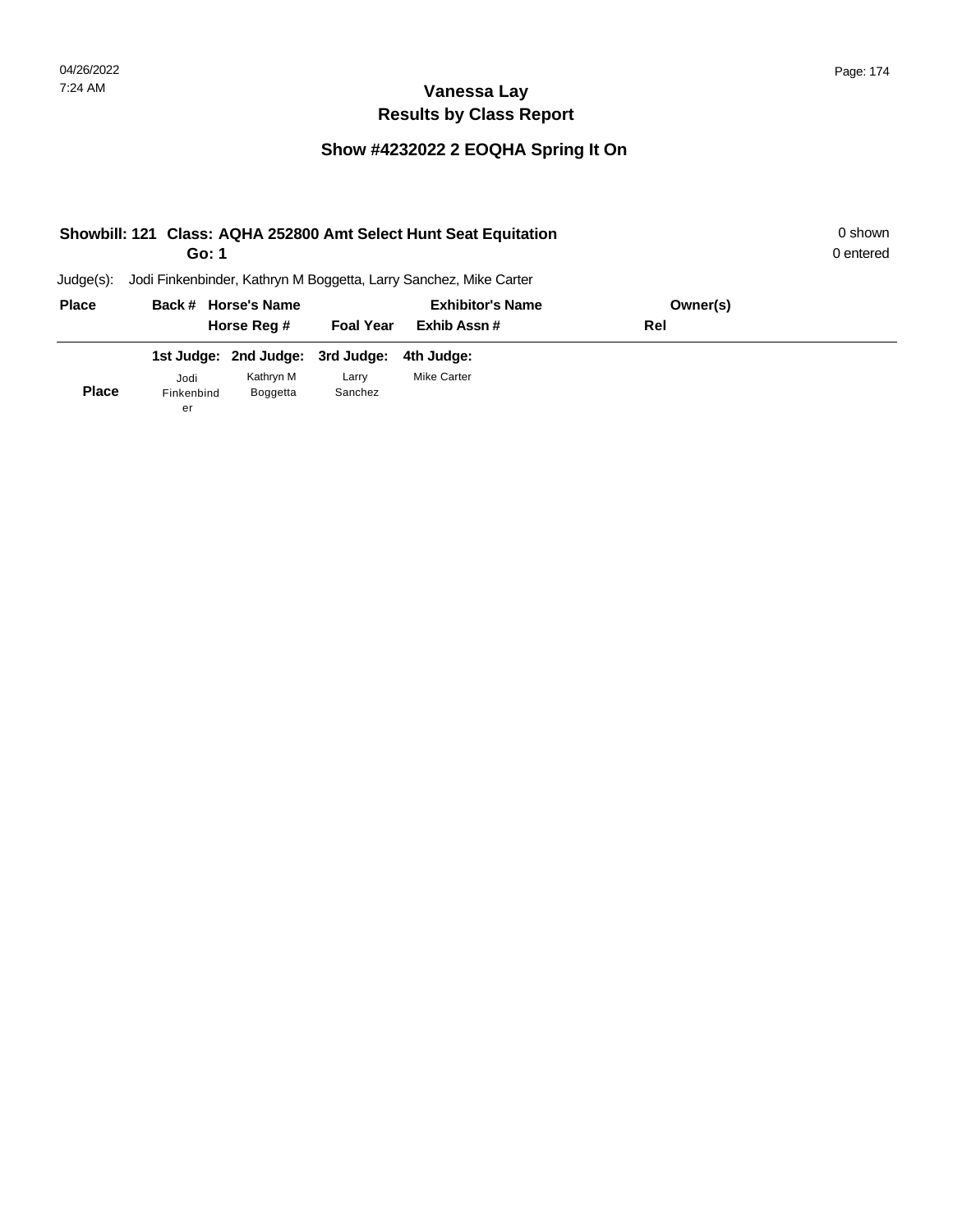### **Vanessa Lay Results by Class Report**

#### **Show #4232022 2 EOQHA Spring It On Champion Center Springfield Ohio 04/24/2022**

# **Showbill: 122 Class: AQHA 252000 Amt Hunt Seat Equitation** 12 Shown 12 shown

**Go: 1**

| <b>Place</b>   |      | Back # Horse's Name                      |                  | <b>Exhibitor's Name</b>                     |            | Owner(s)                                                 |  |
|----------------|------|------------------------------------------|------------------|---------------------------------------------|------------|----------------------------------------------------------|--|
|                |      | Horse Reg #                              | <b>Foal Year</b> | Exhib Assn#                                 | Rel        |                                                          |  |
| $\mathbf{1}$   | 413  | Icecream<br>AQHA - 5705513               | 2015             | Hanna Hedderick<br>AQHA - 4111792           | 04/15/1996 | Hanna Hedderick<br>Z Hudson, OH<br>AQHA - 4111792        |  |
| 2              | 16   | Good Miss Cadillac<br>AQHA - 5478972     | 2012             | Lacy Lynn Watson<br>AQHA - 2741593          | 03/01/1995 | Lacy Lynn Watson<br>Z Goshen, OH<br>AQHA - 2741593       |  |
| 3              | 309  | <b>Sweet She Rocks</b><br>AQHA - 5922072 | 2018             | Hailey A Flatter<br>AQHA - 2619945          | 03/09/1989 | Hailey A Flatter<br>Z Greenville, OH<br>AQHA - 2619945   |  |
| 4              | 261  | Carageous<br>AQHA - 4643511              | 2004             | <b>Brianne Urwin</b><br>AQHA - 3489633      | 02/06/2001 | <b>Brianne Urwin</b><br>A St Henry, OH<br>AQHA - 3489633 |  |
| 4              | 2549 | My Invitation N Gold<br>AQHA - 5510479   | 2012             | <b>Bailey N Vandriest</b><br>AQHA - 4267973 | 05/19/2000 | Pam And Bailey Vandriest<br>A<br>AQHA - 4022603          |  |
| 6              | 359  | Sompin Nthemoonlight<br>AQHA - 5844798   | 2017             | Janet Kolk<br>AQHA - 3263279                | 01/31/1997 | Janet Kolk<br>Z Findlay, OH<br>AQHA - 3263279            |  |
| $\overline{7}$ | 595  | Ajwhatdoesthefoxsay<br>AQHA - 5573485    | 2013             | Katelyn Rabe<br>AQHA - 3293272              | 08/08/2002 | Jennifer A Rabe<br>A Marysville, OH<br>AQHA - 1065986    |  |
| 8              | 612  | Meant To Be Good<br>AQHA - 5454443       | 2012             | Maryn E Klaus<br>AQHA - 4100724             | 11/02/2000 | Maryn E Klaus<br>Z Burgoon, OH<br>AQHA - 4100724         |  |
| 9              | 181  | One Good Minute<br>AQHA - X067812        | 2008             | Lauren Kirkendall<br>AQHA - 4399726         | 05/14/1985 | Linda Kirkendall<br>A Winona Lake, IN<br>AQHA - 1669390  |  |
| <b>NP</b>      | 172  | Always Able<br>AQHA - X0708286           | 2013             | Linda Kirkendall<br>AQHA - 1669390          | 09/11/1956 | Linda Kirkendall<br>Z Winona Lake, IN<br>AQHA - 1669390  |  |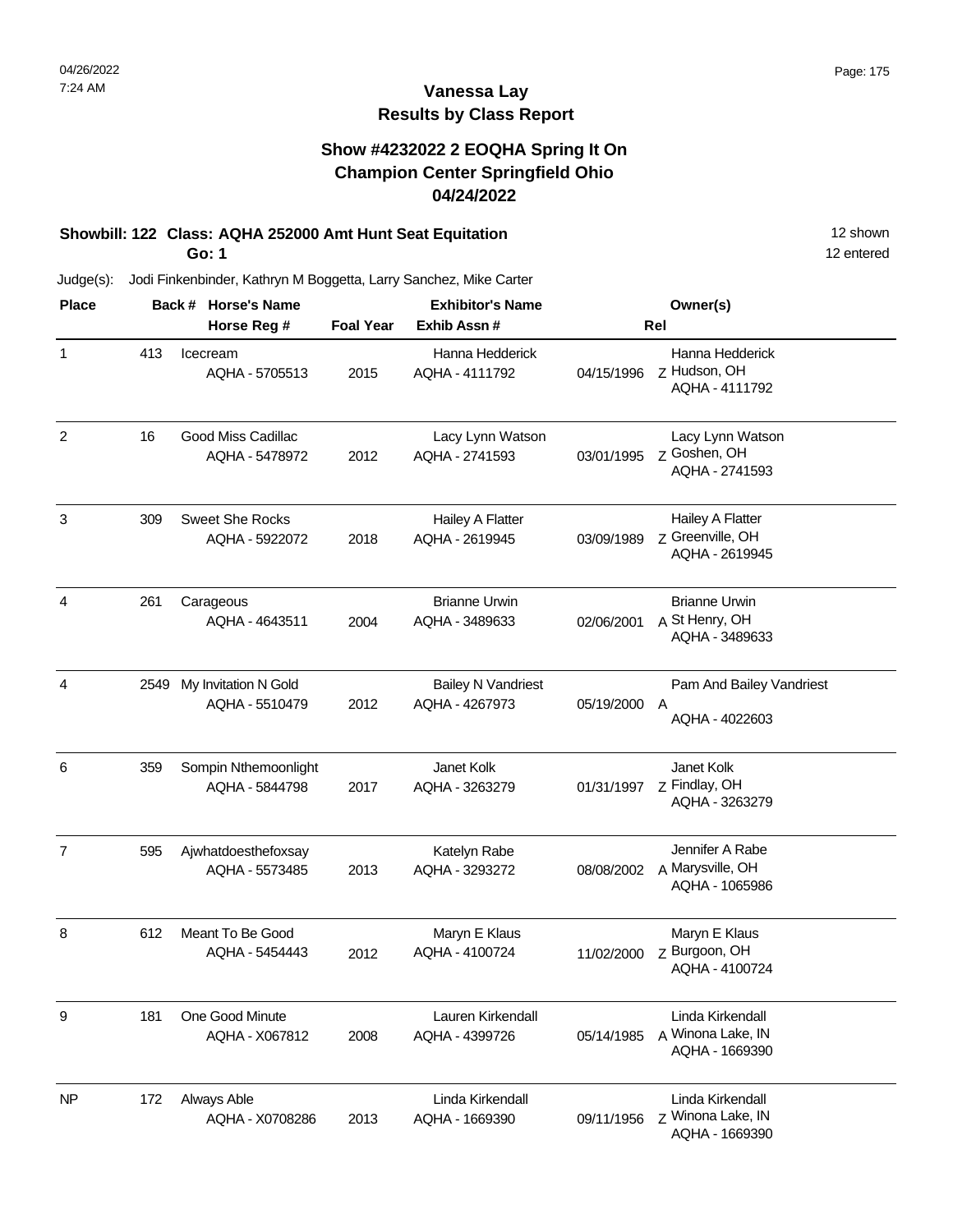#### **Show #4232022 2 EOQHA Spring It On Champion Center Springfield Ohio**

#### **04/24/2022**

| <b>NP</b>    | 290                      | Movin On Up<br>AQHA - 5832972           | 2017             | Amanda Moore<br>AQHA - 2522181      | 01/24/1981 | Amanda Moore<br>z Norwalk, OH<br>AQHA - 2522181           |
|--------------|--------------------------|-----------------------------------------|------------------|-------------------------------------|------------|-----------------------------------------------------------|
| <b>NP</b>    | 2319                     | Sumdiscretionadvised<br>AQHA - X0718258 | 2015             | Kelsey Guadarrama<br>AQHA - 2445991 | 07/21/1992 | Kelsey Guadarrama<br>Z Merrillville, IN<br>AQHA - 2445991 |
|              | 1st Judge:               | 2nd Judge:                              | 3rd Judge:       | 4th Judge:                          |            |                                                           |
| <b>Place</b> | Jodi<br>Finkenbind<br>er | Kathryn M<br>Boggetta                   | Larry<br>Sanchez | <b>Mike Carter</b>                  |            |                                                           |
| 1            | 413                      | 413                                     | 413              | 16                                  |            |                                                           |
| 2            | 16                       | 16                                      | 16               | 413                                 |            |                                                           |
| 3            | 2549                     | 309                                     | 309              | 309                                 |            |                                                           |
| 4            | 309                      | 261                                     | 359              | 359                                 |            |                                                           |
| 5            | 595                      | 2549                                    | 595              | 261                                 |            |                                                           |
| 6            | 261                      | 359                                     | 261              | 2549                                |            |                                                           |
| 7            | 612                      | 612                                     | 2549             | 612                                 |            |                                                           |
| 8            | 181                      | 595                                     | 612              | 595                                 |            |                                                           |
| 9            | 359                      | 181                                     | 181              | 181                                 |            |                                                           |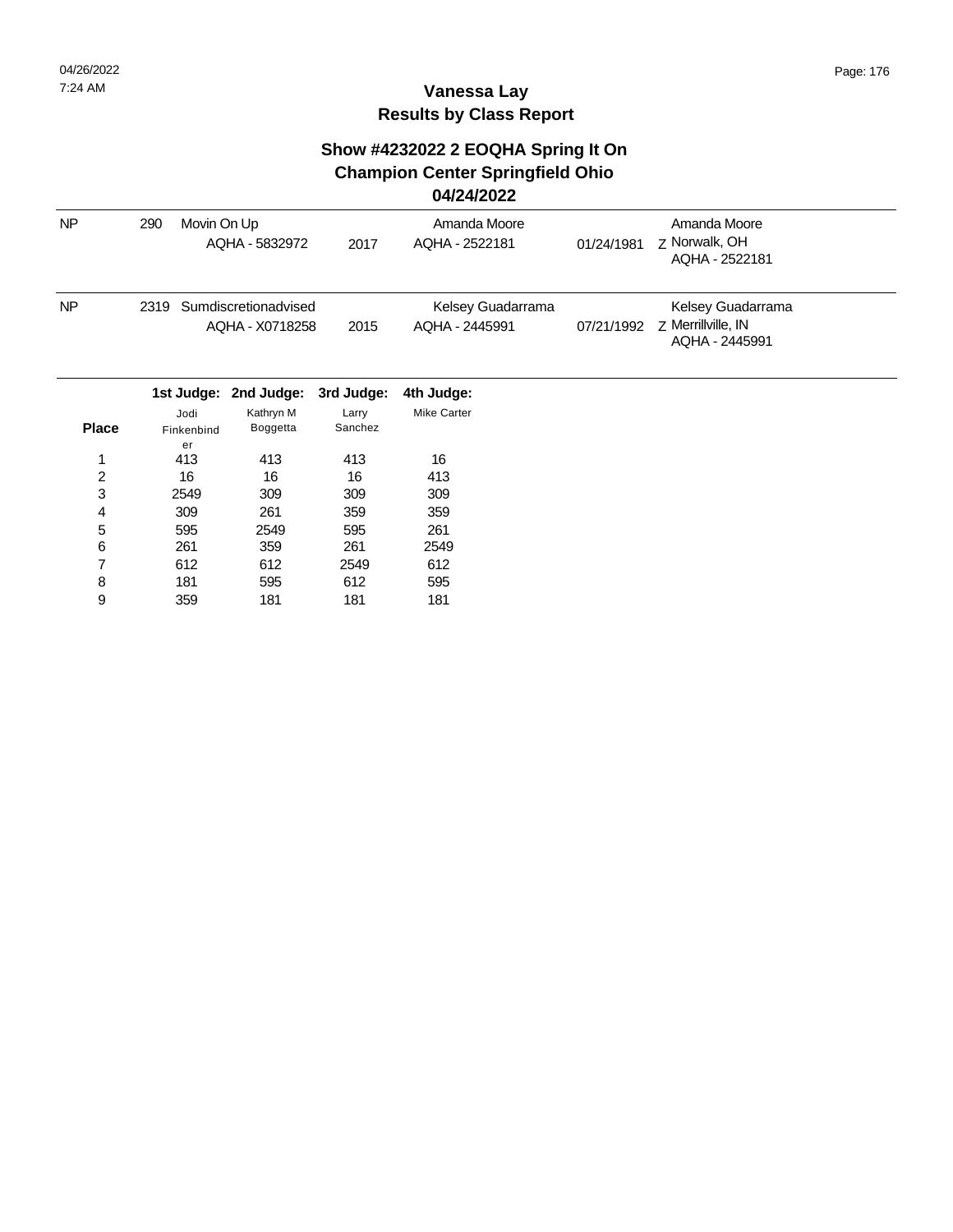#### **Show #4232022 2 EOQHA Spring It On Champion Center Springfield Ohio 04/23/2022**

#### **Showbill: 201 Class: NSBA 230100 NSBA Level 1 Trail 6 Shown 6 Shown 6 Shown 6 Shown**

**Go: 1**

Judge(s): Jodi Finkenbinder, Kathryn M Boggetta

| <b>Place</b> | Back # Horse's Name |                                          | <b>Exhibitor's Name</b> |                                          | Owner(s)                                                        |
|--------------|---------------------|------------------------------------------|-------------------------|------------------------------------------|-----------------------------------------------------------------|
|              |                     | Horse Reg #                              | <b>Foal Year</b>        | Exhib Assn#                              | Rel                                                             |
| $\mathbf{1}$ | 12                  | Dude Im Sleeping<br>NSBA - L062219       | 2017                    | Melvin Yoder<br><b>NSBA - 29289</b>      | Suzanne D Cooper<br>Grove Hill, OH<br>NSBA - 35929              |
| 2            | 290                 | Movin On Up<br><b>NSBA - L075240</b>     | 2017                    | Marion E Troyer<br>NSBA - 28692          | Amanda Moore<br>Norwalk, OH<br>NSBA - 26203                     |
| 2            | 553                 | If It Aint Southern<br>NSBA - L058629    | 2016                    | Melissa A Thyfault<br>NSBA - L0097056    | Isabella Marie D'Onofrio<br>Columbus, OH<br><b>NSBA - 32599</b> |
| <b>NP</b>    | 131                 | My Good Machine<br><b>NSBA - L098525</b> | 2010                    | Spencer Zimmerman<br><b>NSBA - 46578</b> | Mikayla Heintschel<br>Metamora, OH<br>NSBA - 41486              |
| <b>NP</b>    | 441                 | A Cool Lazy<br><b>NSBA - L068109</b>     | 2018                    | Spencer Zimmerman<br><b>NSBA - 46578</b> | Sara Oler<br>Findlay, OH<br>NSBA - 23342                        |
| <b>NP</b>    | 627                 | A Good Cash Deal<br>NSBA - L062143       | 2015                    | Matthew Claypool<br><b>NSBA - 23780</b>  | Christine Abrahamsen<br>Lakewood, OH<br>NSBA - 39615            |
|              |                     |                                          |                         |                                          |                                                                 |

|            | 1st Judge: 2nd Judge: |
|------------|-----------------------|
| Jodi       | Kathryn M             |
| Finkenbind | <b>Boggetta</b>       |
| er         |                       |
| 12         | 12                    |
| 553        | 290                   |
|            |                       |

6 entered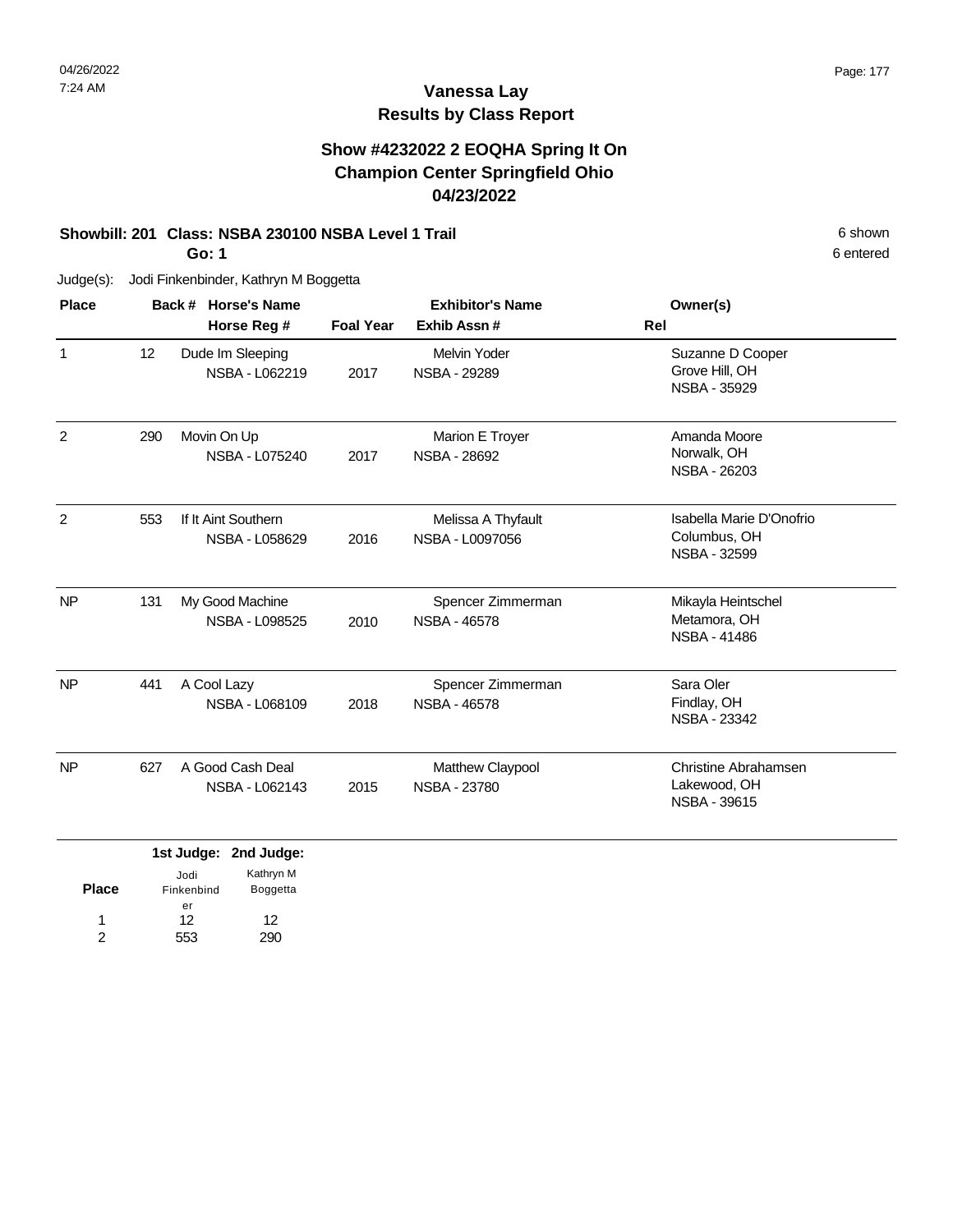#### **Vanessa Lay Results by Class Report**

#### **Show #4232022 2 EOQHA Spring It On Champion Center Springfield Ohio 04/23/2022**

#### **Showbill: 202 Class: NSBA 237100 NSBA Level 1 Youth Trail** 2 shown

296 368

**Go: 1**

Judge(s): Jodi Finkenbinder, Kathryn M Boggetta

368 296

1 2

| <b>Place</b> |     | Back # Horse's Name<br>Horse Reg #                                         | <b>Foal Year</b> | <b>Exhibitor's Name</b><br>Exhib Assn# | Owner(s)<br><b>Birthdate</b><br>Rel                                |
|--------------|-----|----------------------------------------------------------------------------|------------------|----------------------------------------|--------------------------------------------------------------------|
|              | 296 | Shez Burnin Hot<br>NSBA - L118777                                          | 2009             | Kailee Rife<br>NSBA - 46302            | Kailee Rife<br>Z Raymond, OH<br>12/11/2006<br>NSBA - 46302         |
|              | 368 | Dontkissthismachine<br>NSBA - L027577                                      | 2012             | Serrin A Whitt<br>NSBA - 49052         | Serrin A Whitt<br>z Pickerington, OH<br>05/29/2004<br>NSBA - 49052 |
| <b>Place</b> |     | 1st Judge: 2nd Judge:<br>Kathryn M<br>Jodi<br>Finkenbind<br>Boggetta<br>er |                  |                                        |                                                                    |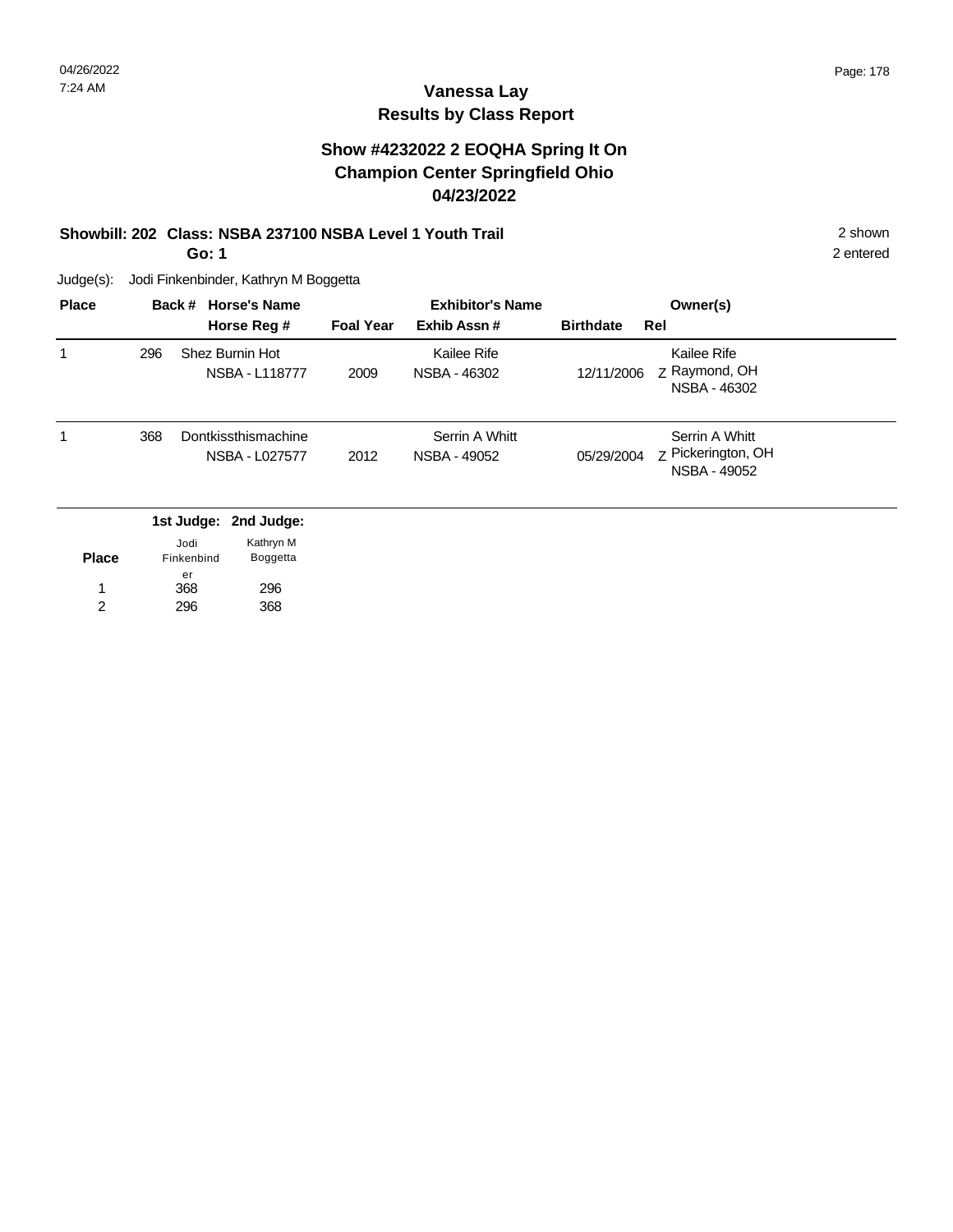#### **Show #4232022 2 EOQHA Spring It On Champion Center Springfield Ohio 04/23/2022**

#### **Showbill: 203 Class: NSBA 237300 NSBA Youth Trail - All Age 9 Shown 9 shown**

**Go: 1**

Judge(s): Jodi Finkenbinder, Kathryn M Boggetta

| <b>Place</b>   |     | Back # Horse's Name                           |                  | <b>Exhibitor's Name</b>                         |                  | Owner(s)                                                    |
|----------------|-----|-----------------------------------------------|------------------|-------------------------------------------------|------------------|-------------------------------------------------------------|
|                |     | Horse Reg #                                   | <b>Foal Year</b> | Exhib Assn#                                     | <b>Birthdate</b> | Rel                                                         |
| $\mathbf{1}$   | 511 | Whata Moonlite Ride<br>NSBA - L061646         | 2015             | Isabella Marie D'Onofrio<br><b>NSBA - 32599</b> | 05/11/2004       | Isabella Marie D'Onofrio<br>Z Columbus, OH<br>NSBA - 32599  |
| $\overline{2}$ | 6   | Sleepnmarriedwhoknew<br>NSBA - L059392        | 2016             | Tianna S Cooper<br>NSBA - 40151                 | 07/15/2004       | Suzanne D Cooper<br>A Grove Hill, OH<br><b>NSBA - 35929</b> |
| 3              | 368 | Dontkissthismachine<br>NSBA - L027577         | 2012             | Serrin A Whitt<br><b>NSBA - 49052</b>           | 05/29/2004       | Serrin A Whitt<br>Z Pickerington, OH<br>NSBA - 49052        |
| 3              | 818 | <b>Gettin Rich N Famous</b><br>NSBA - L051021 | 2014             | Maegan E Pearson<br>NSBA - 57882                | 08/18/2004       | Maegan E Pearson<br>z Laurel, IN<br>NSBA - 57882            |
| 5              | 120 | Man Im Sassy<br>NSBA - L016555                | 2006             | <b>Isabella Hamilton</b><br>NSBA - 60022        | 04/30/2009       | <b>Isabella Hamilton</b><br>Z Eaton, OH<br>NSBA - 60022     |
| 6              | 65  | How Bout At Midnight<br>NSBA - L027778        | 2012             | Kylie Davis<br><b>NSBA - 37829</b>              | 04/19/2008       | <b>Kylie Davis</b><br>Z Grove City, OH<br>NSBA - 37829      |
| <b>NP</b>      | 12  | Dude Im Sleeping<br>NSBA - L062219            | 2017             | Tianna S Cooper<br><b>NSBA - 40151</b>          | 07/15/2004       | Suzanne D Cooper<br>A Grove Hill, OH<br>NSBA - 35929        |
| <b>NP</b>      | 264 | Mr Slo Mo Amegio<br>NSBA - L017441            | 2004             | Shelby Dale<br><b>NSBA - 43467</b>              | 01/19/2005       | Shelby Dale<br>z Findlay, OH<br>NSBA - 43467                |
| N <sub>P</sub> | 296 | Shez Burnin Hot<br><b>NSBA - L118777</b>      | 2009             | Kailee Rife<br>NSBA - 46302                     | 12/11/2006       | Kailee Rife<br>Z Raymond, OH<br>NSBA - 46302                |

9 entered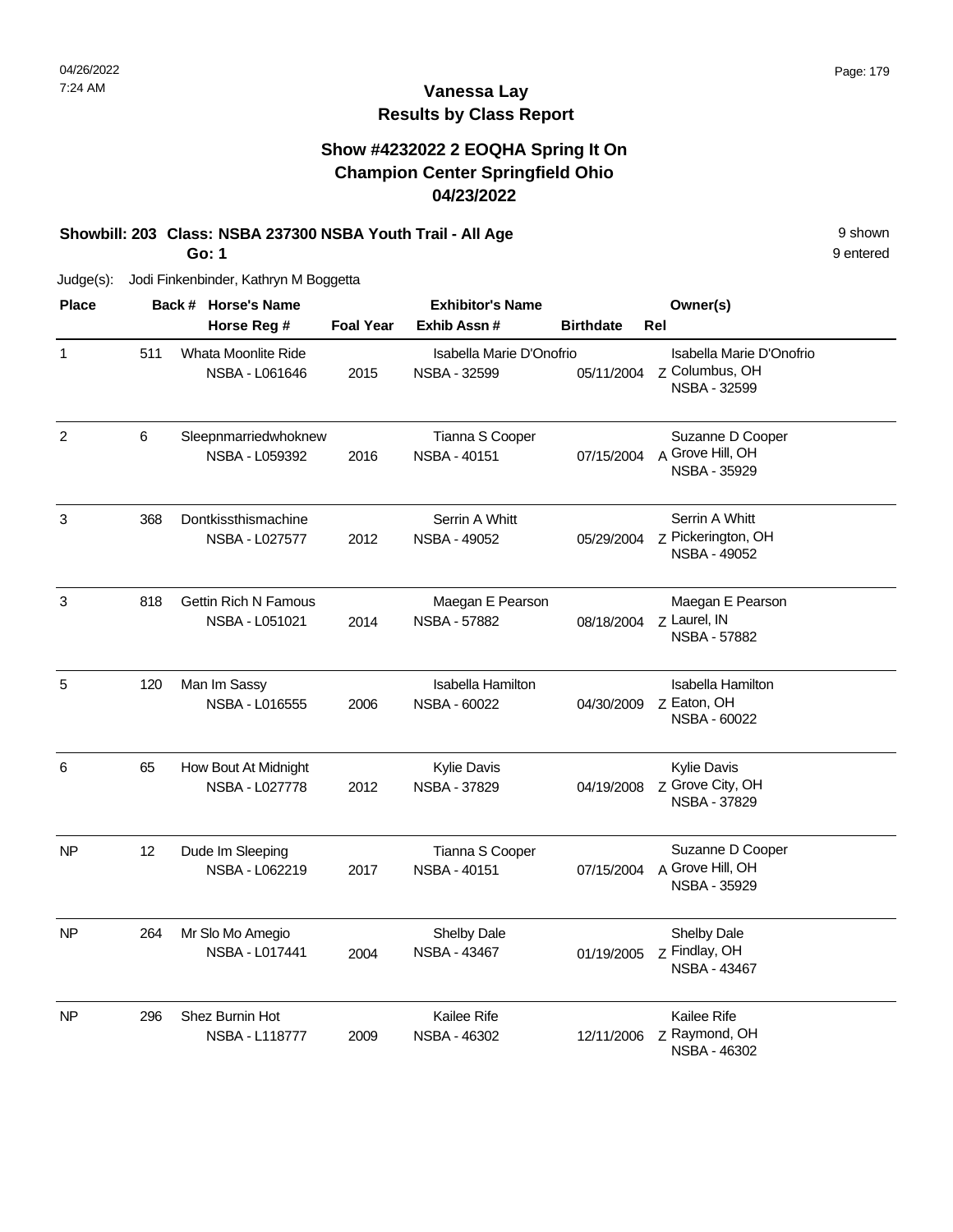#### **Show #4232022 2 EOQHA Spring It On Champion Center Springfield Ohio 04/23/2022**

|              |            | 1st Judge: 2nd Judge: |
|--------------|------------|-----------------------|
|              | Jodi       | Kathryn M             |
| <b>Place</b> | Finkenbind | Boggetta              |
|              | er         |                       |
| 1            | 511        | 511                   |
| 2            | 6          | 6                     |
| 3            | 818        | 120                   |
| 4            | 368        | 368                   |
| 5            | 65         | 818                   |
| 6            | 120        |                       |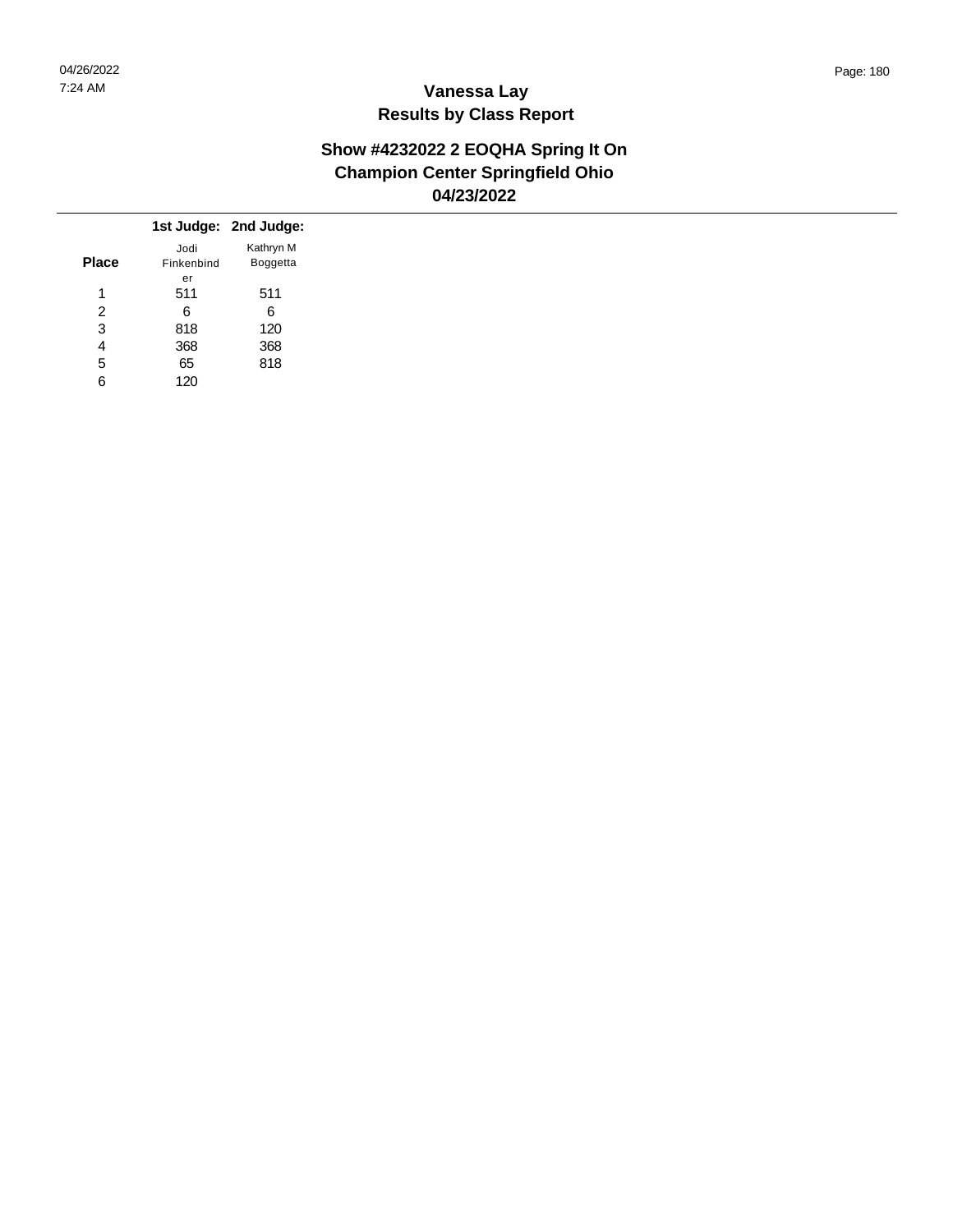### **Show #4232022 2 EOQHA Spring It On Champion Center Springfield Ohio 04/23/2022**

### **Showbill: 204 Class: NSBA 235400 NSBA Level 1 Amateur Trail** 6 shown

**Go: 1**

Judge(s): Jodi Finkenbinder, Kathryn M Boggetta

| <b>Place</b>   |      | <b>Horse's Name</b><br>Back #            |                  | <b>Exhibitor's Name</b>                     |            | Owner(s)                                                     |  |
|----------------|------|------------------------------------------|------------------|---------------------------------------------|------------|--------------------------------------------------------------|--|
|                |      | Horse Reg #                              | <b>Foal Year</b> | Exhib Assn#                                 |            | Rel                                                          |  |
| 1              | 256  | Beyond My Machine<br>NSBA - L050796      | 2014             | Pamela M Jones<br><b>NSBA - 38465</b>       | 09/27/1961 | Pamela M Jones<br>Z Circleville, OH<br><b>NSBA - 38465</b>   |  |
| 2              | 575  | Simply One Hot<br>NSBA - L021839         | 2010             | <b>Grace Philpot</b><br><b>NSBA - 38837</b> | 02/17/2002 | Keri Philpot<br>A Kearney, NE<br><b>NSBA - 38836</b>         |  |
| 3              | 4342 | Ima Good Cowgirl<br>NSBA - L031529       | 2011             | Kimberly A Riviello<br><b>NSBA - 7397</b>   | 04/06/1960 | Kimberly A Riviello<br>Z Tipp City, OH<br><b>NSBA - 7397</b> |  |
| 4              | 290  | Movin On Up<br><b>NSBA - L075240</b>     | 2017             | Amanda Moore<br><b>NSBA - 26203</b>         | 01/24/1981 | Amanda Moore<br>z Norwalk, OH<br>NSBA - 26203                |  |
| $\overline{4}$ | 458  | Hello Itz Me<br>NSBA - L054083           | 2015             | Lauren Hissam<br><b>NSBA - 40055</b>        | 04/19/1993 | Lauren Hissam<br>Z Mentor, OH<br><b>NSBA - 40055</b>         |  |
| <b>NP</b>      | 131  | My Good Machine<br><b>NSBA - L098525</b> | 2010             | Mikayla Heintschel<br>NSBA - 41486          | 10/19/2001 | Mikayla Heintschel<br>Z Metamora, OH<br>NSBA - 41486         |  |

|              |            | 1st Judge: 2nd Judge: |
|--------------|------------|-----------------------|
|              | Jodi       | Kathryn M             |
| <b>Place</b> | Finkenbind | Boggetta              |
|              | er         |                       |
| 1            | 575        | 256                   |
| 2            | 256        | 458                   |
| 3            | 4342       | 575                   |
| 4            | 290        | 4342                  |
|              |            |                       |

6 entered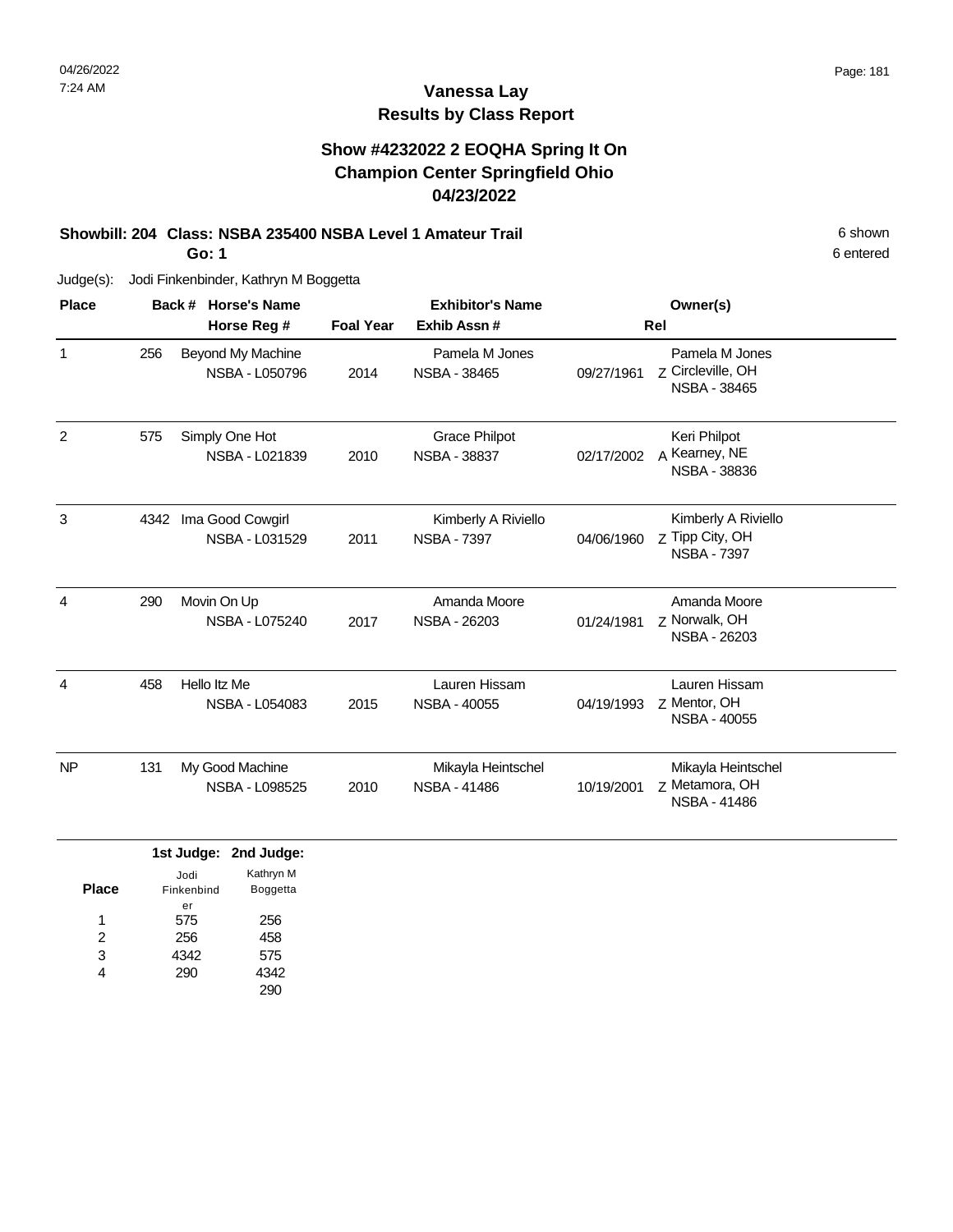### **Vanessa Lay Results by Class Report**

### **Show #4232022 2 EOQHA Spring It On Champion Center Springfield Ohio 04/23/2022**

### **Showbill: 205 Class: NSBA 236606 NSBA Select Amateur Trail** 2 shown

**Go: 1**

Judge(s): Jodi Finkenbinder, Kathryn M Boggetta

721 256

1 2

| <b>Place</b> |     | Back # Horse's Name<br>Horse Reg #                                         | <b>Foal Year</b> | <b>Exhibitor's Name</b><br>Exhib Assn# | Owner(s)<br>Rel                                                                 |  |
|--------------|-----|----------------------------------------------------------------------------|------------------|----------------------------------------|---------------------------------------------------------------------------------|--|
|              | 721 | <b>Check This Machine</b><br>NSBA - L008156                                | 2003             | Kimberly A Best<br>NSBA - 33094        | Kimberly A Best<br>Z Salem, OH<br>06/18/1957<br><b>NSBA - 33094</b>             |  |
| 2            | 256 | Beyond My Machine<br>NSBA - L050796                                        | 2014             | Pamela M Jones<br><b>NSBA - 38465</b>  | Pamela M Jones<br><b>Z</b> Circleville, OH<br>09/27/1961<br><b>NSBA - 38465</b> |  |
| <b>Place</b> |     | 1st Judge: 2nd Judge:<br>Kathryn M<br>Jodi<br>Finkenbind<br>Boggetta<br>er |                  |                                        |                                                                                 |  |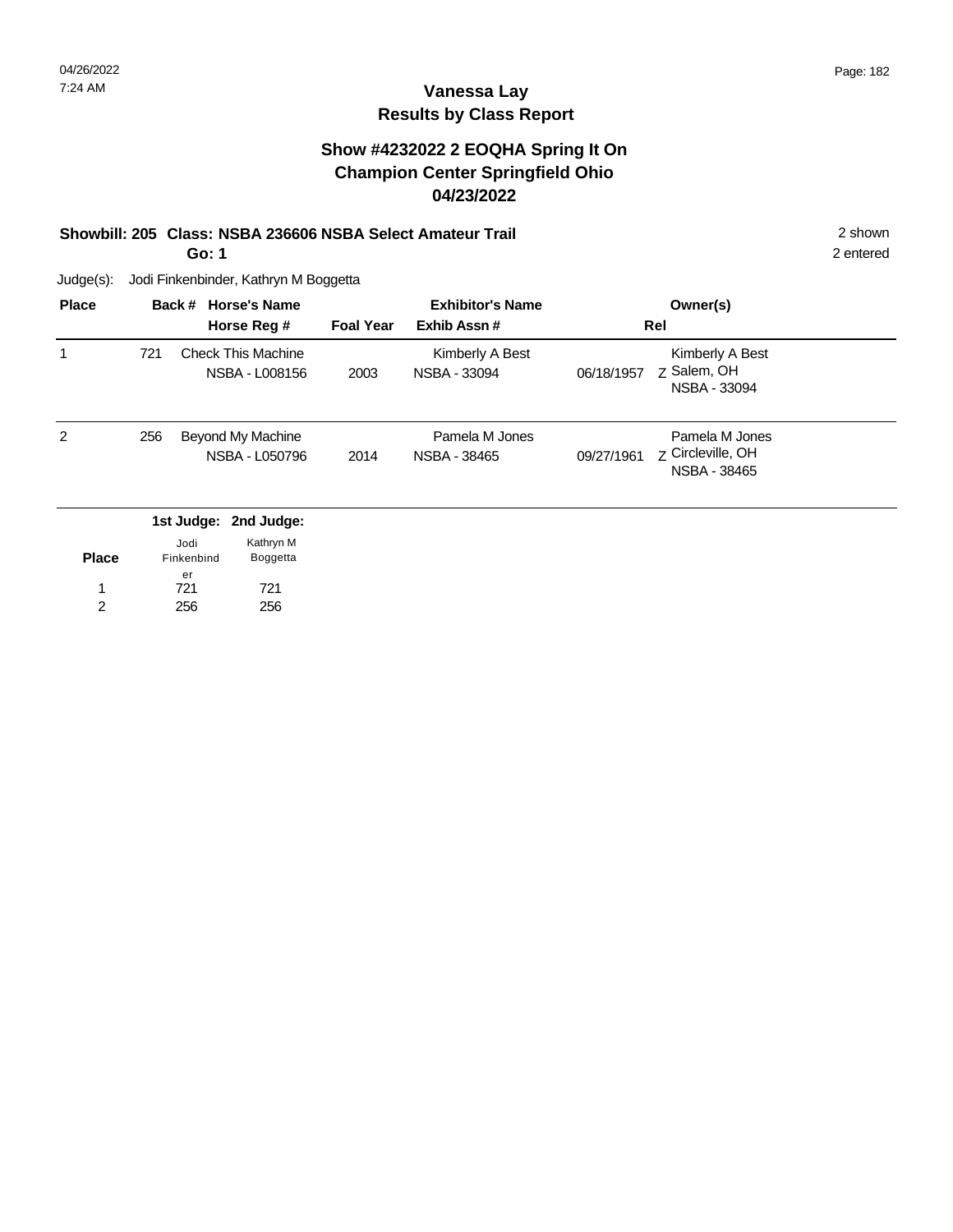### **Show #4232022 2 EOQHA Spring It On Champion Center Springfield Ohio 04/23/2022**

### **Showbill: 206 Class: NSBA 235600 NSBA Amateur Trail 1 Shown 1 shown 1 shown**

**Go: 1**

1 entered

| <b>Place</b> |     | Back # Horse's Name             |                  | <b>Exhibitor's Name</b>              |            | Owner(s)                                               |
|--------------|-----|---------------------------------|------------------|--------------------------------------|------------|--------------------------------------------------------|
|              |     | Horse Reg #                     | <b>Foal Year</b> | Exhib Assn #                         |            | Rel                                                    |
|              | 787 | Really Sudden<br>NSBA - L052108 | 2011             | Kelly A Rauschenbach<br>NSBA - 29228 | 10/19/1989 | Kelly A Rauschenbach<br>Z Canfield, OH<br>NSBA - 29228 |

|              |            | 1st Judge: 2nd Judge: |
|--------------|------------|-----------------------|
|              | Jodi       | Kathryn M             |
| <b>Place</b> | Finkenbind | <b>Boggetta</b>       |
|              | er         |                       |
|              | 787        | 787                   |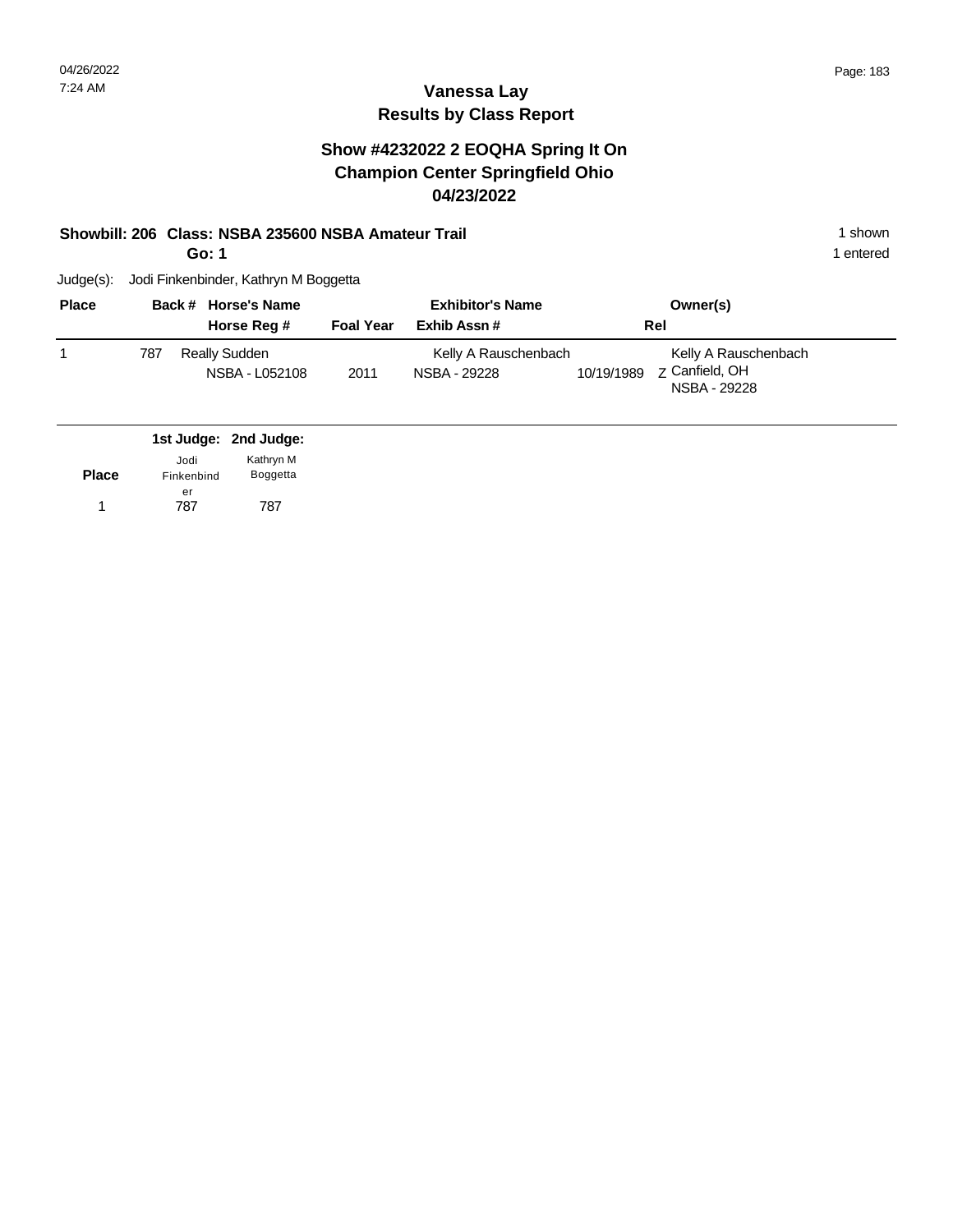# **Show #4232022 2 EOQHA Spring It On**

|              | Showbill: 207 Class: NSBA 230301 NSBA Junior Trail |                                  |                  |                                                                   |          | 0 shown   |
|--------------|----------------------------------------------------|----------------------------------|------------------|-------------------------------------------------------------------|----------|-----------|
|              | Go: 1                                              |                                  |                  |                                                                   |          | 0 entered |
| $Judge(s)$ : |                                                    |                                  |                  | Jodi Finkenbinder, Kathryn M Boggetta, Larry Sanchez, Mike Carter |          |           |
| <b>Place</b> |                                                    | Back # Horse's Name              |                  | <b>Exhibitor's Name</b>                                           | Owner(s) |           |
|              |                                                    | Horse Reg #                      | <b>Foal Year</b> | Exhib Assn#                                                       | Rel      |           |
|              |                                                    | 1st Judge: 2nd Judge: 3rd Judge: |                  | 4th Judge:                                                        |          |           |
|              | Jodi                                               | Kathryn M                        | Larry            | <b>Mike Carter</b>                                                |          |           |
|              | Finkenbind                                         | Boggetta                         | Sanchez          |                                                                   |          |           |
| <b>Place</b> | er                                                 |                                  |                  |                                                                   |          |           |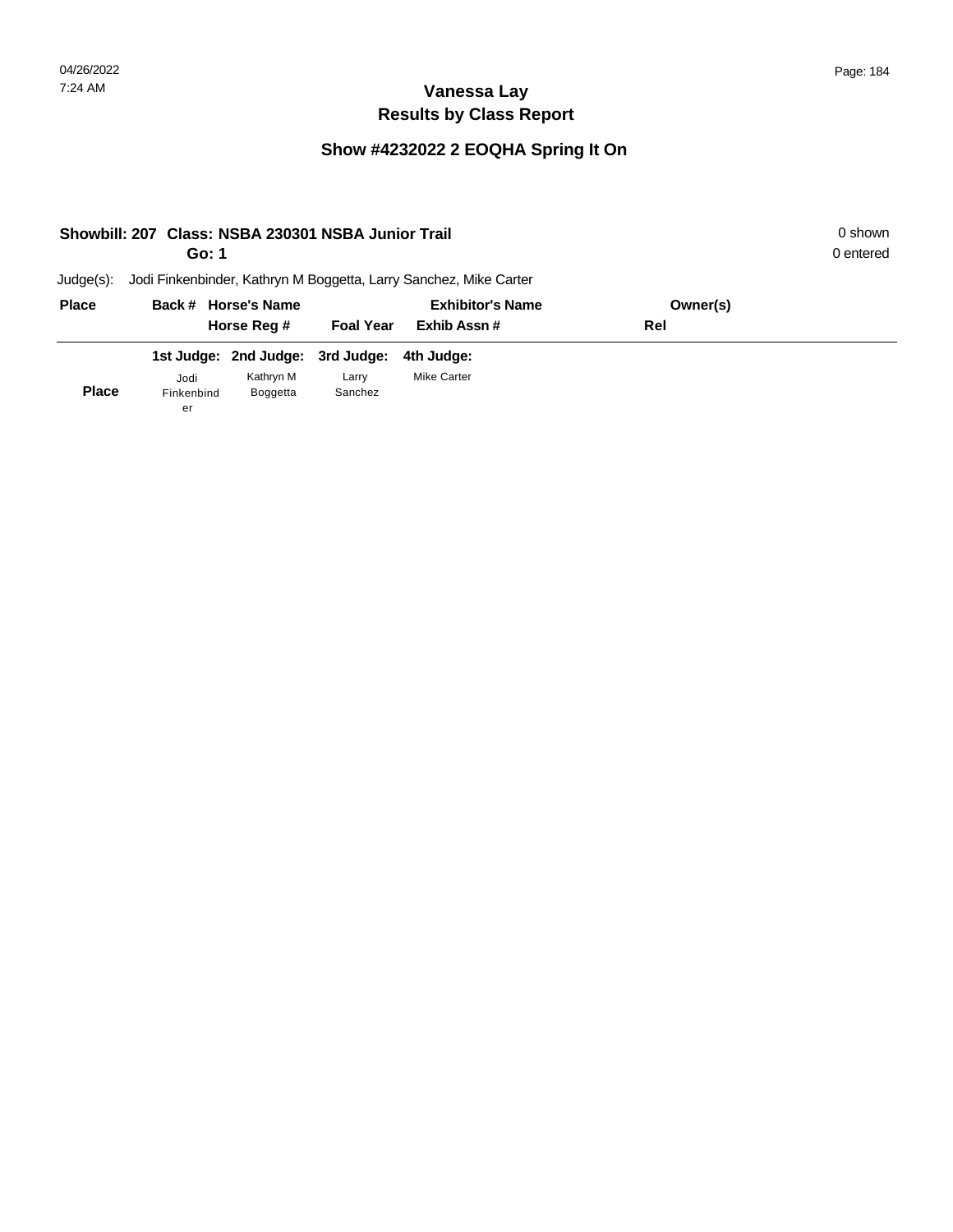### **Show #4232022 2 EOQHA Spring It On Champion Center Springfield Ohio 04/23/2022**

#### **Showbill: 208 Class: NSBA 230302 NSBA Senior Trail** 8 shown

**Go: 1**

Judge(s): Jodi Finkenbinder, Kathryn M Boggetta

| <b>Place</b>   |     | Back # Horse's Name                                |                  | <b>Exhibitor's Name</b>                             |            | Owner(s)                                                   |
|----------------|-----|----------------------------------------------------|------------------|-----------------------------------------------------|------------|------------------------------------------------------------|
|                |     | Horse Reg #                                        | <b>Foal Year</b> | Exhib Assn #                                        |            | Rel                                                        |
| 1              | 6   | Sleepnmarriedwhoknew<br>NSBA - L059392             | 2016             | Melvin Yoder<br>NSBA - 29289                        |            | Suzanne D Cooper<br>Grove Hill, OH<br>NSBA - 35929         |
| $\overline{c}$ | 787 | Really Sudden<br><b>NSBA - L052108</b>             | 2011             | <b>Brian Kyle Bernatowicz</b><br><b>NSBA - 6352</b> | 10/12/1988 | Kelly A Rauschenbach<br>Canfield, OH<br>NSBA - 29228       |
| 3              | 511 | Whata Moonlite Ride<br>NSBA - L061646              | 2015             | Isabella Marie D'Onofrio<br><b>NSBA - 32599</b>     | 05/11/2004 | Isabella Marie D'Onofrio<br>Z Columbus, OH<br>NSBA - 32599 |
| $\overline{4}$ | 818 | <b>Gettin Rich N Famous</b><br>NSBA - L051021      | 2014             | <b>Brent Maxwell</b><br>NSBA - 12307                |            | Maegan E Pearson<br>Laurel, IN<br><b>NSBA - 57882</b>      |
| 5              |     | 4342 Ima Good Cowgirl<br>NSBA - L031529            | 2011             | <b>Brian Bennett</b><br>NSBA - 10738                |            | Kimberly A Riviello<br>Tipp City, OH<br><b>NSBA - 7397</b> |
| 6              | 721 | <b>Check This Machine</b><br><b>NSBA - L008156</b> | 2003             | Sarah J Bernatowicz<br>NSBA - 23297                 |            | Kimberly A Best<br>Salem, OH<br>NSBA - 33094               |
| $\overline{7}$ | 458 | Hello Itz Me<br>NSBA - L054083                     | 2015             | <b>Steve R Martin</b><br>NSBA - 67034               |            | Lauren Hissam<br>Mentor, OH<br>NSBA - 40055                |
| <b>NP</b>      | 256 | Beyond My Machine<br><b>NSBA - L050796</b>         | 2014             | <b>Brian Kyle Bernatowicz</b><br><b>NSBA - 6352</b> | 10/12/1988 | Pamela M Jones<br>Circleville, OH<br>NSBA - 38465          |

|              |            | 1st Judge: 2nd Judge: |
|--------------|------------|-----------------------|
|              | Jodi       | Kathryn M             |
| <b>Place</b> | Finkenbind | Boggetta              |
|              | er         |                       |
| 1            | 6          | 6                     |
| 2            | 511        | 787                   |
| 3            | 787        | 721                   |
| 4            | 4342       | 818                   |
| 5            | 818        | 511                   |

8 entered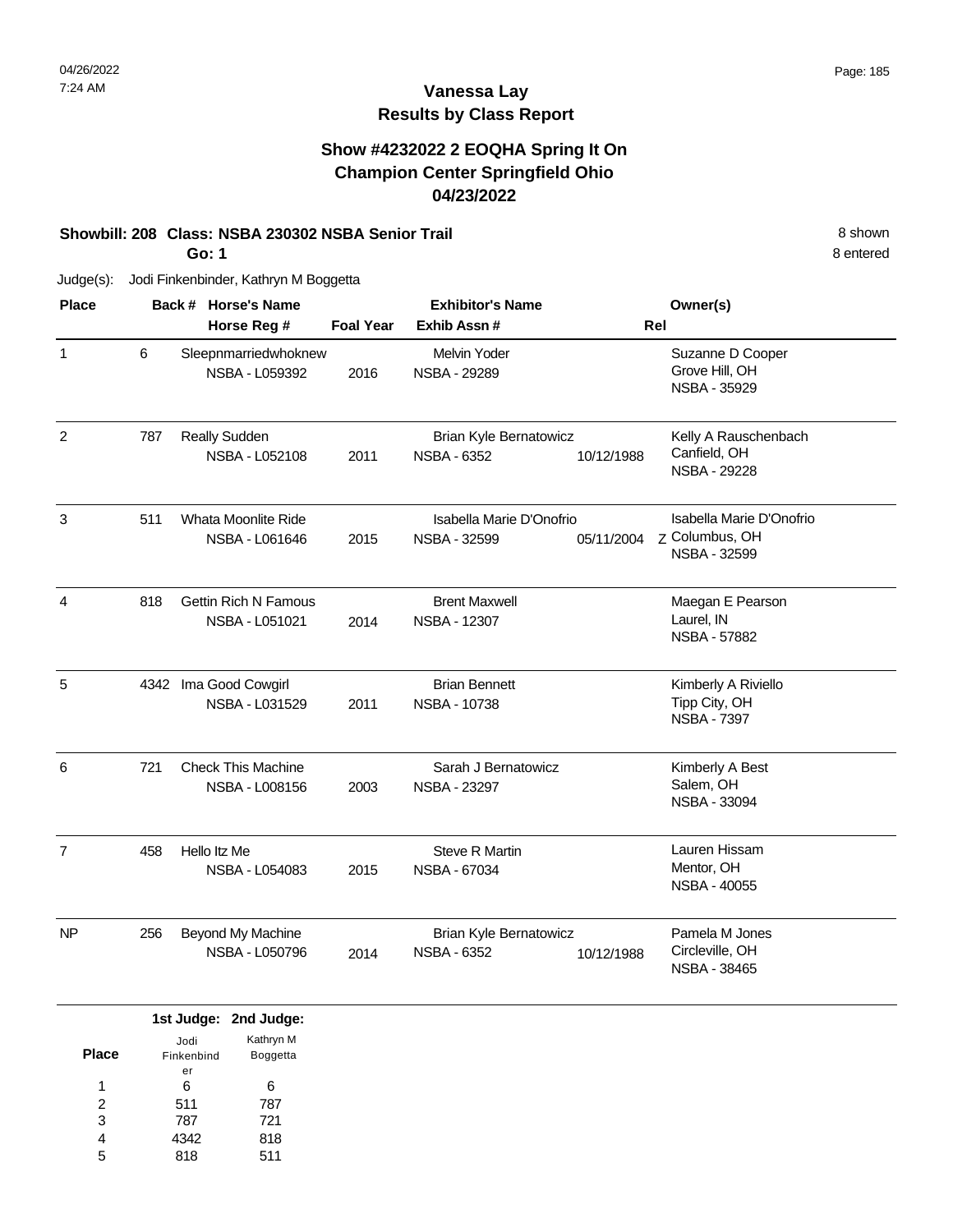### **Show #4232022 2 EOQHA Spring It On Champion Center Springfield Ohio 04/23/2022**

6 458 4342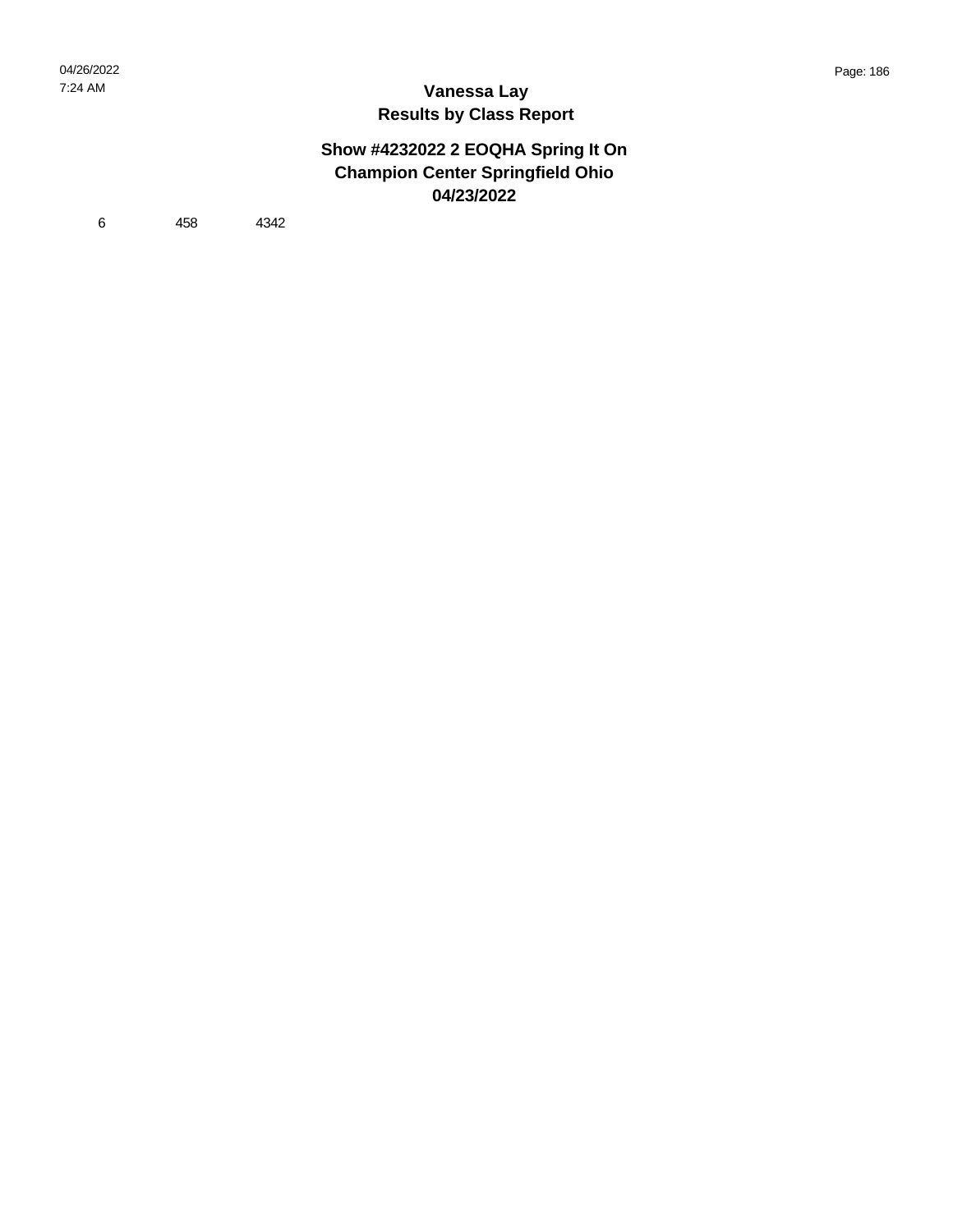### **Vanessa Lay Results by Class Report**

### **Show #4232022 2 EOQHA Spring It On Champion Center Springfield Ohio 04/23/2022**

### **Showbill: 209 Class: NSBA 237061 NSBA Youth Walk Trot Trail Small Fry** 2 shown 2 shown

**Go: 1**

Judge(s): Jodi Finkenbinder, Kathryn M Boggetta

| <b>Place</b> |     |                          | Back # Horse's Name<br>Horse Reg #        | <b>Foal Year</b> | <b>Exhibitor's Name</b><br>Exhib Assn# | <b>Birthdate</b> | Owner(s)<br>Rel                                       |
|--------------|-----|--------------------------|-------------------------------------------|------------------|----------------------------------------|------------------|-------------------------------------------------------|
|              | 411 |                          | The Roan Show<br>NSBA - L055872           | 2015             | <b>Molly Mullady</b><br>NSBA - 70079   | 04/11/2012       | <b>Molly Mullady</b><br>Z Dublin, OH<br>NSBA - 70079  |
| 2            | 129 |                          | <b>Starched Rockies</b><br>NSBA - L022868 | 2003             | Gwen Toth<br>NSBA - 61701              | 09/13/2012       | <b>Emily Toth</b><br>A Litchfield, OH<br>NSBA - 53162 |
|              |     |                          | 1st Judge: 2nd Judge:                     |                  |                                        |                  |                                                       |
| <b>Place</b> |     | Jodi<br>Finkenbind<br>er | Kathryn M<br>Boggetta                     |                  |                                        |                  |                                                       |
|              |     | 411                      | 411                                       |                  |                                        |                  |                                                       |

411 1

129 2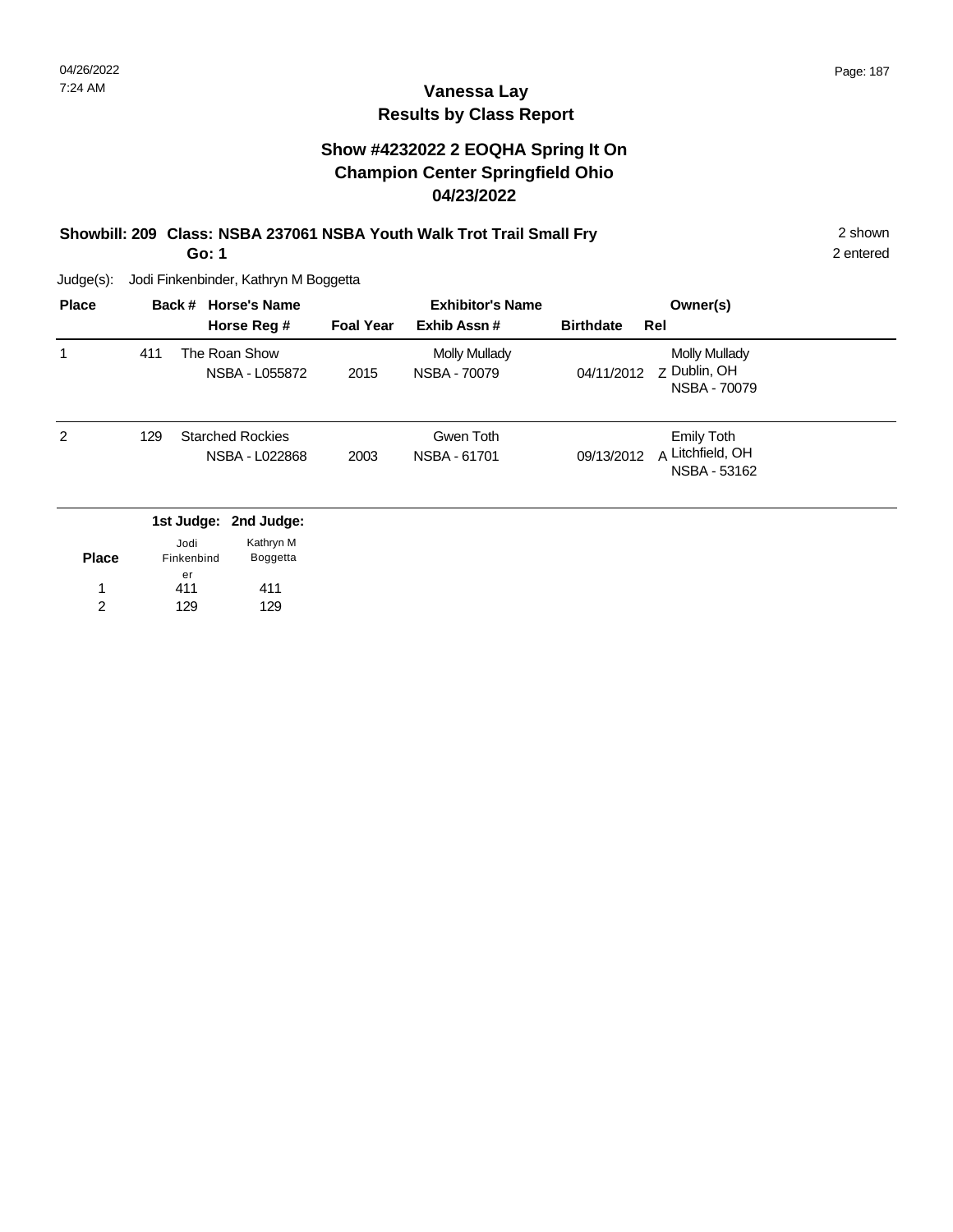### **Show #4232022 2 EOQHA Spring It On Champion Center Springfield Ohio 04/23/2022**

# **Showbill: 210 Class: NSBA 237160 NSBA Level 1 Youth Walk Trot Trail** 2 shown

**Go: 1**

2 entered

Judge(s): Jodi Finkenbinder, Kathryn M Boggetta

| <b>Place</b> | Back # |            | <b>Horse's Name</b>                   |                  | <b>Exhibitor's Name</b>               |                  | Owner(s)                                                |
|--------------|--------|------------|---------------------------------------|------------------|---------------------------------------|------------------|---------------------------------------------------------|
|              |        |            | Horse Reg #                           | <b>Foal Year</b> | Exhib Assn#                           | <b>Birthdate</b> | Rel                                                     |
| 1            | 411    |            | The Roan Show<br>NSBA - L055872       | 2015             | <b>Molly Mullady</b><br>NSBA - 70079  | 04/11/2012       | <b>Molly Mullady</b><br>z Dublin, OH<br>NSBA - 70079    |
| 2            | 558    |            | KM Justa Little Bit<br>NSBA - L058908 | 2016             | <b>Kambrie Atkins</b><br>NSBA - 40293 | 05/29/2010       | <b>Kambrie Atkins</b><br>Z Hilliard, OH<br>NSBA - 40293 |
|              |        |            | 1st Judge: 2nd Judge:                 |                  |                                       |                  |                                                         |
|              |        | Jodi       | Kathryn M                             |                  |                                       |                  |                                                         |
| <b>Place</b> |        | Finkenbind | Boggetta                              |                  |                                       |                  |                                                         |
|              |        | er<br>411  | 411                                   |                  |                                       |                  |                                                         |

411 558 2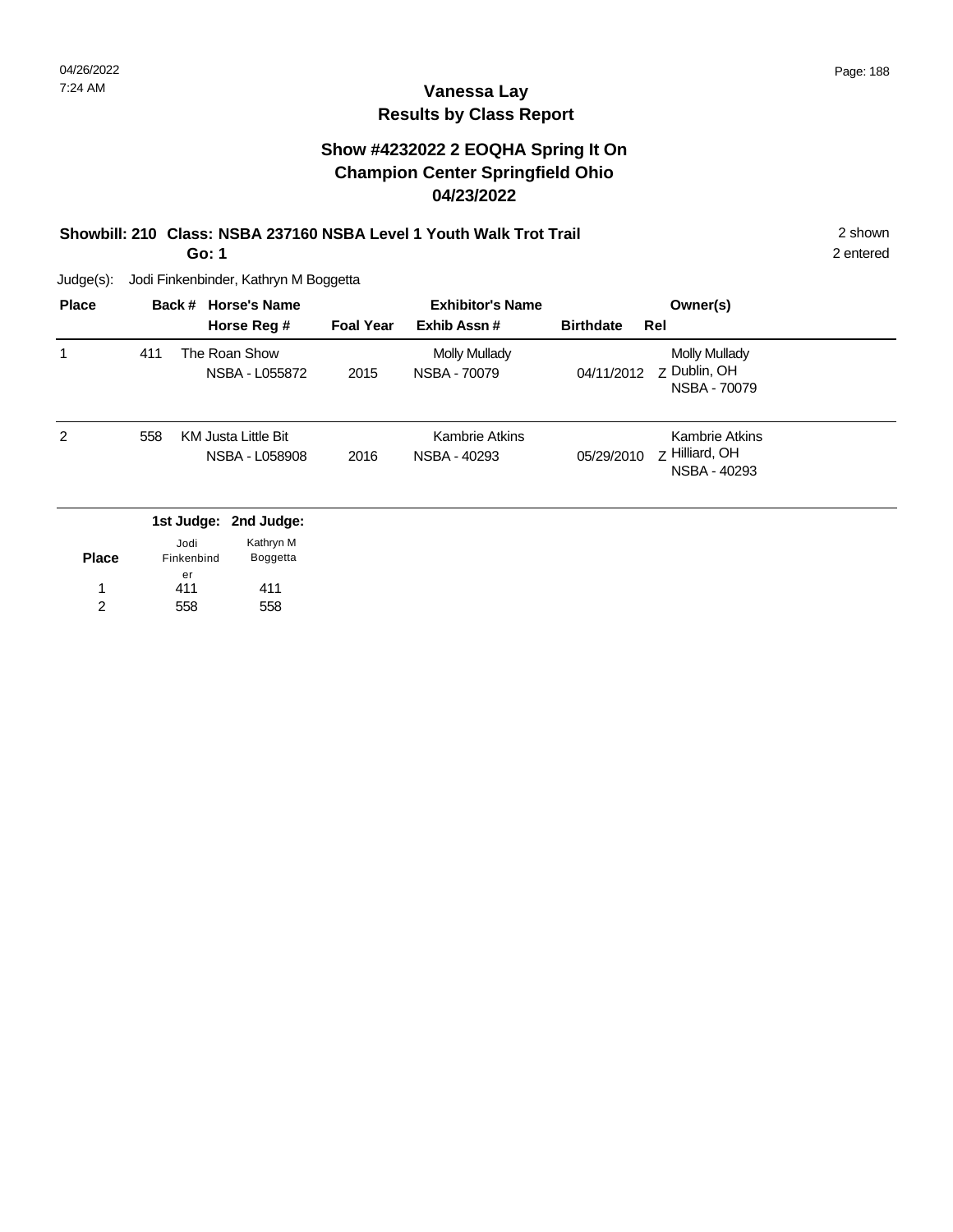### **Vanessa Lay Results by Class Report**

### **Show #4232022 2 EOQHA Spring It On Champion Center Springfield Ohio 04/23/2022**

# **Showbill: 211 Class: NSBA 235460 NSBA Level 1 Amateur Walk Trot Trail** 2 shown

**Go: 1**

424 627

1 2 424 627

| <b>Place</b> |     |                          | Back # Horse's Name<br>Horse Reg #             | <b>Foal Year</b> | <b>Exhibitor's Name</b><br>Exhib Assn# |            | Owner(s)<br>Rel                                        |
|--------------|-----|--------------------------|------------------------------------------------|------------------|----------------------------------------|------------|--------------------------------------------------------|
|              | 424 |                          | My Chex Is Good<br><b>NSBA - L088178</b>       | 2018             | Chloe M Larson<br>NSBA - 50657         | 03/12/2000 | Chloe M Larson<br>Z Lebanon, OH<br><b>NSBA - 50657</b> |
| 2            | 627 |                          | A Good Cash Deal<br>NSBA - L062143             | 2015             | Christine Abrahamsen<br>NSBA - 39615   | 01/08/1956 | Christine Abrahamsen<br>7 Lakewood, OH<br>NSBA - 39615 |
| <b>Place</b> |     | Jodi<br>Finkenbind<br>er | 1st Judge: 2nd Judge:<br>Kathryn M<br>Boggetta |                  |                                        |            |                                                        |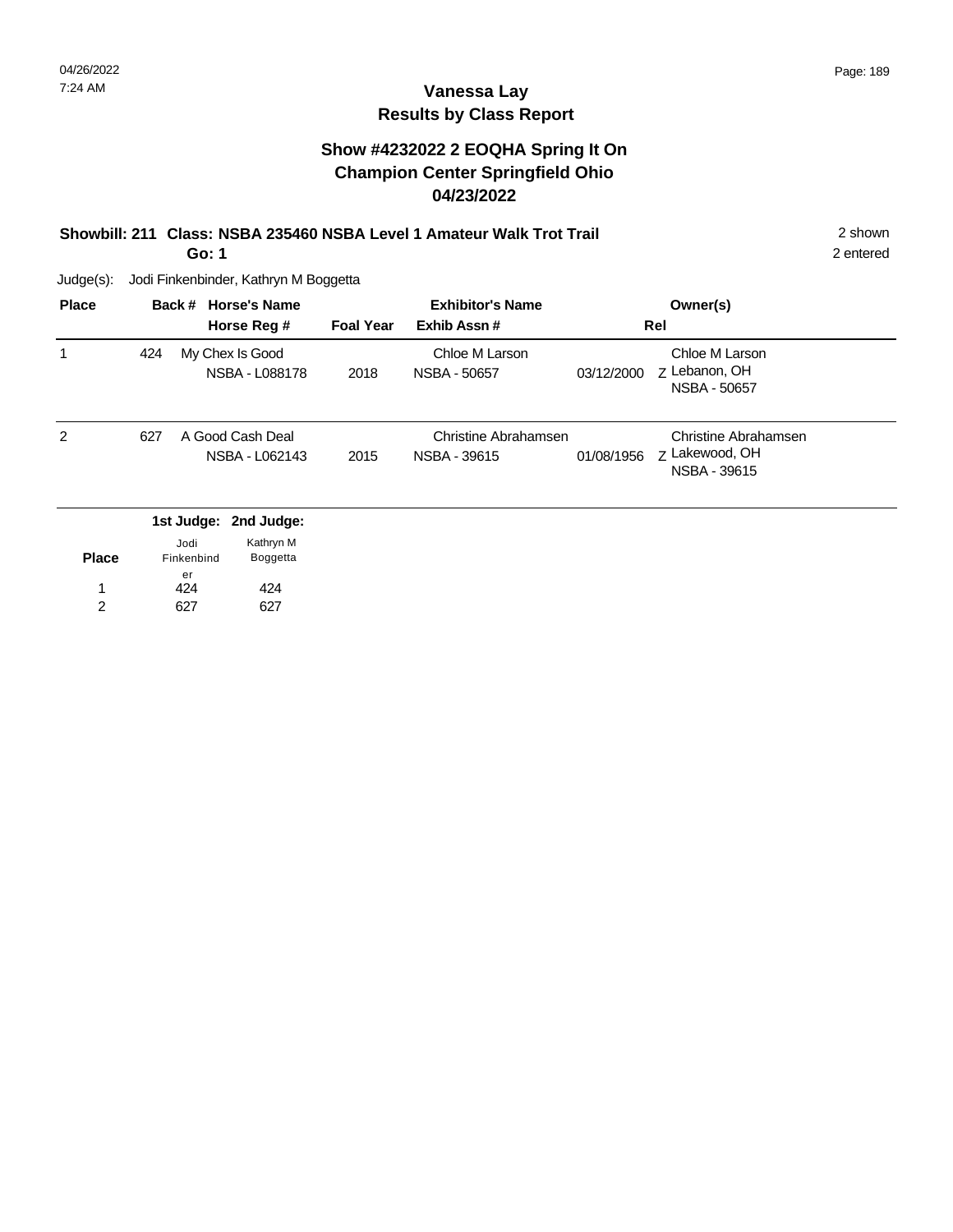### **Show #4232022 2 EOQHA Spring It On Champion Center Springfield Ohio 04/23/2022**

### **Showbill: 213 Class: NSBA 210100 NSBA Level 1 Western Pleasure** 1 **Shown** 1 shown

**Go: 1**

2 entered

| <b>Place</b> |     | Back # Horse's Name<br>Horse Reg #    | <b>Foal Year</b> | <b>Exhibitor's Name</b><br>Exhib Assn# | Owner(s)<br>Rel                        |
|--------------|-----|---------------------------------------|------------------|----------------------------------------|----------------------------------------|
|              | 661 | Sherlock Undercover<br>NSBA - L104198 | 2018             | <b>Katie Piper</b><br>NSBA - 29208     | J Jonard<br>Galena, OH<br>NSBA - 12153 |

|              |                    | 1st Judge: 2nd Judge:        |
|--------------|--------------------|------------------------------|
| <b>Place</b> | Jodi<br>Finkenbind | Kathryn M<br><b>Boggetta</b> |
|              | er                 |                              |
| 1.           | 661                | 661                          |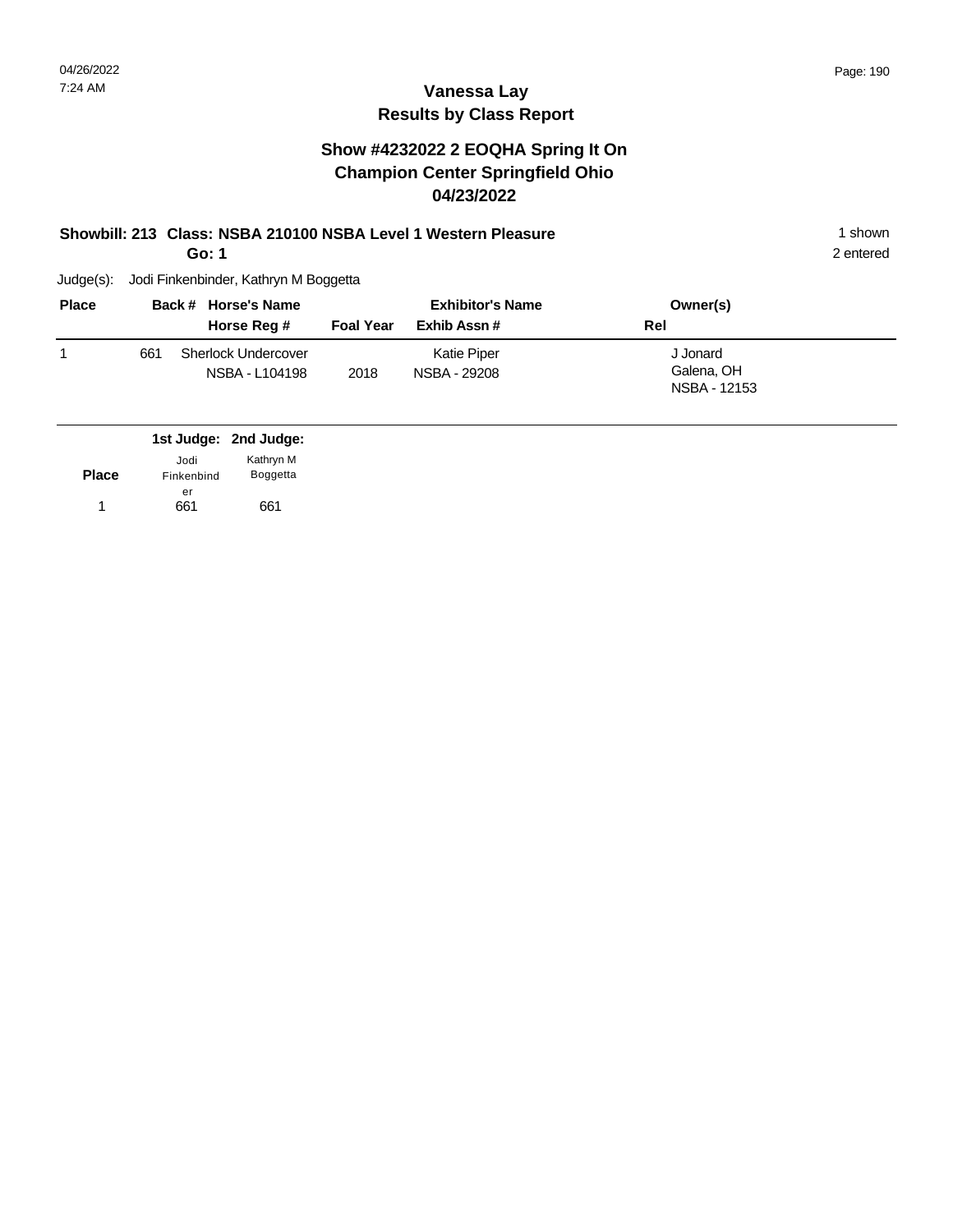### **Vanessa Lay Results by Class Report**

### **Show #4232022 2 EOQHA Spring It On Champion Center Springfield Ohio 04/23/2022**

### **Showbill: 214 Class: NSBA 217160 NSBA Level 1 Yth W/T WP - All Age 2 shown 2 shown**

**Go: 1**

| <b>Place</b> |     | Back # Horse's Name<br>Horse Reg #         | <b>Foal Year</b> | <b>Exhibitor's Name</b><br>Exhib Assn# |            | Owner(s)<br>Rel                               |  |
|--------------|-----|--------------------------------------------|------------------|----------------------------------------|------------|-----------------------------------------------|--|
| 1            | 163 | Impulsed By Flash<br>NSBA - L047700        | 2013             | Mary Caroline Minich                   | 01/31/2009 | Mary Caroline Minich<br>Z Laporte, IN         |  |
| 1            | 411 | The Roan Show<br>NSBA - L055872            | 2015             | <b>Molly Mullady</b><br>NSBA - 70079   | 04/11/2012 | Molly Mullady<br>z Dublin, OH<br>NSBA - 70079 |  |
| --           |     | 1st Judge: 2nd Judge:<br>Kathryn M<br>Jodi |                  |                                        |            |                                               |  |

| <b>Place</b> | Finkenbind | Boggetta |
|--------------|------------|----------|
|              | er         |          |
|              | 411        | 163      |
| 2            | 163        | 411      |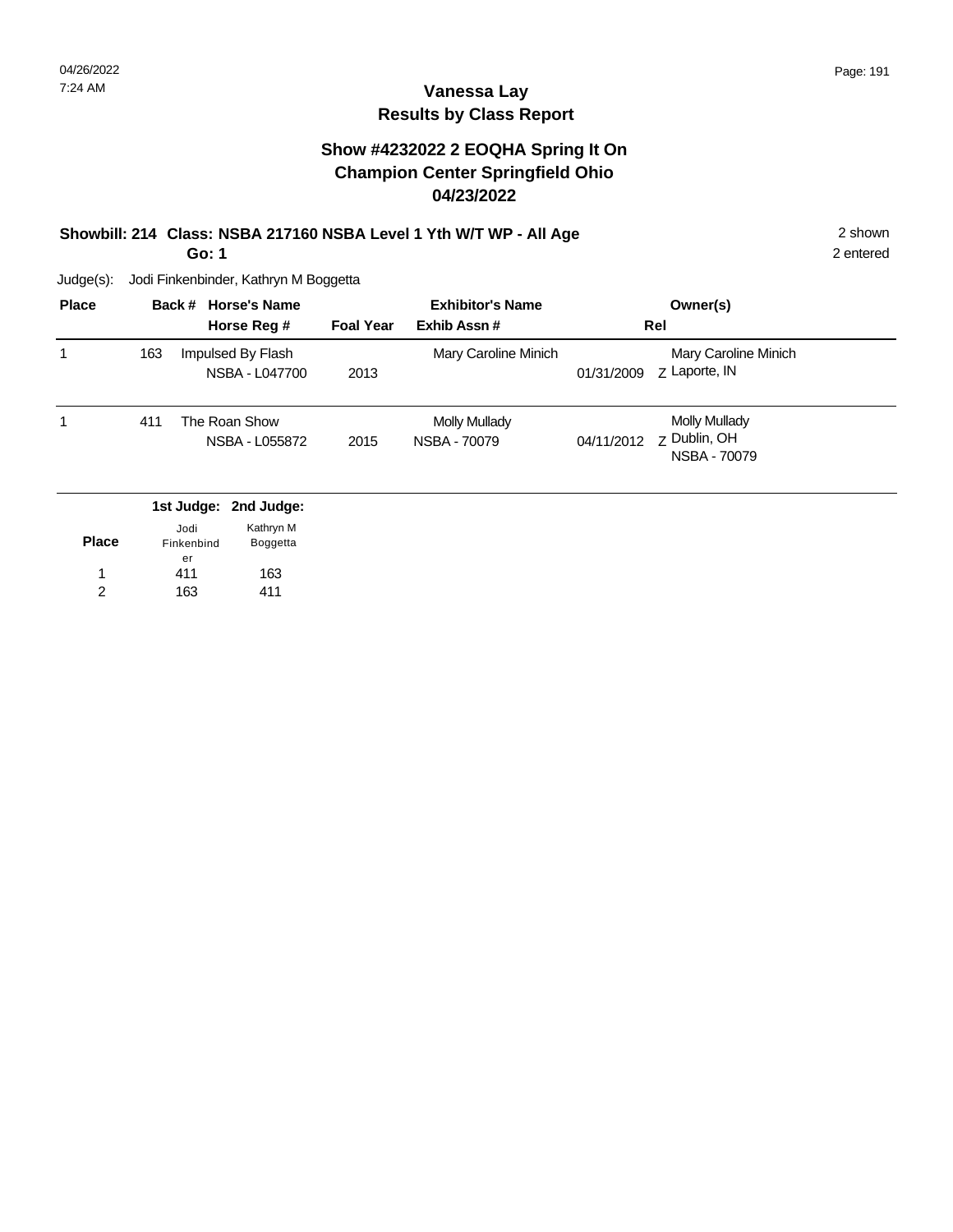### **Show #4232022 2 EOQHA Spring It On Champion Center Springfield Ohio 04/23/2022**

#### **Showbill: 215 Class: NSBA 257160 NSBA Level 1 Youth Walk Trot Western Horsemanship** 2 shown **Go: 1**

2 entered

Judge(s): Jodi Finkenbinder, Kathryn M Boggetta

411

2

| <b>Place</b> |     |                          | Back # Horse's Name<br>Horse Reg #  | <b>Foal Year</b> | <b>Exhibitor's Name</b><br>Exhib Assn#      |            | Owner(s)<br>Rel                                      |  |
|--------------|-----|--------------------------|-------------------------------------|------------------|---------------------------------------------|------------|------------------------------------------------------|--|
| 1            | 163 |                          | Impulsed By Flash<br>NSBA - L047700 | 2013             | Mary Caroline Minich                        | 01/31/2009 | Mary Caroline Minich<br>Z Laporte, IN                |  |
| 2            | 411 |                          | The Roan Show<br>NSBA - L055872     | 2015             | <b>Molly Mullady</b><br><b>NSBA - 70079</b> | 04/11/2012 | <b>Molly Mullady</b><br>z Dublin, OH<br>NSBA - 70079 |  |
|              |     |                          | 1st Judge: 2nd Judge:               |                  |                                             |            |                                                      |  |
| <b>Place</b> |     | Jodi<br>Finkenbind<br>er | Kathryn M<br>Boggetta               |                  |                                             |            |                                                      |  |
|              |     | 163                      | 163                                 |                  |                                             |            |                                                      |  |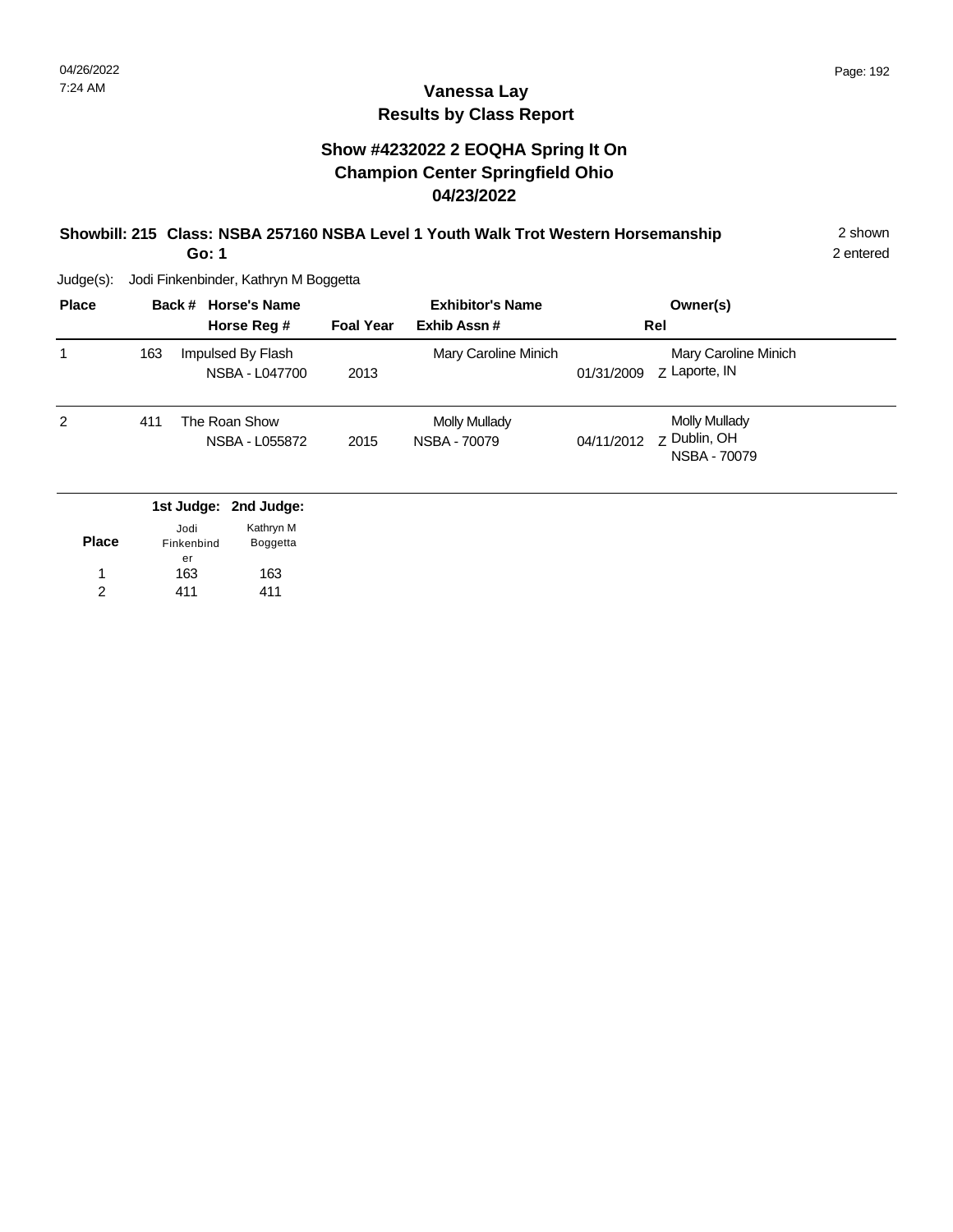### **Show #4232022 2 EOQHA Spring It On Champion Center Springfield Ohio 04/23/2022**

#### **Showbill: 216 Class: NSBA 217061 NSBA Youth Walk Trot Western Pleasure Small Fry** 2 shown **Go: 1**

2 entered

Judge(s): Jodi Finkenbinder, Kathryn M Boggetta

| <b>Place</b> |     | Back # Horse's Name |                                           |                  | <b>Exhibitor's Name</b>              |                  | Owner(s)                                                    |
|--------------|-----|---------------------|-------------------------------------------|------------------|--------------------------------------|------------------|-------------------------------------------------------------|
|              |     |                     | Horse Reg #                               | <b>Foal Year</b> | Exhib Assn#                          | <b>Birthdate</b> | Rel                                                         |
| 1            | 411 |                     | The Roan Show<br>NSBA - L055872           | 2015             | <b>Molly Mullady</b><br>NSBA - 70079 | 04/11/2012       | <b>Molly Mullady</b><br>Z Dublin, OH<br><b>NSBA - 70079</b> |
| 2            | 129 |                     | <b>Starched Rockies</b><br>NSBA - L022868 | 2003             | Gwen Toth<br>NSBA - 61701            | 09/13/2012       | <b>Emily Toth</b><br>A Litchfield, OH<br>NSBA - 53162       |
|              |     |                     | 1st Judge: 2nd Judge:                     |                  |                                      |                  |                                                             |
| <b>Place</b> |     | Jodi<br>Finkenbind  | Kathryn M<br>Boggetta                     |                  |                                      |                  |                                                             |
|              |     | er<br>411           | 411                                       |                  |                                      |                  |                                                             |

411 129 2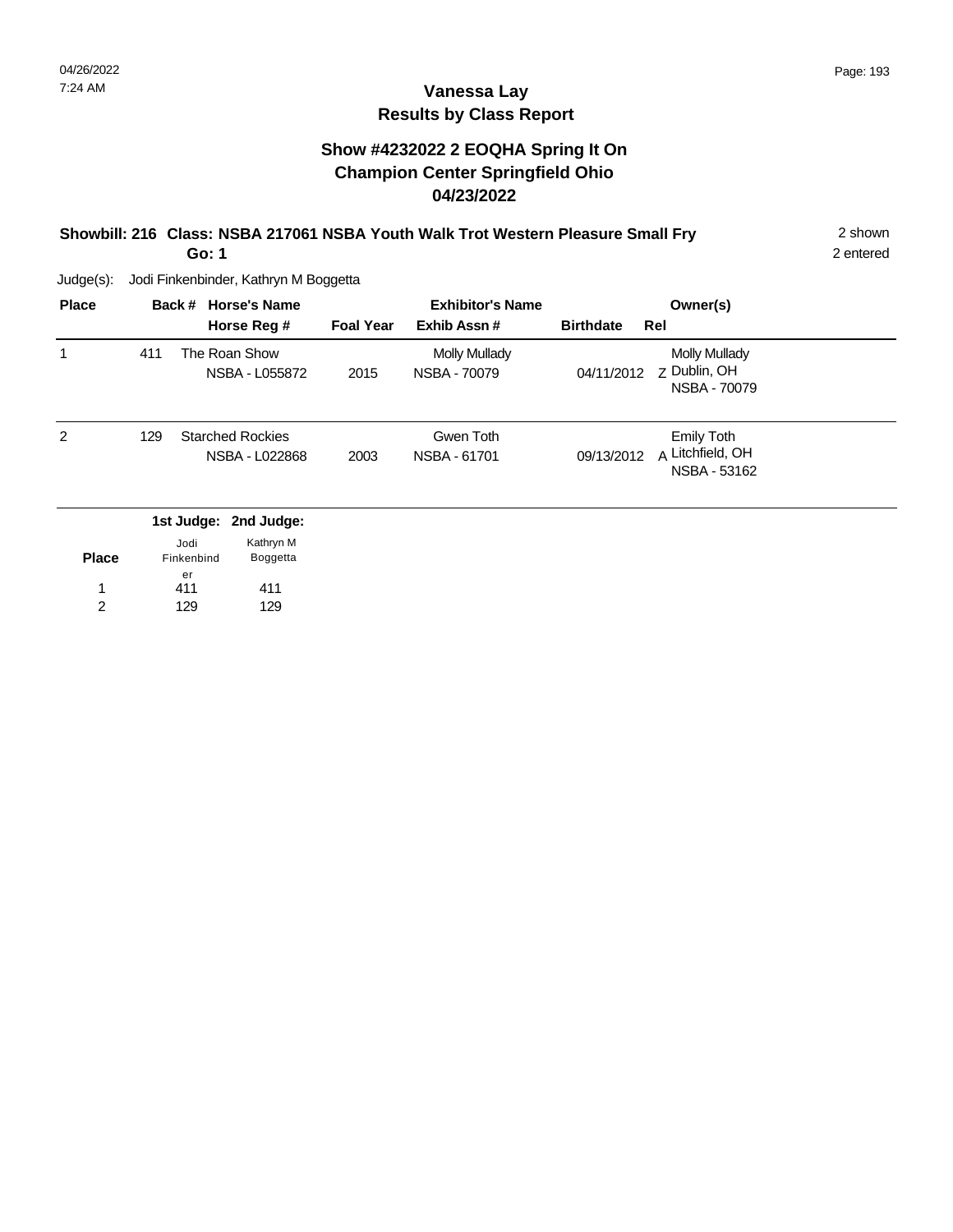### **Show #4232022 2 EOQHA Spring It On Champion Center Springfield Ohio 04/23/2022**

#### **Showbill: 217 Class: NSBA 257061 NSBA Yth W/T Western Horsemanship Small Fry** 2 shown **Go: 1**

2 entered

Judge(s): Jodi Finkenbinder, Kathryn M Boggetta

| <b>Place</b>   |     | <b>Horse's Name</b><br>Back # |                                           |                  | <b>Exhibitor's Name</b>              |                  |     | Owner(s)                                                    |
|----------------|-----|-------------------------------|-------------------------------------------|------------------|--------------------------------------|------------------|-----|-------------------------------------------------------------|
|                |     |                               | Horse Reg #                               | <b>Foal Year</b> | Exhib Assn#                          | <b>Birthdate</b> | Rel |                                                             |
|                | 411 |                               | The Roan Show<br>NSBA - L055872           | 2015             | <b>Molly Mullady</b><br>NSBA - 70079 | 04/11/2012       |     | <b>Molly Mullady</b><br>Z Dublin, OH<br><b>NSBA - 70079</b> |
| $\overline{2}$ | 129 |                               | <b>Starched Rockies</b><br>NSBA - L022868 | 2003             | Gwen Toth<br>NSBA - 61701            | 09/13/2012       |     | Emily Toth<br>A Litchfield, OH<br>NSBA - 53162              |
|                |     |                               | 1st Judge: 2nd Judge:                     |                  |                                      |                  |     |                                                             |
|                |     | Jodi                          | Kathryn M                                 |                  |                                      |                  |     |                                                             |
| <b>Place</b>   |     | Finkenbind                    | Boggetta                                  |                  |                                      |                  |     |                                                             |
| 1              |     | er<br>411                     | 411                                       |                  |                                      |                  |     |                                                             |

411 1

129 2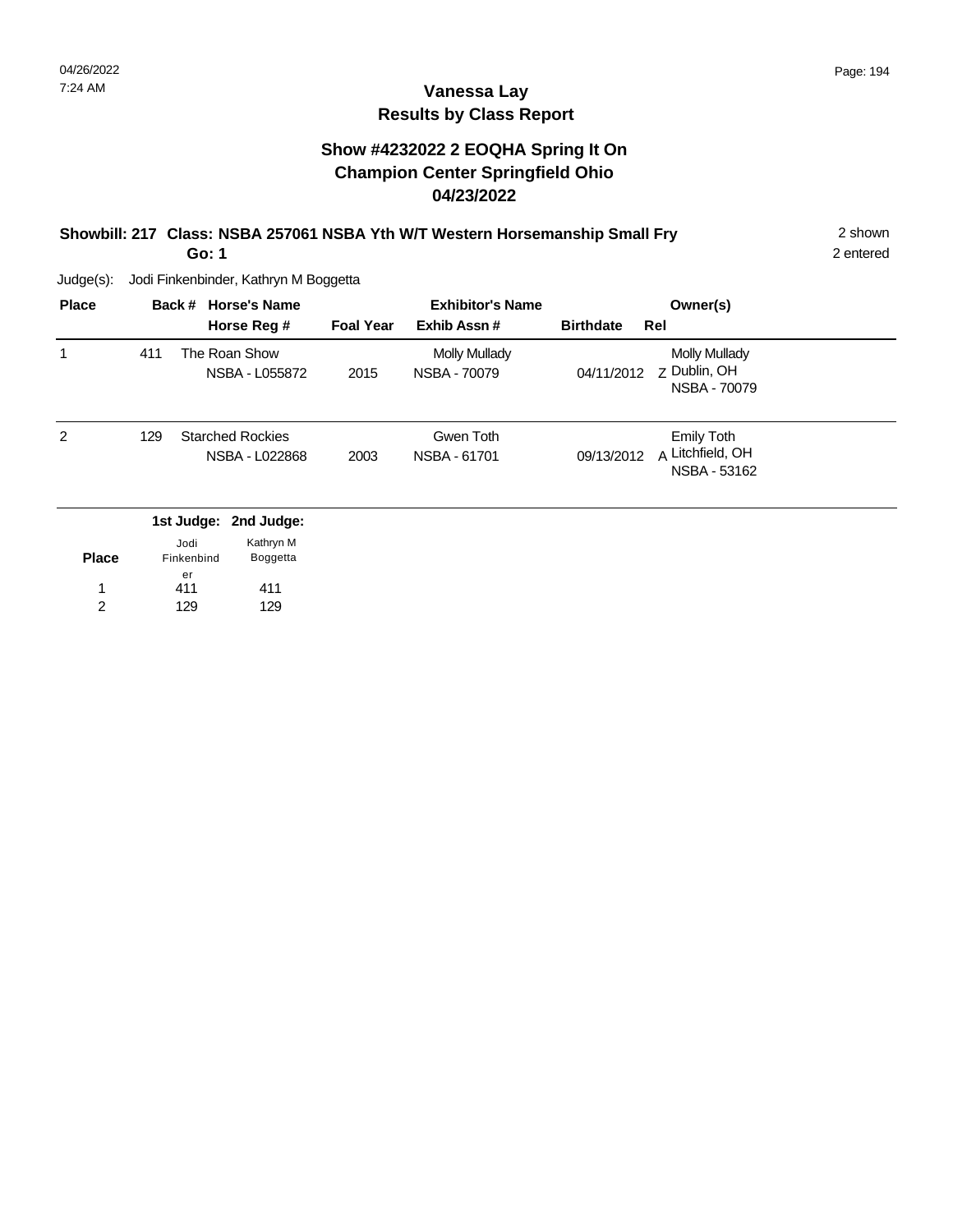# **Show #4232022 2 EOQHA Spring It On**

|              | Showbill: 218 Class: NSBA 215460 NSBA Level 1 Amateur Walk Trot Western Pleasure<br>Go: 1 |                              |                  |                                                                   |          |  |
|--------------|-------------------------------------------------------------------------------------------|------------------------------|------------------|-------------------------------------------------------------------|----------|--|
| $Judge(s)$ : |                                                                                           |                              |                  | Jodi Finkenbinder, Kathryn M Boggetta, Larry Sanchez, Mike Carter |          |  |
| <b>Place</b> |                                                                                           | Back # Horse's Name          |                  | <b>Exhibitor's Name</b>                                           | Owner(s) |  |
|              |                                                                                           | Horse Reg #                  | <b>Foal Year</b> | Exhib Assn#                                                       | Rel      |  |
|              |                                                                                           | 1st Judge: 2nd Judge:        | 3rd Judge:       | 4th Judge:                                                        |          |  |
| <b>Place</b> | Jodi<br>Finkenbind<br>er                                                                  | Kathryn M<br><b>Boggetta</b> | Larry<br>Sanchez | <b>Mike Carter</b>                                                |          |  |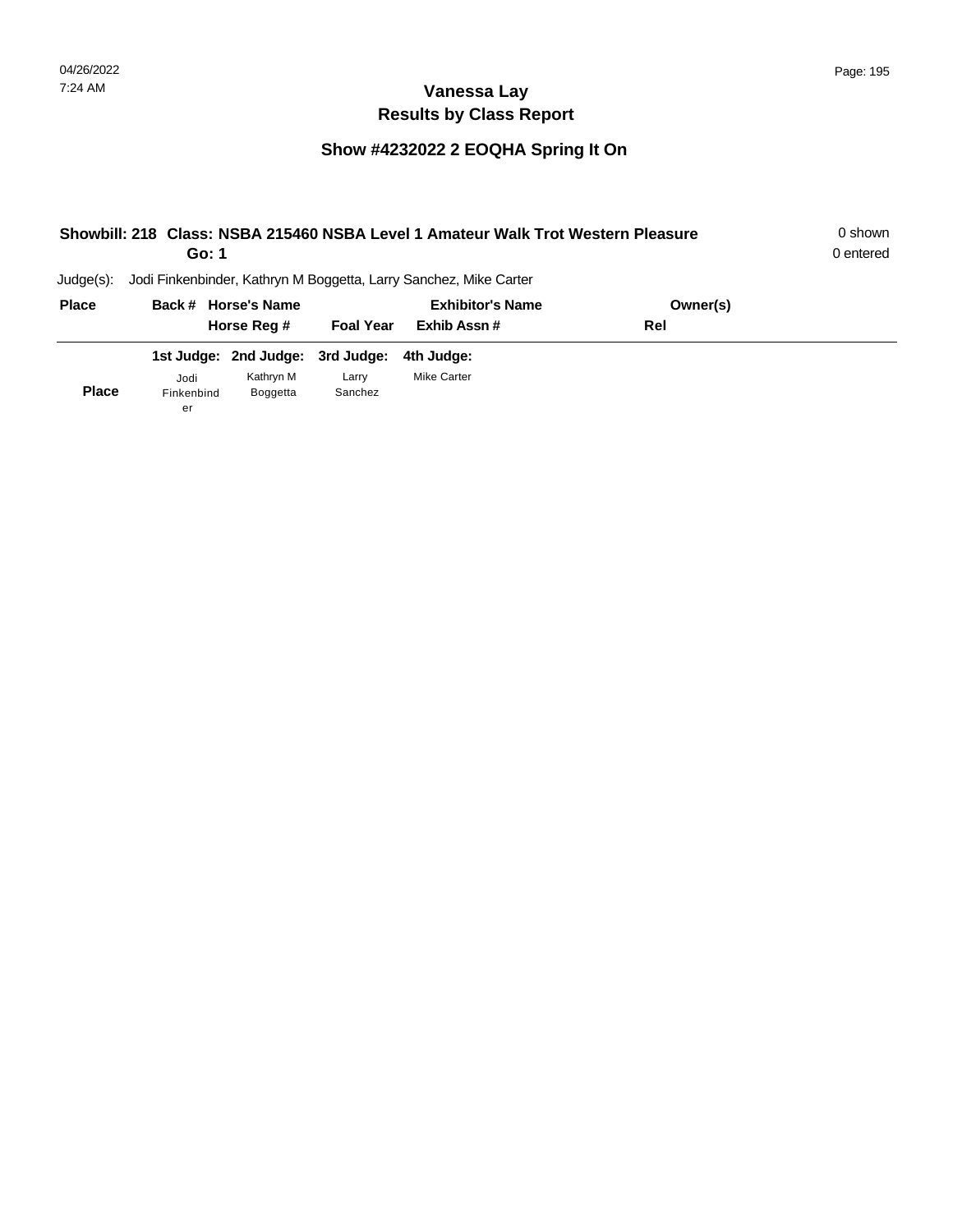### **Show #4232022 2 EOQHA Spring It On Champion Center Springfield Ohio 04/23/2022**

#### **Showbill: 219 Class: NSBA 255460 NSBA Level 1 Amateur Walk Trot Horsemanship** 1 shown **Go: 1**

1 entered

| <b>Place</b> |     | Back # Horse's Name                | <b>Exhibitor's Name</b> |                                      |            | Owner(s)                                               |  |
|--------------|-----|------------------------------------|-------------------------|--------------------------------------|------------|--------------------------------------------------------|--|
|              |     | Horse Reg #                        | <b>Foal Year</b>        | Exhib Assn#                          |            | Rel                                                    |  |
|              | 627 | A Good Cash Deal<br>NSBA - L062143 | 2015                    | Christine Abrahamsen<br>NSBA - 39615 | 01/08/1956 | Christine Abrahamsen<br>7 Lakewood, OH<br>NSBA - 39615 |  |

|              |            | 1st Judge: 2nd Judge: |
|--------------|------------|-----------------------|
|              | Jodi       | Kathryn M             |
| <b>Place</b> | Finkenbind | <b>Boggetta</b>       |
|              | er         |                       |
|              | <b>777</b> | 527                   |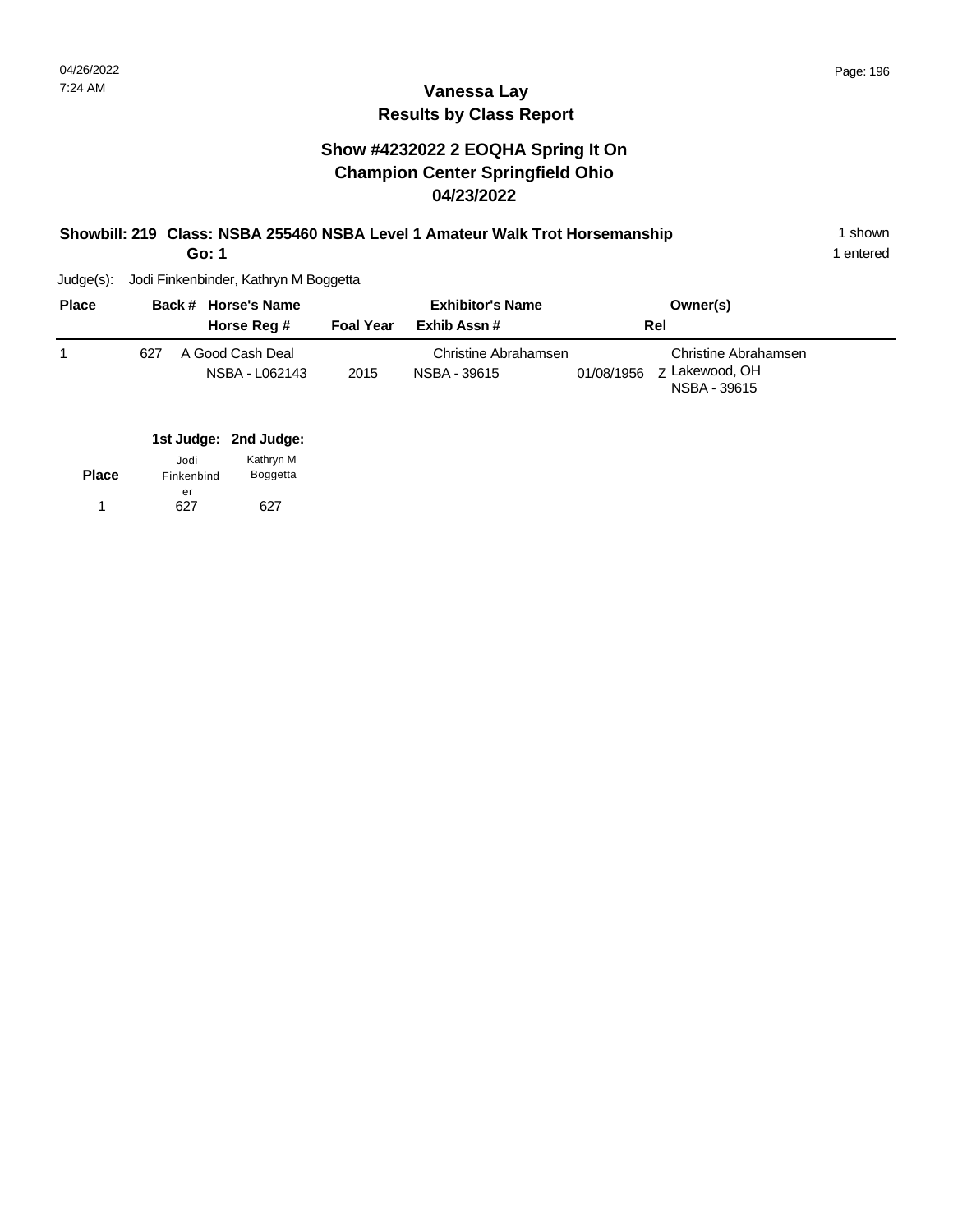### **Show #4232022 2 EOQHA Spring It On Champion Center Springfield Ohio 04/23/2022**

#### **Showbill: 221 Class: NSBA 217100 NSBA Level 1 Youth Western Pleasure 11 100 Shown** 9 shown **Go: 1**

Judge(s): Jodi Finkenbinder, Kathryn M Boggetta

| <b>Place</b>   |     | Back # Horse's Name                                  | <b>Exhibitor's Name</b> |                                        |            | Owner(s)                                               |  |
|----------------|-----|------------------------------------------------------|-------------------------|----------------------------------------|------------|--------------------------------------------------------|--|
|                |     | Horse Reg #                                          | <b>Foal Year</b>        | Exhib Assn#                            |            | Rel                                                    |  |
| 1              | 620 | Kruzin In Style<br>NSBA - L053222                    | 2015                    | Adeline P Gabor<br>NSBA - 38329        | 12/12/2009 | Adeline P Gabor<br>Z Madison, OH<br>NSBA - 38329       |  |
| $\overline{2}$ | 296 | Shez Burnin Hot<br><b>NSBA - L118777</b>             | 2009                    | Kailee Rife<br>NSBA - 46302            | 12/11/2006 | Kailee Rife<br>Z Raymond, OH<br>NSBA - 46302           |  |
| $\overline{c}$ | 368 | Dontkissthismachine<br>NSBA - L027577                | 2012                    | Serrin A Whitt<br>NSBA - 49052         | 05/29/2004 | Serrin A Whitt<br>Z Pickerington, OH<br>NSBA - 49052   |  |
| $\overline{4}$ | 120 | Man Im Sassy<br>NSBA - L016555                       | 2006                    | Isabella Hamilton<br>NSBA - 60022      | 04/30/2009 | Isabella Hamilton<br>Z Eaton, OH<br>NSBA - 60022       |  |
| 5              | 12  | Dude Im Sleeping<br>NSBA - L062219                   | 2017                    | Tianna S Cooper<br>NSBA - 40151        | 07/15/2004 | Suzanne D Cooper<br>A Grove Hill, OH<br>NSBA - 35929   |  |
| 6              | 558 | <b>KM Justa Little Bit</b><br><b>NSBA - L058908</b>  | 2016                    | Kambrie Atkins<br>NSBA - 40293         | 05/29/2010 | Kambrie Atkins<br>Z Hilliard, OH<br>NSBA - 40293       |  |
| N <sub>P</sub> | 195 | She Willy Likes It<br>NSBA - L065314                 | 2014                    | Machaela Cobler<br><b>NSBA - 36569</b> | 03/21/2004 | Machaela Cobler<br>Z Osgood, IN<br><b>NSBA - 36569</b> |  |
| N <sub>P</sub> | 703 | Pure Goodness<br>NSBA - L019588                      | 2006                    | Nadia Tornik<br><b>NSBA - 69377</b>    | 10/12/2008 | Nadia Tornik<br>z Hilliard, OH<br>NSBA - 69377         |  |
| NP             | 711 | <b>Blow The World Akiss</b><br><b>NSBA - L064015</b> | 2017                    | Anna Minich<br>NSBA - 49265            | 04/12/2006 | Anna Minich<br>Z Laporte, IN<br>NSBA - 49265           |  |

9 entered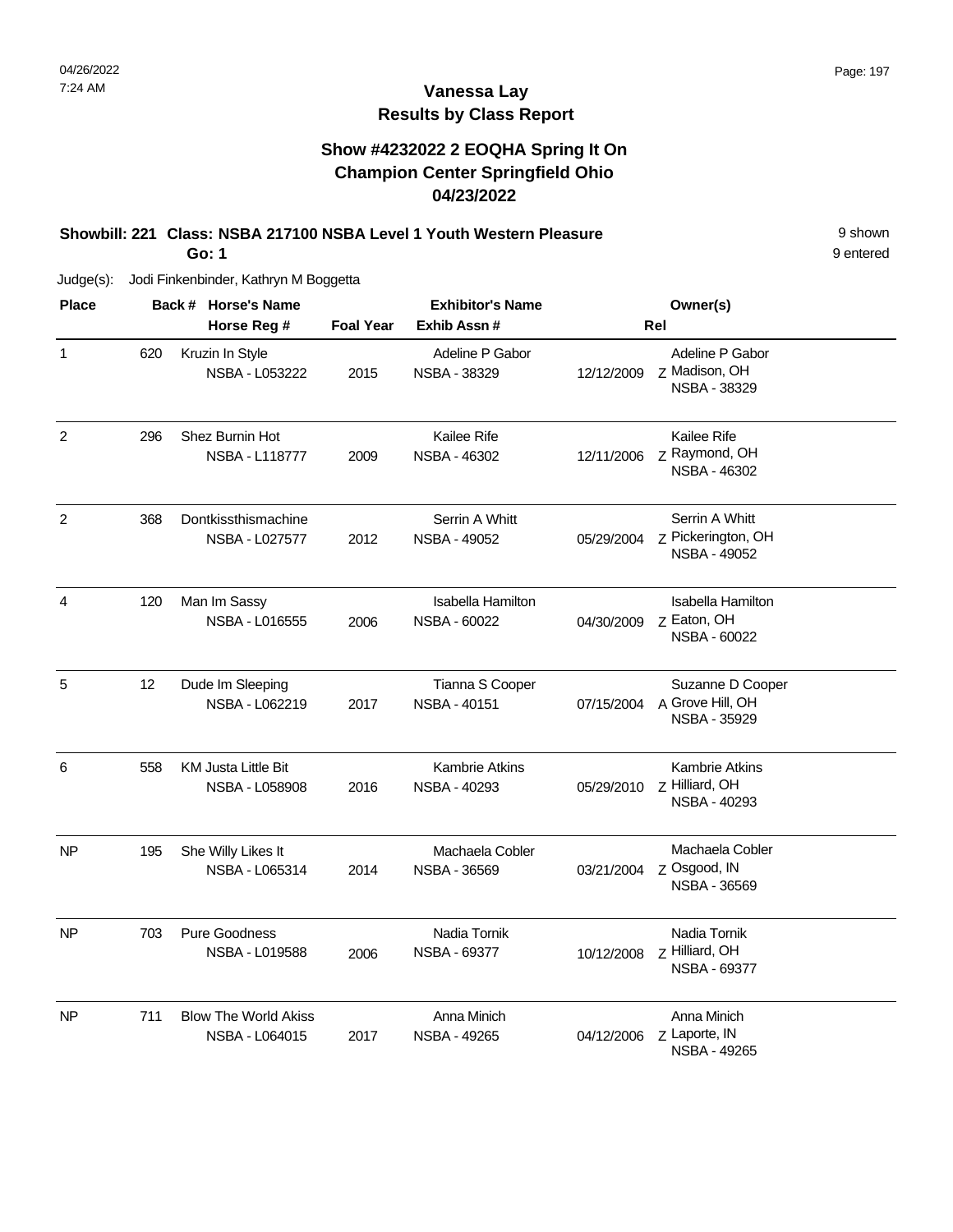### **Show #4232022 2 EOQHA Spring It On Champion Center Springfield Ohio 04/23/2022**

|              |            | 1st Judge: 2nd Judge: |
|--------------|------------|-----------------------|
|              | Jodi       | Kathryn M             |
| <b>Place</b> | Finkenbind | Boggetta              |
|              | er         |                       |
| 1            | 620        | 620                   |
| 2            | 296        | 368                   |
| 3            | 12         | 120                   |
| 4            | 368        | 296                   |
| 5            | 120        |                       |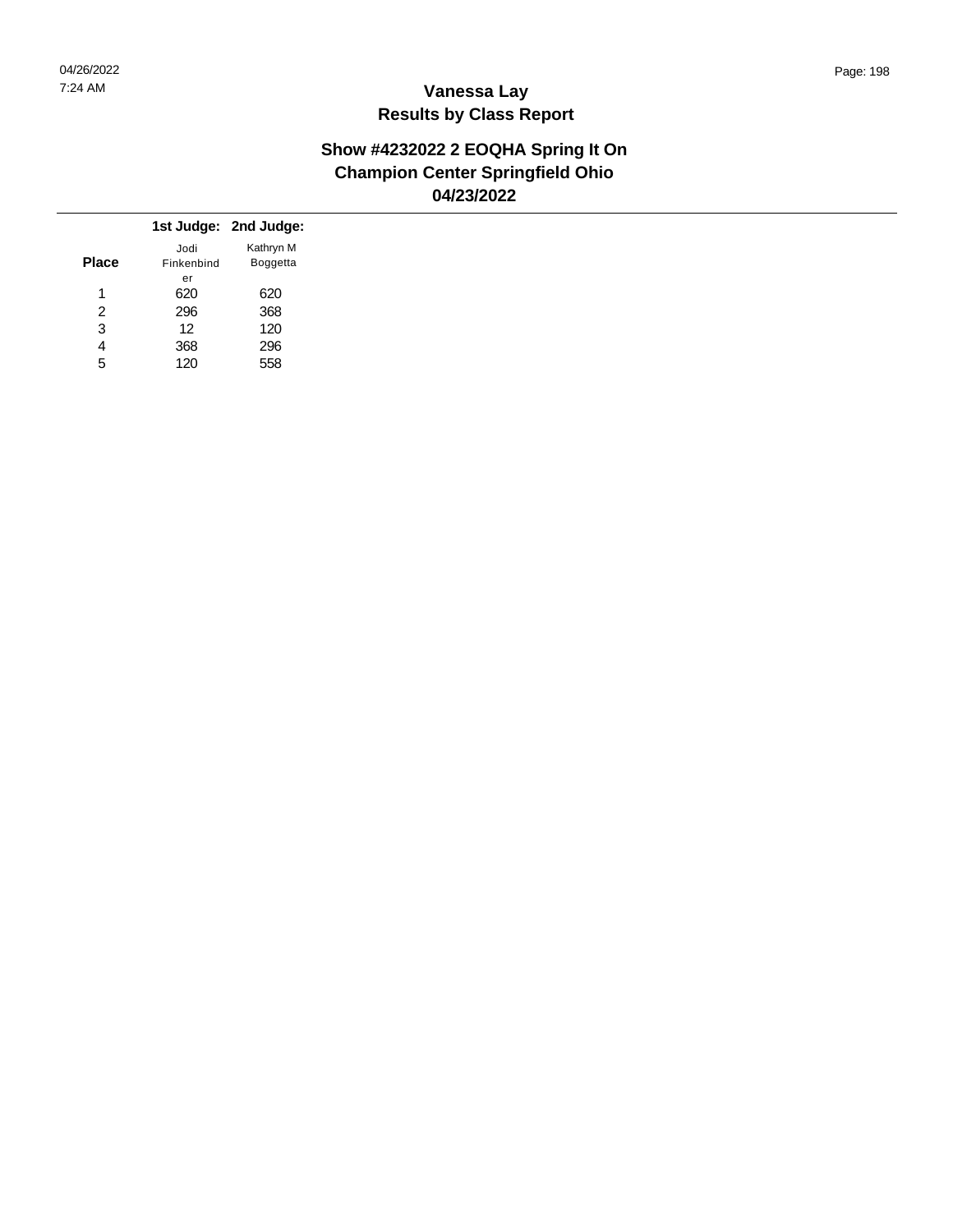### **Vanessa Lay Results by Class Report**

### **Show #4232022 2 EOQHA Spring It On Champion Center Springfield Ohio 04/23/2022**

### **Showbill: 222 Class: NSBA 217303 NSBA Youth Western Pleasure 14-18** 3 Shown

**Go: 1**

Judge(s): Jodi Finkenbinder, Kathryn M Boggetta

195

3

| <b>Place</b>   |     | Back # Horse's Name               |                  | <b>Exhibitor's Name</b>      | Owner(s)         |                               |  |
|----------------|-----|-----------------------------------|------------------|------------------------------|------------------|-------------------------------|--|
|                |     | Horse Reg #                       | <b>Foal Year</b> | Exhib Assn#                  | <b>Birthdate</b> | Rel                           |  |
| 1              | 995 | Best Be In Line<br>NSBA - L057824 | 2016             | Mason Dorsey<br>NSBA - 38290 | 11/29/2003       | Mason Dorsey<br>Z Powell, OH  |  |
|                |     |                                   |                  |                              |                  | NSBA - 38290                  |  |
| $\overline{2}$ | 195 | She Willy Likes It                |                  | Machaela Cobler              |                  | Machaela Cobler               |  |
|                |     | NSBA - L065314                    | 2014             | NSBA - 36569                 | 03/21/2004       | Z Osgood, IN<br>NSBA - 36569  |  |
| 2              | 711 | <b>Blow The World Akiss</b>       |                  | Anna Minich                  |                  | Anna Minich                   |  |
|                |     | NSBA - L064015                    | 2017             | NSBA - 49265                 | 04/12/2006       | Z Laporte, IN<br>NSBA - 49265 |  |
|                |     | 1st Judge: 2nd Judge:             |                  |                              |                  |                               |  |
| <b>Place</b>   |     | Kathryn M<br>Jodi                 |                  |                              |                  |                               |  |
|                |     | Boggetta<br>Finkenbind<br>er      |                  |                              |                  |                               |  |
| 1              |     | 995<br>995                        |                  |                              |                  |                               |  |
| 2              |     | 711<br>195                        |                  |                              |                  |                               |  |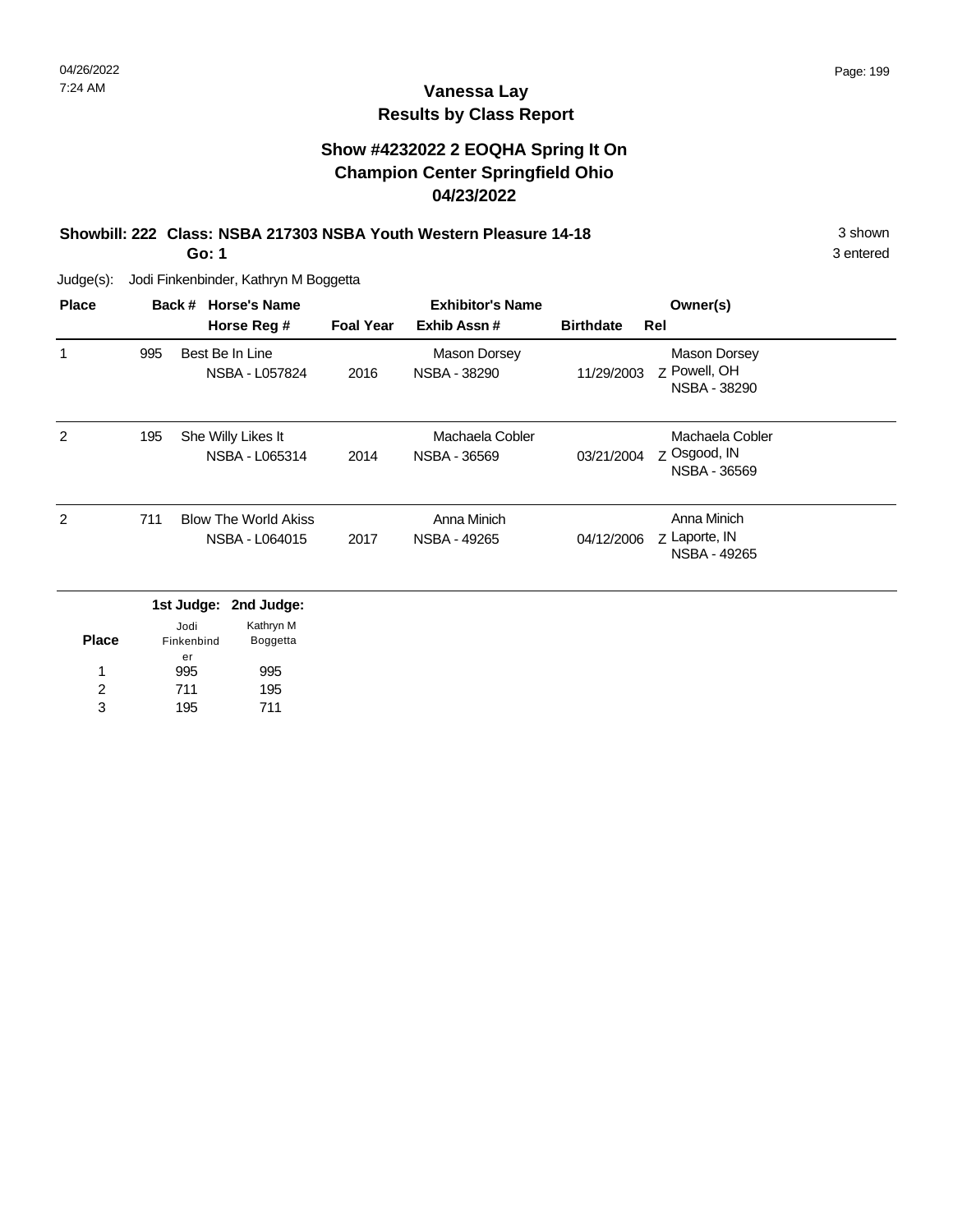### **Vanessa Lay Results by Class Report**

### **Show #4232022 2 EOQHA Spring It On Champion Center Springfield Ohio 04/23/2022**

#### **Showbill: 223 Class: NSBA 217302 NSBA Youth Western Pleasure 13 & Under** 4 Shown 4 shown **Go: 1**

Judge(s): Jodi Finkenbinder, Kathryn M Boggetta

65 558 120

er

1 2 3

| <b>Place</b> |     | <b>Horse's Name</b><br>Back #<br>Horse Reg #                            | <b>Foal Year</b> | <b>Exhibitor's Name</b><br>Exhib Assn# | <b>Birthdate</b> | Owner(s)<br>Rel                                               |
|--------------|-----|-------------------------------------------------------------------------|------------------|----------------------------------------|------------------|---------------------------------------------------------------|
| 1            | 65  | How Bout At Midnight<br><b>NSBA - L027778</b>                           | 2012             | Kylie Davis<br><b>NSBA - 37829</b>     | 04/19/2008       | <b>Kylie Davis</b><br>Z Grove City, OH<br><b>NSBA - 37829</b> |
| 2            | 120 | Man Im Sassy<br>NSBA - L016555                                          | 2006             | Isabella Hamilton<br>NSBA - 60022      | 04/30/2009       | <b>Isabella Hamilton</b><br>Z Eaton, OH<br>NSBA - 60022       |
| 3            | 558 | <b>KM Justa Little Bit</b><br>NSBA - L058908                            | 2016             | <b>Kambrie Atkins</b><br>NSBA - 40293  | 05/29/2010       | <b>Kambrie Atkins</b><br>Z Hilliard, OH<br>NSBA - 40293       |
| 3            | 703 | Pure Goodness<br>NSBA - L019588                                         | 2006             | Nadia Tornik<br>NSBA - 69377           | 10/12/2008       | Nadia Tornik<br>z Hilliard, OH<br>NSBA - 69377                |
| <b>Place</b> |     | 1st Judge:<br>2nd Judge:<br>Kathryn M<br>Jodi<br>Boggetta<br>Finkenbind |                  |                                        |                  |                                                               |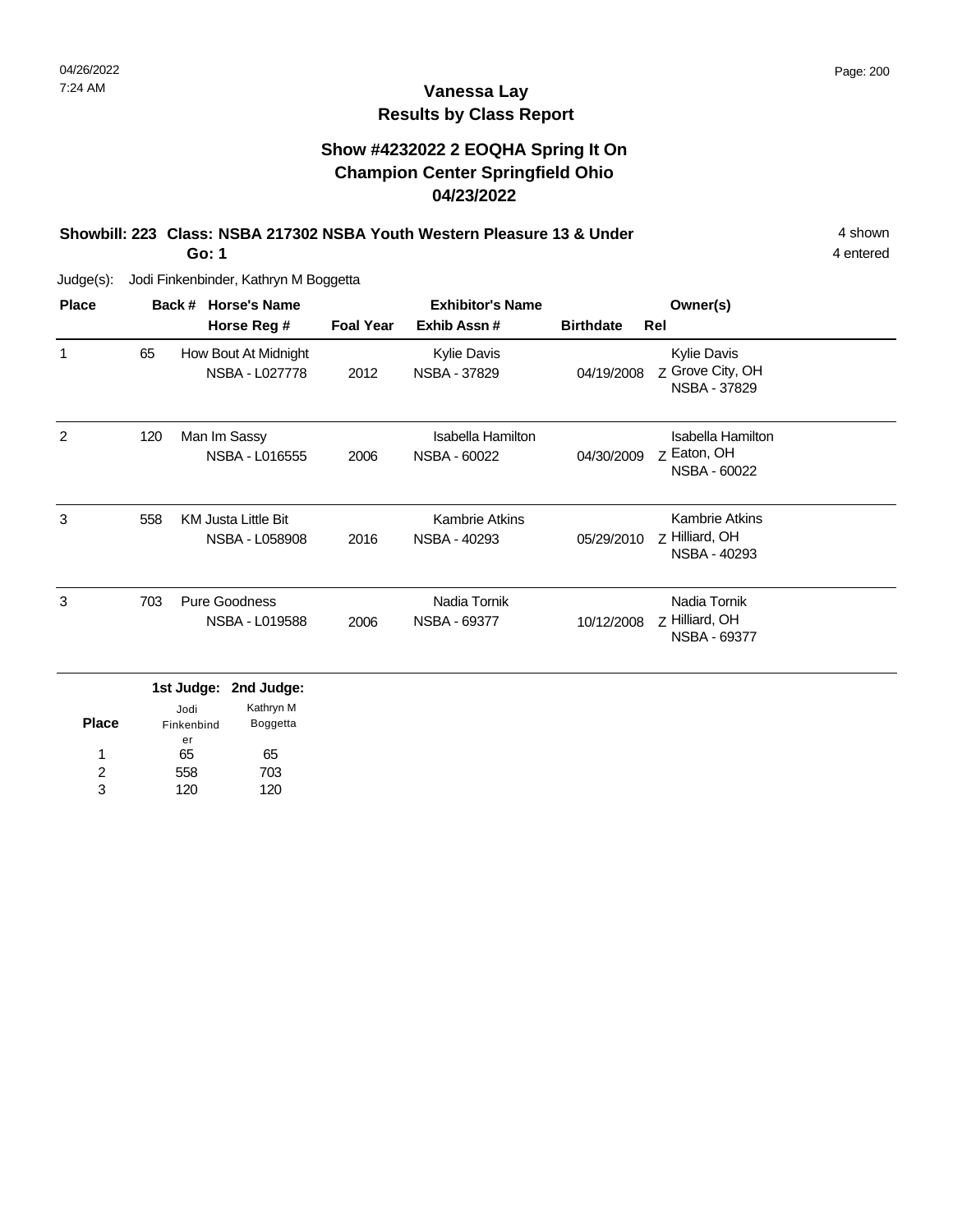### **Show #4232022 2 EOQHA Spring It On Champion Center Springfield Ohio 04/23/2022**

#### **Showbill: 224 Class: NSBA 215408 NSBA Level 1 Amateur Western Pleasure** 2 shown **Go: 1**

2 entered

Judge(s): Jodi Finkenbinder, Kathryn M Boggetta

50 1 50 693

| <b>Place</b> |     | Back # Horse's Name<br>Horse Reg #                                         | <b>Foal Year</b> | <b>Exhibitor's Name</b><br>Exhib Assn# | Owner(s)<br>Rel                                                  |  |
|--------------|-----|----------------------------------------------------------------------------|------------------|----------------------------------------|------------------------------------------------------------------|--|
| 1            | 50  | Lazy Lopin In Lace<br>NSBA - L062154                                       | 2016             | Melissa Straits<br>NSBA - 69006        | Melissa Straits<br>Z Lancaster, OH<br>11/02/2092<br>NSBA - 69006 |  |
| 2            | 693 | You Got To Be Kiddin<br>NSBA - L051711                                     | 2014             | <b>Phyllis Tarter</b><br>NSBA - 10093  | <b>Brian Craig</b><br>06/08/1989<br>7<br>NSBA - 12618            |  |
| <b>Place</b> |     | 1st Judge: 2nd Judge:<br>Kathryn M<br>Jodi<br>Finkenbind<br>Boggetta<br>er |                  |                                        |                                                                  |  |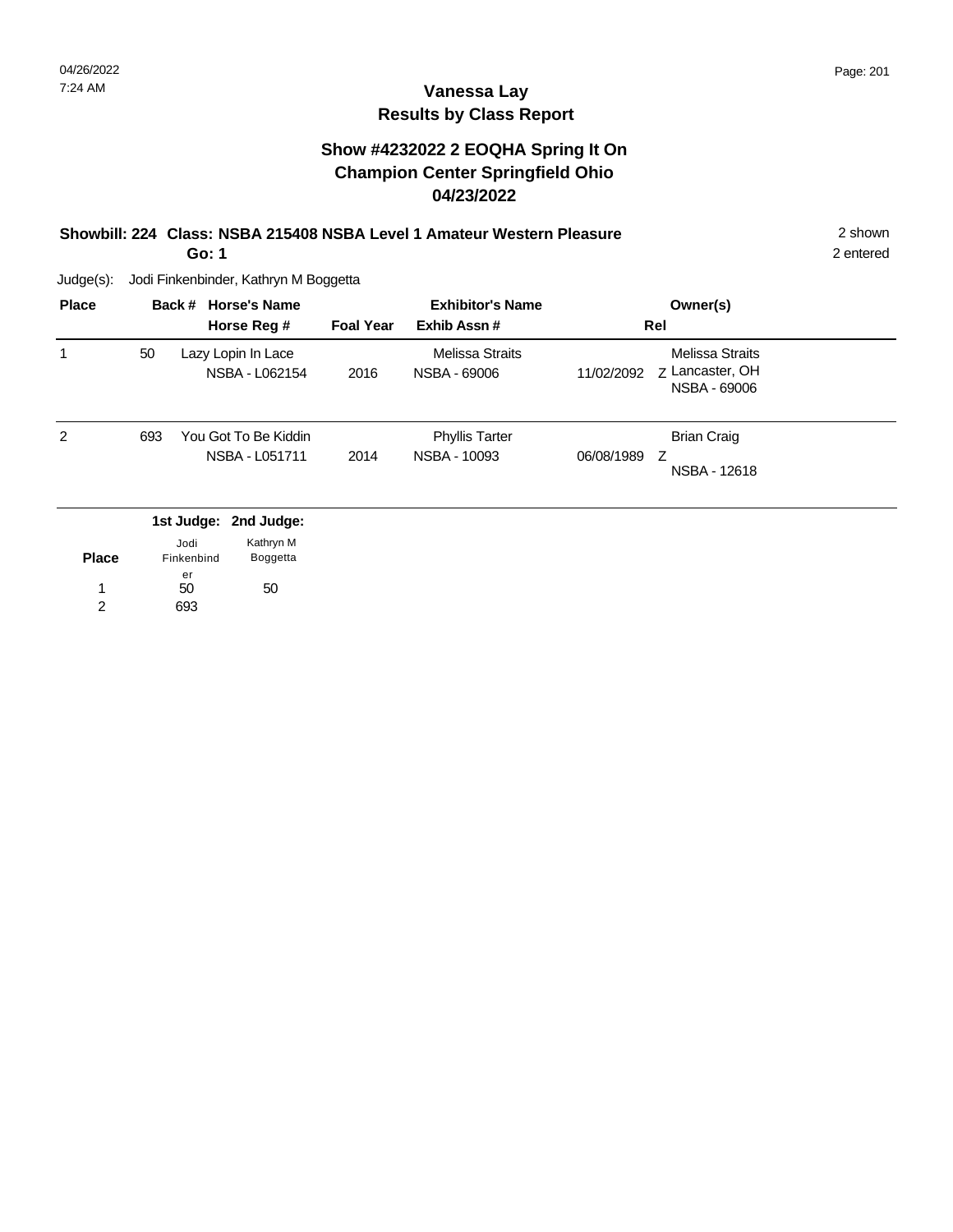### **Show #4232022 2 EOQHA Spring It On Champion Center Springfield Ohio 04/23/2022**

#### **Showbill: 225 Class: NSBA 215606 NSBA Amateur Select Western Pleasure** 2 shown **Go: 1**

2 entered

Judge(s): Jodi Finkenbinder, Kathryn M Boggetta

721

2

| <b>Place</b> |     | Back # Horse's Name |                                              |                  | <b>Exhibitor's Name</b>                |            | Owner(s)                                       |  |
|--------------|-----|---------------------|----------------------------------------------|------------------|----------------------------------------|------------|------------------------------------------------|--|
|              |     |                     | Horse Reg #                                  | <b>Foal Year</b> | Exhib Assn#                            |            | Rel                                            |  |
| 1            | 661 |                     | <b>Sherlock Undercover</b><br>NSBA - L104198 | 2018             | J Jonard<br>NSBA - 12153               | 09/17/1959 | J Jonard<br>Z Galena, OH<br>NSBA - 12153       |  |
| 2            | 721 |                     | <b>Check This Machine</b><br>NSBA - L008156  | 2003             | Kimberly A Best<br><b>NSBA - 33094</b> | 06/18/1957 | Kimberly A Best<br>Z Salem, OH<br>NSBA - 33094 |  |
|              |     |                     | 1st Judge: 2nd Judge:                        |                  |                                        |            |                                                |  |
|              |     | Jodi                | Kathryn M                                    |                  |                                        |            |                                                |  |
| <b>Place</b> |     | Finkenbind<br>er    | Boggetta                                     |                  |                                        |            |                                                |  |
|              |     | 661                 | 661                                          |                  |                                        |            |                                                |  |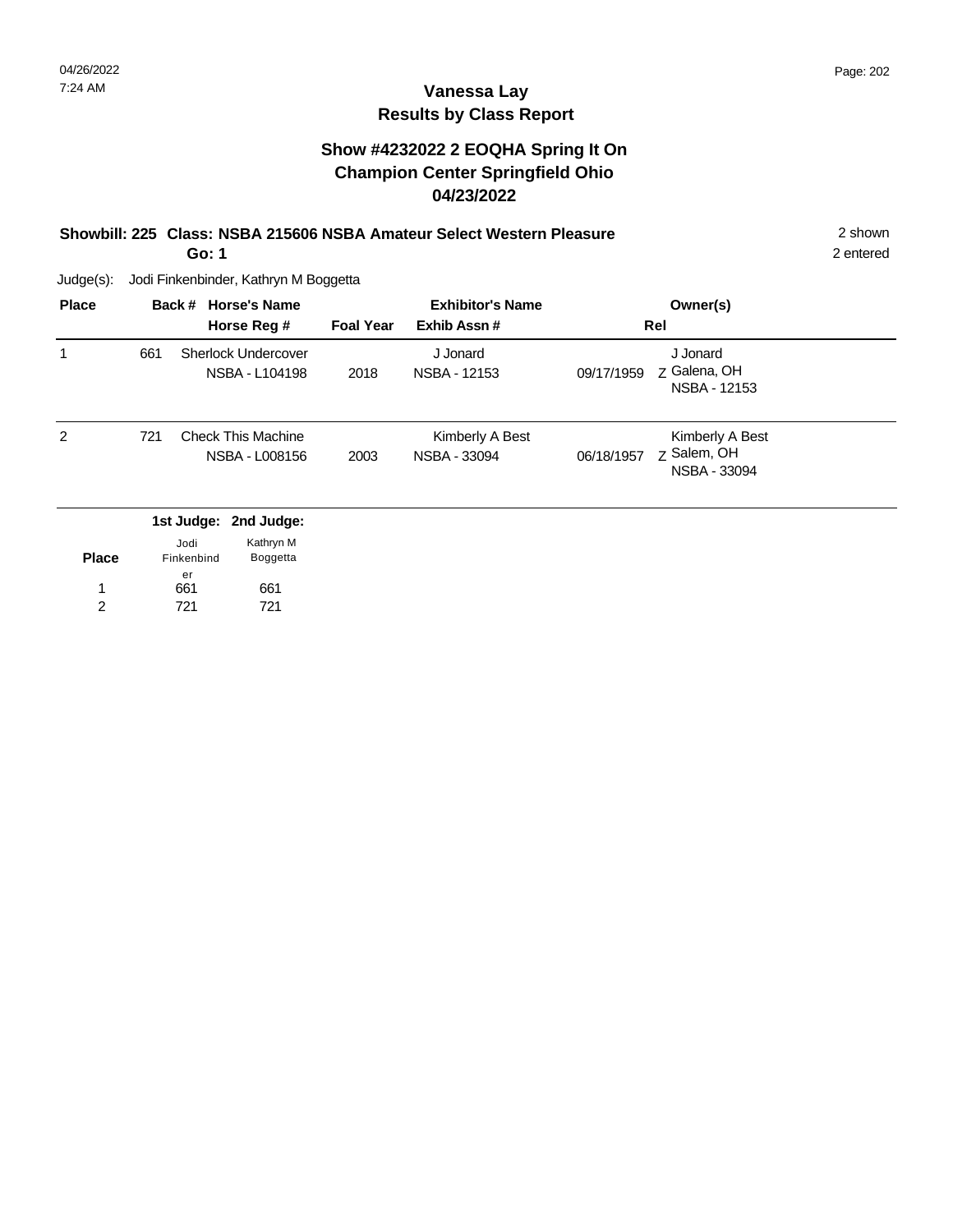### **Show #4232022 2 EOQHA Spring It On Champion Center Springfield Ohio 04/23/2022**

### **Showbill: 226 Class: NSBA 215600 NSBA Amateur Western Pleasure** 2 shown

**Go: 1**

2 entered

Judge(s): Jodi Finkenbinder, Kathryn M Boggetta

787

2

| <b>Place</b> |     | Back #     | <b>Horse's Name</b>                    |                  | <b>Exhibitor's Name</b>               |            | Owner(s)                                                      |
|--------------|-----|------------|----------------------------------------|------------------|---------------------------------------|------------|---------------------------------------------------------------|
|              |     |            | Horse Reg #                            | <b>Foal Year</b> | Exhib Assn#                           |            | Rel                                                           |
| 1            | 693 |            | You Got To Be Kiddin<br>NSBA - L051711 | 2014             | <b>Phyllis Tarter</b><br>NSBA - 10093 | 06/08/1989 | <b>Brian Craig</b><br>Z<br>NSBA - 12618                       |
| 1            | 787 |            | <b>Really Sudden</b><br>NSBA - L052108 | 2011             | Kelly A Rauschenbach<br>NSBA - 29228  | 10/19/1989 | Kelly A Rauschenbach<br>z Canfield, OH<br><b>NSBA - 29228</b> |
|              |     |            | 1st Judge: 2nd Judge:                  |                  |                                       |            |                                                               |
|              |     | Jodi       | Kathryn M                              |                  |                                       |            |                                                               |
| <b>Place</b> |     | Finkenbind | Boggetta                               |                  |                                       |            |                                                               |
|              |     | er<br>693  | 787                                    |                  |                                       |            |                                                               |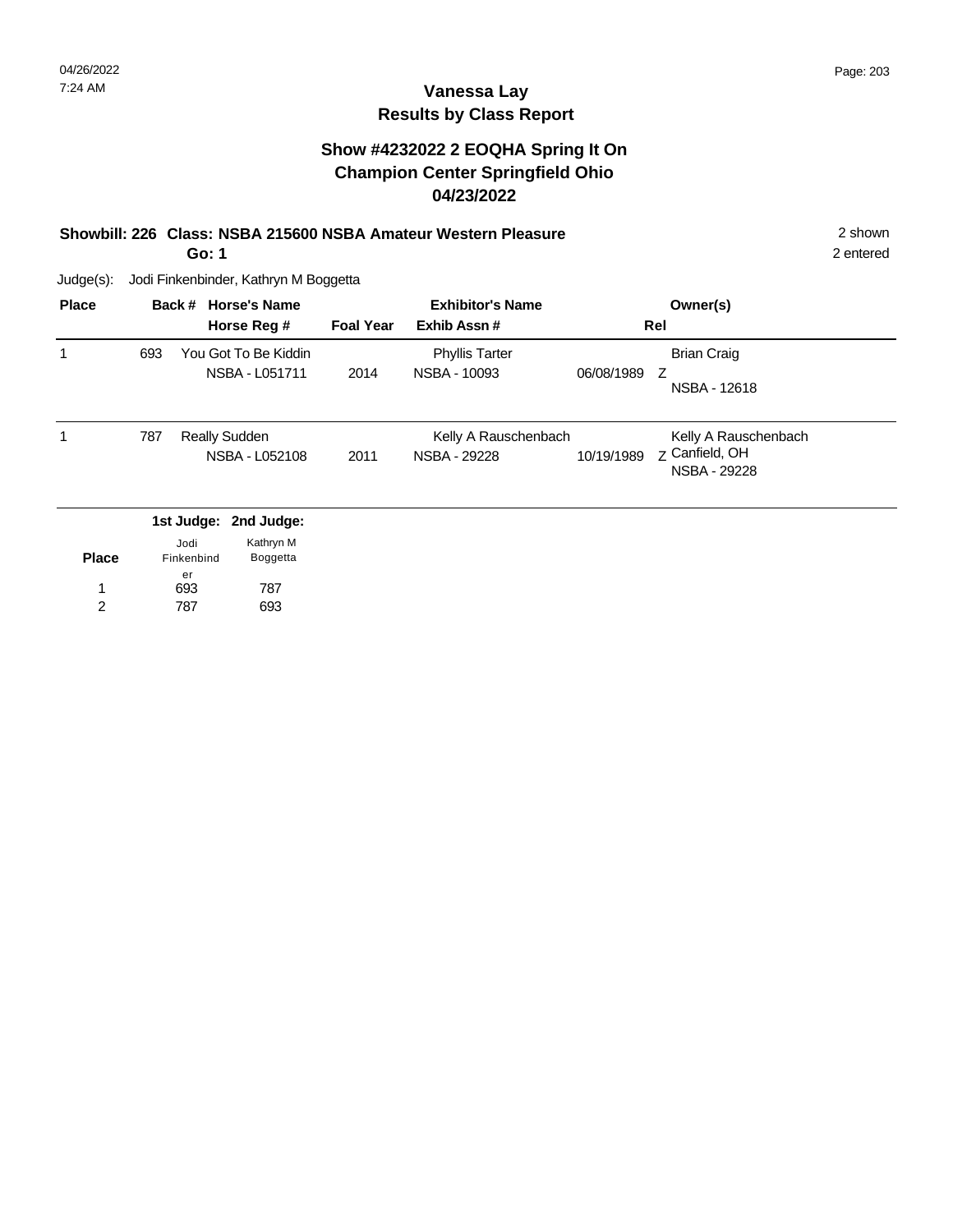**Place**

Finkenbind er

296 711 703

Boggetta

4 entered

### **Vanessa Lay Results by Class Report**

### **Show #4232022 2 EOQHA Spring It On Champion Center Springfield Ohio 04/23/2022**

#### **Showbill: 228 Class: NSBA 257100 NSBA Level 1 Youth Western Horsemanship** 4 shown **Go: 1**

| <b>Place</b> |     | Back #<br><b>Horse's Name</b><br>Horse Reg #  | <b>Foal Year</b> | <b>Exhibitor's Name</b><br>Exhib Assn# | <b>Birthdate</b> | Owner(s)<br>Rel                                      |
|--------------|-----|-----------------------------------------------|------------------|----------------------------------------|------------------|------------------------------------------------------|
| 1            | 296 | Shez Burnin Hot<br>NSBA - L118777             | 2009             | Kailee Rife<br>NSBA - 46302            | 12/11/2006       | Kailee Rife<br>Z Raymond, OH<br>NSBA - 46302         |
| 2            | 711 | <b>Blow The World Akiss</b><br>NSBA - L064015 | 2017             | Anna Minich<br>NSBA - 49265            | 04/12/2006       | Anna Minich<br>Z Laporte, IN<br>NSBA - 49265         |
| 3            | 703 | Pure Goodness<br>NSBA - L019588               | 2006             | Nadia Tornik<br>NSBA - 69377           | 10/12/2008       | Nadia Tornik<br>Z Hilliard, OH<br>NSBA - 69377       |
| 4            | 368 | Dontkissthismachine<br>NSBA - L027577         | 2012             | Serrin A Whitt<br>NSBA - 49052         | 05/29/2004       | Serrin A Whitt<br>z Pickerington, OH<br>NSBA - 49052 |
|              |     | 1st Judge:<br>2nd Judge:<br>Kathryn M<br>Jodi |                  |                                        |                  |                                                      |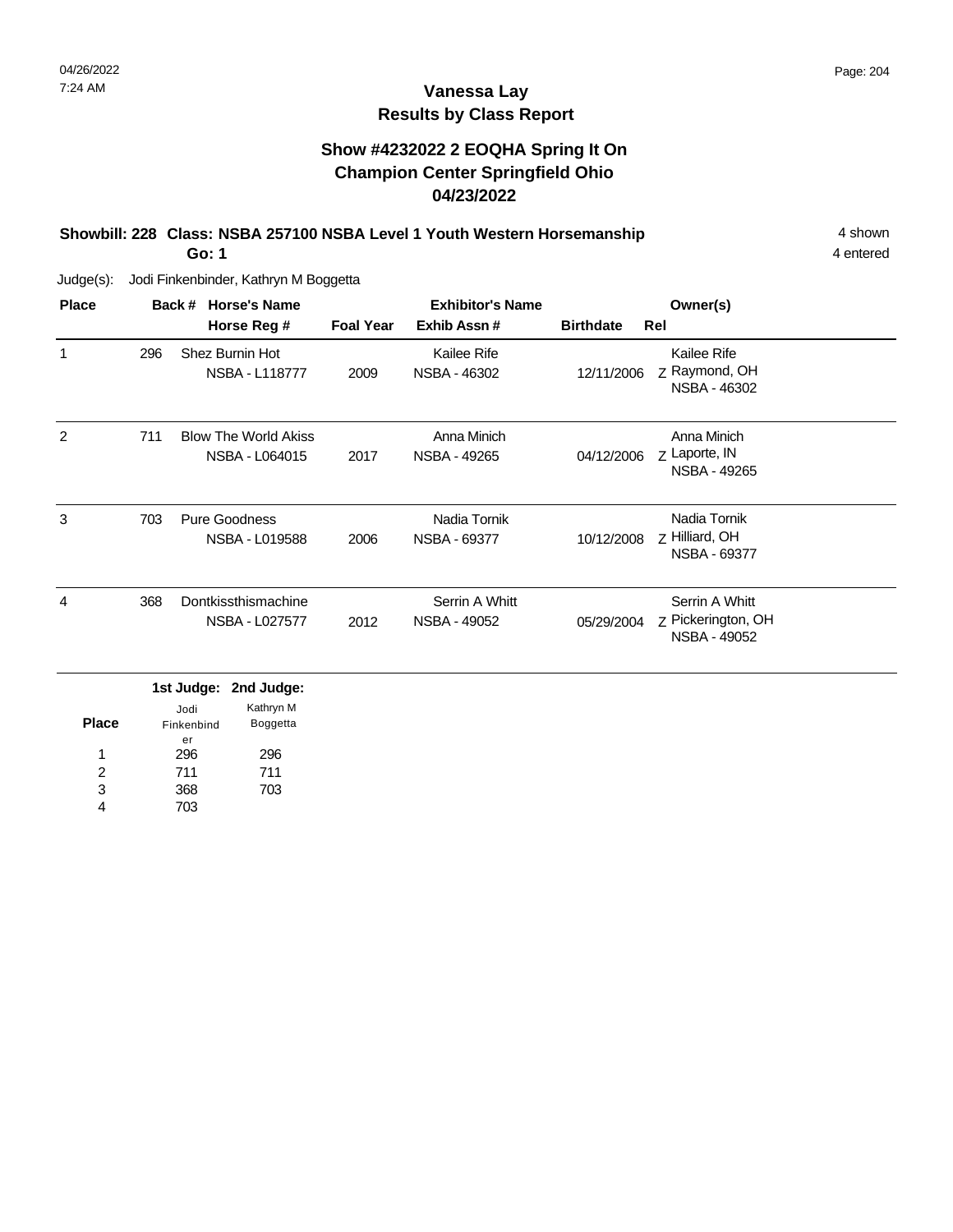### **Show #4232022 2 EOQHA Spring It On Champion Center Springfield Ohio 04/23/2022**

# **Showbill: 229 Class: NSBA 257303 NSBA Youth Western Horsemanship 14-18** 7 shown

**Go: 1**

Judge(s): Jodi Finkenbinder, Kathryn M Boggetta

| <b>Place</b>   |     | <b>Horse's Name</b><br>Back #                 |                  | <b>Exhibitor's Name</b>                   |                  | Owner(s)                                                    |
|----------------|-----|-----------------------------------------------|------------------|-------------------------------------------|------------------|-------------------------------------------------------------|
|                |     | Horse Reg #                                   | <b>Foal Year</b> | Exhib Assn#                               | <b>Birthdate</b> | Rel                                                         |
| $\mathbf{1}$   | 818 | <b>Gettin Rich N Famous</b><br>NSBA - L051021 | 2014             | Maegan E Pearson<br><b>NSBA - 57882</b>   | 08/18/2004       | Maegan E Pearson<br>Z Laurel, IN<br><b>NSBA - 57882</b>     |
| $\overline{2}$ | 511 | Whata Moonlite Ride<br>NSBA - L061646         | 2015             | Isabella Marie D'Onofrio<br>NSBA - 32599  | 05/11/2004       | Isabella Marie D'Onofrio<br>7 Columbus, OH<br>NSBA - 32599  |
| 3              | 264 | Mr Slo Mo Amegio<br>NSBA - L017441            | 2004             | Shelby Dale<br><b>NSBA - 43467</b>        | 01/19/2005       | Shelby Dale<br>z Findlay, OH<br>NSBA - 43467                |
| 3              | 352 | Drunk On Moonshine<br><b>NSBA - L065746</b>   | 2015             | Jalyn McElmurray<br><b>NSBA - 38264</b>   | 06/15/2005       | Jalyn McElmurray<br>z Westerville, OH<br>NSBA - 38264       |
| 5              | 173 | Certain Valor<br>NSBA - L007983               | 2008             | Gabriella Madison Lohrenz<br>NSBA - 39186 | 05/17/2007       | Gabriella Madison Lohrenz<br>Z Volant, PA<br>NSBA - 39186   |
| <b>NP</b>      | 6   | Sleepnmarriedwhoknew<br>NSBA - L059392        | 2016             | Tianna S Cooper<br><b>NSBA - 40151</b>    | 07/15/2004       | Suzanne D Cooper<br>A Grove Hill, OH<br><b>NSBA - 35929</b> |
| <b>NP</b>      | 711 | <b>Blow The World Akiss</b><br>NSBA - L064015 | 2017             | Anna Minich<br><b>NSBA - 49265</b>        | 04/12/2006       | Anna Minich<br>Z Laporte, IN<br>NSBA - 49265                |

|              |            | 1st Judge: 2nd Judge: |
|--------------|------------|-----------------------|
|              | Jodi       | Kathryn M             |
| <b>Place</b> | Finkenbind | Boggetta              |
|              | er         |                       |
| 1            | 818        | 818                   |
| 2            | 511        | 511                   |
| 3            | 352        | 264                   |
| 4            | 264        | 352                   |
| 5            | 173        |                       |

7 entered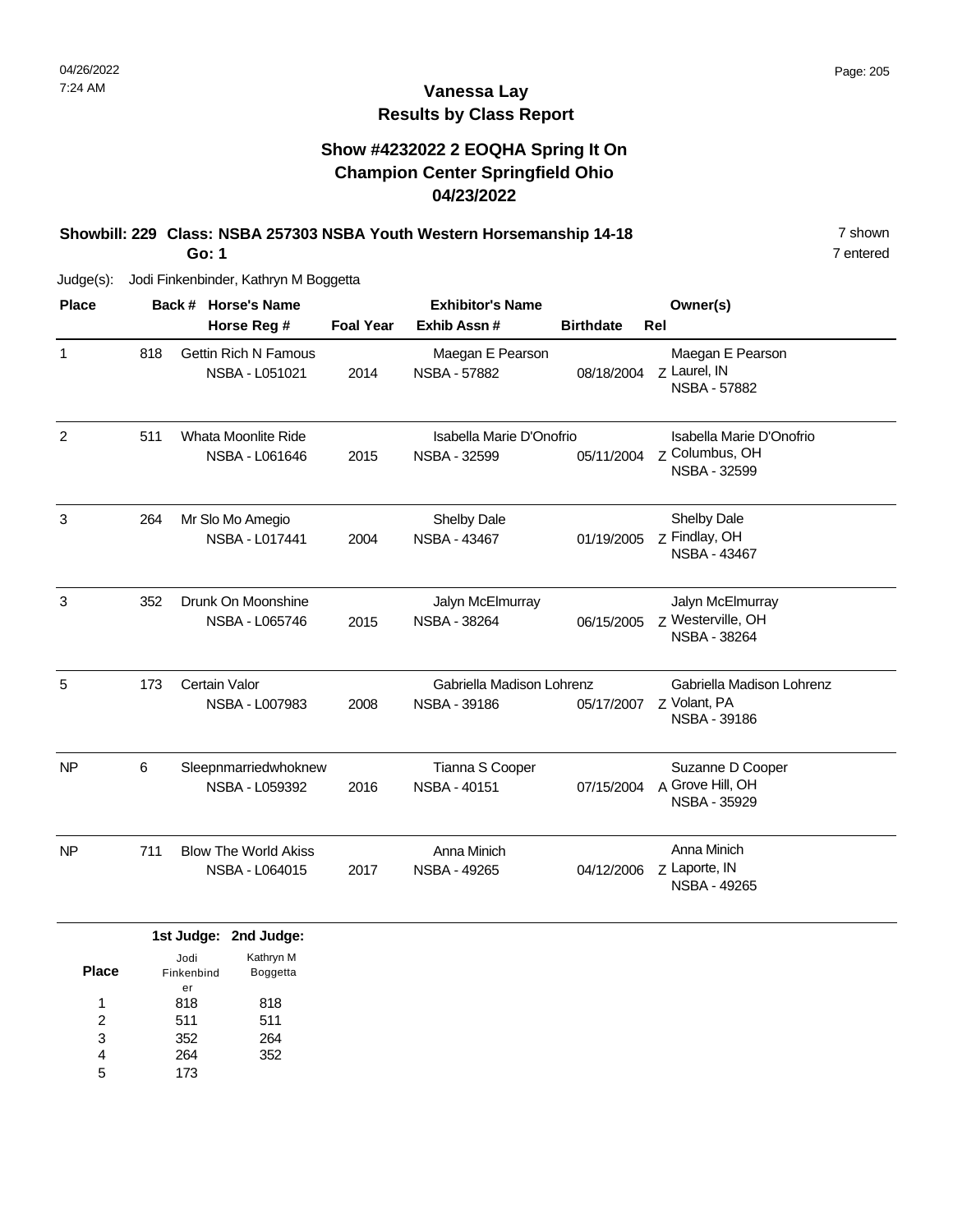### **Show #4232022 2 EOQHA Spring It On Champion Center Springfield Ohio 04/23/2022**

#### **Showbill: 230 Class: NSBA 257302 NSBA Youth Western Horsemanship 13 & Under** 2 shown **Go: 1**

2 entered

Judge(s): Jodi Finkenbinder, Kathryn M Boggetta

| <b>Place</b> |     |                  | Back # Horse's Name                    | <b>Exhibitor's Name</b> |                                    |                  | Owner(s)                                         |
|--------------|-----|------------------|----------------------------------------|-------------------------|------------------------------------|------------------|--------------------------------------------------|
|              |     |                  | Horse Reg #                            | <b>Foal Year</b>        | Exhib Assn#                        | <b>Birthdate</b> | Rel                                              |
| 1            | 65  |                  | How Bout At Midnight<br>NSBA - L027778 | 2012                    | Kylie Davis<br><b>NSBA - 37829</b> | 04/19/2008       | Kylie Davis<br>Z Grove City, OH                  |
|              |     |                  |                                        |                         |                                    |                  | NSBA - 37829                                     |
|              | 120 |                  | Man Im Sassy<br>NSBA - L016555         | 2006                    | Isabella Hamilton<br>NSBA - 60022  | 04/30/2009       | Isabella Hamilton<br>z Eaton, OH<br>NSBA - 60022 |
|              |     |                  | 1st Judge: 2nd Judge:                  |                         |                                    |                  |                                                  |
|              |     | Jodi             | Kathryn M                              |                         |                                    |                  |                                                  |
| <b>Place</b> |     | Finkenbind<br>er | Boggetta                               |                         |                                    |                  |                                                  |
|              |     | 65               | 120                                    |                         |                                    |                  |                                                  |

120 2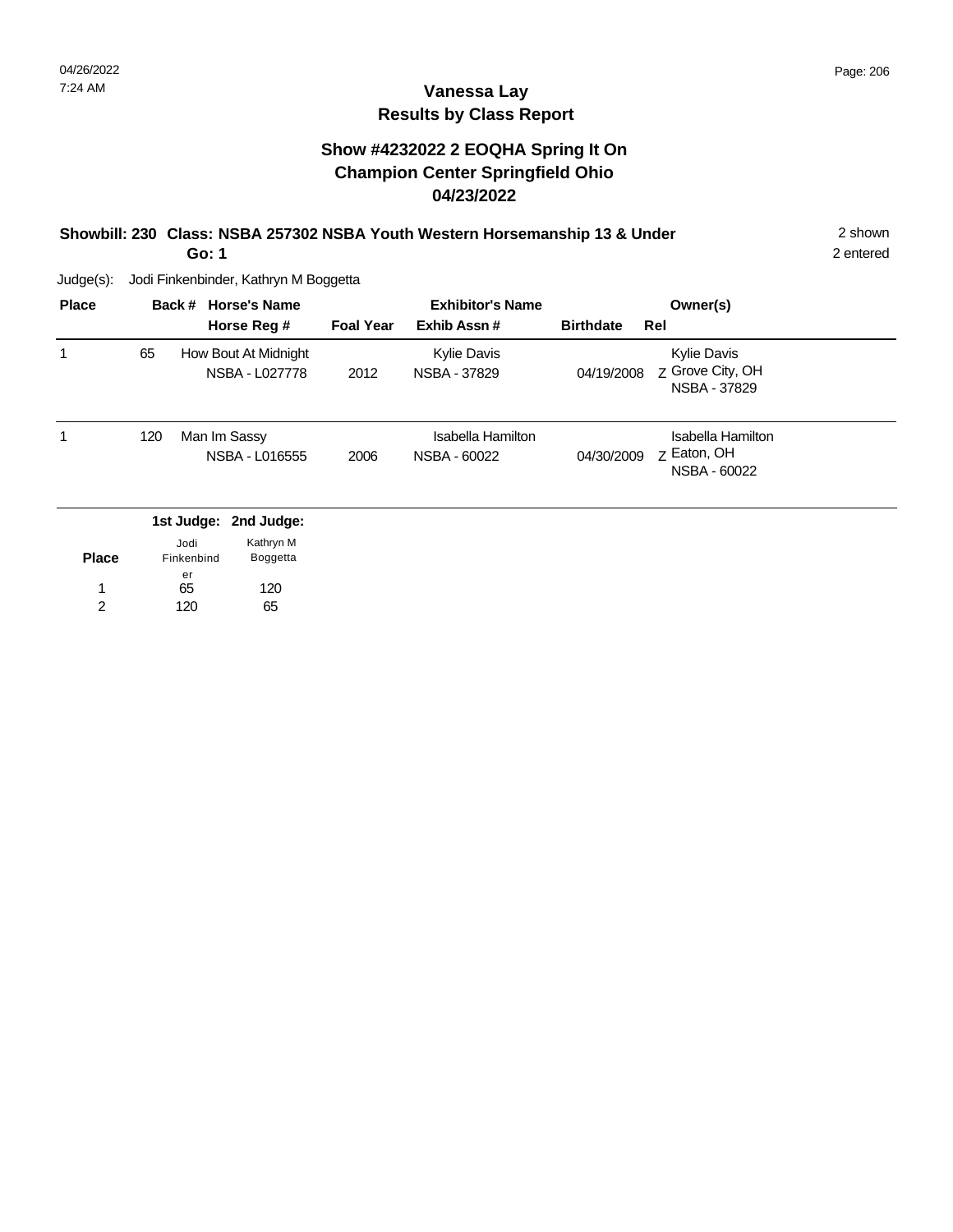### **Show #4232022 2 EOQHA Spring It On Champion Center Springfield Ohio 04/23/2022**

#### **Showbill: 231 Class: NSBA 255400 NSBA Level 1 Amateur Western Horsemanship** 5 Shown **Go: 1**

Judge(s): Jodi Finkenbinder, Kathryn M Boggetta

| <b>Place</b> |     | <b>Horse's Name</b><br>Back #<br>Horse Reg # | <b>Foal Year</b> | <b>Exhibitor's Name</b><br>Exhib Assn#      |            | Owner(s)<br>Rel                                     |
|--------------|-----|----------------------------------------------|------------------|---------------------------------------------|------------|-----------------------------------------------------|
| 1            | 256 | Beyond My Machine<br>NSBA - L050796          | 2014             | Pamela M Jones<br>NSBA - 38465              | 09/27/1961 | Pamela M Jones<br>Z Circleville, OH<br>NSBA - 38465 |
|              | 575 | Simply One Hot<br>NSBA - L021839             | 2010             | <b>Grace Philpot</b><br><b>NSBA - 38837</b> | 02/17/2002 | Keri Philpot<br>A Kearney, NE<br>NSBA - 38836       |
| 3            | 290 | Movin On Up<br>NSBA - L075240                | 2017             | Amanda Moore<br>NSBA - 26203                | 01/24/1981 | Amanda Moore<br>z Norwalk, OH<br>NSBA - 26203       |
| 4            | 424 | My Chex Is Good<br>NSBA - L088178            | 2018             | Chloe M Larson<br>NSBA - 50657              | 03/12/2000 | Chloe M Larson<br>z Lebanon, OH<br>NSBA - 50657     |
| <b>NP</b>    | 458 | Hello Itz Me<br><b>NSBA - L054083</b>        | 2015             | Lauren Hissam<br>NSBA - 40055               | 04/19/1993 | Lauren Hissam<br>Z Mentor, OH<br>NSBA - 40055       |

|              |            | 1st Judge: 2nd Judge: |
|--------------|------------|-----------------------|
|              | Jodi       | Kathryn M             |
| <b>Place</b> | Finkenbind | Boggetta              |
|              | er         |                       |
| 1            | 256        | 290                   |
| 2            | 575        | 424                   |
|              |            | 575                   |
|              |            |                       |

5 entered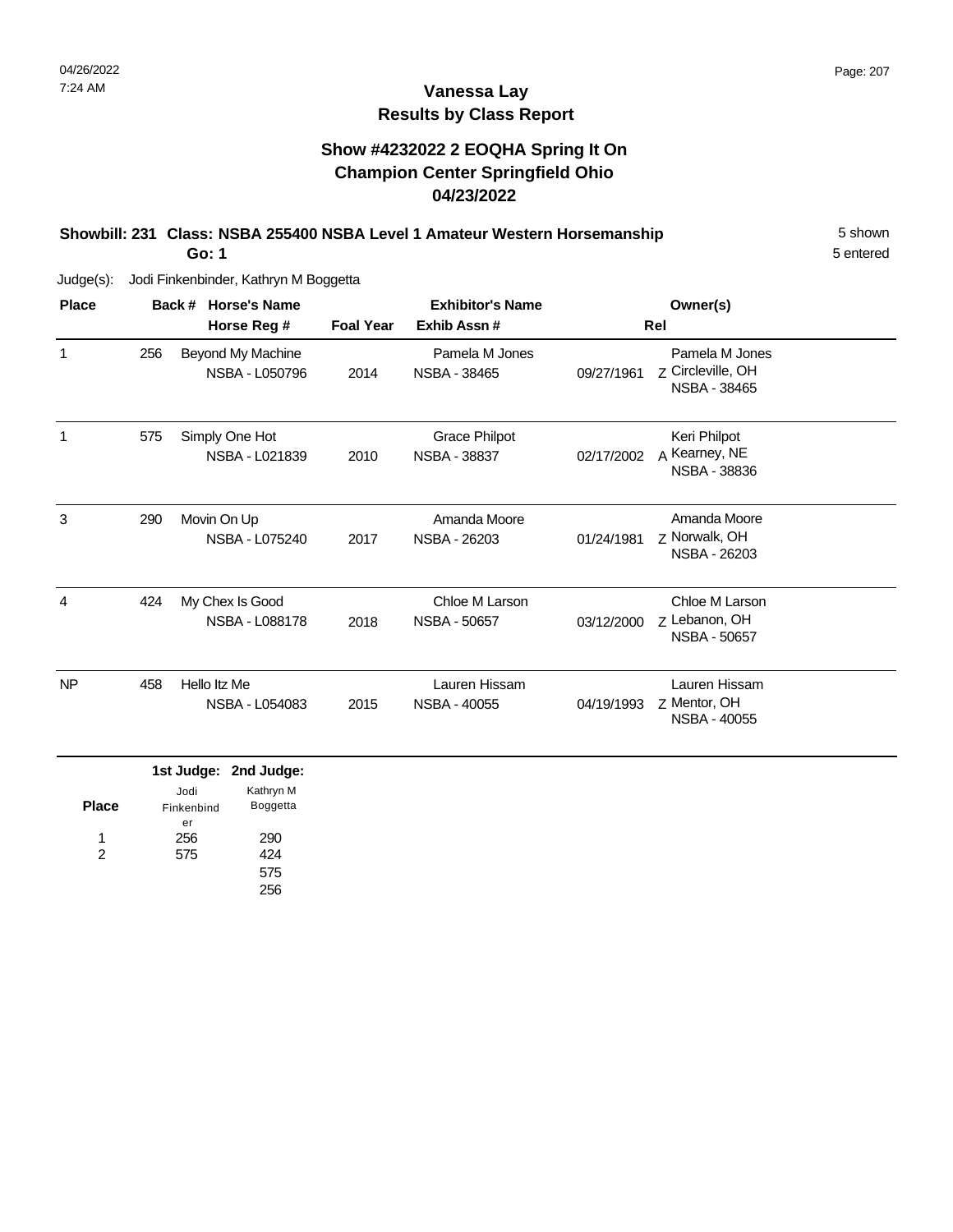## **Vanessa Lay Results by Class Report**

### **Show #4232022 2 EOQHA Spring It On Champion Center Springfield Ohio 04/23/2022**

#### **Showbill: 232 Class: NSBA 256606 NSBA Select Amateur Western Horsemanship** 3 shown **Go: 1**

Judge(s): Jodi Finkenbinder, Kathryn M Boggetta

721 153 4342

1 2 3

| <b>Place</b>   | Back #                                 | <b>Horse's Name</b>                 |                             | <b>Exhibitor's Name</b> |            | Owner(s)                                                     |
|----------------|----------------------------------------|-------------------------------------|-----------------------------|-------------------------|------------|--------------------------------------------------------------|
|                | Horse Reg #                            |                                     | <b>Foal Year</b>            | Exhib Assn#             | Rel        |                                                              |
|                | <b>Check This Machine</b><br>721       | NSBA - L008156                      | <b>NSBA - 33094</b><br>2003 | Kimberly A Best         | 06/18/1957 | Kimberly A Best<br>Z Salem, OH<br>NSBA - 33094               |
| $\overline{2}$ | 153<br>Simply Good Times               | NSBA - L064451                      | 2016<br><b>NSBA - 9889</b>  | Suzanne M Mocniak       | 05/20/1963 | Suzanne M Mocniak<br>Z Washington, PA<br><b>NSBA - 9889</b>  |
| 3              | Ima Good Cowgirl<br>4342               | NSBA - L031529                      | <b>NSBA - 7397</b><br>2011  | Kimberly A Riviello     | 04/06/1960 | Kimberly A Riviello<br>Z Tipp City, OH<br><b>NSBA - 7397</b> |
| <b>Place</b>   | 1st Judge:<br>Jodi<br>Finkenbind<br>er | 2nd Judge:<br>Kathryn M<br>Boggetta |                             |                         |            |                                                              |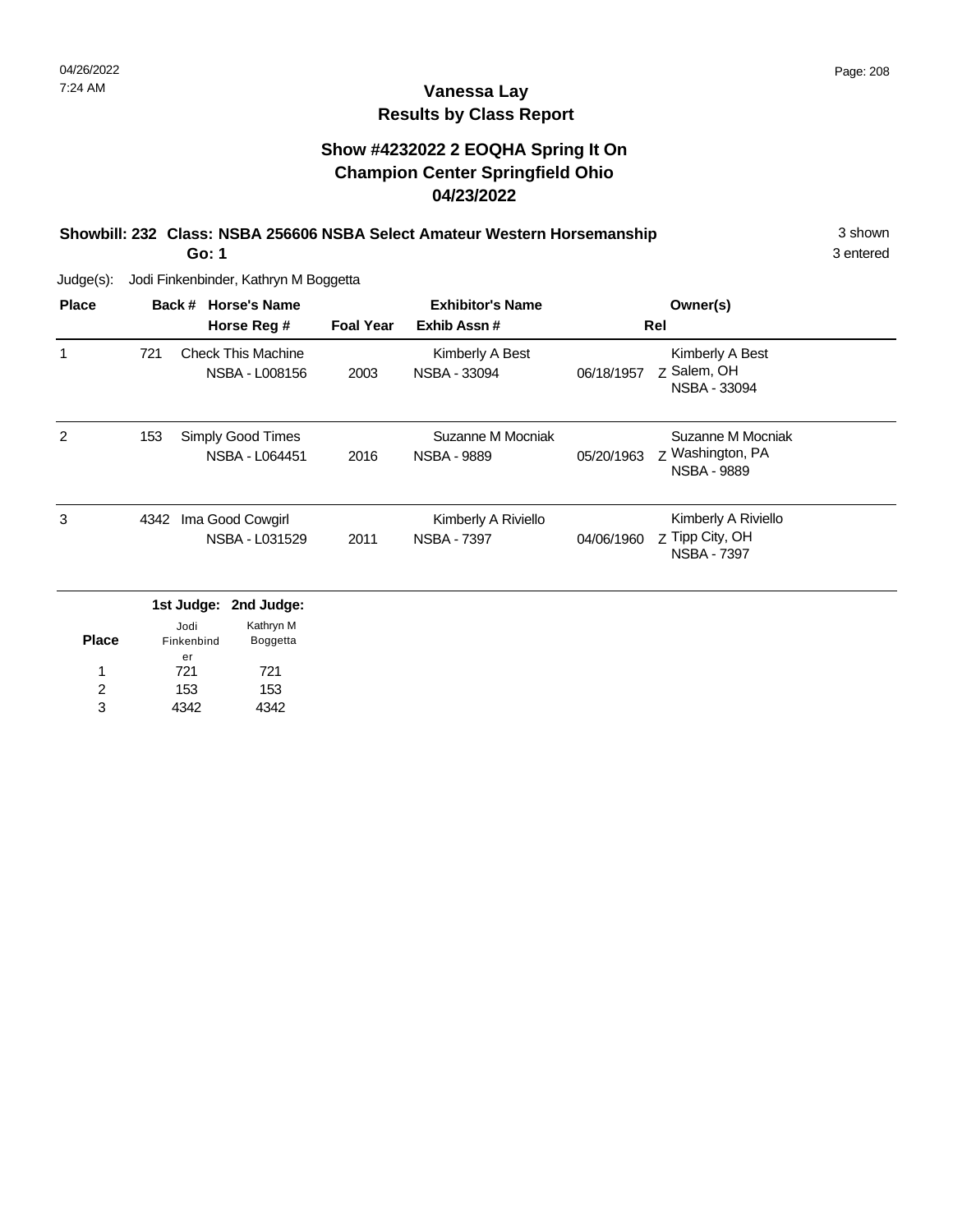### **Vanessa Lay Results by Class Report**

### **Show #4232022 2 EOQHA Spring It On Champion Center Springfield Ohio 04/23/2022**

# **Showbill: 233 Class: NSBA 255600 NSBA Amateur Western Horsemanship** 3 Shown 3 shown

**Go: 1**

| <b>Place</b>   |     | Back # Horse's Name                         |                  | <b>Exhibitor's Name</b> |            | Owner(s)                       |
|----------------|-----|---------------------------------------------|------------------|-------------------------|------------|--------------------------------|
|                |     | Horse Reg #                                 | <b>Foal Year</b> | Exhib Assn#             |            | Rel                            |
| 1              | 787 | <b>Really Sudden</b>                        |                  | Kelly A Rauschenbach    |            | Kelly A Rauschenbach           |
|                |     | NSBA - L052108                              | 2011             | <b>NSBA - 29228</b>     | 10/19/1989 | Z Canfield, OH<br>NSBA - 29228 |
| $\overline{2}$ | 441 | A Cool Lazy                                 |                  | Sara Oler               |            | Sara Oler                      |
|                |     | NSBA - L068109                              | 2018             | NSBA - 23342            | 02/01/1996 | Z Findlay, OH<br>NSBA - 23342  |
| <b>NP</b>      | 575 | Simply One Hot                              |                  | Grace Philpot           |            | Keri Philpot                   |
|                |     | NSBA - L021839                              | 2010             | <b>NSBA - 38837</b>     | 02/17/2002 | A Kearney, NE<br>NSBA - 38836  |
|                |     | 1st Judge: 2nd Judge:                       |                  |                         |            |                                |
| <b>Place</b>   |     | Kathryn M<br>Jodi<br>Boggetta<br>Finkenbind |                  |                         |            |                                |
|                |     | er                                          |                  |                         |            |                                |
| 1              |     | 787<br>787                                  |                  |                         |            |                                |
| $\overline{2}$ |     | 441<br>441                                  |                  |                         |            |                                |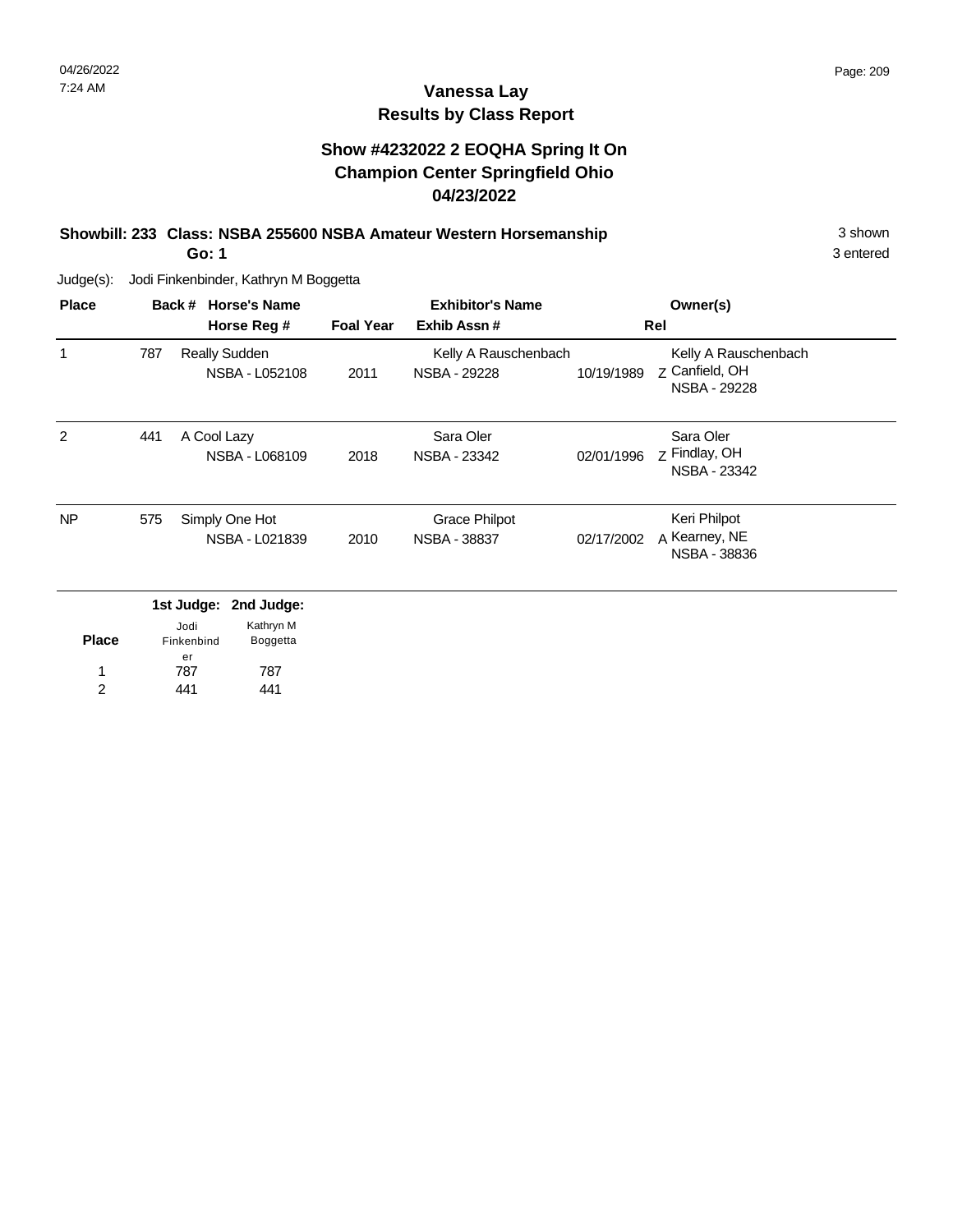# **Show #4232022 2 EOQHA Spring It On**

|              | Go: 1            |                                  |                  | Showbill: 234 Class: NSBA 240100 NSBA Level 1 Western Riding      |          | 0 shown<br>0 entered |
|--------------|------------------|----------------------------------|------------------|-------------------------------------------------------------------|----------|----------------------|
| Judge(s):    |                  |                                  |                  | Jodi Finkenbinder, Kathryn M Boggetta, Larry Sanchez, Mike Carter |          |                      |
| <b>Place</b> |                  | Back # Horse's Name              |                  | <b>Exhibitor's Name</b>                                           | Owner(s) |                      |
|              |                  | Horse Reg #                      | <b>Foal Year</b> | Exhib Assn#                                                       | Rel      |                      |
|              |                  | 1st Judge: 2nd Judge: 3rd Judge: |                  | 4th Judge:                                                        |          |                      |
|              | Jodi             | Kathryn M                        | Larry            | <b>Mike Carter</b>                                                |          |                      |
| <b>Place</b> | Finkenbind<br>er | Boggetta                         | Sanchez          |                                                                   |          |                      |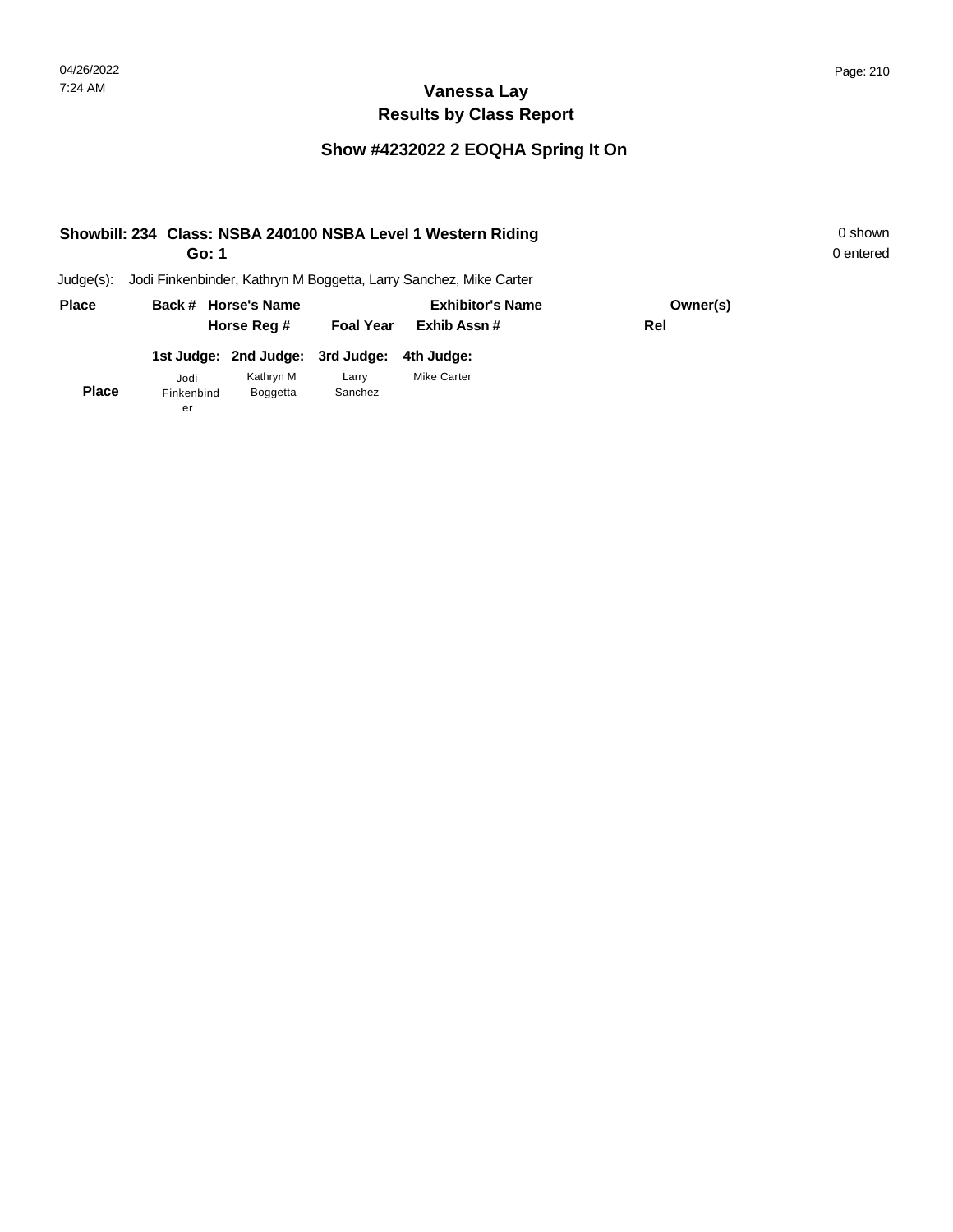### **Show #4232022 2 EOQHA Spring It On Champion Center Springfield Ohio 04/23/2022**

#### **Showbill: 235 Class: NSBA 247100 NSBA Level 1 Youth Western Riding 5 Shown 5 shown Go: 1**

Judge(s): Jodi Finkenbinder, Kathryn M Boggetta

| <b>Place</b>   |     | <b>Horse's Name</b><br>Back #                 |                  | <b>Exhibitor's Name</b>                  |                  | Owner(s)                                              |
|----------------|-----|-----------------------------------------------|------------------|------------------------------------------|------------------|-------------------------------------------------------|
|                |     | Horse Reg #                                   | <b>Foal Year</b> | Exhib Assn#                              | <b>Birthdate</b> | Rel                                                   |
| 1              | 65  | How Bout At Midnight<br><b>NSBA - L027778</b> | 2012             | Kylie Davis<br><b>NSBA - 37829</b>       | 04/19/2008       | Kylie Davis<br>Z Grove City, OH<br>NSBA - 37829       |
| $\mathfrak{p}$ | 6   | Sleepnmarriedwhoknew<br>NSBA - L059392        | 2016             | Tianna S Cooper<br>NSBA - 40151          | 07/15/2004       | Suzanne D Cooper<br>A Grove Hill, OH<br>NSBA - 35929  |
| 3              | 264 | Mr Slo Mo Amegio<br><b>NSBA - L017441</b>     | 2004             | Shelby Dale<br><b>NSBA - 43467</b>       | 01/19/2005       | Shelby Dale<br>Z Findlay, OH<br>NSBA - 43467          |
| 4              | 352 | Drunk On Moonshine<br>NSBA - L065746          | 2015             | Jalyn McElmurray<br><b>NSBA - 38264</b>  | 06/15/2005       | Jalyn McElmurray<br>z Westerville, OH<br>NSBA - 38264 |
| 5              | 120 | Man Im Sassy<br>NSBA - L016555                | 2006             | <b>Isabella Hamilton</b><br>NSBA - 60022 | 04/30/2009       | Isabella Hamilton<br>Z Eaton, OH<br>NSBA - 60022      |

|              |            | 1st Judge: 2nd Judge: |
|--------------|------------|-----------------------|
|              | Jodi       | Kathryn M             |
| <b>Place</b> | Finkenbind | Boggetta              |
|              | er         |                       |
| 1            | 65         | 65                    |
| 2            | 6          | 264                   |
| 3            | 264        | 6                     |
|              |            | 120                   |

5 entered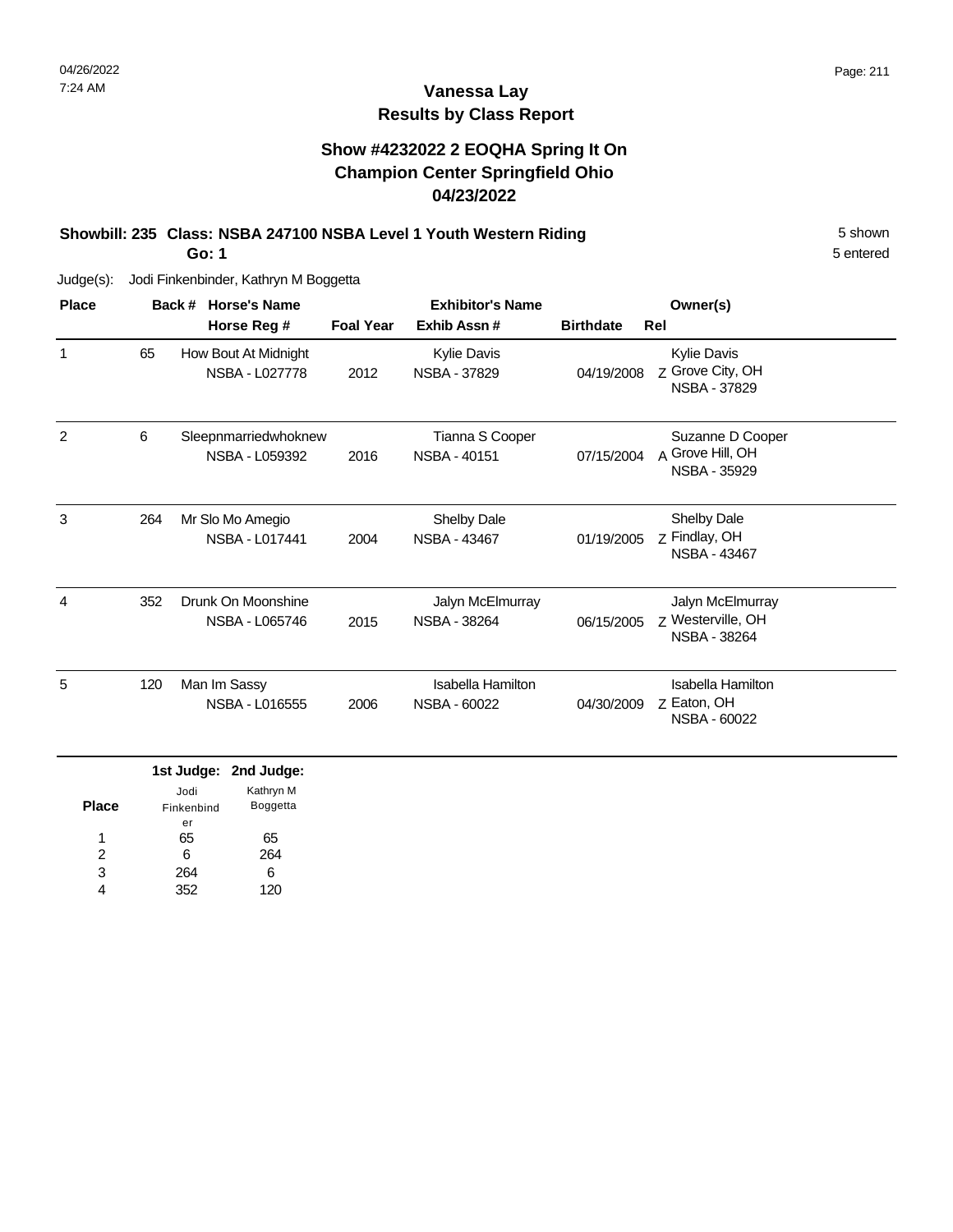### **Vanessa Lay Results by Class Report**

### **Show #4232022 2 EOQHA Spring It On Champion Center Springfield Ohio 04/23/2022**

### **Showbill: 236 Class: NSBA 247300 NSBA Youth Western Riding - All Age 3 Shown 3 shown**

**Go: 1**

| <b>Place</b> |     |                  | Back # Horse's Name  |                  | <b>Exhibitor's Name</b>  |                  | Owner(s)                          |
|--------------|-----|------------------|----------------------|------------------|--------------------------|------------------|-----------------------------------|
|              |     |                  | Horse Reg #          | <b>Foal Year</b> | Exhib Assn#              | <b>Birthdate</b> | Rel                               |
| 1            | 553 |                  | If It Aint Southern  |                  | Isabella Marie D'Onofrio |                  | Isabella Marie D'Onofrio          |
|              |     |                  | NSBA - L058629       | 2016             | NSBA - 32599             | 05/11/2004       | Z Columbus, OH<br>NSBA - 32599    |
| 2            | 352 |                  | Drunk On Moonshine   |                  | Jalyn McElmurray         |                  | Jalyn McElmurray                  |
|              |     |                  | NSBA - L065746       | 2015             | NSBA - 38264             | 06/15/2005       | z Westerville, OH<br>NSBA - 38264 |
| DQ           | 65  |                  | How Bout At Midnight |                  | <b>Kylie Davis</b>       |                  | <b>Kylie Davis</b>                |
|              |     |                  | NSBA - L027778       | 2012             | <b>NSBA - 37829</b>      | 04/19/2008       | Z Grove City, OH<br>NSBA - 37829  |
|              |     | 1st Judge:       | 2nd Judge:           |                  |                          |                  |                                   |
|              |     | Jodi             | Kathryn M            |                  |                          |                  |                                   |
| <b>Place</b> |     | Finkenbind<br>er | Boggetta             |                  |                          |                  |                                   |
| 1            |     | 553              | 553                  |                  |                          |                  |                                   |
| 2            |     | 352              | 352                  |                  |                          |                  |                                   |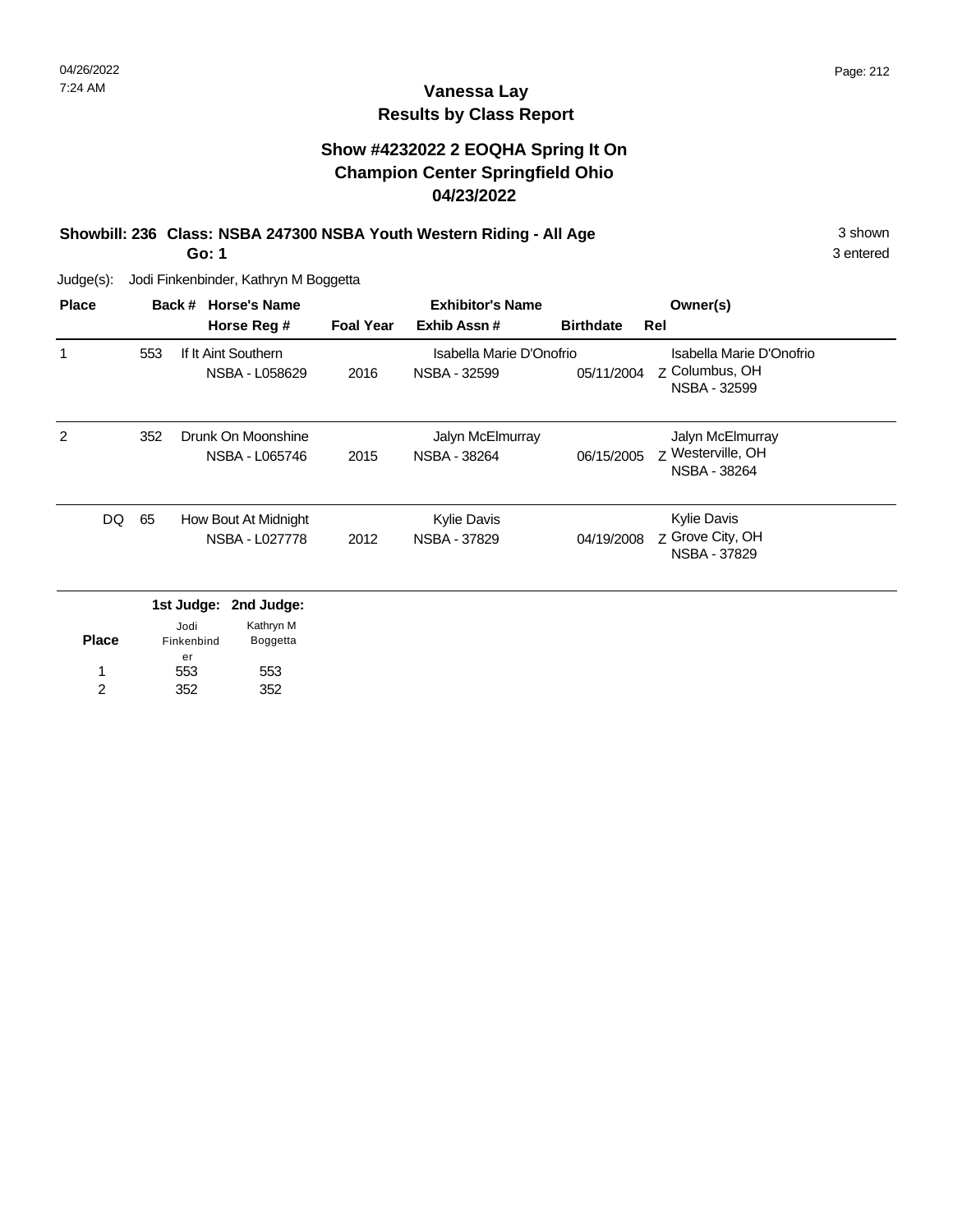### **Show #4232022 2 EOQHA Spring It On Champion Center Springfield Ohio 04/23/2022**

# **Showbill: 237 Class: NSBA 245400 NSBA Level 1 Amateur Western Riding 1 Shown 1 shown**

**Go: 1**

1 entered

| <b>Place</b> |     | Back # Horse's Name                 |                  | <b>Exhibitor's Name</b>        | Owner(s)                                                                 |
|--------------|-----|-------------------------------------|------------------|--------------------------------|--------------------------------------------------------------------------|
|              |     | Horse Reg #                         | <b>Foal Year</b> | Exhib Assn #                   | Rel                                                                      |
|              | 256 | Beyond My Machine<br>NSBA - L050796 | 2014             | Pamela M Jones<br>NSBA - 38465 | Pamela M Jones<br><b>Z</b> Circleville, OH<br>09/27/1961<br>NSBA - 38465 |

|              |            | 1st Judge: 2nd Judge: |  |
|--------------|------------|-----------------------|--|
|              | Jodi       | Kathryn M             |  |
| <b>Place</b> | Finkenbind | <b>Boggetta</b>       |  |
|              | er<br>256  | 256                   |  |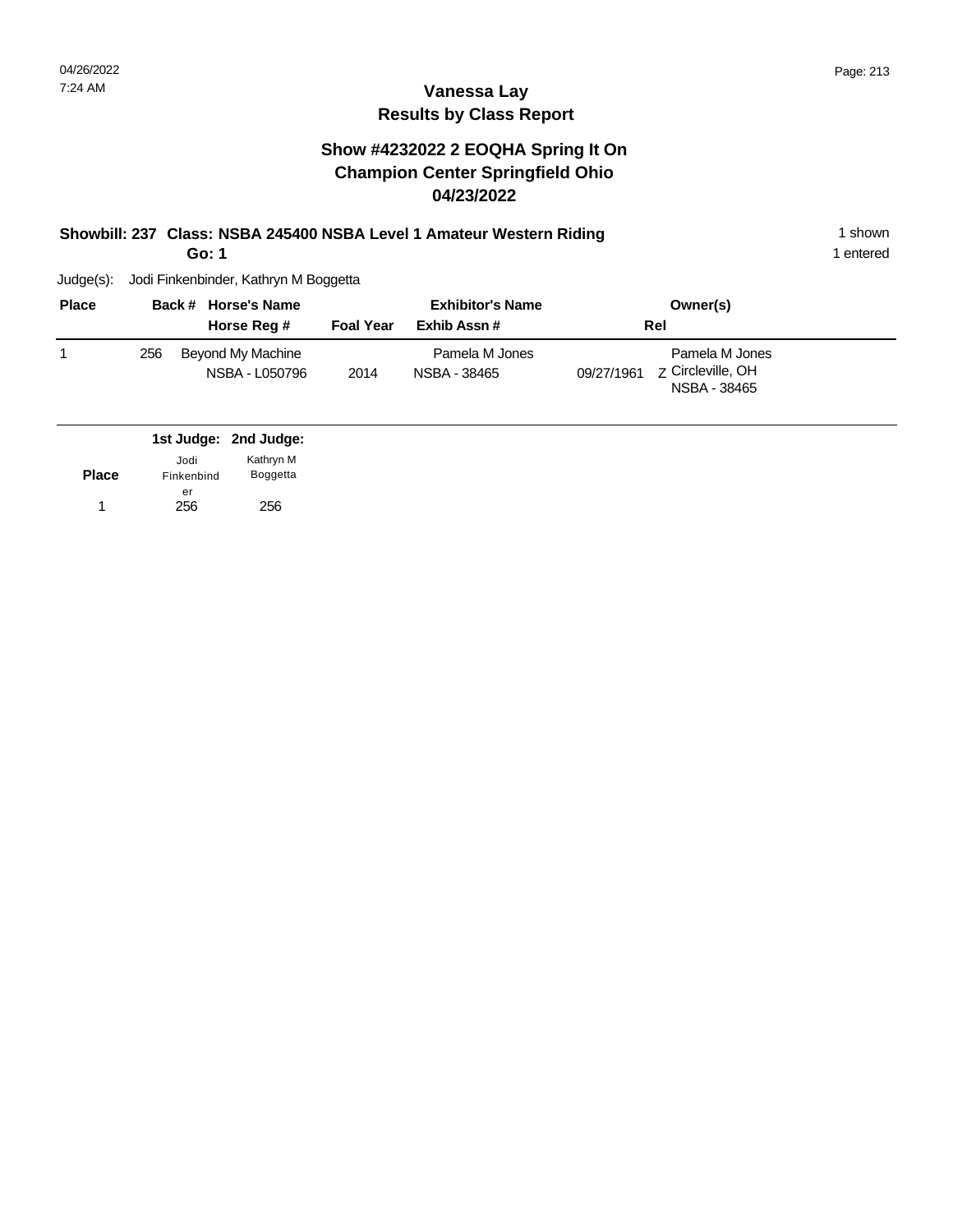# **Show #4232022 2 EOQHA Spring It On**

|              | Go: 1            |                                  |                  | Showbill: 238 Class: NSBA 246606 NSBA Select Amateur Western Riding |          | 0 shown<br>0 entered |
|--------------|------------------|----------------------------------|------------------|---------------------------------------------------------------------|----------|----------------------|
| $Judge(s)$ : |                  |                                  |                  | Jodi Finkenbinder, Kathryn M Boggetta, Larry Sanchez, Mike Carter   |          |                      |
| <b>Place</b> |                  | Back # Horse's Name              |                  | <b>Exhibitor's Name</b>                                             | Owner(s) |                      |
|              |                  | Horse Reg #                      | <b>Foal Year</b> | Exhib Assn#                                                         | Rel      |                      |
|              |                  | 1st Judge: 2nd Judge: 3rd Judge: |                  | 4th Judae:                                                          |          |                      |
|              | Jodi             | Kathryn M                        | Larry            | <b>Mike Carter</b>                                                  |          |                      |
| <b>Place</b> | Finkenbind<br>er | Boggetta                         | Sanchez          |                                                                     |          |                      |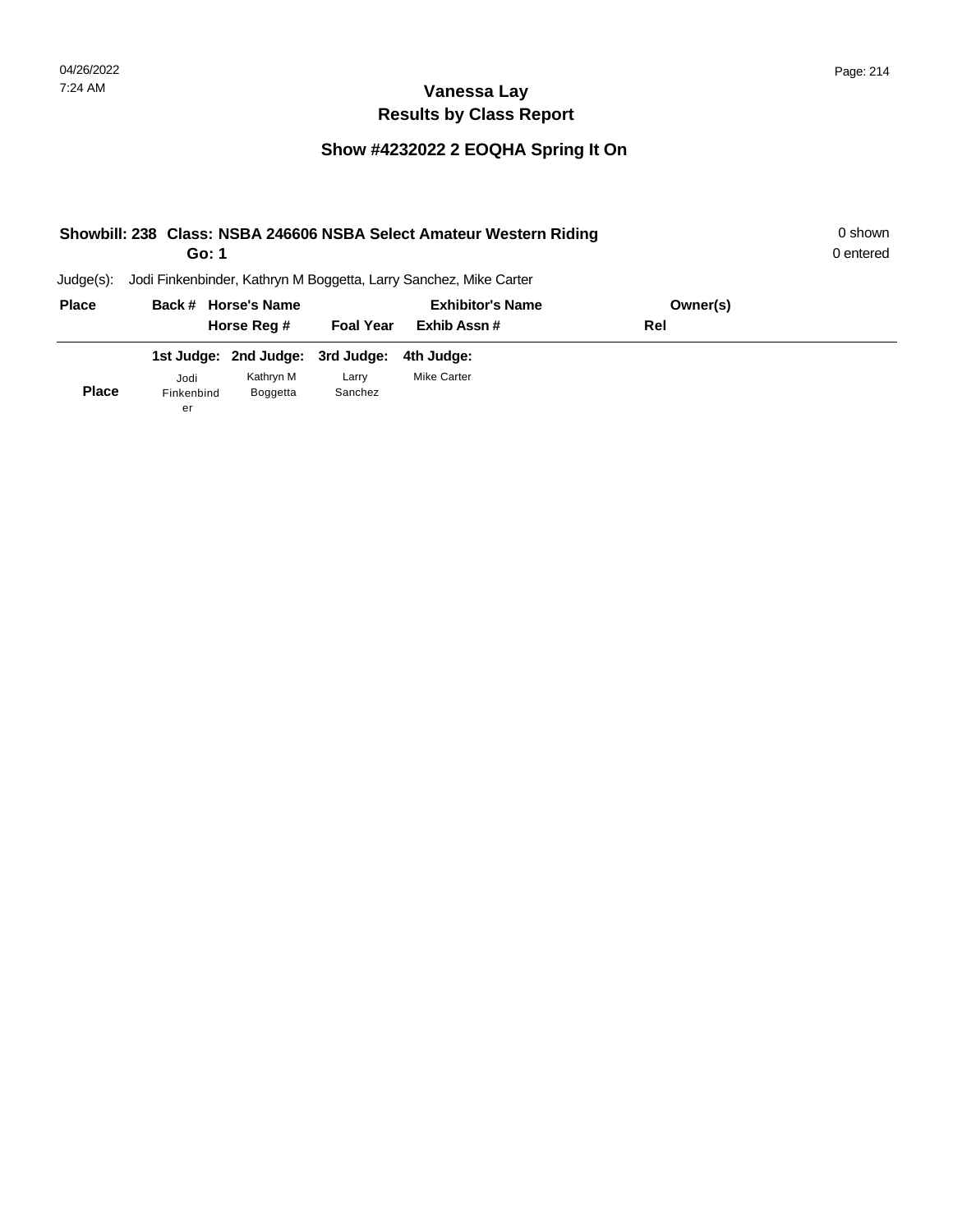### **Show #4232022 2 EOQHA Spring It On Champion Center Springfield Ohio 04/23/2022**

### **Showbill: 239 Class: NSBA 245600 NSBA Amateur Western Riding** 2 shown

**Go: 1**

2 entered

Judge(s): Jodi Finkenbinder, Kathryn M Boggetta

| <b>Place</b> |     | Back #             | <b>Horse's Name</b>                 |                  | <b>Exhibitor's Name</b>              |            | Owner(s)                                                          |
|--------------|-----|--------------------|-------------------------------------|------------------|--------------------------------------|------------|-------------------------------------------------------------------|
|              |     |                    | Horse Reg #                         | <b>Foal Year</b> | Exhib Assn#                          |            | Rel                                                               |
| 1            | 787 |                    | Really Sudden<br>NSBA - L052108     | 2011             | Kelly A Rauschenbach<br>NSBA - 29228 | 10/19/1989 | Kelly A Rauschenbach<br>Z Canfield, OH<br><b>NSBA - 29228</b>     |
| 2            | 256 |                    | Beyond My Machine<br>NSBA - L050796 | 2014             | Pamela M Jones<br>NSBA - 38465       | 09/27/1961 | Pamela M Jones<br><b>Z</b> Circleville, OH<br><b>NSBA - 38465</b> |
|              |     | 1st Judge:         | 2nd Judge:                          |                  |                                      |            |                                                                   |
| <b>Place</b> |     | Jodi<br>Finkenbind | Kathryn M<br>Boggetta               |                  |                                      |            |                                                                   |
|              |     | er<br>787          | 787                                 |                  |                                      |            |                                                                   |

787 256 1 2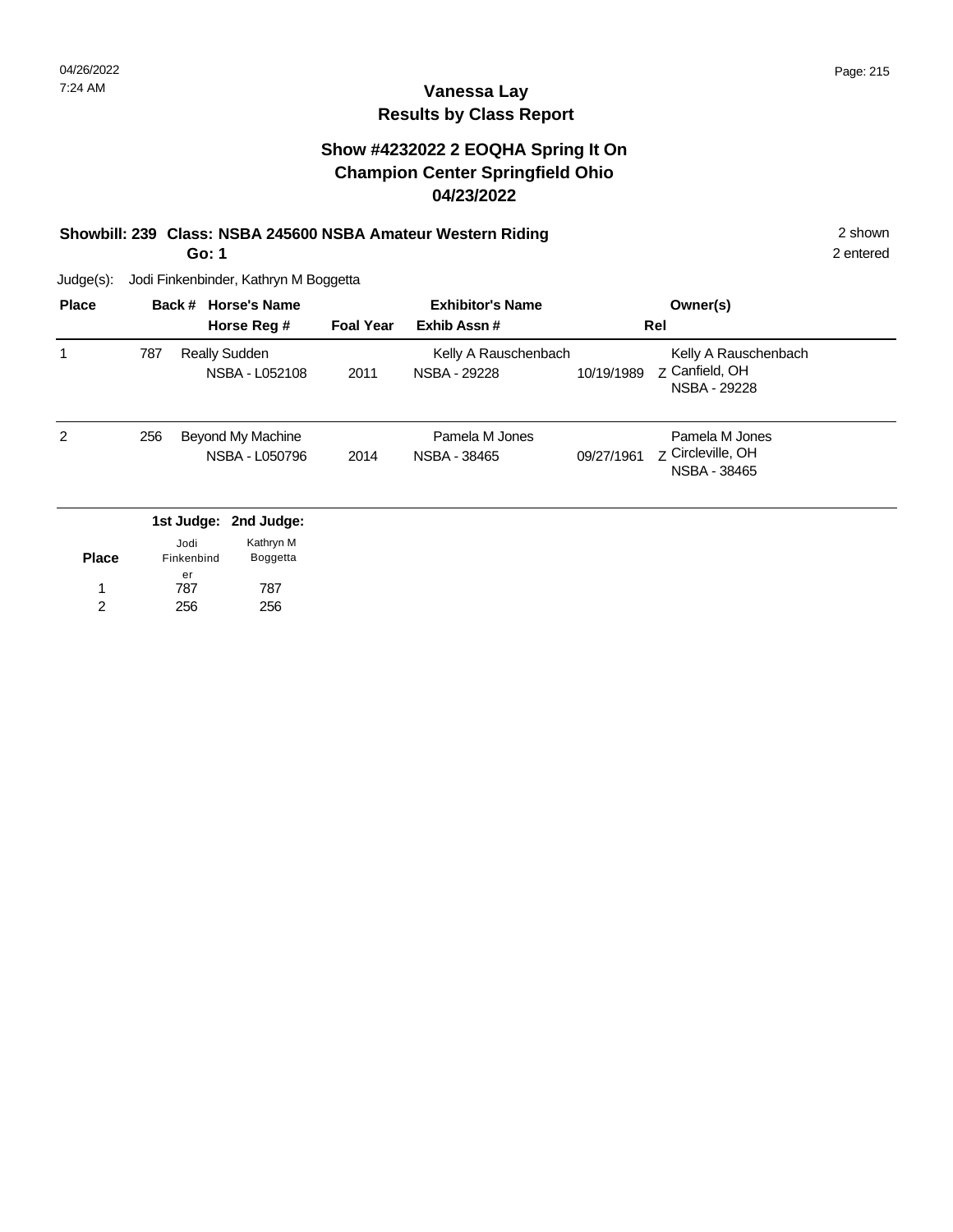### **Vanessa Lay Results by Class Report**

### **Show #4232022 2 EOQHA Spring It On Champion Center Springfield Ohio 04/23/2022**

### **Showbill: 240 Class: NSBA 240300 NSBA Open Western Riding 25 Shown 2 shown 2 shown**

**Go: 1**

Judge(s): Jodi Finkenbinder, Kathryn M Boggetta

1 787 787

er

| <b>Place</b> |     | Back # Horse's Name<br>Horse Reg #                                   | <b>Foal Year</b> | <b>Exhibitor's Name</b><br>Exhib Assn#              |            | Owner(s)<br>Rel                                      |
|--------------|-----|----------------------------------------------------------------------|------------------|-----------------------------------------------------|------------|------------------------------------------------------|
|              | 787 | <b>Really Sudden</b><br>NSBA - L052108                               | 2011             | <b>Brian Kyle Bernatowicz</b><br><b>NSBA - 6352</b> | 10/12/1988 | Kelly A Rauschenbach<br>Canfield, OH<br>NSBA - 29228 |
| DQ.          | 256 | Beyond My Machine<br>NSBA - L050796                                  | 2014             | <b>Brian Kyle Bernatowicz</b><br><b>NSBA - 6352</b> | 10/12/1988 | Pamela M Jones<br>Circleville, OH<br>NSBA - 38465    |
| <b>Place</b> |     | 1st Judge: 2nd Judge:<br>Kathryn M<br>Jodi<br>Finkenbind<br>Boggetta |                  |                                                     |            |                                                      |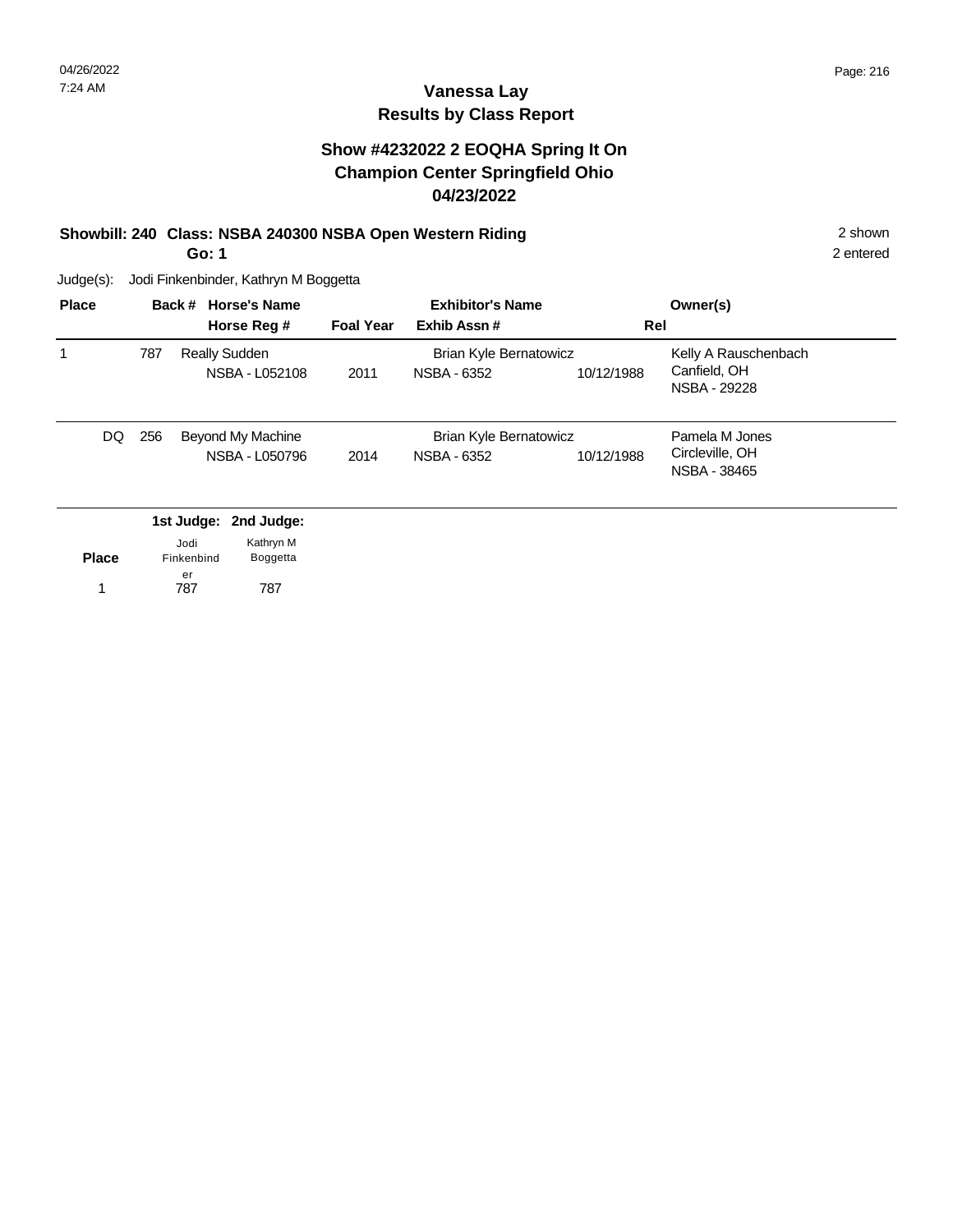### **Vanessa Lay Results by Class Report**

#### **Show #4232022 2 EOQHA Spring It On Champion Center Springfield Ohio 04/23/2022**

#### **Showbill: 241 Class: NSBA 249003 NSBA Youth Ranch Riding All and Ashown** 4 shown

**Go: 1**

Judge(s): Jodi Finkenbinder, Kathryn M Boggetta

er

| <b>Place</b> |      | <b>Horse's Name</b><br>Back #                                           |                  | <b>Exhibitor's Name</b>               |                  | Owner(s)                                                          |
|--------------|------|-------------------------------------------------------------------------|------------------|---------------------------------------|------------------|-------------------------------------------------------------------|
|              |      | Horse Reg #                                                             | <b>Foal Year</b> | Exhib Assn#                           | <b>Birthdate</b> | Rel                                                               |
| 1            | 1708 | Whizzin Banjo<br>NSBA - L057990                                         | 2013             | Emily Savannah Patton<br>NSBA - 37060 | 12/08/2006       | <b>Four Star Quarter Horse</b><br>A Ostrander, OH<br>NSBA - 37062 |
| 2            | 27   | SDP Got Fancy Genes<br>NSBA - L109060                                   | 2010             | Tianna S Cooper<br>NSBA - 40151       | 07/15/2004       | Suzanne D Cooper<br>A Grove Hill, OH<br>NSBA - 35929              |
| 2            | 557  | <b>Hot Little Desire</b><br>NSBA - L120862                              | 2010             | Kailee Rife<br>NSBA - 46302           | 12/11/2006       | Kailee Rife<br>z Raymond, OH<br>NSBA - 46302                      |
| 4            | 596  | Voodoo Doll<br>NSBA - L070947                                           | 2018             | Ryan Jay Mau<br><b>NSBA - 59768</b>   | 06/16/2005       | Jessica Clutter<br>A Hillsboro, OH<br><b>NSBA - 59767</b>         |
| <b>Place</b> |      | 1st Judge:<br>2nd Judge:<br>Kathryn M<br>Jodi<br>Boggetta<br>Finkenbind |                  |                                       |                  |                                                                   |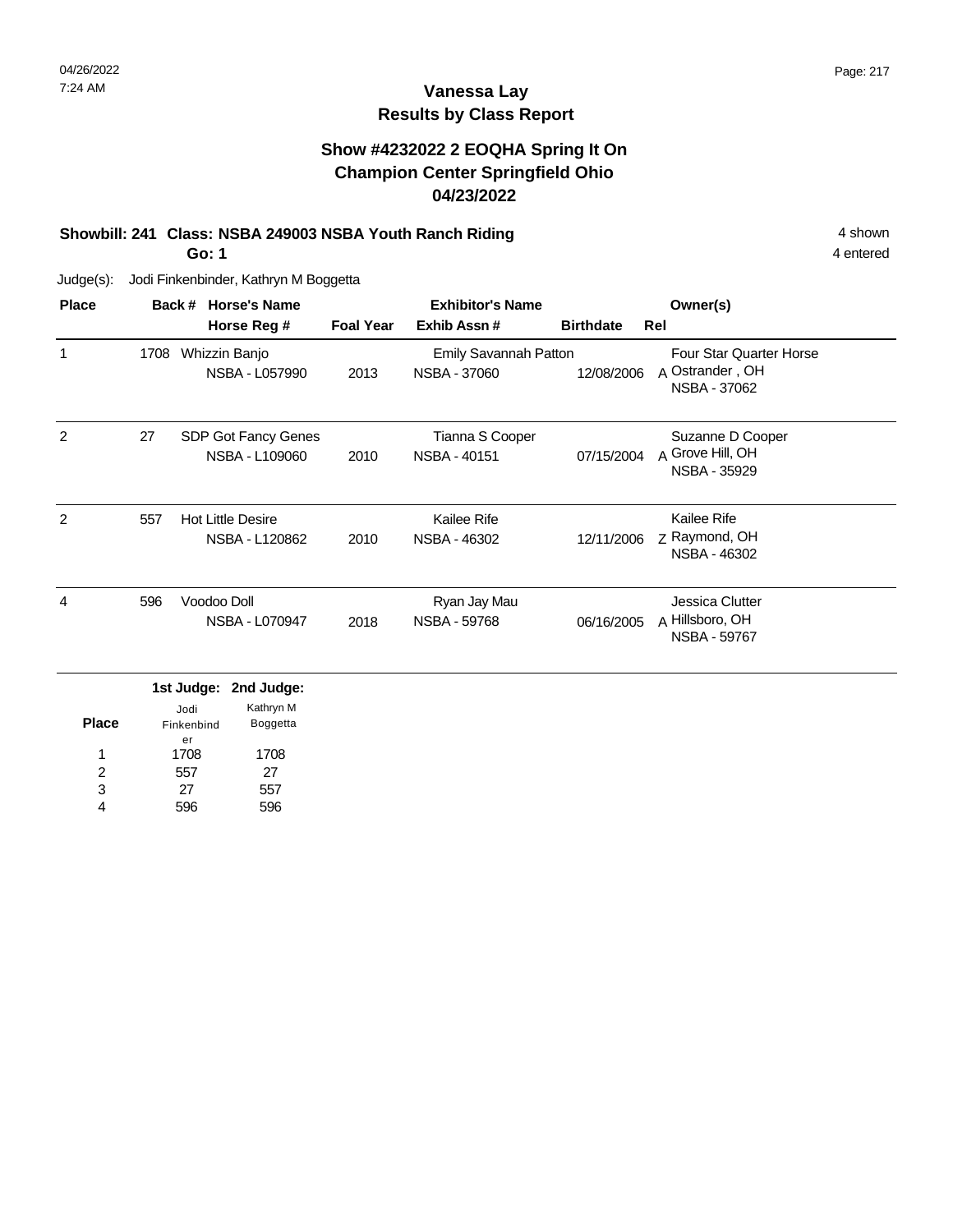#### **Show #4232022 2 EOQHA Spring It On Champion Center Springfield Ohio 04/23/2022**

#### **Showbill: 242 Class: NSBA 249600 NSBA Amateur Ranch Riding** 1 Shown 1 shown

**Go: 1**

1 entered

| <b>Place</b> |             | Back # Horse's Name                        |                                 | <b>Exhibitor's Name</b>        | Owner(s)                                       |  |
|--------------|-------------|--------------------------------------------|---------------------------------|--------------------------------|------------------------------------------------|--|
|              | Horse Reg # |                                            | Exhib Assn#<br><b>Foal Year</b> |                                | Rel                                            |  |
|              |             | 2108 Smokin Custom Crome<br>NSBA - L072016 | 2008                            | Kristin Patton<br>NSBA - 37061 | <b>Four Star Quarter Horse</b><br>NSBA - 37062 |  |

|              |                    | 1st Judge: 2nd Judge:        |  |
|--------------|--------------------|------------------------------|--|
| <b>Place</b> | Jodi<br>Finkenbind | Kathryn M<br><b>Boggetta</b> |  |
|              | er<br>2108         | 2108                         |  |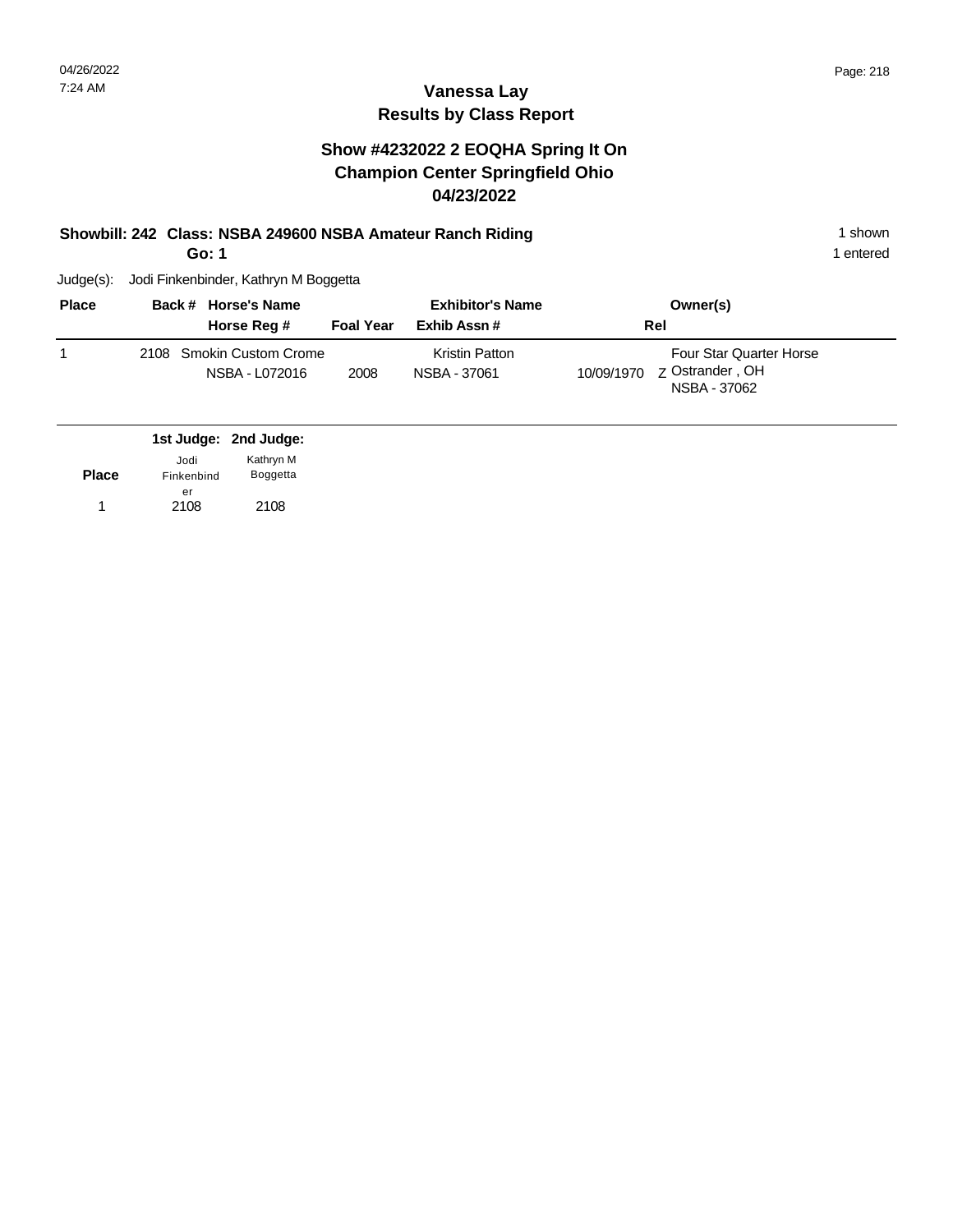### **Vanessa Lay Results by Class Report**

#### **Show #4232022 2 EOQHA Spring It On Champion Center Springfield Ohio 04/23/2022**

#### **Showbill: 243 Class: NSBA 249300 NSBA Open Ranch Riding** 3 Shown 3 shown

**Go: 1**

Judge(s): Jodi Finkenbinder, Kathryn M Boggetta

2108

| <b>Place</b> |      | Back #             | <b>Horse's Name</b>   |                  | <b>Exhibitor's Name</b> |                  | Owner(s)                        |
|--------------|------|--------------------|-----------------------|------------------|-------------------------|------------------|---------------------------------|
|              |      |                    | Horse Reg #           | <b>Foal Year</b> | Exhib Assn#             | <b>Birthdate</b> | Rel                             |
| 1            | 1708 |                    | Whizzin Banjo         |                  | Emily Savannah Patton   |                  | Four Star Quarter Horse         |
|              |      |                    | NSBA - L057990        | 2013             | NSBA - 37060            | 12/08/2006       | A Ostrander, OH<br>NSBA - 37062 |
| 2            | 2108 |                    | Smokin Custom Crome   |                  | Kristin Patton          |                  | <b>Four Star Quarter Horse</b>  |
|              |      |                    | NSBA - L072016        | 2008             | NSBA - 37061            | 10/09/1970       | 7 Ostrander, OH<br>NSBA - 37062 |
| 3            | 27   |                    | SDP Got Fancy Genes   |                  | Elizabeth A Yoder       |                  | Suzanne D Cooper                |
|              |      |                    | NSBA - L109060        | 2010             | <b>NSBA - 37169</b>     |                  | Grove Hill, OH<br>NSBA - 35929  |
|              |      |                    | 1st Judge: 2nd Judge: |                  |                         |                  |                                 |
| <b>Place</b> |      | Jodi<br>Finkenbind | Kathryn M<br>Boggetta |                  |                         |                  |                                 |
|              |      | er                 |                       |                  |                         |                  |                                 |
| 1            |      | 1708               | 1708                  |                  |                         |                  |                                 |
| 2            |      | 27                 | 2108                  |                  |                         |                  |                                 |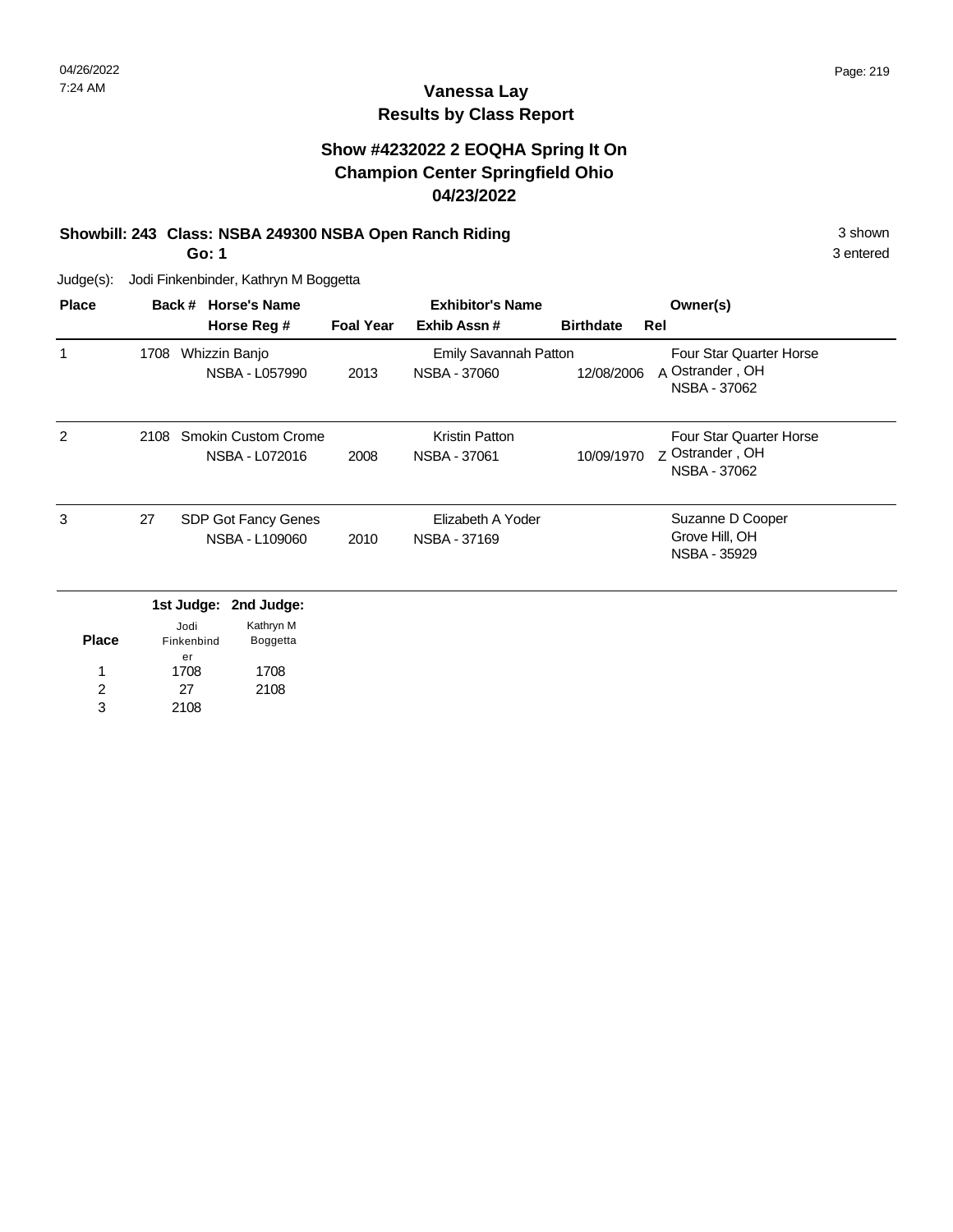**Place**

1 2 3

59 58 368

Finkenbind er

Boggetta

4 entered

### **Vanessa Lay Results by Class Report**

#### **Show #4232022 2 EOQHA Spring It On Champion Center Springfield Ohio 04/24/2022**

**Showbill: 255 Class: NSBA 207100 NSBA Level 1 Youth Showmanship At Halter** 4 shown **Go: 1**

| <b>Place</b> |     | <b>Horse's Name</b><br>Back #              |                  | <b>Exhibitor's Name</b>                |                  | Owner(s)                                                          |
|--------------|-----|--------------------------------------------|------------------|----------------------------------------|------------------|-------------------------------------------------------------------|
|              |     | Horse Reg #                                | <b>Foal Year</b> | Exhib Assn#                            | <b>Birthdate</b> | Rel                                                               |
| 1            | 59  | Im A Platinum Shot<br>NSBA - L053912       | 2015             | Madelynn Rose Sullivan<br>NSBA - 47656 | 05/09/2003       | Jennifer L Sullivan<br>A Pleasantville, OH<br><b>NSBA - 47657</b> |
| 2            | 58  | Diesel Dixie<br>NSBA - L032961             | 2012             | Morgan Cutright<br>NSBA - 69530        | 12/17/2003       | Morgan Cutright<br>7 Lancaster, OH<br>NSBA - 69530                |
| 3            | 368 | Dontkissthismachine<br>NSBA - L027577      | 2012             | Serrin A Whitt<br>NSBA - 49052         | 05/29/2004       | Serrin A Whitt<br>Z Pickerington, OH<br>NSBA - 49052              |
| 4            | 243 | Hes A Hot Mess<br>NSBA - L071463           | 2015             | Eliza Plum<br>NSBA - 61031             | 08/31/2006       | Eliza Plum<br>Z Lebanon, OH<br>NSBA - 61031                       |
|              |     | 1st Judge: 2nd Judge:<br>Kathryn M<br>Jodi |                  |                                        |                  |                                                                   |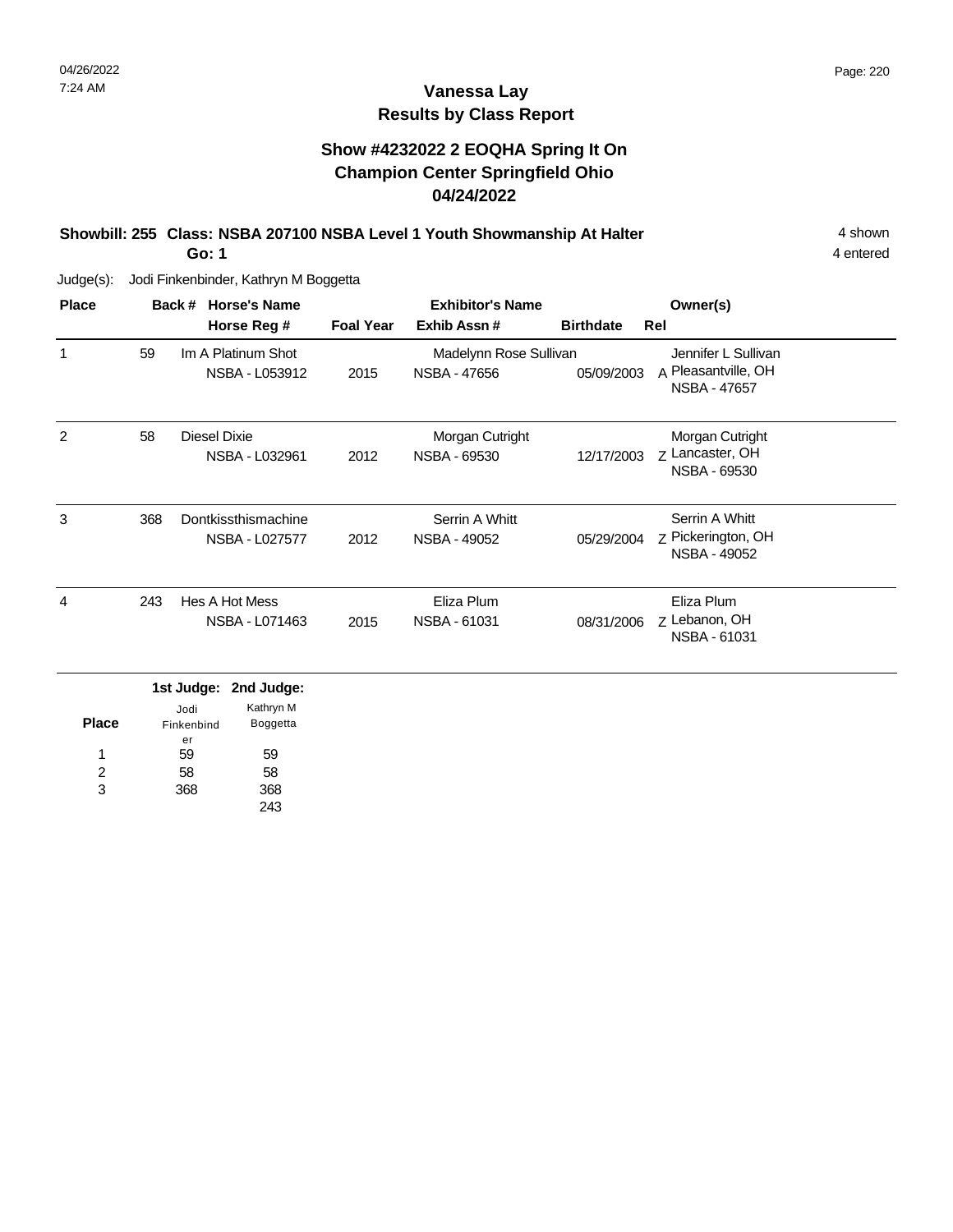### **Vanessa Lay Results by Class Report**

### **Show #4232022 2 EOQHA Spring It On Champion Center Springfield Ohio 04/24/2022**

# **Showbill: 256 Class: NSBA 207303 NSBA Youth Showmanship At Halter 14-18** 6 Shown

**Go: 1**

| <b>Place</b> |     | <b>Horse's Name</b><br>Back #                 | <b>Exhibitor's Name</b> |                                                 |                  | Owner(s)                                                          |
|--------------|-----|-----------------------------------------------|-------------------------|-------------------------------------------------|------------------|-------------------------------------------------------------------|
|              |     | Horse Reg #                                   | <b>Foal Year</b>        | Exhib Assn#                                     | <b>Birthdate</b> | Rel                                                               |
| $\mathbf{1}$ | 511 | <b>Whata Moonlite Ride</b><br>NSBA - L061646  | 2015                    | Isabella Marie D'Onofrio<br><b>NSBA - 32599</b> | 05/11/2004       | Isabella Marie D'Onofrio<br>Z Columbus, OH<br><b>NSBA - 32599</b> |
| 2            | 264 | Mr Slo Mo Amegio<br>NSBA - L017441            | 2004                    | Shelby Dale<br><b>NSBA - 43467</b>              | 01/19/2005       | Shelby Dale<br>Z Findlay, OH<br>NSBA - 43467                      |
| 3            | 818 | <b>Gettin Rich N Famous</b><br>NSBA - L051021 | 2014                    | Maegan E Pearson<br><b>NSBA - 57882</b>         | 08/18/2004       | Maegan E Pearson<br>z Laurel, IN<br><b>NSBA - 57882</b>           |
| 4            | 243 | Hes A Hot Mess<br>NSBA - L071463              | 2015                    | Eliza Plum<br>NSBA - 61031                      | 08/31/2006       | Eliza Plum<br>Z Lebanon, OH<br>NSBA - 61031                       |
| 5            | 296 | Shez Burnin Hot<br><b>NSBA - L118777</b>      | 2009                    | Kailee Rife<br>NSBA - 46302                     | 12/11/2006       | Kailee Rife<br>Z Raymond, OH<br>NSBA - 46302                      |
| <b>NP</b>    | 6   | Sleepnmarriedwhoknew<br>NSBA - L059392        | 2016                    | Tianna S Cooper<br>NSBA - 40151                 | 07/15/2004       | Suzanne D Cooper<br>A Grove Hill, OH<br>NSBA - 35929              |

|              |                    | 1st Judge: 2nd Judge: |
|--------------|--------------------|-----------------------|
| <b>Place</b> | Jodi<br>Finkenbind | Kathryn M<br>Boggetta |
|              | er                 |                       |
| 1            | 511                | 511                   |
| 2            | 264                | 264                   |
| 3            | 818                | 243                   |
| 4            | 296                | 818                   |
| 5            | 243                |                       |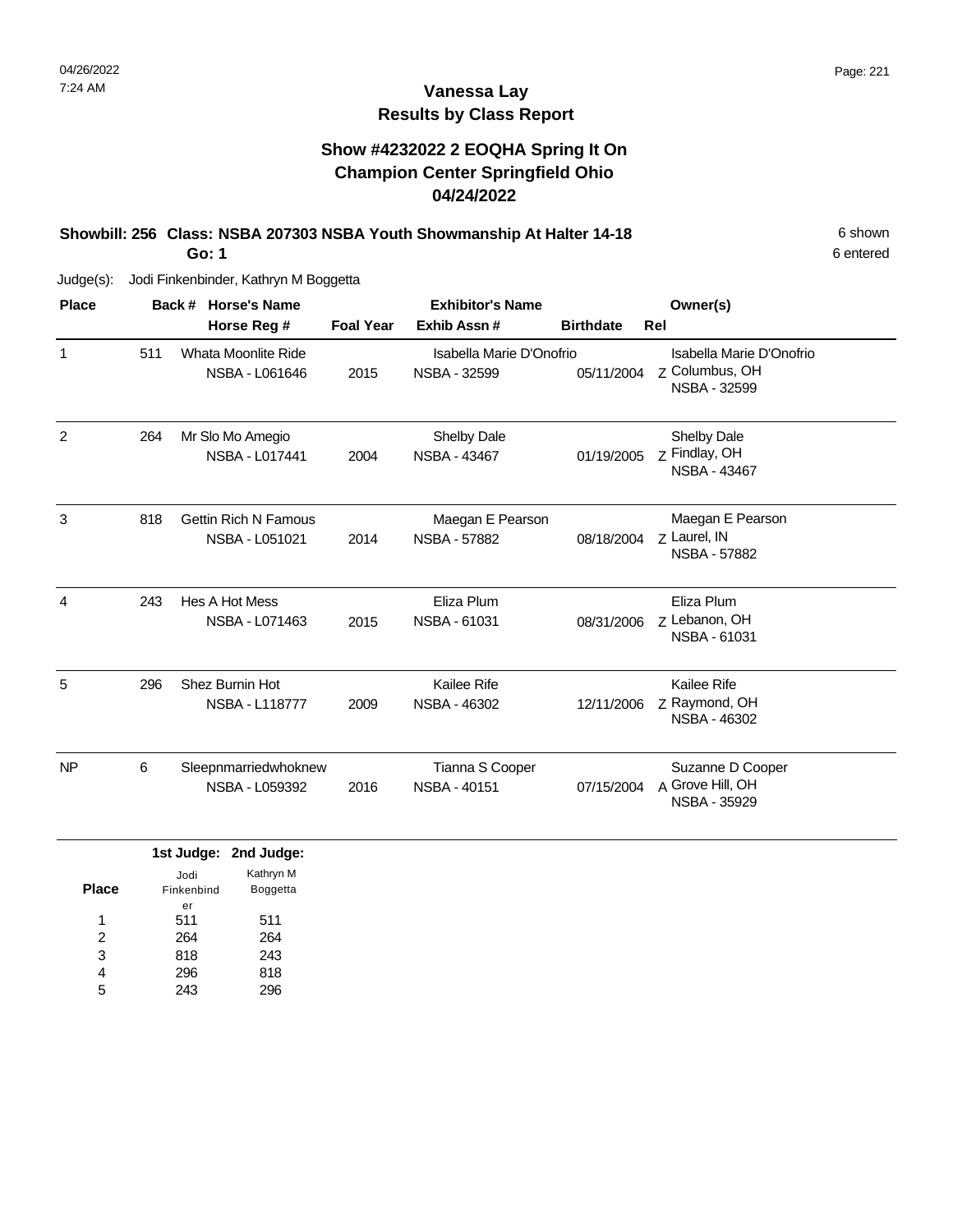#### **Show #4232022 2 EOQHA Spring It On Champion Center Springfield Ohio 04/24/2022**

#### **Showbill: 257 Class: NSBA 207302 NSBA Youth Showmanship At Halter 13 & Under** 1 Shown **Go: 1**

1 entered

| <b>Place</b> |     | Back # Horse's Name            |                  | <b>Exhibitor's Name</b>           | Owner(s)                                                       |
|--------------|-----|--------------------------------|------------------|-----------------------------------|----------------------------------------------------------------|
|              |     | Horse Reg #                    | <b>Foal Year</b> | Exhib Assn #                      | <b>Birthdate</b><br>Rel                                        |
|              | 120 | Man Im Sassy<br>NSBA - L016555 | 2006             | Isabella Hamilton<br>NSBA - 60022 | Isabella Hamilton<br>z Eaton, OH<br>04/30/2009<br>NSBA - 60022 |

|              |                  | 1st Judge: 2nd Judge: |
|--------------|------------------|-----------------------|
|              | Jodi             | Kathryn M             |
| <b>Place</b> | Finkenbind<br>er | <b>Boggetta</b>       |
|              | 120              | 120                   |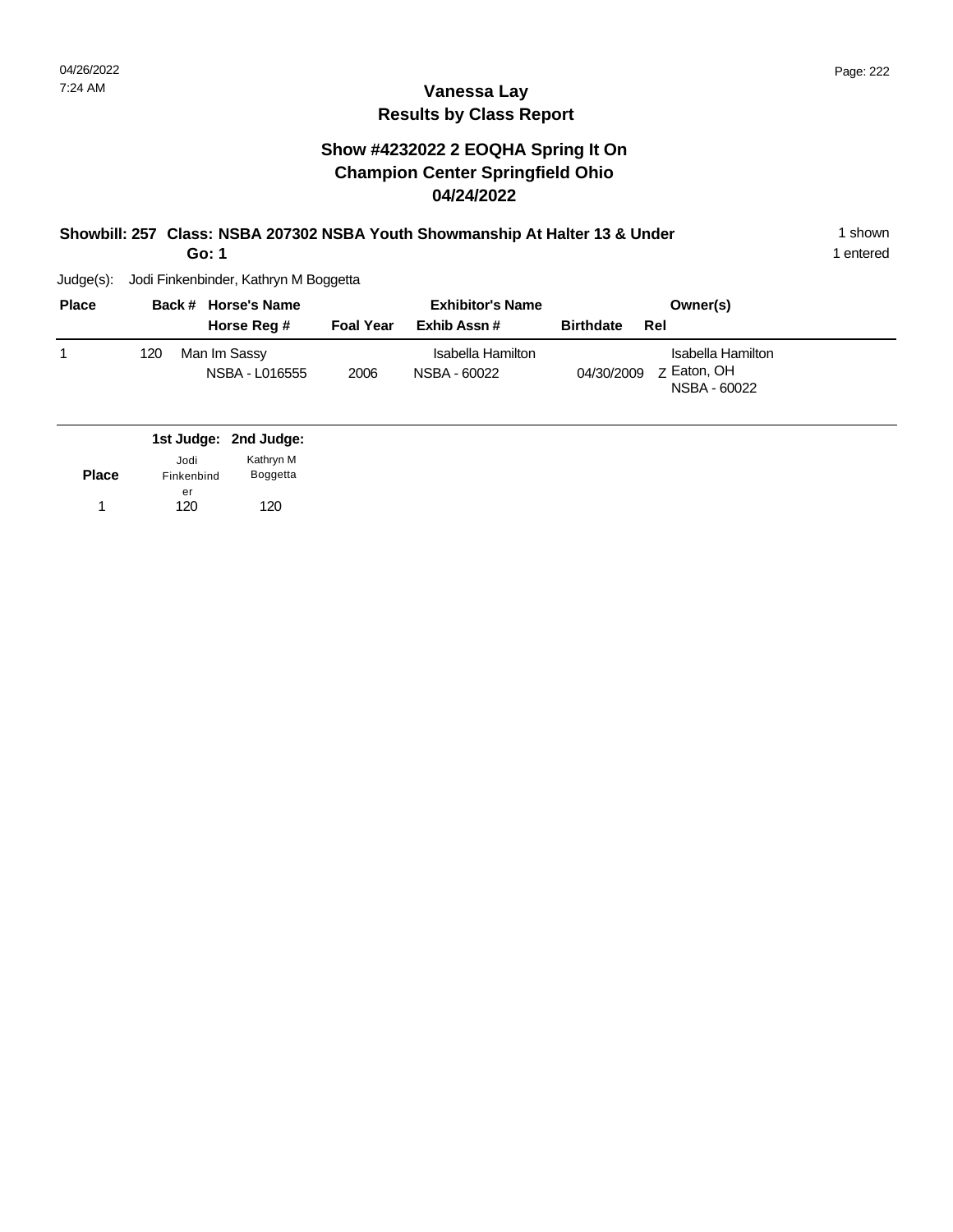### **Vanessa Lay Results by Class Report**

#### **Show #4232022 2 EOQHA Spring It On Champion Center Springfield Ohio 04/24/2022**

#### **Showbill: 258 Class: NSBA 205400 NSBA Level 1 Amateur Showmanship At Halter** 4 shown **Go: 1**

Judge(s): Jodi Finkenbinder, Kathryn M Boggetta

424 4342

1 2

| <b>Place</b> |      | <b>Horse's Name</b><br>Back #<br>Horse Reg #                                  | <b>Foal Year</b> | <b>Exhibitor's Name</b><br>Exhib Assn#     |            | Owner(s)<br>Rel                                              |
|--------------|------|-------------------------------------------------------------------------------|------------------|--------------------------------------------|------------|--------------------------------------------------------------|
| 1            | 424  | My Chex Is Good<br><b>NSBA - L088178</b>                                      | 2018             | Chloe M Larson<br>NSBA - 50657             | 03/12/2000 | Chloe M Larson<br>Z Lebanon, OH<br>NSBA - 50657              |
| 2            | 4342 | Ima Good Cowgirl<br>NSBA - L031529                                            | 2011             | Kimberly A Riviello<br><b>NSBA - 7397</b>  | 04/06/1960 | Kimberly A Riviello<br>Z Tipp City, OH<br><b>NSBA - 7397</b> |
| 3            | 458  | Hello Itz Me<br><b>NSBA - L054083</b>                                         | 2015             | Lauren Hissam<br>NSBA - 40055              | 04/19/1993 | Lauren Hissam<br>Z Mentor, OH<br>NSBA - 40055                |
| <b>NP</b>    | 7711 | See My Breath<br>NSBA - L110070                                               | 2018             | Kaytlynn M Sullivan<br><b>NSBA - 69488</b> | 05/02/1998 | Kaytlynn M Sullivan<br>Z Pleasantville, OH<br>NSBA - 69488   |
| <b>Place</b> |      | 1st Judge:<br>2nd Judge:<br>Kathryn M<br>Jodi<br>Boggetta<br>Finkenbind<br>er |                  |                                            |            |                                                              |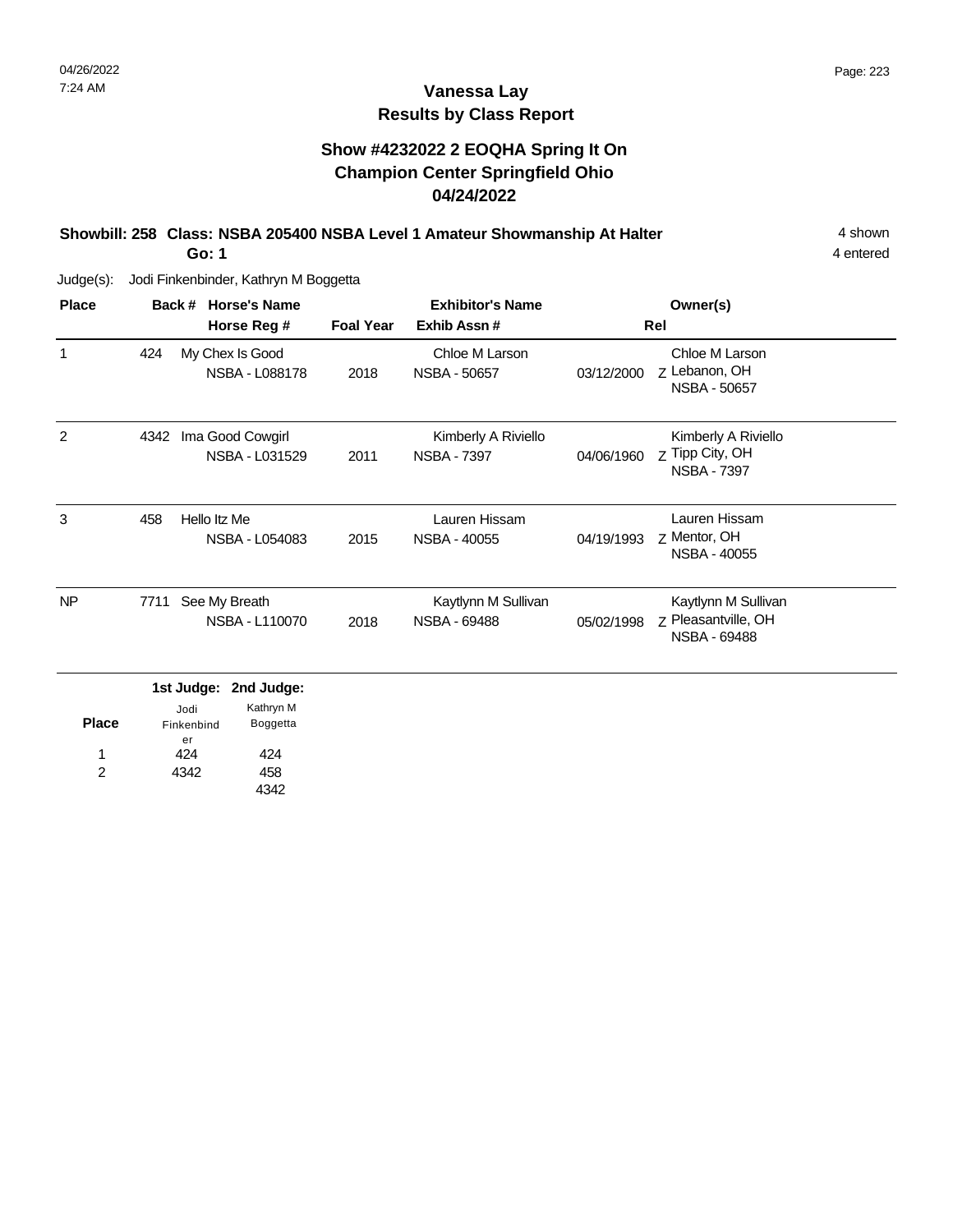### **Vanessa Lay Results by Class Report**

#### **Show #4232022 2 EOQHA Spring It On Champion Center Springfield Ohio 04/24/2022**

# **Showbill: 259 Class: NSBA 206606 NSBA Select Amateur Showmanship At Halter** 3 shown

**Go: 1**

Judge(s): Jodi Finkenbinder, Kathryn M Boggetta

153 916

2 3

| <b>Place</b> |     | <b>Horse's Name</b><br>Back #                                           |                  | <b>Exhibitor's Name</b>                        |            | Owner(s)                                                    |
|--------------|-----|-------------------------------------------------------------------------|------------------|------------------------------------------------|------------|-------------------------------------------------------------|
|              |     | Horse Reg #                                                             | <b>Foal Year</b> | Exhib Assn#                                    |            | Rel                                                         |
|              | 721 | <b>Check This Machine</b><br>NSBA - L008156                             | 2003             | Kimberly A Best<br>NSBA - 33094                | 06/18/1957 | Kimberly A Best<br>Z Salem, OH<br>NSBA - 33094              |
| 2            | 153 | Simply Good Times<br>NSBA - L064451                                     | 2016             | Suzanne M Mocniak<br><b>NSBA - 9889</b>        | 05/20/1963 | Suzanne M Mocniak<br>Z Washington, PA<br><b>NSBA - 9889</b> |
| 2            | 916 | Do You Think Im Lazy<br>NSBA - L004741                                  | 2011             | <b>Bettie L Caballe</b><br><b>NSBA - 33882</b> | 09/16/1955 | Bettie L Caballe<br>Z<br>NSBA - 33882                       |
| <b>Place</b> |     | 1st Judge:<br>2nd Judge:<br>Kathryn M<br>Jodi<br>Boggetta<br>Finkenbind |                  |                                                |            |                                                             |
| 1            |     | er<br>721<br>721                                                        |                  |                                                |            |                                                             |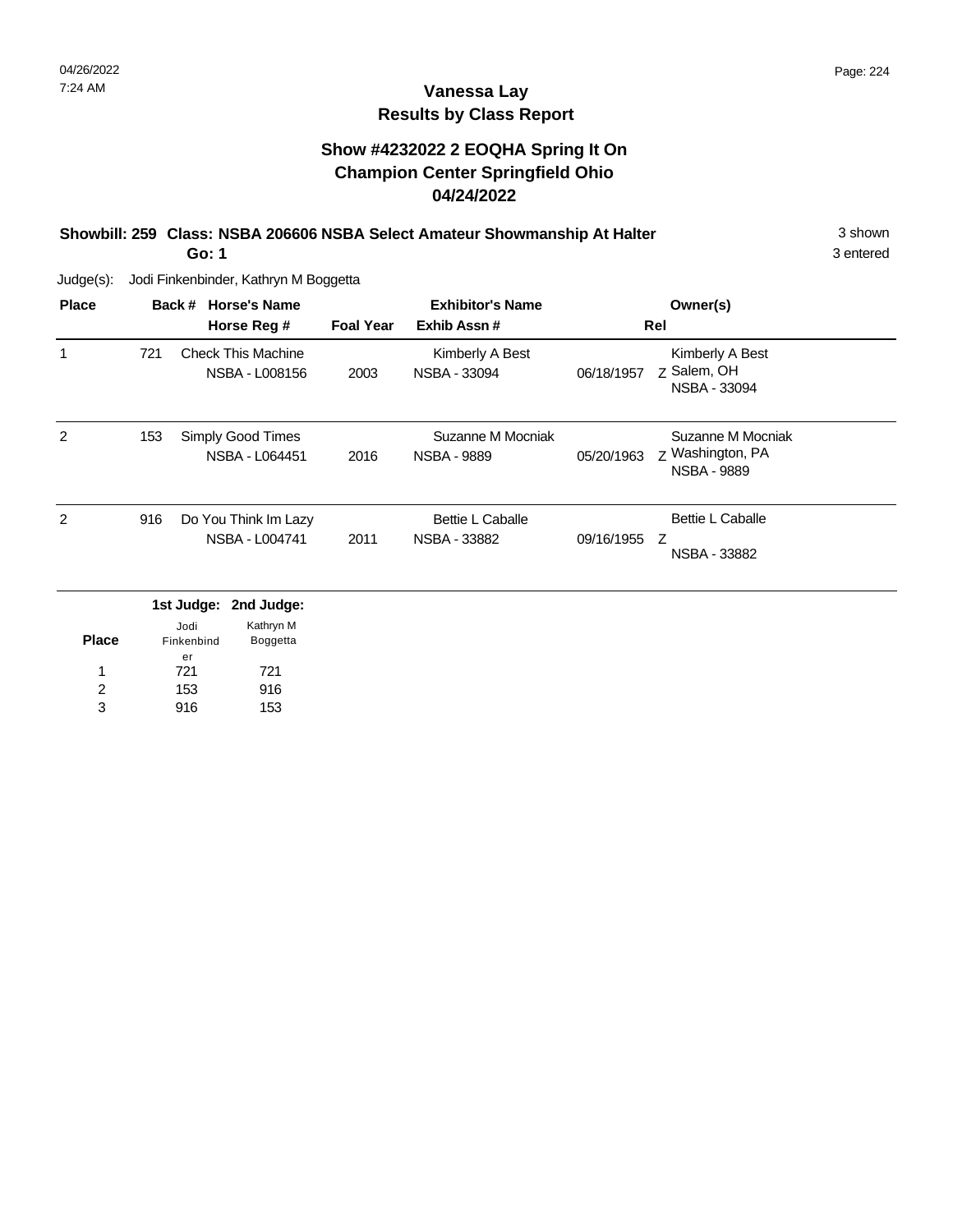### **Vanessa Lay Results by Class Report**

#### **Show #4232022 2 EOQHA Spring It On Champion Center Springfield Ohio 04/24/2022**

# **Showbill: 260 Class: NSBA 205600 NSBA Amateur Showmanship At Halter** 7 Shown

**Go: 1**

Judge(s): Jodi Finkenbinder, Kathryn M Boggetta

| <b>Place</b> |             | Back # Horse's Name                                                  |                  | <b>Exhibitor's Name</b>                   |            | Owner(s)                                                      |
|--------------|-------------|----------------------------------------------------------------------|------------------|-------------------------------------------|------------|---------------------------------------------------------------|
|              | Horse Reg # |                                                                      | <b>Foal Year</b> | Exhib Assn#                               | Rel        |                                                               |
| 1            | 441         | A Cool Lazy<br>NSBA - L068109                                        | 2018             | Sara Oler<br>NSBA - 23342                 | 02/01/1996 | Sara Oler<br>Z Findlay, OH<br>NSBA - 23342                    |
| 1            | 575         | Simply One Hot<br>NSBA - L021839                                     | 2010             | <b>Grace Philpot</b><br>NSBA - 38837      | 02/17/2002 | Keri Philpot<br>A Kearney, NE<br><b>NSBA - 38836</b>          |
| 3            | 787         | <b>Really Sudden</b><br>NSBA - L052108                               | 2011             | Kelly A Rauschenbach<br>NSBA - 29228      | 10/19/1989 | Kelly A Rauschenbach<br>z Canfield, OH<br><b>NSBA - 29228</b> |
| 4            | 131         | My Good Machine<br>NSBA - L098525                                    | 2010             | Mikayla Heintschel<br><b>NSBA - 41486</b> | 10/19/2001 | Mikayla Heintschel<br>z Metamora, OH<br><b>NSBA - 41486</b>   |
| <b>NP</b>    | 129         | <b>Starched Rockies</b><br>NSBA - L022868                            | 2003             | <b>Emily Toth</b><br>NSBA - 53162         | 10/12/1984 | <b>Emily Toth</b><br>Z Litchfield, OH<br><b>NSBA - 53162</b>  |
| <b>NP</b>    | 424         | My Chex Is Good<br>NSBA - L088178                                    | 2018             | Chloe M Larson<br>NSBA - 50657            | 03/12/2000 | Chloe M Larson<br>Z Lebanon, OH<br><b>NSBA - 50657</b>        |
| <b>NP</b>    | 458         | Hello Itz Me<br>NSBA - L054083                                       | 2015             | Lauren Hissam<br>NSBA - 40055             | 04/19/1993 | Lauren Hissam<br>z Mentor, OH<br>NSBA - 40055                 |
| <b>Place</b> |             | 1st Judge: 2nd Judge:<br>Kathryn M<br>Jodi<br>Boggetta<br>Finkenbind |                  |                                           |            |                                                               |

787

575 441

er

1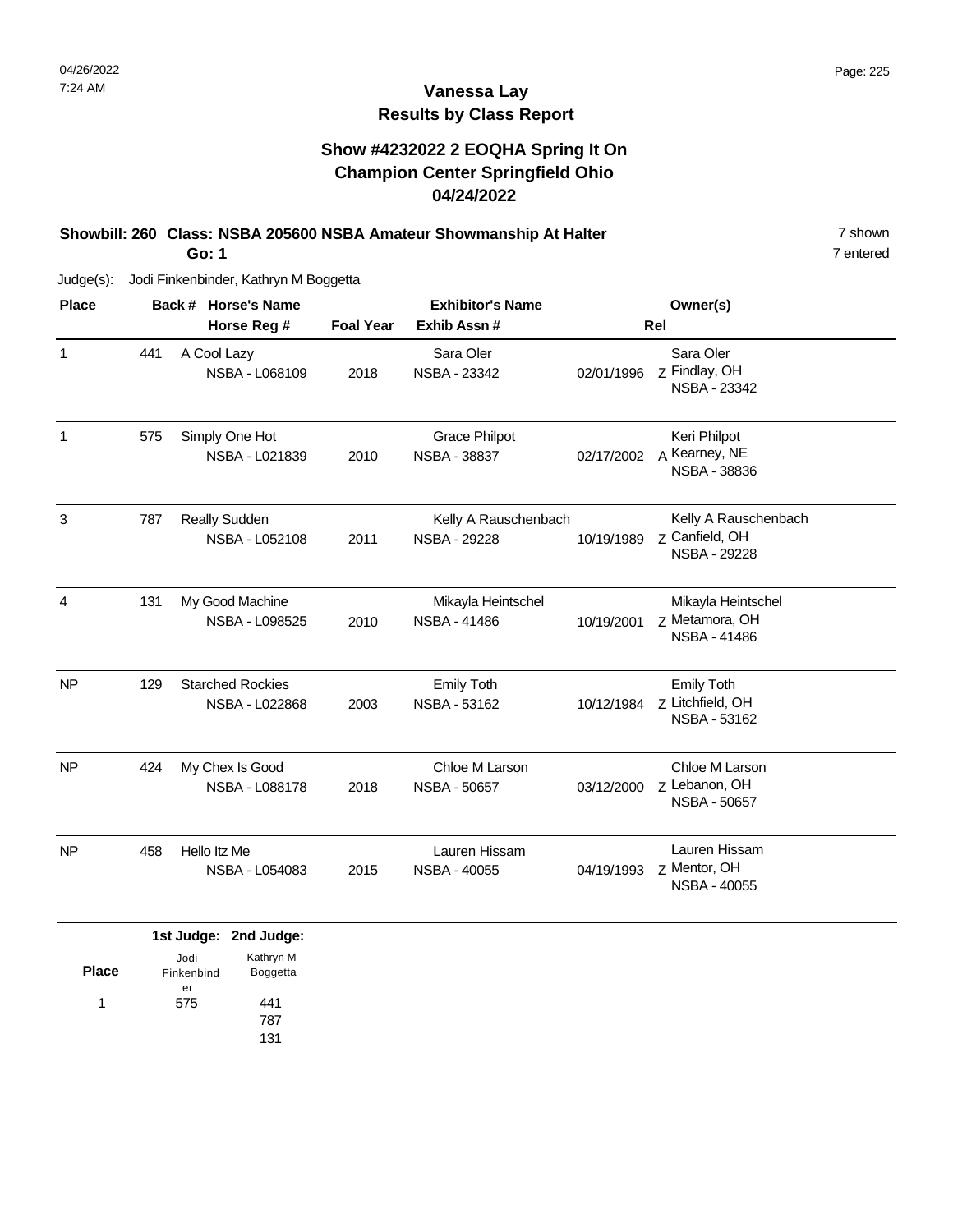### **Vanessa Lay Results by Class Report**

#### **Show #4232022 2 EOQHA Spring It On Champion Center Springfield Ohio 04/24/2022**

# **Showbill: 261 Class: NSBA 207061 NSBA Yth W/T SMS At Halter Small Fry** 2 shown 2 shown

**Go: 1**

Judge(s): Jodi Finkenbinder, Kathryn M Boggetta

129 411

1 2

| <b>Place</b> |     | Back # Horse's Name<br>Horse Reg #                                         | <b>Foal Year</b> | <b>Exhibitor's Name</b><br>Exhib Assn# | Owner(s)<br>Rel                                                     |  |
|--------------|-----|----------------------------------------------------------------------------|------------------|----------------------------------------|---------------------------------------------------------------------|--|
| 1            | 129 | <b>Starched Rockies</b><br>NSBA - L022868                                  | 2003             | Gwen Toth<br>NSBA - 61701              | <b>Emily Toth</b><br>A Litchfield, OH<br>09/13/2012<br>NSBA - 53162 |  |
| 2            | 411 | The Roan Show<br>NSBA - L055872                                            | 2015             | <b>Molly Mullady</b><br>NSBA - 70079   | <b>Molly Mullady</b><br>Z Dublin, OH<br>04/11/2012<br>NSBA - 70079  |  |
| <b>Place</b> |     | 1st Judge: 2nd Judge:<br>Kathryn M<br>Jodi<br>Finkenbind<br>Boggetta<br>er |                  |                                        |                                                                     |  |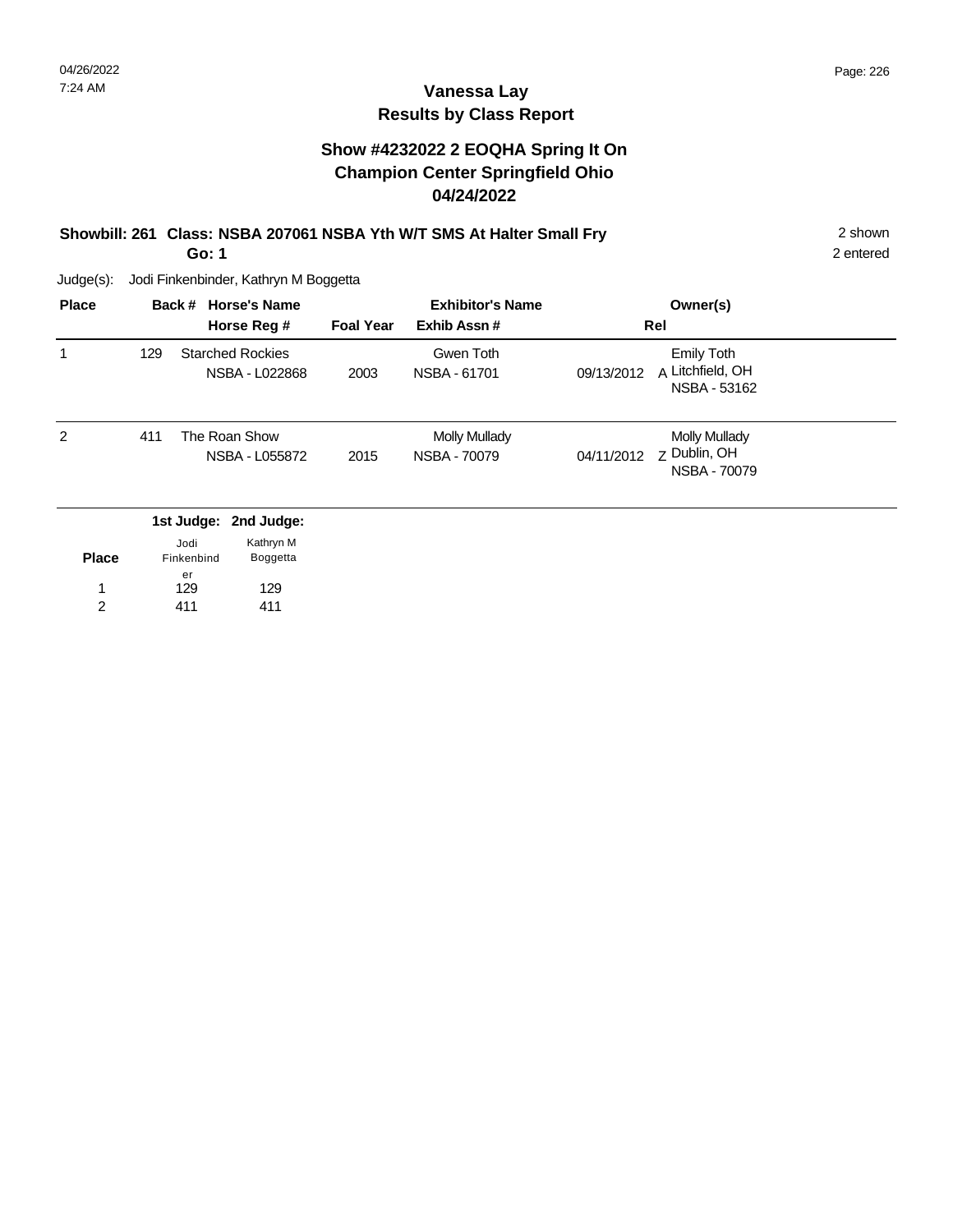### **Vanessa Lay Results by Class Report**

#### **Show #4232022 2 EOQHA Spring It On Champion Center Springfield Ohio 04/24/2022**

# **Showbill: 262 Class: NSBA 200684 NSBA Amateur Performance Halter Mares** 2 shown

**Go: 1**

Judge(s): Jodi Finkenbinder, Kathryn M Boggetta

441 916 1 916

er

| <b>Place</b> |     | Back # Horse's Name<br>Horse Reg #                                   | <b>Foal Year</b> | <b>Exhibitor's Name</b><br>Exhib Assn#         | Owner(s)<br>Rel                                             |  |
|--------------|-----|----------------------------------------------------------------------|------------------|------------------------------------------------|-------------------------------------------------------------|--|
| 1            | 916 | Do You Think Im Lazy<br>NSBA - L004741                               | 2011             | <b>Bettie L Caballe</b><br><b>NSBA - 33882</b> | <b>Bettie L Caballe</b><br>09/16/1955<br>Z.<br>NSBA - 33882 |  |
| 2            | 441 | A Cool Lazy<br>NSBA - L068109                                        | 2018             | Sara Oler<br>NSBA - 23342                      | Sara Oler<br>Z Findlay, OH<br>02/01/1996<br>NSBA - 23342    |  |
| <b>Place</b> |     | 1st Judge: 2nd Judge:<br>Kathryn M<br>Jodi<br>Boggetta<br>Finkenbind |                  |                                                |                                                             |  |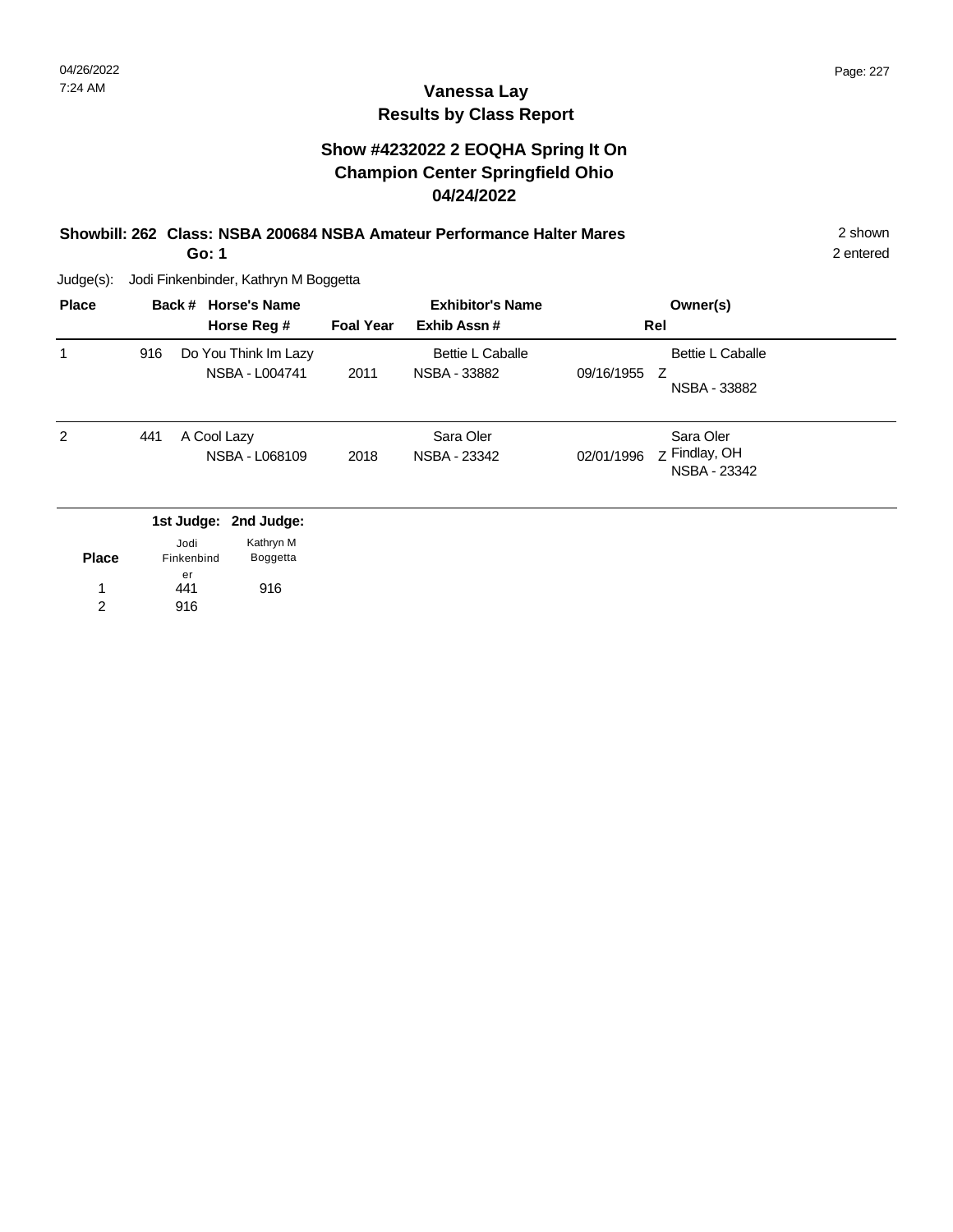### **Vanessa Lay Results by Class Report**

#### **Show #4232022 2 EOQHA Spring It On Champion Center Springfield Ohio 04/24/2022**

#### **Showbill: 263 Class: NSBA 207384 NSBA Youth Performance Halter Mares** 2 shown

**Go: 1**

Judge(s): Jodi Finkenbinder, Kathryn M Boggetta

620 1 620 296

er

| <b>Place</b> |     | Back # Horse's Name<br>Horse Reg #                                   | <b>Foal Year</b> | <b>Exhibitor's Name</b><br>Exhib Assn# | Owner(s)<br>Rel                                                |  |
|--------------|-----|----------------------------------------------------------------------|------------------|----------------------------------------|----------------------------------------------------------------|--|
|              | 620 | Kruzin In Style<br>NSBA - L053222                                    | 2015             | Adeline P Gabor<br>NSBA - 38329        | Adeline P Gabor<br>Z Madison, OH<br>12/12/2009<br>NSBA - 38329 |  |
| 2            | 296 | Shez Burnin Hot<br>NSBA - L118777                                    | 2009             | Kailee Rife<br>NSBA - 46302            | Kailee Rife<br>z Raymond, OH<br>12/11/2006<br>NSBA - 46302     |  |
| <b>Place</b> |     | 1st Judge: 2nd Judge:<br>Kathryn M<br>Jodi<br>Boggetta<br>Finkenbind |                  |                                        |                                                                |  |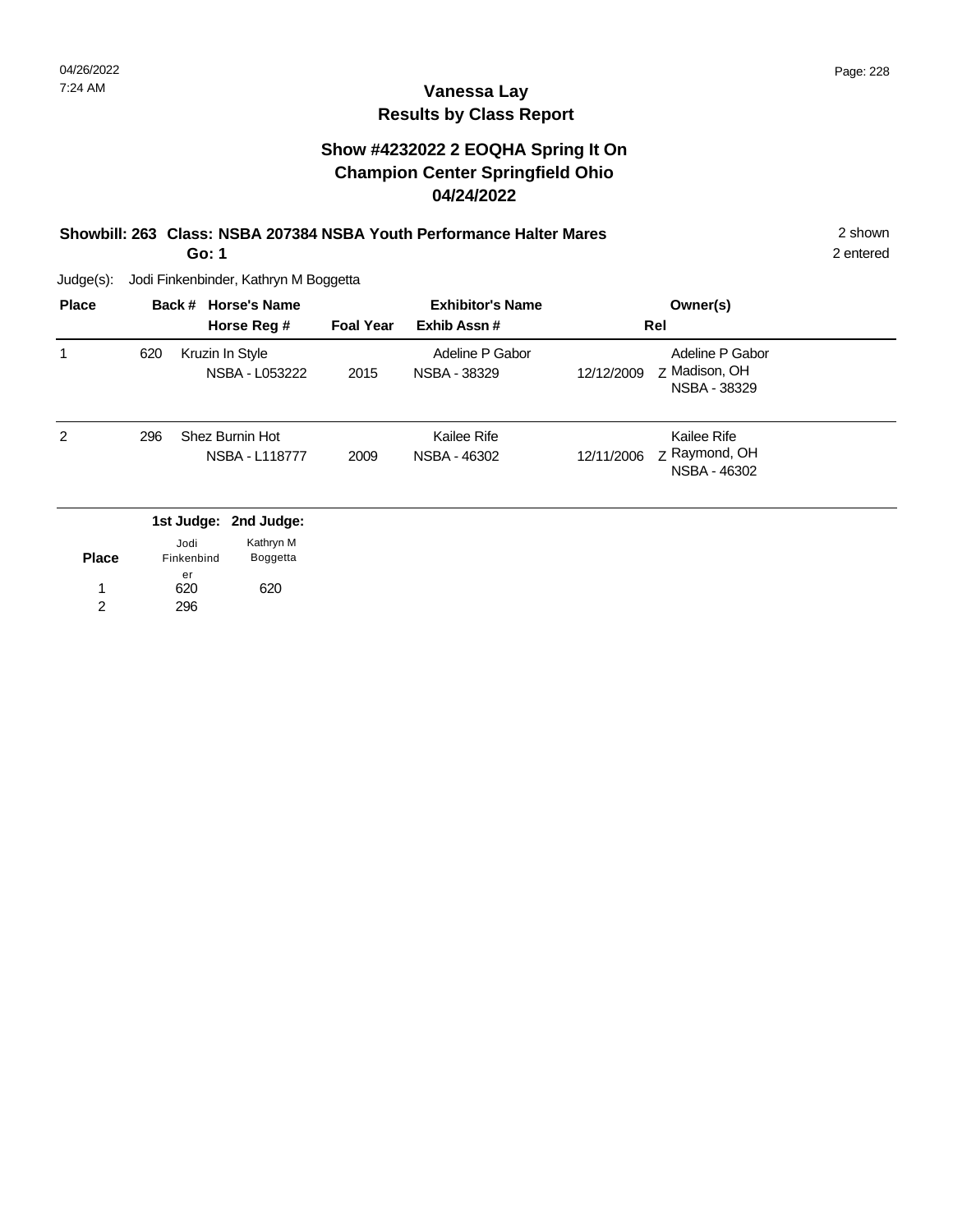#### **Show #4232022 2 EOQHA Spring It On Champion Center Springfield Ohio 04/24/2022**

#### **Showbill: 264 Class: NSBA 200384 NSBA Performance Halter Mares** 1 shown

**Go: 1**

1 entered

| <b>Place</b> |     | Back # Horse's Name<br>Horse Reg # | <b>Foal Year</b> | <b>Exhibitor's Name</b><br>Exhib Assn # | <b>Birthdate</b> | Owner(s)<br>Rel                              |
|--------------|-----|------------------------------------|------------------|-----------------------------------------|------------------|----------------------------------------------|
|              | 296 | Shez Burnin Hot<br>NSBA - L118777  | 2009             | Kailee Rife<br>NSBA - 46302             | 12/11/2006       | Kailee Rife<br>Z Raymond, OH<br>NSBA - 46302 |

|              |                    | 1st Judge: 2nd Judge:        |  |
|--------------|--------------------|------------------------------|--|
| <b>Place</b> | Jodi<br>Finkenbind | Kathryn M<br><b>Boggetta</b> |  |
|              | er<br>296          | 296                          |  |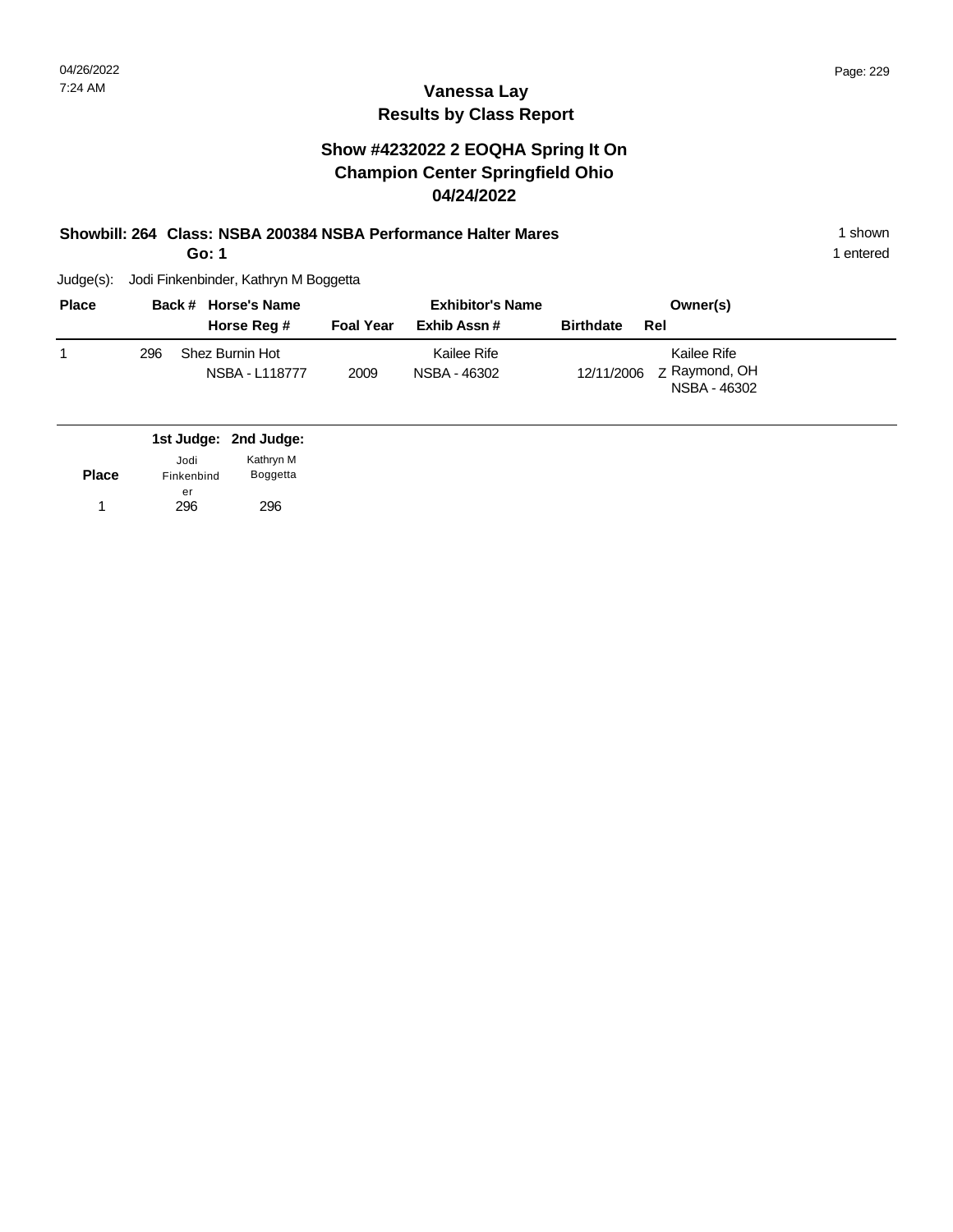### **Vanessa Lay Results by Class Report**

#### **Show #4232022 2 EOQHA Spring It On Champion Center Springfield Ohio 04/24/2022**

# **Showbill: 265 Class: NSBA 200685 NSBA Amateur Performance Halter Geldings** 4 shown

**Go: 1**

Judge(s): Jodi Finkenbinder, Kathryn M Boggetta

787 575 424

er

1 2 3

| <b>Place</b> |     | <b>Horse's Name</b><br>Back #                                           |                  | <b>Exhibitor's Name</b>                |            | Owner(s)                                               |
|--------------|-----|-------------------------------------------------------------------------|------------------|----------------------------------------|------------|--------------------------------------------------------|
|              |     | Horse Reg #                                                             | <b>Foal Year</b> | Exhib Assn#                            |            | Rel                                                    |
|              | 787 | <b>Really Sudden</b><br><b>NSBA - L052108</b>                           | 2011             | Kelly A Rauschenbach<br>NSBA - 29228   | 10/19/1989 | Kelly A Rauschenbach<br>Z Canfield, OH<br>NSBA - 29228 |
| 2            | 575 | Simply One Hot<br>NSBA - L021839                                        | 2010             | Grace Philpot<br><b>NSBA - 38837</b>   | 02/17/2002 | Keri Philpot<br>A Kearney, NE<br>NSBA - 38836          |
| 3            | 424 | My Chex Is Good<br>NSBA - L088178                                       | 2018             | Chloe M Larson<br><b>NSBA - 50657</b>  | 03/12/2000 | Chloe M Larson<br>Z Lebanon, OH<br>NSBA - 50657        |
| <b>NP</b>    | 721 | <b>Check This Machine</b><br>NSBA - L008156                             | 2003             | Kimberly A Best<br><b>NSBA - 33094</b> | 06/18/1957 | Kimberly A Best<br>z Salem, OH<br><b>NSBA - 33094</b>  |
| <b>Place</b> |     | 1st Judge:<br>2nd Judge:<br>Kathryn M<br>Jodi<br>Boggetta<br>Finkenbind |                  |                                        |            |                                                        |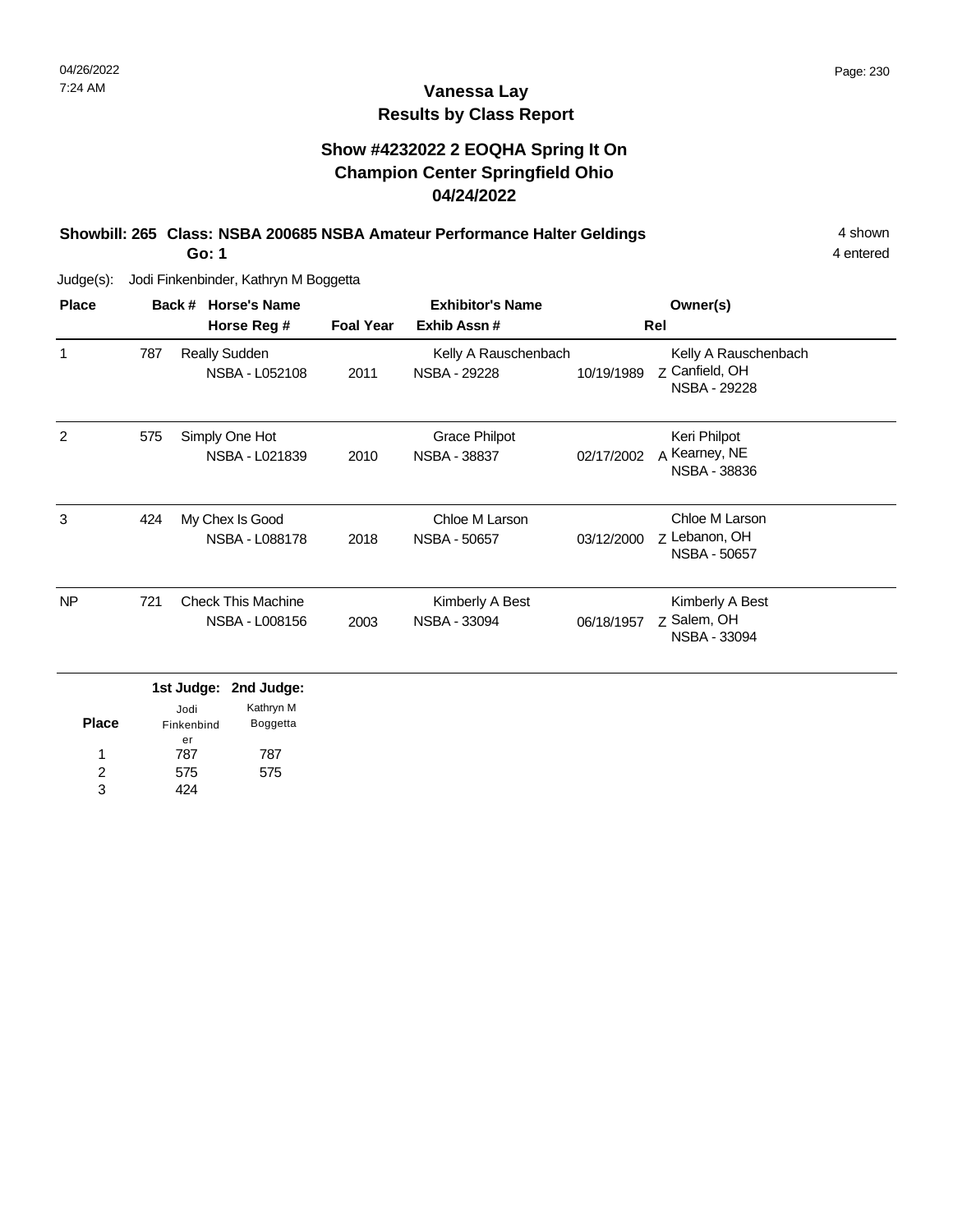### **Vanessa Lay Results by Class Report**

#### **Show #4232022 2 EOQHA Spring It On Champion Center Springfield Ohio 04/24/2022**

# **Showbill: 266 Class: NSBA 207385 NSBA Youth Performance Halter Geldings** 4 shown

**Go: 1**

Judge(s): Jodi Finkenbinder, Kathryn M Boggetta

65 553

er

1 2

| <b>Place</b> |     | <b>Horse's Name</b><br>Back #                 |                  | <b>Exhibitor's Name</b>                   |                  | Owner(s)                                               |
|--------------|-----|-----------------------------------------------|------------------|-------------------------------------------|------------------|--------------------------------------------------------|
|              |     | Horse Reg #                                   | <b>Foal Year</b> | Exhib Assn#                               | <b>Birthdate</b> | Rel                                                    |
| 1            | 65  | How Bout At Midnight<br><b>NSBA - L027778</b> | 2012             | <b>Kylie Davis</b><br><b>NSBA - 37829</b> | 04/19/2008       | <b>Kylie Davis</b><br>Z Grove City, OH<br>NSBA - 37829 |
|              | 553 | If It Aint Southern                           |                  | Isabella Marie D'Onofrio                  |                  | Isabella Marie D'Onofrio                               |
|              |     | NSBA - L058629                                | 2016             | NSBA - 32599                              | 05/11/2004       | Z Columbus, OH<br>NSBA - 32599                         |
| 3            | 558 | <b>KM Justa Little Bit</b>                    |                  | <b>Kambrie Atkins</b>                     |                  | <b>Kambrie Atkins</b>                                  |
|              |     | <b>NSBA - L058908</b>                         | 2016             | NSBA - 40293                              | 05/29/2010       | Z Hilliard, OH<br>NSBA - 40293                         |
| 4            | 243 | Hes A Hot Mess                                |                  | Eliza Plum                                |                  | Eliza Plum                                             |
|              |     | NSBA - L071463                                | 2015             | NSBA - 61031                              | 08/31/2006       | Z Lebanon, OH<br>NSBA - 61031                          |
|              |     | 1st Judge: 2nd Judge:                         |                  |                                           |                  |                                                        |
| <b>Place</b> |     | Kathryn M<br>Jodi<br>Boggetta<br>Finkenbind   |                  |                                           |                  |                                                        |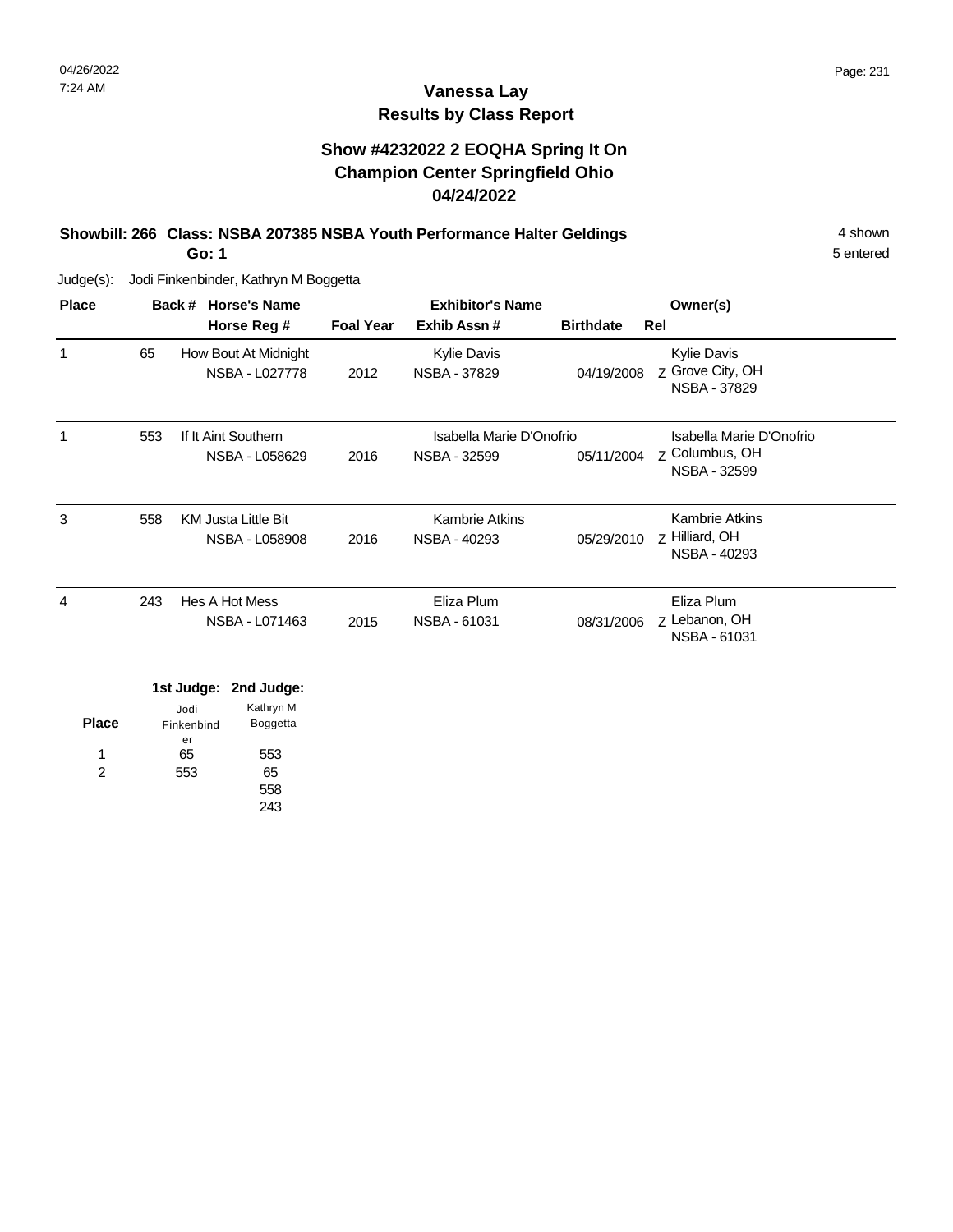### **Vanessa Lay Results by Class Report**

#### **Show #4232022 2 EOQHA Spring It On Champion Center Springfield Ohio 04/24/2022**

#### **Showbill: 267 Class: NSBA 200385 NSBA Performance Halter Geldings** 2 shown

**Go: 1**

575 910

er

1 2 910 575

| <b>Place</b> |     | Back # Horse's Name<br>Horse Reg #                                   | <b>Foal Year</b> | <b>Exhibitor's Name</b><br>Exhib Assn#      | Owner(s)<br>Rel                                             |  |
|--------------|-----|----------------------------------------------------------------------|------------------|---------------------------------------------|-------------------------------------------------------------|--|
|              | 575 | Simply One Hot<br>NSBA - L021839                                     | 2010             | <b>Grace Philpot</b><br><b>NSBA - 38837</b> | Keri Philpot<br>A Kearney, NE<br>02/17/2002<br>NSBA - 38836 |  |
|              | 910 | Mr Macdreamy<br>NSBA - L063028                                       | 2017             | Matthew Claypool<br>NSBA - 23780            | Stefanie Page<br>Jamestown, OH<br>NSBA - 63092              |  |
| <b>Place</b> |     | 1st Judge: 2nd Judge:<br>Kathryn M<br>Jodi<br>Finkenbind<br>Boggetta |                  |                                             |                                                             |  |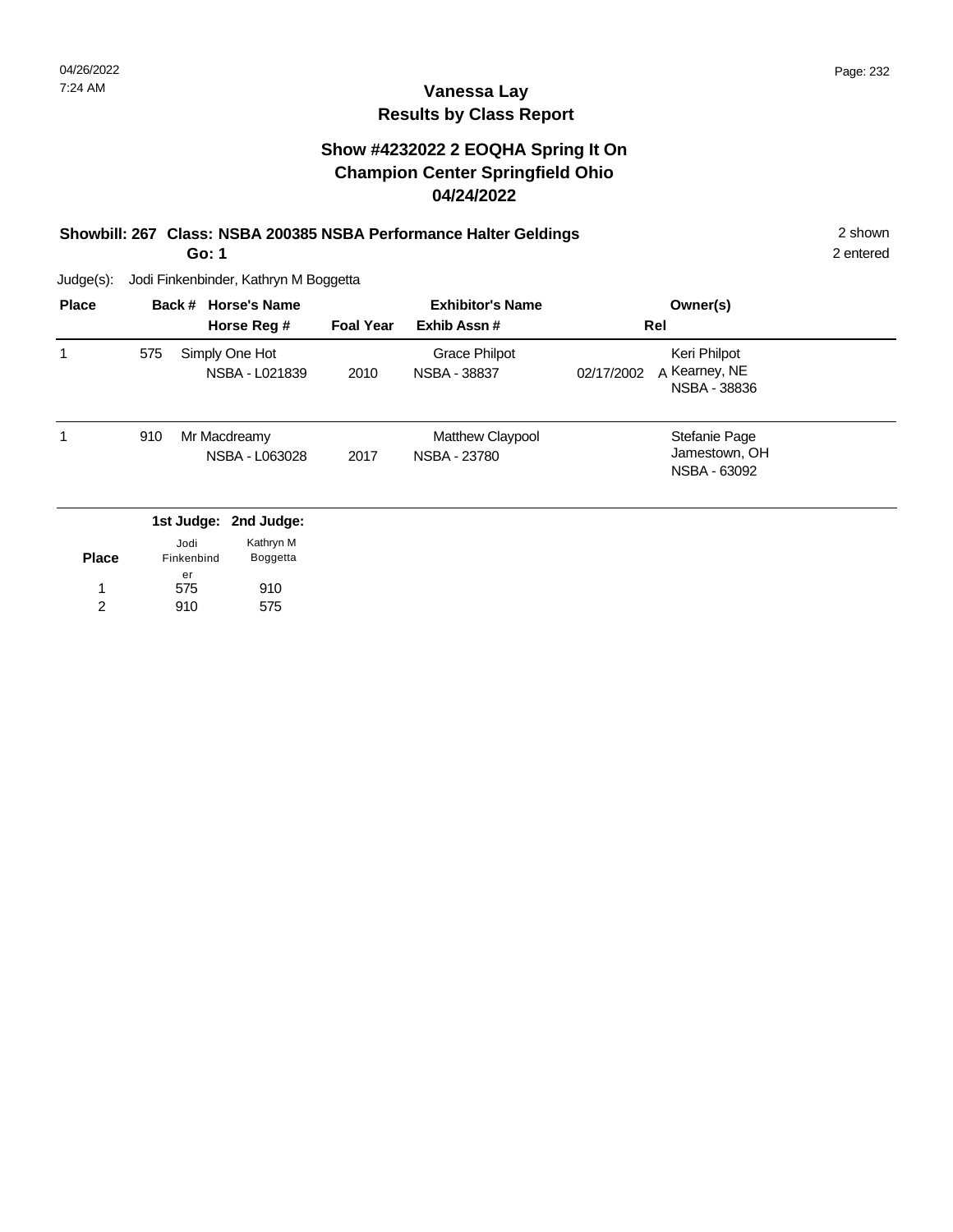|              | Go: 1            |                                  |                  | Showbill: 268 Class: NSBA 200686 NSBA Amateur Performance Halter Stallions |          | 0 shown<br>0 entered |
|--------------|------------------|----------------------------------|------------------|----------------------------------------------------------------------------|----------|----------------------|
| $Judge(s)$ : |                  |                                  |                  | Jodi Finkenbinder, Kathryn M Boggetta, Larry Sanchez, Mike Carter          |          |                      |
| <b>Place</b> |                  | Back # Horse's Name              |                  | <b>Exhibitor's Name</b>                                                    | Owner(s) |                      |
|              |                  | Horse Reg #                      | <b>Foal Year</b> | Exhib Assn#                                                                | Rel      |                      |
|              |                  | 1st Judge: 2nd Judge: 3rd Judge: |                  | 4th Judge:                                                                 |          |                      |
|              | Jodi             | Kathryn M                        | Larry            | <b>Mike Carter</b>                                                         |          |                      |
| <b>Place</b> | Finkenbind<br>er | <b>Boggetta</b>                  | Sanchez          |                                                                            |          |                      |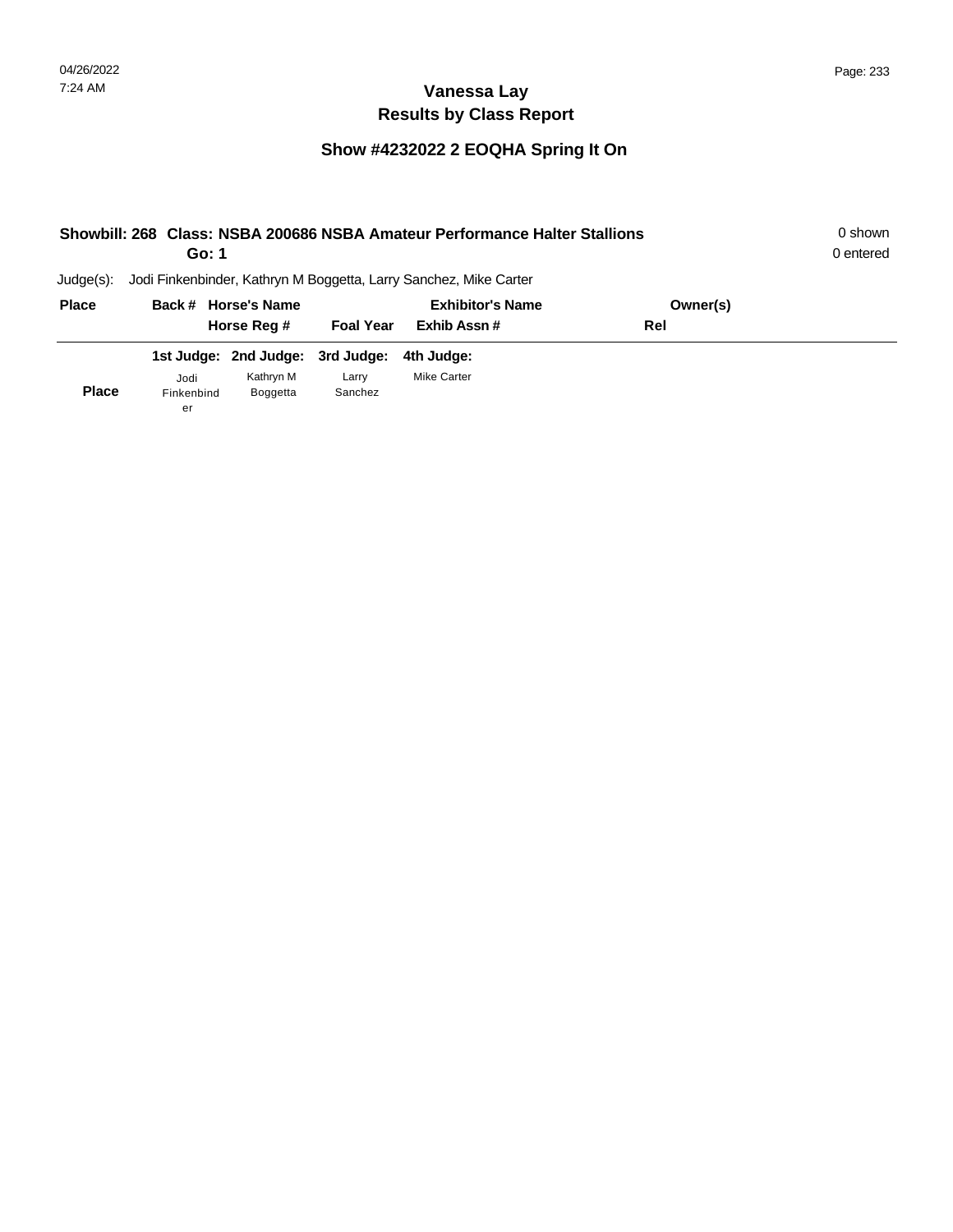| Showbill: 269 Class: NSBA 200386 NSBA Performance Halter Stallions<br>Go: 1 |           |                                    |                                  |                                                                                       |  |
|-----------------------------------------------------------------------------|-----------|------------------------------------|----------------------------------|---------------------------------------------------------------------------------------|--|
|                                                                             |           |                                    |                                  |                                                                                       |  |
|                                                                             |           |                                    | <b>Exhibitor's Name</b>          | Owner(s)                                                                              |  |
|                                                                             |           |                                    | Exhib Assn#                      | Rel                                                                                   |  |
|                                                                             |           |                                    | 4th Judae:                       |                                                                                       |  |
| Jodi                                                                        | Kathryn M | Larry                              | <b>Mike Carter</b>               |                                                                                       |  |
| Finkenbind                                                                  | Boggetta  | Sanchez                            |                                  |                                                                                       |  |
|                                                                             | er        | Back # Horse's Name<br>Horse Reg # | 1st Judge: 2nd Judge: 3rd Judge: | Jodi Finkenbinder, Kathryn M Boggetta, Larry Sanchez, Mike Carter<br><b>Foal Year</b> |  |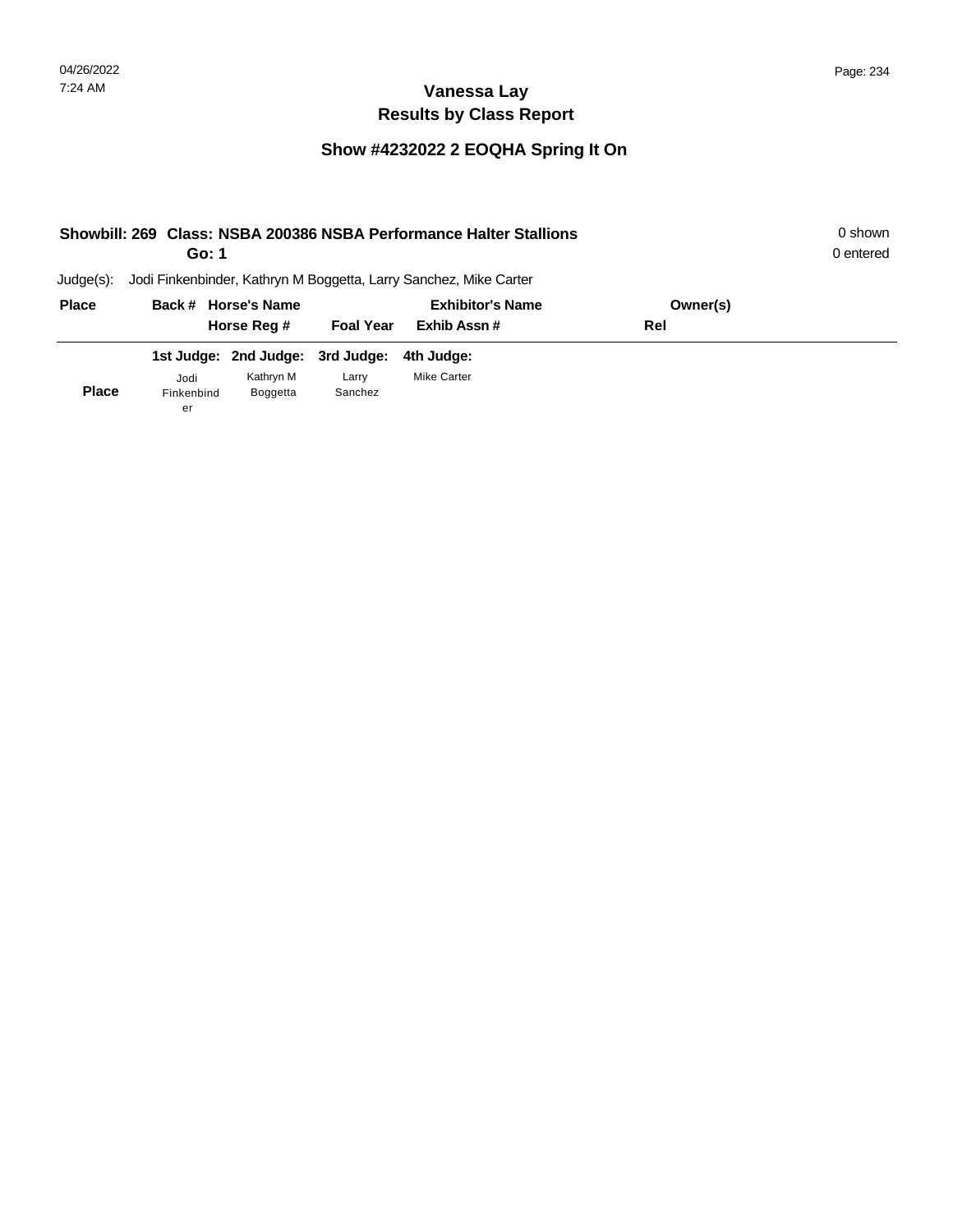#### **Show #4232022 2 EOQHA Spring It On Champion Center Springfield Ohio 04/24/2022**

### **Showbill: 302 Class: NSBA 220100 NSBA Level 1 Hunter Under Saddle** 1 **1 shown** 1 shown

**Go: 1**

1 entered

| <b>Place</b> | Back # Horse's Name<br>Horse Reg #           | <b>Foal Year</b> | <b>Exhibitor's Name</b><br>Exhib Assn # | Owner(s)<br>Rel                              |
|--------------|----------------------------------------------|------------------|-----------------------------------------|----------------------------------------------|
|              | Willy Be A Good One<br>159<br>NSBA - L112944 | 2019             | <b>Riley Erwin</b><br>NSBA - T97338     | Janet Sandvick<br>Medina, OH<br>NSBA - 39825 |

|              |                  | 1st Judge: 2nd Judge:        |
|--------------|------------------|------------------------------|
| <b>Place</b> | Jodi             | Kathryn M<br><b>Boggetta</b> |
|              | Finkenbind<br>er |                              |
| 1.           | 159              | 159                          |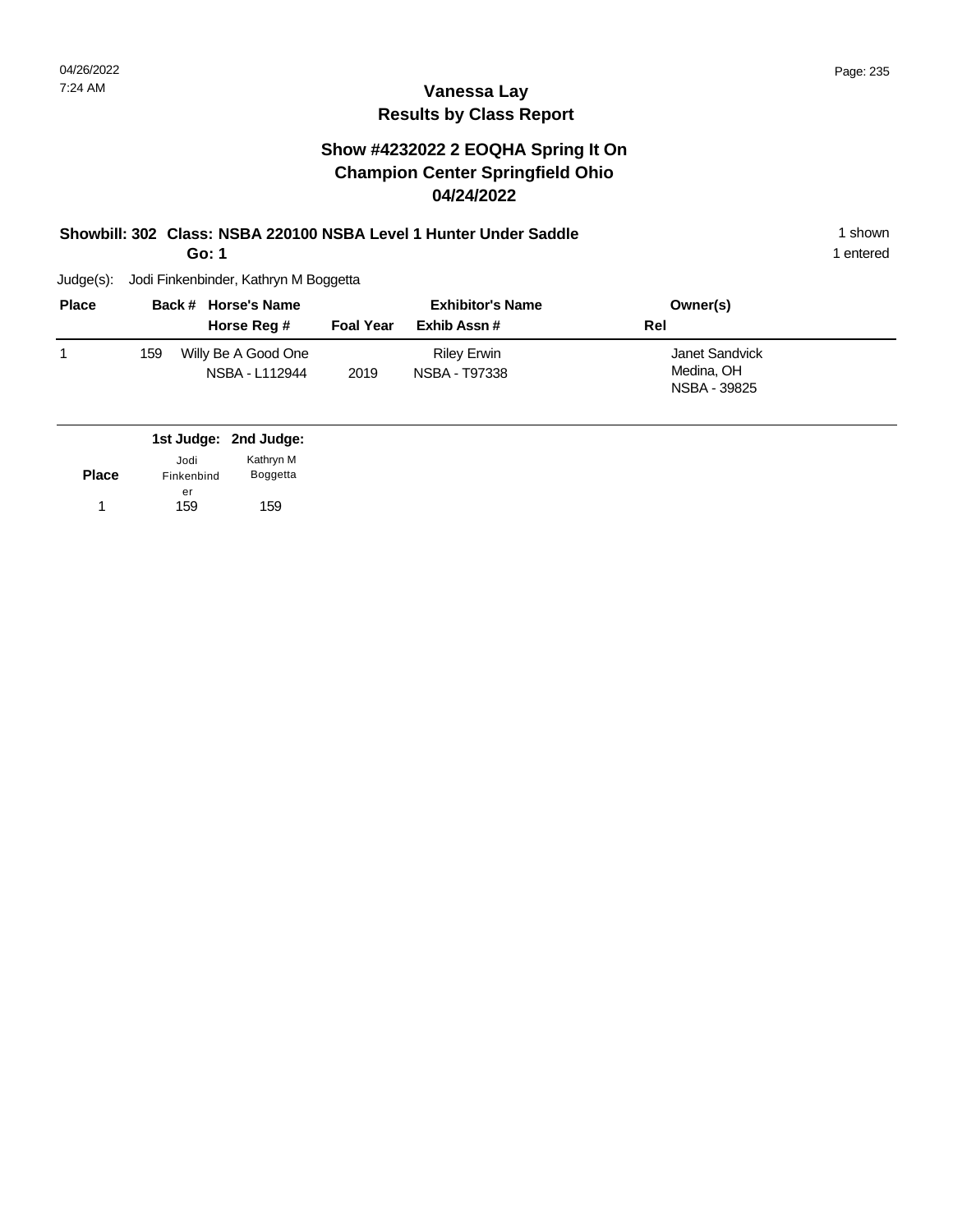### **Vanessa Lay Results by Class Report**

### **Show #4232022 2 EOQHA Spring It On Champion Center Springfield Ohio 04/24/2022**

#### **Showbill: 303 Class: NSBA 227100 NSBA Level 1 Youth Hunter Under Saddle** 7 shown **Go: 1**

| <b>Place</b><br>Back # |     | <b>Horse's Name</b>                                 |                  | <b>Exhibitor's Name</b>                         |                  | Owner(s)                                                    |
|------------------------|-----|-----------------------------------------------------|------------------|-------------------------------------------------|------------------|-------------------------------------------------------------|
|                        |     | Horse Reg #                                         | <b>Foal Year</b> | Exhib Assn#                                     | <b>Birthdate</b> | Rel                                                         |
| 1                      | 243 | Hes A Hot Mess<br>NSBA - L071463                    | 2015             | Eliza Plum<br>NSBA - 61031                      | 08/31/2006       | Eliza Plum<br>Z Lebanon, OH<br>NSBA - 61031                 |
| 2                      | 558 | <b>KM Justa Little Bit</b><br><b>NSBA - L058908</b> | 2016             | <b>Kambrie Atkins</b><br><b>NSBA - 40293</b>    | 05/29/2010       | <b>Kambrie Atkins</b><br>Z Hilliard, OH<br>NSBA - 40293     |
| 3                      | 368 | Dontkissthismachine<br>NSBA - L027577               | 2012             | Serrin A Whitt<br><b>NSBA - 49052</b>           | 05/29/2004       | Serrin A Whitt<br>Z Pickerington, OH<br><b>NSBA - 49052</b> |
| 4                      | 120 | Man Im Sassy<br><b>NSBA - L016555</b>               | 2006             | <b>Isabella Hamilton</b><br><b>NSBA - 60022</b> | 04/30/2009       | <b>Isabella Hamilton</b><br>Z Eaton, OH<br>NSBA - 60022     |
| 5                      | 296 | Shez Burnin Hot<br>NSBA - L118777                   | 2009             | Kailee Rife<br>NSBA - 46302                     | 12/11/2006       | <b>Kailee Rife</b><br>Z Raymond, OH<br>NSBA - 46302         |
| 6                      | 173 | Certain Valor<br>NSBA - L007983                     | 2008             | Gabriella Madison Lohrenz<br>NSBA - 39186       | 05/17/2007       | Gabriella Madison Lohrenz<br>Z Volant, PA<br>NSBA - 39186   |
| <b>NP</b>              | 58  | <b>Diesel Dixie</b><br>NSBA - L032961               | 2012             | Morgan Cutright<br>NSBA - 69530                 | 12/17/2003       | Morgan Cutright<br>z Lancaster, OH<br>NSBA - 69530          |

|       |                  | 1st Judge: 2nd Judge: |
|-------|------------------|-----------------------|
|       | Jodi             | Kathryn M             |
| Place | Finkenbind<br>er | <b>Boggetta</b>       |
| 1     | 243              | 558                   |
| 2     | 368              | 120                   |
| 3     | 296              | 243                   |
| 4     | 558              | 368                   |
| 5     | 173              |                       |
| 6     | 120              |                       |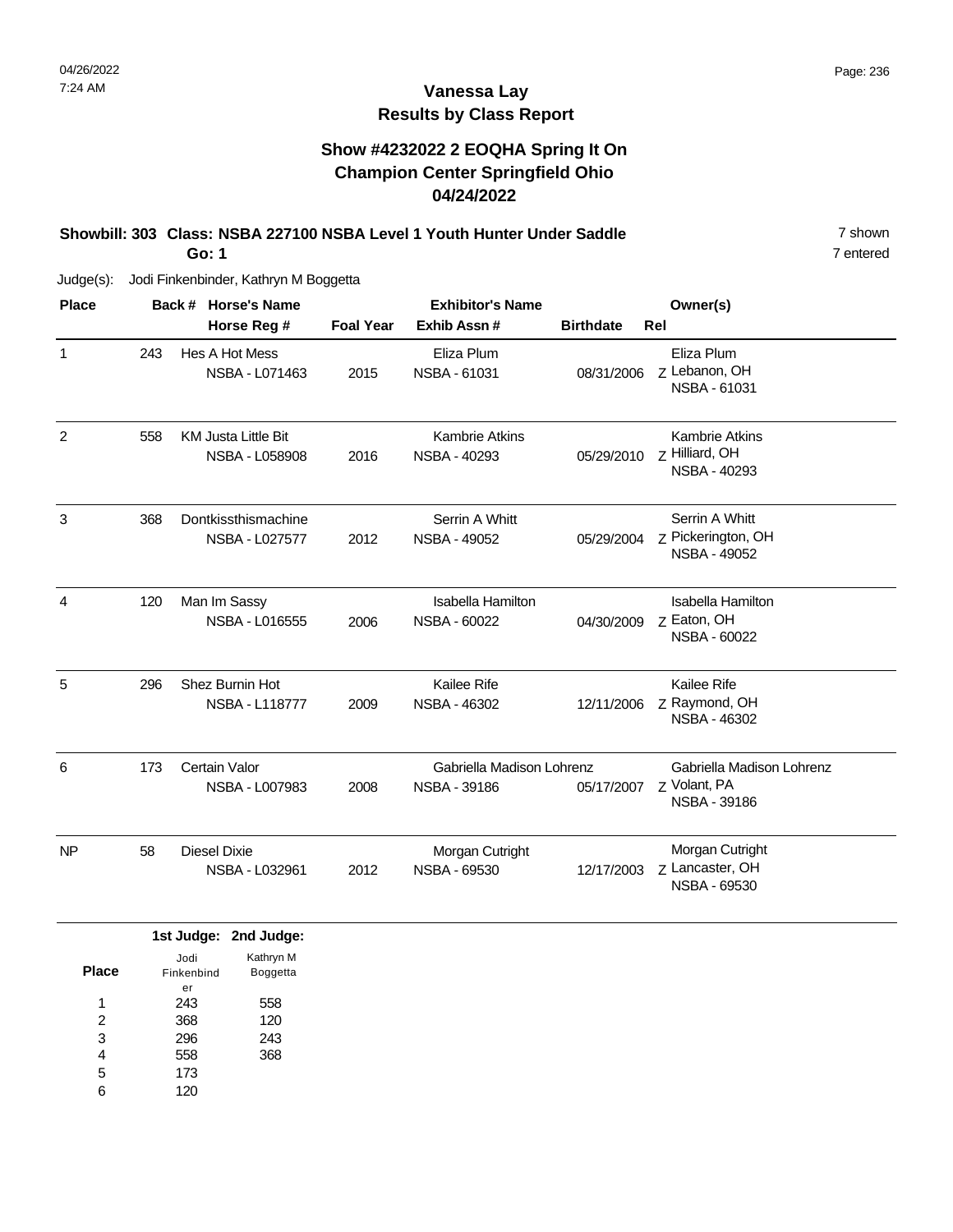### **Vanessa Lay Results by Class Report**

#### **Show #4232022 2 EOQHA Spring It On Champion Center Springfield Ohio 04/24/2022**

**Showbill: 304 Class: NSBA 227303 NSBA Youth Hunter Under Saddle 14-18** 3 Shown

**Go: 1**

Judge(s): Jodi Finkenbinder, Kathryn M Boggetta

243

3

| <b>Place</b> |     | Back # Horse's Name          |                  | <b>Exhibitor's Name</b>  |                  | Owner(s)                       |
|--------------|-----|------------------------------|------------------|--------------------------|------------------|--------------------------------|
|              |     | Horse Reg #                  | <b>Foal Year</b> | Exhib Assn#              | <b>Birthdate</b> | Rel                            |
| 1            | 14  | N A Heartbeat                |                  | Isabella Marie D'Onofrio |                  | Jennifer M D'onofrio           |
|              |     | NSBA - L055617               | 2007             | NSBA - 32599             | 05/11/2004       | A Columbus, OH<br>NSBA - 47597 |
| 1            | 753 | Duplicated In Iron           |                  | Addison Johnson          |                  | Addison Johnson                |
|              |     | NSBA - L055253               | 2014             | NSBA - 43093             | 11/15/2004       | Z London, OH<br>NSBA - 43093   |
| 3            | 243 | Hes A Hot Mess               |                  | Eliza Plum               |                  | Eliza Plum                     |
|              |     | NSBA - L071463               | 2015             | NSBA - 61031             | 08/31/2006       | Z Lebanon, OH<br>NSBA - 61031  |
|              |     | 1st Judge: 2nd Judge:        |                  |                          |                  |                                |
| <b>Place</b> |     | Kathryn M<br>Jodi            |                  |                          |                  |                                |
|              |     | Boggetta<br>Finkenbind<br>er |                  |                          |                  |                                |
| 1            |     | 14<br>753                    |                  |                          |                  |                                |
| 2            |     | 14<br>753                    |                  |                          |                  |                                |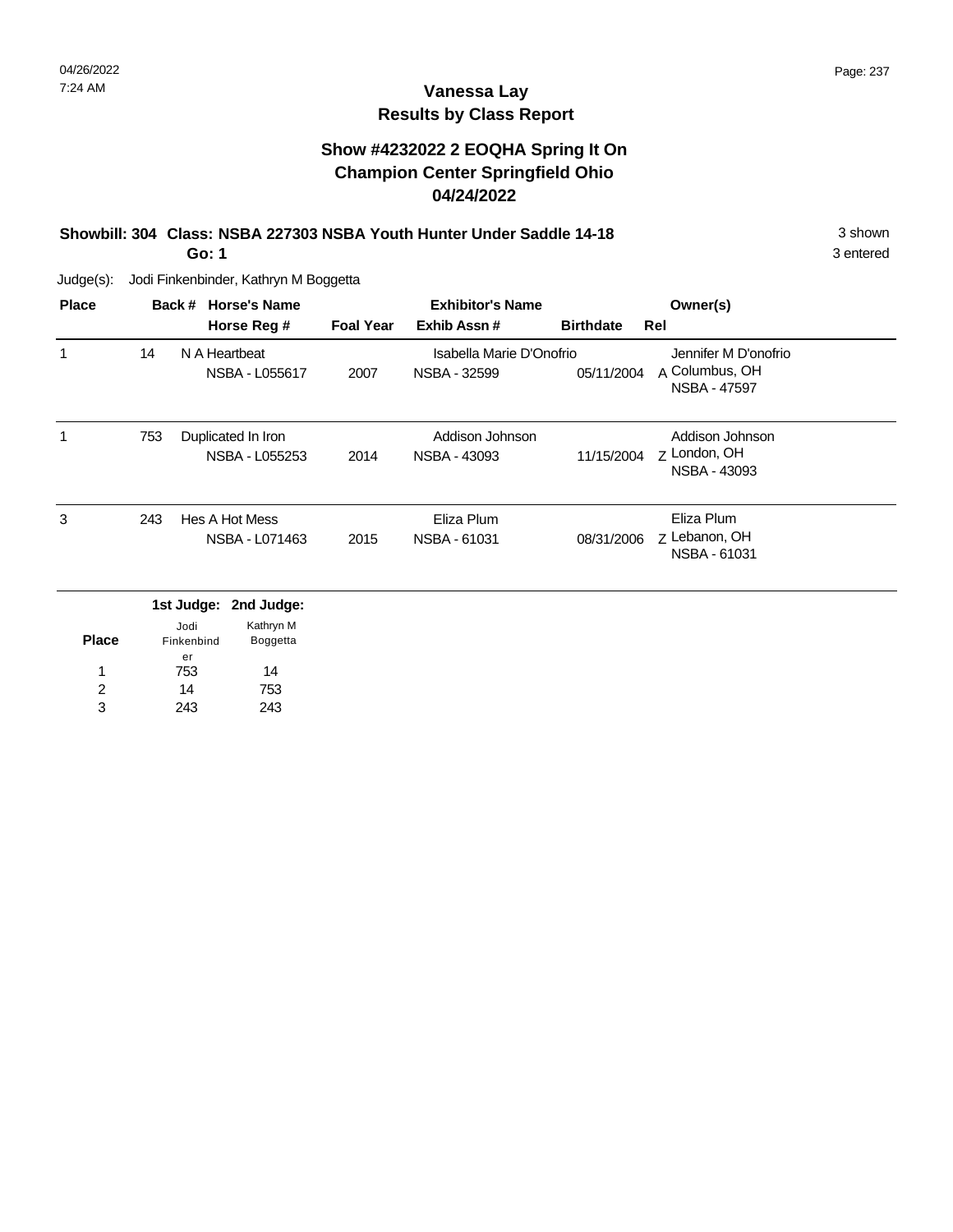### **Vanessa Lay Results by Class Report**

#### **Show #4232022 2 EOQHA Spring It On Champion Center Springfield Ohio 04/24/2022**

## **Showbill: 305 Class: NSBA 227302 NSBA Youth Hunter Under Saddle 13 & Under** 2 shown

**Go: 1**

Judge(s): Jodi Finkenbinder, Kathryn M Boggetta

558

2

| <b>Place</b> |     | Back #           | <b>Horse's Name</b>                   |                  | <b>Exhibitor's Name</b>                  |                  | Owner(s)                                                |
|--------------|-----|------------------|---------------------------------------|------------------|------------------------------------------|------------------|---------------------------------------------------------|
|              |     |                  | Horse Reg #                           | <b>Foal Year</b> | Exhib Assn#                              | <b>Birthdate</b> | Rel                                                     |
|              | 120 |                  | Man Im Sassy<br>NSBA - L016555        | 2006             | <b>Isabella Hamilton</b><br>NSBA - 60022 | 04/30/2009       | Isabella Hamilton<br>Z Eaton, OH<br>NSBA - 60022        |
|              | 558 |                  | KM Justa Little Bit<br>NSBA - L058908 | 2016             | <b>Kambrie Atkins</b><br>NSBA - 40293    | 05/29/2010       | <b>Kambrie Atkins</b><br>Z Hilliard, OH<br>NSBA - 40293 |
|              |     |                  | 1st Judge: 2nd Judge:                 |                  |                                          |                  |                                                         |
|              |     | Jodi             | Kathryn M                             |                  |                                          |                  |                                                         |
| <b>Place</b> |     | Finkenbind<br>er | Boggetta                              |                  |                                          |                  |                                                         |
| 1            |     | 120              | 558                                   |                  |                                          |                  |                                                         |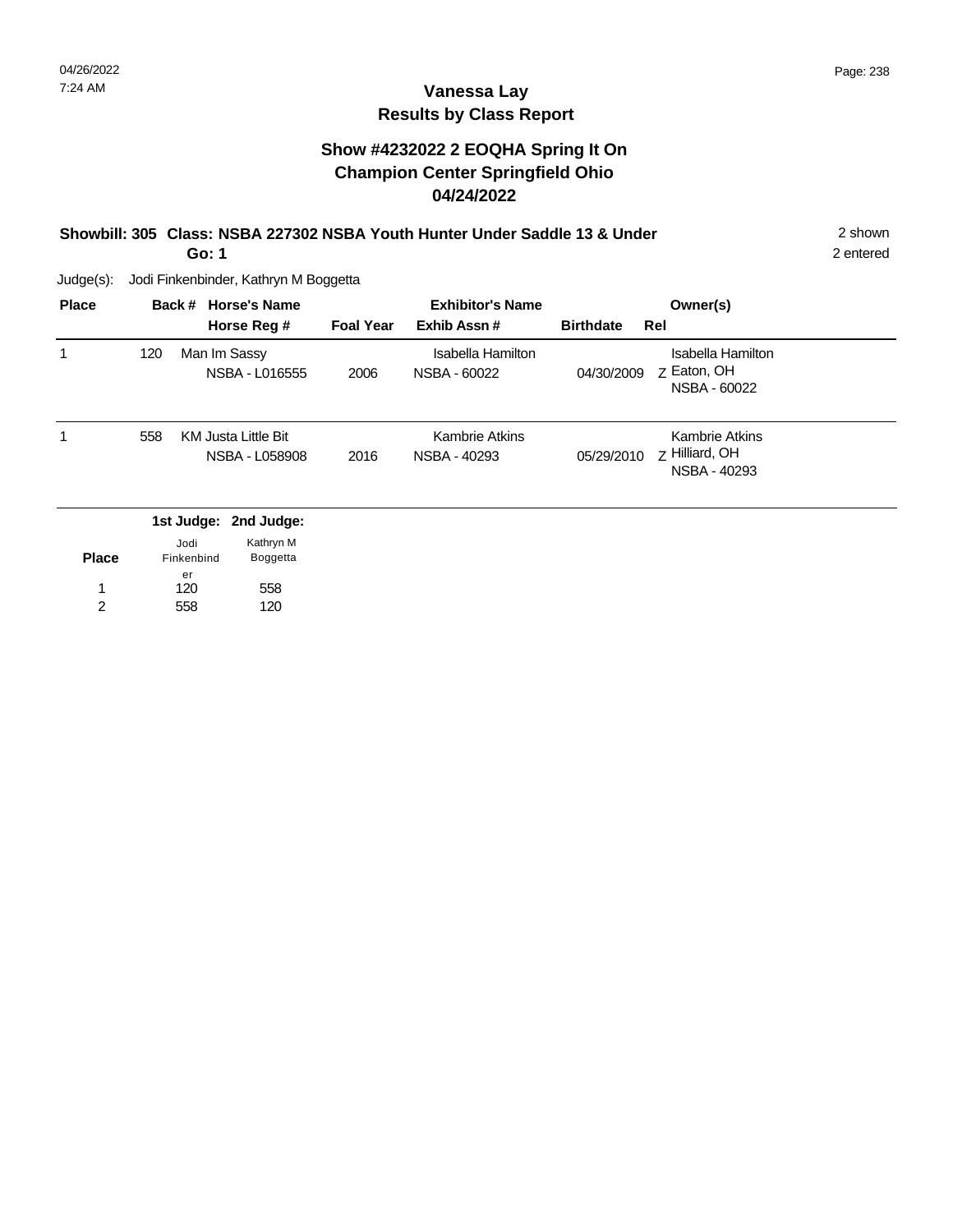### **Vanessa Lay Results by Class Report**

#### **Show #4232022 2 EOQHA Spring It On Champion Center Springfield Ohio 04/24/2022**

#### **Showbill: 306 Class: NSBA 220301 NSBA Junior Hunter Under Saddle** 1 shown 1 shown

**Go: 1**

| <b>Place</b> |     | Back # Horse's Name            | <b>Exhibitor's Name</b> |                                    | Owner(s)                                       |  |
|--------------|-----|--------------------------------|-------------------------|------------------------------------|------------------------------------------------|--|
|              |     | Horse Reg #                    | <b>Foal Year</b>        | Exhib Assn #                       | Rel                                            |  |
|              | 910 | Mr Macdreamy<br>NSBA - L063028 | 2017                    | Camilla M Claypool<br>NSBA - 22829 | Stefanie Page<br>Jamestown, OH<br>NSBA - 63092 |  |

|              |            | 1st Judge: 2nd Judge: |
|--------------|------------|-----------------------|
|              | Jodi       | Kathryn M             |
| <b>Place</b> | Finkenbind | <b>Boggetta</b>       |
|              | er         |                       |
| 1            | 910        | 910                   |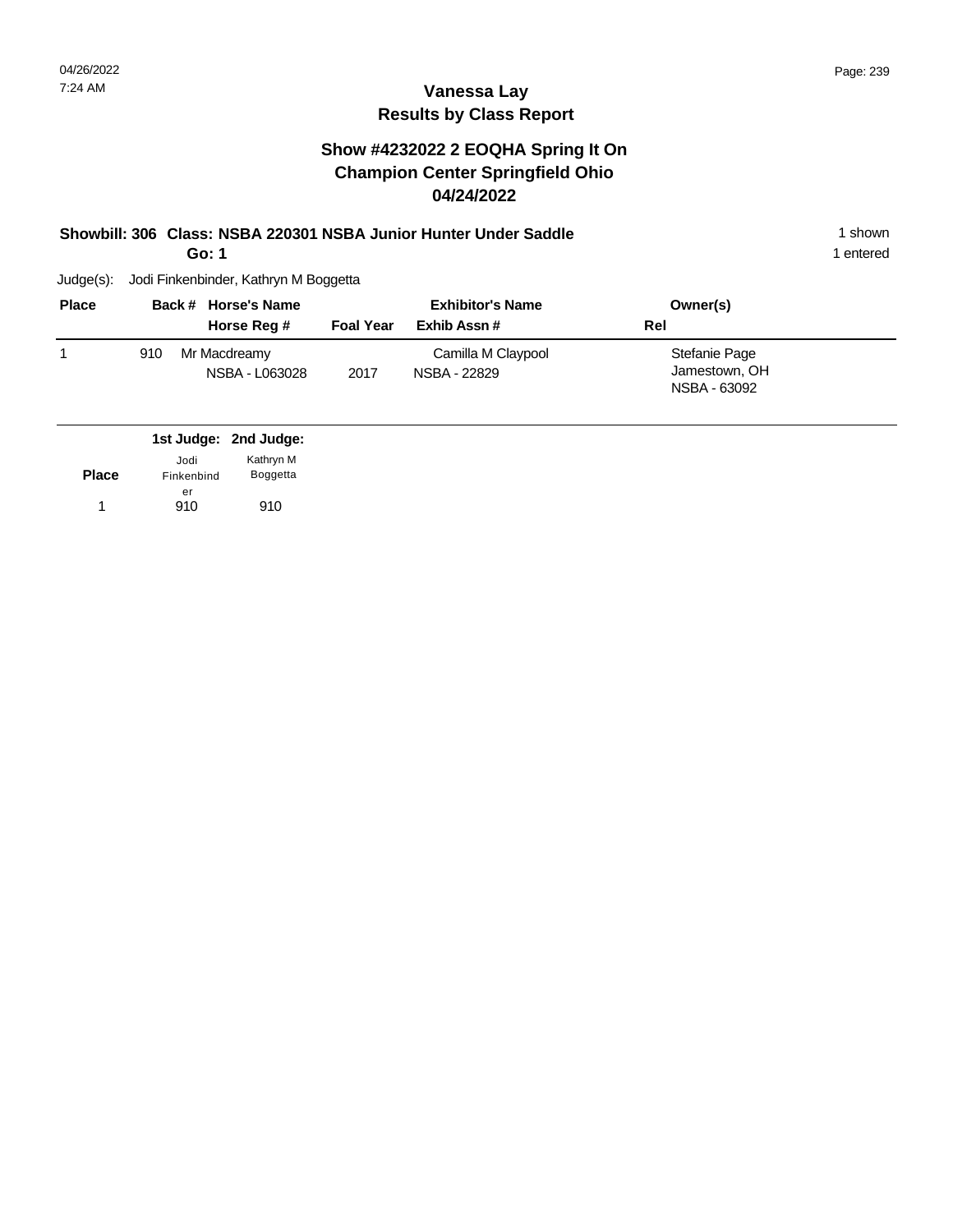|              | Showbill: 307 Class: NSBA 225400 NSBA Level 1 Amateur Hunter Under Saddle | 0 shown<br>0 entered                                      |                  |                                                                   |          |  |
|--------------|---------------------------------------------------------------------------|-----------------------------------------------------------|------------------|-------------------------------------------------------------------|----------|--|
| $Judge(s)$ : |                                                                           |                                                           |                  | Jodi Finkenbinder, Kathryn M Boggetta, Larry Sanchez, Mike Carter |          |  |
| <b>Place</b> |                                                                           | Back # Horse's Name                                       |                  | <b>Exhibitor's Name</b>                                           | Owner(s) |  |
|              |                                                                           | Horse Reg #                                               | <b>Foal Year</b> | Exhib Assn#                                                       | Rel      |  |
| <b>Place</b> | Jodi<br>Finkenbind<br>er                                                  | 1st Judge: 2nd Judge: 3rd Judge:<br>Kathryn M<br>Boggetta | Larry<br>Sanchez | 4th Judge:<br><b>Mike Carter</b>                                  |          |  |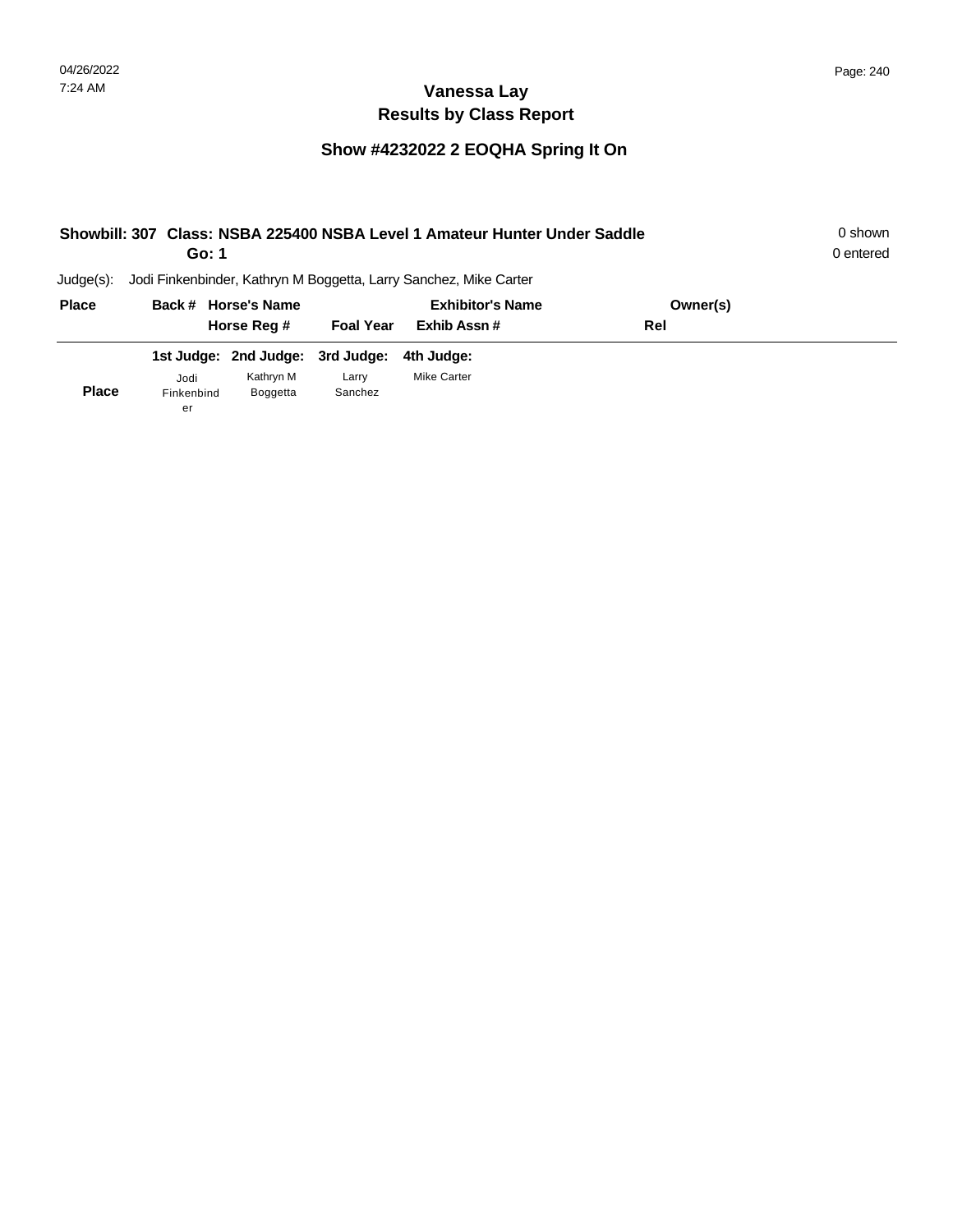| Showbill: 308 Class: NSBA 226600 NSBA Select Amateur Hunter Under Saddle |                  | 0 shown<br>0 entered             |                  |                                                                   |          |  |
|--------------------------------------------------------------------------|------------------|----------------------------------|------------------|-------------------------------------------------------------------|----------|--|
| $Judge(s)$ :                                                             |                  |                                  |                  | Jodi Finkenbinder, Kathryn M Boggetta, Larry Sanchez, Mike Carter |          |  |
| <b>Place</b>                                                             |                  | Back # Horse's Name              |                  | <b>Exhibitor's Name</b>                                           | Owner(s) |  |
|                                                                          |                  | Horse Reg #                      | <b>Foal Year</b> | Exhib Assn#                                                       | Rel      |  |
|                                                                          |                  | 1st Judge: 2nd Judge: 3rd Judge: |                  | 4th Judge:                                                        |          |  |
|                                                                          | Jodi             | Kathryn M                        | Larry            | <b>Mike Carter</b>                                                |          |  |
| <b>Place</b>                                                             | Finkenbind<br>er | <b>Boggetta</b>                  | Sanchez          |                                                                   |          |  |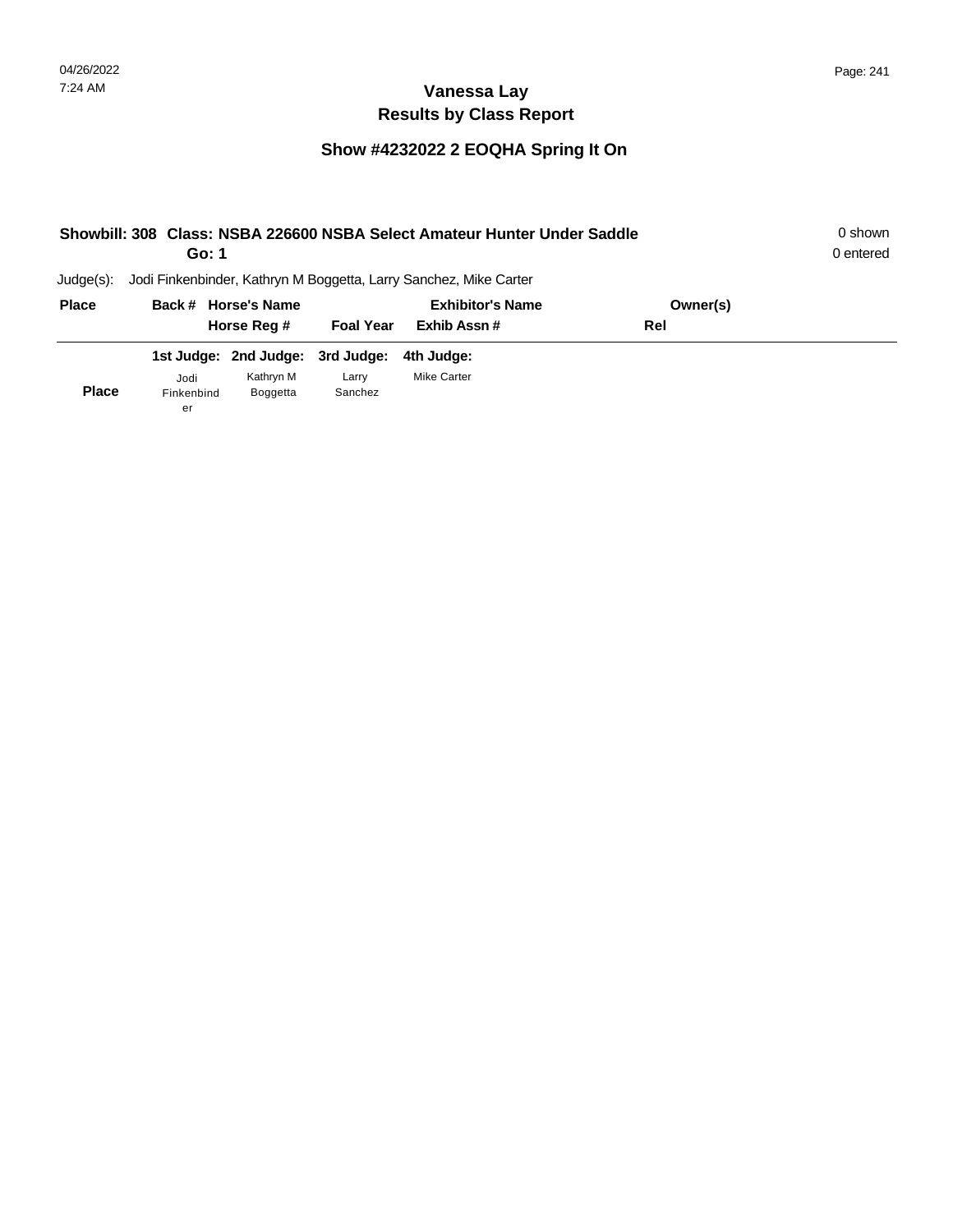| Showbill: 309 Class: NSBA 225600 NSBA Amateur Hunter Under Saddle<br>Go: 1 |           |                                    |                                  |                                                                                       |  |  |  |
|----------------------------------------------------------------------------|-----------|------------------------------------|----------------------------------|---------------------------------------------------------------------------------------|--|--|--|
|                                                                            |           |                                    |                                  |                                                                                       |  |  |  |
|                                                                            |           |                                    | <b>Exhibitor's Name</b>          | Owner(s)                                                                              |  |  |  |
|                                                                            |           |                                    | Exhib Assn#                      | Rel                                                                                   |  |  |  |
|                                                                            |           |                                    | 4th Judae:                       |                                                                                       |  |  |  |
| Jodi                                                                       | Kathryn M | Larry                              | <b>Mike Carter</b>               |                                                                                       |  |  |  |
| Finkenbind                                                                 | Boggetta  | Sanchez                            |                                  |                                                                                       |  |  |  |
|                                                                            | er        | Back # Horse's Name<br>Horse Reg # | 1st Judge: 2nd Judge: 3rd Judge: | Jodi Finkenbinder, Kathryn M Boggetta, Larry Sanchez, Mike Carter<br><b>Foal Year</b> |  |  |  |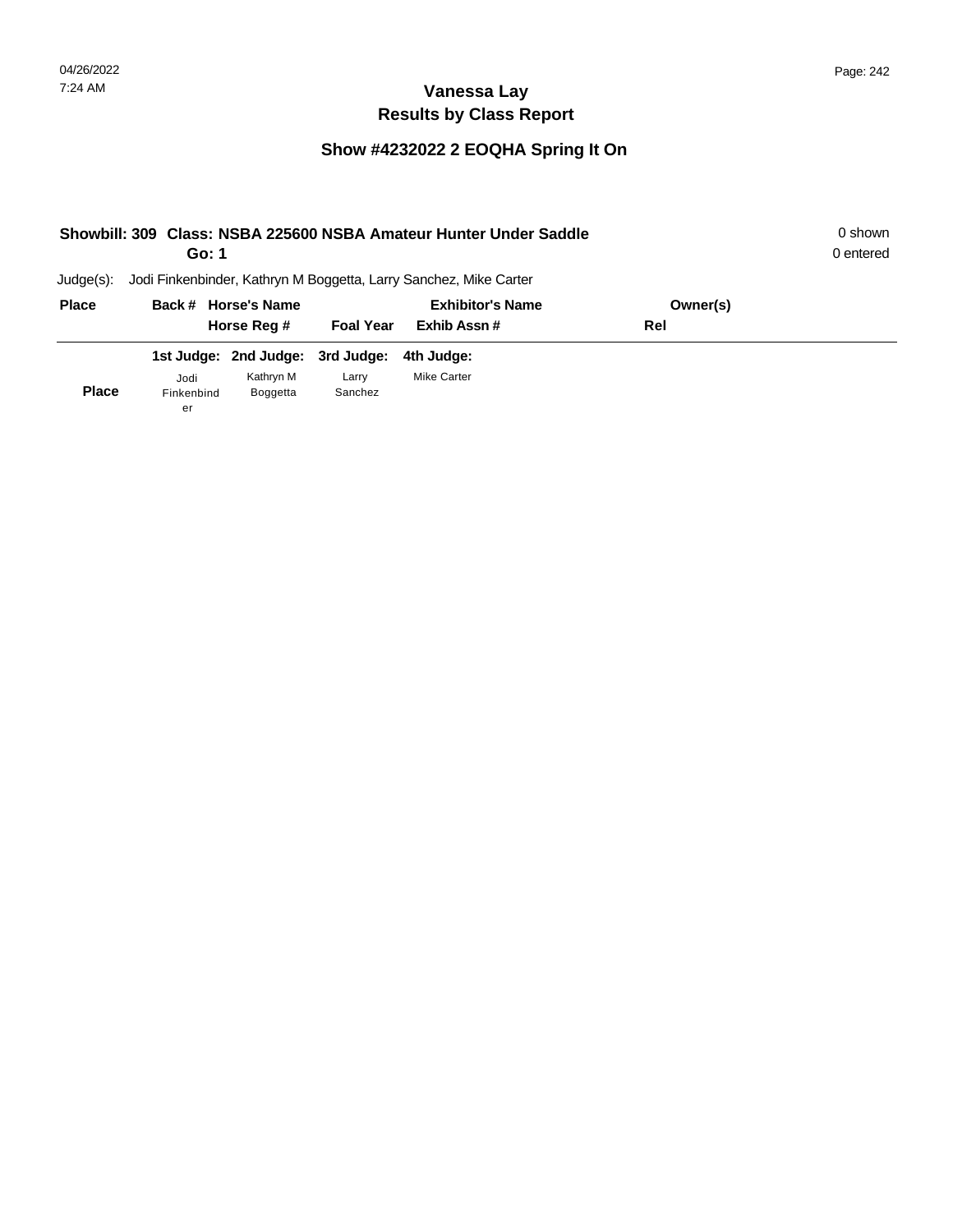### **Vanessa Lay Results by Class Report**

#### **Show #4232022 2 EOQHA Spring It On Champion Center Springfield Ohio 04/24/2022**

#### **Showbill: 310 Class: NSBA 220302 NSBA Senior Hunter Under Saddle** 1 shown 1 shown

**Go: 1**

| <b>Place</b> |    | Back # Horse's Name             | <b>Exhibitor's Name</b> |                                       | Owner(s)                                             |
|--------------|----|---------------------------------|-------------------------|---------------------------------------|------------------------------------------------------|
|              |    | Horse Reg #                     | <b>Foal Year</b>        | Exhib Assn #                          | Rel                                                  |
|              | 14 | N A Heartbeat<br>NSBA - L055617 | 2007                    | Melissa A Thyfault<br>NSBA - L0097056 | Jennifer M D'onofrio<br>Columbus, OH<br>NSBA - 47597 |

|              |            | 1st Judge: 2nd Judge: |
|--------------|------------|-----------------------|
|              | Jodi       | Kathryn M             |
| <b>Place</b> | Finkenbind | <b>Boggetta</b>       |
|              | er         |                       |
| 1            | 14         | 14                    |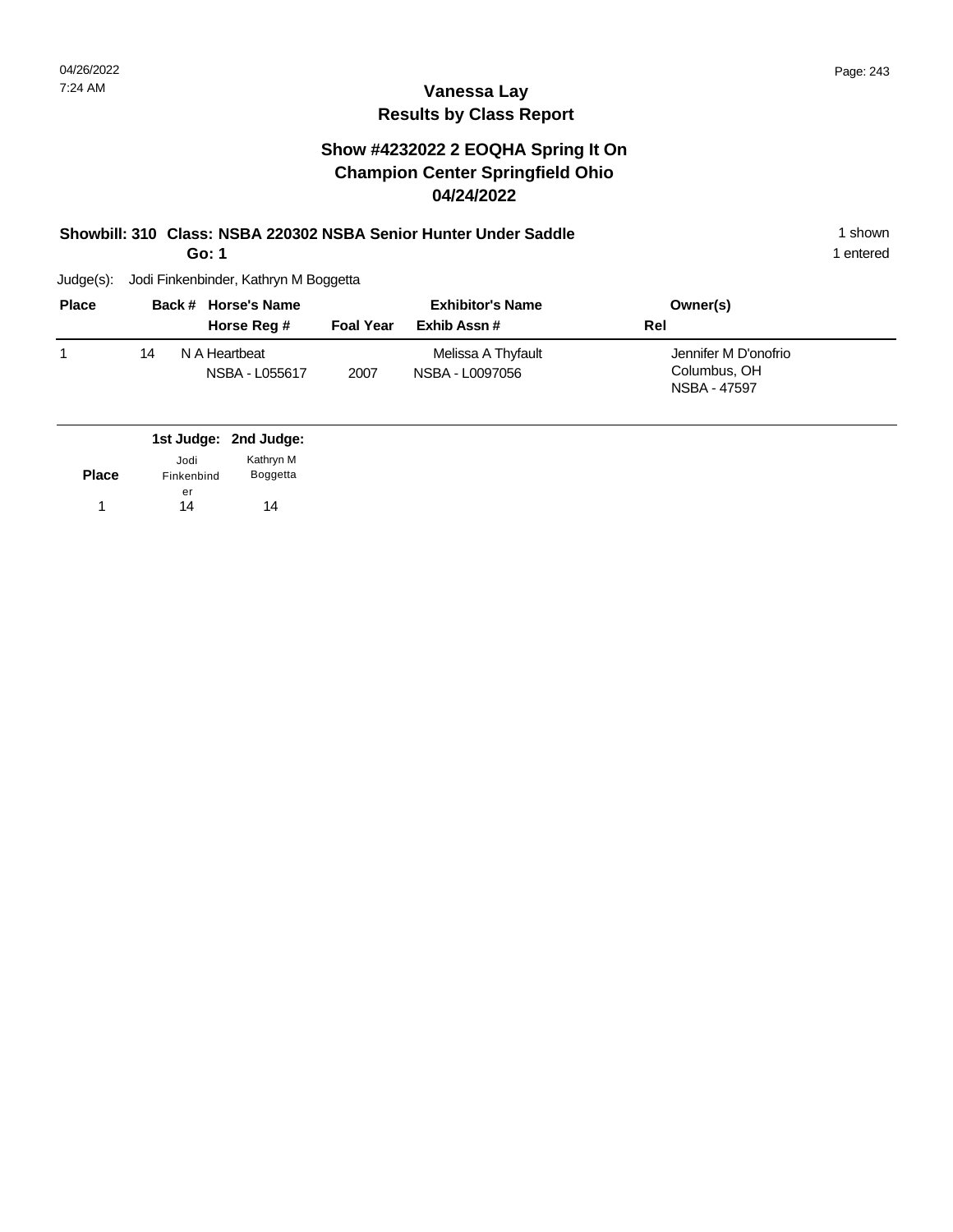### **Vanessa Lay Results by Class Report**

#### **Show #4232022 2 EOQHA Spring It On Champion Center Springfield Ohio 04/24/2022**

# **Showbill: 311 Class: NSBA 227160 NSBA Level 1 Yth W/T HUS - All Age 2 Shown 2 shown**

**Go: 1**

Judge(s): Jodi Finkenbinder, Kathryn M Boggetta

| <b>Place</b> |     | Back #           | <b>Horse's Name</b>                    |                  | <b>Exhibitor's Name</b>                     |                  | Owner(s)                                                    |
|--------------|-----|------------------|----------------------------------------|------------------|---------------------------------------------|------------------|-------------------------------------------------------------|
|              |     |                  | Horse Reg #                            | <b>Foal Year</b> | Exhib Assn#                                 | <b>Birthdate</b> | Rel                                                         |
|              | 862 |                  | AJ Seeking The Truth<br>NSBA - L062991 | 2017             | Maren Jaeger<br>NSBA - 43352                | 10/15/2013       | Amy R Ferguson<br>A Findlay, OH<br>NSBA - 12554             |
| 2            | 411 |                  | The Roan Show<br>NSBA - L055872        | 2015             | <b>Molly Mullady</b><br><b>NSBA - 70079</b> | 04/11/2012       | <b>Molly Mullady</b><br>Z Dublin, OH<br><b>NSBA - 70079</b> |
|              |     |                  | 1st Judge: 2nd Judge:                  |                  |                                             |                  |                                                             |
|              |     | Jodi             | Kathryn M                              |                  |                                             |                  |                                                             |
| <b>Place</b> |     | Finkenbind<br>er | Boggetta                               |                  |                                             |                  |                                                             |
| 1            |     | 862              | 862                                    |                  |                                             |                  |                                                             |

862 1

411 2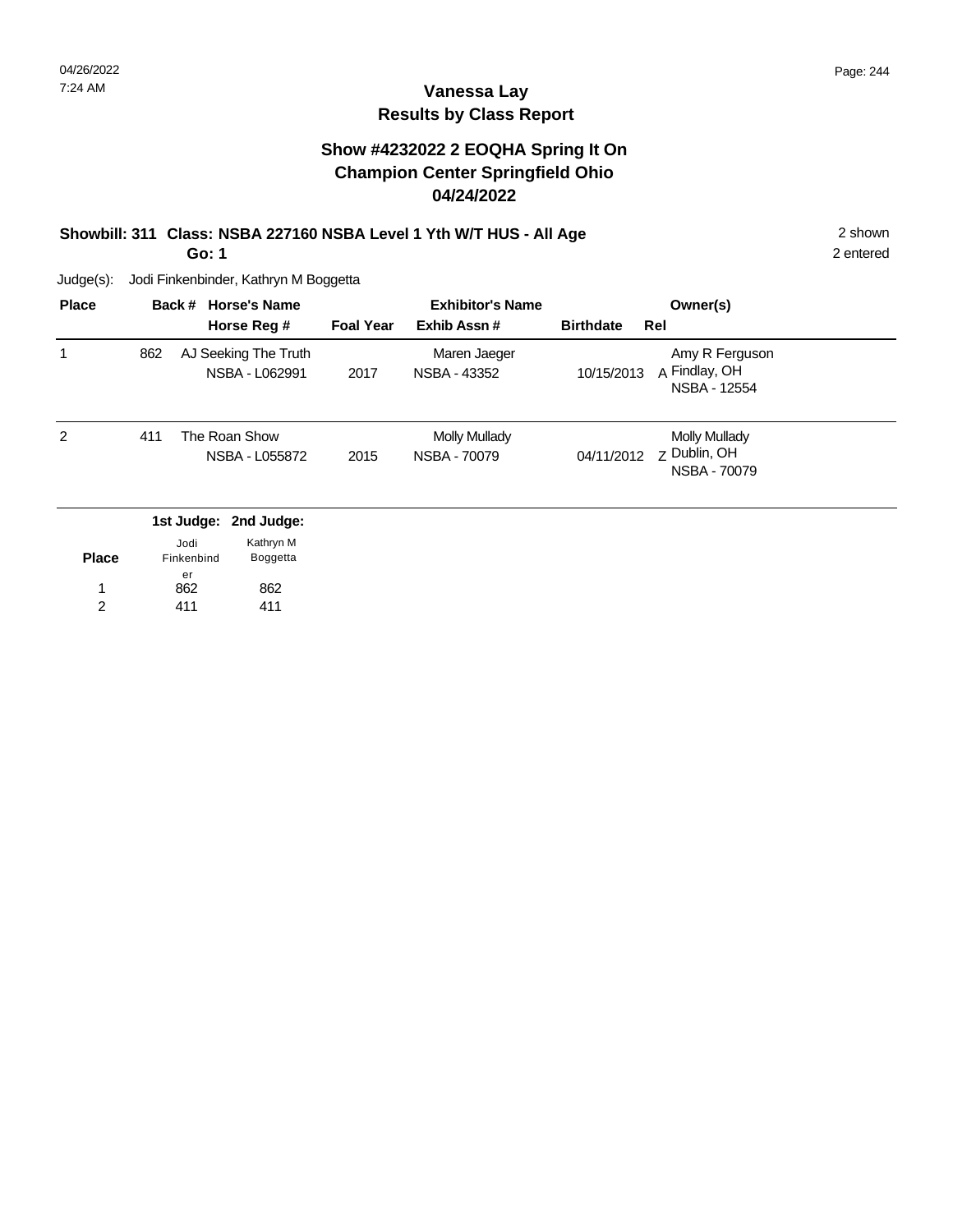### **Vanessa Lay Results by Class Report**

#### **Show #4232022 2 EOQHA Spring It On Champion Center Springfield Ohio 04/24/2022**

#### **Showbill: 312 Class: NSBA 267160 NSBA Level 1 Youth Walk Trot Hunt Seat Equitation** 2 shown **Go: 1**

Judge(s): Jodi Finkenbinder, Kathryn M Boggetta

| <b>Place</b>   |     |                  | Back # Horse's Name                    | <b>Exhibitor's Name</b> |                                      |                  |     | Owner(s)                                                    |  |
|----------------|-----|------------------|----------------------------------------|-------------------------|--------------------------------------|------------------|-----|-------------------------------------------------------------|--|
|                |     |                  | Horse Reg #                            | <b>Foal Year</b>        | Exhib Assn#                          | <b>Birthdate</b> | Rel |                                                             |  |
|                | 862 |                  | AJ Seeking The Truth<br>NSBA - L062991 | 2017                    | Maren Jaeger<br>NSBA - 43352         | 10/15/2013       |     | Amy R Ferguson<br>A Findlay, OH<br>NSBA - 12554             |  |
| $\overline{2}$ | 411 |                  | The Roan Show<br>NSBA - L055872        | 2015                    | <b>Molly Mullady</b><br>NSBA - 70079 | 04/11/2012       |     | <b>Molly Mullady</b><br>z Dublin, OH<br><b>NSBA - 70079</b> |  |
|                |     |                  | 1st Judge: 2nd Judge:                  |                         |                                      |                  |     |                                                             |  |
|                |     | Jodi             | Kathryn M                              |                         |                                      |                  |     |                                                             |  |
| <b>Place</b>   |     | Finkenbind<br>er | Boggetta                               |                         |                                      |                  |     |                                                             |  |
|                |     | 862              | 862                                    |                         |                                      |                  |     |                                                             |  |

862 1

411 2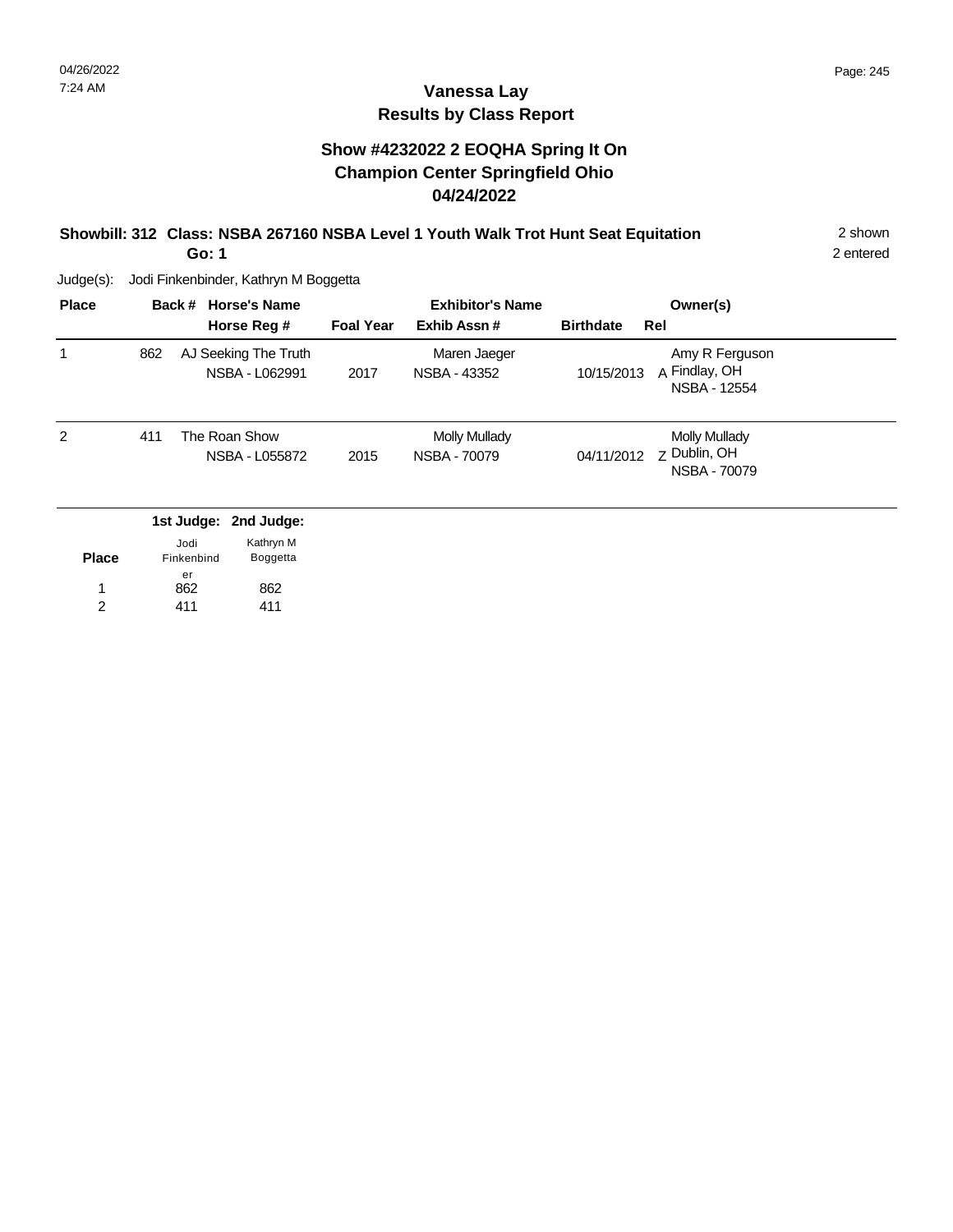#### **Show #4232022 2 EOQHA Spring It On Champion Center Springfield Ohio 04/24/2022**

#### **Showbill: 313 Class: NSBA 227061 NSBA Youth Walk Trot Hunter Under Saddle Small Fry** 3 shown **Go: 1**

3 entered

| <b>Place</b>   |     |                    | Back # Horse's Name     |                  | <b>Exhibitor's Name</b> |            | Owner(s)                         |  |
|----------------|-----|--------------------|-------------------------|------------------|-------------------------|------------|----------------------------------|--|
|                |     |                    | Horse Reg #             | <b>Foal Year</b> | Exhib Assn#             |            | Rel                              |  |
| 1              | 129 |                    | <b>Starched Rockies</b> |                  | Gwen Toth               |            | <b>Emily Toth</b>                |  |
|                |     |                    | NSBA - L022868          | 2003             | NSBA - 61701            | 09/13/2012 | A Litchfield, OH<br>NSBA - 53162 |  |
|                | 862 |                    | AJ Seeking The Truth    |                  | Maren Jaeger            |            | Amy R Ferguson                   |  |
|                |     |                    | NSBA - L062991          | 2017             | NSBA - 43352            | 10/15/2013 | A Findlay, OH<br>NSBA - 12554    |  |
| 3              | 411 |                    | The Roan Show           |                  | <b>Molly Mullady</b>    |            | <b>Molly Mullady</b>             |  |
|                |     |                    | NSBA - L055872          | 2015             | NSBA - 70079            | 04/11/2012 | Z Dublin, OH<br>NSBA - 70079     |  |
|                |     | 1st Judge:         | 2nd Judge:              |                  |                         |            |                                  |  |
| <b>Place</b>   |     | Jodi<br>Finkenbind | Kathryn M<br>Boggetta   |                  |                         |            |                                  |  |
|                |     | er                 |                         |                  |                         |            |                                  |  |
|                |     | 862                | 129                     |                  |                         |            |                                  |  |
| $\overline{2}$ |     | 129                | 862                     |                  |                         |            |                                  |  |
| 3              |     | 411                | 411                     |                  |                         |            |                                  |  |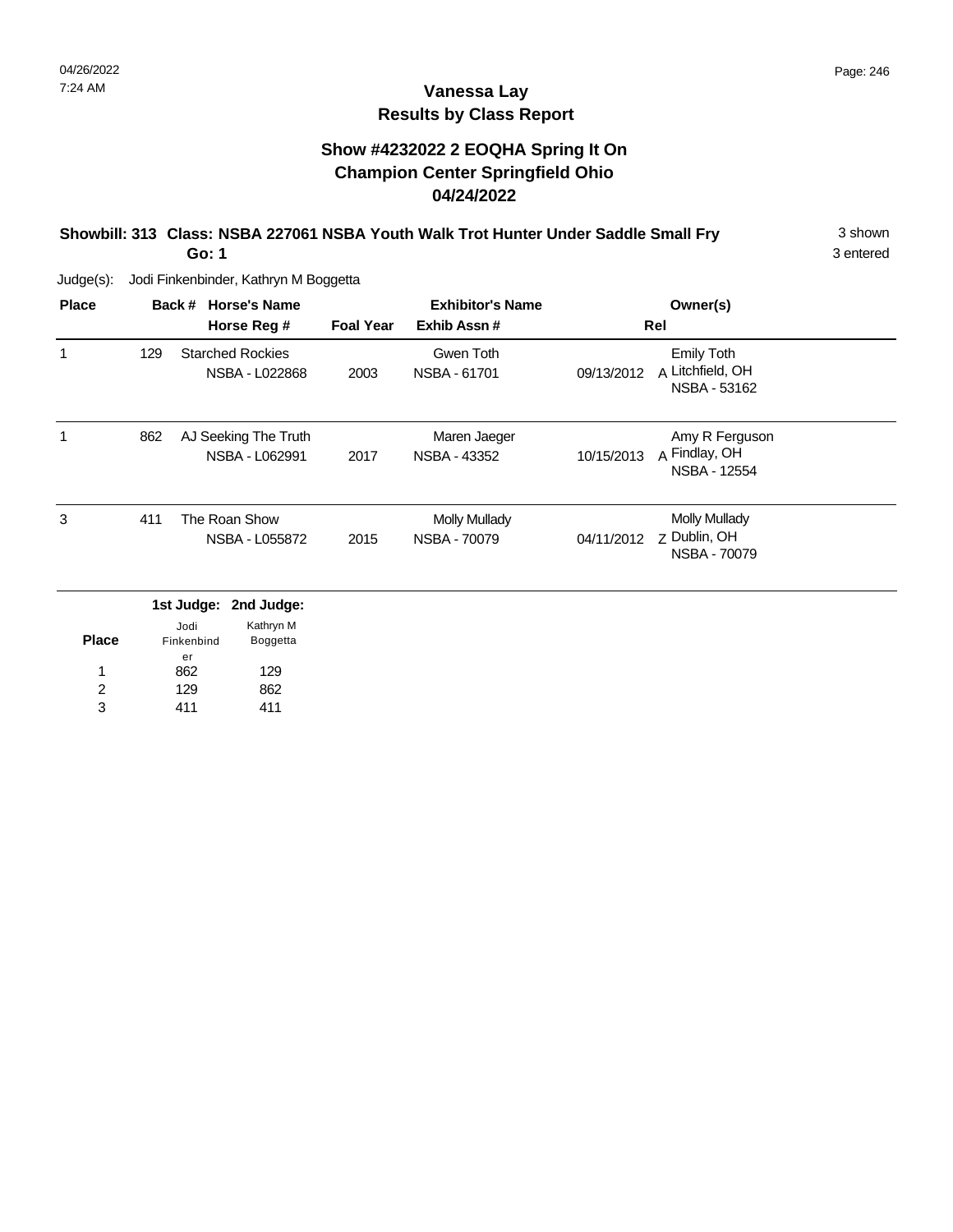### **Vanessa Lay Results by Class Report**

#### **Show #4232022 2 EOQHA Spring It On Champion Center Springfield Ohio 04/24/2022**

# **Showbill: 314 Class: NSBA 267061 NSBA Yth W/T Hunt Seat Eq - Small Fry** 3 Shown 3 shown

**Go: 1**

Judge(s): Jodi Finkenbinder, Kathryn M Boggetta

862

3

| <b>Place</b> |     | <b>Horse's Name</b><br>Back #               |                  | <b>Exhibitor's Name</b> |            | Owner(s)                            |
|--------------|-----|---------------------------------------------|------------------|-------------------------|------------|-------------------------------------|
|              |     | Horse Reg #                                 | <b>Foal Year</b> | Exhib Assn#             |            | Rel                                 |
| 1            | 129 | <b>Starched Rockies</b>                     |                  | Gwen Toth               |            | <b>Emily Toth</b>                   |
|              |     | NSBA - L022868                              | 2003             | NSBA - 61701            | 09/13/2012 | A Litchfield, OH<br>NSBA - 53162    |
| 2            | 411 | The Roan Show                               |                  | <b>Molly Mullady</b>    |            | <b>Molly Mullady</b>                |
|              |     | NSBA - L055872                              | 2015             | <b>NSBA - 70079</b>     | 04/11/2012 | Z Dublin, OH<br><b>NSBA - 70079</b> |
| 3            | 862 | AJ Seeking The Truth                        |                  | Maren Jaeger            |            | Amy R Ferguson                      |
|              |     | NSBA - L062991                              | 2017             | NSBA - 43352            | 10/15/2013 | A Findlay, OH<br>NSBA - 12554       |
|              |     | 1st Judge: 2nd Judge:                       |                  |                         |            |                                     |
| <b>Place</b> |     | Kathryn M<br>Jodi<br>Finkenbind<br>Boggetta |                  |                         |            |                                     |
|              |     | er                                          |                  |                         |            |                                     |
| 1            |     | 129<br>129                                  |                  |                         |            |                                     |
| 2            |     | 411<br>411                                  |                  |                         |            |                                     |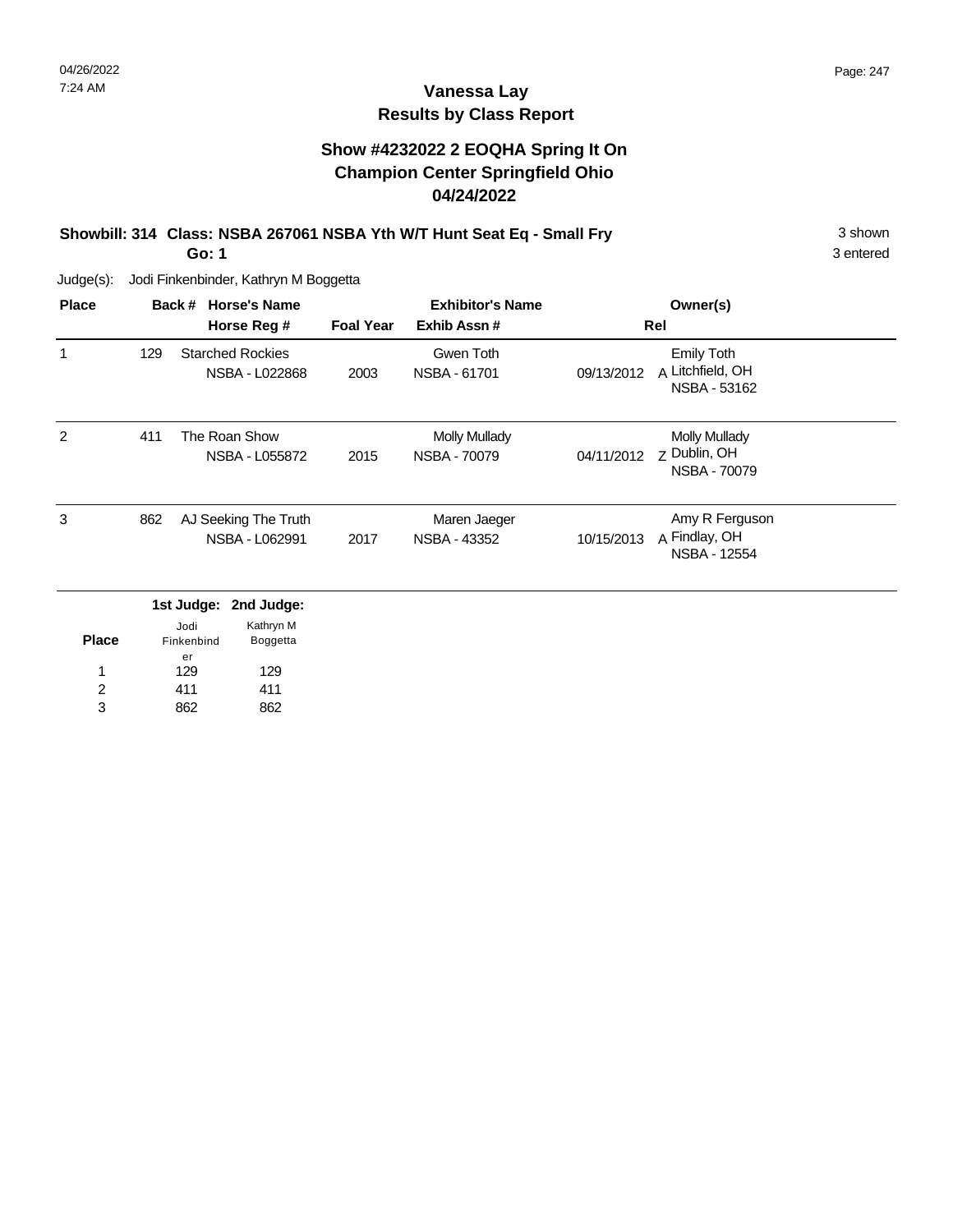#### **Show #4232022 2 EOQHA Spring It On Champion Center Springfield Ohio 04/24/2022**

#### **Showbill: 315 Class: NSBA 225460 NSBA Level 1 Amt W/T HUS** 1 Shown 1 shown

**Go: 1**

1 entered

| <b>Place</b> |     | Back # Horse's Name                   |                  | <b>Exhibitor's Name</b>        | Owner(s)                                                     |  |
|--------------|-----|---------------------------------------|------------------|--------------------------------|--------------------------------------------------------------|--|
|              |     | Horse Reg #                           | <b>Foal Year</b> | Exhib Assn #                   | Rel                                                          |  |
|              | 159 | Willy Be A Good One<br>NSBA - L112944 | 2019             | Janet Sandvick<br>NSBA - 39825 | Janet Sandvick<br>Z Medina, OH<br>10/30/1959<br>NSBA - 39825 |  |

|              |            | 1st Judge: 2nd Judge: |
|--------------|------------|-----------------------|
|              | Jodi       | Kathryn M             |
| <b>Place</b> | Finkenbind | <b>Boggetta</b>       |
|              | er         |                       |
| 1            | 159        | 159                   |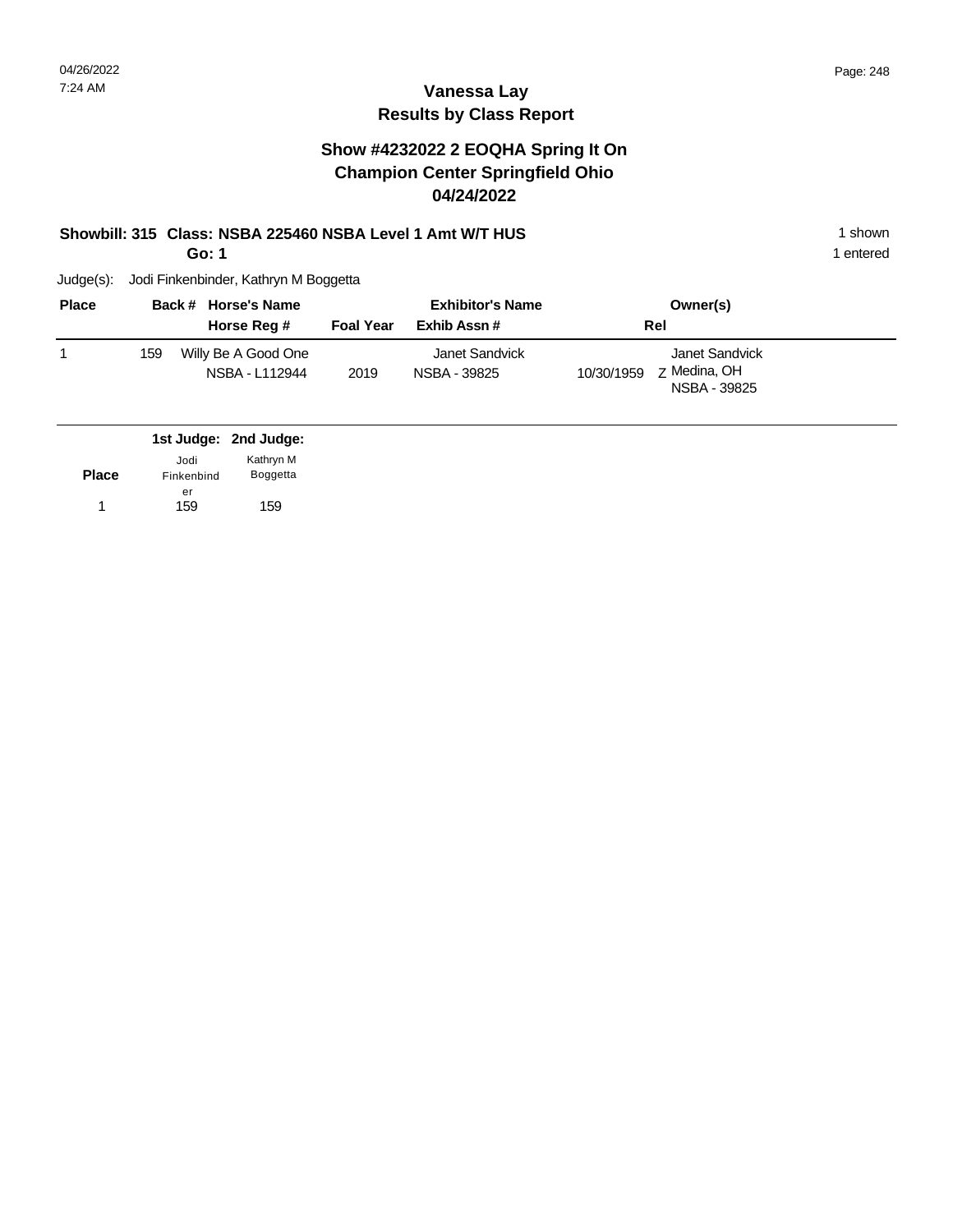|            |           |                                             |                                  |                                                                                       | 0 shown<br>0 entered                                               |
|------------|-----------|---------------------------------------------|----------------------------------|---------------------------------------------------------------------------------------|--------------------------------------------------------------------|
|            |           |                                             |                                  |                                                                                       |                                                                    |
|            |           |                                             | <b>Exhibitor's Name</b>          | Owner(s)                                                                              |                                                                    |
|            |           |                                             | Exhib Assn#                      | Rel                                                                                   |                                                                    |
|            |           |                                             | 4th Judae:                       |                                                                                       |                                                                    |
| Jodi       | Kathryn M | Larry                                       | <b>Mike Carter</b>               |                                                                                       |                                                                    |
| Finkenbind | Boggetta  | Sanchez                                     |                                  |                                                                                       |                                                                    |
|            | er        | Go: 1<br>Back # Horse's Name<br>Horse Reg # | 1st Judge: 2nd Judge: 3rd Judge: | Jodi Finkenbinder, Kathryn M Boggetta, Larry Sanchez, Mike Carter<br><b>Foal Year</b> | Showbill: 316 Class: NSBA 265460 NSBA Level 1 Amt W/T Hunt Seat Eq |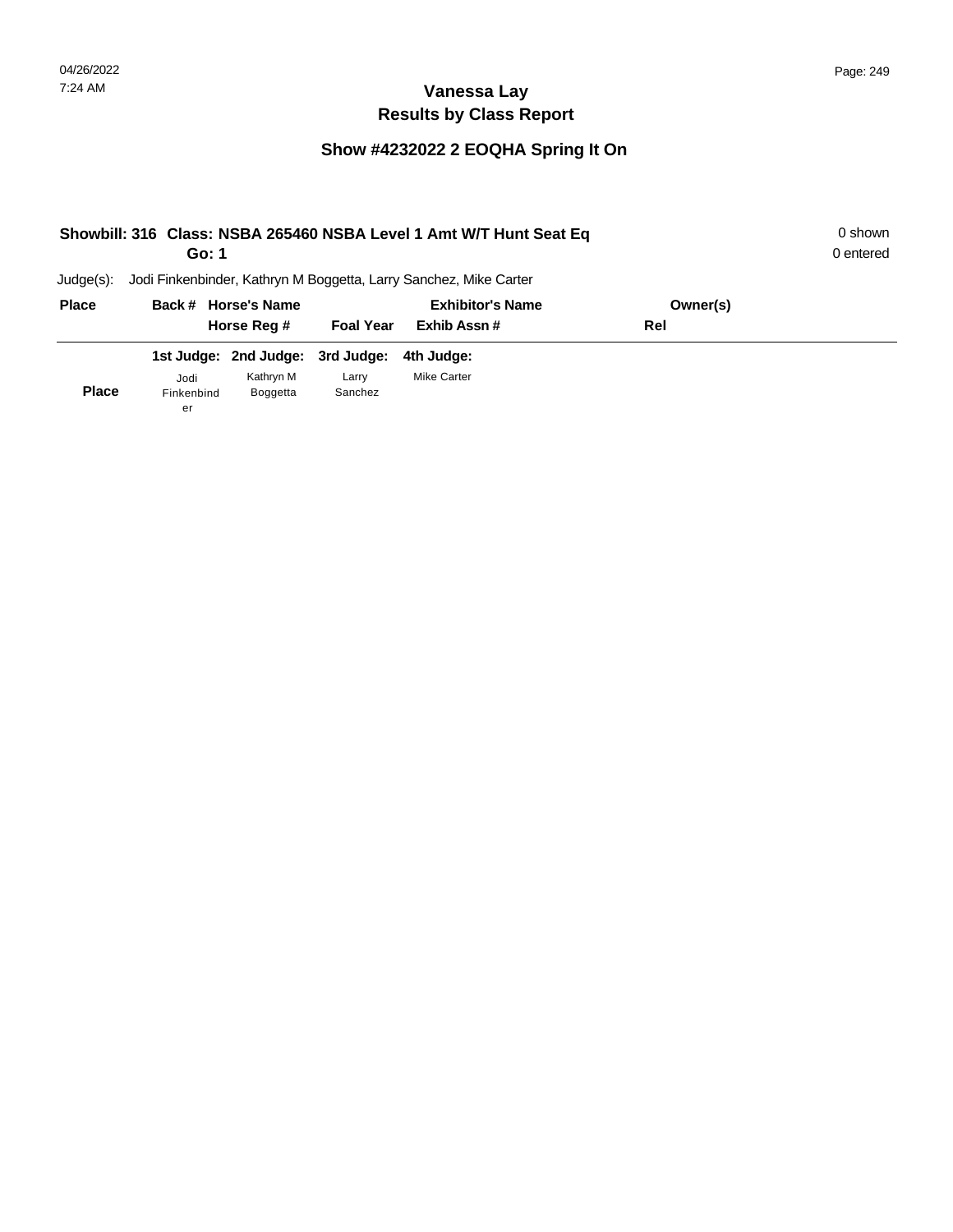#### **Show #4232022 2 EOQHA Spring It On Champion Center Springfield Ohio 04/24/2022**

#### **Showbill: 317 Class: NSBA 267100 NSBA Level 1 Youth Hunt Seat Equitation** 6 Shown 6 shown **Go: 1**

Judge(s): Jodi Finkenbinder, Kathryn M Boggetta

| <b>Place</b> |     | Back # Horse's Name                          |                  | <b>Exhibitor's Name</b>                       |                  | Owner(s)                                                    |
|--------------|-----|----------------------------------------------|------------------|-----------------------------------------------|------------------|-------------------------------------------------------------|
|              |     | Horse Reg #                                  | <b>Foal Year</b> | Exhib Assn#                                   | <b>Birthdate</b> | Rel                                                         |
| 1            | 243 | Hes A Hot Mess<br>NSBA - L071463             | 2015             | Eliza Plum<br>NSBA - 61031                    | 08/31/2006       | Eliza Plum<br>Z Lebanon, OH<br>NSBA - 61031                 |
| 1            | 368 | Dontkissthismachine<br><b>NSBA - L027577</b> | 2012             | Serrin A Whitt<br><b>NSBA - 49052</b>         | 05/29/2004       | Serrin A Whitt<br>Z Pickerington, OH<br><b>NSBA - 49052</b> |
| 3            | 296 | Shez Burnin Hot<br>NSBA - L118777            | 2009             | Kailee Rife<br>NSBA - 46302                   | 12/11/2006       | Kailee Rife<br>z Raymond, OH<br>NSBA - 46302                |
| <b>NP</b>    | 58  | Diesel Dixie<br>NSBA - L032961               | 2012             | Morgan Cutright<br><b>NSBA - 69530</b>        | 12/17/2003       | Morgan Cutright<br>z Lancaster, OH<br>NSBA - 69530          |
| <b>NP</b>    | 59  | Im A Platinum Shot<br>NSBA - L053912         | 2015             | Madelynn Rose Sullivan<br><b>NSBA - 47656</b> | 05/09/2003       | Jennifer L Sullivan<br>A Pleasantville, OH<br>NSBA - 47657  |
| <b>NP</b>    | 558 | <b>KM Justa Little Bit</b><br>NSBA - L058908 | 2016             | <b>Kambrie Atkins</b><br>NSBA - 40293         | 05/29/2010       | <b>Kambrie Atkins</b><br>Z Hilliard, OH<br>NSBA - 40293     |

|       |                    | 1st Judge: 2nd Judge:        |
|-------|--------------------|------------------------------|
| Place | Jodi<br>Finkenbind | Kathryn M<br><b>Boggetta</b> |
|       | er                 |                              |
| 1     | 243                | 368                          |
| 2     | 368                | 243                          |
| 3     | 296                | 296                          |

6 entered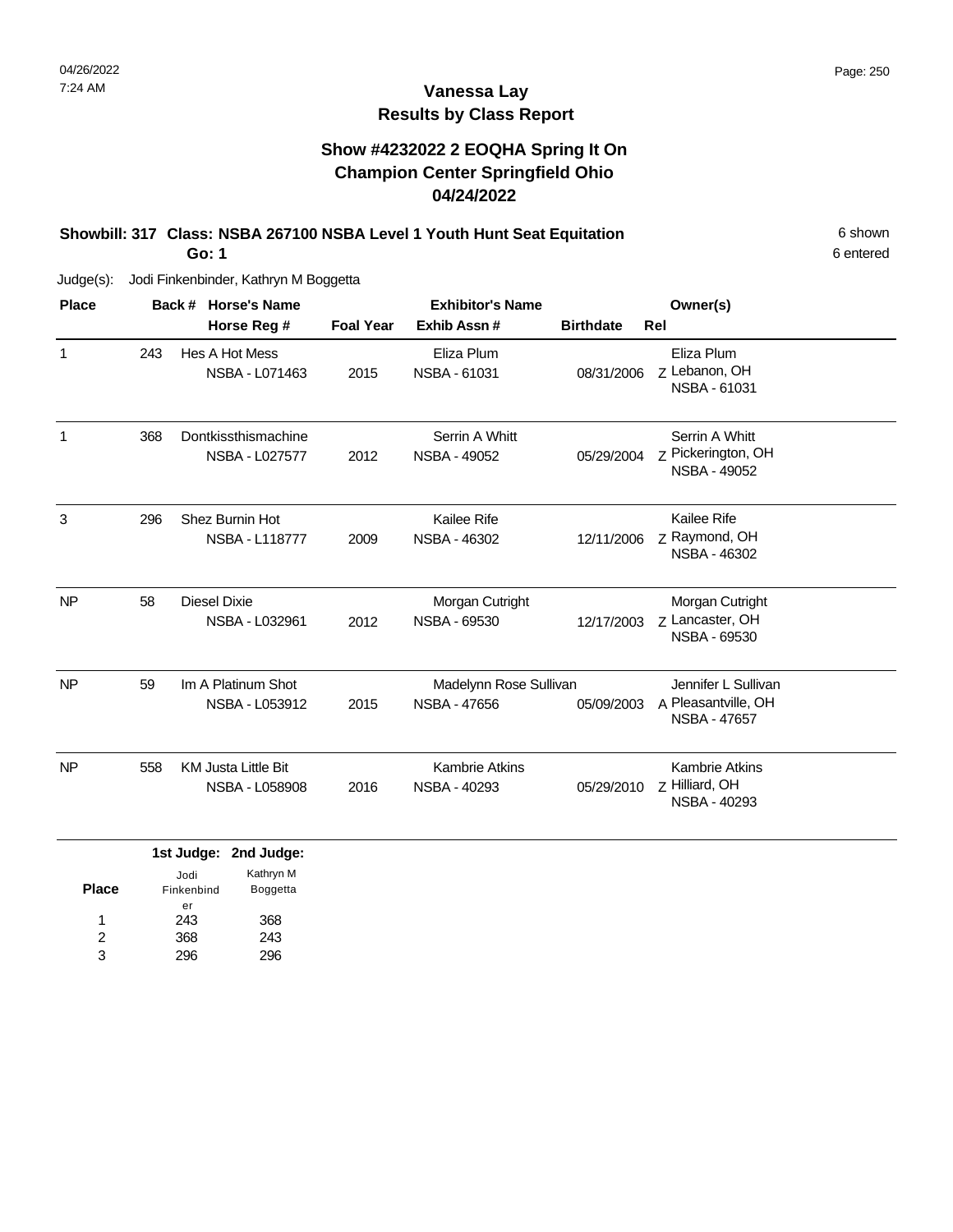### **Vanessa Lay Results by Class Report**

#### **Show #4232022 2 EOQHA Spring It On Champion Center Springfield Ohio 04/24/2022**

#### **Showbill: 318 Class: NSBA 267303 NSBA Youth Hunt Seat Equitation 14-18** 5 Shown **Go: 1**

| <b>Place</b> |     | <b>Horse's Name</b><br>Back #                 | <b>Exhibitor's Name</b>                                               |                                         |                                                                   | Owner(s)                                                    |
|--------------|-----|-----------------------------------------------|-----------------------------------------------------------------------|-----------------------------------------|-------------------------------------------------------------------|-------------------------------------------------------------|
|              |     | Horse Reg #                                   | <b>Foal Year</b>                                                      | Exhib Assn#                             | <b>Birthdate</b>                                                  | Rel                                                         |
| 1            | 6   | Sleepnmarriedwhoknew<br>NSBA - L059392        | 2016                                                                  | Tianna S Cooper<br>NSBA - 40151         | 07/15/2004                                                        | Suzanne D Cooper<br>A Grove Hill, OH<br><b>NSBA - 35929</b> |
| 1            | 264 | Mr Slo Mo Amegio<br><b>NSBA - L017441</b>     | 2004                                                                  | Shelby Dale<br><b>NSBA - 43467</b>      | 01/19/2005                                                        | Shelby Dale<br>Z Findlay, OH<br>NSBA - 43467                |
| 3            | 243 | Hes A Hot Mess<br>NSBA - L071463              | 2015                                                                  | Eliza Plum<br>NSBA - 61031              | 08/31/2006                                                        | Eliza Plum<br>Z Lebanon, OH<br>NSBA - 61031                 |
| <b>NP</b>    | 511 | <b>Whata Moonlite Ride</b><br>NSBA - L061646  | Isabella Marie D'Onofrio<br><b>NSBA - 32599</b><br>05/11/2004<br>2015 |                                         | Isabella Marie D'Onofrio<br>Z Columbus, OH<br><b>NSBA - 32599</b> |                                                             |
| <b>NP</b>    | 818 | <b>Gettin Rich N Famous</b><br>NSBA - L051021 | 2014                                                                  | Maegan E Pearson<br><b>NSBA - 57882</b> | 08/18/2004                                                        | Maegan E Pearson<br>Z Laurel, IN<br><b>NSBA - 57882</b>     |
|              |     | بمعاسرا اسمره بمعاسرا لمصه                    |                                                                       |                                         |                                                                   |                                                             |

|       |                    | 1st Judge: 2nd Judge:        |
|-------|--------------------|------------------------------|
| Place | Jodi<br>Finkenbind | Kathryn M<br><b>Boggetta</b> |
|       | er                 |                              |
| 1     | 6                  | 264                          |
| 2     | 264                | հ                            |
| 3     | 243                | 243                          |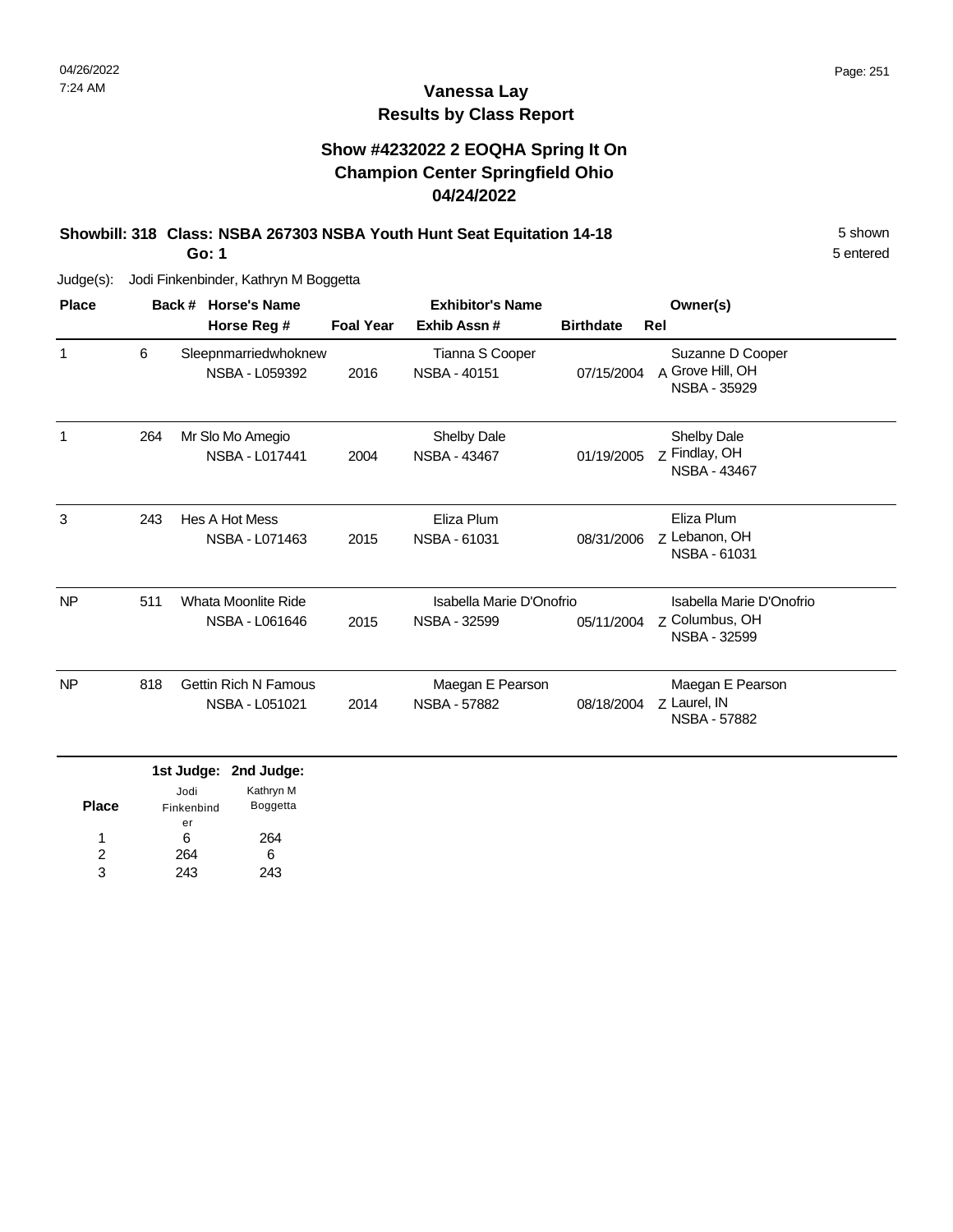#### **Show #4232022 2 EOQHA Spring It On Champion Center Springfield Ohio 04/24/2022**

#### **Showbill: 319 Class: NSBA 267302 NSBA Youth Hunt Seat Equitation 13 & Under** 2 shown **Go: 1**

2 entered

Judge(s): Jodi Finkenbinder, Kathryn M Boggetta

558

2

| <b>Place</b> |     | Back #     | <b>Horse's Name</b>                    |                  | <b>Exhibitor's Name</b>               |                  | Owner(s)                                               |
|--------------|-----|------------|----------------------------------------|------------------|---------------------------------------|------------------|--------------------------------------------------------|
|              |     |            | Horse Reg #                            | <b>Foal Year</b> | Exhib Assn #                          | <b>Birthdate</b> | Rel                                                    |
| 1            | 65  |            | How Bout At Midnight<br>NSBA - L027778 | 2012             | Kylie Davis<br>NSBA - 37829           | 04/19/2008       | Kylie Davis<br>Z Grove City, OH<br><b>NSBA - 37829</b> |
| 2            | 558 |            | KM Justa Little Bit<br>NSBA - L058908  | 2016             | <b>Kambrie Atkins</b><br>NSBA - 40293 | 05/29/2010       | Kambrie Atkins<br>z Hilliard, OH<br>NSBA - 40293       |
|              |     |            | 1st Judge: 2nd Judge:                  |                  |                                       |                  |                                                        |
|              |     | Jodi       | Kathryn M                              |                  |                                       |                  |                                                        |
| <b>Place</b> |     | Finkenbind | Boggetta                               |                  |                                       |                  |                                                        |
|              |     | er<br>65   | 65                                     |                  |                                       |                  |                                                        |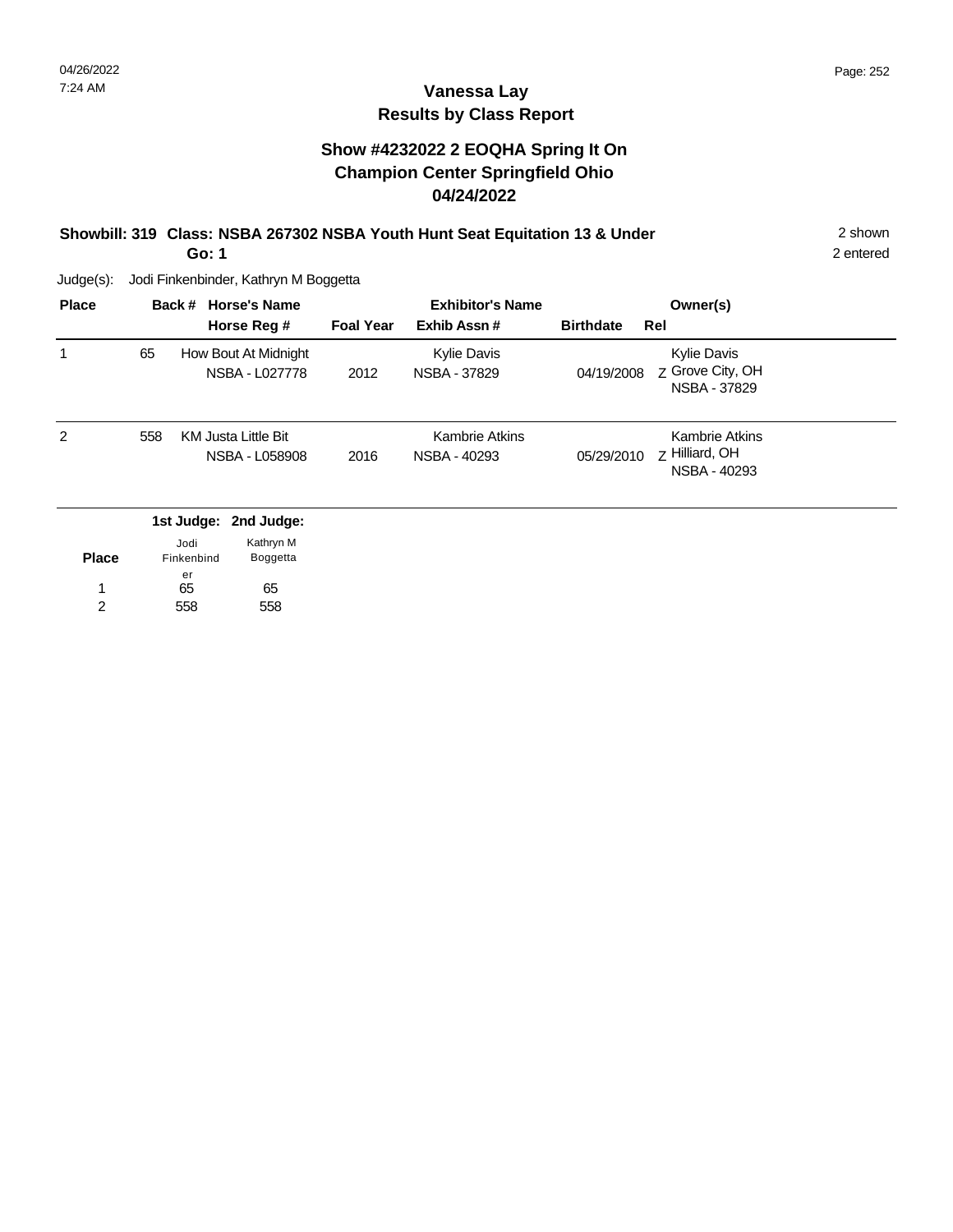### **Vanessa Lay Results by Class Report**

### **Show #4232022 2 EOQHA Spring It On Champion Center Springfield Ohio 04/24/2022**

#### **Showbill: 320 Class: NSBA 265400 NSBA Level 1 Amateur Hunt Seat Equitation** 2 shown **Go: 1**

Judge(s): Jodi Finkenbinder, Kathryn M Boggetta

575 4342

1 2

575 4342

| <b>Place</b> | Back # Horse's Name<br>Horse Reg #                                         | <b>Foal Year</b> | <b>Exhibitor's Name</b><br>Exhib Assn#    | Owner(s)<br>Rel                                                            |  |
|--------------|----------------------------------------------------------------------------|------------------|-------------------------------------------|----------------------------------------------------------------------------|--|
|              | 575<br>Simply One Hot<br>NSBA - L021839                                    | 2010             | Grace Philpot<br><b>NSBA - 38837</b>      | Keri Philpot<br>A Kearney, NE<br>02/17/2002<br><b>NSBA - 38836</b>         |  |
| 2            | Ima Good Cowgirl<br>4342<br>NSBA - L031529                                 | 2011             | Kimberly A Riviello<br><b>NSBA - 7397</b> | Kimberly A Riviello<br>Z Tipp City, OH<br>04/06/1960<br><b>NSBA - 7397</b> |  |
| <b>Place</b> | 1st Judge: 2nd Judge:<br>Kathryn M<br>Jodi<br>Finkenbind<br>Boggetta<br>er |                  |                                           |                                                                            |  |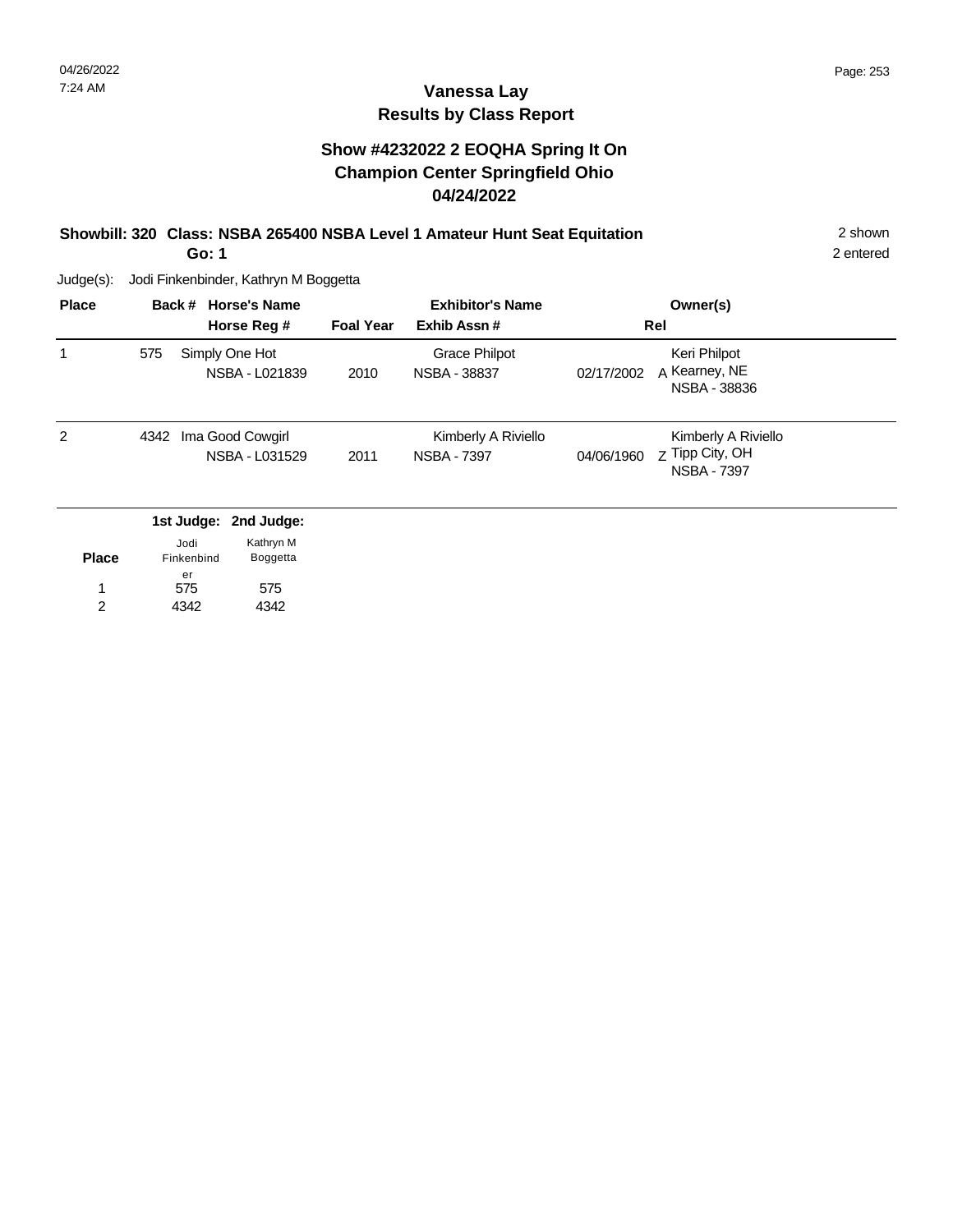| Showbill: 321 Class: NSBA 266606 NSBA Select Amateur Hunt Seat Equitation |                  | 0 shown<br>0 entered             |                  |                                                                   |          |  |
|---------------------------------------------------------------------------|------------------|----------------------------------|------------------|-------------------------------------------------------------------|----------|--|
| $Judge(s)$ :                                                              |                  |                                  |                  | Jodi Finkenbinder, Kathryn M Boggetta, Larry Sanchez, Mike Carter |          |  |
| <b>Place</b>                                                              |                  | Back # Horse's Name              |                  | <b>Exhibitor's Name</b>                                           | Owner(s) |  |
|                                                                           |                  | Horse Reg #                      | <b>Foal Year</b> | Exhib Assn#                                                       | Rel      |  |
|                                                                           |                  | 1st Judge: 2nd Judge: 3rd Judge: |                  | 4th Judae:                                                        |          |  |
|                                                                           | Jodi             | Kathryn M                        | Larry            | <b>Mike Carter</b>                                                |          |  |
| <b>Place</b>                                                              | Finkenbind<br>er | Boggetta                         | Sanchez          |                                                                   |          |  |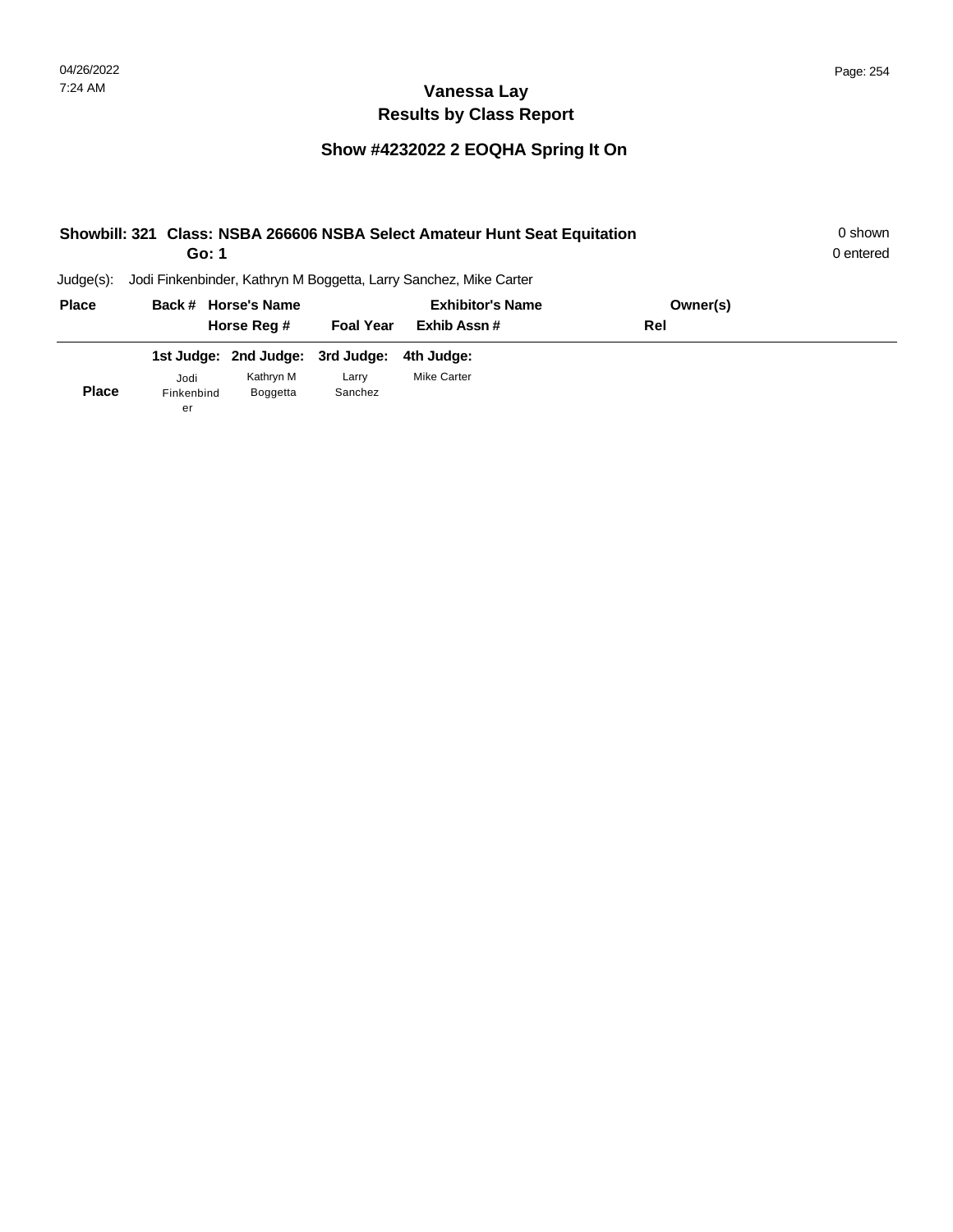| Showbill: 322 Class: NSBA 265600 NSBA Amateur Hunt Seat Equitation | 0 shown<br>0 entered |                                  |                  |                                                                   |          |  |
|--------------------------------------------------------------------|----------------------|----------------------------------|------------------|-------------------------------------------------------------------|----------|--|
| $Judge(s)$ :                                                       |                      |                                  |                  | Jodi Finkenbinder, Kathryn M Boggetta, Larry Sanchez, Mike Carter |          |  |
| <b>Place</b>                                                       |                      | Back # Horse's Name              |                  | <b>Exhibitor's Name</b>                                           | Owner(s) |  |
|                                                                    |                      | Horse Reg #                      | <b>Foal Year</b> | Exhib Assn#                                                       | Rel      |  |
|                                                                    |                      | 1st Judge: 2nd Judge: 3rd Judge: |                  | 4th Judae:                                                        |          |  |
|                                                                    | Jodi                 | Kathryn M                        | Larry            | <b>Mike Carter</b>                                                |          |  |
| <b>Place</b>                                                       | Finkenbind<br>er     | Boggetta                         | Sanchez          |                                                                   |          |  |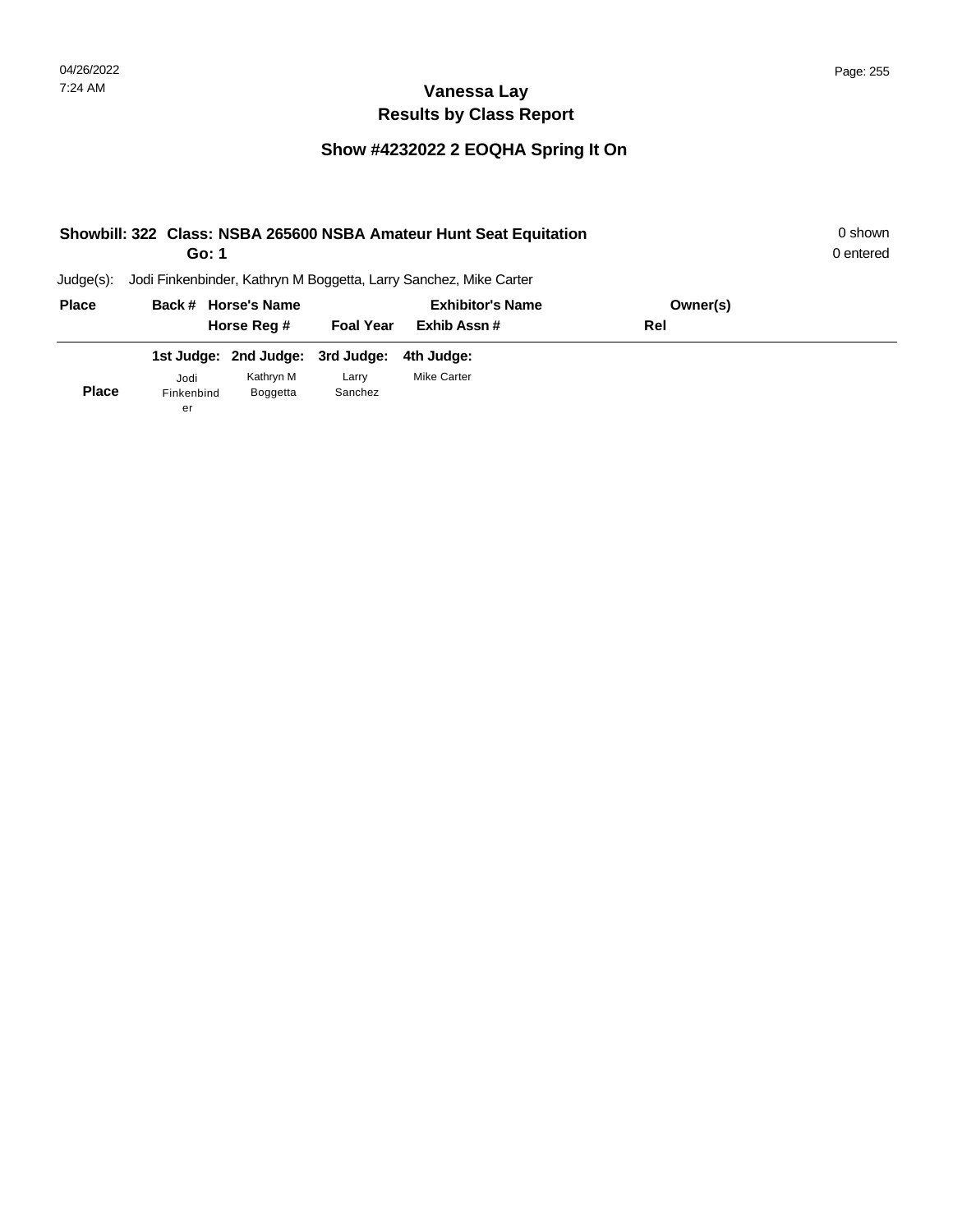### **Show #4232022 2 EOQHA Spring It On Champion Center Springfield Ohio 04/23/2022**

#### **Showbill: 927 Class: AQHA 142000 Western Pleasure** 8 **Shown** 9 shown

**Go: 1**

Judge(s): Jodi Finkenbinder, Kathryn M Boggetta, Larry Sanchez, Mike Carter

| <b>Place</b>   |     | Back # Horse's Name                         |                  | <b>Exhibitor's Name</b>                         | Owner(s)                                                            |  |
|----------------|-----|---------------------------------------------|------------------|-------------------------------------------------|---------------------------------------------------------------------|--|
|                |     | Horse Reg #                                 | <b>Foal Year</b> | Exhib Assn#                                     | Rel                                                                 |  |
| $\mathbf{1}$   | 620 | Kruzin In Style<br>AQHA - 5694716           | 2015             | Melissa A Thyfault<br>AQHA - 1656959            | Adeline P Gabor<br>Madison, OH<br>AQHA - 4207723                    |  |
| $\overline{2}$ | 50  | Lazy Lopin In Lace<br>AQHA - 5782614        | 2016             | Katie Piper<br>AQHA - 3592588                   | <b>Melissa Straits</b><br>Lancaster, OH<br>AQHA - 2496813           |  |
| $\mathsf 3$    | 925 | Onlythebestchocolate<br>AQHA - 5058407      | 2007             | <b>Brian Kyle Bernatowicz</b><br>AQHA - 2619497 | Laura Anne Lamb<br>Circleville, OH<br>10/12/1988<br>AQHA - 1869607  |  |
| $\overline{4}$ | 682 | Its Ur Thing<br>AQHA - 5955548              | 2019             | Elizabeth A Yoder<br>AQHA - 3554244             | <b>Madison Hallas</b><br>Bucyrus, OH<br>AQHA - 3247737              |  |
| 5              | 343 | Southern Dreamin<br>AQHA - 5753991          | 2016             | Matthew Claypool<br>AQHA - 1018647              | Regina Lykins<br>Batavia, OH<br>AQHA - 2948164                      |  |
| 6              | 163 | Impulsed By Flash<br>AQHA - 5562893         | 2013             | <b>Kirsty Troyer</b><br>AQHA - 2162778          | Mary Caroline Minich<br>Laporte, IN<br>02/04/1988<br>AQHA - 4491731 |  |
| $\overline{7}$ | 697 | Certain Cookie<br>AQHA - 5154000            | 2008             | Camilla M Claypool<br>AQHA - 1990394            | Millie Marshall<br>Lexington, KY<br>AQHA - 615603                   |  |
| 8              | 654 | <b>Invitation Bronzed</b><br>AQHA - 5640055 | 2014             | Marion E Troyer<br>AQHA - 3312006               | Tina F Hykes<br>North Lawrence, OH<br>AQHA - 2277517                |  |
| 9              | 323 | Lopen Assets<br>AQHA - 5368066              | 2011             | Alexandria Bryner<br>AQHA - 2026528             | Martha A Fabry<br>Uniontown, PA<br>AQHA - 662683                    |  |

9 entered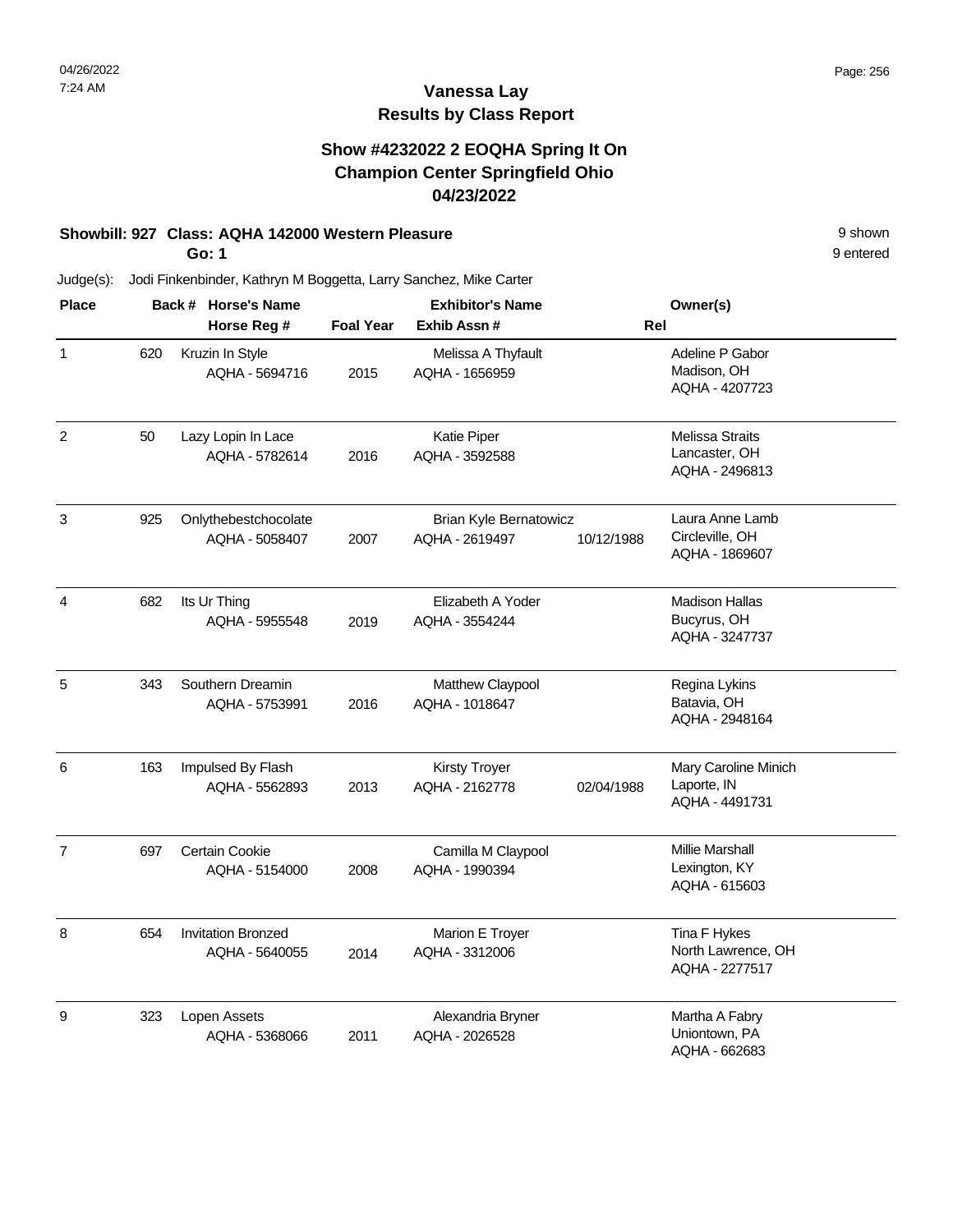#### **Show #4232022 2 EOQHA Spring It On Champion Center Springfield Ohio 04/23/2022**

|              |            | 1st Judge: 2nd Judge: | 3rd Judge: | 4th Judge:  |
|--------------|------------|-----------------------|------------|-------------|
|              | Jodi       | Kathryn M             | Larry      | Mike Carter |
| <b>Place</b> | Finkenbind | <b>Boggetta</b>       | Sanchez    |             |
|              | er         |                       |            |             |
| 1            | 620        | 620                   | 620        | 50          |
| 2            | 925        | 50                    | 50         | 163         |
| 3            | 682        | 925                   | 682        | 925         |
| 4            | 50         | 163                   | 343        | 682         |
| 5            | 343        | 343                   | 697        | 620         |
| 6            | 697        | 323                   | 654        | 343         |
| 7            | 163        | 654                   | 925        | 697         |
| 8            | 654        | 697                   | 323        | 654         |
| 9            | 323        | 682                   | 163        | 323         |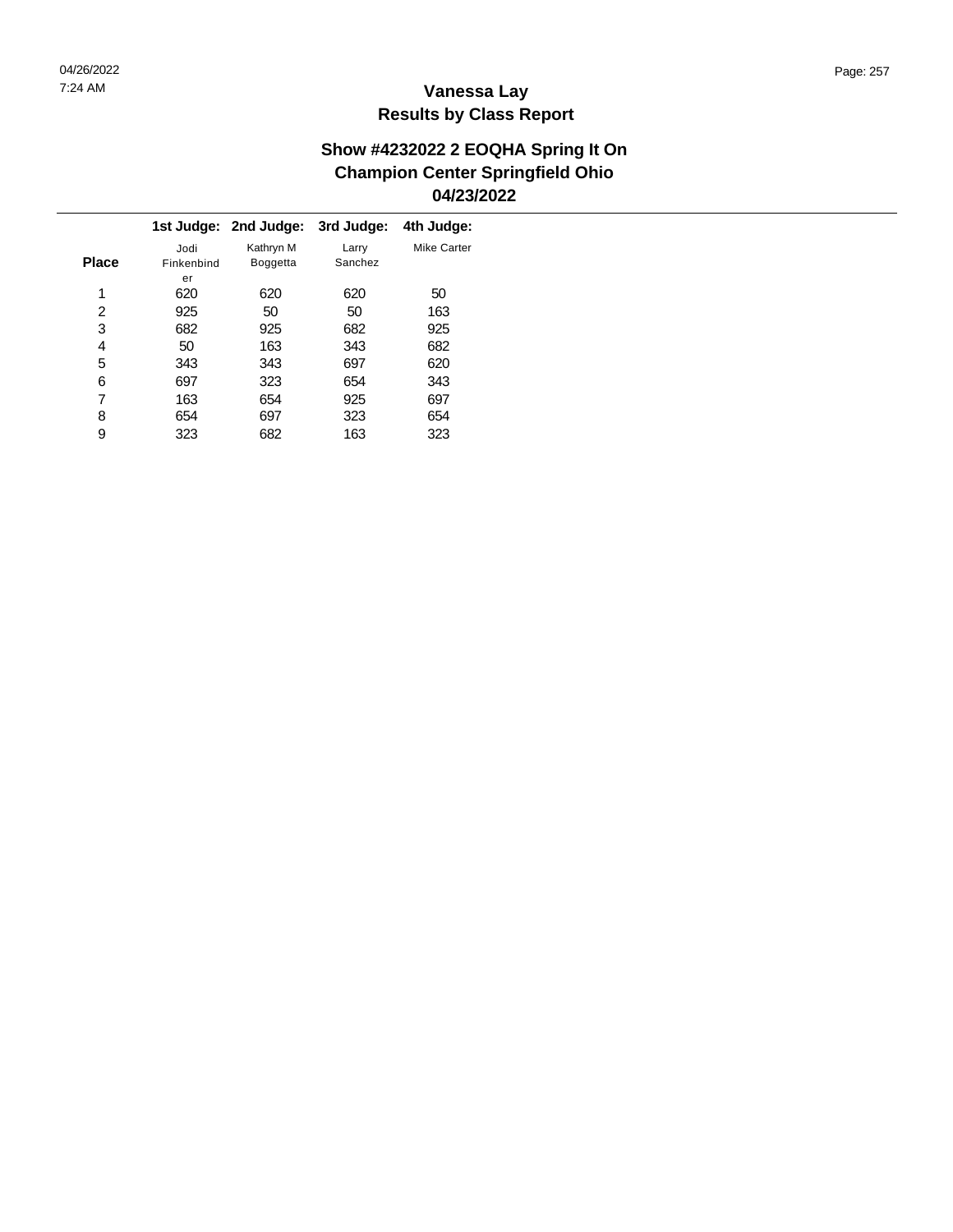| Showbill: 1010 Class: AQHA 101000 Grand Champion Stallions<br>Go: 1 |            |                       |                  |                                                                   |          |  |  |  |
|---------------------------------------------------------------------|------------|-----------------------|------------------|-------------------------------------------------------------------|----------|--|--|--|
| $Judge(s)$ :                                                        |            |                       |                  | Jodi Finkenbinder, Kathryn M Boggetta, Larry Sanchez, Mike Carter |          |  |  |  |
| <b>Place</b>                                                        |            | Back # Horse's Name   |                  | <b>Exhibitor's Name</b>                                           | Owner(s) |  |  |  |
|                                                                     |            | Horse Reg #           | <b>Foal Year</b> | Exhib Assn#                                                       | Rel      |  |  |  |
|                                                                     |            | 1st Judge: 2nd Judge: | 3rd Judge:       | 4th Judge:                                                        |          |  |  |  |
|                                                                     | ibol.      | Kathryn M             | Larry            | <b>Mike Carter</b>                                                |          |  |  |  |
| <b>Place</b>                                                        | Finkenbind | Boggetta              | Sanchez          |                                                                   |          |  |  |  |
|                                                                     | er         |                       |                  |                                                                   |          |  |  |  |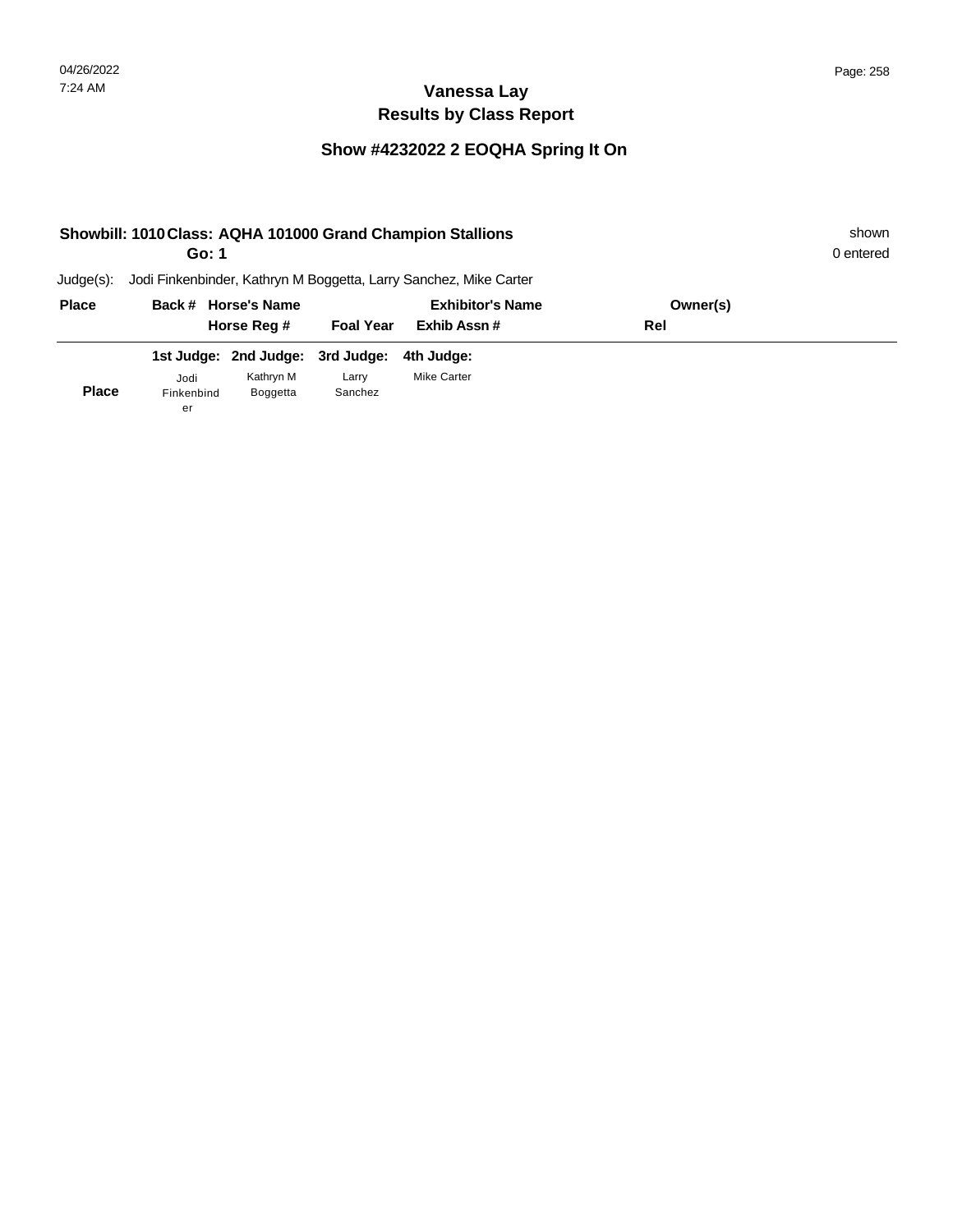| Showbill: 1011 Class: AQHA 101100 Reserve Champion Stallions<br>Go: 1 |            |                       |                  |                                                                   |          |  |  |  |
|-----------------------------------------------------------------------|------------|-----------------------|------------------|-------------------------------------------------------------------|----------|--|--|--|
| Judge(s):                                                             |            |                       |                  | Jodi Finkenbinder, Kathryn M Boggetta, Larry Sanchez, Mike Carter |          |  |  |  |
| <b>Place</b>                                                          |            | Back # Horse's Name   |                  | <b>Exhibitor's Name</b>                                           | Owner(s) |  |  |  |
|                                                                       |            | Horse Reg #           | <b>Foal Year</b> | Exhib Assn#                                                       | Rel      |  |  |  |
|                                                                       |            | 1st Judge: 2nd Judge: | 3rd Judge:       | 4th Judge:                                                        |          |  |  |  |
|                                                                       | ibol       | Kathryn M             | Larry            | Mike Carter                                                       |          |  |  |  |
| <b>Place</b>                                                          | Finkenbind | <b>Boggetta</b>       | Sanchez          |                                                                   |          |  |  |  |
|                                                                       | er         |                       |                  |                                                                   |          |  |  |  |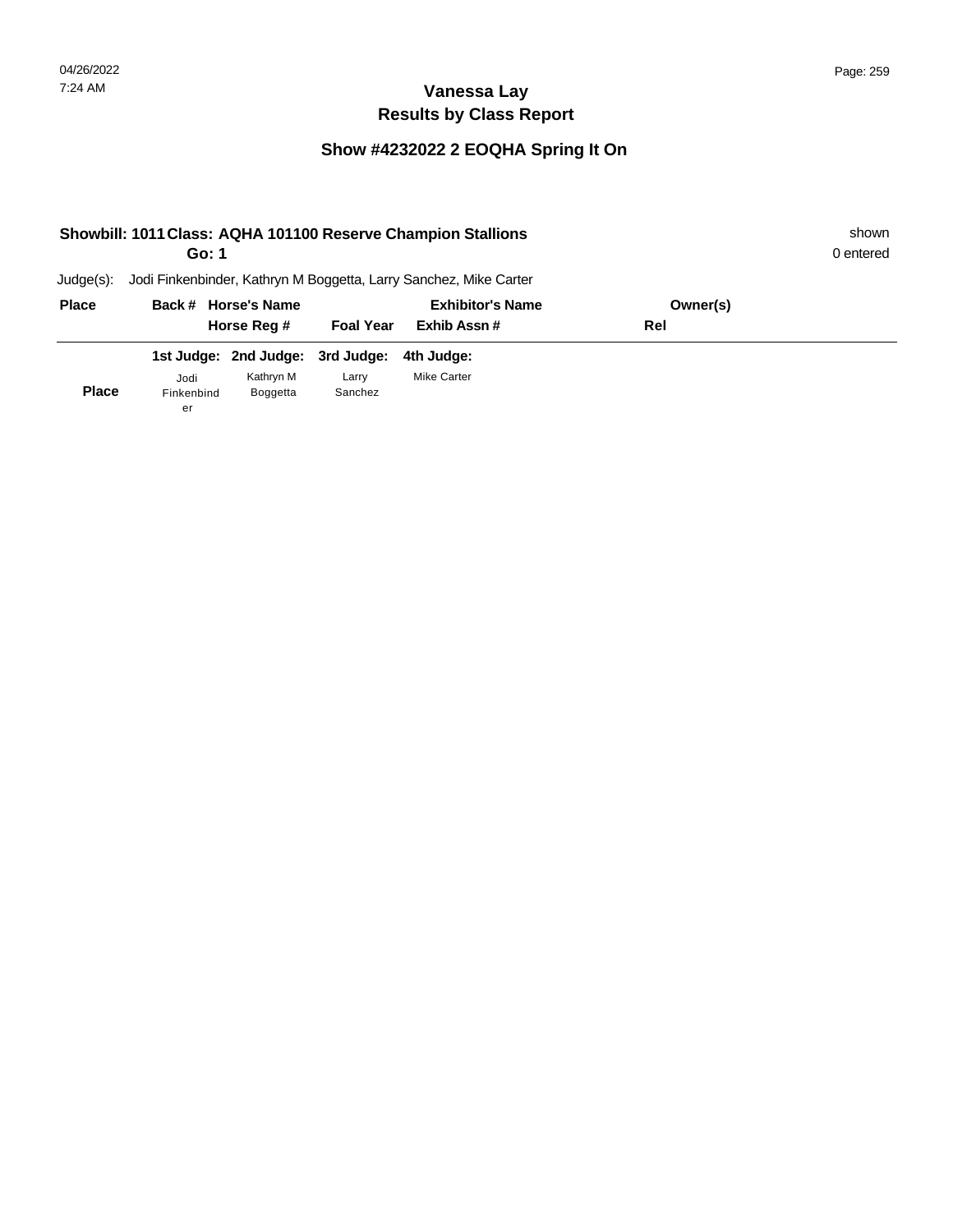**Place**

616 291

Finkenbind er

1 616 291 291 291

Boggetta

291

**Sanchez** 

6 entered

### **Vanessa Lay Results by Class Report**

### **Show #4232022 2 EOQHA Spring It On Champion Center Springfield Ohio 04/24/2022**

#### **Showbill: 1012 Class: AQHA 101200 Grand Champion Mares** 6 Shown 6 shown

**Go: 1**

| <b>Place</b> |     |            | Back # Horse's Name                    |                  | <b>Exhibitor's Name</b>                         |            | Owner(s)                                             |  |
|--------------|-----|------------|----------------------------------------|------------------|-------------------------------------------------|------------|------------------------------------------------------|--|
|              |     |            | Horse Reg #                            | <b>Foal Year</b> | Exhib Assn #                                    |            | Rel                                                  |  |
| $\mathbf{1}$ | 291 |            | <b>FG Mesmerized</b><br>AQHA - 5806638 | 2017             | Dewey Smith<br>AQHA - 2234380                   | 04/20/1965 | Tammi M Smith<br>Bellefontaine, OH<br>AQHA - 2855297 |  |
| <b>NP</b>    | 154 |            | HR Ante Up Elle<br>AQHA - 6016530      | 2020             | Andrew Voight Staton<br>AQHA - 1475653          |            | Amy Jo Erhardt<br>Oxford, OH<br>AQHA - 245051        |  |
| <b>NP</b>    | 290 |            | Movin On Up<br>AQHA - 5832972          | 2017             | Amanda Moore<br>AQHA - 2522181                  | 01/24/1981 | Amanda Moore<br>7 Norwalk, OH<br>AQHA - 2522181      |  |
| <b>NP</b>    | 316 |            | Krymsun Minute<br>AQHA - X0730581      | 2017             | Kyle R Flatter<br>AQHA - 2883634                |            | Sue Ann Hartzell<br>Greenville, OH<br>AQHA - 1407858 |  |
| <b>NP</b>    | 616 |            | Sheza Premadonna<br>AQHA - 5888596     | 2018             | <b>Colton Smith</b><br>AQHA - 3708688           | 04/09/2007 | Dewey Smith<br>A Bellefontaine, OH<br>AQHA - 2234380 |  |
| <b>NP</b>    | 925 |            | Onlythebestchocolate<br>AQHA - 5058407 | 2007             | <b>Brian Kyle Bernatowicz</b><br>AQHA - 2619497 | 10/12/1988 | Laura Anne Lamb<br>Circleville, OH<br>AQHA - 1869607 |  |
|              |     | 1st Judge: | 2nd Judge:                             | 3rd Judge:       | 4th Judge:                                      |            |                                                      |  |
|              |     | Jodi       | Kathrvn M                              | Larry            | <b>Mike Carter</b>                              |            |                                                      |  |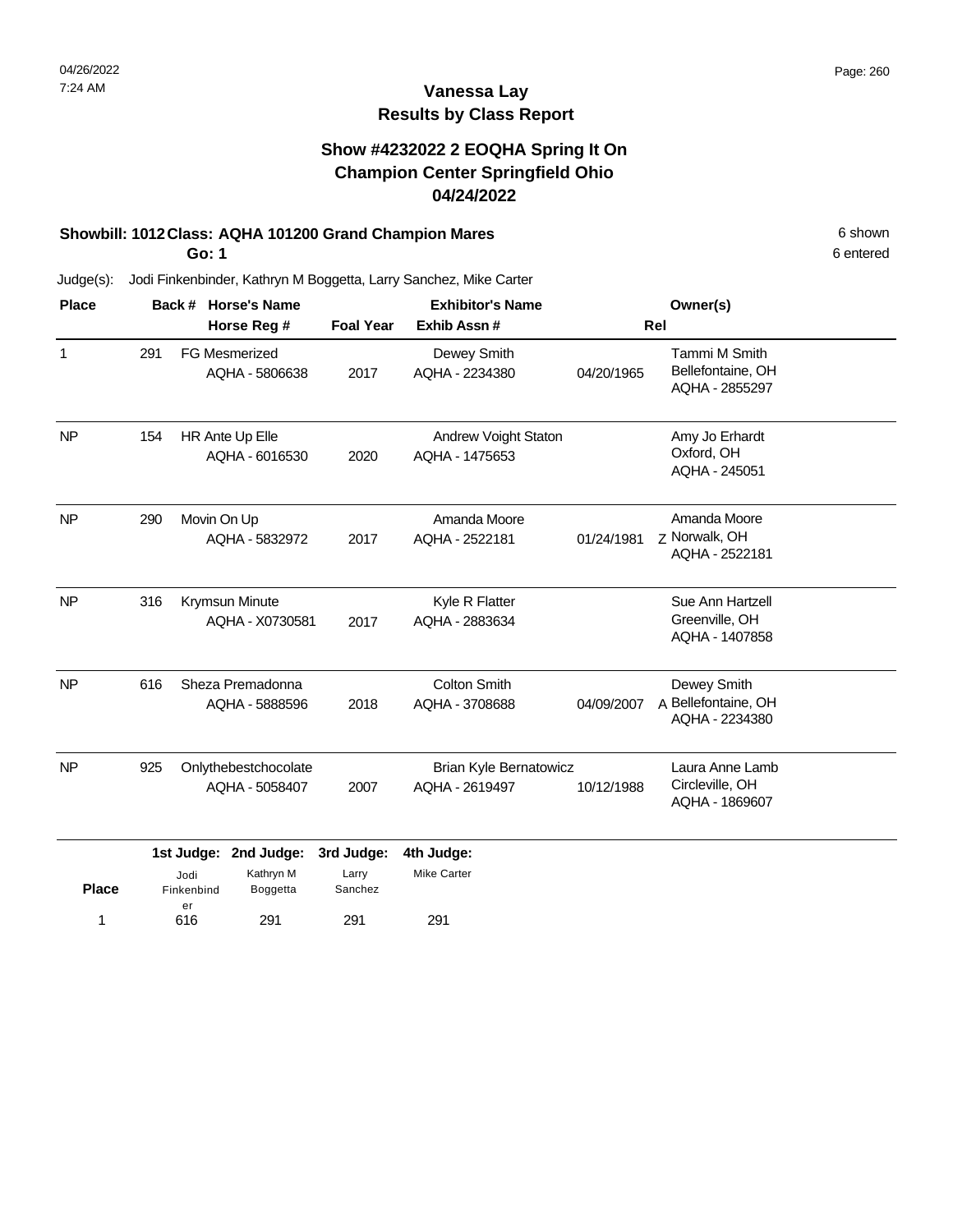### **Vanessa Lay Results by Class Report**

### **Show #4232022 2 EOQHA Spring It On Champion Center Springfield Ohio 04/24/2022**

#### **Showbill: 1013 Class: AQHA 101300 Reserve Champion Mare** 6 **Shown** 6 shown

**Go: 1**

| <b>Place</b> |     | <b>Horse's Name</b><br>Back #          |                  | <b>Exhibitor's Name</b>                         |                  | Owner(s)                                             |
|--------------|-----|----------------------------------------|------------------|-------------------------------------------------|------------------|------------------------------------------------------|
|              |     | Horse Reg #                            | <b>Foal Year</b> | Exhib Assn #                                    | <b>Birthdate</b> | Rel                                                  |
| 1            | 616 | Sheza Premadonna<br>AQHA - 5888596     | 2018             | <b>Colton Smith</b><br>AQHA - 3708688           | 04/09/2007       | Dewey Smith<br>A Bellefontaine, OH<br>AQHA - 2234380 |
| <b>NP</b>    | 154 | HR Ante Up Elle<br>AQHA - 6016530      | 2020             | <b>Andrew Voight Staton</b><br>AQHA - 1475653   |                  | Amy Jo Erhardt<br>Oxford, OH<br>AQHA - 245051        |
| <b>NP</b>    | 290 | Movin On Up<br>AQHA - 5832972          | 2017             | Amanda Moore<br>AQHA - 2522181                  | 01/24/1981       | Amanda Moore<br>z Norwalk, OH<br>AQHA - 2522181      |
| <b>NP</b>    | 291 | <b>FG Mesmerized</b><br>AQHA - 5806638 | 2017             | Dewey Smith<br>AQHA - 2234380                   | 04/20/1965       | Tammi M Smith<br>Bellefontaine, OH<br>AQHA - 2855297 |
| <b>NP</b>    | 316 | Krymsun Minute<br>AQHA - X0730581      | 2017             | Kyle R Flatter<br>AQHA - 2883634                |                  | Sue Ann Hartzell<br>Greenville, OH<br>AQHA - 1407858 |
| <b>NP</b>    | 925 | Onlythebestchocolate<br>AQHA - 5058407 | 2007             | <b>Brian Kyle Bernatowicz</b><br>AQHA - 2619497 | 10/12/1988       | Laura Anne Lamb<br>Circleville, OH<br>AQHA - 1869607 |
|              |     | 1st Judge: 2nd Judge:                  | 3rd Judge:       | 4th Judge:                                      |                  |                                                      |

| <b>Place</b> | Jodi<br>Finkenbind | Kathryn M<br>Boggetta | Larry<br>Sanchez | <b>Mike Carter</b> |
|--------------|--------------------|-----------------------|------------------|--------------------|
|              | er<br>154          | 616                   | 616              | 616                |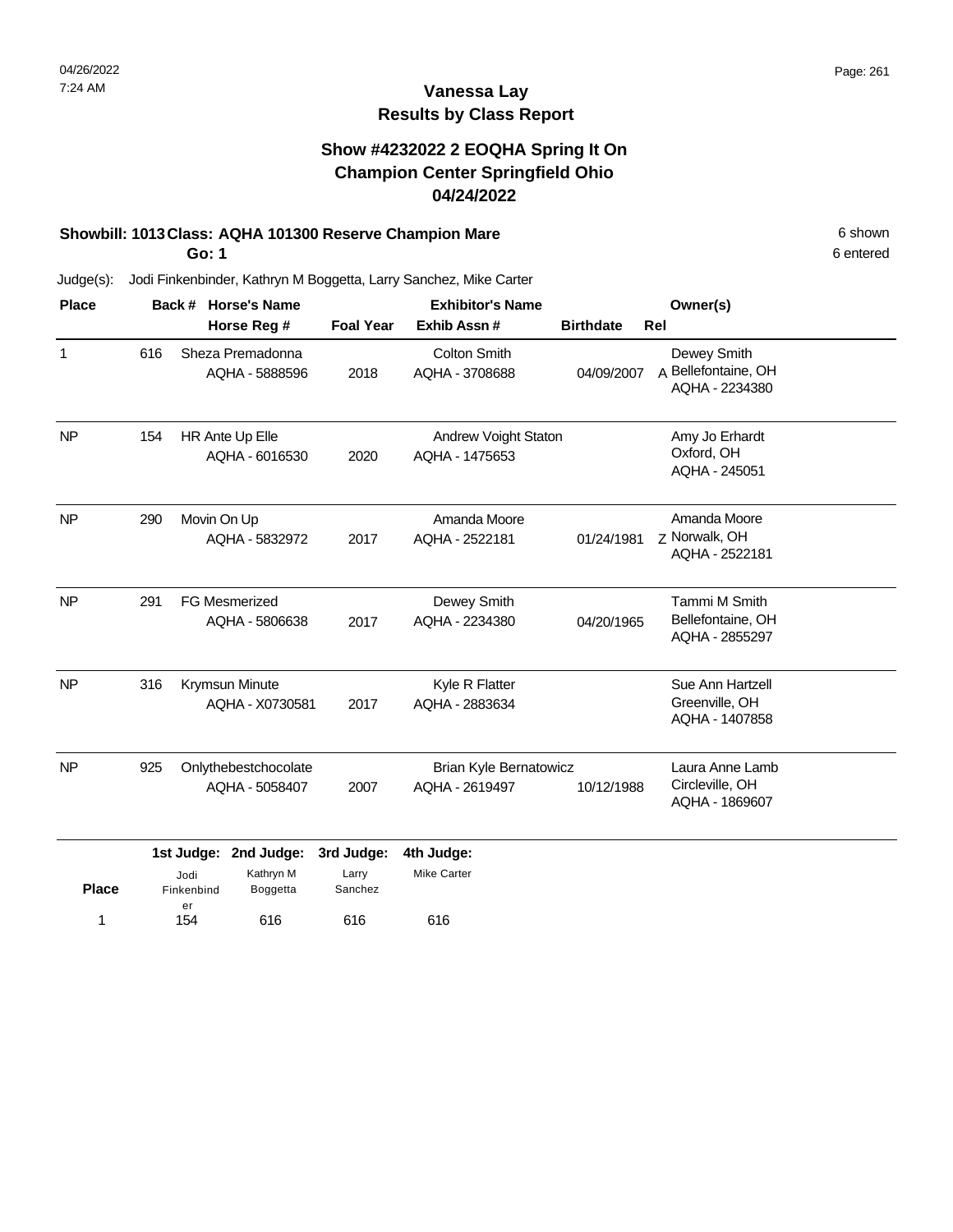### **Vanessa Lay Results by Class Report**

### **Show #4232022 2 EOQHA Spring It On Champion Center Springfield Ohio 04/24/2022**

#### **Showbill: 1014 Class: AQHA 101400 Grand Champion Geldings** 5 Shown 5 shown

**Go: 1**

251 149

1 251 149 251 251

251

| <b>Place</b> |     | Back #                   | <b>Horse's Name</b>                  |                  | <b>Exhibitor's Name</b>                |            | Owner(s)                                              |  |
|--------------|-----|--------------------------|--------------------------------------|------------------|----------------------------------------|------------|-------------------------------------------------------|--|
|              |     |                          | Horse Reg #                          | <b>Foal Year</b> | Exhib Assn#                            |            | Rel                                                   |  |
| 1            | 251 |                          | Fearles Premo<br>AQHA - 6000350      | 2020             | Dewey Smith<br>AQHA - 2234380          | 04/20/1965 | Lisa Scott-Reiss<br>Marysville, OH<br>AQHA - 3723492  |  |
| <b>NP</b>    | 149 |                          | Gunnsandroses<br>AQHA - 6072661      | 2021             | Andrew Voight Staton<br>AQHA - 1475653 |            | <b>Terry Nutt</b>                                     |  |
| <b>NP</b>    | 150 |                          | Rockmelikeyameanit<br>AQHA - 5880156 | 2016             | Lauren N Brown<br>AQHA - 2923332       | 06/30/1988 | Lauren N Brown<br>Z Springfield, OH<br>AQHA - 2923332 |  |
| <b>NP</b>    | 158 |                          | <b>LW</b> Immense<br>AQHA - 5916484  | 2018             | Leighton Wetzel<br>AQHA - 4456169      | 11/23/2095 | Leighton Wetzel<br>Z<br>AQHA - 4456169                |  |
| <b>NP</b>    | 305 |                          | Snoop Dogge<br>AQHA - 5670048        | 2015             | Jason G Somnitz<br>AQHA - 3151128      | 03/04/1992 | Jason G Somnitz<br>Z Geneva, OH<br>AQHA - 3151128     |  |
|              |     | 1st Judge:               | 2nd Judge:                           | 3rd Judge:       | 4th Judge:                             |            |                                                       |  |
| <b>Place</b> |     | Jodi<br>Finkenbind<br>er | Kathryn M<br>Boggetta                | Larry<br>Sanchez | <b>Mike Carter</b>                     |            |                                                       |  |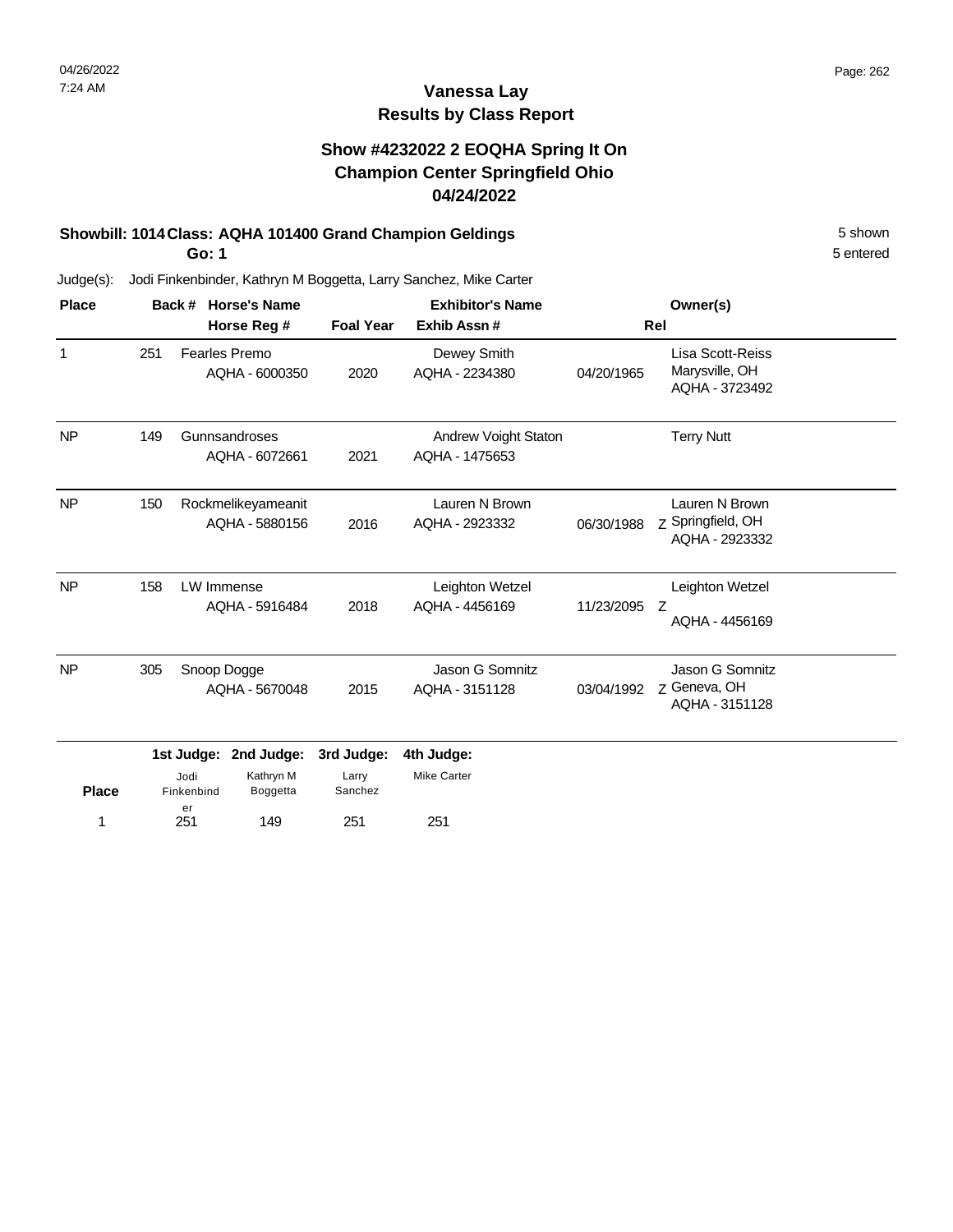### **Vanessa Lay Results by Class Report**

### **Show #4232022 2 EOQHA Spring It On Champion Center Springfield Ohio 04/24/2022**

#### **Showbill: 1015 Class: AQHA 101500 Reserve Champion Gelding 11 Shown 11 shown**

**Go: 1**

| <b>Place</b> |     | Back # Horse's Name                   |                  | <b>Exhibitor's Name</b>                | Owner(s)   |                                                             |  |
|--------------|-----|---------------------------------------|------------------|----------------------------------------|------------|-------------------------------------------------------------|--|
|              |     | Horse Reg #                           | <b>Foal Year</b> | Exhib Assn #                           |            | Rel                                                         |  |
| $\mathbf 1$  | 158 | LW Immense<br>AQHA - 5916484          | 2018             | Leighton Wetzel<br>AQHA - 4456169      | 11/23/2095 | Leighton Wetzel<br>Z<br>AQHA - 4456169                      |  |
| <b>NP</b>    | 149 | Gunnsandroses<br>AQHA - 6072661       | 2021             | Andrew Voight Staton<br>AQHA - 1475653 |            | <b>Terry Nutt</b>                                           |  |
| <b>NP</b>    | 150 | Rockmelikeyameanit<br>AQHA - 5880156  | 2016             | Lauren N Brown<br>AQHA - 2923332       | 06/30/1988 | Lauren N Brown<br>Z Springfield, OH<br>AQHA - 2923332       |  |
| <b>NP</b>    | 251 | Fearles Premo<br>AQHA - 6000350       | 2020             | Dewey Smith<br>AQHA - 2234380          | 04/20/1965 | Lisa Scott-Reiss<br>Marysville, OH<br>AQHA - 3723492        |  |
| <b>NP</b>    | 281 | Employee Number One<br>AQHA - 5156178 | 2008             | Jason G Somnitz<br>AQHA - 3151128      | 03/04/1992 | <b>Clara Ruth Somnitz</b><br>C Geneva, OH<br>AQHA - 1369620 |  |
| <b>NP</b>    | 289 | One Silent Secret<br>AQHA - 5996480   | 2020             | Matthew Claypool<br>AQHA - 1018647     |            | Ralph C Craft<br>West Alexandria, OH<br>AQHA - 30291        |  |
| <b>NP</b>    | 305 | Snoop Dogge<br>AQHA - 5670048         | 2015             | Jason G Somnitz<br>AQHA - 3151128      | 03/04/1992 | Jason G Somnitz<br>Z Geneva, OH<br>AQHA - 3151128           |  |
| <b>NP</b>    | 413 | Icecream<br>AQHA - 5705513            | 2015             | Hanna Hedderick<br>AQHA - 4111792      | 04/15/1996 | Hanna Hedderick<br>Z Hudson, OH<br>AQHA - 4111792           |  |
| <b>NP</b>    | 575 | Simply One Hot<br>AQHA - 5305284      | 2010             | <b>Grace Philpot</b><br>AQHA - 4191238 | 02/17/2002 | Keri Philpot<br>A Kearney, NE                               |  |
| <b>NP</b>    | 910 | Mr Macdreamy<br>AQHA - 5814272        | 2017             | Matthew Claypool<br>AQHA - 1018647     |            | Stefanie Page<br>Jamestown, OH<br>AQHA - 4104477            |  |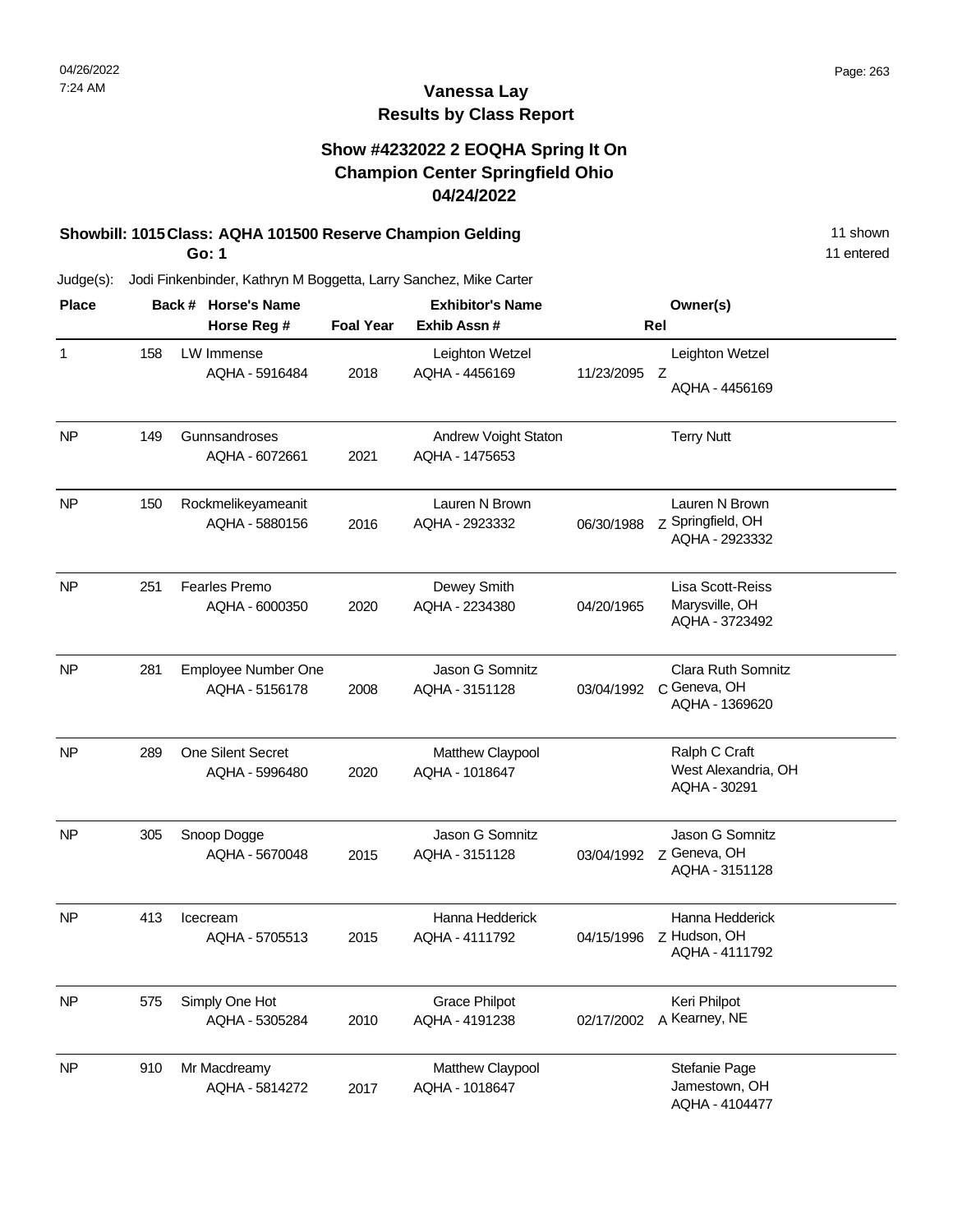$\overline{\phantom{a}}$ 

 $\overline{\phantom{a}}$ 

# **Vanessa Lay Results by Class Report**

#### **Show #4232022 2 EOQHA Spring It On Champion Center Springfield Ohio 04/24/2022**

| N <sub>P</sub> | 913                | Only Lazy Lopin<br>AQHA - 5367279 | 2010             | Lynette Depalma<br>AQHA - 2845123 | 05/17/1990 | Lynette Depalma<br>7 St Clairsville, OH<br>AQHA - 2845123 |  |
|----------------|--------------------|-----------------------------------|------------------|-----------------------------------|------------|-----------------------------------------------------------|--|
|                |                    | 1st Judge: 2nd Judge: 3rd Judge:  |                  | 4th Judge:                        |            |                                                           |  |
| <b>Place</b>   | Jodi<br>Finkenbind | Kathryn M<br>Boggetta             | Larry<br>Sanchez | Mike Carter                       |            |                                                           |  |
|                | er                 |                                   |                  |                                   |            |                                                           |  |

149 251 1 158

158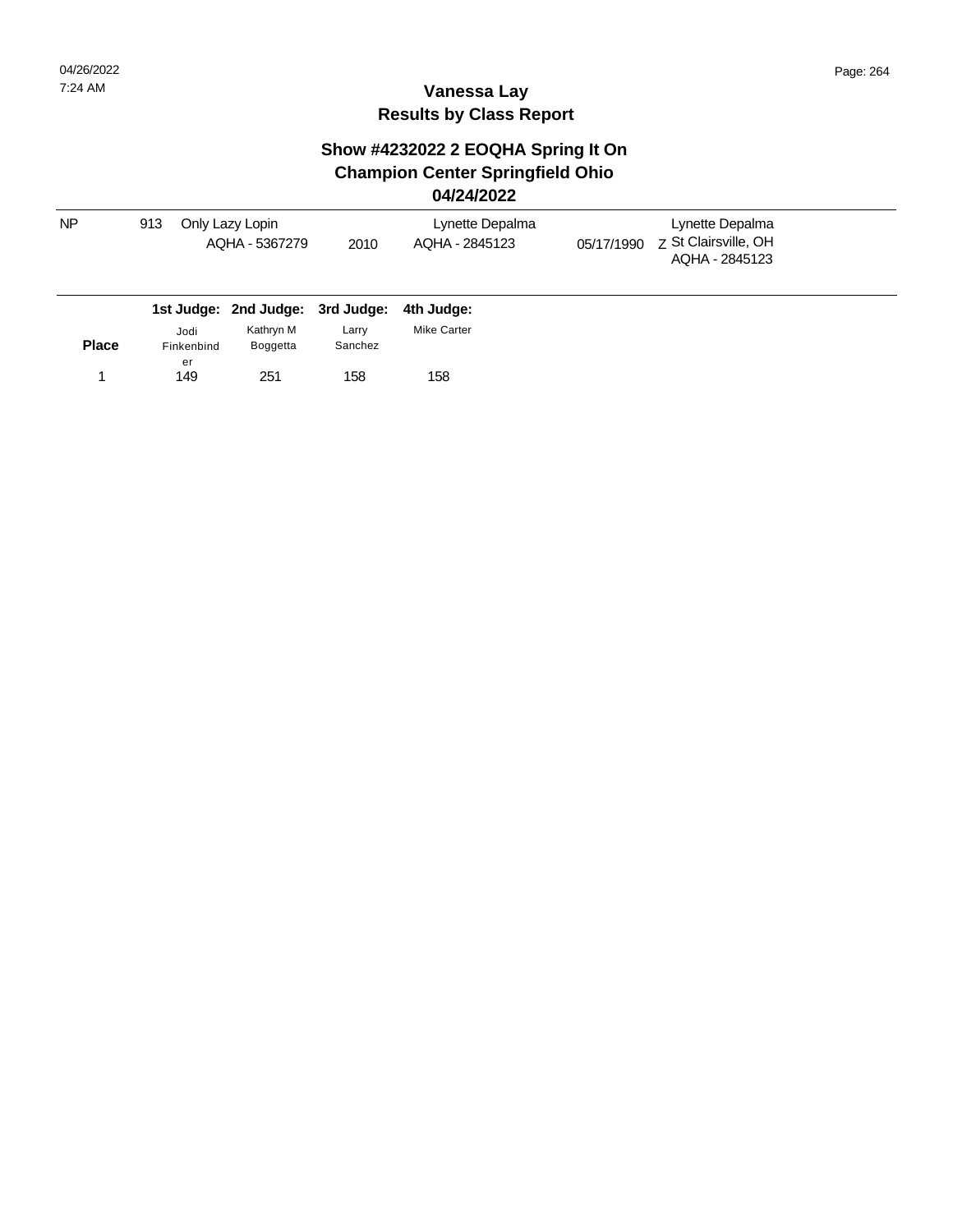### **Show #4232022 2 EOQHA Spring It On Champion Center Springfield Ohio 04/23/2022**

#### **Showbill: 1927 Class: NSBA 210300 NSBA Open Western Pleasure** 5 Shown 5 shown

**Go: 1**

Judge(s): Jodi Finkenbinder, Kathryn M Boggetta

| <b>Place</b>   |     | Back # Horse's Name<br>Horse Reg #   | <b>Foal Year</b><br>Exhib Assn# |                                           | Rel        | Owner(s)                                                |  |
|----------------|-----|--------------------------------------|---------------------------------|-------------------------------------------|------------|---------------------------------------------------------|--|
| 1              | 620 | Kruzin In Style<br>NSBA - L053222    | 2015                            | Melissa A Thyfault<br>NSBA - L0097056     |            | Adeline P Gabor<br>Madison, OH<br>NSBA - 38329          |  |
| $\mathfrak{p}$ | 50  | Lazy Lopin In Lace<br>NSBA - L062154 | 2016                            | <b>Katie Piper</b><br><b>NSBA - 29208</b> |            | <b>Melissa Straits</b><br>Lancaster, OH<br>NSBA - 69006 |  |
| 3              | 163 | Impulsed By Flash<br>NSBA - L047700  | 2013                            | <b>Kirsty Troyer</b><br>NSBA - 28366      | 02/04/1988 | Mary Caroline Minich<br>Laporte, IN                     |  |
| 3              | 682 | Its Ur Thing<br>NSBA - L071685       | 2019                            | Elizabeth A Yoder<br>NSBA - 37169         |            | <b>Madison Hallas</b><br>Bucyrus, OH<br>NSBA - 24301    |  |
| 5              | 323 | Lopen Assets<br>NSBA - L028543       | 2011                            | Alexandria Bryner<br>NSBA - 11098         |            | Martha A Fabry<br>Uniontown, PA<br><b>NSBA - 6529</b>   |  |

|              |            | 1st Judge: 2nd Judge: |
|--------------|------------|-----------------------|
|              | Jodi       | Kathryn M             |
| <b>Place</b> | Finkenbind | <b>Boggetta</b>       |
|              | er         |                       |
|              | 620        | 620                   |
| 2            | 682        | 50                    |
| 3            | 50         | 163                   |
| 4            | 163        | 323                   |
| 5            | 323        |                       |

5 entered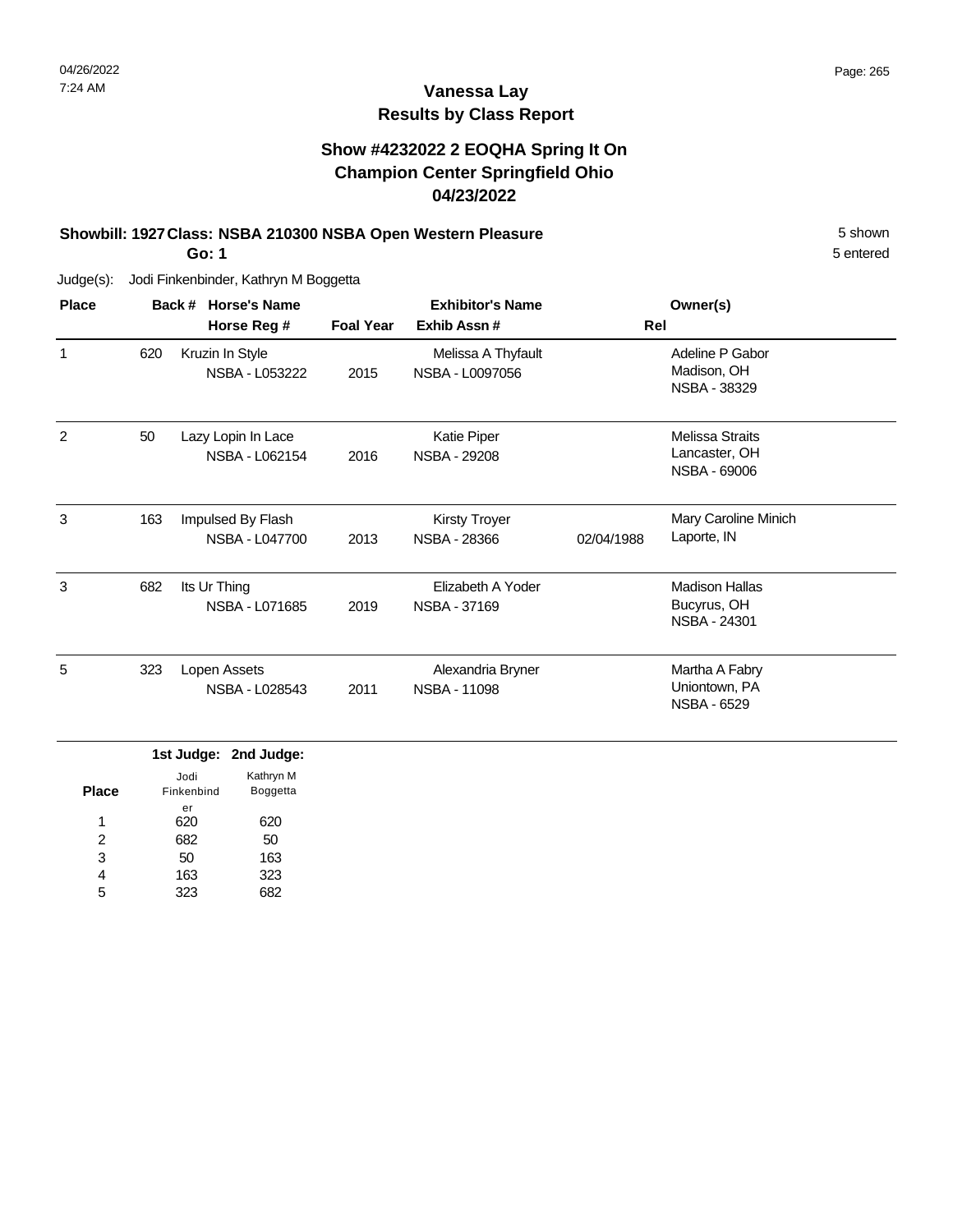|      |                 |                                                                 |                                                         |                                                                                                                                    | shown<br>0 entered |
|------|-----------------|-----------------------------------------------------------------|---------------------------------------------------------|------------------------------------------------------------------------------------------------------------------------------------|--------------------|
|      |                 |                                                                 |                                                         |                                                                                                                                    |                    |
|      |                 |                                                                 | <b>Exhibitor's Name</b>                                 | Owner(s)                                                                                                                           |                    |
|      |                 |                                                                 | Exhib Assn#                                             | Rel                                                                                                                                |                    |
|      |                 |                                                                 | 4th Judge:                                              |                                                                                                                                    |                    |
| Jodi | Kathryn M       | Larry                                                           | <b>Mike Carter</b>                                      |                                                                                                                                    |                    |
|      | <b>Boggetta</b> | Sanchez                                                         |                                                         |                                                                                                                                    |                    |
|      |                 | Go: 1<br>Back # Horse's Name<br>Horse Reg #<br>Finkenbind<br>er | <b>Foal Year</b><br>1st Judge: 2nd Judge:<br>3rd Judge: | Showbill: 2010 Class: AQHA 201000 Amt Grand Champion Stallion<br>Jodi Finkenbinder, Kathryn M Boggetta, Larry Sanchez, Mike Carter |                    |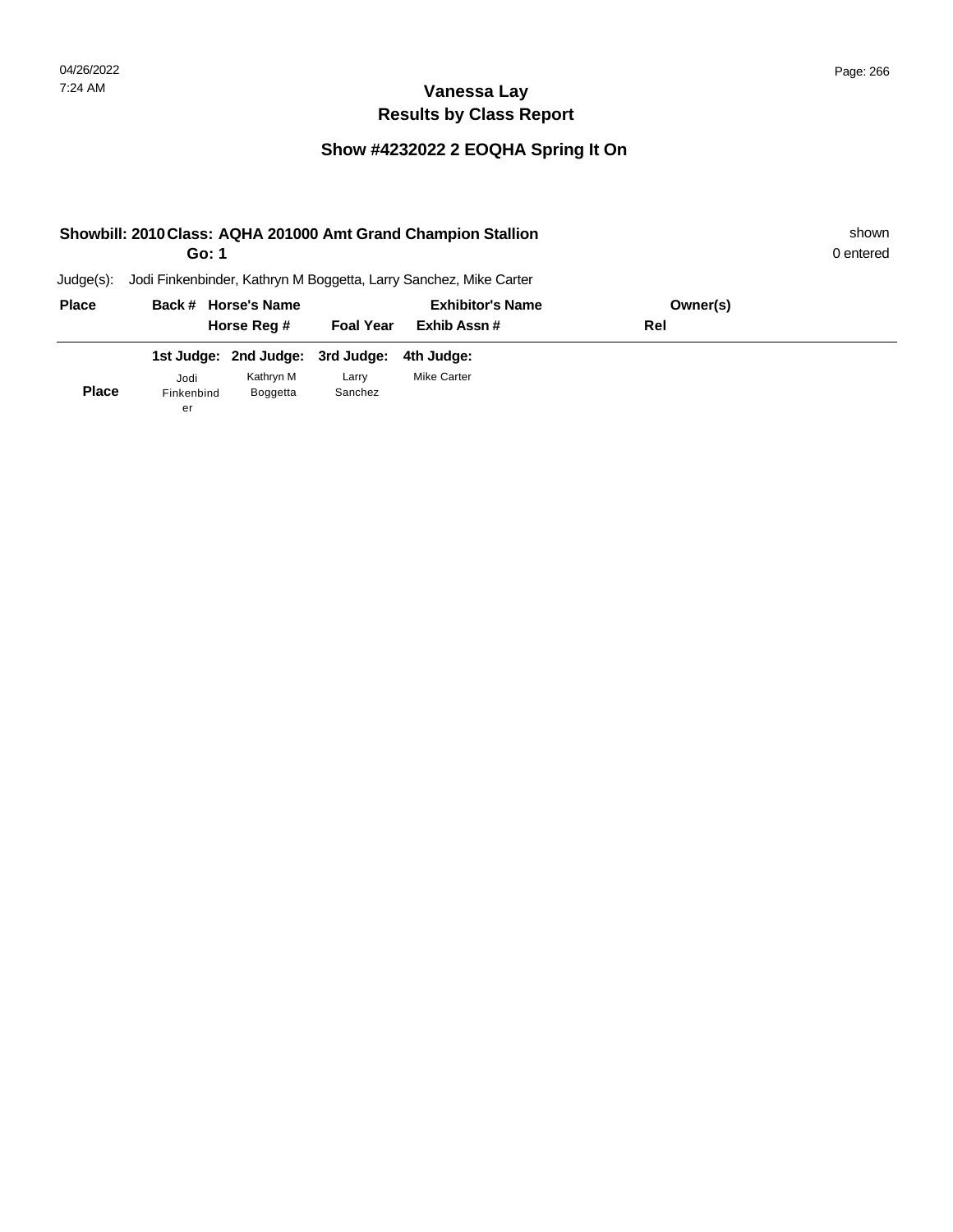|              | Go: 1            |                                  |                  | Showbill: 2011 Class: AQHA 201100 Amt Reserve Champion Stallion   |          | shown<br>0 entered |
|--------------|------------------|----------------------------------|------------------|-------------------------------------------------------------------|----------|--------------------|
| Judge(s):    |                  |                                  |                  | Jodi Finkenbinder, Kathryn M Boggetta, Larry Sanchez, Mike Carter |          |                    |
| <b>Place</b> |                  | Back # Horse's Name              |                  | <b>Exhibitor's Name</b>                                           | Owner(s) |                    |
|              |                  | Horse Reg #                      | <b>Foal Year</b> | Exhib Assn#                                                       | Rel      |                    |
|              |                  | 1st Judge: 2nd Judge: 3rd Judge: |                  | 4th Judge:                                                        |          |                    |
|              | Jodi             | Kathryn M                        | Larry            | <b>Mike Carter</b>                                                |          |                    |
| <b>Place</b> | Finkenbind<br>er | Boggetta                         | Sanchez          |                                                                   |          |                    |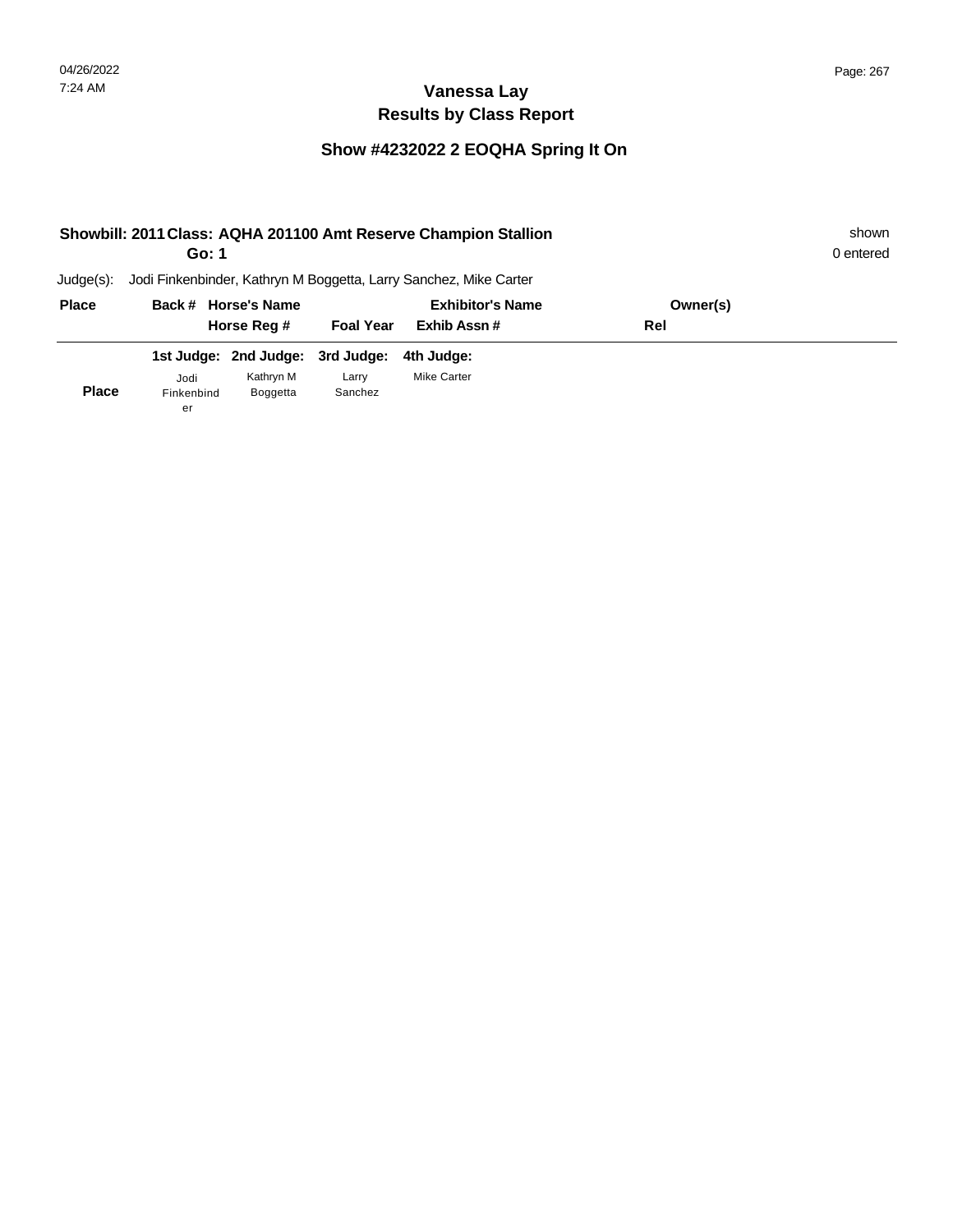### **Vanessa Lay Results by Class Report**

### **Show #4232022 2 EOQHA Spring It On Champion Center Springfield Ohio 04/24/2022**

#### **Showbill: 2012 Class: AQHA 201200 Amt Grand Champion Mares** 4 shown 4 shown

**Go: 1**

| <b>Place</b> | <b>Horse's Name</b><br>Back # |                          |                                    |                  | <b>Exhibitor's Name</b><br>Exhib Assn# |            | Owner(s)                                               |  |
|--------------|-------------------------------|--------------------------|------------------------------------|------------------|----------------------------------------|------------|--------------------------------------------------------|--|
|              | Horse Reg #                   |                          | <b>Foal Year</b>                   | Rel              |                                        |            |                                                        |  |
| 1            | 616                           |                          | Sheza Premadonna<br>AQHA - 5888596 | 2018             | Tammi M Smith<br>AQHA - 2855297        | 12/22/1981 | Dewey Smith<br>A Bellefontaine, OH<br>AQHA - 2234380   |  |
| <b>NP</b>    | 154                           |                          | HR Ante Up Elle<br>AQHA - 6016530  | 2020             | Kristin D Cole<br>AQHA - 4267148       |            | Amy Jo Erhardt<br>A Oxford, OH<br>AQHA - 245051        |  |
| <b>NP</b>    | 290                           | Movin On Up              | AQHA - 5832972                     | 2017             | Amanda Moore<br>AQHA - 2522181         | 01/24/1981 | Amanda Moore<br>z Norwalk, OH<br>AQHA - 2522181        |  |
| <b>NP</b>    | 316                           |                          | Krymsun Minute<br>AQHA - X0730581  | 2017             | Sue Ann Hartzell<br>AQHA - 1407858     | 01/22/1968 | Sue Ann Hartzell<br>Z Greenville, OH<br>AQHA - 1407858 |  |
|              |                               | 1st Judge:               | 2nd Judge:                         | 3rd Judge:       | 4th Judge:                             |            |                                                        |  |
| <b>Place</b> |                               | Jodi<br>Finkenbind<br>er | Kathryn M<br>Boggetta              | Larry<br>Sanchez | <b>Mike Carter</b>                     |            |                                                        |  |
| 1            |                               | 616                      | 616                                | 616              | 616                                    |            |                                                        |  |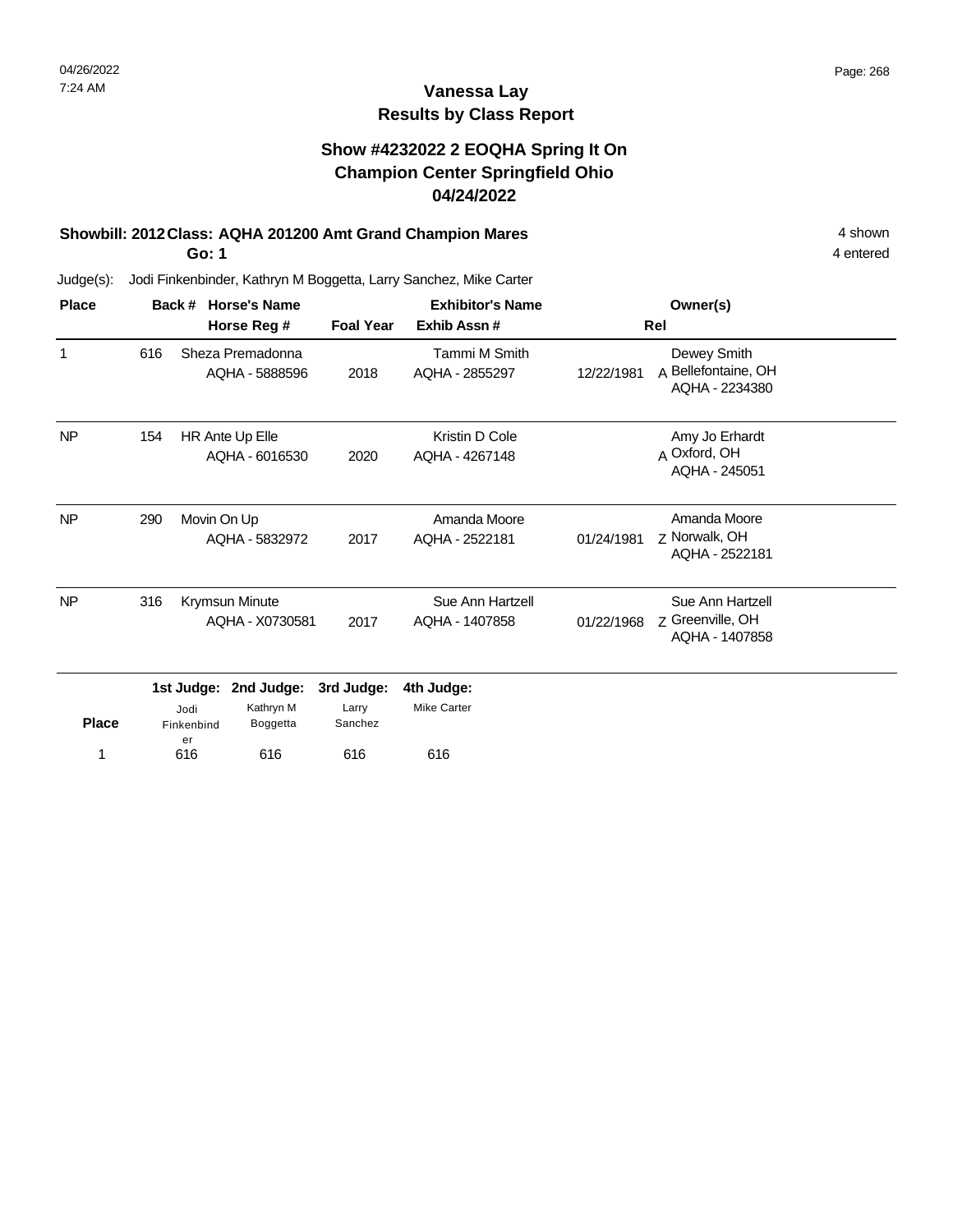| 0 entered |
|-----------|
|           |
|           |
|           |
|           |
|           |
|           |
|           |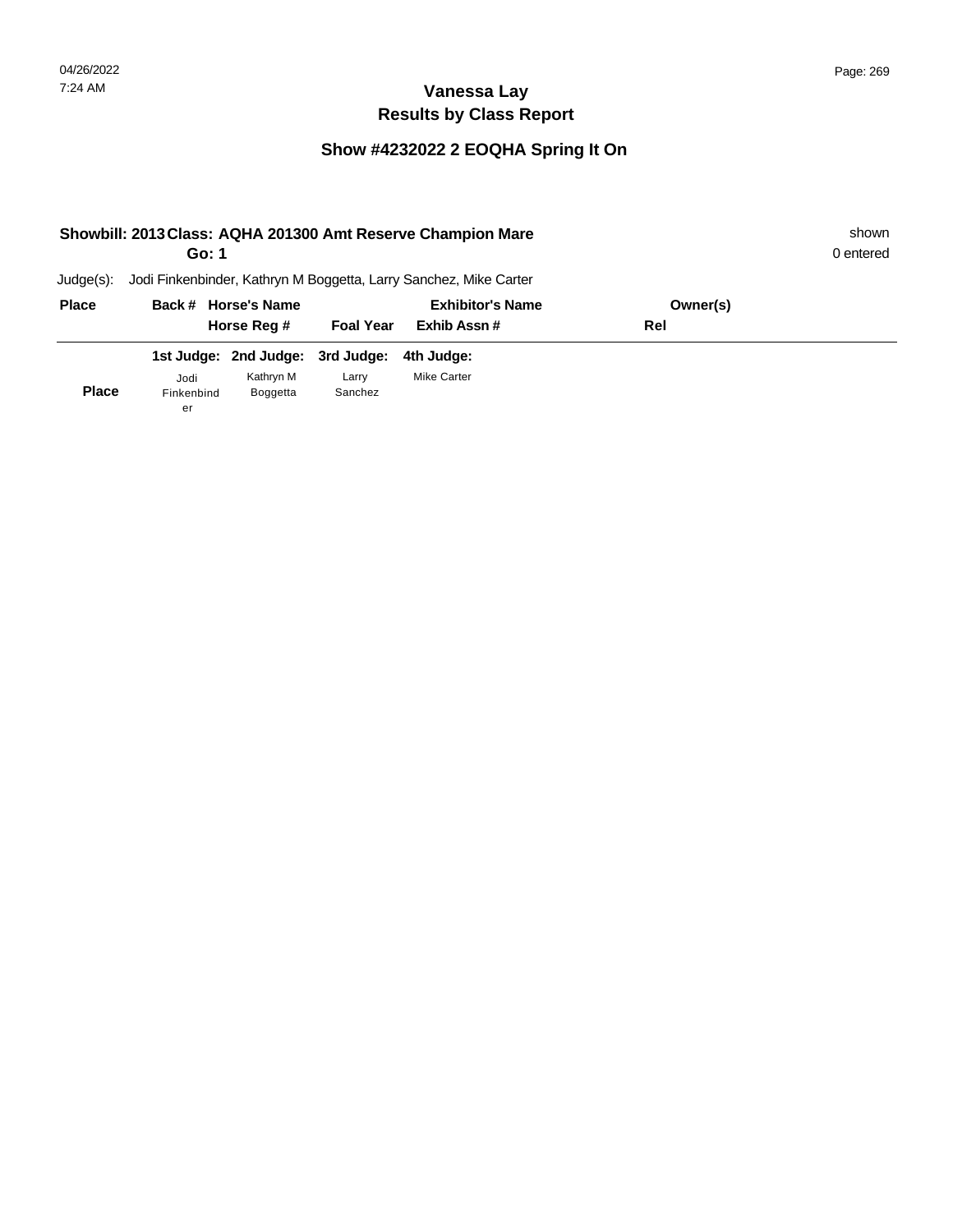### **Show #4232022 2 EOQHA Spring It On Champion Center Springfield Ohio 04/24/2022**

### **Showbill: 2014 Class: AQHA 201400 Amt Grand Champion Gelding 6 Shown 6 shown 6 shown**

**Go: 1**

Judge(s): Jodi Finkenbinder, Kathryn M Boggetta, Larry Sanchez, Mike Carter

| <b>Place</b> | <b>Horse's Name</b><br>Back # |                                        |            | <b>Exhibitor's Name</b>                |            | Owner(s)                                                     |
|--------------|-------------------------------|----------------------------------------|------------|----------------------------------------|------------|--------------------------------------------------------------|
|              |                               | Horse Reg #                            |            | Exhib Assn#                            |            | Rel                                                          |
| $\mathbf{1}$ | 152                           | Empowered<br>AQHA - 5937573            | 2019       | Kristin D Cole<br>AQHA - 4267148       |            | Amy Jo Erhardt<br>A Oxford, OH<br>AOHA - 245051              |
| <b>NP</b>    | 150                           | Rockmelikeyameanit<br>AQHA - 5880156   | 2016       | Lauren N Brown<br>AQHA - 2923332       | 06/30/1988 | Lauren N Brown<br>Z Springfield, OH<br>AQHA - 2923332        |
| <b>NP</b>    | 158                           | LW Immense<br>AQHA - 5916484           | 2018       | Leighton Wetzel<br>AQHA - 4456169      | 11/23/2095 | Leighton Wetzel<br>Z<br>AQHA - 4456169                       |
| <b>NP</b>    | 251                           | <b>Fearles Premo</b><br>AQHA - 6000350 | 2020       | Lisa Scott-Reiss<br>AQHA - 3723492     | 09/03/1964 | Lisa Scott-Reiss<br>z Marysville, OH<br>AQHA - 3723492       |
| <b>NP</b>    | 305                           | Snoop Dogge<br>AQHA - 5670048          | 2015       | Jason G Somnitz<br>AQHA - 3151128      | 03/04/1992 | Jason G Somnitz<br>Z Geneva, OH<br>AQHA - 3151128            |
| <b>NP</b>    | 553                           | If It Aint Southern<br>AQHA - 5746847  | 2016       | Jennifer M D'onofrio<br>AQHA - 4155763 | 05/10/1975 | Isabella Marie D'Onofrio<br>A Columbus, OH<br>AQHA - 4034559 |
|              |                               | 1st Judge: 2nd Judge:                  | 3rd Judge: | 4th Judge:                             |            |                                                              |

| <b>Place</b> | Jodi<br>Finkenbind | Kathryn M<br>Boggetta | Larry<br>Sanchez | <b>Mike Carter</b> |
|--------------|--------------------|-----------------------|------------------|--------------------|
|              | er<br>152          | 152                   | 251              | 152                |

6 entered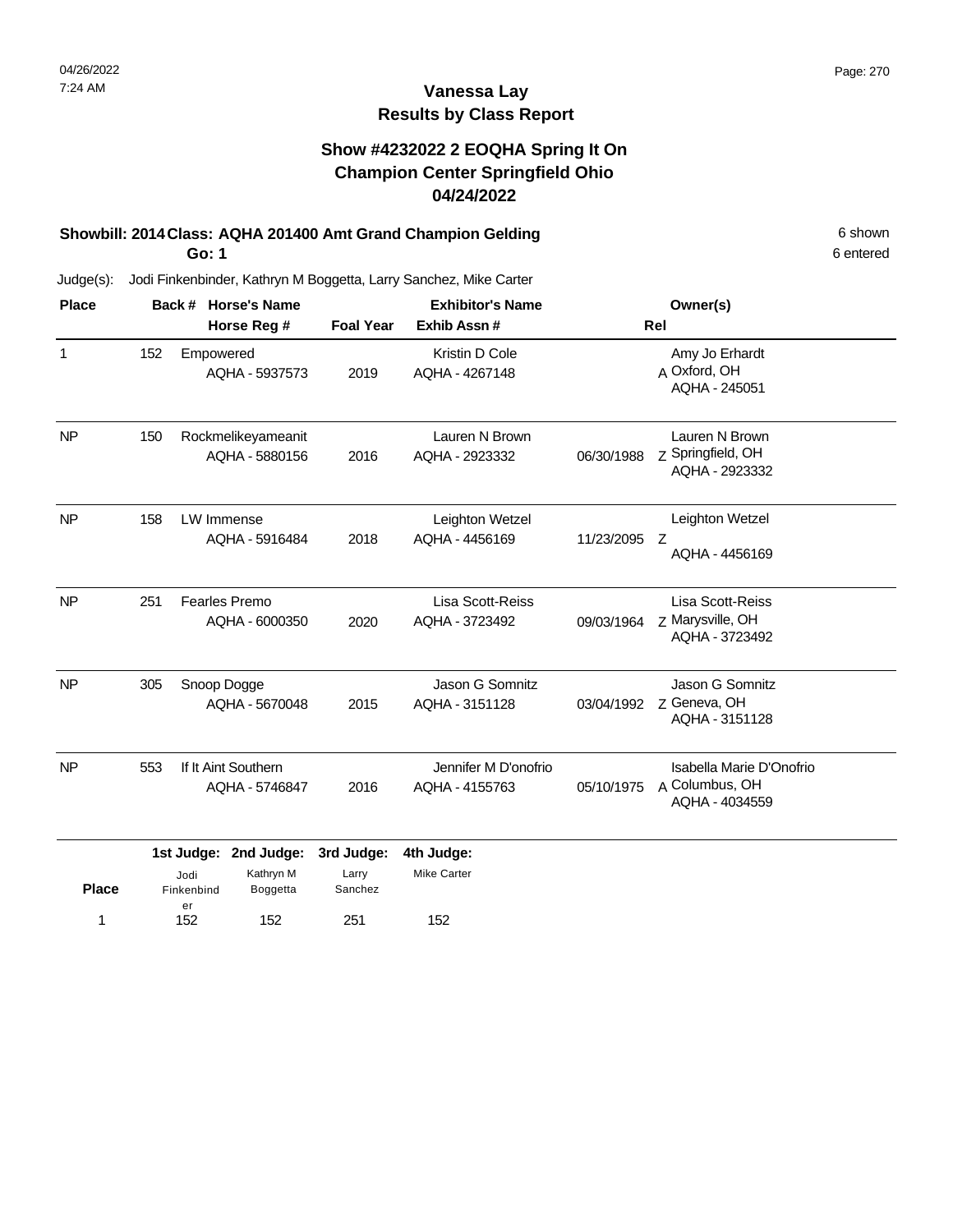### **Show #4232022 2 EOQHA Spring It On Champion Center Springfield Ohio 04/24/2022**

# **Showbill: 2015 Class: AQHA 201500 Amt Reserve Champion Gelding 11 Shown 11 shown**

**Go: 1**

11 entered

| <b>Place</b> |     | Back # Horse's Name                   |                  | <b>Exhibitor's Name</b>                |            | Owner(s)                                                     |
|--------------|-----|---------------------------------------|------------------|----------------------------------------|------------|--------------------------------------------------------------|
|              |     | Horse Reg #                           | <b>Foal Year</b> | Exhib Assn#                            |            | Rel                                                          |
| $\mathbf{1}$ | 251 | Fearles Premo<br>AQHA - 6000350       | 2020             | Lisa Scott-Reiss<br>AQHA - 3723492     | 09/03/1964 | Lisa Scott-Reiss<br>Z Marysville, OH<br>AQHA - 3723492       |
| <b>NP</b>    | 150 | Rockmelikeyameanit<br>AQHA - 5880156  | 2016             | Lauren N Brown<br>AQHA - 2923332       | 06/30/1988 | Lauren N Brown<br>Z Springfield, OH<br>AQHA - 2923332        |
| <b>NP</b>    | 152 | Empowered<br>AQHA - 5937573           | 2019             | Kristin D Cole<br>AQHA - 4267148       |            | Amy Jo Erhardt<br>A Oxford, OH<br>AQHA - 245051              |
| <b>NP</b>    | 158 | LW Immense<br>AQHA - 5916484          | 2018             | Leighton Wetzel<br>AQHA - 4456169      | 11/23/2095 | Leighton Wetzel<br>Z<br>AQHA - 4456169                       |
| <b>NP</b>    | 281 | Employee Number One<br>AQHA - 5156178 | 2008             | Clara Ruth Somnitz<br>AQHA - 1369620   |            | Clara Ruth Somnitz<br>Z Geneva, OH<br>AQHA - 1369620         |
| <b>NP</b>    | 289 | One Silent Secret<br>AQHA - 5996480   | 2020             | Christopher C Craft<br>AQHA - 1327751  | 12/23/1960 | Ralph C Craft<br>A West Alexandria, OH<br>AQHA - 30291       |
| <b>NP</b>    | 305 | Snoop Dogge<br>AQHA - 5670048         | 2015             | Jason G Somnitz<br>AQHA - 3151128      | 03/04/1992 | Jason G Somnitz<br>Z Geneva, OH<br>AQHA - 3151128            |
| <b>NP</b>    | 413 | Icecream<br>AQHA - 5705513            | 2015             | Hanna Hedderick<br>AQHA - 4111792      | 04/15/1996 | Hanna Hedderick<br>Z Hudson, OH<br>AQHA - 4111792            |
| <b>NP</b>    | 553 | If It Aint Southern<br>AQHA - 5746847 | 2016             | Jennifer M D'onofrio<br>AQHA - 4155763 | 05/10/1975 | Isabella Marie D'Onofrio<br>A Columbus, OH<br>AQHA - 4034559 |
| <b>NP</b>    | 575 | Simply One Hot<br>AQHA - 5305284      | 2010             | <b>Grace Philpot</b><br>AQHA - 4191238 | 02/17/2002 | Keri Philpot<br>A Kearney, NE                                |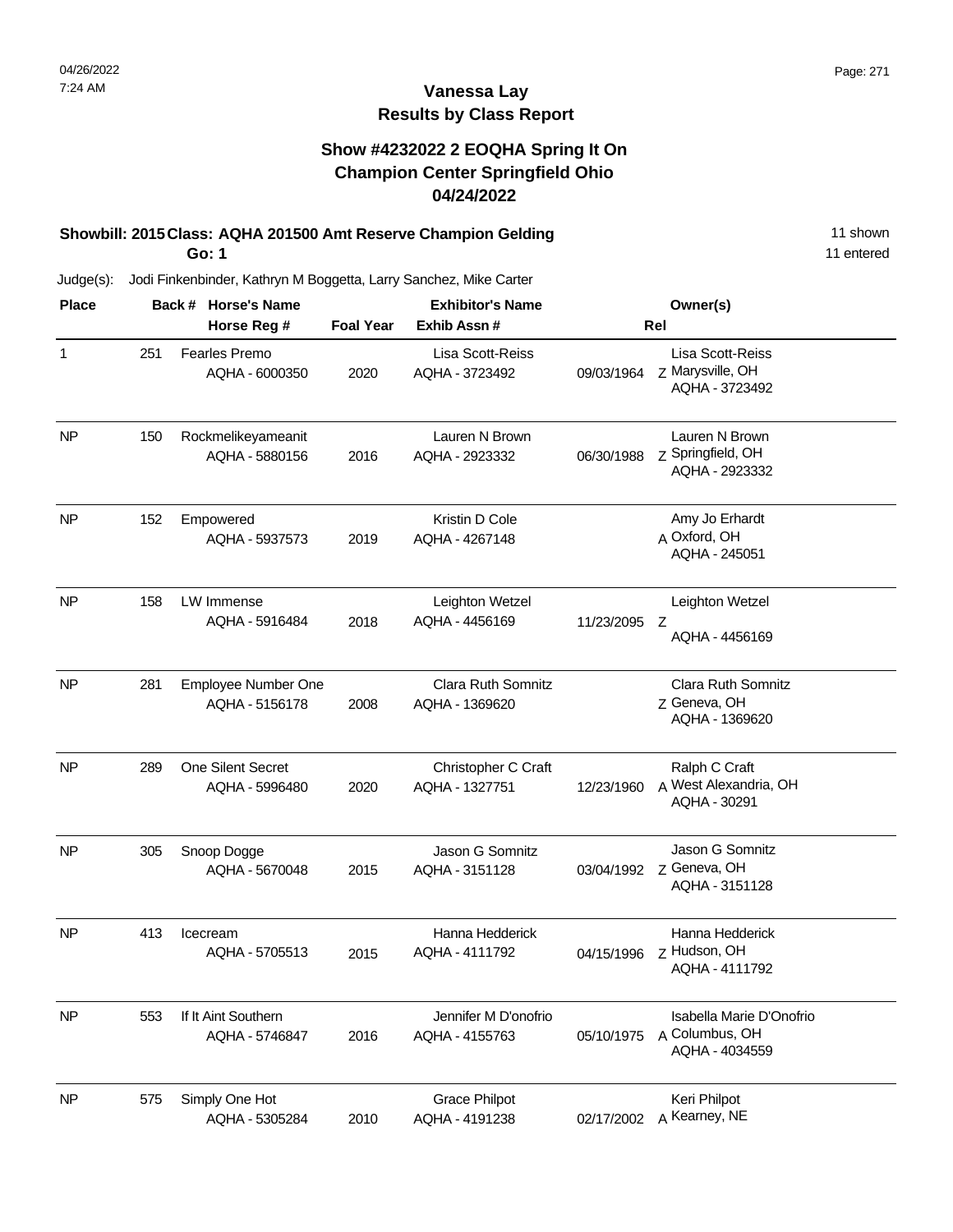# **Show #4232022 2 EOQHA Spring It On Champion Center Springfield Ohio**

#### **04/24/2022**

| <b>NP</b>    | 913                | Only Lazy Lopin<br>AQHA - 5367279 | 2010             | Lynette Depalma<br>AQHA - 2845123 | Lynette Depalma<br>05/17/1990 | 7 St Clairsville, OH<br>AQHA - 2845123 |
|--------------|--------------------|-----------------------------------|------------------|-----------------------------------|-------------------------------|----------------------------------------|
|              |                    | 1st Judge: 2nd Judge: 3rd Judge:  |                  | 4th Judge:                        |                               |                                        |
| <b>Place</b> | Jodi<br>Finkenbind | Kathryn M<br>Boggetta             | Larry<br>Sanchez | <b>Mike Carter</b>                |                               |                                        |
|              | er<br>251          | 251                               | 152              | 158                               |                               |                                        |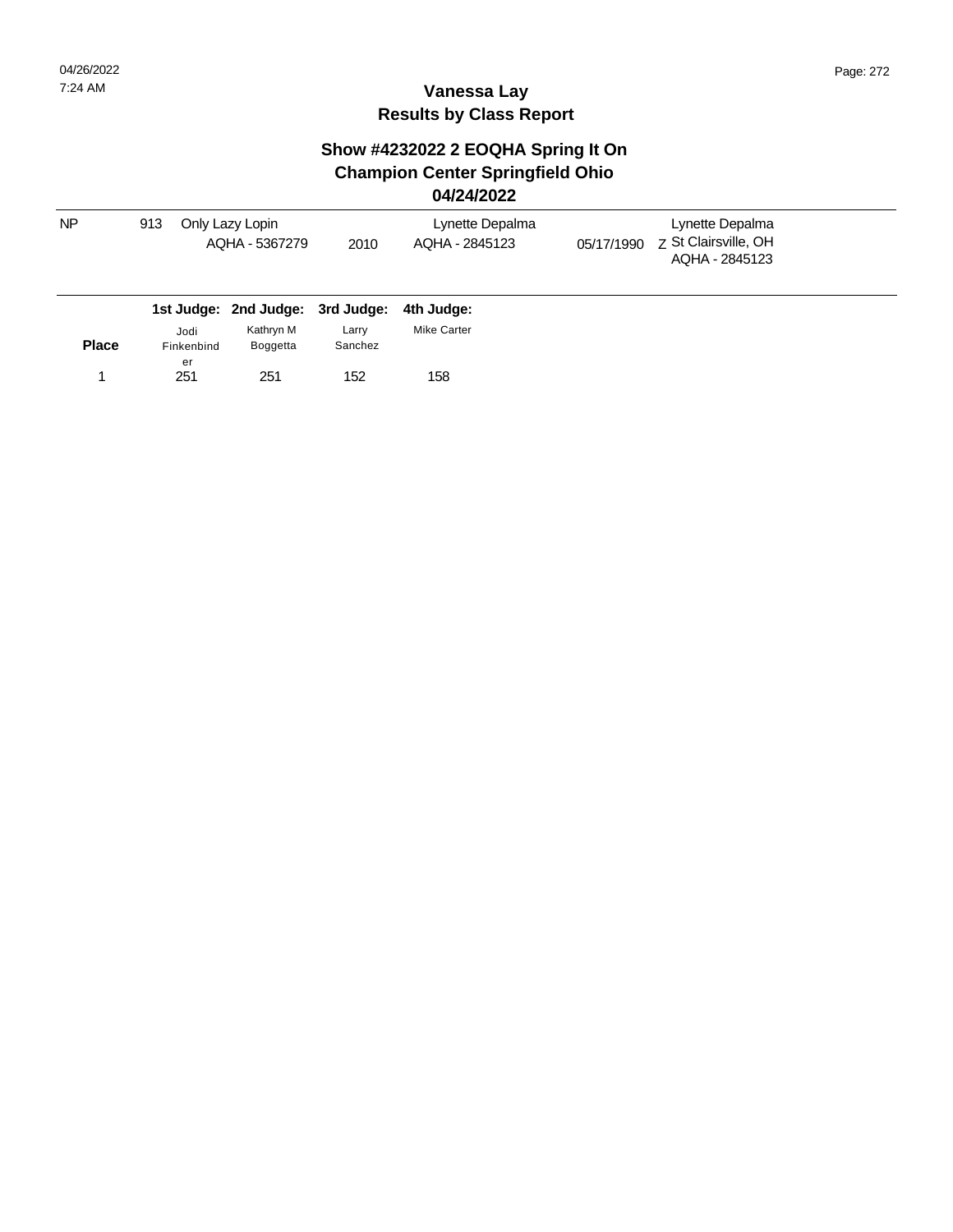### **Show #4232022 2 EOQHA Spring It On Champion Center Springfield Ohio 04/24/2022**

### **Showbill: 4012 Class: AQHA 401200 Youth Grand Champion Mares** 4 Shown 4 shown

**Go: 1**

4 entered

| <b>Place</b> |     | Back # Horse's Name      |                                        | <b>Exhibitor's Name</b> |                                       |                  | Owner(s)                                                       |
|--------------|-----|--------------------------|----------------------------------------|-------------------------|---------------------------------------|------------------|----------------------------------------------------------------|
|              |     |                          | Horse Reg #                            | <b>Foal Year</b>        | Exhib Assn#                           | <b>Birthdate</b> | Rel                                                            |
| 1            | 291 |                          | <b>FG Mesmerized</b><br>AQHA - 5806638 | 2017                    | <b>Colton Smith</b><br>AQHA - 3708688 | 04/09/2007       | Tammi M Smith<br>C Bellefontaine, OH<br>AQHA - 2855297         |
| <b>NP</b>    | 620 |                          | Kruzin In Style<br>AQHA - 5694716      | 2015                    | Adeline P Gabor<br>AQHA - 4207723     | 12/12/2009       | Adeline P Gabor<br>Z Madison, OH<br>AQHA - 4207723             |
| <b>NP</b>    | 720 |                          | This Selections Hot<br>AQHA - 5563353  | 2013                    | Caden Craft<br>AQHA - 4261408         | 07/20/2006       | Christopher C Craft<br>A West Alexandria, OH<br>AQHA - 1327751 |
| <b>NP</b>    | 911 |                          | Looking Willy Good<br>AQHA - 5639307   | 2014                    | Kaylee Grace Olds<br>AQHA - 4138071   | 04/28/2011       | Jennifer K Olds<br>A Lebanon, OH<br>AQHA - 1899152             |
|              |     | 1st Judge:               | 2nd Judge:                             | 3rd Judge:              | 4th Judge:                            |                  |                                                                |
| <b>Place</b> |     | Jodi<br>Finkenbind<br>er | Kathryn M<br>Boggetta                  | Larry<br>Sanchez        | <b>Mike Carter</b>                    |                  |                                                                |
| 1            |     | 291                      | 291                                    | 291                     | 291                                   |                  |                                                                |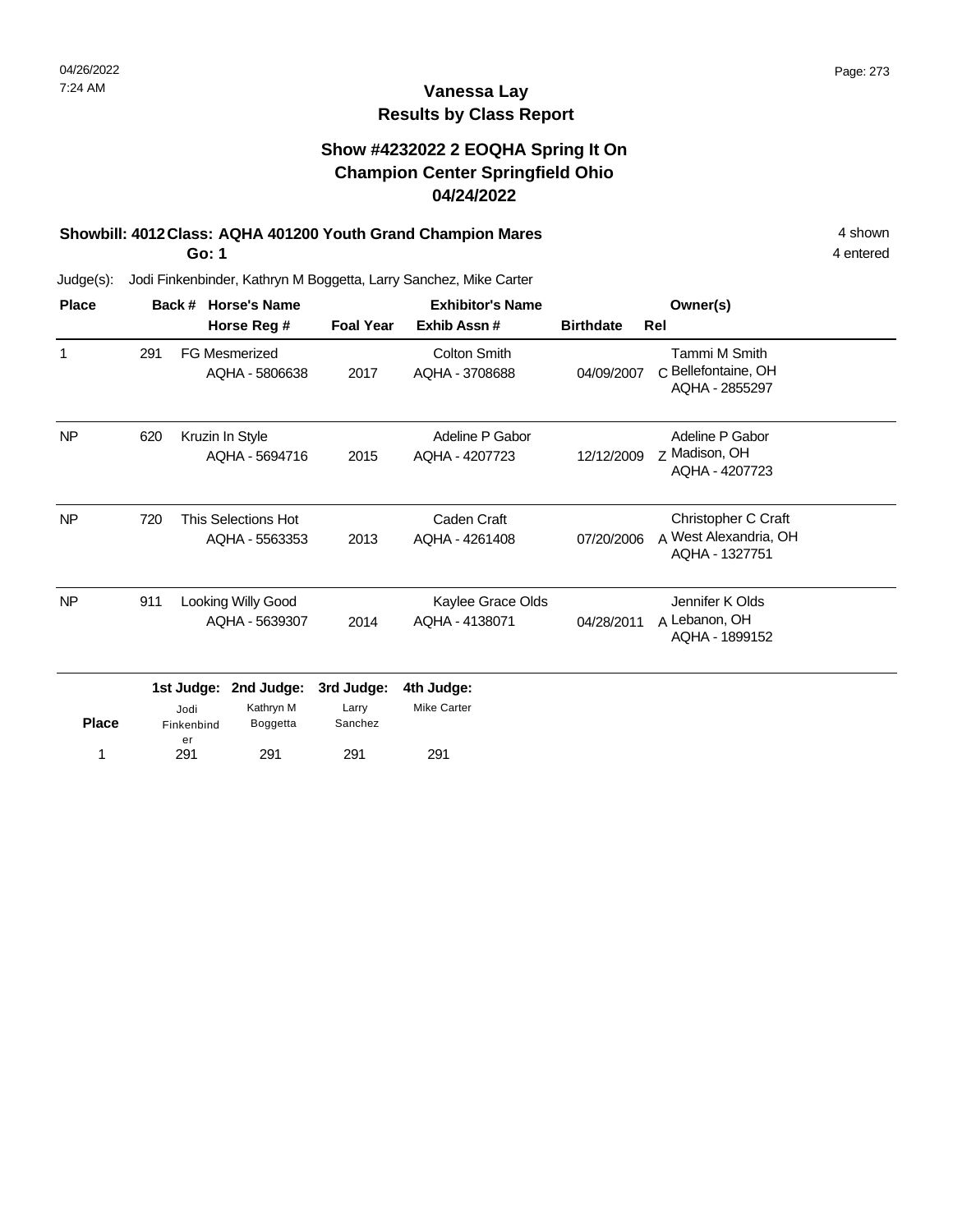### **Show #4232022 2 EOQHA Spring It On Champion Center Springfield Ohio 04/24/2022**

#### **Showbill: 4013 Class: AQHA 401300 Youth Reserve Champion Mares 1988 120 12 13 13 13 14 14 15 16 16 17 shown**

**Go: 1**

Judge(s): Jodi Finkenbinder, Kathryn M Boggetta, Larry Sanchez, Mike Carter

| <b>Place</b> |                       |                                        | Back # Horse's Name<br>Horse Reg #    | <b>Foal Year</b> | <b>Exhibitor's Name</b><br>Exhib Assn# | <b>Birthdate</b> | Owner(s)<br>Rel                                                |  |
|--------------|-----------------------|----------------------------------------|---------------------------------------|------------------|----------------------------------------|------------------|----------------------------------------------------------------|--|
| $\mathbf 1$  | 620                   |                                        | Kruzin In Style<br>AQHA - 5694716     | 2015             | Adeline P Gabor<br>AQHA - 4207723      | 12/12/2009       | Adeline P Gabor<br>Z Madison, OH<br>AQHA - 4207723             |  |
| $\mathbf{1}$ | 720                   |                                        | This Selections Hot<br>AQHA - 5563353 | 2013             | Caden Craft<br>AQHA - 4261408          | 07/20/2006       | Christopher C Craft<br>A West Alexandria, OH<br>AQHA - 1327751 |  |
| <b>NP</b>    | 120                   | Man Im Sassy<br>AQHA - X0655630        |                                       | 2006             | Isabella Hamilton<br>AQHA - 4239978    | 04/30/2009       | Isabella Hamilton<br>Z Eaton, OH<br>AQHA - 4239978             |  |
| <b>NP</b>    | 199                   | I Know Best<br>AQHA - 5791448          |                                       | 2017             | Skylar Herrnstein<br>AQHA - 4129835    | 02/28/2010       | <b>Brittanie Herrnstein</b><br>A Shelby, OH<br>AQHA - 2269019  |  |
| <b>NP</b>    | 291                   | <b>FG Mesmerized</b><br>AQHA - 5806638 |                                       | 2017             | <b>Colton Smith</b><br>AQHA - 3708688  | 04/09/2007       | Tammi M Smith<br>C Bellefontaine, OH<br>AQHA - 2855297         |  |
| <b>NP</b>    | 403                   | Talkinboutonite<br>AQHA - 5716356      |                                       | 2015             | Sierra Mueller<br>AQHA - 438817        | 06/07/2012       | Antoinette Colleen Bloom<br>A Moscow, OH<br>AQHA - 2059451     |  |
| <b>NP</b>    | 911                   |                                        | Looking Willy Good<br>AQHA - 5639307  | 2014             | Kaylee Grace Olds<br>AQHA - 4138071    | 04/28/2011       | Jennifer K Olds<br>A Lebanon, OH<br>AQHA - 1899152             |  |
|              | 1st Judge: 2nd Judge: |                                        |                                       | 3rd Judge:       | 4th Judge:                             |                  |                                                                |  |
| <b>Place</b> |                       | Jodi<br>Finkenbind<br>er               | Kathryn M<br>Boggetta                 | Larry<br>Sanchez | <b>Mike Carter</b>                     |                  |                                                                |  |
| 1            |                       | 620                                    | 720                                   | 620              | 720                                    |                  |                                                                |  |

7 entered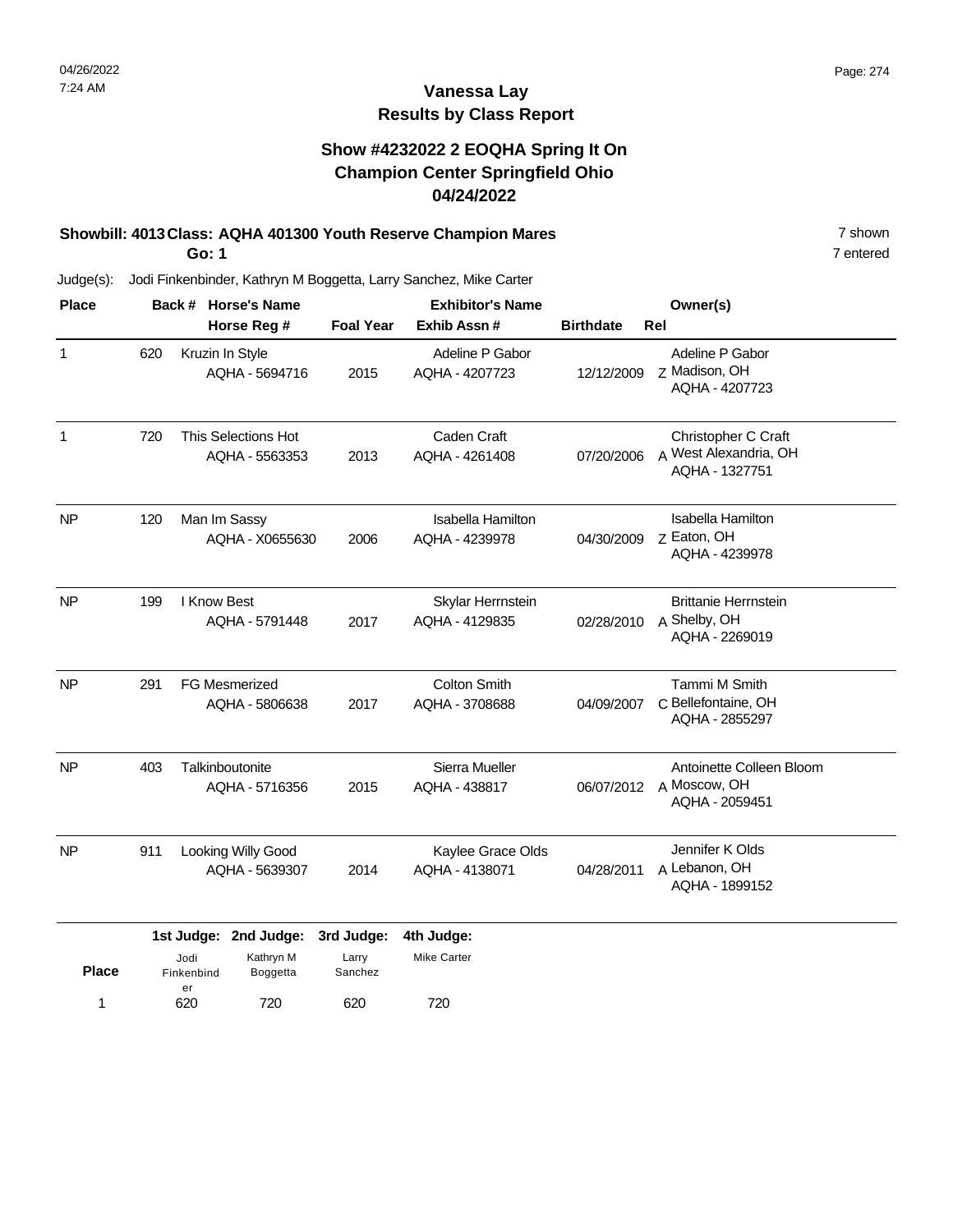### **Vanessa Lay Results by Class Report**

### **Show #4232022 2 EOQHA Spring It On Champion Center Springfield Ohio 04/24/2022**

# **Showbill: 4014 Class: AQHA 401400 Youth Grand Champion Geldings** 6 Shown 6 shown

**Go: 1**

289 289

er

1 289 289 289 158

289

| <b>Place</b> | Back # Horse's Name |                                              |                                                | <b>Exhibitor's Name</b>        |                                            |                  | Owner(s)                                                     |  |
|--------------|---------------------|----------------------------------------------|------------------------------------------------|--------------------------------|--------------------------------------------|------------------|--------------------------------------------------------------|--|
|              |                     |                                              | Horse Reg #                                    | <b>Foal Year</b>               | Exhib Assn#                                | <b>Birthdate</b> | Rel                                                          |  |
| $\mathbf 1$  | 289                 |                                              | <b>One Silent Secret</b><br>AQHA - 5996480     | 2020                           | Caden Craft<br>AQHA - 4261408              | 07/20/2006       | Ralph C Craft<br>D West Alexandria, OH<br>AQHA - 30291       |  |
| <b>NP</b>    | 65                  |                                              | How Bout At Midnight<br>AQHA - 5459313         | 2012                           | <b>Kylie Davis</b><br>AQHA - 4182062       | 04/19/2008       | <b>Kylie Davis</b><br>Z Grove City, OH<br>AQHA - 4182062     |  |
| <b>NP</b>    | 158                 | LW Immense                                   | AQHA - 5916484                                 | 2018                           | Kamrie Wetzel<br>AQHA - 4494214            | 04/02/2013       | Leighton Wetzel<br>$\overline{A}$<br>AQHA - 4456169          |  |
| <b>NP</b>    | 511                 | <b>Whata Moonlite Ride</b><br>AQHA - 5712464 |                                                | 2015                           | Isabella Marie D'Onofrio<br>AQHA - 4034559 | 05/11/2004       | Isabella Marie D'Onofrio<br>z Columbus, OH<br>AQHA - 4034559 |  |
| <b>NP</b>    | 553                 | If It Aint Southern<br>AQHA - 5746847        |                                                | 2016                           | Isabella Marie D'Onofrio<br>AQHA - 4034559 | 05/11/2004       | Isabella Marie D'Onofrio<br>Z Columbus, OH<br>AQHA - 4034559 |  |
| <b>NP</b>    | 4202                | <b>Bettr Than Most</b><br>AQHA - 5754943     |                                                | 2016                           | Christina M Senn<br>AQHA - 4294748         | 09/12/2006       | Christina M Senn<br>Z New Paris, IN<br>AQHA - 4294748        |  |
| <b>Place</b> |                     | Jodi<br>Finkenbind                           | 1st Judge: 2nd Judge:<br>Kathryn M<br>Boggetta | 3rd Judge:<br>Larry<br>Sanchez | 4th Judge:<br><b>Mike Carter</b>           |                  |                                                              |  |